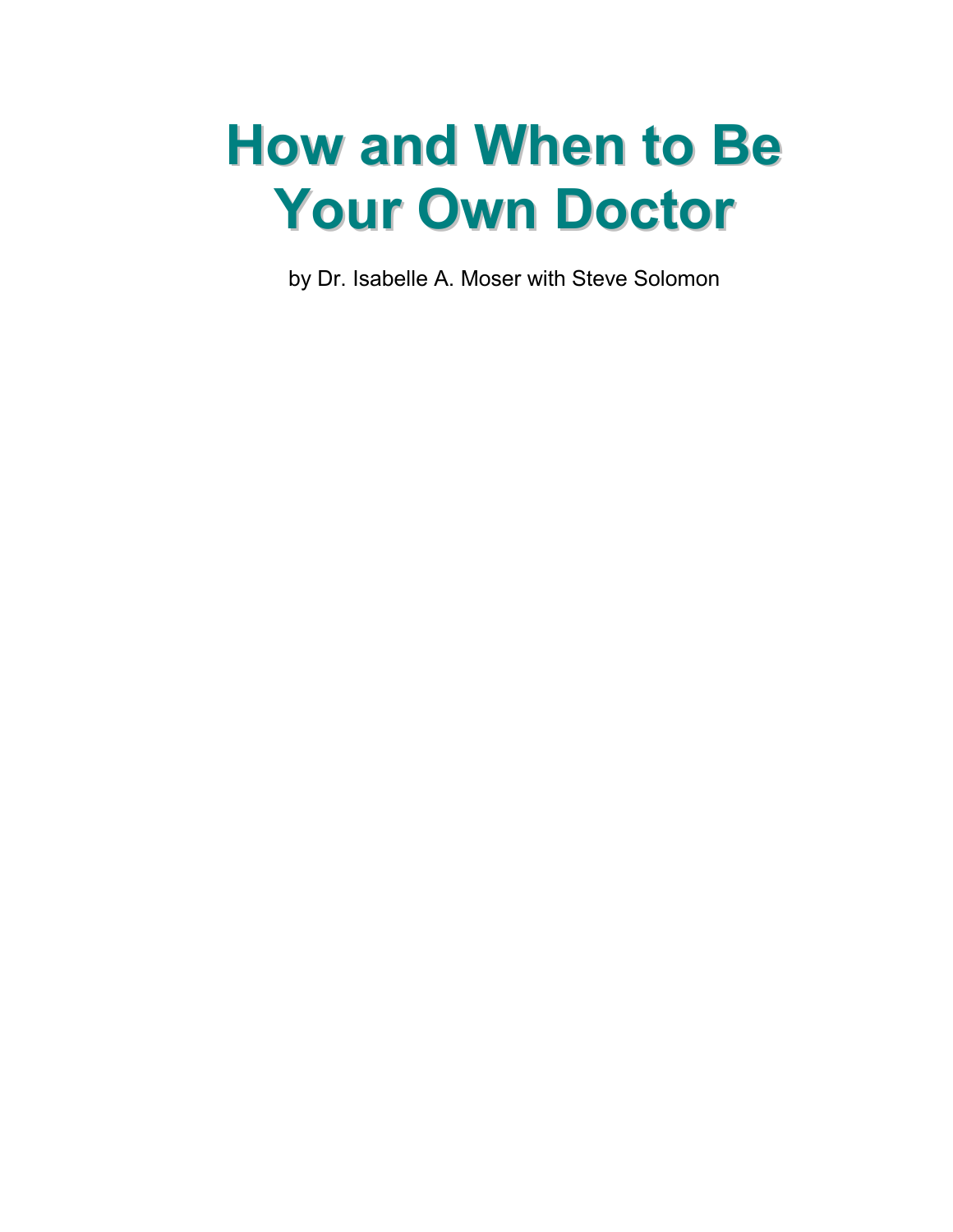## **Table of Contents**

[Forward by Steve Solomon](#page-2-0)

[Chapter One: How I Became a Hygienist](#page-7-0)

[Chapter Two: The Nature and Cause of Disease](#page-29-0)

[Chapter Three: Fasting](#page-52-0)

[Chapter Four: Colon Cleansing](#page-102-0)

[Chapter Five: Diet and Nutrition](#page-126-0)

[Chapter Six: Vitamins and Other Food Supplements](#page-190-0)

[Chapter Seven: The Analysis of Disease States--Helping the Body](#page-212-0) Recover

[Appendices](#page-261-0)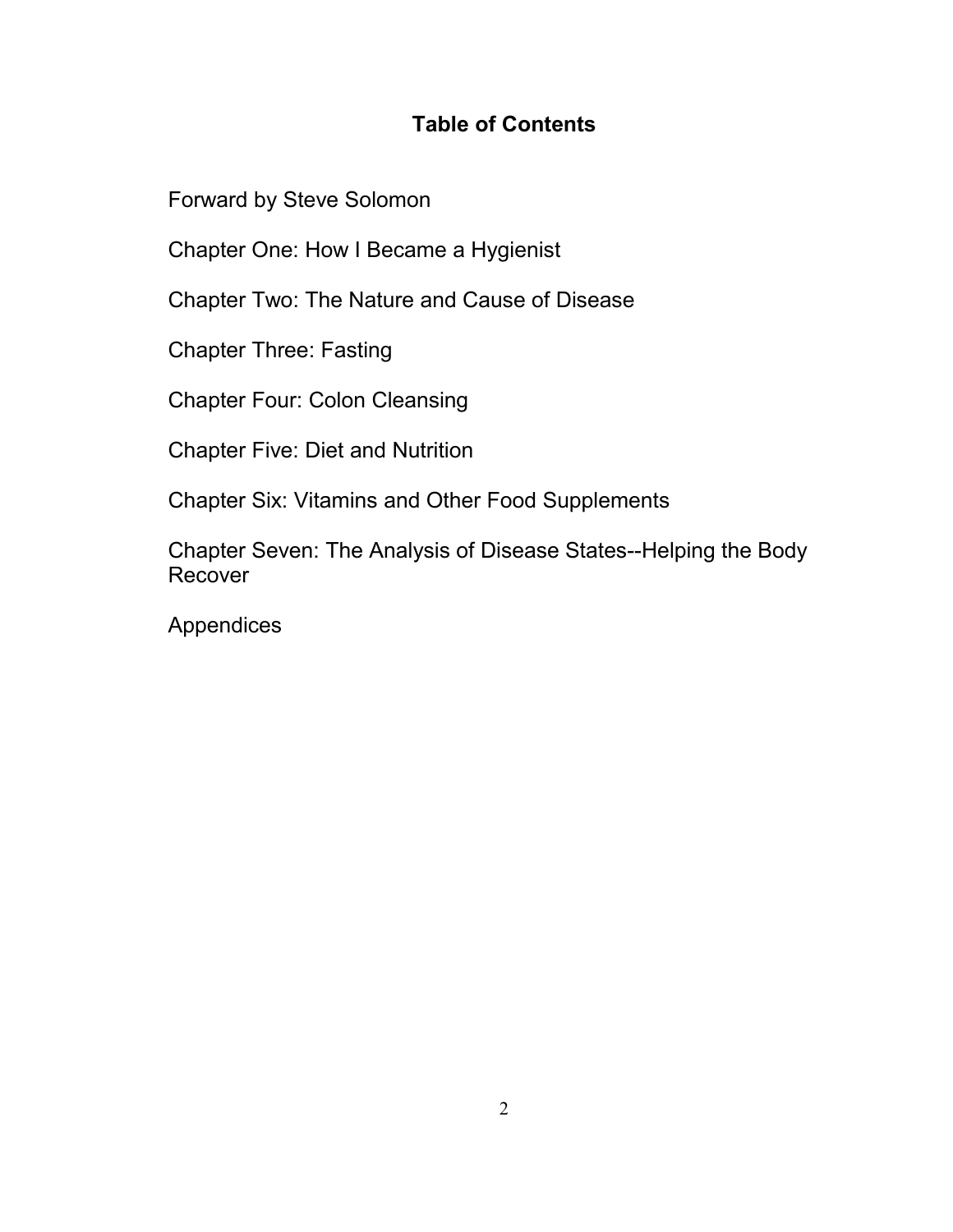#### <span id="page-2-0"></span>**FORWARD**

I was a physically tough, happy-go-lucky fellow until I reached my late thirties. Then I began to experience more and more off days when I did not feel quite right. I thought I possessed an iron constitution. Although I grew a big food garden and ate mostly "vegetablitarian" I thought I could eat anything with impunity. I had been fond of drinking beer with my friends while nibbling on salty snacks or heavy foods late into the night. And until my health began to weaken I could still get up the next morning after several homebrewed beers, feeling good, and would put in a solid day's work.

When my health began to slip I went looking for a cure. Up to that time the only use I'd had for doctors was to fix a few traumatic injuries. The only preventative health care I concerned myself with was to take a multivitamin pill during those rare spells when I felt a bit run down and to eat lots of vegetables. So I'd not learned much about alternative health care.

Naturally, my first stop was a local general practitioner/MD. He gave me his usual half-hour get-acquainted checkout and opined that there almost certainly was nothing wrong with me. I suspect I had the good fortune to encounter an honest doctor, because he also said if it were my wish he could send me around for numerous tests but most likely these would not reveal anything either. More than likely, all that was wrong was that I was approaching 40; with the onset of middle age I would naturally have more aches and pains. 'Take some aspirin and get used to it,' was his advice. 'It'll only get worse.'

Not satisfied with his dismal prognosis I asked an energetic old guy I knew named Paul, an '80-something homesteader who was renowned for his organic garden and his good health. Paul referred me to his doctor, Isabelle Moser, who at that time was running the Great Oaks School of Health, a residential and out-patient spa nearby at Creswell, Oregon.

Dr. Moser had very different methods of analysis than the medicos, was warmly personal and seemed very safe to talk to. She looked me over, did some strange magical thing she called muscle testing and concluded that I still had a very strong constitution. If I would eliminate certain "bad" foods from my diet, eliminate some generally healthful foods that, unfortunately, I was allergic to, if I would reduce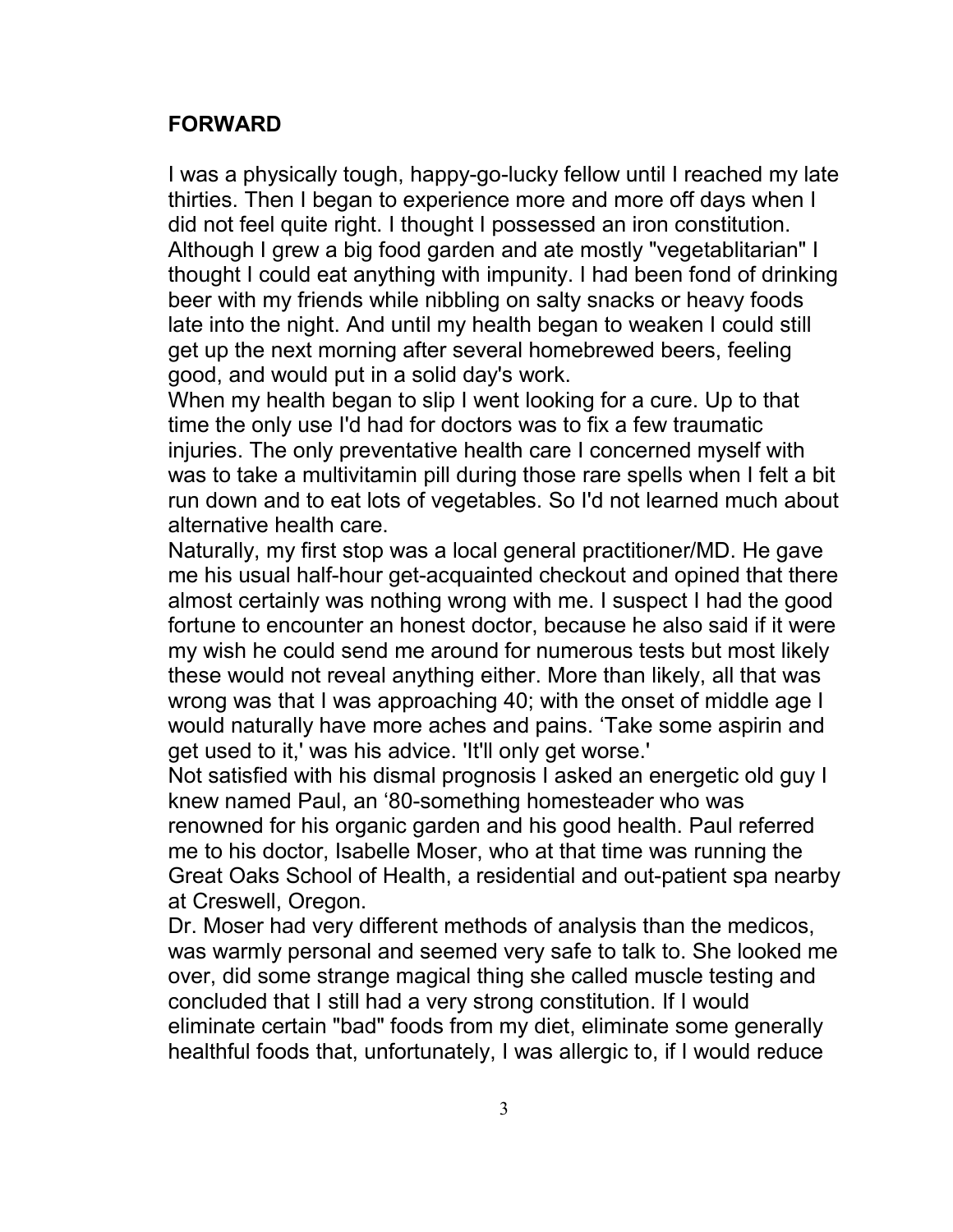my alcohol intake greatly and take some food supplements, then gradually my symptoms would abate. With the persistent application of a little self-discipline over several months, maybe six months, I could feel really well again almost all the time and would probably continue that way for many years to come. This was good news, though the need to apply personal responsibility toward the solution of my problem seemed a little sobering.

But I could also see that Dr. Moser was obviously not telling me something. So I gently pressed her for the rest. A little shyly, reluctantly, as though she were used to being rebuffed for making such suggestions, Isabelle asked me if I had ever heard of fasting? 'Yes,' I said. "I had. Once when I was about twenty and staying at a farm in Missouri, during a bad flu I actually did fast, mainly because I was too sick to take anything but water for nearly one week.' "Why do you ask?" I demanded.

"If you would fast, you will start feeling really good as soon as the fast is over." she said.

"Fast? How long?"

"Some have fasted for a month or even longer," she said. Then she observed my crestfallen expression and added, "Even a couple of weeks would make an enormous difference."

It just so happened that I was in between set-up stages for a new mail-order business I was starting and right then I did have a couple of weeks when I was virtually free of responsibility. I could also face the idea of not eating for a couple of weeks. "Okay!" I said somewhat impulsively. "I could fast for two weeks. If I start right now maybe even three weeks, depending on how my schedule works out." So in short order I was given several small books about fasting to read at home and was mentally preparing myself for several weeks of severe privation, my only sustenance to be water and herb tea without sweetener. And then came the clinker.

"Have you ever heard of colonics?" she asked sweetly.

"Yes. Weird practice, akin to anal sex or something?"

"Not at all," she responded. "Colonics are essential during fasting or you will have spells when you'll feel terrible. Only colonics make water fasting comfortable and safe."

Then followed some explanation about bowel cleansing (and another little book to take home) and soon I was agreeing to get my body over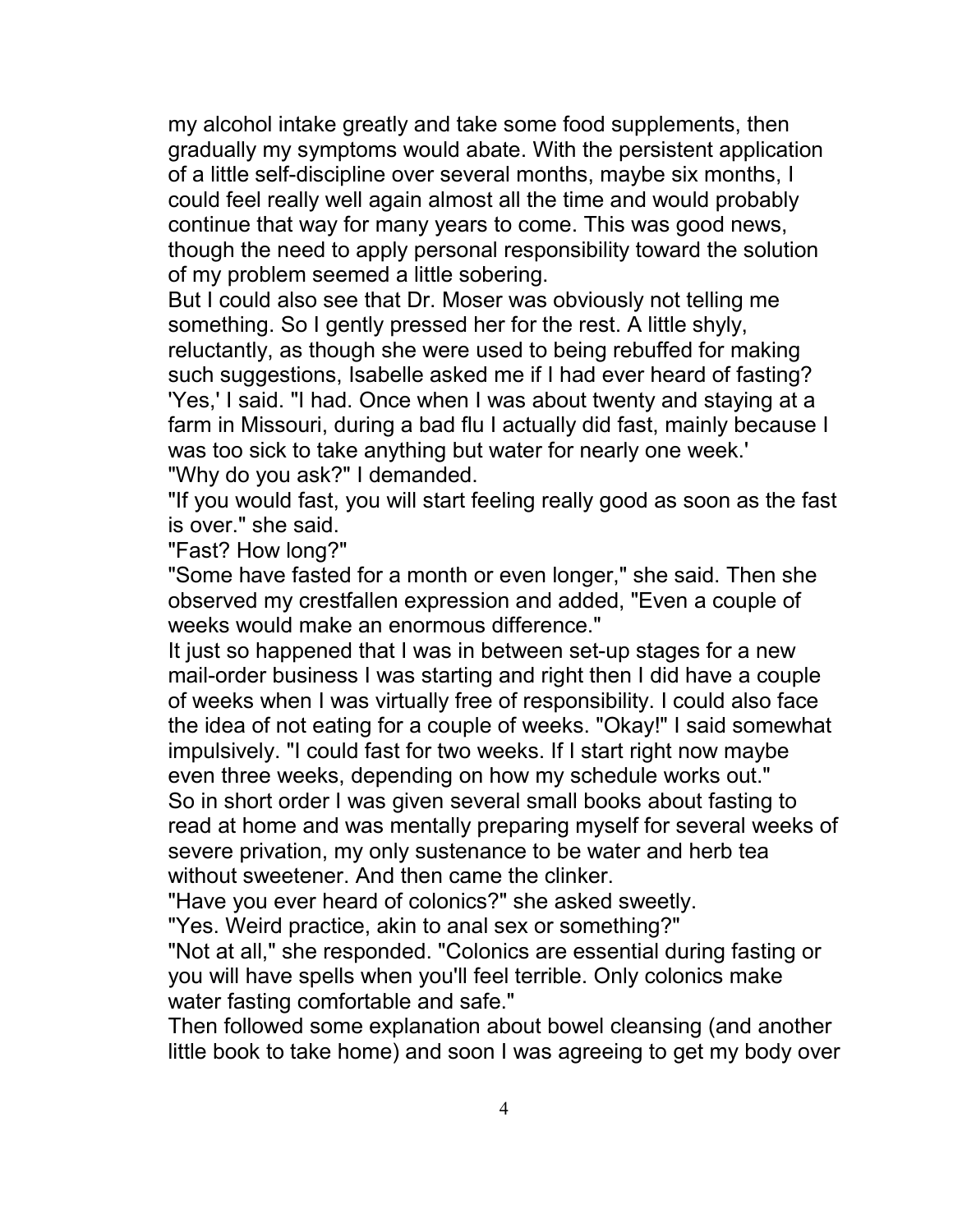to her place for a colonic every two or three days during the fasting period, the first colonic scheduled for the next afternoon. I'll spare you a detailed description of my first fast with colonics; you'll read about others shortly. In the end I withstood the boredom of water fasting for 17 days. During the fast I had about 7 colonics. I ended up feeling great, much trimmer, with an enormous rebirth of energy. And when I resumed eating it turned out to be slightly easier to control my dietary habits and appetites.

Thus began my practice of an annual health-building water fast. Once a year, at whatever season it seemed propitious, I'd set aside a couple of weeks to heal my body. While fasting I'd slowly drive myself over to Great Oaks School for colonics every other day. By the end of my third annual fast in 1981, Isabelle and I had become great friends. About this same time Isabelle's relationship with her first husband, Douglas Moser, had disintegrated. Some months later, Isabelle and I became partners. And then we married.

My regular fasts continued through 1984, by which time I had recovered my fundamental organic vigor and had retrained my dietary habits. About 1983 Isabelle and I also began using Life Extension megavitamins as a therapy against the aging process. Feeling so much better I began to find the incredibly boring weeks of prophylactic fasting too difficult to motivate myself to do, and I stopped. Since that time I fast only when acutely ill. Generally less than one week on water handles any non-optimum health condition I've had since '84. I am only 54 years old as I write these words, so I hope it will be many, many years before I find myself in the position where I have to fast for an extended period to deal with a serious or life-threatening condition.

I am a kind of person the Spanish call *autodidactico,* meaning that I prefer to teach myself. I had already learned the fine art of selfemployment and general small-business practice that way, as well as radio and electronic theory, typography and graphic design, the garden seed business, horticulture, and agronomy. When Isabelle moved in with me she also brought most of Great Oak's extensive library, including very hard to obtain copies of the works of the early hygienic doctors. Naturally I studied her books intensely.

Isabelle also brought her medical practice into our house. At first it was only a few loyal local clients who continued to consult with her on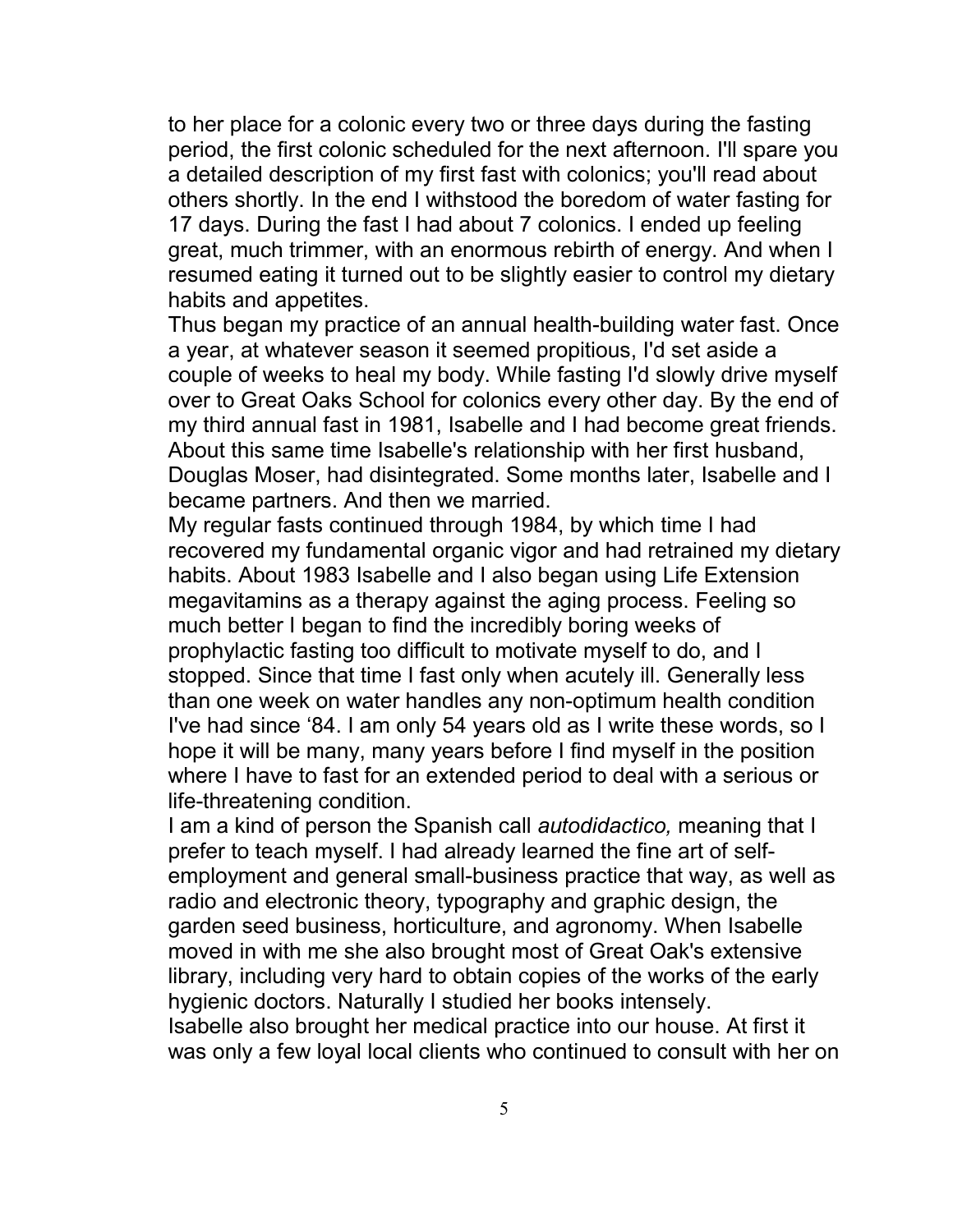an out-patient basis, but after a few years, the demands for residential care from people who were seriously and sometimes lifethreateningly sick grew irresistibly, and I found myself sharing our family house with a parade of really sick people. True, I was not their doctor, but because her residential clients became temporary parts of our family, I helped support and encourage our residents through their fasting process. I'm a natural teacher (and how-to-do-it writer), so I found myself explaining many aspects of hygienic medicine to Isabelle's clients, while having a first-hand opportunity to observe for myself the healing process at work. Thus it was that I became the doctor's assistant and came to practice second-hand hygienic medicine.

In 1994, when Isabelle had reached the age of 54, she began to think about passing on her life's accumulation of healing wisdom by writing a book. She had no experience at writing for the popular market, her only major writing being a Ph.D. dissertation. I on the other hand had published seven books about vegetable gardening. And I grasped the essentials of her wisdom as well as any non-practitioner could. So we took a summer off and rented a house in rural Costa Rica, where I helped Isabelle put down her thoughts on a cheap word-processing typewriter. When we returned to the States, I fired-up my "big-mac" and composed this manuscript into a rough book format that was given to some of her clients to get what is trendily called these days, "feedback."

But before we could completely finish her book, Isabelle became dangerously ill and after a long, painful struggle with abdominal cancer, she died. After I resurfaced from the worst of my grief and loss, I decided to finish her book. Fortunately, the manuscript needed little more than polishing. I am telling the reader these things because many ghost-written books end up having little direct connection with the originator of the thoughts. Not so in this case. And unlike many ghost writers, I had a long and loving apprenticeship with the author. At every step of our colaboration on this book I have made every effort to communicate Isabelle's viewpoints in the way she would speak, not my own. Dr. Isabelle Moser was for many years my dearest friend. I have worked on this book to help her pass her understanding on.

Many people consider death to be a complete invalidation of a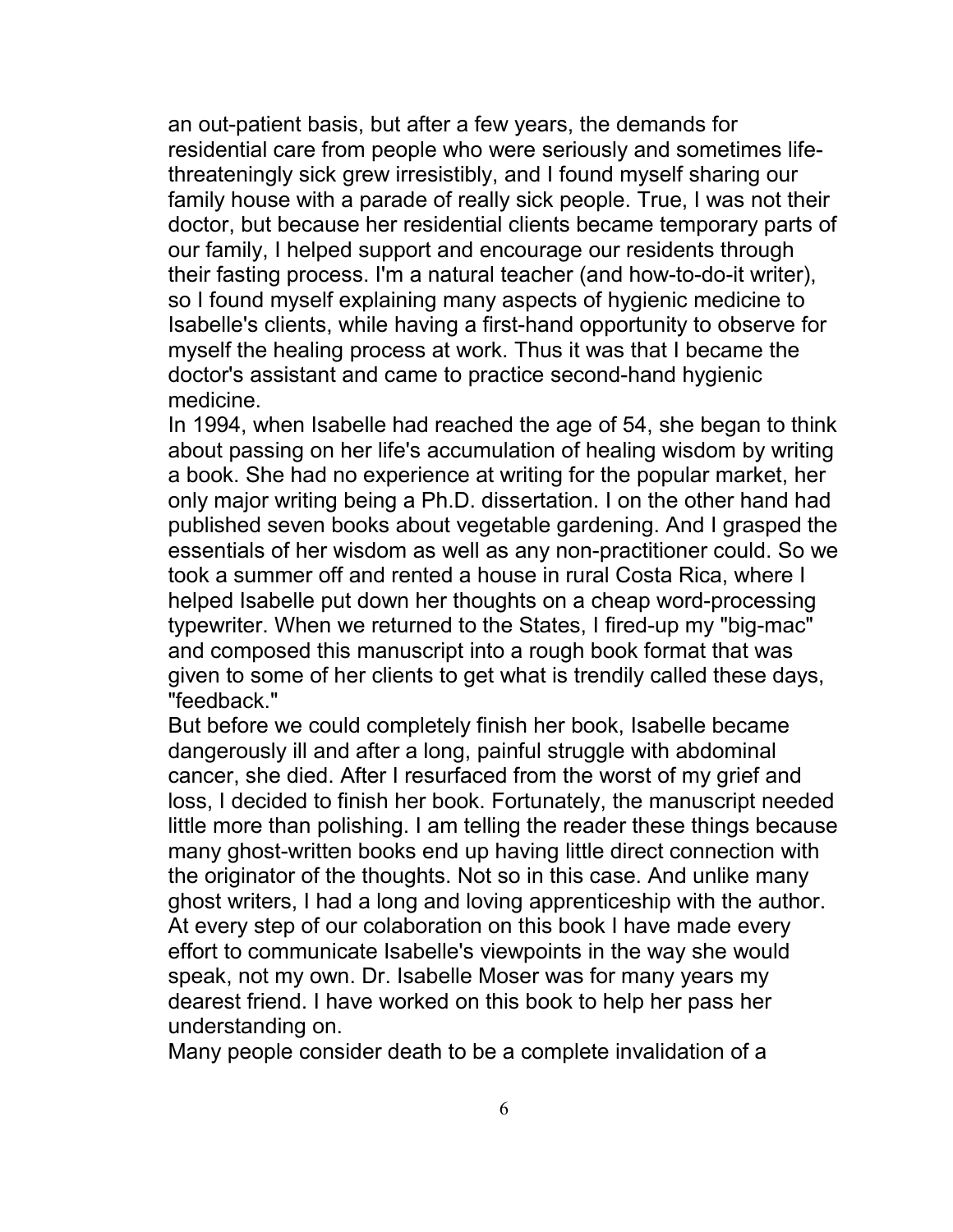healing arts practitioner. I don't. Coping with her own dicey health had been a major motivator for Isabelle's interest in healing others. She will tell you more about it in the chapters to come. Isabelle had been fending off cancer since its first blow up when she was 26 years old. I view that 30 plus years of defeating Death as a great success rather than consider her ultimate defeat as a failure.

Isabelle Moser was born in 1940 and died in 1996. I think the greatest accomplishment of her 56 years was to meld virtually all available knowledge about health and healing into a workable and most importantly, a simple model that allowed her to have amazing success. Her "system" is simple enough that even a generally welleducated non-medico like me can grasp it. And use it without consulting a doctor every time a symptom appears.

Finally, I should mention that over the years since this book was written I have discovered contains some significant errors of anatomical or psysiological detail. Most of these happened because the book was written "off the top of Isabelle's head," without any reference materials at hand, not even an anatomy text. I have not fixed these goofs as I am not even qualified to find them all. Thus, when the reader reads such as 'the pancreas secretes enzymes into the stomach,' (actually and correctly, the duodenum) I hope they will understand and not invalidate the entire book.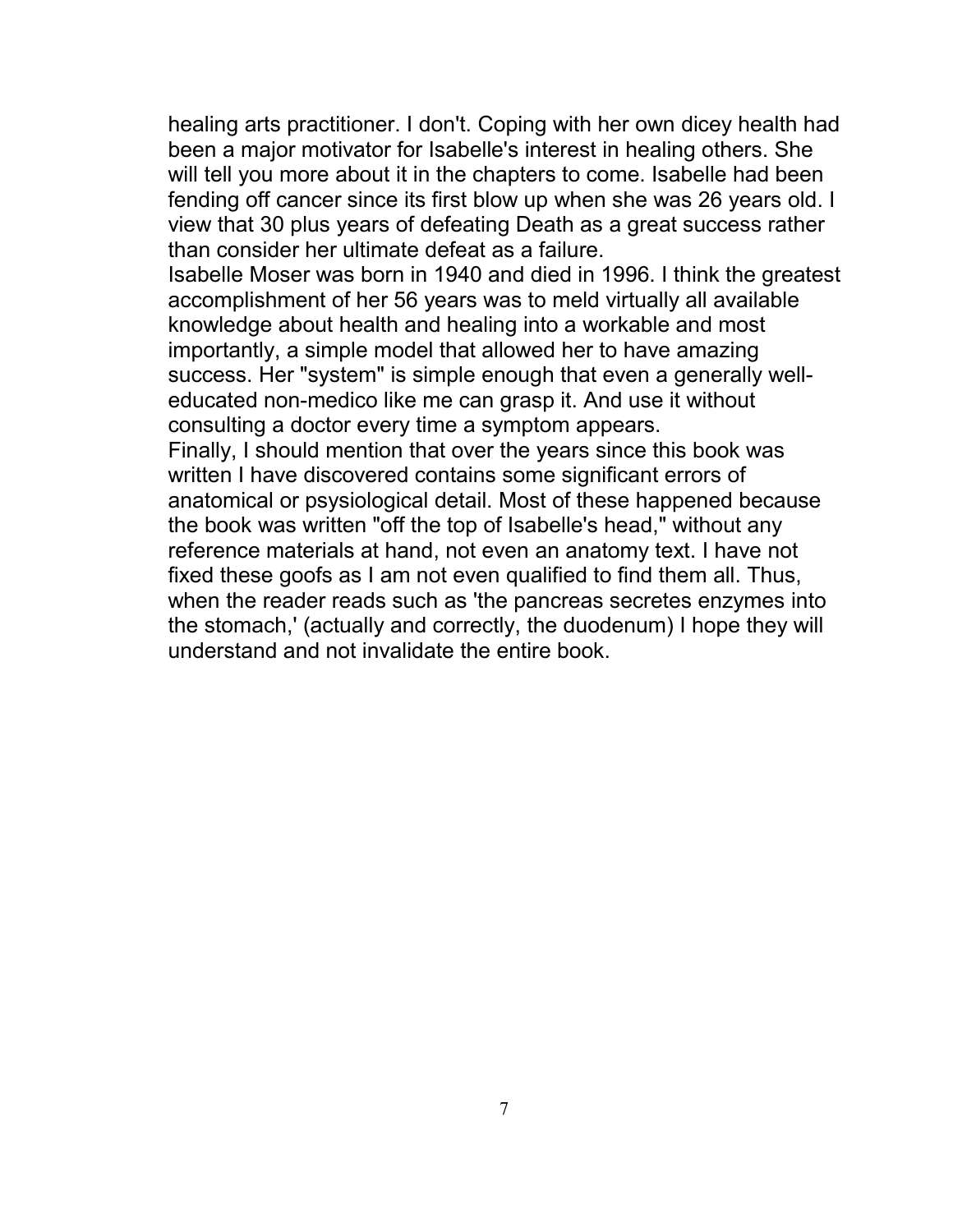### **Chapter One How I Became a Hygienist**

## <span id="page-7-0"></span>**From The Hygienic Dictionary**

**Doctors.** [1] In the matter of disease and healing, the people have been treated as serfs. The doctor is a dictator who knows it all, and the people are stupid, dumb, driven cattle, fit for nothing except to be herded together, bucked and gagged when necessary to force medical opinion down their throats or under their skins. I found that professional dignity was more often pomposity, sordid bigotry and gilded ignorance. The average physician is a fear-monger, if he is anything. He goes about like a roaring lion, seeking whom he may scare to death. *Dr. John. H. Tllden, Impaired Health: Its Cause and Cure, Vol. 1, 1921.* [2] Today we are not only in the Nuclear Age but also the Antibiotic Age. Unhappily, too, this is the Dark Age of Medicine--an age in which many of my colleagues, when confronted with a patient, consult a volume which rivals the Manhattan telephone directory in size. This book contains the names of thousands upon thousands of drugs used to alleviate the distressing symptoms of a host of diseased states of the body. The doctor then decides which pink or purple or baby-blue pill to prescribe for the patient. This is not, in my opinion, the practice of medicine. Far too many of these new "miracle" drugs are introduced with fanfare and then reveled as lethal in character, to be silently discarded for newer and more powerful drugs. *Dr. Henry Bieler: Food is Your Best Medicine; 1965.*

I have two reasons for writing this book. One, to help educate the general public about the virtues of natural medicine. The second, to encourage the next generation of natural healers. Especially the second because it is not easy to become a natural hygienist; there is no school or college or licensing board.

Most AMA-affiliated physicians follow predictable career paths, straight well-marked roads, climbing through apprenticeships in established institutions to high financial rewards and social status.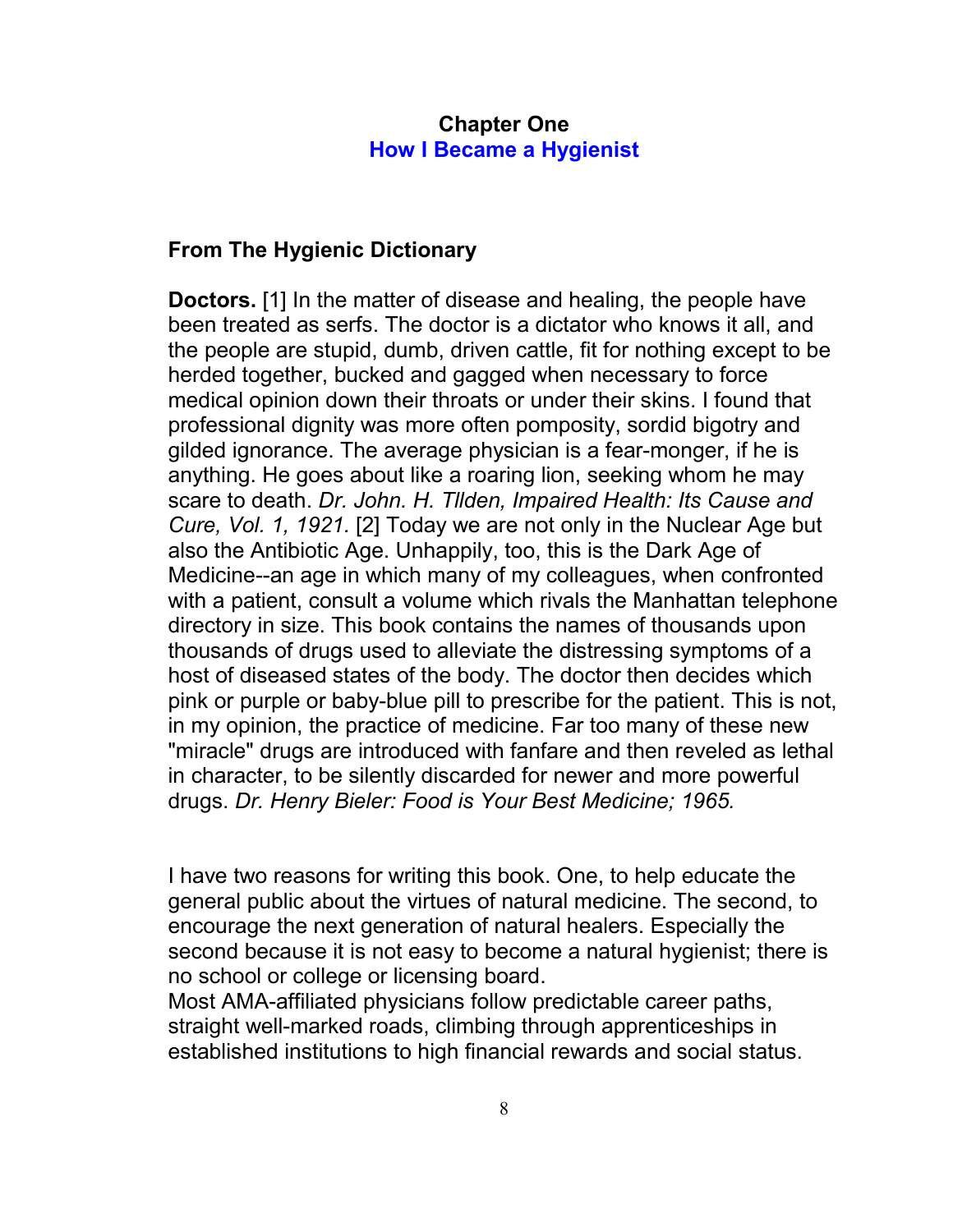Practitioners of natural medicine are not awarded equally high status, rarely do we become wealthy, and often, naturopaths arrive at their profession rather late in life after following the tangled web of their own inner light. So I think it is worth a few pages to explain how I came to practice a dangerous profession and why I have accepted the daily risks of police prosecution and civil liability without possibility of insurance.

Sometimes it seems to me that I began this lifetime powerfully predisposed to heal others. So, just for childhood warm-ups I was born into a family that would be much in need of my help. As I've always disliked an easy win, to make rendering that help even more difficult, I decided to be the youngest child, with two older brothers. A pair of big, capable brothers might have guided and shielded me. But my life did not work out that way. The younger of my two brothers, three years ahead of me, was born with many health problems. He was weak, small, always ill, and in need of protection from other children, who are generally rough and cruel. My father abandoned our family shortly after I was born; it fell to my mother to work to help support us. Before I was adolescent my older brother left home to pursue a career in the Canadian Air Force.

Though I was the youngest, I was by far the healthiest. Consequently, I had to pretty much raise myself while my single mother struggled to earn a living in rural western Canada. This circumstance probably reinforced my constitutional predilection for independent thought and action. Early on I started to protect my "little" brother, making sure the local bullies didn't take advantage of him. I learned to fight big boys and win. I also helped him acquire simple skills, ones that most kids grasp without difficulty, such as swimming, bike riding, tree climbing, etc.

And though not yet adolescent, I had to function as a responsible adult in our household. Stressed by anger over her situation and the difficulties of earning our living as a country school teacher (usually in remote one-room schools), my mother's health deteriorated rapidly. As she steadily lost energy and became less able to take care of the home, I took over more and more of the cleaning, cooking, and learned how to manage her--a person who feels terrible but must work to survive.

During school hours my mother was able to present a positive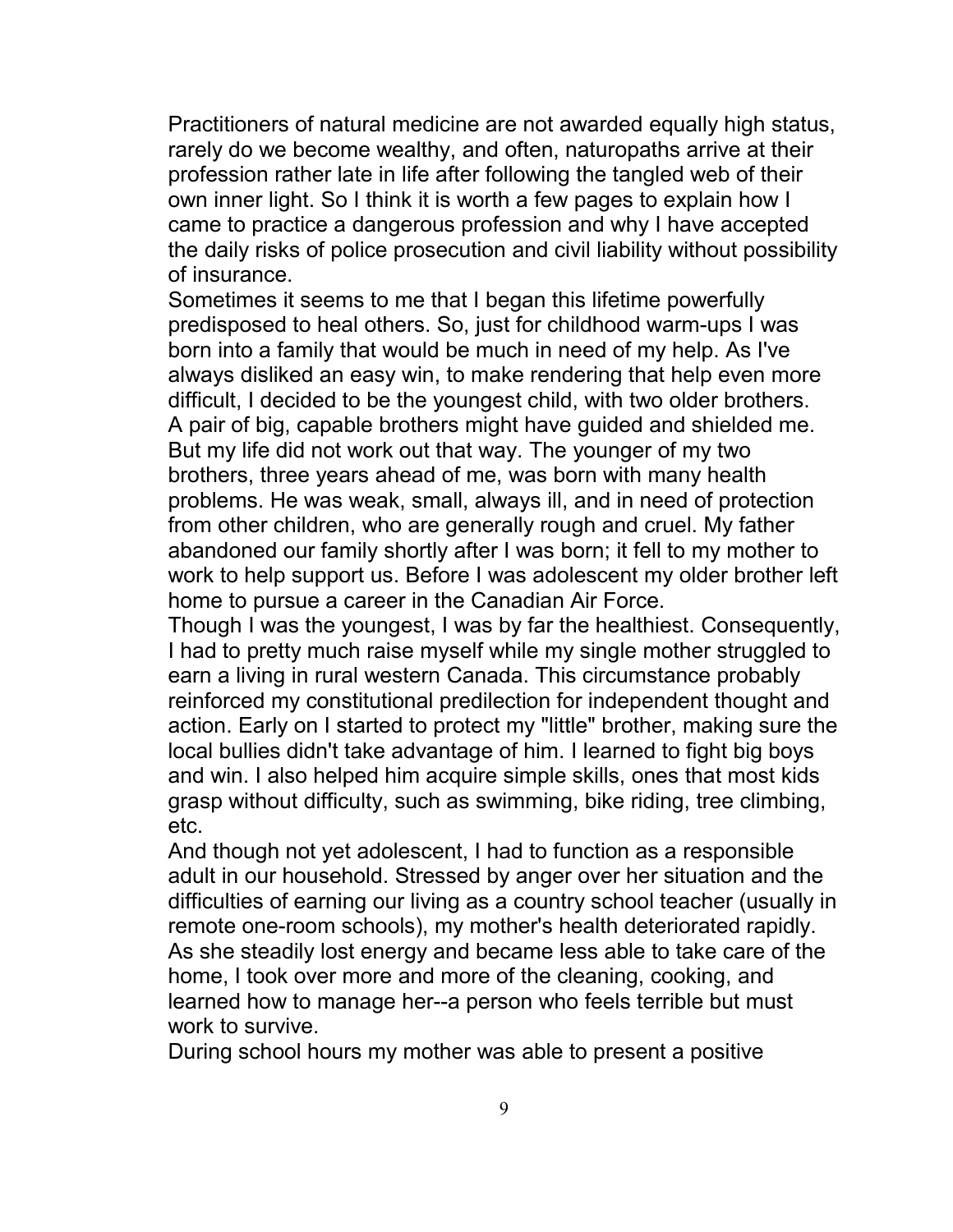attitude, and was truly a gifted teacher. However, she had a personality quirk. She obstinately preferred to help the most able students become even more able, but she had little desire to help those with marginal mentalities. This predilection got her into no end of trouble with local school boards; inevitably it seemed the District Chairman would have a stupid, badly-behaved child that my mother refused to cater to. Several times we had to move in the middle of the school year when she was dismissed without notice for "insubordination." This would inevitably happen on the frigid Canadian Prairies during mid-winter.

At night, exhausted by the day's efforts, my mother's positiveness dissipated and she allowed her mind to drift into negative thoughts, complaining endlessly about my irresponsible father and about how much she disliked him for treating her so badly. These emotions and their irresponsible expression were very difficult for me to deal with as a child, but it taught me to work on diverting someone's negative thoughts, and to avoid getting dragged into them myself, skills I had to use continually much later on when I began to manage mentally and physically ill clients on a residential basis.

My own personal health problems had their genesis long before my own birth. Our diet was awful, with very little fresh fruit or vegetables. We normally had canned, evaporated milk, though there were a few rare times when raw milk and free-range fertile farm eggs were available from neighbors. Most of my foods were heavily salted or sugared, and we ate a great deal of fat in the form of lard. My mother had little money but she had no idea that some of the most nutritious foods are also the least expensive.

It is no surprise to me that considering her nutrient-poor, fat-laden diet and stressful life, my mother eventually developed severe gall bladder problems. Her degeneration caused progressively more and more severe pain until she had a cholecystectomy. The gallbladder's profound deterioration had damaged her liver as well, seeming to her surgeon to require the removal of half her liver. After this surgical insult she had to stop working and never regained her health. Fortunately, by this time all her children were independent. I had still more to overcome. My eldest brother had a nervous breakdown while working on the DEW Line (he was posted on the Arctic Circle watching radar screens for a possible incoming attack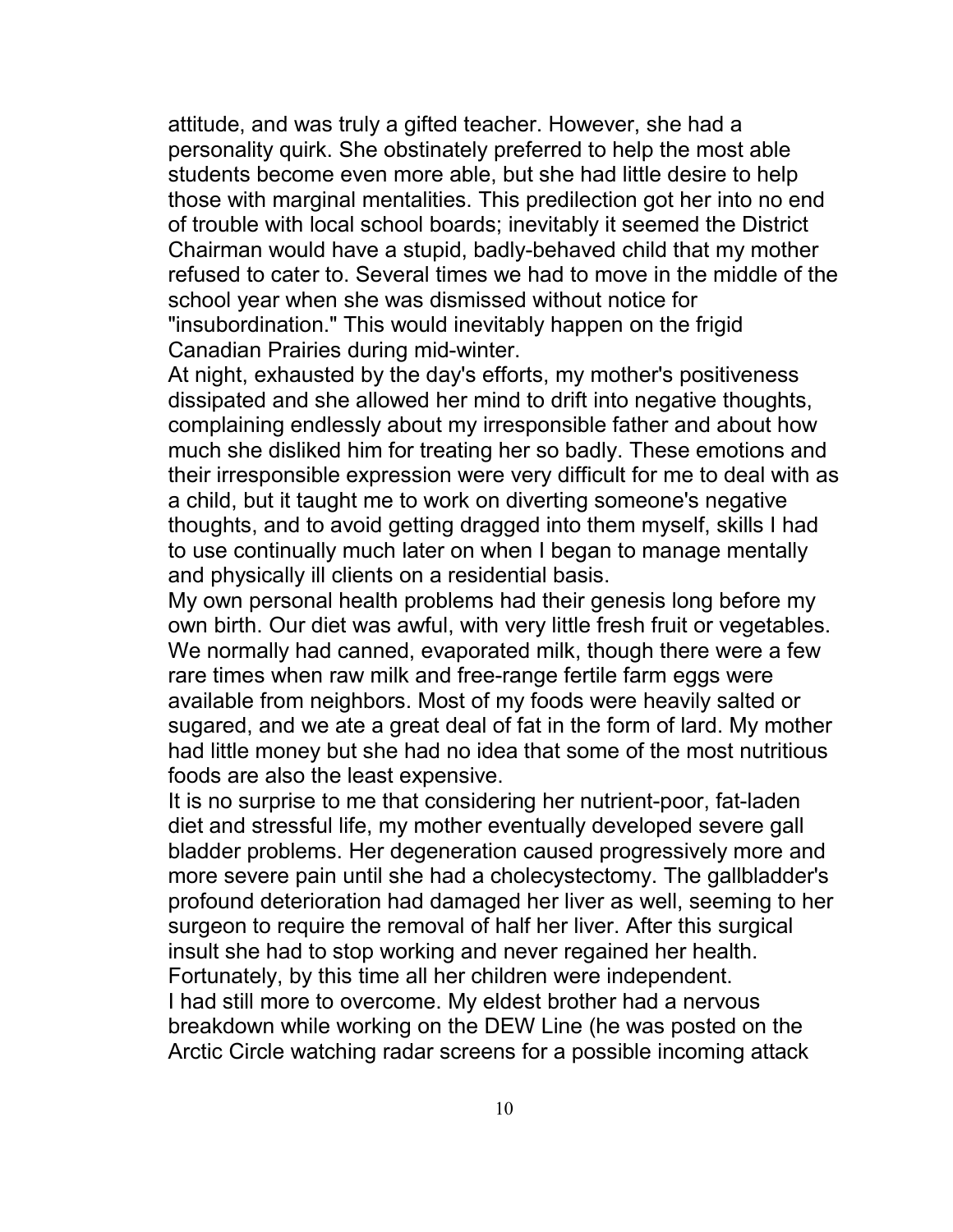from Russia). I believe his collapse actually began with our childhood nutrition. While in the Arctic all his foods came from cans. He also was working long hours in extremely cramped quarters with no leave for months in a row, never going outside because of the cold, or having the benefit of natural daylight.

When he was still in the acute stage of his illness (I was still a teenager myself) I went to the hospital where my bother was being held, and talked the attending psychiatrist into immediately discharging him into my care. The physician also agreed to refrain from giving him electroshock therapy, a commonly used treatment for mental conditions in Canadian hospitals at that time. Somehow I knew the treatment they were using was wrong.

I brought my brother home still on heavy doses of thorazine. The side effects of this drug were so severe he could barely exist: blurred vision, clenched jaw, trembling hands, and restless feet that could not be kept still. These are common problems with the older generation of psycho tropic medications, generally controlled to some extent with still other drugs like cogentin (which he was taking too).

My brother steadily reduced his tranquilizers until he was able to think and do a few things. On his own he started taking a lot of B vitamins and eating whole grains. I do not know exactly why he did this, but I believe he was following his intuition. (I personally did not know enough to suggest a natural approach at that time.) In any case after three months on vitamins and an improved diet he no long needed any medication, and was delighted to be free of their side effects. He remained somewhat emotionally fragile for a few more months but he soon returned to work, and has had no mental trouble from that time to this day. This was the beginning of my interest in mental illness, and my first exposure to the limitations of 'modern' psychiatry. I always preferred self-discipline to being directed by others. So I took every advantage of having a teacher for a mother and studied at home instead of being bored silly in a classroom. In Canada of that era you didn't have to go to high school to enter university, you only had to pass the written government entrance exams. At age 16, never having spent a single day in high school, I passed the university entrance exams with a grade of 97 percent. At that point in my life I really wanted to go to medical school and become a doctor, but I didn't have the financial backing to embark on such a long and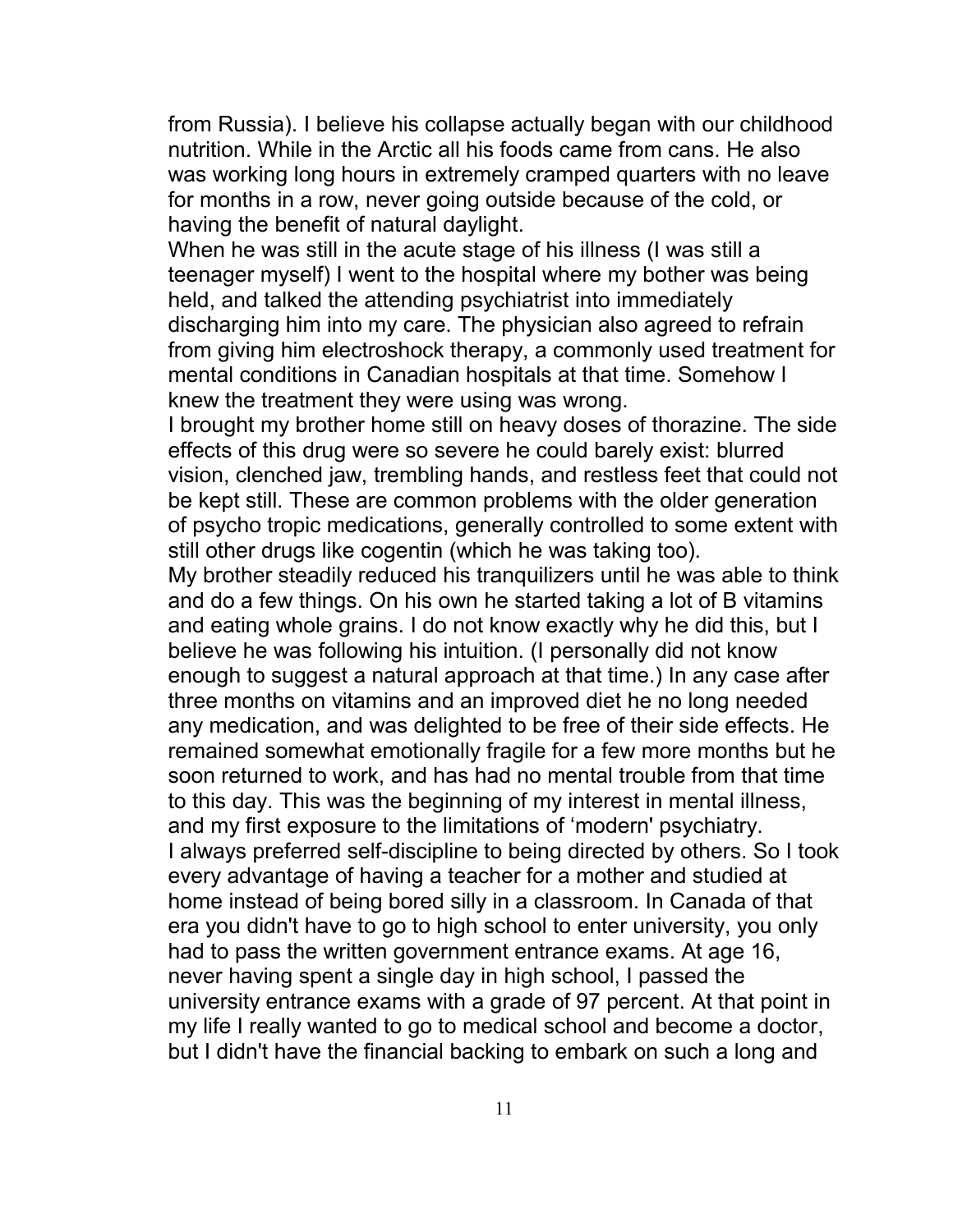costly course of study, so I settled on a four year nursing course at the University of Alberta, with all my expenses paid in exchange for work at the university teaching hospital.

At the start of my nurses training I was intensely curious about everything in the hospital: birth, death, surgery, illness, etc. I found most births to be joyful, at least when everything came out all right. Most people died very alone in the hospital, terrified if they were conscious, and all seemed totally unprepared for death, emotionally or spiritually. None of the hospital staff wanted to be with a dying person except me; most hospital staff were unable to confront death any more bravely than those who were dying. So I made it a point of being at the death bed. The doctors and nurses found it extremely unpleasant to have to deal with the preparation of the dead body for the morgue; this chore usually fell to me also. I did not mind dead bodies. They certainly did not mind me!

I had the most difficulty accepting surgery. There were times when surgery was clearly a life saving intervention, particularly when the person had incurred a traumatic injury, but there were many other cases when, though the knife was the treatment of choice, the results were disastrous.

Whenever I think of surgery, my recollections always go to a man with cancer of the larynx. At that time the University of Alberta had the most respected surgeons and cancer specialists in the country. To treat cancer they invariably did surgery, plus radiation and chemotherapy to eradicate all traces of cancerous tissue in the body, but they seemed to forget there also was a human being residing in that very same cancerous body. This particularly unfortunate man came into our hospital as a whole human being, though sick with cancer. He could still speak, eat, swallow, and looked normal. But after surgery he had no larynx, nor esophagus, nor tongue, and no lower jaw.

The head surgeon, who, by the way, was considered to be a virtual god amongst gods, came back from the operating room smiling from ear to ear, announcing proudly that he had 'got all the cancer'. But when I saw the result I thought he'd done a butcher's job. The victim couldn't speak at all, nor eat except through a tube, and he looked grotesque. Worst, he had lost all will to live. I thought the man would have been much better off to keep his body parts as long as he could,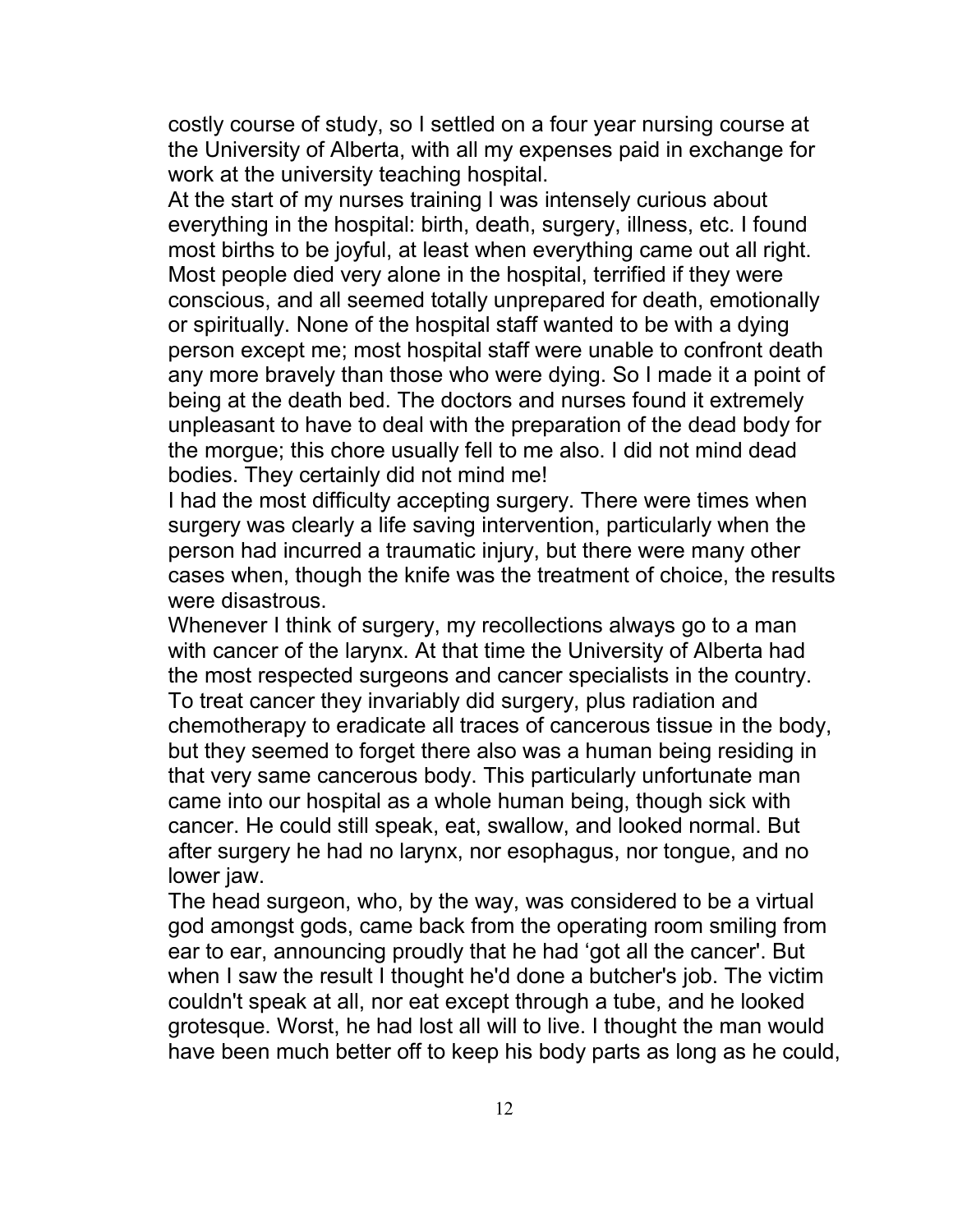and die a whole person able to speak, eating if he felt like it, being with friends and family without inspiring a gasp of horror.

I was sure there must be better ways of dealing with degenerative conditions such as cancer, but I had no idea what they might be or how to find out. There was no literature on medical alternatives in the university library, and no one in the medical school ever hinted at the possibility except when the doctors took jabs at chiropractors. Since no one else viewed the situation as I did I started to think I might be in the wrong profession.

It also bothered me that patients were not respected, were not people; they were considered a "case" or a "condition." I was frequently reprimanded for wasting time talking to patients, trying to get acquainted. The only place in the hospital where human contact was acceptable was the psychiatric ward. So I enjoyed the rotation to psychiatry for that reason, and decided that I would like to make psychiatry or psychology my specialty.

By the time I finished nursing school, it was clear that the hospital was not for me. I especially didn't like its rigid hierarchical system, where all bowed down to the doctors. The very first week in school we were taught that when entering a elevator, make sure that the doctor entered first, then the intern, then the charge nurse. Followed by, in declining order of status: graduate nurses, third year nurses, second year nurses, first year nurses, then nursing aids, then orderlies, then ward clerks, and only then, the cleaning staff. No matter what the doctor said, the nurse was supposed to do it immediately without question--a very military sort of organization. Nursing school wasn't all bad. I learned how to take care of all kinds of people with every variety of illness. I demonstrated for myself that simple nursing care could support a struggling body through its natural healing process. But the doctor-gods tended to belittle and denigrate nurses. No wonder--so much of nursing care consists of unpleasant chores like bed baths, giving enemas and dealing with other bodily functions.

I also studied the state-of-the-art science concerning every conceivable medical condition, its symptoms, and treatment. At the university hospital nurses were required to take the same pre-med courses as the doctors--including anatomy, physiology, biochemistry, and pharmacology. Consequently, I think it is essential for holistic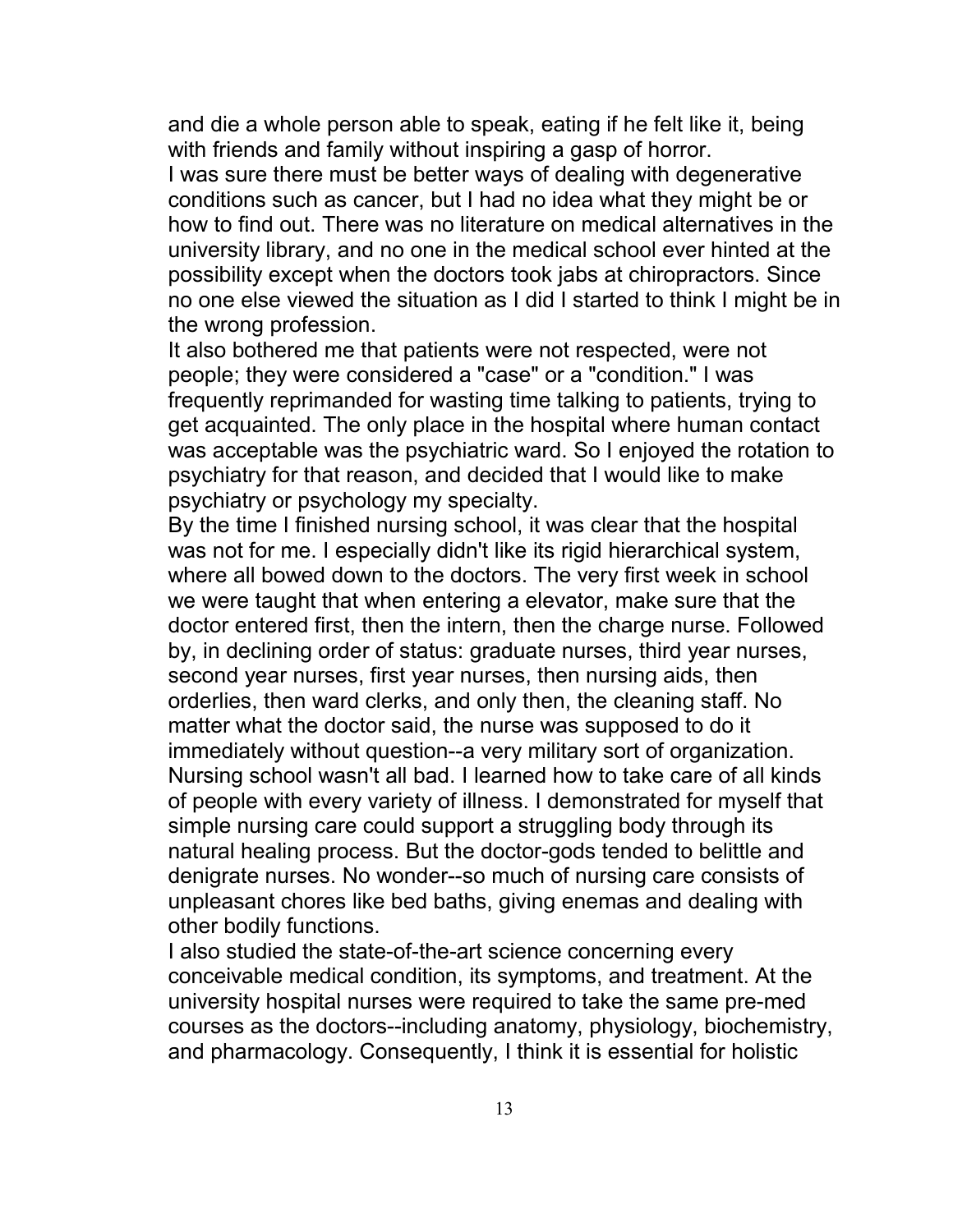healers to first ground themselves in the basic sciences of the body's physiological systems. There is also much valuable data in standard medical texts about the digestion, assimilation, and elimination. To really understand illness, the alternative practitioner must be fully aware of the proper functioning of the cardiovascular/pulmonary system, the autonomic and voluntary nervous system, the endocrine system, plus the mechanics and detailed nomenclature of the skeleton, muscles, tendons and ligaments. Also it is helpful to know the conventional medical models for treating various disorders, because they do appear to work well for some people, and should not be totally invalidated simply on the basis of one's philosophical or religious viewpoints.

Many otherwise well-meaning holistic practitioners, lacking an honest grounding in science, sometimes express their understanding of the human body in non-scientific, metaphysical terms that can seem absurd to the well-instructed. I am not denying here that there is a spiritual aspect to health and illness; I believe there are energy flows in and around the body that can effect physiological functioning. I am only suggesting that to discuss illness without hard science is like calling oneself a abstract artist because the painter has no ability to even do a simple, accurate representational drawing of a human figure.

Though hospital life had already become distasteful to me I was young and poor when I graduated. So after nursing school I buckled down and worked just long enough to save enough money to obtain a masters degree in Clinical Psychology from the University of British Columbia. Then I started working at Riverview Hospital in Vancouver, B.C., doing diagnostic testing, and group therapy, mostly with psychotic people. At Riverview I had a three-year-long opportunity to observe the results of conventional psychiatric treatment. The first thing I noticed was the 'revolving door' phenomena. That is, people go out, and then they're back in, over and over again, demonstrating that standard treatment--drugs, electroshock and group therapy--had been ineffective. Worse, the treatments given at Riverside were dangerous, often with long term side effects that were more damaging than the disease being treated. It felt like nursing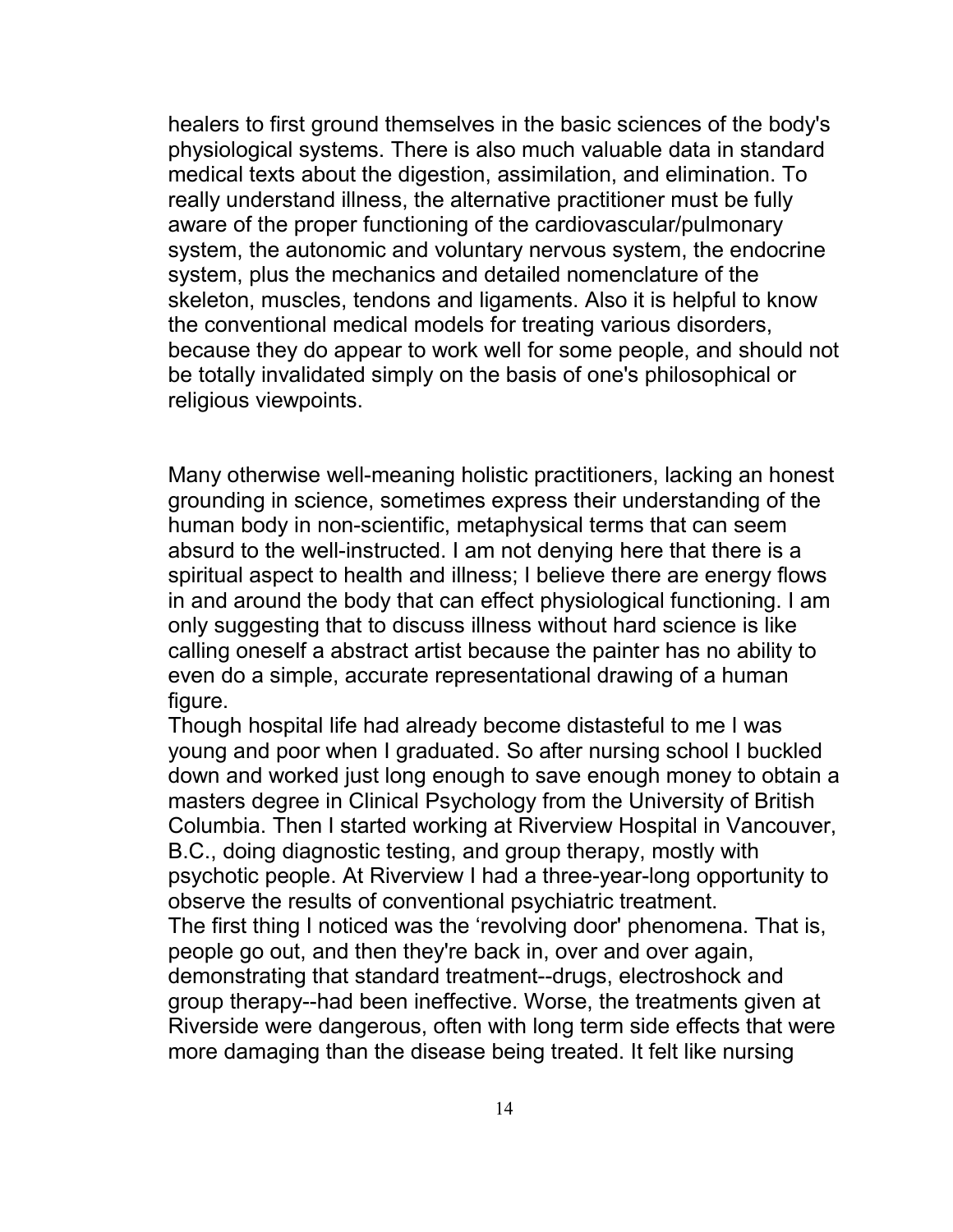school all over again; in the core of my being I somehow knew there was a better way, a more effective way of helping people to regain their mental health. Feeling like an outsider, I started investigating the hospital's nooks and crannies. Much to my surprise, in a back ward, one not open to the public, I noticed a number of people with bright purple skins.

I asked the staff about this and every one of the psychiatrists denied these patients existed. This outright and widely-agreed-upon lie really raised my curiosity. Finally after pouring through the journals in the hospital library I found an article describing psycho tropic-druginduced disruptions of melanin (the dark skin pigment). Thorazine, a commonly used psychiatric drug, when taken in high doses over a long period of time would do this. Excess melanin eventually was deposited in vital organs such as the heart and the liver, causing death.

I found it especially upsetting to see patients receive electroshock treatments. These violent, physician-induced traumas did seem to disrupt dysfunctional thought patterns such as an impulse to commit suicide, but afterwards the victim couldn't remember huge parts of their life or even recall who they were. Like many other dangerous medical treatments, electroshock can save life but it can also take life away by obliterating identity.

According the Hippocratic Oath, the first criteria of a treatment is that it should do no harm. Once again I found myself trapped in a system that made me feel severe protest. Yet none of these specialists or university professors, or academic libraries had any information about alternatives. Worse, none of these mind-doctor-gods were even looking for better treatments.

Though unpleasant and profoundly disappointing, my experience as a mental hospital psychologist was, like being in nursing school, also very valuable. Not only did I learn how to diagnose, and evaluate the severity of mental illness and assess the dangerousness of the mentally ill, I learned to understand them, to feel comfortable with them, and found that I was never afraid of them. Fearlessness is a huge advantage. The mentally ill seem to have a heightened ability to spot fear in others. If they sense that you are afraid they frequently enjoy terrorizing you. When psychotic people know you feel comfortable with them, and probably understand a great deal of what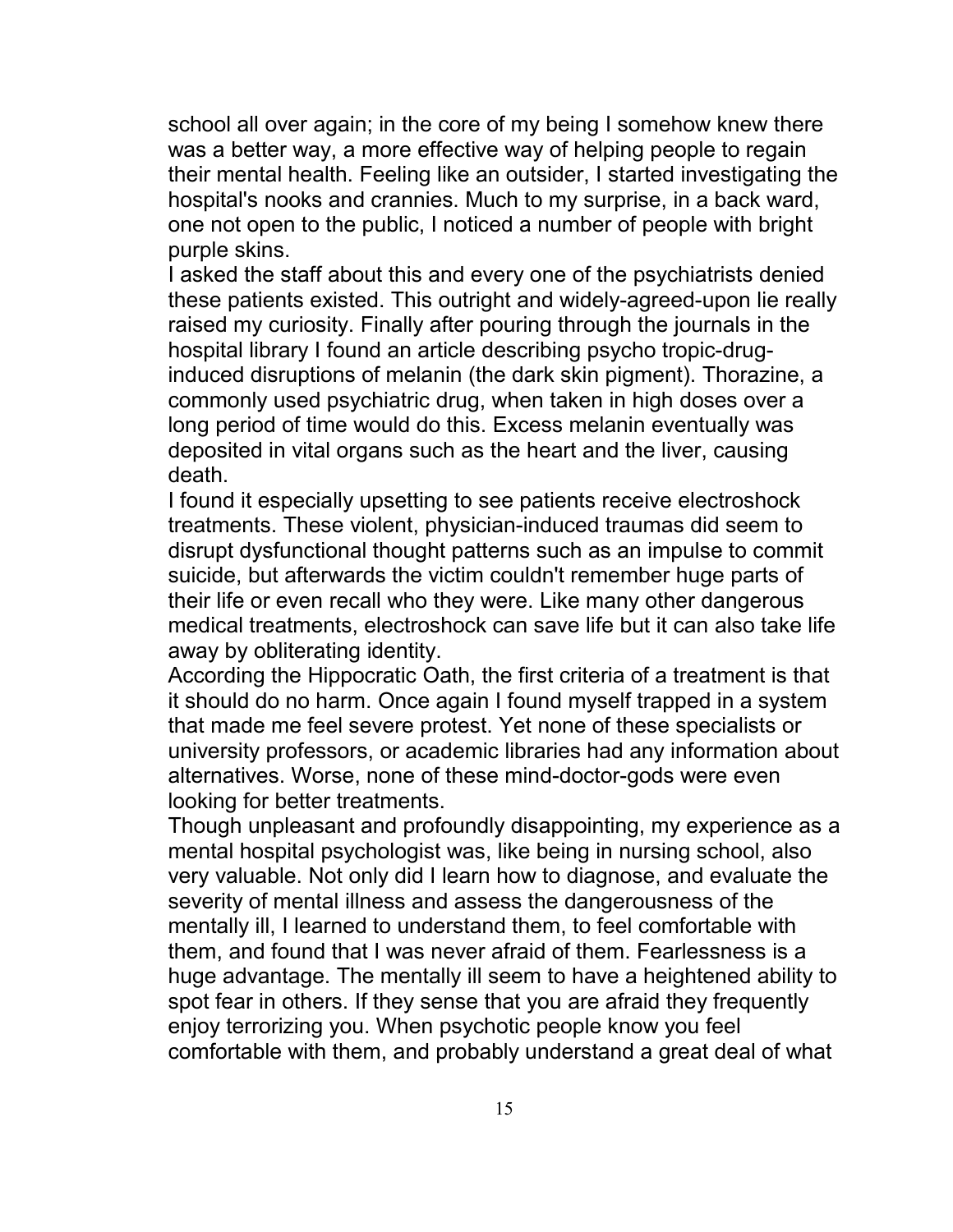they are experiencing, when they know that you can and intend to control them, they experience a huge sense of relief. I could always get mentally ill people to tell me what was really going on in their heads when no one else could get them to communicate. A few years later I married an American and became the Mental Health Coordinator for Whatcom County, the northwestern corner of Washington State. I handled all the legal proceedings in the county for mentally ill people. After treatment in the state mental hospital I supervised their reentry into the community, and attempted to provide some follow up. This work further confirmed my conclusions that in most cases the mentally ill weren't helped by conventional treatment. Most of them rapidly became social problems after discharge. It seemed the mental hospital's only ethically defensible function was incarceration--providing temporary relief for the family and community from the mentally ill person's destructiveness.

I did see a few people recover in the mental health system. Inevitably these were young, and had not yet become institutionalized, a term describing someone who comes to like being in the hospital because confinement feels safe. Hospitalization can mean three square meals and a bed. It frequently means an opportunity to have a sex life (many female inmates are highly promiscuous). Many psychotics are also criminal; the hospital seems far better to them than jail. Many chronically mentally ill are also experts at manipulating the system. When homeless, they deliberately get hospitalized for some outrageous deed just before winter. They then "recover" when the fine weather of spring returns.

After a year as Mental Health Co-ordinator, I had enough of the "system" and decided that it was as good a time as any to return to school for a Ph.D., this time at University. of Oregon where I studied clinical and counseling psychology and gerontology. While in graduate school I became pregnant and had my first child. Not surprisingly, this experience profoundly changed my consciousness. I realized that it had perhaps been all right for me to be somewhat irresponsible about my own nutrition and health, but that it was not okay to inflict poor nutrition on my unborn child. At that time I was addicted to salty, deep-fat fried corn chips and a diet pop. I thought I had to have these so-called foods every day. I tended to eat for taste, in other words, what I liked, not necessarily what would give me the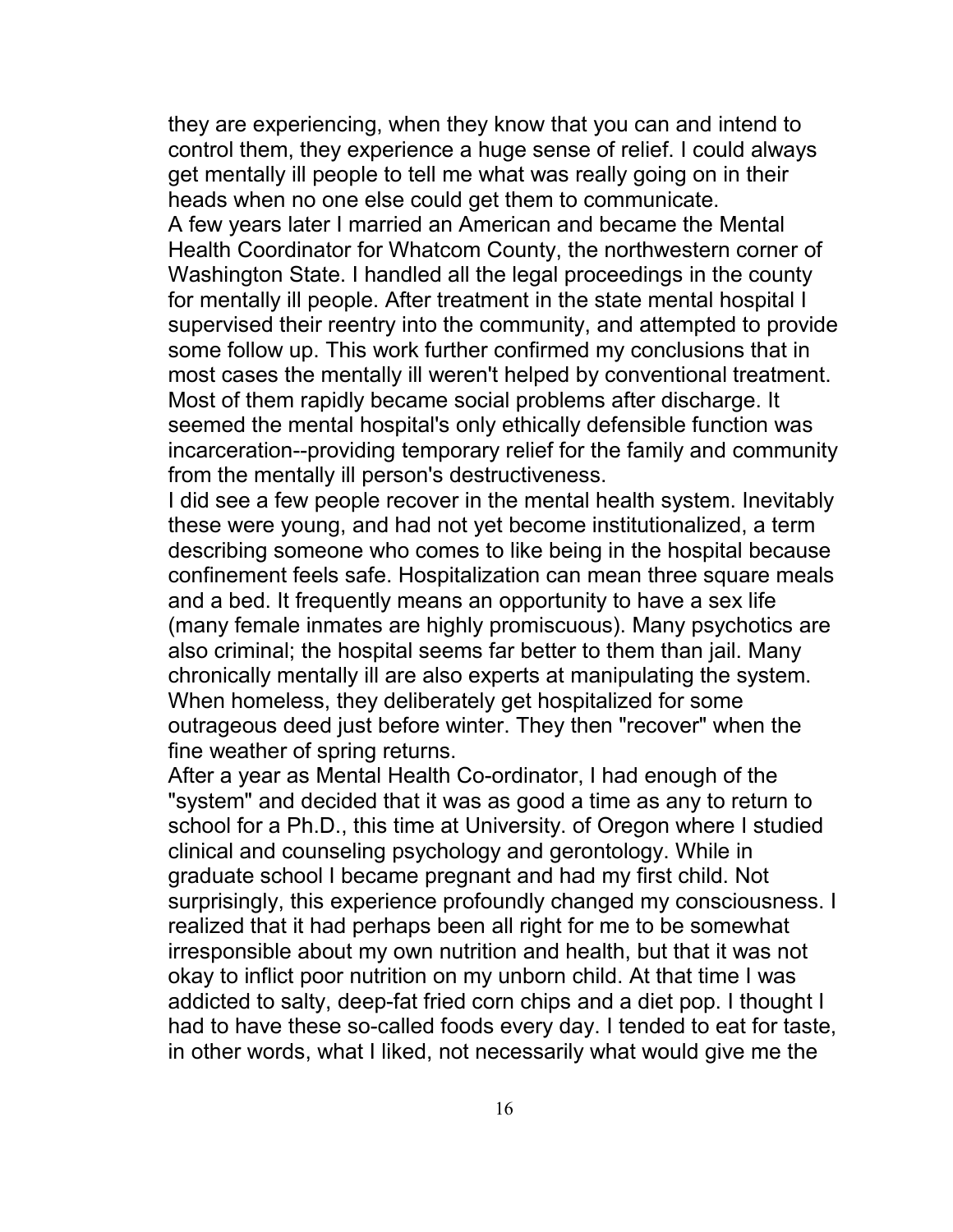best nutrition. I was also eating a lot of what most people would consider healthy food: meat, cheese, milk, whole grains, nuts, vegetables, and fruits.

My constitution had seemed strong and vital enough through my twenties to allow this level of dietary irresponsibility. During my early 20s I had even recovered from a breast cancer by sheer will power. (I will discuss this later.) So before my pregnancy I had not questioned my eating habits.

As my body changed and adapted itself to it's new purpose I began visiting the libraries and voraciously read everything obtainable under the topic of nutrition--all the texts, current magazines, nutritional journals, and health newsletters. My childhood habit of self-directed study paid off. I discovered alternative health magazines like Let's Live, Prevention, Organic Gardening, and Best Ways, and promptly obtained every back issue since they were first published. Along the way I ran into articles by Linus Pauling on vitamin C, and sent away for all of his books, one of these was co-authored with David Hawkins, called The Orthomolecular Approach to Mental Disorders. This book had a profound effect on me. I instantly recognized that it was Truth with a capital "T", although the orthomolecular approach was clearly in opposition to the established medical model and contradicted everything I had ever learned as a student or professional. Here at last was the exciting alternative approach to treating mental disorders I had so long sought. I filed this information away, waiting for an opportunity to use it. And I began to study all the references in The Orthomolecular Approach to Mental Disorders dealing with correcting the perceptual functioning of psychotic people using natural substances.

In the course of delving through libraries and book stores, I also came across the Mokelumne Hill Publishing Company (now defunct). This obscure publisher reprinted many unusual and generally crudely reproduced out-of-print books about raw foods diets, hygienic medicine, fruitarianism, fasting, breathairianism, plus some works discussing spiritual aspects of living that were far more esoteric than I had ever thought existed. I decided that weird or not, I might as well find out everything potentially useful. So I spent a lot of money ordering their books. Some of Mokelumne Hill's material really expanded my thoughts. Though much of it seemed totally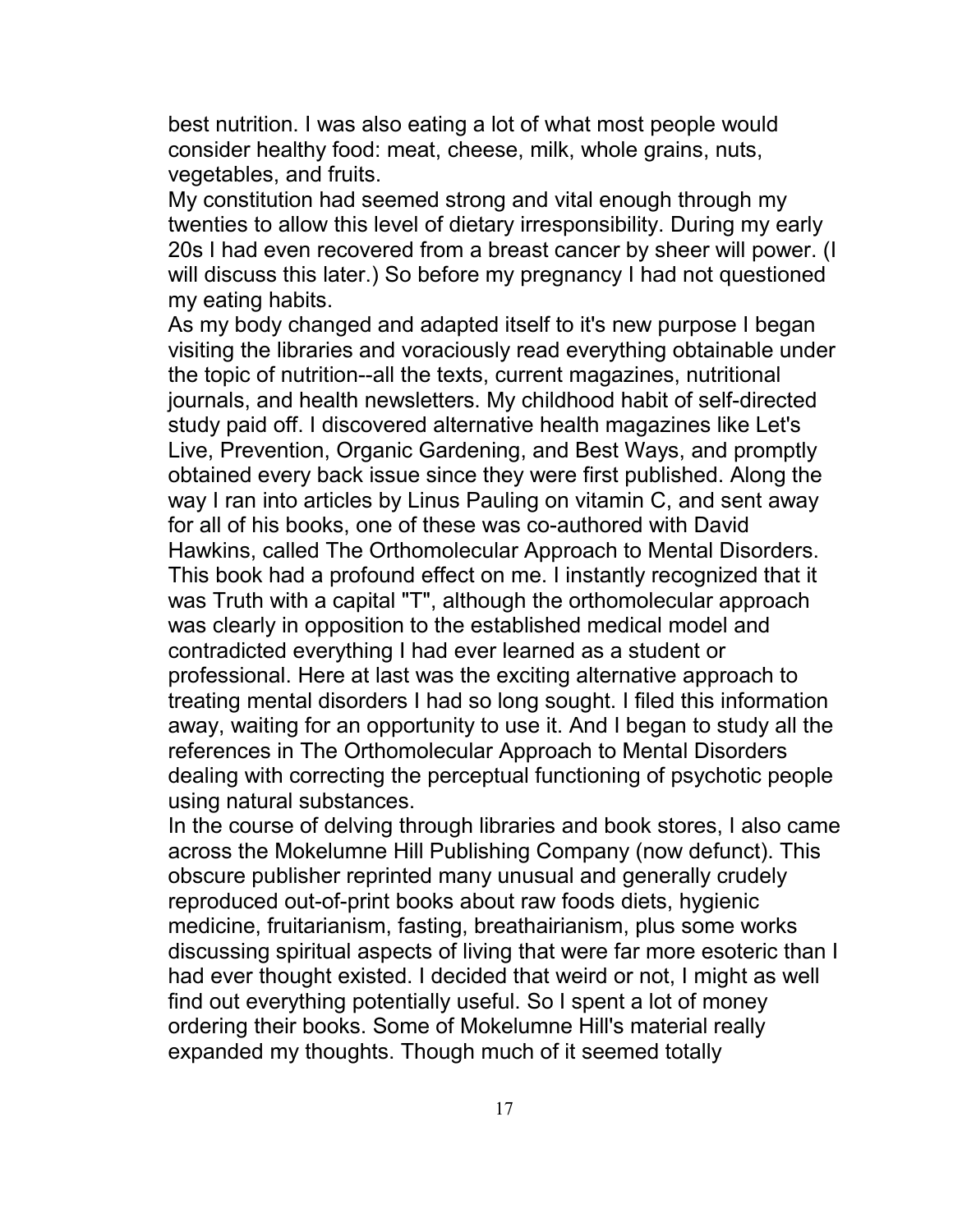outrageous, in every book there usually was one line, one paragraph, or if I was lucky one whole chapter that rang true for me. Recognizing capital "T" Truth when one sees it is one of the most important abilities a person can have. Unfortunately, every aspect of our mass educational system attempts to invalidate this skill. Students are repeatedly told that derivation from recognized authority and/or the scientific method are the only valid means to assess the validity of data. But there is another parallel method to determine the truth or falsehood of information: Knowing. We Know by the simple method of looking at something and recognizing its correctness. It is a spiritual ability. I believe we all have it. But in my case, I never lost the ability to Know because I almost never attended school. Thus it is that I am absolutely certain How and When to Be Your Own Doctor will be recognized as Truth by some of my readers and rejected as unscientific, unsubstantiated, or anecdotal information by others. I accept this limitation on my ability to teach. If what you read in the following pages seems True for you, great! If it doesn't, there is little or nothing I could do to further convince.

I return now to the time of my first pregnancy. In the face of all these new Truths I was discovering concerning health and nutrition, I made immediate changes in my diet. I severely reduced my animal protein intake and limited cooked food in general. I began taking vitamin and mineral supplements. I also choose a highly atypical Ph.D. dissertation topic, "The Orthomolecular Treatment of Mental Disorders." This fifty cent word, orthomolecular, basically means readjusting the body chemistry by providing unusually large amounts of specific nutrient substances normally found in the human body (vitamins and minerals). Orthomolecular therapy for mental disorders is supported by good diet, by removal of allergy-producing substances, by control of hypoglycemia, plus counseling, and provision of a therapeutic environment.

My proposed dissertation topic met with nothing but opposition. The professors on my doctoral committee had never heard of the word orthomolecular, and all of them were certain it wasn't an accepted, traditional area of research. Research in academia is supposed to be based on the works of a previous researchers who arrived at hypothesis based on data obtained by strictly following scientific methodology. "Scientific" data requires control groups, matched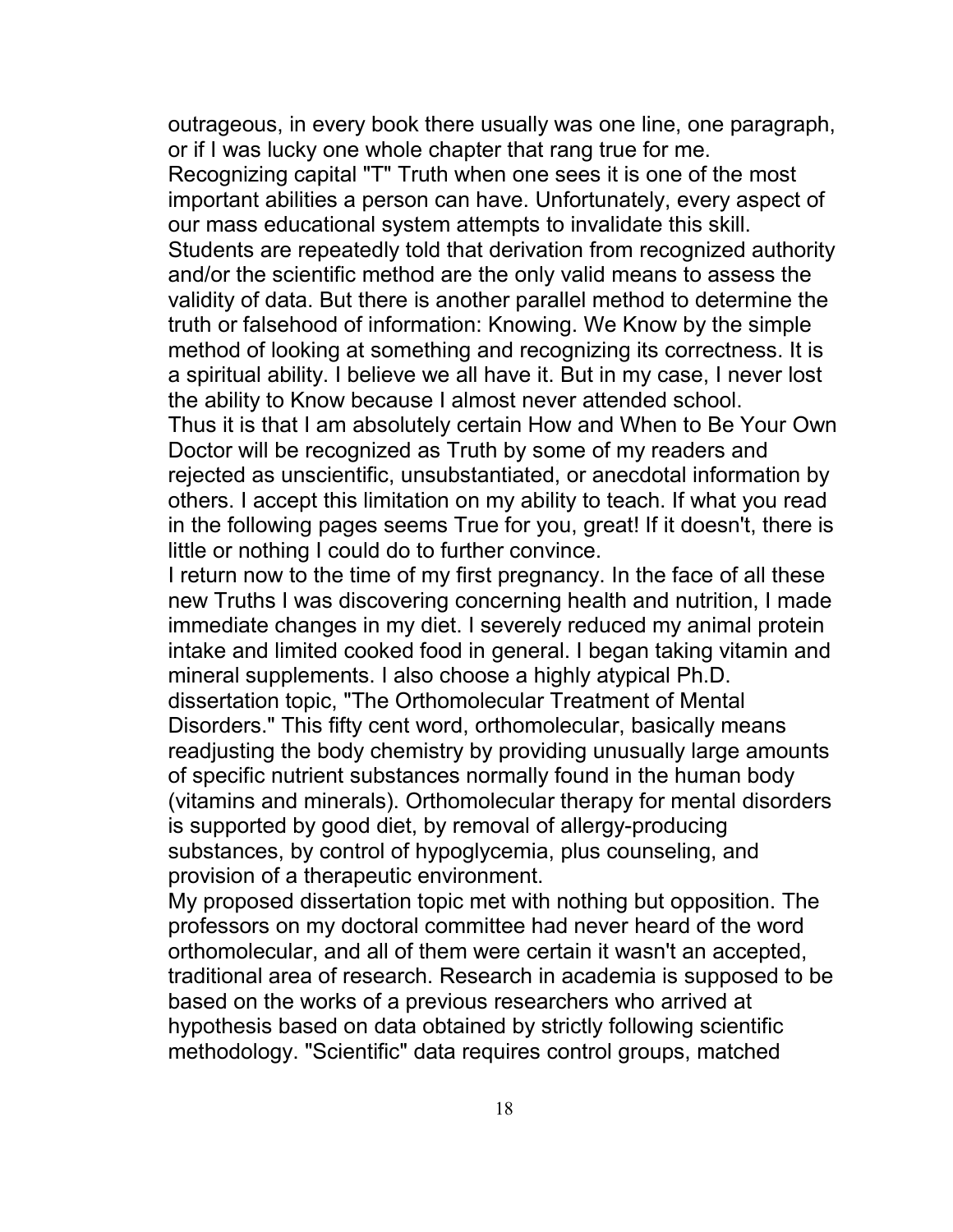populations, statistical analysis, etc. In my case there was no previous work my dissertation committee would accept, because the available data did not originate from a medical school or psychology department they recognized.

Due to a lot of determination and perseverance I finally did succeed in getting my thesis accepted, and triumphed over my doctoral committee. And I graduated with a dual Ph.D. in both counseling psychology and gerontology. My ambition was to establish the orthomolecular approach on the west coast. At that time I knew of only two clinics in the world actively using nutritional therapy. One was in New York and the other, was a Russian experimental fasting program for schizophrenics. Doctors Hoffer and Osmond had used orthomolecular therapy in a Canadian mental hospital as early as 1950, but they had both gone on to other things.

The newly graduated Dr. Isabelle Moser, Ph.D. was at this point actually an unemployed mother, renting an old, end-of-the-road, farin-the-country farmhouse; by then I had two small daughters. I strongly preferred to take care of my own children instead of turning them over to a baby sitter. My location and my children made it difficult for me to work any place but at home. So naturally, I made my family home into a hospital for psychotic individuals. I started out with one resident patient at a time, using no psychiatric drugs. I had very good results and learned a tremendous amount with each client, because each one was different and each was my first of each type. With any psychotic residing in your home it is foolhardy to become inattentive even for one hour, including what are normally considered sleeping hours. I have found the most profoundly ill mentally ill person still to be very crafty and aware even though they may appear to be unconscious or nonresponsive. Psychotics are also generally very intuitive, using faculties most of us use very little or not at all. For example one of my first patients, Christine, believed that I was trying to electrocute her. Though she would not talk, she repeatedly drew pictures depicting this. She had, quite logically within her own reality, decided to kill me with a butcher knife in self-defense before I succeeded in killing her. I had to disarm Christine several times, hide all the household knives, change my sleeping spot frequently, and generally stay sufficiently awake at night to respond to slight, creaky sounds that could indicate the approach of stealthily placed small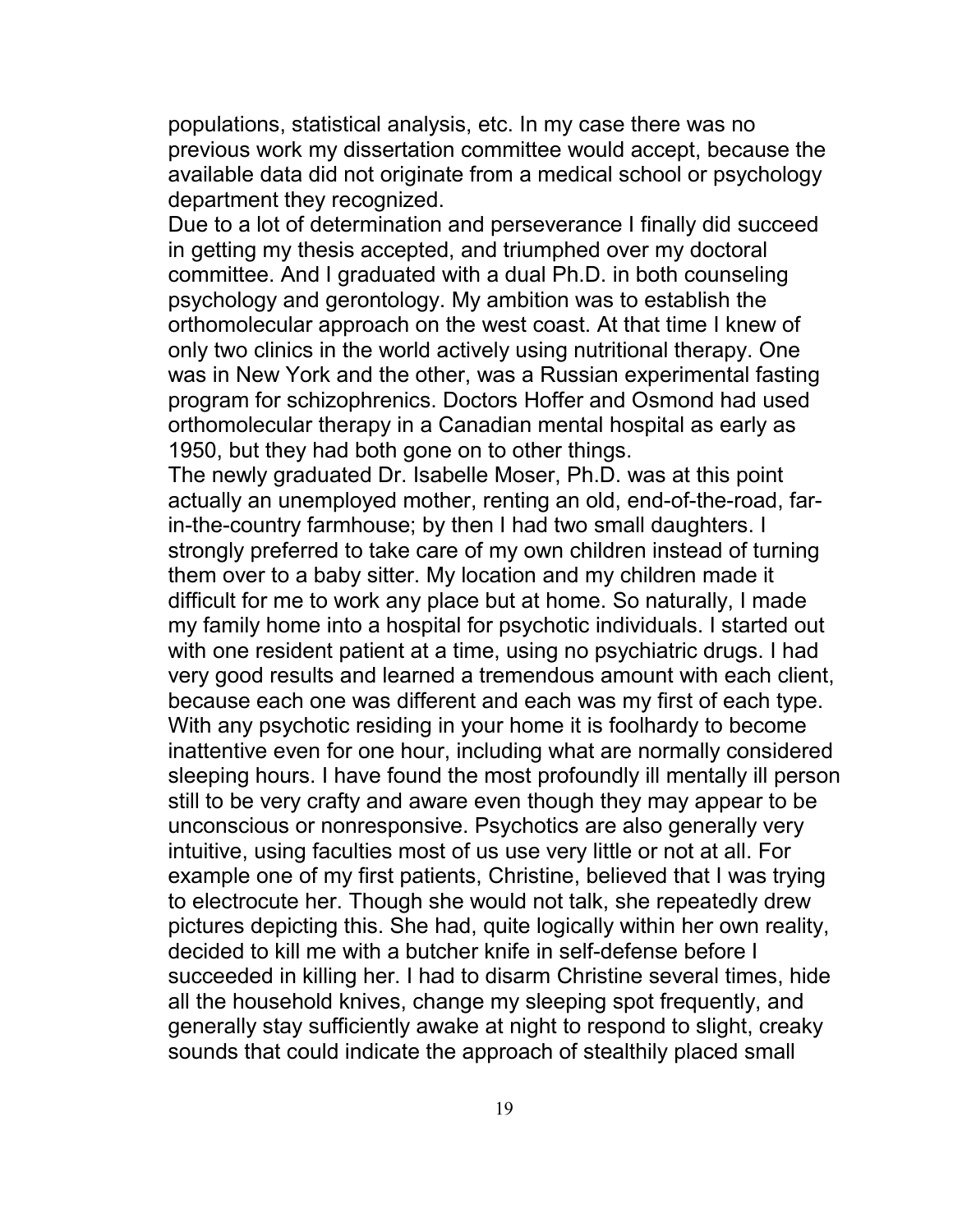bare feet.

With orthomolecular treatment Christine improved but also became more difficult to live with as she got better. For example, when she came out of catatonic-like immobility, she became extremely promiscuous, and was determined to sleep with my husband. In fact she kept crawling into bed with him with no clothes on. Either we had to forcefully remove her or the bed would be handed over to her- without a resident man. Christine then decided (logically) that I was an obstacle to her sex life, and once more set out to kill me. This stage also passed, eventually and Christine got tolerably well. Christine's healing process is quite typical and demonstrates why orthomolecular treatment is not popular. As a psychotic genuinely improves, their aberrated behavior often becomes more aggressive initially and thus, harder to control. It seems far more convenient for all concerned to suppress psychotic behavior with stupefying drugs. A drugged person can be controlled when they're in a sort of perpetual sedation but then, they never get genuinely well, either. Another early patient, Elizabeth, gave me a particularly valuable lesson, one that changed the direction of my career away from curing insanity and toward regular medicine. Elizabeth was a catatonic schizophrenic who did not speak or move, except for some waxy posturing. She had to be fed, dressed and pottied. Elizabeth was a pretty little brunette who got through a couple of years of college and then spent several years in a state mental hospital. She had recently run away from a hospital, and had been found wandering aimlessly or standing rigidly, apparently staring fixedly at nothing. The emergency mental health facility in a small city nearby called me up and asked if I would take her. I said I would, and drove into town to pick her up. I found Elizabeth in someone's back yard staring at a bush. It took me three hours to persuade her to get in my car, but that effort turned out

Elizabeth would do nothing for herself, including going to the bathroom. I managed to get some nutrition into her, and change her clothes, but that was about all I could do. Eventually she wore me down; I drifted off for an hour's nap instead of watching her all night. Elizabeth slipped away in the autumn darkness and vanished. Needless to say, when daylight came I desperately searched the buildings, the yard, gardens, woods, and even the nearby river. I

to be the easiest part of the next months.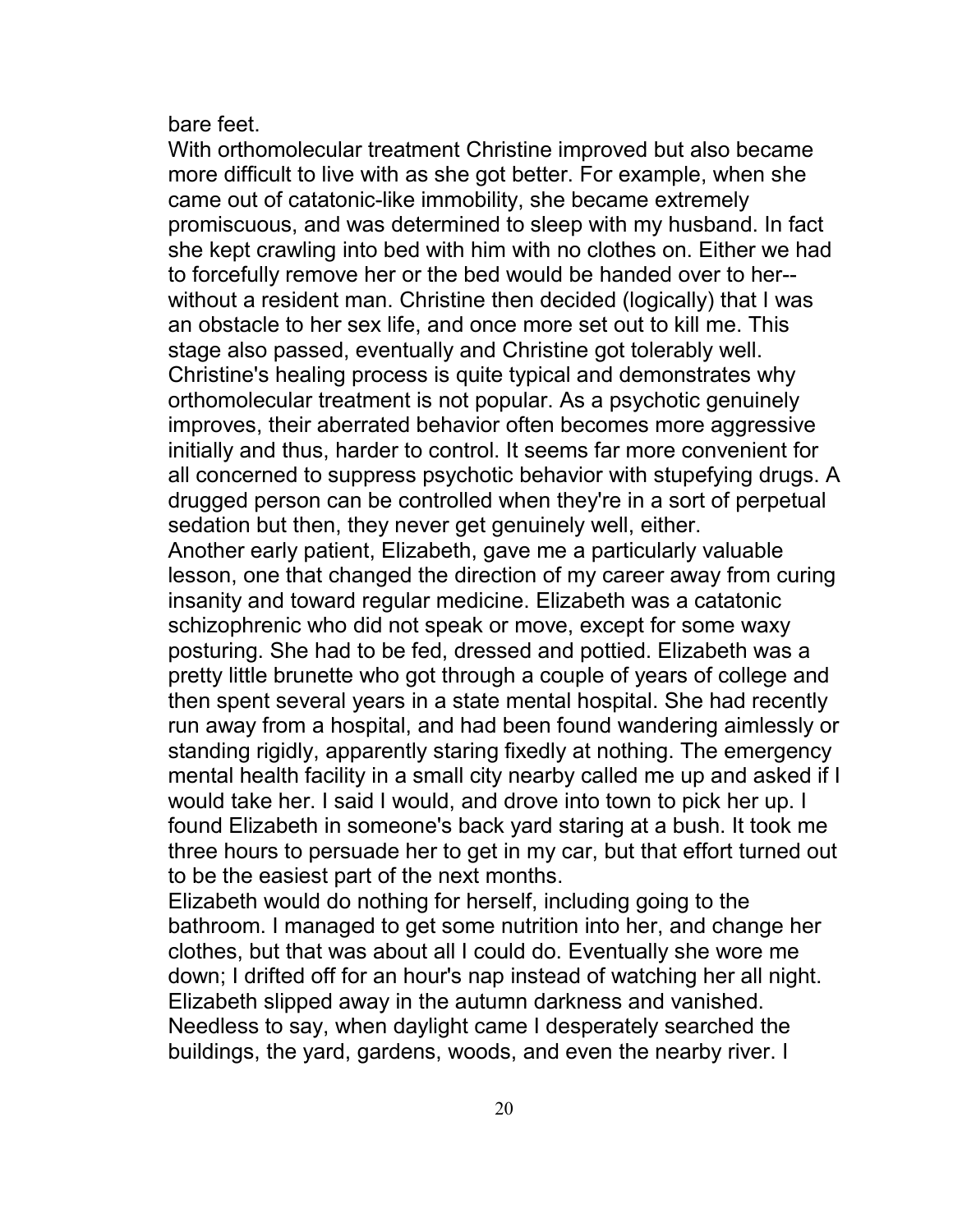called in a missing person report and the police looked as well. We stopped searching after a week because there just wasn't any place else to look. Then, into my kitchen, right in front of our round eyes and gaping mouths, walked a smiling, pleasant, talkative young woman who was quite sane.

She said, "Hello I'm Elizabeth! I'm sorry I was such a hassle last week, and thank you for trying to take care of me so well. I was too sick to know any better." She said she had gone out our back door the week before and crawled under a pile of fallen leaves on the ground in our back yard with a black tarp over them. We had looked under the tarp at least fifty times during the days past, but never thought to look under the leaves as well.

This amazing occurrence made my head go bong to say the least; it was obvious that Elizabeth had not been 'schizophrenic' because of her genetics, nor because of stress, nor malnutrition, nor hypoglycemia, nor because of any of the causes of mental illness I had previously learned to identify and rectify, but because of food allergies. Elizabeth was spontaneously cured because she'd had nothing to eat for a week. The composting pile of leaves hiding her had produced enough heat to keep her warm at night and the heap contained sufficient moisture to keep her from getting too dehydrated. She looked wonderful, with clear shiny blue eyes, clear skin with good color, though she was slightly slimmer than when I had last seen her.

I then administered Coca's Pulse Test (see the Appendix) and quickly discovered Elizabeth was wildly intolerant to wheat and dairy products. Following the well known health gurus of that time like Adelle Davis, I had self-righteously been feeding her home-made whole wheat bread from hand-ground Organic wheat, and homemade cultured yogurt from our own organically-fed goats. But by doing this I had only maintained her insanity. Elizabeth was an intelligent young woman, and once she understood what was causing her problems, she had no trouble completely eliminating certain foods from her diet. She shuddered at the thought that had she not come to my place and discovered the problem, she would probably have died on the back ward of some institution for the chronically mentally ill. As for me, I will always be grateful to her for opening my eyes and mind a little wider. Elizabeth's case showed me why Russian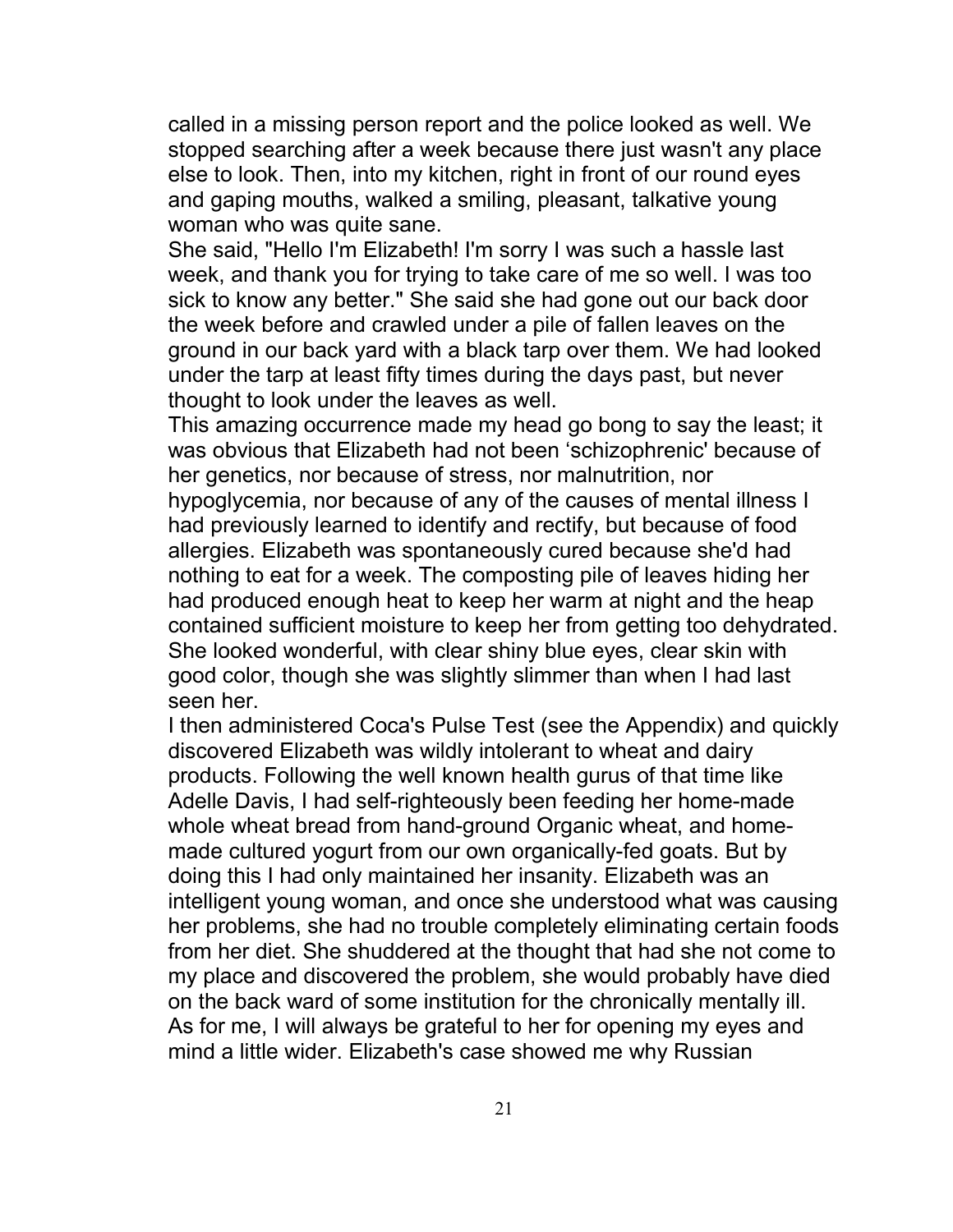schizophrenics put on a 30 day water fast had such a high recovery rate. I also remembered all the esoteric books I had read extolling the benefits of fasting. I also remembered two occasions during my own youth when I had eaten little or nothing for approximately a month each without realizing that I was "fasting." And doing this had done me nothing but good.

Once when I was thirteen my mother sent my "little" brother and I to a residential fundamentalist bible school. I did not want to go there, although my brother did; he had decided he wanted to be a evangelical minister. I hated bible school because I was allowed absolutely no independence of action. We were required to attend church services three times a day during the week, and five services on Sunday. As I became more and more unhappy, I ate less and less; in short order I wasn't eating at all. The school administration became concerned after I had dropped about 30 pounds in two months, notified my mother and sent me home. I returned to at-home schooling. I also resumed eating.

I fasted one other time for about a month when I was 21. It happened because I had nothing to do while visiting my mother before returning to University except help with housework and prepare meals. The food available in the backwoods of central B.C. didn't appeal to me because it was mostly canned vegetables, canned milk, canned moose meat and bear meat stews with lots of gravy and greasy potatoes. I decided to pass on it altogether. I remember rather enjoying that time as a fine rest and I left feeling very good ready to take on the world full force ahead. At that time I didn't know there was such a thing as fasting, it just happened that way.

After Elizabeth went on her way, I decided to experimentally fast myself. I consumed only water for two weeks. But I must have had counter intentions to this fast because I found myself frequently having dreams about sugared plums, and egg omelets, etc. And I didn't end up feeling much better after this fast was over (although I didn't feel any worse either), because I foolishly broke the fast with one of my dream omelets. And I knew better! Every book I'd ever read on fasting stated how important it is to break a fast gradually, eating only easy-to-digest foods for days or weeks before resuming one's regular diet.

From this experiment I painfully learned how important it is to break a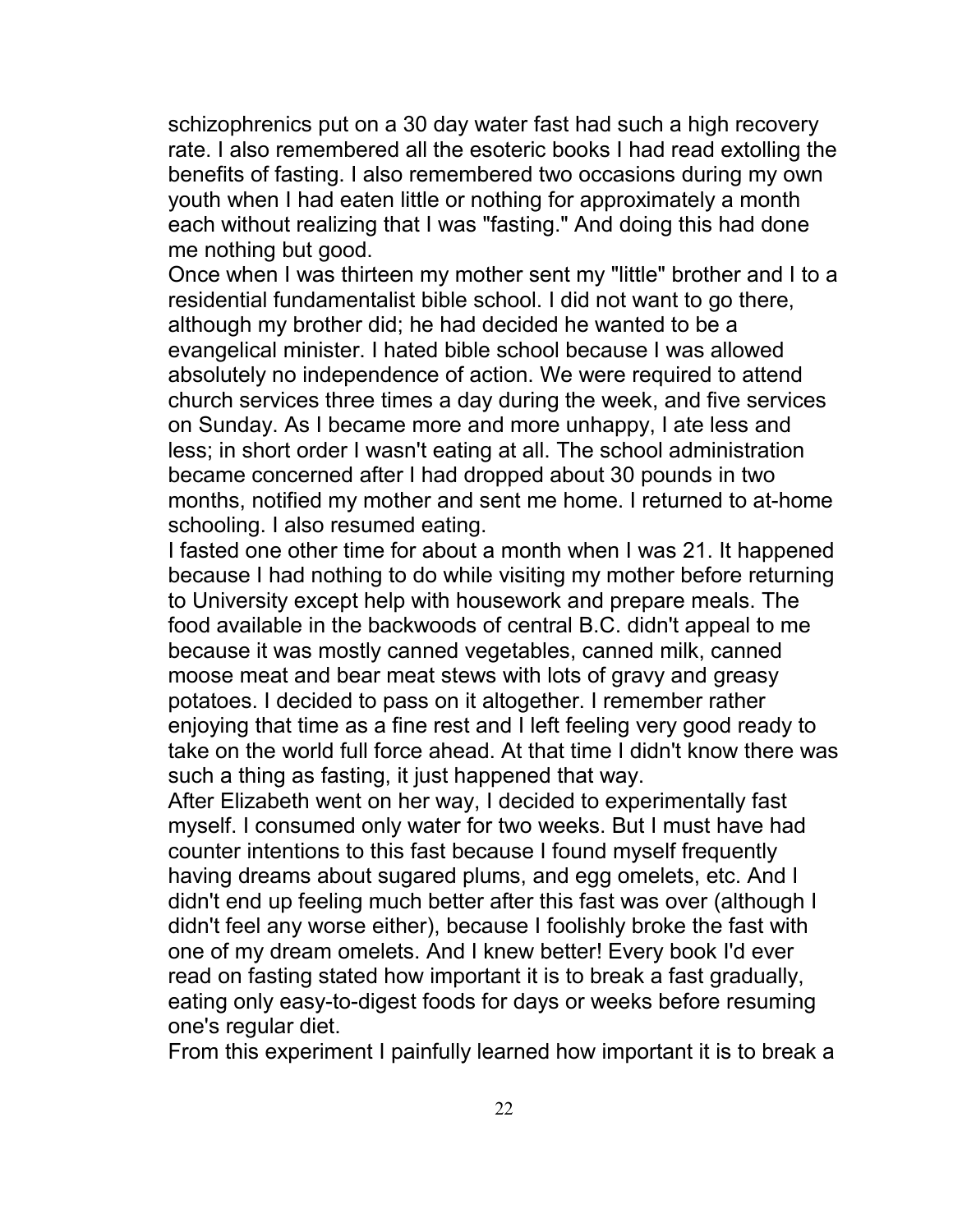fast properly. Those eggs just didn't feel right, like I had an indigestible stone in my belly. I felt very tired after the omelet, not energized one bit by the food. I immediately cut back my intake to raw fruits and vegetables while the eggs cleared out of my system. After a few days on raw food I felt okay, but I never did regain the shine I had achieved just before I resumed eating.

This is one of the many fine things about fasting, it allows you to get in much better communication with your own body, so that you can hear it when it objects to something you're putting in it or doing to it. It is not easy to acquire this degree of sensitivity to your body unless you remove all food for a sufficiently long period; this allows the body to get a word in edgewise that we are willing and able to listen to. Even when we do hear the body protesting, we frequently decide to turn a deaf ear, at least until the body starts producing severe pain or some other symptom that we can't ignore.

Within a few years after Elizabeth's cure I had handily repaired quite a few mentally ill people in a harmless way no one had heard of; many new people were knocking at my door wanting to be admitted to my drug free, home-based treatment program. So many in fact that my ability to accommodate them was overwhelmed. I decided that it was necessary to move to a larger facility and we bought an old, somewhat run-down estate that I called Great Oaks School of Health because of the magnificent oak trees growing in the front yard. At Great Oaks initially I continued working with psychotics, employing fasting as a tool, especially in those cases with obvious food allergies as identified by Coca's Pulse Test, because it only takes five days for a fasting body to eliminate all traces of an allergic food substance and return to normal functioning. If the person was so severely hypoglycemic that they were unable to tolerate a water fast, an elimination diet (to be described in detail later) was employed, while stringently avoiding all foods usually found to be allergy producing. I also decided that if I was going to employ fasting as my primary medicine, it was important for me to have a more intense personal experience with it, because in the process of reviewing the literature on fasting I saw that there were many different approaches, each one staunchly defended by highly partisan advocates. For example, the capital "N" Natural, capital "H" Hygienists, such a Herbert Shelton, aggressively assert that only a pure water fast can be called a fast.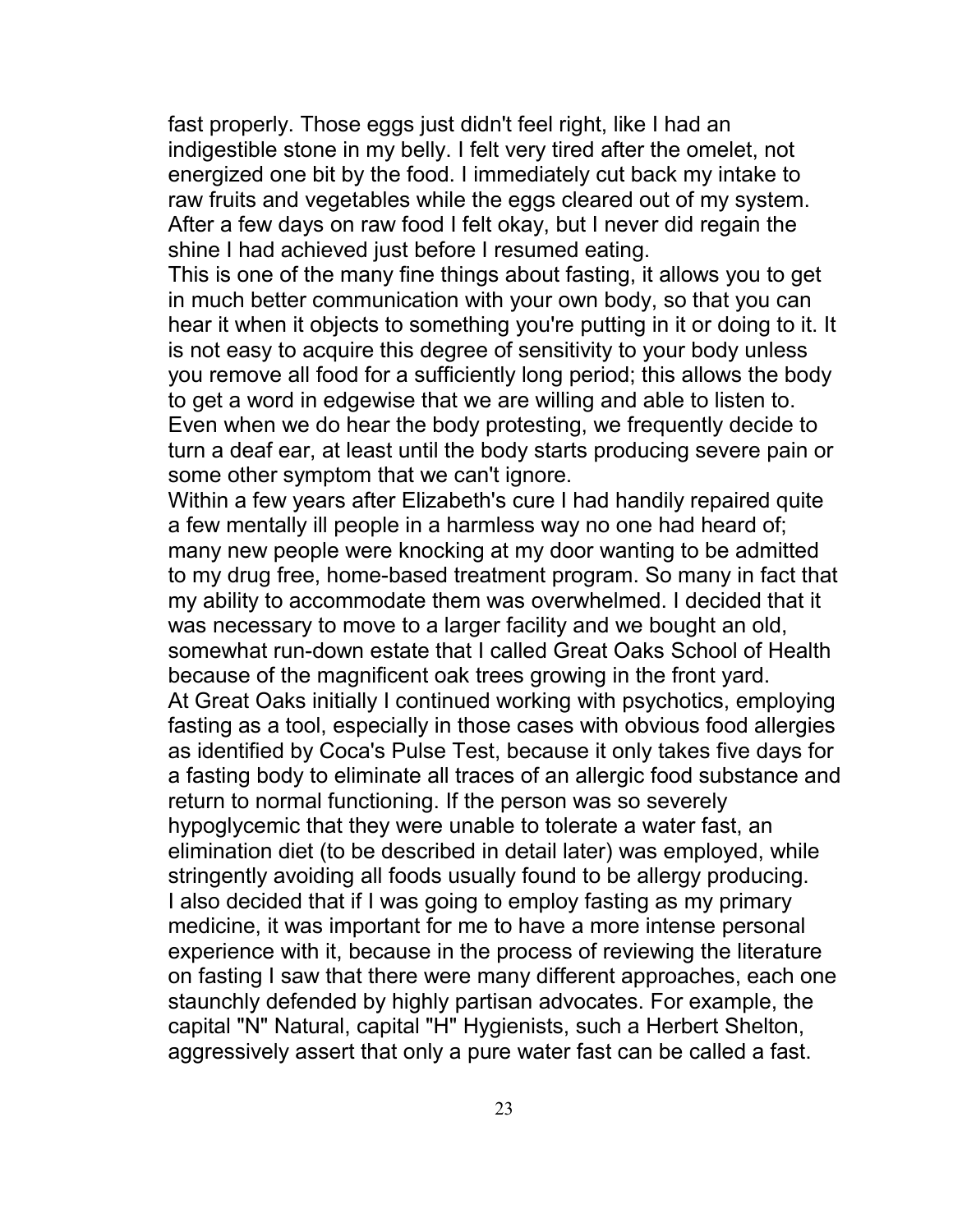Sheltonites contend that juice fasting as advocated by Paavo Airola, for example, is not a fast but rather a modified diet without the benefits of real fasting. Colon cleansing was another area of profound disagreement among the authorities. Shelton strongly insisted that enemas and colonics should not be employed; the juice advocates tend to strongly recommend intestinal cleansing.

To be able to intelligently take a position in this maze of conflict I decided to first try every system on myself. It seems to me that if I can be said to really own anything in this life it is my own body, and I have the absolute right to experiment with it as long as I'm not irresponsible about important things such as care of my kids. I also feel strongly that it was unethical to ask anyone to do anything that I was not willing or able to do myself. Just imagine what would happen if all medical doctors applied this principal in their practice of medicine, if all surgeons did it too!

I set out to do a complete and fully rigorous water fast according to the Natural Hygiene model--only pure water and bed rest (with no colon cleansing) until hunger returns, something the hygienists all assured me would happen when the body had completed its detoxification process. The only aspect of a hygienic fast I could not fulfill properly was the bed rest part; unfortunately I was in sole charge of a busy holistic treatment center (and two little girls); there were things I had to do, though I did my chores and duties at a very slow pace with many rest periods.

I water fasted for 42 days dropping from 135 pounds to 85 pounds on a 5' 7" frame. At the end I looked like a Nazi concentration camp victim. I tended to hide when people came to the door, because the sight of all my bones scared them to death. Despite my assurances visitors assumed I was trying to commit suicide. In any case I persevered, watching my body change, observing my emotions, my mental functioning, and my spiritual awareness. I thought, if Moses could fast for 42 days so can I, even though the average length of a full water fast to skeletal weight for a person that is not overweight is more in the order of 30 days. I broke the fast with small amounts of carrot juice diluted 50/50 with water and stayed on that regimen for two more weeks.

After I resumed eating solid food it took six weeks to regain enough strength to be able to run the same distance in the same time I had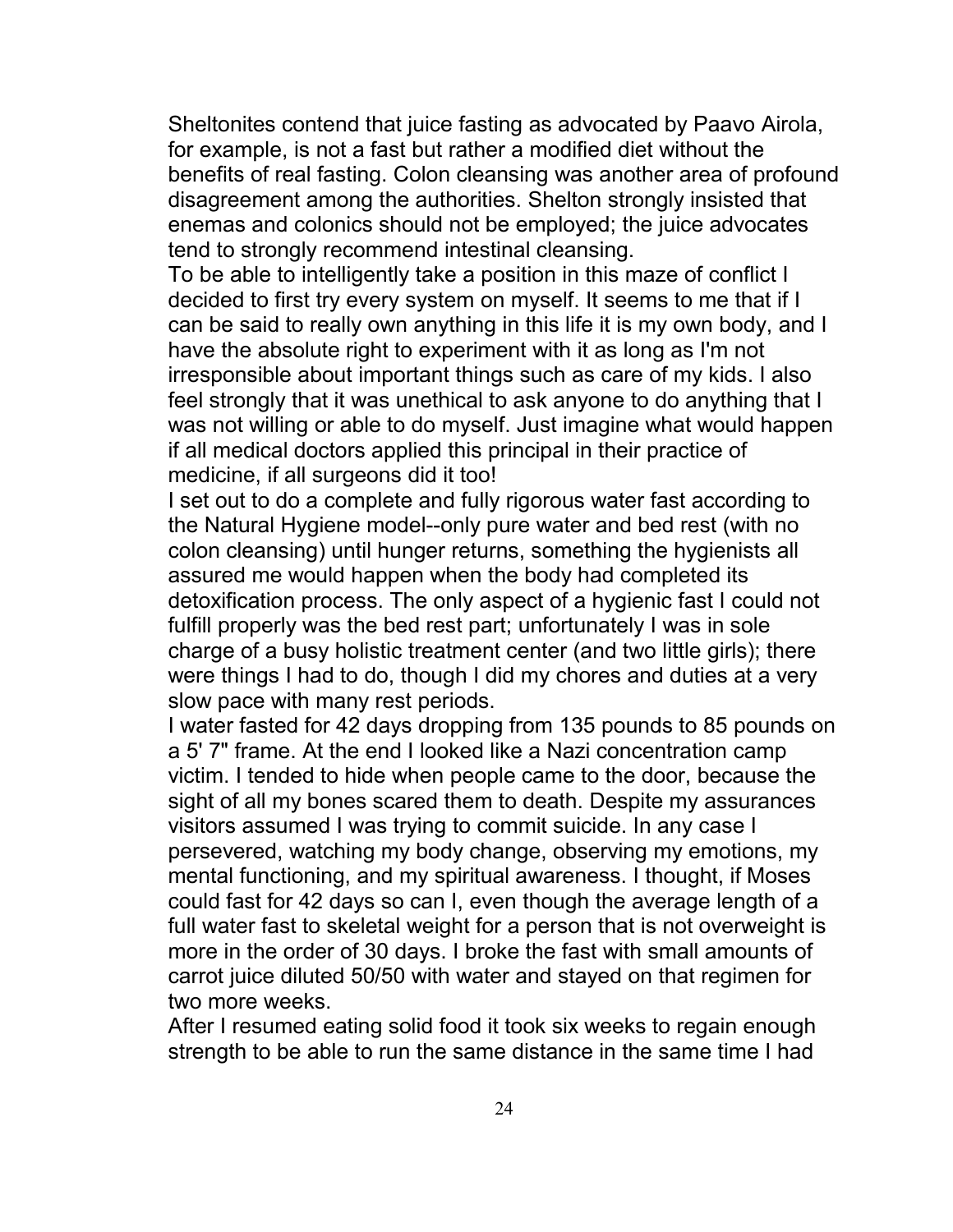before fasting, and it took me about six months to regain my previous weight. My eyes and skin had become exceptionally clear, and some damaged areas of my body such as my twice-broken shoulder had undergone considerable healing. I ate far smaller meals after the fast, but food was so much more efficiently absorbed that I got a lot more miles to the gallon from what I did eat. I also became more aware when my body did not want me to eat something. After the fast, if I ignored my body's protest and persisted, it would immediately create some unpleasant sensation that quickly persuaded me to curb my appetite.

I later experimented with other approaches to fasting, with juice fasts, with colon cleansing, and began to establish my own eclectic approach to fasting and detoxification, using different types of programs for different conditions and adjusting for psychological tolerances. I'll have a lot more to say about fasting.

After my own rigorous fasting experience I felt capable of supervising extended fasts on very ill or very overweight people. Great Oaks was gradually shifting from being a place that mentally ill people came to regain their sanity to being a spa where anyone who wanted to improve their health could come for a few days, some weeks or even a few months. It had been my observation from the beginning that the mentally ill people in my program also improved remarkably in physical health; it was obvious that my method was good for anyone. Even people with good health could feel better.

By this time I'd also had enough of psychotic people anyway, and longed for sane, responsible company.

So people started to come to Great Oaks School of Health to rest up from a demanding job, to drop some excess weight, and generally to eliminate the adverse effects of destructive living and eating habits. I also began to get cancer patients, ranging from those who had just been diagnosed and did not wish to go the AMA-approved medical route of surgery, chemotherapy, and radiation, to those with welladvanced cancer who had been sent home to die after receiving all of the above treatments and were now ready to give alternative therapies a try since they expected to die anyway. I also had a few people who were beyond help because their vital organs had been so badly damaged that they knew they were dying, and they wanted to die in peace without medical intervention, in a supportive hospice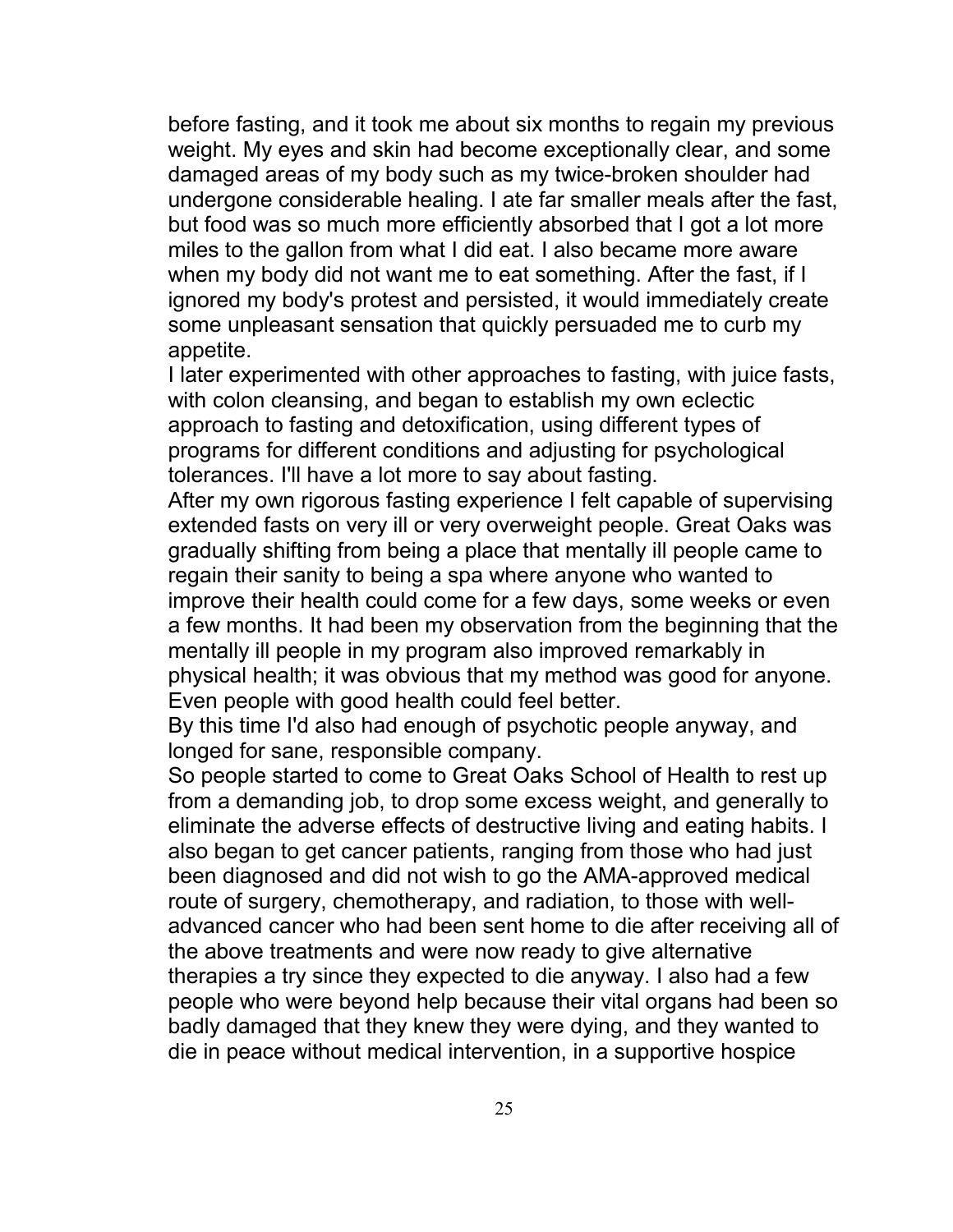cared for by people who could confront death.

Great Oaks School was intentionally named a "school" of health partially to deflect the attentions of the AMA. It is, after all, entirely legal to teach about how to maintain health, about how to prevent illness, and how to go about making yourself well once you were sick. Education could not be called "practicing medicine without a license." Great Oaks was also structured as a school because I wanted to both learn and teach. Toward this end we started putting out a holistic health newsletter and offering classes and seminars to the public on various aspects of holistic health. From the early 1970s through the early 1980s I invited a succession of holistic specialists to reside at GOSH, or to teach at Great Oaks while living elsewhere. These teachers not only provided a service to the community, but they all became my teachers as well. I apprenticed myself to each one in turn.

There came and went a steady parade of alternative practitioners of the healing arts and assorted forms of metapsychology: acupuncturists, acupressurists, reflexologists, polarity therapists, massage therapists, postural integrationists, Rolfers, Feldenkries therapists, neurolinguistic programmers, biokinesiologists, iridologists, psychic healers, laying on of handsers, past life readers, crystal therapists, toning therapists in the person of Patricia Sun, color therapy with lamps and different colored lenses a la Stanley Bourroughs, Bach Flower therapists, aroma therapists, herbalists, homeopaths, Tai Chi classes, yoga classes, Arica classes, Guergieff and Ouspensky fourth-way study groups, EST workshops, Zen Meditation classes. Refugee Lamas from Tibet gave lectures on The Book of the Dead and led meditation and chanting sessions, and we held communication classes using Scientology techniques. There were anatomy and physiology classes, classes on nutrition and the orthomolecular approach to treating mental disorders (given by me of course); there were chiropractors teaching adjustment techniques, even first aid classes. And we even had a few medical doctors of the alternative ilk who were interested in life style changes as an approach to maintaining health.

Classes were also offered on colon health including herbs, clays, enemas, and colonics. So many of my client at Great Oaks were demanding colonics in conjunction with their cleansing programs, that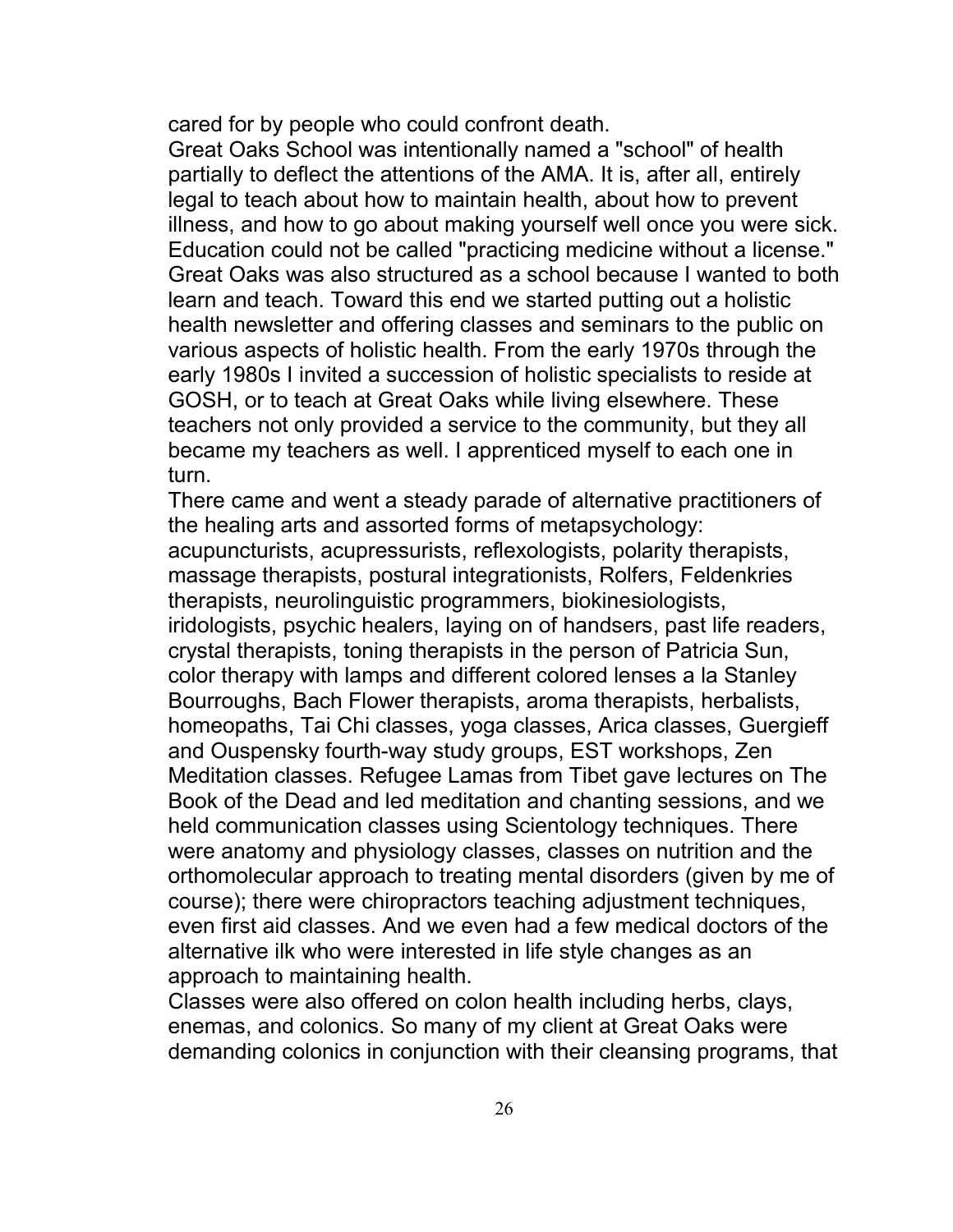I took time out to go to Indio, Calif. to take a course in colon therapy from a chiropractor, and purchase a state of the art colonic machine featuring all the gauges, electric water solenoids and stainless steel knobs one could ask for.

During this period almost all alternative therapists and their specialties were very interesting to me, but I found that most of the approaches they advocated did not suit my personality. For example, I think that acupuncture is a very useful tool, but I personally did not want to use needles. Similarly I thought that Rolfing was a very effective tool but I did not enjoy administering that much pain, although a significant number of the clients really wanted pain. Some of the techniques appealed to me in the beginning, and I used them frequently with good results but over time I decided to abandon them, mostly because of a desire to simplify and lighten up my bag of tricks. Because of my enthusiasm and successes Great Oaks kept on growing. Originally the estate served as both the offices of the Holt Adoption Agency and the Holt family mansion. The Holt family had consisted of Harry and Bertha Holt, six of their biological children, and eight adopted Korean orphans. For this reason the ten thousand square foot two story house had large common rooms, and lots and lots of bedrooms. It was ideal for housing spa clients and my own family. The adjoining Holt Adoption Agency office building was also very large with a multitude of rooms. It became living space for those helpers and hangers-on we came to refer to as "community members." My first husband added even more to the physical plant constructing a large, rustic gym and workshop.

Many "alternative" people visited and then begged to stay on with room and board provided in exchange for their work. A few of these people made a significant contribution such as cooking, child care, gardening, tending the ever-ravenous wood-fired boiler we used to keep the huge concrete mansion heated, or doing general cleaning. But the majority of the 'work exchangers' did not really understand what work really was, or didn't have sufficient ethical presence to uphold the principle of fair exchange, which is basically giving something of equal value for getting something of value and, perhaps more importantly, giving in exchange what is needed and asked for. I also found that community members, once in residence, were very difficult to dislodge. My healing services were supporting far too much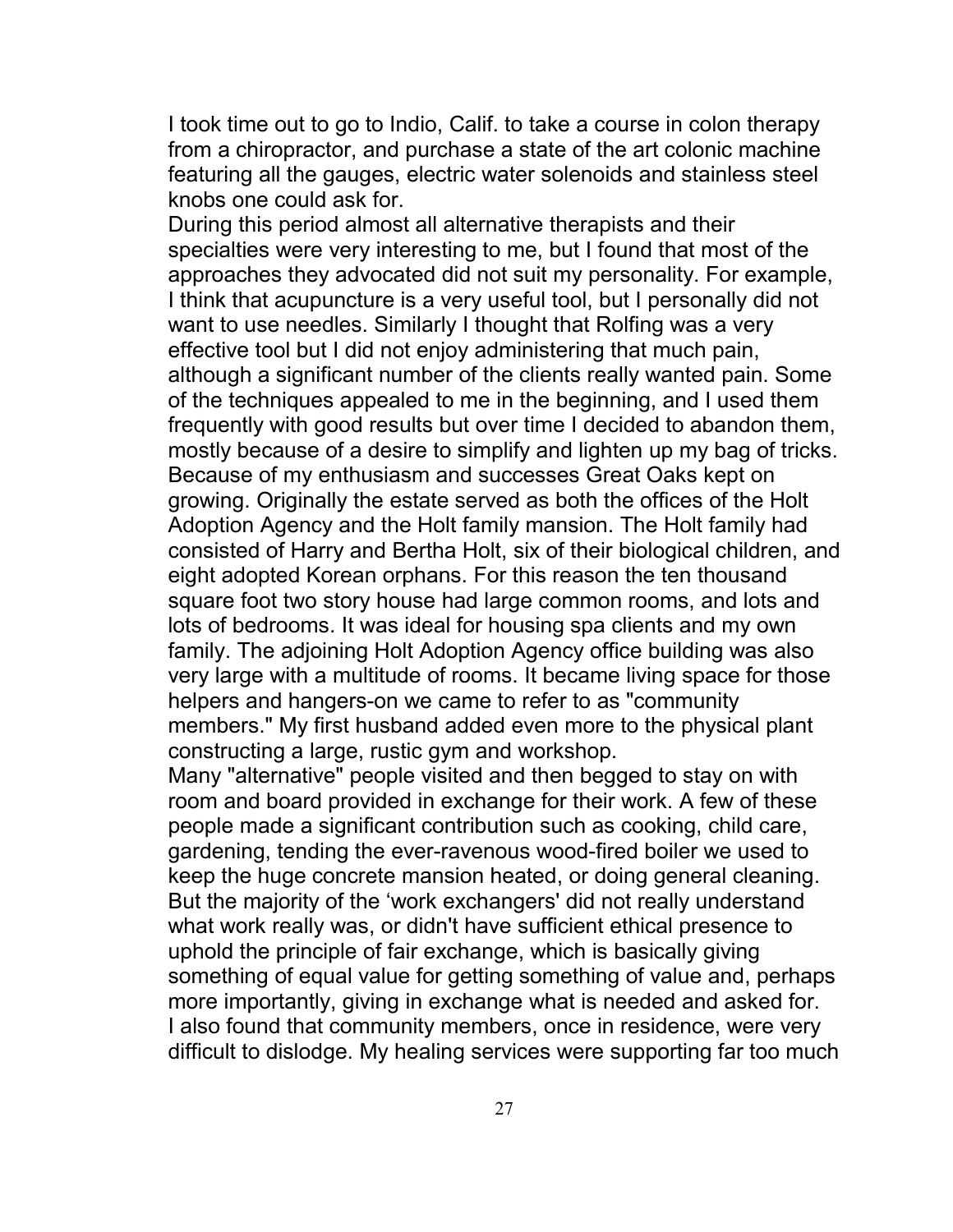dead wood. This was basically my own fault, my own poor management.

Still, I learned a great deal from all of this waste. First of all it is not a genuine service to another human being to give them something for nothing. If a fair exchange is expected and received, positive ethical behavior is strengthened, allowing the individual to maintain their selfrespect. I also came to realize what an important factor conducting one's life ethically is in the individual healing process. Those patients who were out exchange in their relationships with others in one or more areas of their life frequently did not get well until they changed these behaviors.

Toward the end of 1982, after providing a decade of services to a great many clients, many of these in critical condition, I reached to point where I was physically, mentally, and spiritually drained. I needed a vacation desperately but no one, including my first husband, could run Great Oaks in my absence much less cover the heavy mortgage. So I decided to sell it. This decision stunned the community members and shocked the clientele who had become dependent on my services. I also got a divorce at this time. In fact I went through quite a dramatic life change in many areas--true to pattern, a classic mid-life crisis. All I kept from these years was my two daughters, my life experiences, and far too many books from the enormous Great Oaks library.

These changes were however, necessary for my survival. Any person who works with, yes, lives on a day-to-day basis with sick people and who is constantly giving or outflowing must take time out to refill their vessel so that they can give again. Failure to do this can result in a serious loss of health, or death. Most healers are empathic people who feel other peoples' pains and stresses and sometimes have difficulty determining exactly what is their own personal 'baggage' and what belongs to the clients. This is especially difficult when the therapy involves a lot of 'hands on' techniques.

After leaving Great Oaks it took me a couple of years to rest up enough to want to resume practicing again. This time, instead of creating a substantial institution, Steve, my second husband and my best friend, built a tiny office next to our family home. I had a guest room that I would use for occasional residential patients. Usually these were people I had known from Great Oaks days or were people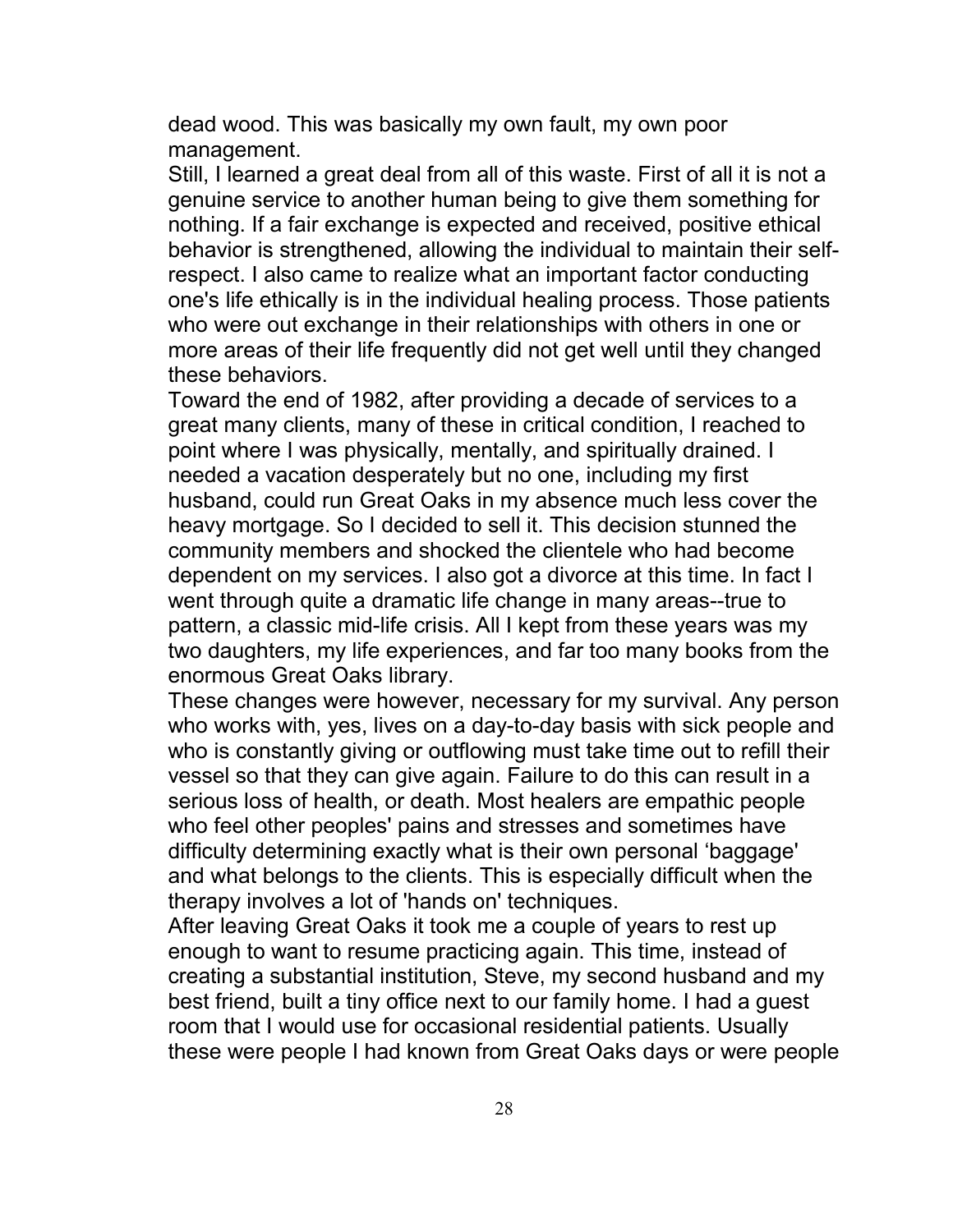I particularly liked and wanted to help through a life crisis. At the time I am writing this book over ten years have passed since I sold Great Oaks. I continue to have an active outpatient practice, preferring to protect the privacy of my home and family life since I was remarried by limiting inpatients to a special few who required more intensive care, and then, only one at a time, and then, with long spells without a resident.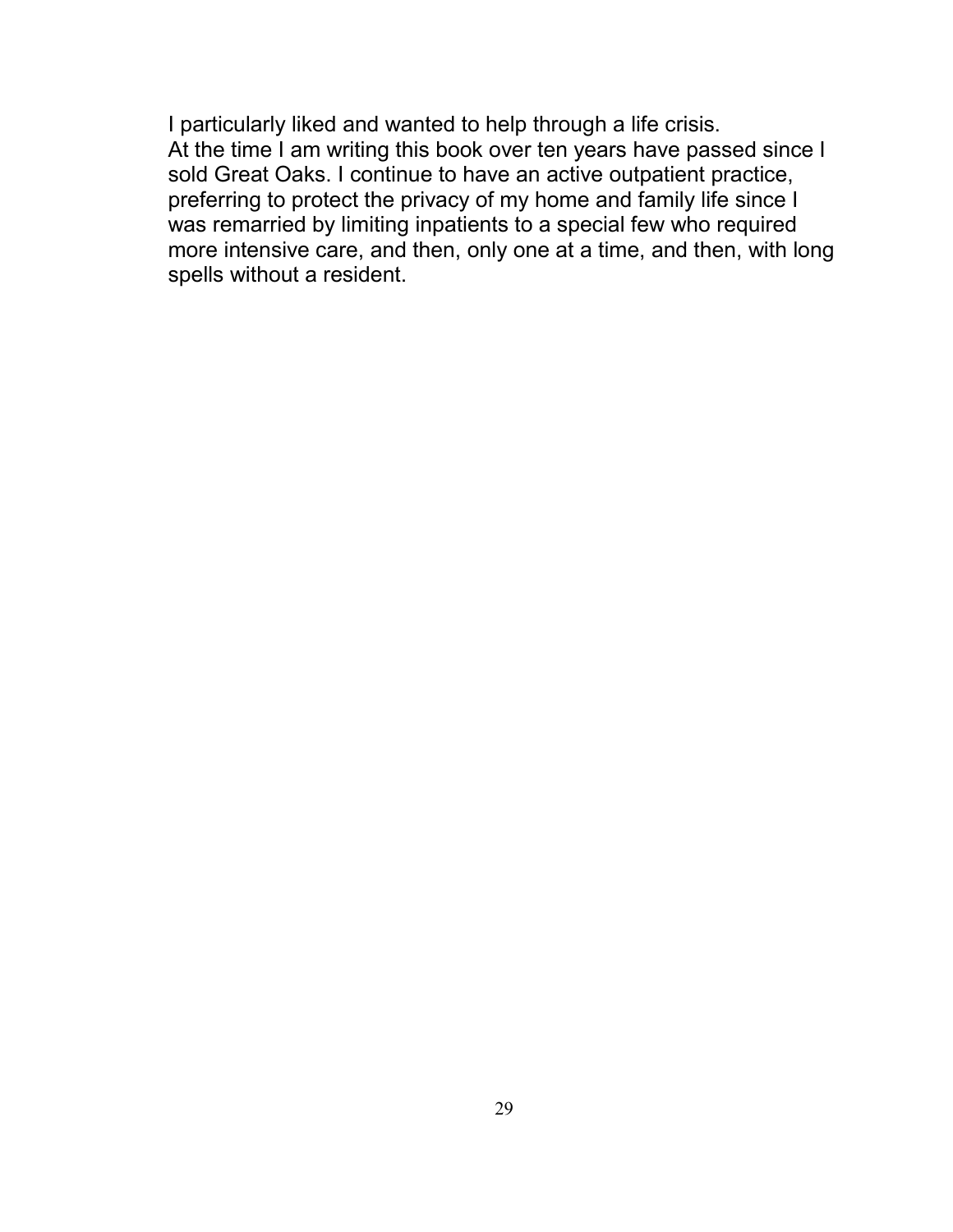#### **Chapter Two The Nature and Cause of Disease**

### <span id="page-29-0"></span>**From The Hygienic Dictionary**

**Toxemia.** [1] "Toxemia is the basic cause of all so-called diseases. In the process of tissue-building (metabolism), there is cell-building (anabolism) and cell destruction (catabolism). The broken-down tissue is toxic. In the healthy body (when nerve energy is normal), this toxic material is eliminated from the blood as fast as it is evolved. But when nerve energy is dissipated from any cause (such as physical or mental excitement or bad habits) the body becomes weakened or enervated. When the body is enervated, elimination is checked. This, in turn, results in a retention of toxins in the blood--the condition which we speak of as toxemia. This state produces a crisis which is nothing more than heroic or extraordinary efforts by the body to eliminate waste or toxin from the blood. It is this crisis which we term disease. Such accumulation of toxin when once established, will continue until nerve energy has been restored to normal by removing the cause. So-called disease is nature's effort to eliminate toxin from the blood. All so-called diseases are crises of toxemia." *John H. Tilden, M.D., Toxemia Explained.* [2] Toxins are divided into two groups; namely exogenous, those formed in the alimentary canal from fermentation and decomposition following imperfect or faulty digestion. If the fermentation is of vegetables or fruit, the toxins are irritating, stimulating and enervating, but not so dangerous or destructive to organic life as putrefaction, which is a fermentation set up in nitrogenous matter--protein-bearing foods, but particularly animal foods. Endogenous toxins are autogenerated. They are the waste products of metabolism. *Dr. John. H. Tllden, Impaired Health: Its Cause and Cure, 1921.*

Suppose a fast-growing city is having traffic jams. "We don't like it!"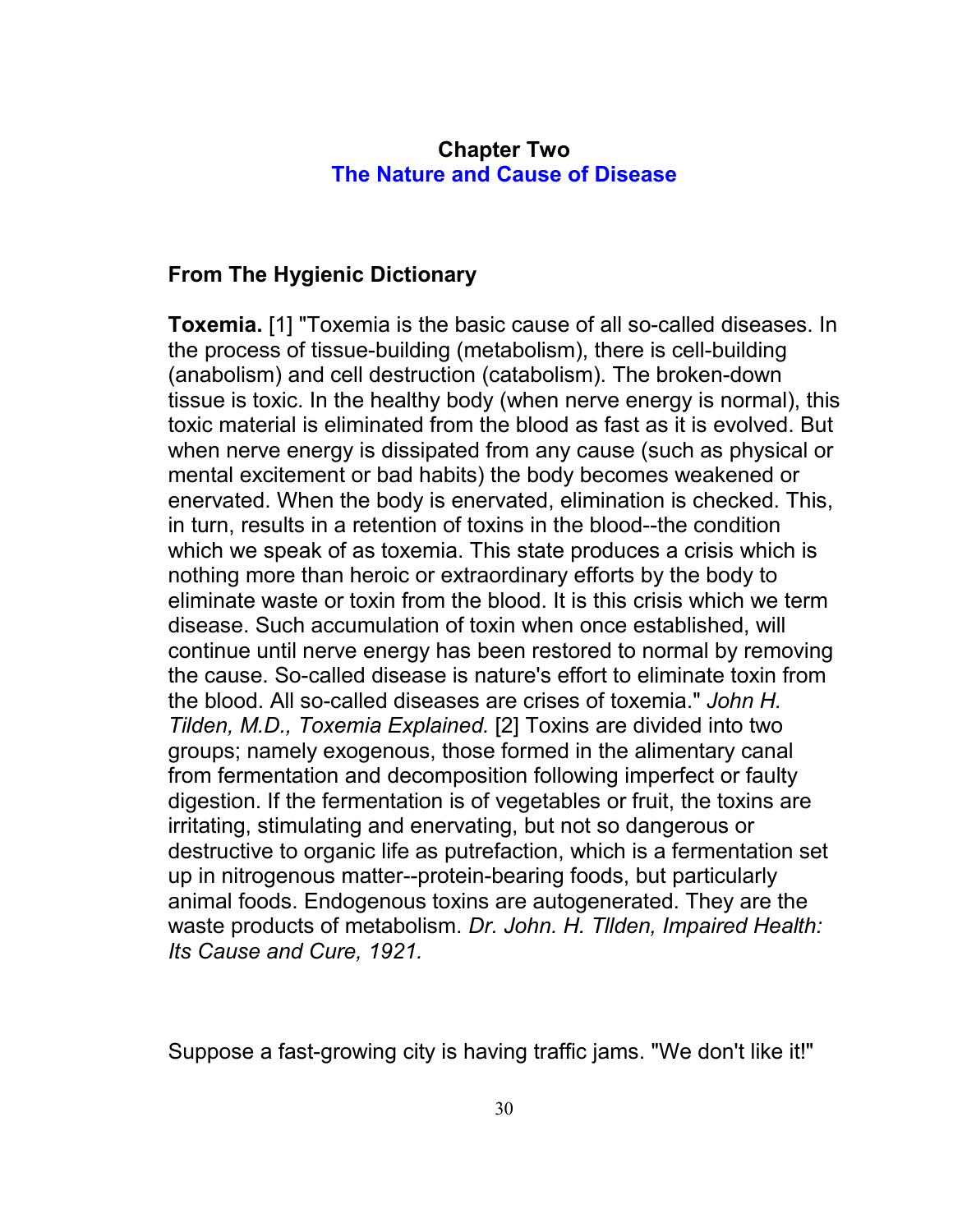protest the voters." Why are these problems happening?" asks the city council, trying to look like they are doing something about it. Experts then proffer answers. "Because there are too many cars," says the Get A Horse Society. The auto makers suggest it is because there are uncoordinated traffic lights and because almost all the businesses send their employees home at the same time. Easy to fix! And no reason whatsoever to limit the number of cars. The asphalt industry suggests it is because the size and amount of roads is inadequate.

What do we do then? Tax cars severely until few can afford them? Legislate opening and closing hours of businesses to stagger to'ing and fro'ing? Hire a smarter municipal highway engineer to synchronize the traffic lights? Build larger and more efficient streets? Demand that auto companies make cars smaller so more can fit the existing roads? Tax gasoline prohibitively, pass out and give away free bicycles in virtually unlimited quantities while simultaneously building mass rail systems? What? Which?

When we settle on a solution we have simultaneously chosen what we consider the real, underlying cause of the problem. If our chosen reason was the real reason. then our solution results in a real cure. If we picked wrongly, our attempt at solution may result in no cure, or create a worse situation than we had before.

The American Medical Association style of medicine (a philosophy I will henceforth call allopathic) has a model that explains the causes of illness. It suggests that anyone who is sick is a victim. Either they were attacked by a "bad" organism--virus, bacteria, yeast, pollen, cancer cell, etc.--or they have a "bad" organ--liver, kidney, gall bladder, even brain. Or, the victim may also have been cursed by bad genes. In any case, the cause of the disease is not the person and the person is neither responsible for creating their own complaint nor is the victim capable of making it go away. This institutionalized irresponsibility seems useful for both parties to the illness, doctor and patient. The patient is not required to do anything about their complaint except pay (a lot) and obediently follow the instructions of the doctor, submitting unquestioningly to their drugs and surgeries. The physician then acquires a role of being considered vital to the survival of others and thus obtains great status, prestige, authority, and financial remuneration.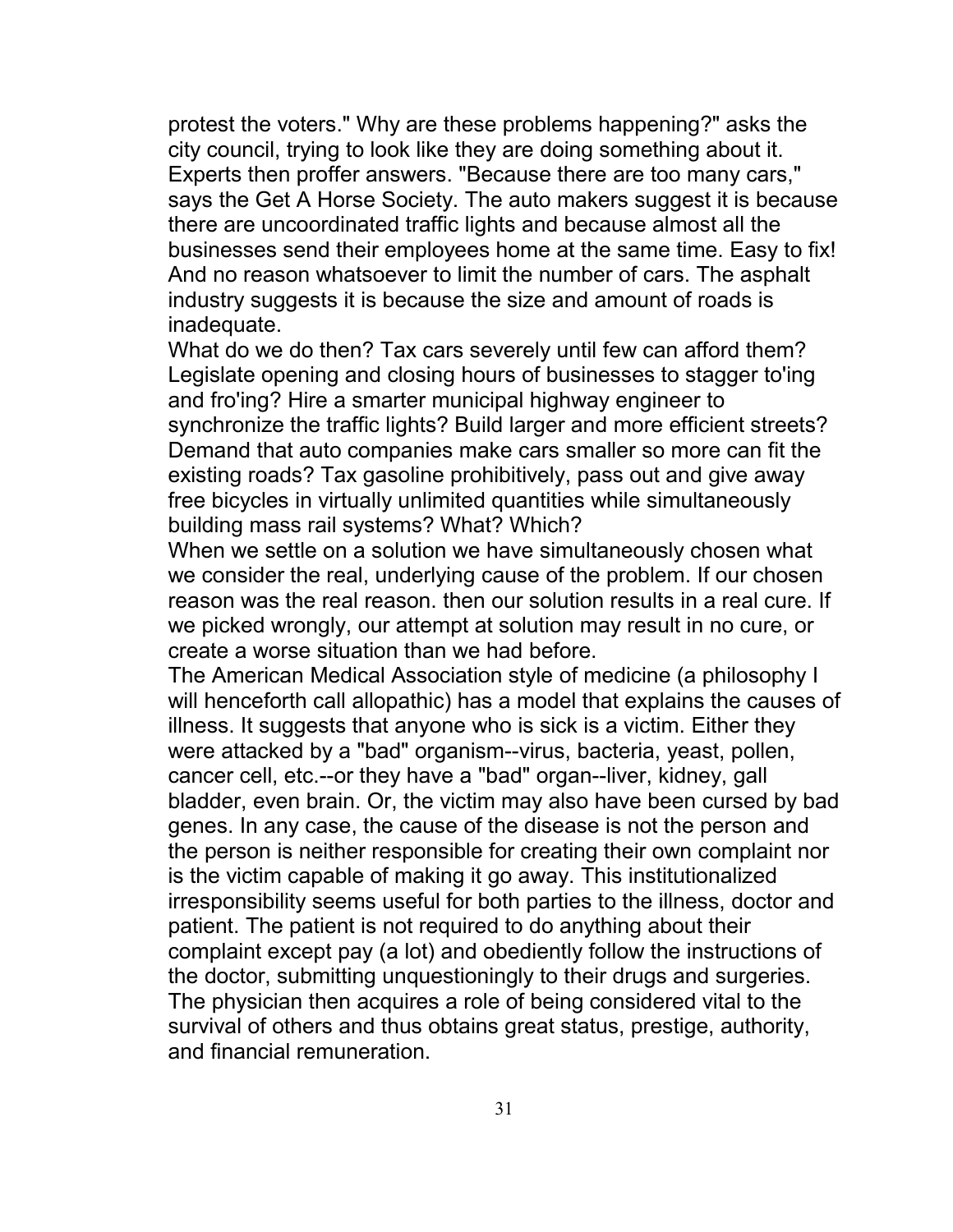Perhaps because the sick person is seen to have been victimized, and it is logically impossible to consider a victimizer as anything but something evil, the physician's cure is often violent, confrontational. Powerful poisons are used to rejigger body chemistry or to arrest the multiplication of disease bacteria or to suppress symptoms; if it is possible to sustain life without them, "bad," poorly-functioning organs are cut out.

I've had a lot of trouble with the medical profession. Over the years doctors have made attempts to put me in jail and keep me in fear. But they never stopped me. When I've had a client die there has been an almost inevitable coroner's investigation, complete with detectives and the sheriff. Fortunately, I practice in rural Oregon, where the local people have a deeply-held belief in individual liberty and where the authorities know they would have had a very hard time finding a jury to convict me. Had I chosen to practice with a high profile and had I located Great Oaks School of Health in a major market area where the physicians were able to charge top dollar, I probably would have spent years behind bars as did other heroes of my profession such as Linda Hazzard and Royal Lee.

So I have acquired an uncomplimentary attitude about medical doctors, a viewpoint I am going to share with you ungently, despite the fact that doing so will alienate some of my readers. But I do so because most Americans are entirely enthralled by doctors, and this doctor-god worship kills a lot of them.

However, before I get started on the medicos, let me state that one area exists where I do have fundamental admiration for allopathic medicine. This is its handling of trauma. I agree that a body can become the genuine victim of fast moving bullets. It can be innocently cut, smashed, burned, crushed and broken. Trauma are not diseases and modern medicine has become quite skilled at putting traumatized bodies back together. Genetic abnormality may be another undesirable physical condition that is beyond the purview of natural medicine. However, the expression of contra-survival genetics can often be controlled by nutrition. And the expression of poor genetics often results from poor nutrition, and thus is similar to a degenerative disease condition, and thus is well within the scope of natural medicine.

Today's suffering American public is firmly in the AMA's grip. People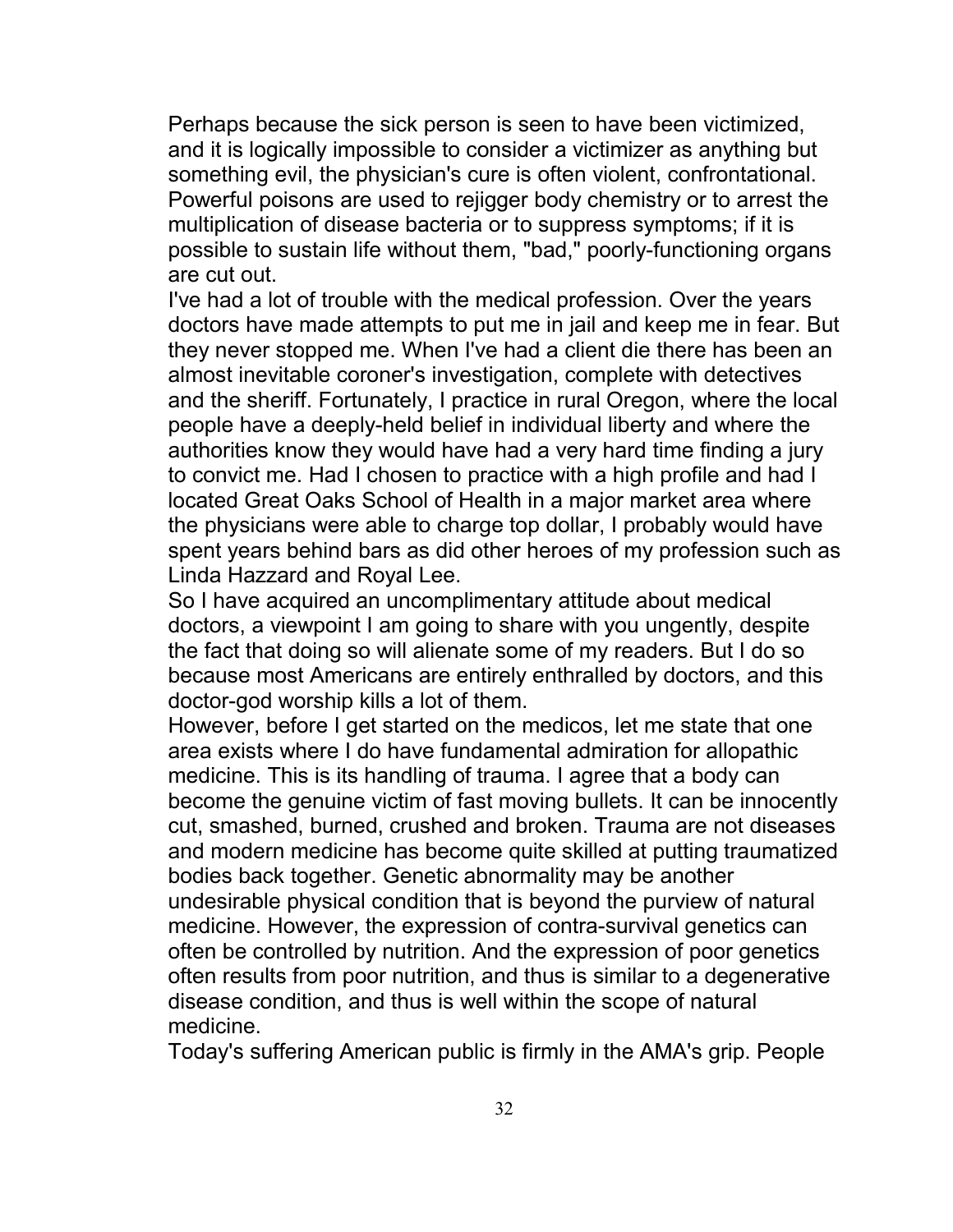have been effectively prevented from learning much about medical alternatives, have been virtually brainwashed by clever media management that portrays other medical models as dangerous and/or ineffective. Legislation influenced by the allopathic doctors' union, the American Medical Association, severely limits or prohibits the practice of holistic health. People are repeatedly directed by those with authority to an allopathic doctor whenever they have a health problem, question or confusion. Other types of healers are considered to be at best harmless as long as they confine themselves to minor complaints; at worst, when naturopaths, hygienists, or homeopaths seek to treat serious disease conditions they are called quacks, accused of unlicensed practice of medicine and if they persist or develop a broad, successful, high-profile and (this is the very worst) profitable practice, they are frequently jailed. Even licensed MDs are crushed by the authorities if they offer nonstandard treatments. So when anyone seeks an alternative health approach it is usually because their complaint has already failed to vanish after consulting a whole series of allopathic doctors. This highly unfortunate kind of sufferer not only has a degenerative condition to rectify, they may have been further damaged by harsh medical treatments and additionally, they have a considerable amount of brainwashing to overcome.

The AMA has succeeded at making their influence over information and media so pervasive that most people do not even realize that the doctors' union is the source of their medical outlook. Whenever an American complains of some malady, a concerned and honestly caring friend will demand to know have they yet consulted a medical doctor. Failure to do so on one's own behalf is considered highly irresponsible. Concerned relatives of seriously ill adults who decline standard medical therapy may, with a great show of self-

righteousness, have the sick person judged mentally incompetent so that treatment can be forced upon them. When a parent fails to seek standard medical treatment for their child, the adult may well be found guilty of criminal negligence, raising the interesting issue of who "owns" the child, the parents or the State.

It is perfectly acceptable to die while under conventional medical care. Happens all the time, in fact. But holistic alternatives are represented as stupidly risky, especially for serious conditions such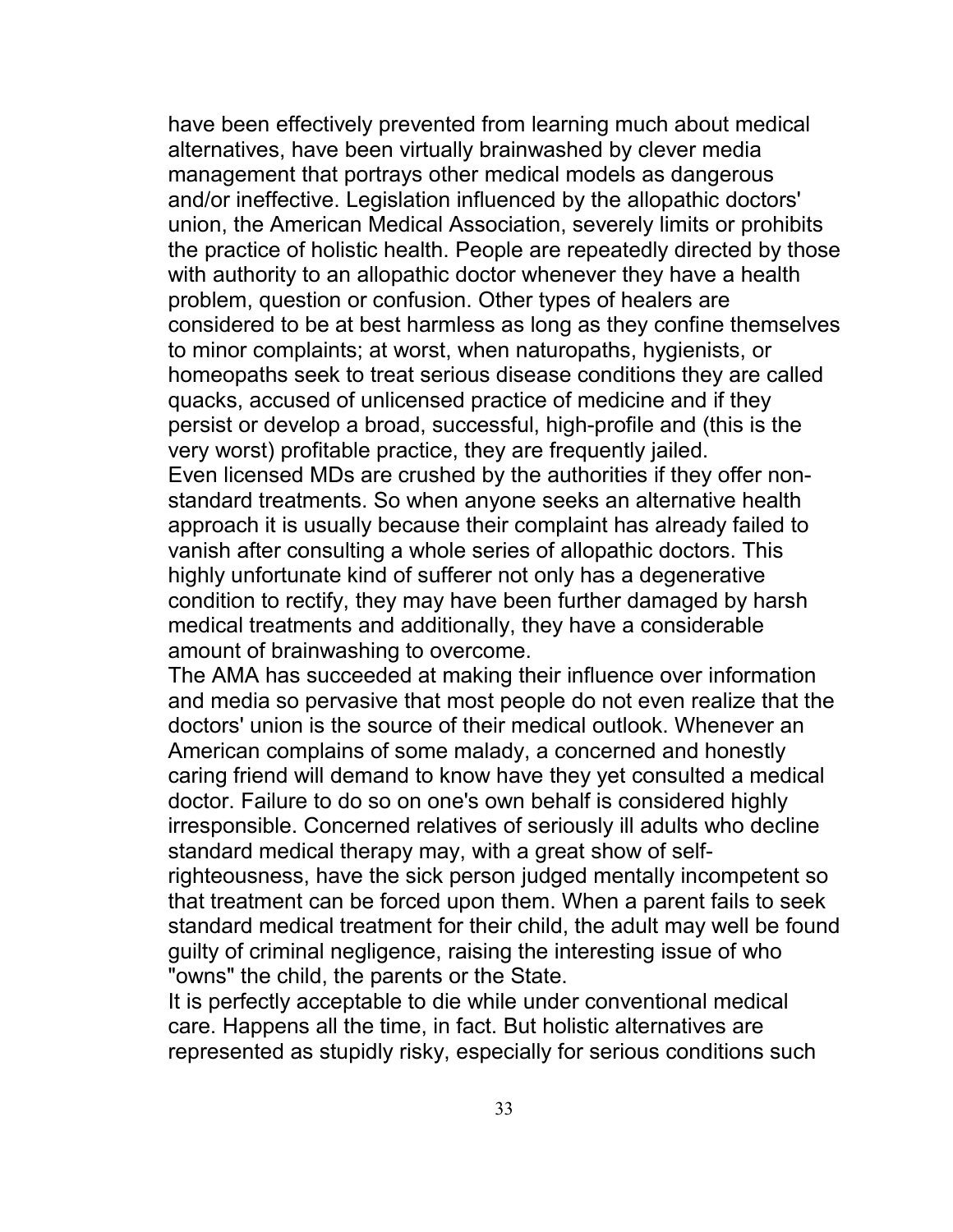as cancer. People with cancer see no choice but to do chemotherapy, radiation, and radical surgery because this is the current allopathic medical approach. On some level people may know that these remedies are highly dangerous but they have been told by their attending oncologist that violent therapies are their only hope of survival, however poor that may be. If a cancer victim doesn't proceed immediately with such treatment their official prognosis becomes worse by the hour. Such scare tactics are common amongst the medical profession, and they leave the recipient so terrified that they meekly and obediently give up all self-determinism, sign the liability waiver, and submit, no questions asked. Many then die after suffering intensely from the therapy, long before the socalled disease could have actually caused their demise. I will later offer alternative and frequently successful (but not guaranteed) approaches to treating cancer that do not require the earliest-possible detection, surgery or poisons.

If holistic practitioners were to apply painful treatments like allopaths use, ones with such poor statistical outcomes like allopaths use, there would most certainly be witch hunts and all such irresponsible, greedy quacks would be safely imprisoned. I find it highly ironic that for at least the past twenty five hundred years the basic principle of good medicine has been that the treatment must first do no harm. This is such an obvious truism that even the AMA doctors pledge to do the same thing when they take the Hippocratic Oath. Yet virtually every action taken by the allopath is a conscious compromise between the potential harm of the therapy and its potential benefit. In absolute contrast, if a person dies while on a natural hygiene program, they died because their end was inevitable no matter what therapy was attempted. Almost certainly receiving hygienic therapy contributed to making their last days far more comfortable and relatively freer of pain without using opiates. I have personally taken on clients sent home to die after they had suffered everything the doctors could do to them, told they had only a few days, weeks, or months to live. Some of these clients survived as a result of hygienic programs even at that late date. And some didn't. The amazing thing was that any of them survived at all, because the best time to begin a hygienic program is as early in the degenerative process as possible, not after the body has been drastically weakened by invasive and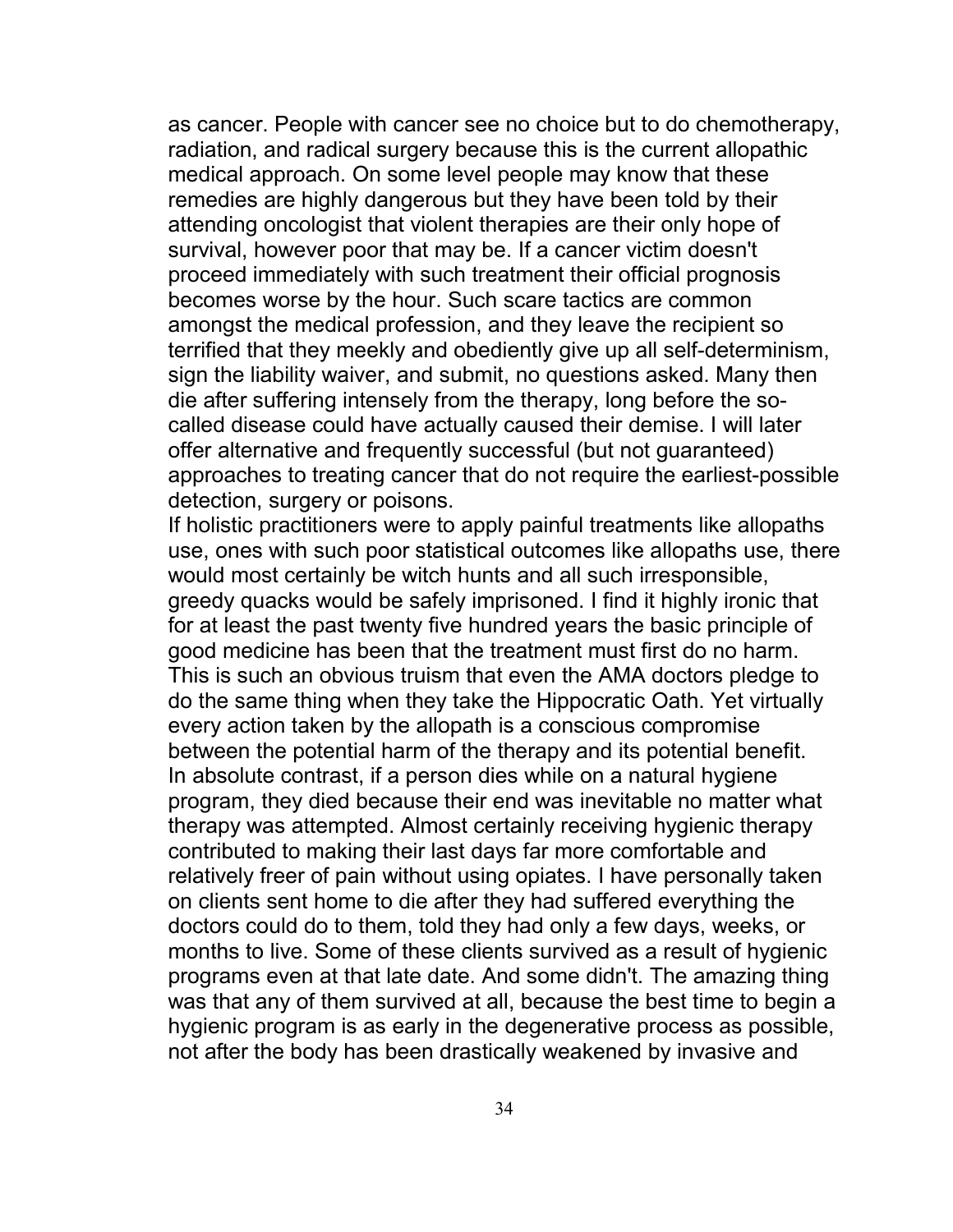toxic treatments. Later on, I'll tell you about some of these cases. Something I consider especially ironic is that when the patient of a medical doctor dies, it is inevitably thought that the blessed doctor did all that could be done; rarely is any blame laid. If the physician was especially careless or stupid, their fault can only result in a civil suit, covered by malpractice insurance. But let a holistic practitioner treat a sick person and have that person follow any of their suggestions or take any natural remedies and have that person die or worsen and it instantly becomes the natural doctor's fault. Great blame is placed and the practitioner faces inquests, grand juries, manslaughter charges, jail time and civil suits that can't be insured against. Allopathic medicine rarely makes a connection between the real causes of a degenerative or infectious disease and its cure. The causes are usually considered mysterious: we don't know why the pancreas is acting up, etc. The sick are sympathized with as victims who did nothing to contribute to their condition. The cure is a highly technical battle against the illness, whose weapons are defined in Latin and far beyond the understanding of a layperson.

Hygienic medicine presents an opposite view. To the naturopath, illness is not a perplexing and mysterious occurrence over which you have no control or understanding. The causes of disease are clear and simple, the sick person is rarely a victim of circumstance and the cure is obvious and within the competence of a moderately intelligent sick person themselves to understand and help administer. In natural medicine, disease is a part of living that you are responsible for, and quite capable of handling.

Asserting that the sick are pitiable victims is financially beneficial to doctors. It makes medical intervention seem a vital necessity for every ache and pain. It makes the sick become dependent. I'm not implying that most doctors knowingly are conniving extortionists. Actually most medical doctors are genuinely well-intentioned. I've also noticed that most medical doctors are at heart very timid individuals who consider that possession of a MD degree and license proves that they are very important, proves them to be highly intelligent, even makes them fully qualified to pontificate on many subjects not related to medicine at all.

Doctors obtain an enormous sense of self-importance at medical school, where they proudly endured the high pressure weeding out of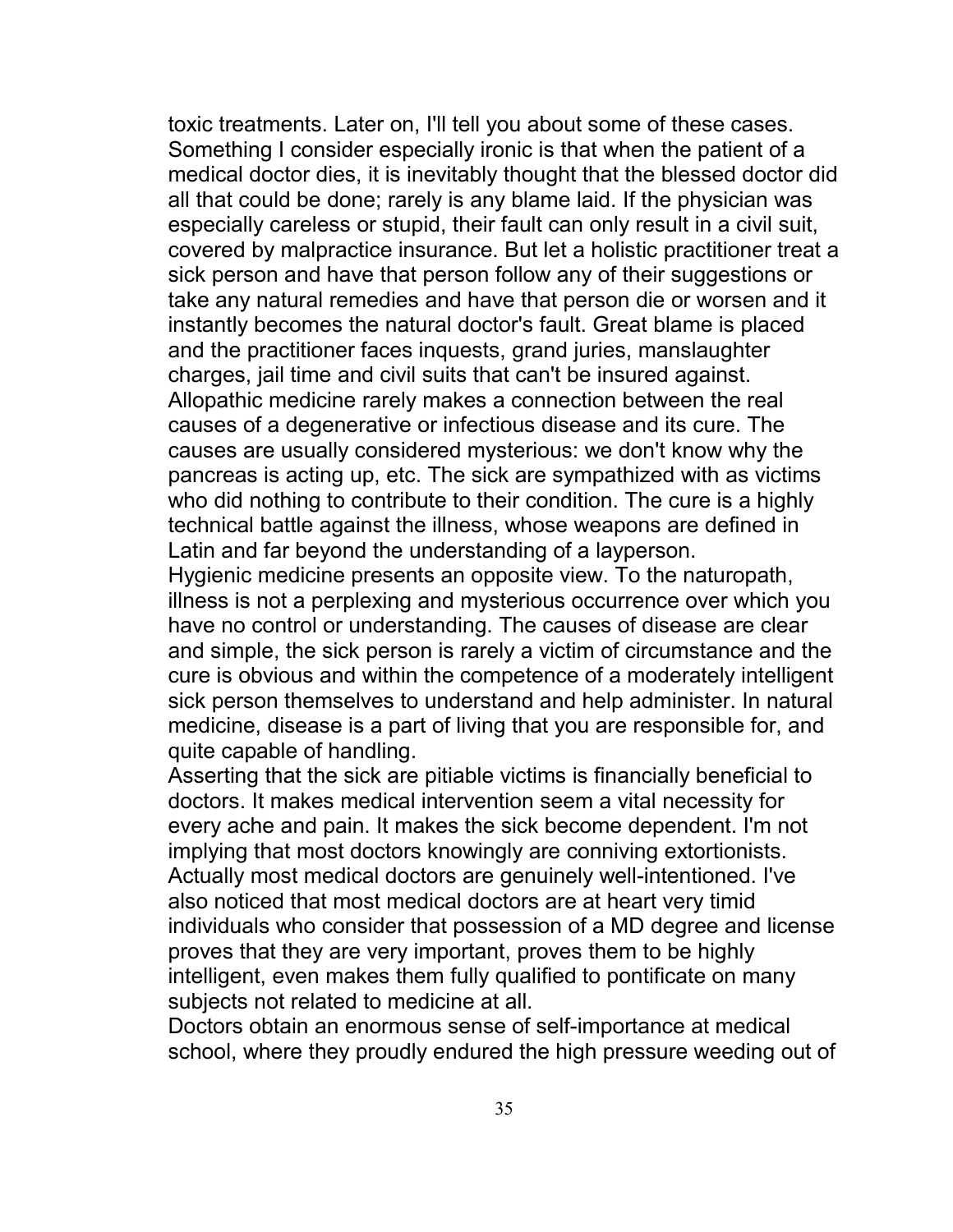any free spirit unwilling to grind away into the night for seven or more years. Anyone incapable of absorbing and regurgitating huge amounts of rote information; anyone with a disrespectful or irreverent attitude toward the senior doctor-gods who arrogantly serve as med school professors, anyone like this was eliminated with especial rapidity. When the thoroughly submissive, homogenized survivors are finally licensed, they assume the status of junior doctor-gods. But becoming an official medical deity doesn't permit one to create their own methods. No no, the AMA's professional oversight and control system makes continued possession of the license to practice (and the high income that usually comes with it) entirely dependent on continued conformity to what is defined by the AMA as "correct practice." Any doctor who innovates beyond strict limits or uses nonstandard treatments is in real danger of losing their livelihood and status.

Not only are licensed graduates of AMA-sanctioned medical schools kept on a very tight leash, doctors of other persuasions who use other methods to heal the sick or help them heal themselves are persecuted and prosecuted. Extension of the AMA's control through regulatory law and police power is justified in the name of preventing quackery and making sure the ignorant and gullible public receives only scientifically proven effective medical care.

Those on the other side of the fence view the AMA's oppression as an effective way to make sure the public has no real choices but to use union doctors, pay their high fees and suffer greatly by misunderstanding of the true cause of disease and its proper cure. If there are any actual villains responsible for this suppressive tragedy some of them are to be found in the inner core of the AMA, officials who may perhaps fully and consciously comprehend the suppressive system they promulgate.

Hygienists usually inform the patient quite clearly and directly that the practitioner has no ability to heal them or cure their condition and that no doctor of any type actually is able to heal. Only the body can heal itself, something it is eager and usually very able to do if only given the chance. One pithy old saying among hygienists goes, "if the body can't heal itself, nothing can heal it." The primary job of the hygienic practitioner is to reeducate the patient by conducting them through their first natural healing process. If this is done well the sick person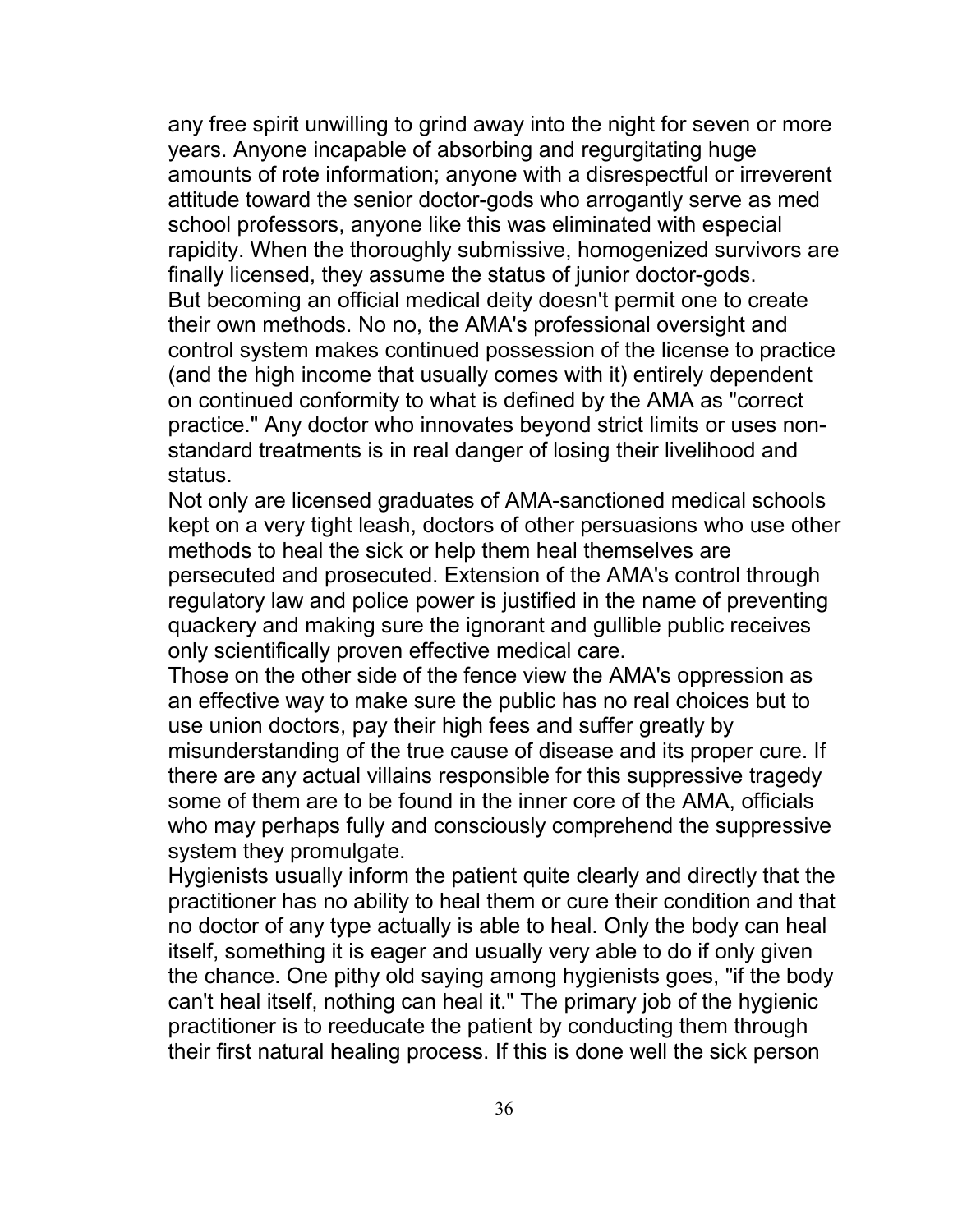learns how to get out of their own body's way and permit its native healing power to manifest. Unless later the victim of severe traumatic injury, never again will that person need obscenely expensive medical procedures. Hygienists rarely make six figure incomes from regular, repeat business.

This aspect of hygienic medicine makes it different than almost all the others, even most other holistic methods. Hygiene is the only system that does not interpose the assumed healing power of a doctor between the patient and wellness. When I was younger and less experienced I thought that the main reason traditional medical practice did not stress the body's own healing power and represented the doctor as a necessary intervention was for profit. But after practicing for over twenty years I now understand that the last thing most people want to hear is that their own habits, especially their eating patterns and food choices, are responsible for their disease and that their cure is to only be accomplished through dietary reform, which means unremittingly applied self-discipline.

One of the hardest things to ask of a person is to change a habit. The reason that AMA doctors have most of the patients is they're giving the patients exactly what they want, which is to be allowed to continue in their unconscious irresponsibility.

## **The Cause Of Disease**

Ever since natural medicine arose in opposition to the violence of socalled scientific medicine, every book on the subject of hygiene, once it gets past its obligatory introductions and warm ups, must address The Cause of Disease. This is a required step because we see the cause of disease and its consequent cure in a very different manner than the allopath. Instead of many causes, we see one basic reason why. Instead of many unrelated cures, we have basically one approach to fix all ills that can be fixed.

A beautiful fifty cent word that means a system for explaining something is paradigm, pronounced para-dime. I am fond of this word because it admits the possibility of many differing yet equally true explanations for the same reality. Of all available paradigms, Natural Hygiene suits me best and has been the one I've used for most of my career.

The Natural Hygienist's paradigm for the cause of both degenerative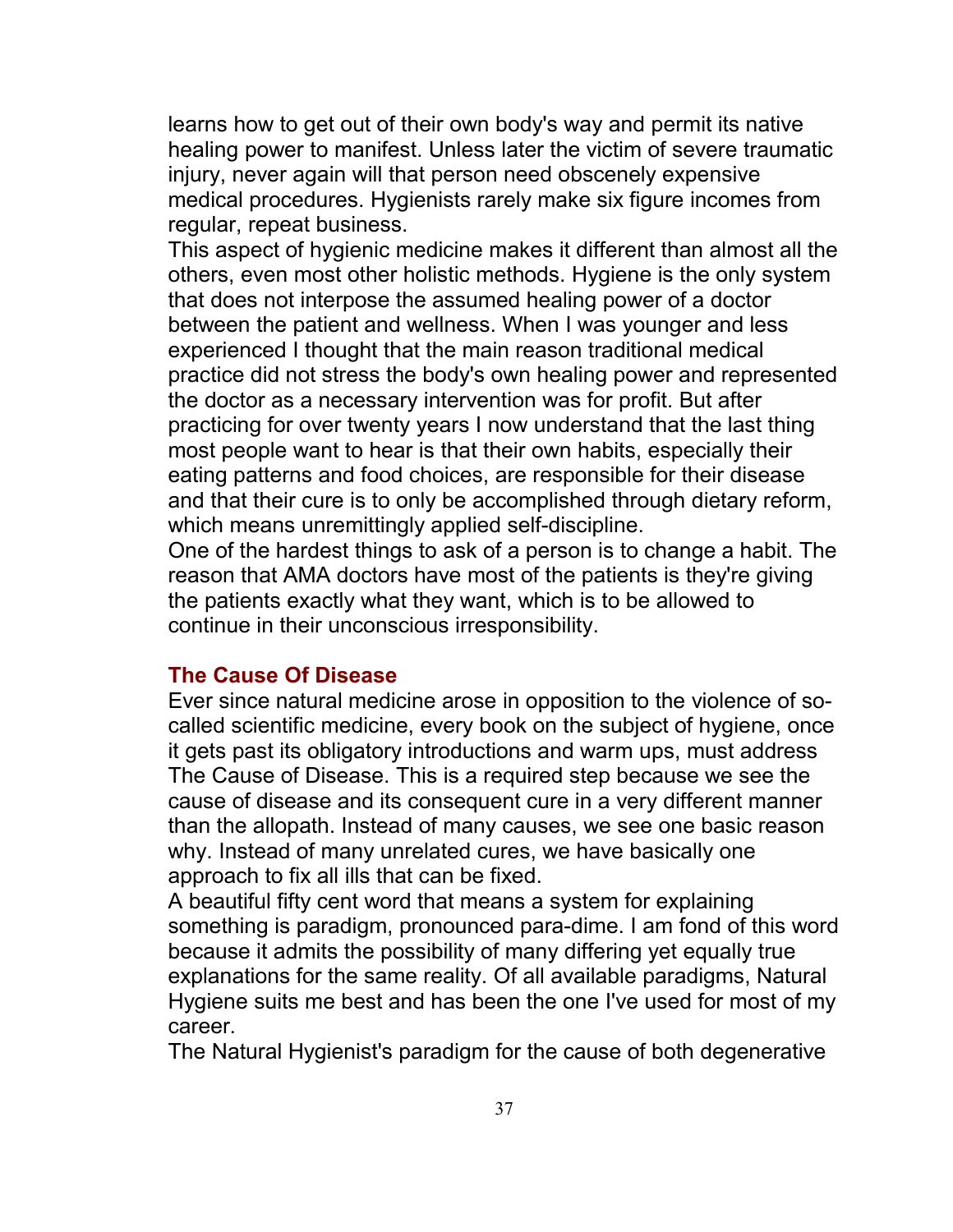and infectious disease is called the Theory of Toxemia, or "selfpoisoning."

Before explaining this theory it will help many readers if I digress a brief moment about the nature and validity of alternative paradigms. Not too many decades ago, scientists thought that reality was a singular, real, perpetual--that Natural Law existed much as a tree or a rock existed. In physics, for example, the mechanics of Newton were considered capital "T" True, the only possible paradigm. Any other view, not being True, was False. There was capital "N" natural capital "L" law.

More recently, great uncertainty has entered science; it has become indisputable that a theory or explanation of reality is only true only to the degree it seems to work; conflicting or various explanations can all work, all can be "true." At least, this uncertainty has overtaken the hard, physical sciences. It has not yet done so with medicine. The AMA is convinced (or is working hard to convince everyone else) that its paradigm, the allopathic approach, is Truth, is scientific, and therefore, anything else is Falsehood, is irresponsibility, is a crime against the sick.

But the actual worth or truth of any paradigm is found not in its "reality," but in its utility. Does an explanation or theory allow a person to manipulate experience and create a desired outcome. To the extent a paradigm does that, it can be considered valuable. Judged by this standard, the Theory of Toxemia must be far truer than the hodgepodge of psuedoscience taught in medical schools. Keep that in mind the next time some officious medical doctor disdainfully informs you that Theory of Toxemia was disproven in 1927 by Doctors Jeckel and Hyde.

### **Why People Get Sick**

This is the Theory of Toxemia. A healthy body struggles continually to purify itself of poisons that are inevitably produced while going about its business of digesting food, moving about, and repairing itself. The body is a marvelous creation, a carbon, oxygen combustion machine, constantly burning fuel, disposing of the waste products of combustion, and constantly rebuilding tissue by replacing worn out, dead cells with new, fresh ones. Every seven years virtually every cell in the body is replaced, some types of cells having a faster turnover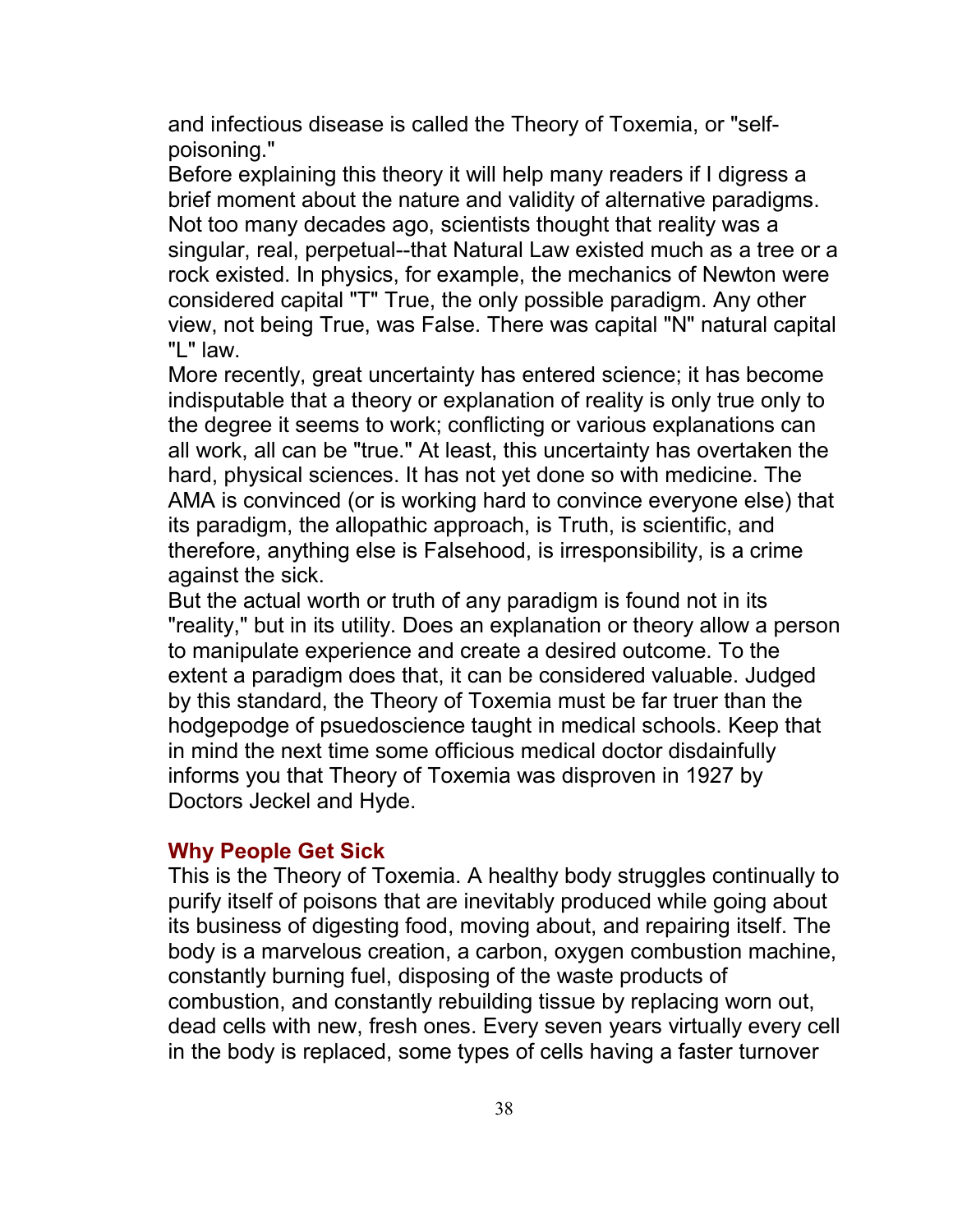rate than others, which means that over a seven year period several hundred pounds of dead cells must be digested (autolyzed) and eliminated. All by itself this would be a lot of waste disposal for the body to handle. Added to that waste load are numerous mild poisons created during proper digestion. And added to that can be an enormous burden of waste products created as the body's attempts to digest the indigestible, or those tasty items I've heard called "fun food." Add to that burden the ruinous effects of just plain overeating. The waste products of digestion, of indigestion, of cellular breakdown and the general metabolism are all poisonous to one degree or another. Another word for this is toxic. If these toxins were allowed to remain and accumulate in the body, it would poison itself and die in agony. So the body has a processing system to eliminate toxins. And when that system does break down the body does die in agony, as from liver or kidney failure.

The organs of detoxification remove things from the body's system, but these two vital organs should not be confused with what hygienists call the secondary organs of elimination, such as the large intestine, lungs, bladder and the skin, because none of these other eliminatory organs are supposed to purify the body of toxins. But when the body is faced with toxemia, the secondary organs of elimination are frequently pressed into this duty and the consequences are the symptoms we call illness.

The lungs are supposed to eliminate only carbon dioxide gas; not self-generated toxic substances. The large intestine is supposed to pass only insoluble food solids (and some nasty stuff dumped into the small intestine by the liver). Skin eliminates in the form of sweat (which contains mineral salts) to cool the body, but the skin is not supposed to move toxins outside the system. But when toxins are flowed out through secondary organs of elimination these areas become inflamed, irritated, weakened. The results can be skin irritations, sinusitis or a whole host of other "itises" depending on the area involved, bacterial or viral infections, asthma. When excess toxemia is deposited instead of eliminated, the results can be arthritis if toxins are stored in joints, rheumatism if in muscle tissues, cysts and benign tumors. And if toxins weaken the body's immune response, cancer.

The liver and the kidneys, the two heroic organs of detoxification, are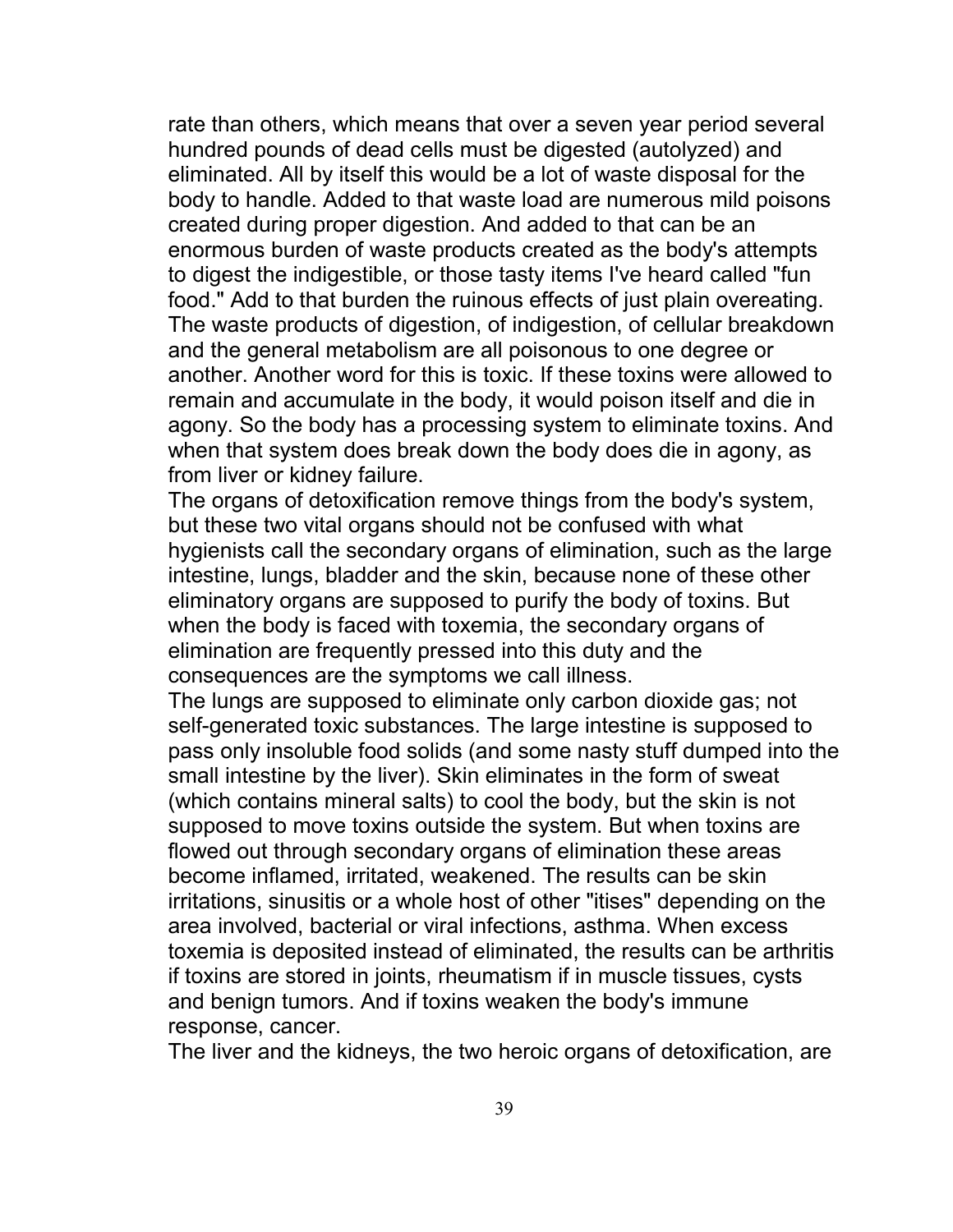the most important ones; these jointly act as filters to purify the blood. Hygienists pay a lot of attention to these organs, the liver especially. In an ideal world, the liver and kidneys would keep up with their job for 80 years or more before even beginning to tire. In this ideal world, the food would of course, be very nutritious and free of pesticide residues, the air and water would be pure, people would not denature their food and turn it into junk. In this perfect world everyone would get moderate exercise into old age, and live virtually without stress. In this utopian vision, the average healthy productive life span would approach a century, entirely without using food supplements or vitamins. In this world doctors would have next to no work other than repairing traumatic injuries, because everyone would be healthy. But this is not the way it is.

In our less-than-ideal world virtually everything we eat is denatured, processed, fried, salted, sweetened, preserved; thus more stress is placed on the liver and kidneys than nature designed them to handle. Except for a few highly fortunate individuals blessed with an incredible genetic endowment that permits them to live to age 99 on moose meat, well-larded white flour biscuits, coffee with evaporated milk and sugar, brandy and cigarettes (we've all heard of someone like this), most peoples' liver and kidneys begin to break down prematurely. Thus doctoring has become a financially rewarding profession.

Most people overburden their organs of elimination by eating whatever they feel like eating whenever they feel like it. Or, they irresponsibly eat whatever is served to them by a mother, wife, institution or cook because doing so is easy or expected. Eating is a very habitual and unconscious activity; frequently we continue to eat as adults whatever our mother fed us as a child. I consider it unsurprising that when people develop the very same disease conditions as their parents. they wrongly assume the cause is genetic inheritance, when actually it was just because they were putting their feet under the same table as their parents.

Toxemia also comes about from following the wrongheaded recommendations of allopathic-inspired nutritional texts and licensed dietitians. For example, people believe they should eat one food from each of the four so-called basic food groups at each meal, thinking they are doing the right thing for their health by having four colors of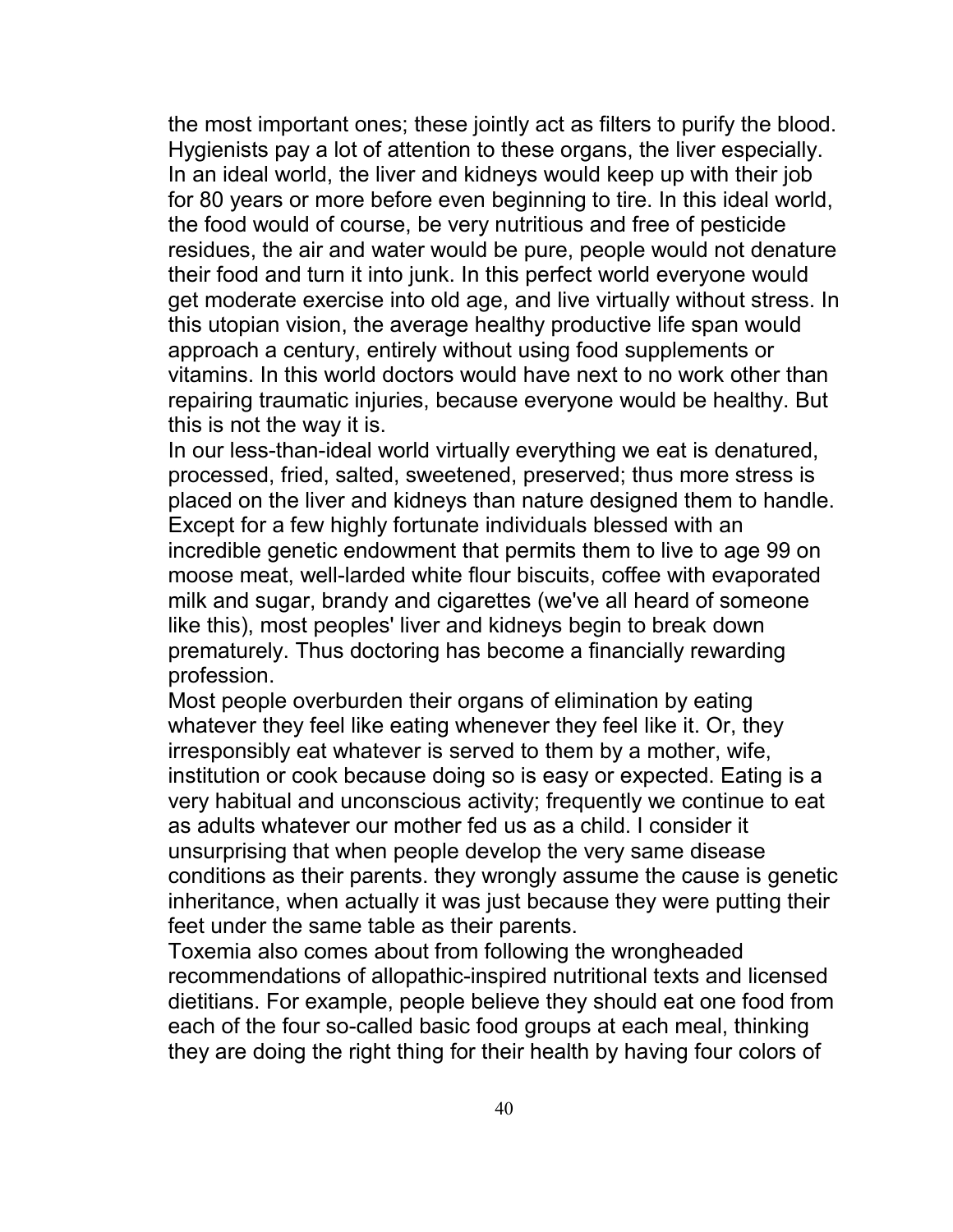food on every plate, when they really aren't. What they have actually done is force their bodies to attempt the digestion of indigestible food combinations, and the resulting indigestion creates massive doses of toxins. I'll have a lot more to say about that later when I discuss the art of food combining.

| <b>Starches</b>    | Proteins             | $\mathsf{Fats}$ | <b>Sugars</b> | Watery<br>Vegetables        |
|--------------------|----------------------|-----------------|---------------|-----------------------------|
| bread              | meats                | butter          | honey         | zucchini                    |
| potatoes           | leggs                | oils            | fruit         | green beans                 |
| noodles            | lfish                | lard            | sugar         | tomatoes                    |
| manioc/yuca        | most nuts            | ∣nuts           | molassas      | peppers                     |
| baked goods        | dry beans            | avocado         | malt syrup    | eggplant                    |
| grains             | nut butters          |                 | maple syrup   | radish                      |
| winter squash      | split peas           |                 | dried fruit   | rutabaga                    |
| parsnips           | lentils              |                 | melons        | turnips                     |
| lsweet<br>potatoes | soybeans             |                 | carrot juice  | <b>Brussels</b><br> sprouts |
| <b>yams</b>        | tofu                 |                 | beet juice    | celery                      |
| taro root          | ltempeh              |                 |               | cauliflower                 |
| plantains          | wheat grass<br>∥uice |                 |               | broccoli                    |
| beets              | "green" drinks       |                 |               | lokra                       |
|                    | spirulina            |                 |               | llettuce                    |
|                    | algae                |                 |               | endive                      |
|                    | lyeast               |                 |               | cabbage                     |
|                    | dairy                |                 |               | carrots                     |

**Table 1: The Actual Food Groups\***

\* Standard dietitians divide our foods into four basic food groups and recommend the ridiculous practice of mixing them at every meal. This guarantees indigestion and lots of business for the medical profession. This chart illustrates the actual food groups. It is usually a poor practice to mix different foods from one group with those from another.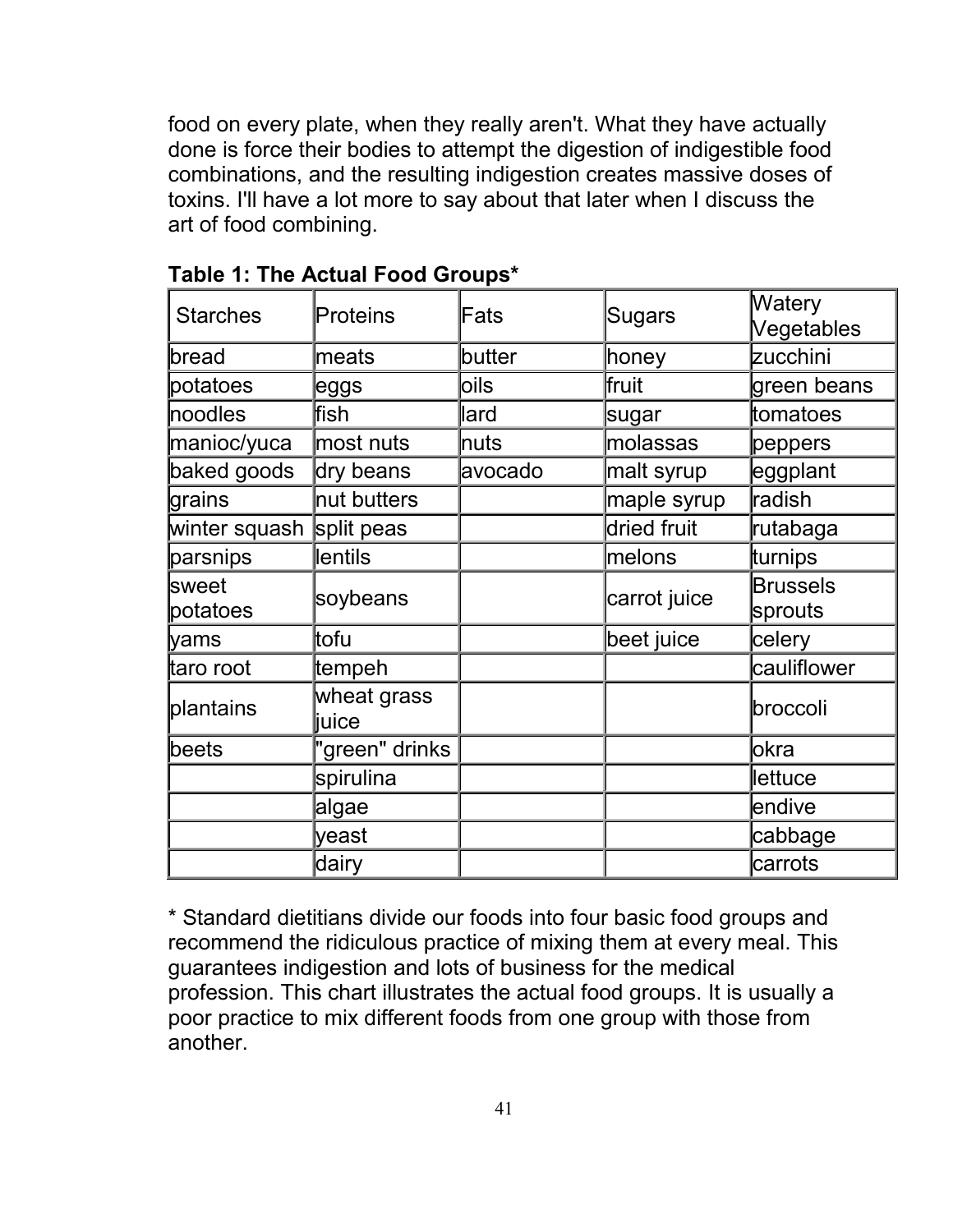## **The Digestive Process**

After we have eaten our four-color meal--often we do this in a hurry, without much chewing, under a lot of stress, or in the presence of negative emotions--we give no thought to what becomes of our food once it has been swallowed. We have been led to assume that anything put in the mouth automatically gets digested flawlessly, is efficiently absorbed into the body where it nourishes our cells, with the waste products being eliminated completely by the large intestine. This vision of efficiency may exist in the best cases but for most there is many a slip between the table and the toilet. Most bodies are not optimally efficient at performing all the required functions, especially after years of poor living habits, stress, fatigue, and aging. To the Natural Hygienist, most disease begins and ends with our food; most of our healing efforts are focused on improving the process of digestion.

Digestion means chemically changing the foods we eat into substances that can pass into the blood stream and circulate through the body where nutrition is used for bodily functions. Our bodies use nutritional substances for fuel, for repair and rebuilding, and to conduct an incredibly complex biochemistry. Scientists are still busily engaged in trying to understand the chemical mysteries of our bodies. But as bewildering as the chemistry of life is, the chemistry of digestion itself is actually a relatively simple process, and one doctors have had a fairly good understanding of for many decades. Though relatively straightforward, a lot can and does go wrong with digestion. The body breaks down foods with a series of different enzymes that are mixed with food at various points as it passes from mouth to stomach to small intestine. An enzyme is a large, complex molecule that has the ability to chemically change other large, complex molecules without being changed itself. Digestive enzymes perform relatively simple functions--breaking large molecules into smaller parts that can dissolve in water.

Digestion starts in the mouth when food is mixed with ptyalin, an enzyme secreted by the salivary glands. Pylatin converts insoluble starches into simple sugars. If the digestion of starchy foods is impaired, the body is less able to extract the energy contained in our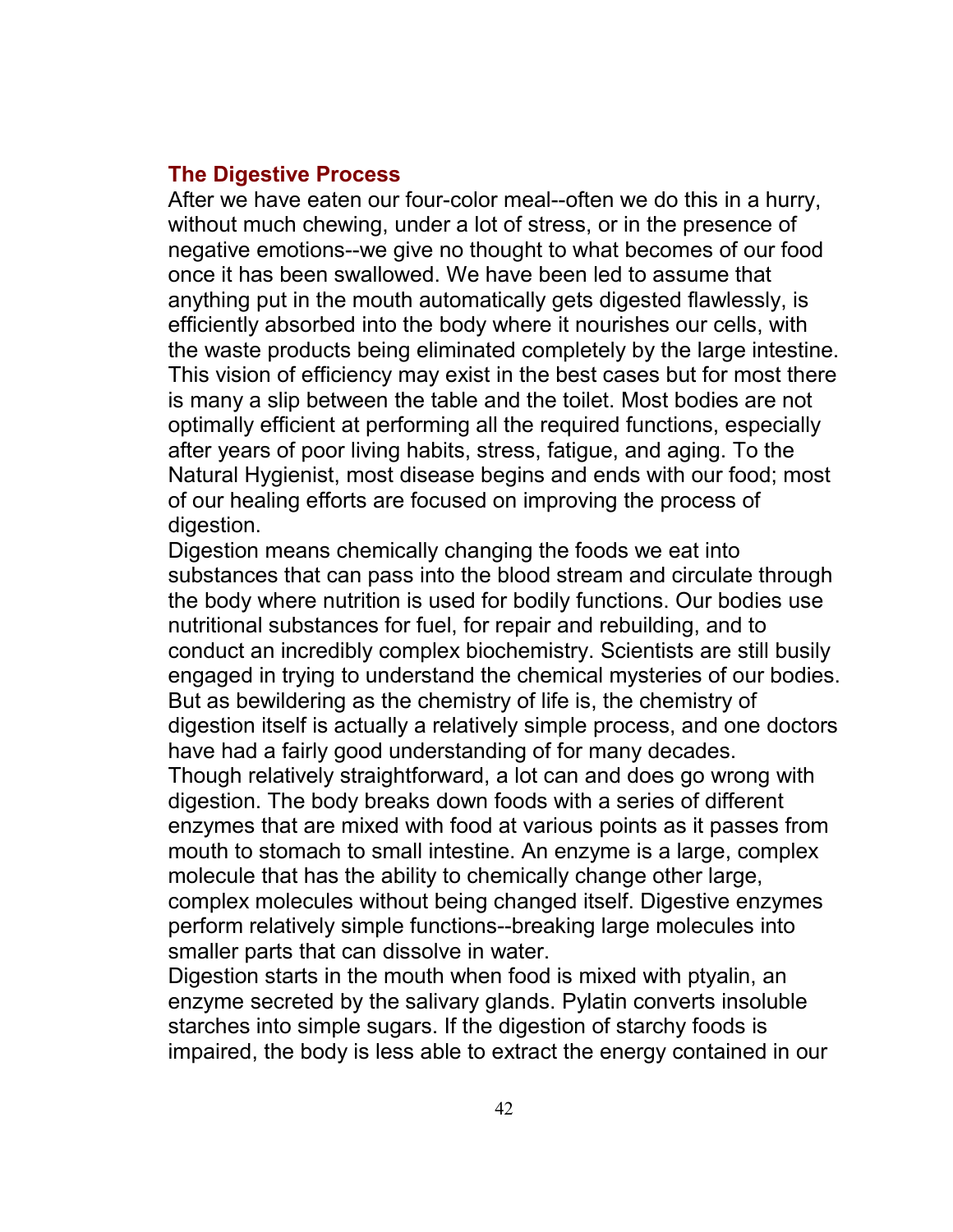foods, while far worse from the point of view of the genesis of diseases, undigested starches pass through the stomach and into the gut where they ferment and thereby create an additional toxic burden for the liver to process. And fermenting starches also create gas. As we chew our food it gets mixed with saliva; as we continue to chew the starches in the food are converted into sugar. There is a very simple experiment you can conduct to prove to yourself how this works. Get a plain piece of bread, no jam, no butter, plain, and without swallowing it or allowing much of it to pass down the throat, begin to chew it until it seems to literally dissolve. Pylatin works fast in our mouths so you may be surprised at how sweet the taste gets. As important as chewing is, I have only run into about one client in a hundred that actually makes an effort to consciously chew their food. Horace Fletcher, whose name has become synonymous with the importance of chewing food well (Fletcherizing), ran an experiment on a military population in Canada. He required half his experimental group to chew thoroughly, and the other half to gulp things down as usual,. His study reports significant improvement in the overall health and performance of the group that persistently chewed. Fletcher's report recommended that every mouthful be chewed 50 times for half a minute before being swallowed. Try it, you might be very surprised at what a beneficial effect such a simple change in your approach to eating can make. Not only will you have less intestinal gas, if overweight you will probably find yourself getting smaller because your blood sugar will elevate quicker as you are eating and thus your sense of hunger will go away sooner. If you are very thin and have difficulty gaining weight you may find that the pounds go on easier because chewing well makes your body more capable of actually assimilating the calories you are consuming.

A logical conclusion from this data is that anything that would prevent or reduce chewing would be unhealthful. For example, food eaten when too hot tends to be gulped down. The same tends to happen when food is seasoned with fresh Jalapeño or habaneo peppers. People with poor teeth should blend or mash starchy foods and then gum them thoroughly to mix them with saliva. Keep in mind that even so-called protein foods such as beans often contain large quantities of starches and the starch portion of protein foods is also digested in the mouth.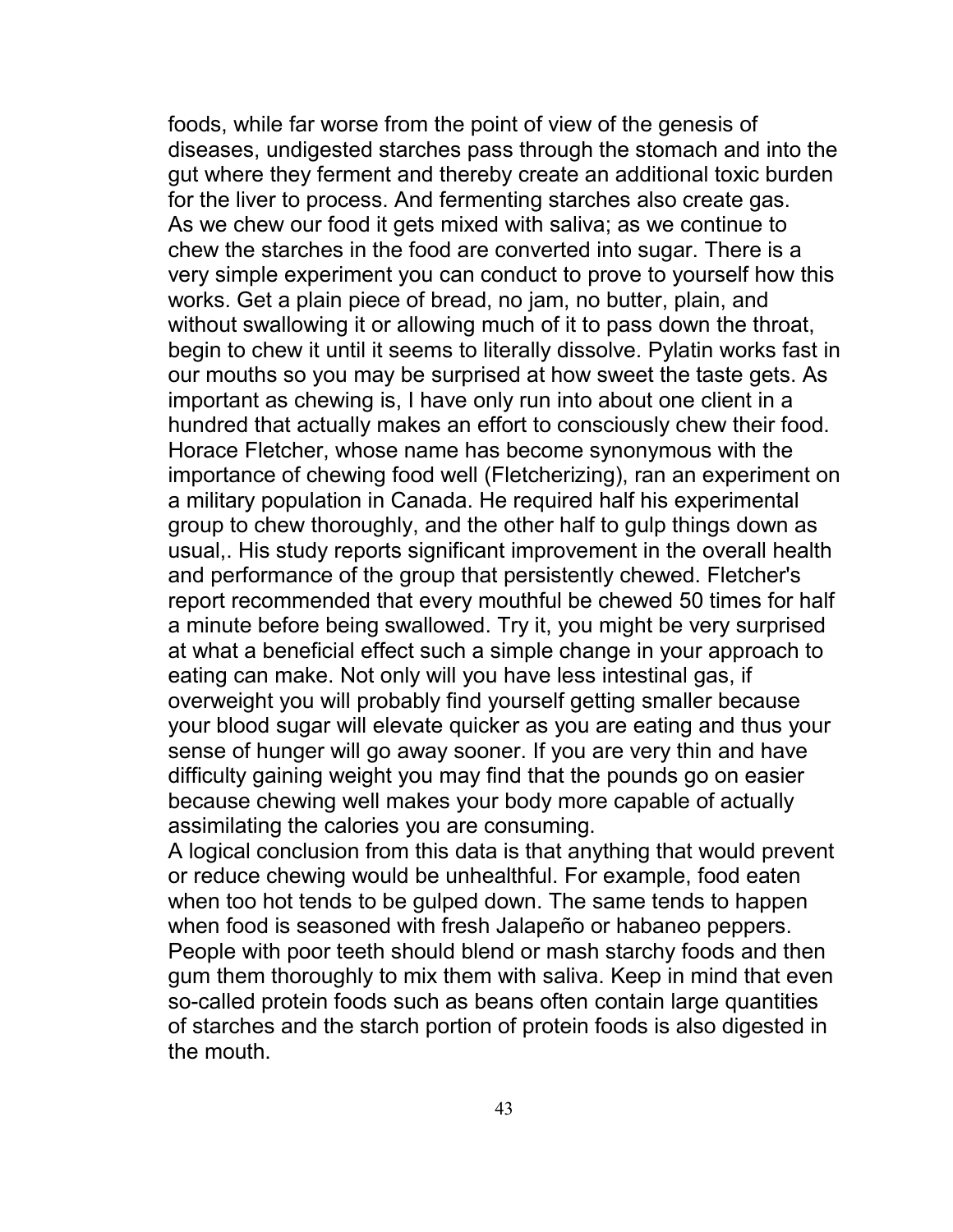Once the food is in the stomach, it is mixed with hydrochloric acid, secreted by the stomach itself, and pepsin, an enzyme. Together these break proteins down into water-soluble amino acids. To accomplish this the stomach muscles agitate the food continuously, somewhat like a washing machine. This extended churning forms a kind of ball in the stomach called a bolis.

Many things can and frequently do go wrong at this stage of the digestive process. First, the stomach's very acid environment inactivates pylatin, so any starch not converted to sugar in the mouth does not get properly processed thereafter. And the most dangerous misdigetion comes from the sad fact that cooked proteins are relatively indigestible no matter how strong the constitution, no matter how concentrated the stomach acid or how many enzymes present. It is quite understandable to me that people do not wish to accept this fact. After all, cooked proteins are so delicious, especially cooked red meats and the harder, more flavorful fishes.

To appreciate this, consider how those enzymes that digest proteins work. A protein molecule is a large, complex string of amino acids, each linked to the next in a specific order. Suppose there are only six amino acids: 1, 2, 3, 4, 5, and 6. So a particular (imaginary) protein could be structured: 1, 4, 4, 6, 2, 3, 5, 4, 2, 3, 6, 1, 1, 2, 3, etc. Thus you should see that by combining a limited number of amino acids there can be a virtually infinite number of proteins.

But proteins are rarely water soluble. As I said a few paragraphs back, digestion consists of rendering insoluble foods into watersoluble substances so they can pass into the blood stream and be used by the body's chemistry. To make them soluble, enzymes break down the proteins, separating the individual amino acids one from the other, because amino acids are soluble. Enzymes that digest proteins work as though they are mirror images of a particular amino acid. They fit against a particular amino acid like a key fits into a lock. Then they break the bonds holding that amino acid to others in the protein chain, and then, what I find so miraculous about this process, the enzyme is capable of finding yet another amino acid to free, and then yet another.

So with sufficient churning in an acid environment, with enough time (a few hours), and enough enzymes, all the recently eaten proteins are decomposed into amino acids and these amino acids pass into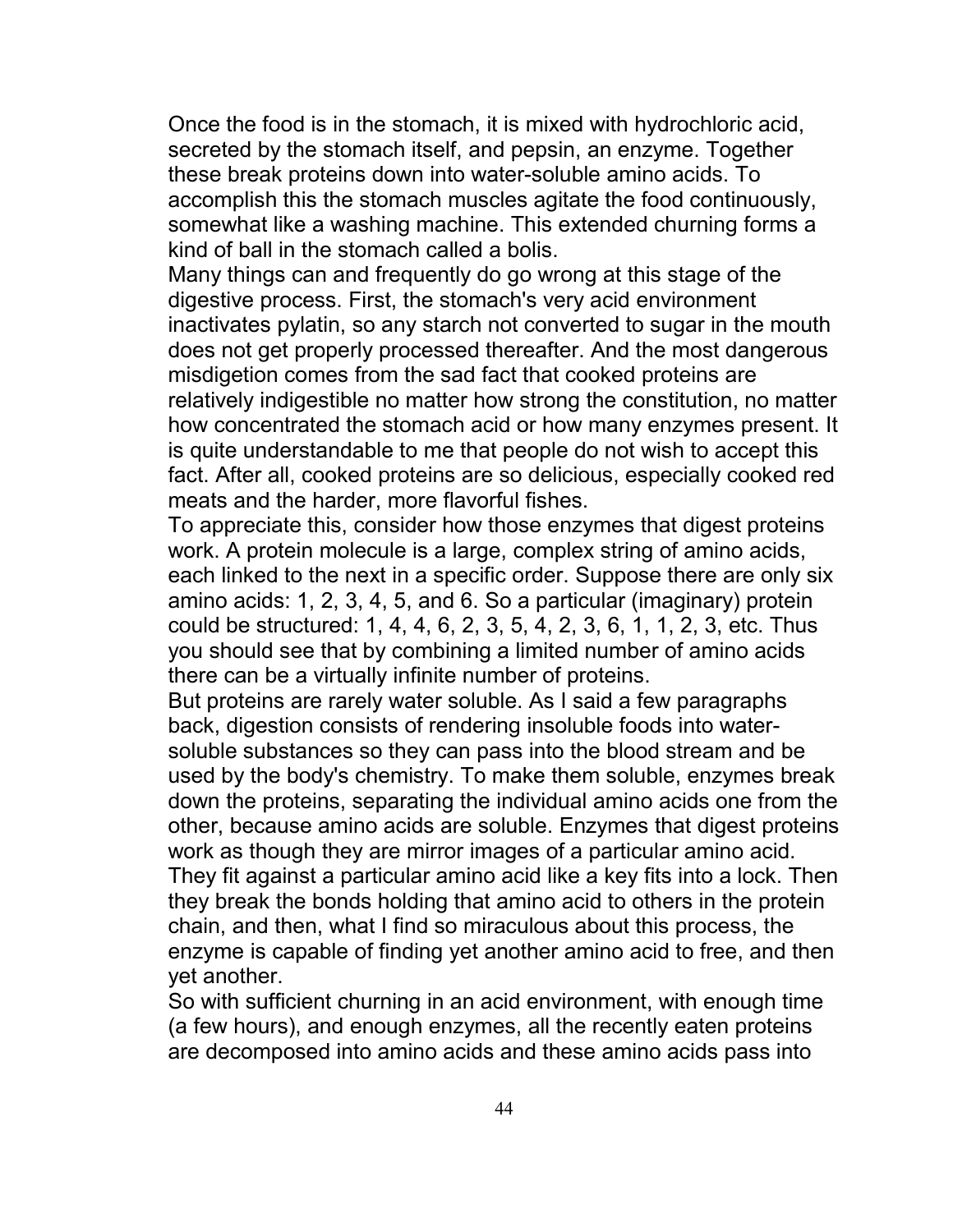the blood where the body recombines them into structures it wants to make. And we have health. But when protein chains are heated, the protein structures are altered into physical shapes that the enzymes can't "latch" on to. The perfect example of this is when an egg is fried. The eggwhite is albumen, a kind of protein. When it is heated, it shrivels up and gets hard. While raw and liquid, it is easily digestable. When cooked, largely indigestable.

Stress also inhibits the churning action in the stomach so that otherwise digestible foods may not be mixed efficiently with digestive enzymes. For all these reasons, undigested proteins may pass into the gut.

Along with undigested starches. When starches convert best to sugars under the alkaline conditions found in the mouth. Once they pass into the acid stomach starch digestion is not as efficient. If starches reach the small intestine they are fermented by yeasts. The products of starch fermentation are only mildly toxic. The gases produced by yeast fermentations usually don't smell particularly bad; bodies that regularly contain starch fermentation usually don't smell particularly bad either. In otherwise healthy people it can take many years of exposure to starch fermentation toxins to produce a lifethreatening disease.

But undigested proteins aren't fermented by yeasts, they putrefy in the gut (are attacked by anaerobic bacteria). Many of the waste products of anaerobic putrefaction are highly toxic and evil smelling; when these toxins are absorbed through the small or large intestines they are very irritating to the mucous membranes, frequently contributing to or causing cancer of the colon. Protein putrefaction may even cause psychotic symptoms in some individuals. Meat eaters often have a very unpleasant body odor even when they are not releasing intestinal gasses.

Adding a heavy toxic burden from misdigested foods to the normal toxic load a body already has to handle creates a myriad of unpleasant symptoms, and greatly shortens life. But misdigestion also carries with it a double whammy; fermenting and/or putrefying foods immediately interfere with the functioning of another vital organ- -the large intestine--and cause constipation.

Most people don't know what the word constipation really means. Not being able to move one's bowels is only the most elementary type of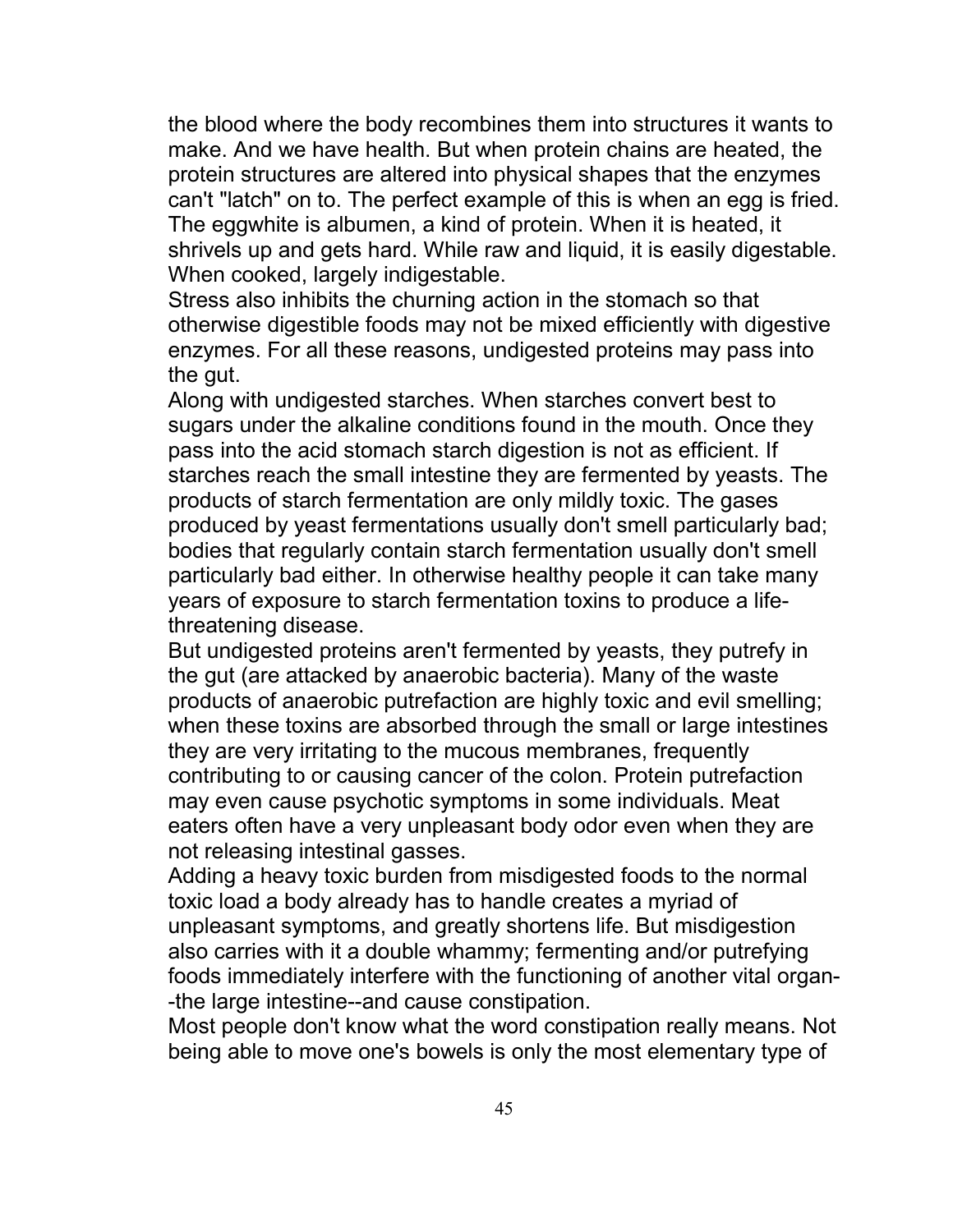constipation. A more accurate definition of constipation is "the retention of waste products in the large intestine beyond the time that is conducive to health." Properly digested food is not sticky and exits the large intestine quickly. But improperly digested food (or indigestible food) gradually coats the large intestine, making an everthicker lining that interferes with the intestine's functioning. Far worse, this coating steadily putrefies, creating additional highly-potent toxins. Lining the colon with undigested food can be compared to the mineral deposits filling in the inside of an old water pipe, gradually choking off the flow. In the colon, this deposit can become rock-hard, just like water pipe scale.

Since the large intestine is also an organ that removes moisture and water-soluble minerals from the food and moves them into the blood stream, when the large intestine is lined with putrefying undigested food waste, the toxins of this putrefaction are also steadily moved into the bloodstream and place an even greater burden on the liver and kidneys, accelerating their breakdown, accelerating the aging process and contributing to a lot of interesting and unpleasant symptoms that keep doctors busy and financially solvent. I'll have quite a bit more to say about colon cleansing later.

## **The Progress Of Disease: Irritation, Enervation, Toxemia**

Disease routinely lies at the end of a three-part chain that goes: irritation or sub-clinical malnutrition, enervation, toxemia. Irritations are something the person does to themselves or something that happens around them. Stresses, in other words.

Mental stressors include strong negative emotional states such as anger, fear, resentment, hopelessness, etc. Behind most diseases it is common to find a problematic mind churning in profound confusion, one generated by a character that avoids responsibility. There may also be job stress or ongoing hostile relationships, often within the family.

Indigestible foods and misdigestion are also stressful irritations, as are mild recreational poisons such as "soft" drugs, tobacco and alcohol. Opiates are somewhat more toxifying, primarily because they paralyze the gut and induce profound constipation. Stimulants like cocaine and amphetamines are the most damaging recreational drugs ; these are highly toxic and rapidly shorten life.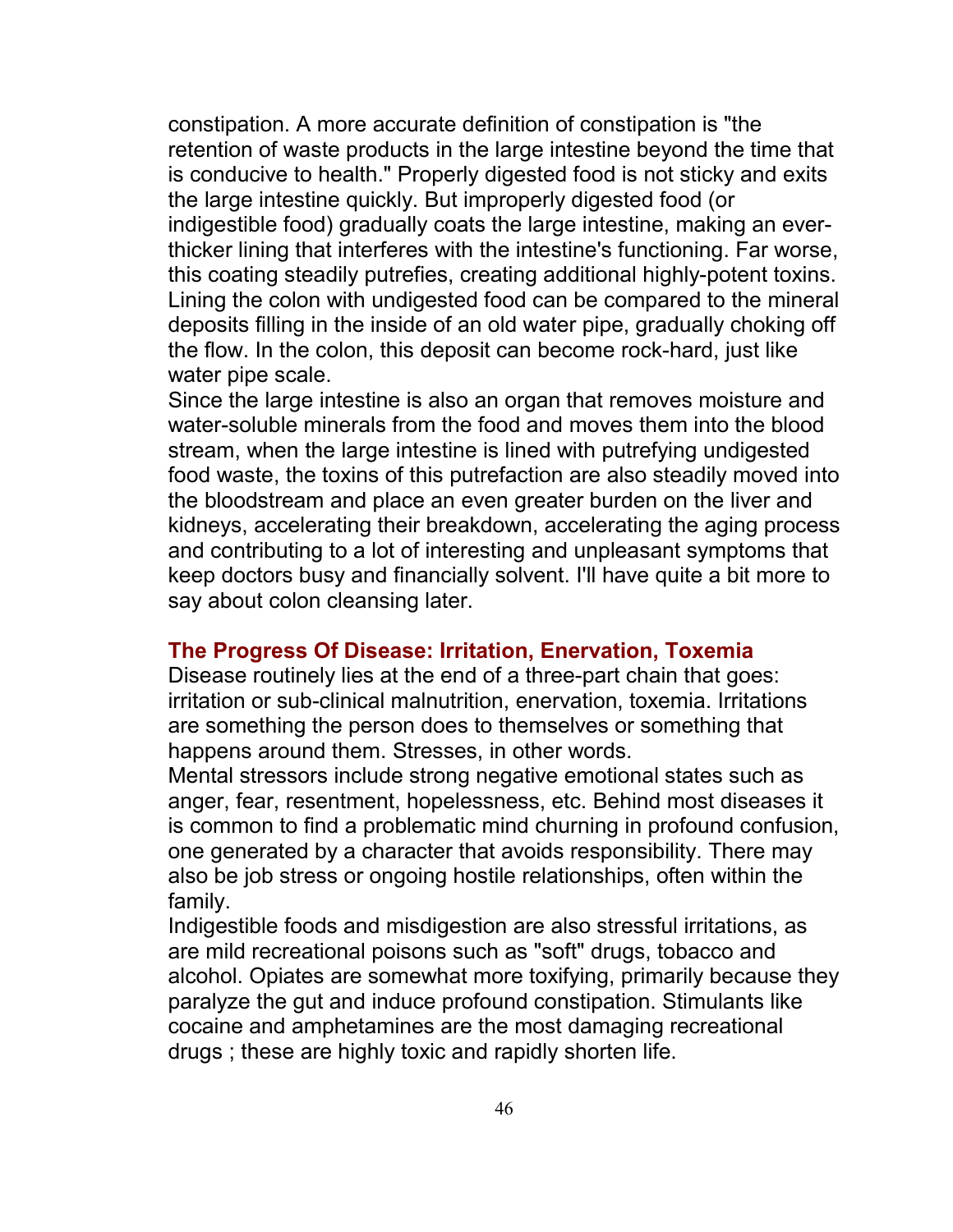Repeated irritations and/or malnutrition eventually produce enervation. The old-time hygienists defined enervation as a lack of or decline in an unmeasurable phenomena, "nerve energy." They viewed the functioning of vital organs as being controlled by or driven by nerve force, sometimes called life force or élan vital. Whatever this vital force actually is, it can be observed and subjectively measured by comparing one person with another. Some people are full of it and literally sparkle with overflowing energy. Beings like this make everyone around them feel good because they somehow momentarily give energy to those endowed with less. Others possess very little and dully plod through life.

As vital force drops, the overall efficiency of all the body's organs correspondingly decline. The pancreas creates less digestive enzymes; the thymus secretes less of its vital hormones that mobilize the immune system; the pituitary makes less growth hormone so the overall repair and rebuilding of cells and tissues slows correspondingly; and so forth. It does not really matter if there is or is not something called nerve energy that can or cannot be measured in a laboratory. Vital force is observable to many people. However, it is measurable by laboratory test that after repeated irritation the overall functioning of the essential organs and glands does deteriorate. Enervation may develop so gradually that it progresses below the level of awareness of the person, or times of increased enervation can be experienced as a complaint--as a lack of energy, as tiredness, as difficulties digesting, as a new inability to handle a previouslytolerated insult like alcohol.

Long-term consumption of poor-quality food causes enervation. The body is a carbon/oxygen engine designed to run efficiently only on highly nutritious food and this aspect of human genetic programming cannot be changed significantly by adaptation. Given enough generations a human gene pool can adapt to extracting its nutrition from a different group of foods. For example, a group of isolated Fijians currently enjoying long healthy lives eating a diet of seafoods and tropical root crops could suddenly be moved to the highlands of Switzerland and forced to eat the local fare or starve. But most of the Fijians would not have systems adept at making those enzymes necessary to digest cows milk. So the transplanted Fijians would experience many generations of poorer health and shorter life spans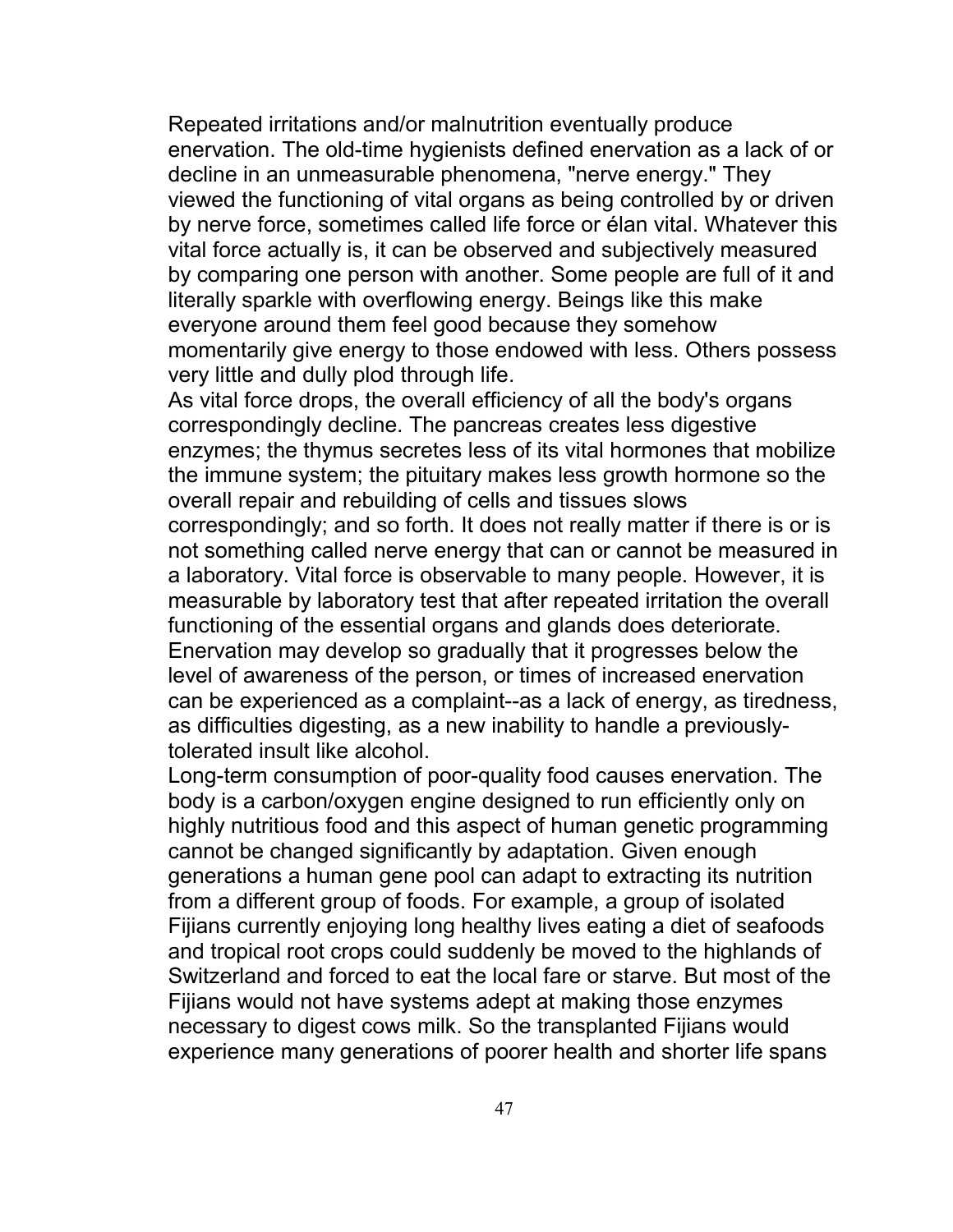until their genes had been selected for adaptation to the new dietary. Ultimately their descendants could become uniformly healthy on rye bread and dairy products just like the highland Swiss were. However, modern industrial farming and processing of foodstuffs significantly contributes to mass, widespread enervation in two ways. Humans will probably adjust to the first; the second will, I'm sure, prove insurmountable. First, industrially processed foods are a recent invention and our bodies have not yet adapted to digesting them. In a few more generations humans might be able to accomplish that and public health could improve on factory food. In the meanwhile, the health of humans has declined. Industrially farmed foods have also been lowered in nutritional content compared to what food could be. I gravely doubt if any biological organism can ever adapt to an overall dietary that contains significantly lowered levels of nutrition. I will explain this more fully in the chapter on diet.

## **Secondary Eliminations Are Disease**

However the exact form the chain from irritation or malnutrition to enervation progresses, the ultimate result is an increased level of toxemia, placing an eliminatory burden on the liver and kidneys in excess of their ability. Eventually these organs begin to weaken. Decline of liver and/or kidney function threatens the stability and purity of blood chemistry. Rather than risk complete incapacitation or death from self-poisoning, the overloaded, toxic body, guided by its genetic predisposition and the nature of the toxins (what was eaten, in what state of stress), cleverly channels surplus toxins into its first line of defense--alternative or secondary elimination systems. Most non-life-threatening yet highly annoying disease conditions originate as secondary eliminations. For example, the skin was designed to sweat, elimination of fluids. Toxemia is often pushed out the sweat glands and is recognized as an unpleasant body odor. A healthy, non-toxic body smells sweet and pleasant (like a newborn baby's body) even after exercise when it has been sweating heavily. Other skin-like organs such as the sinus tissues, were designed to secrete small amounts of mucus for lubrication. The lungs eliminate used air and the tissues are lubricated with mucus-like secretions too. These secretions are types of eliminations, but are not intended for the elimination of toxins. When toxins are discharged in mucus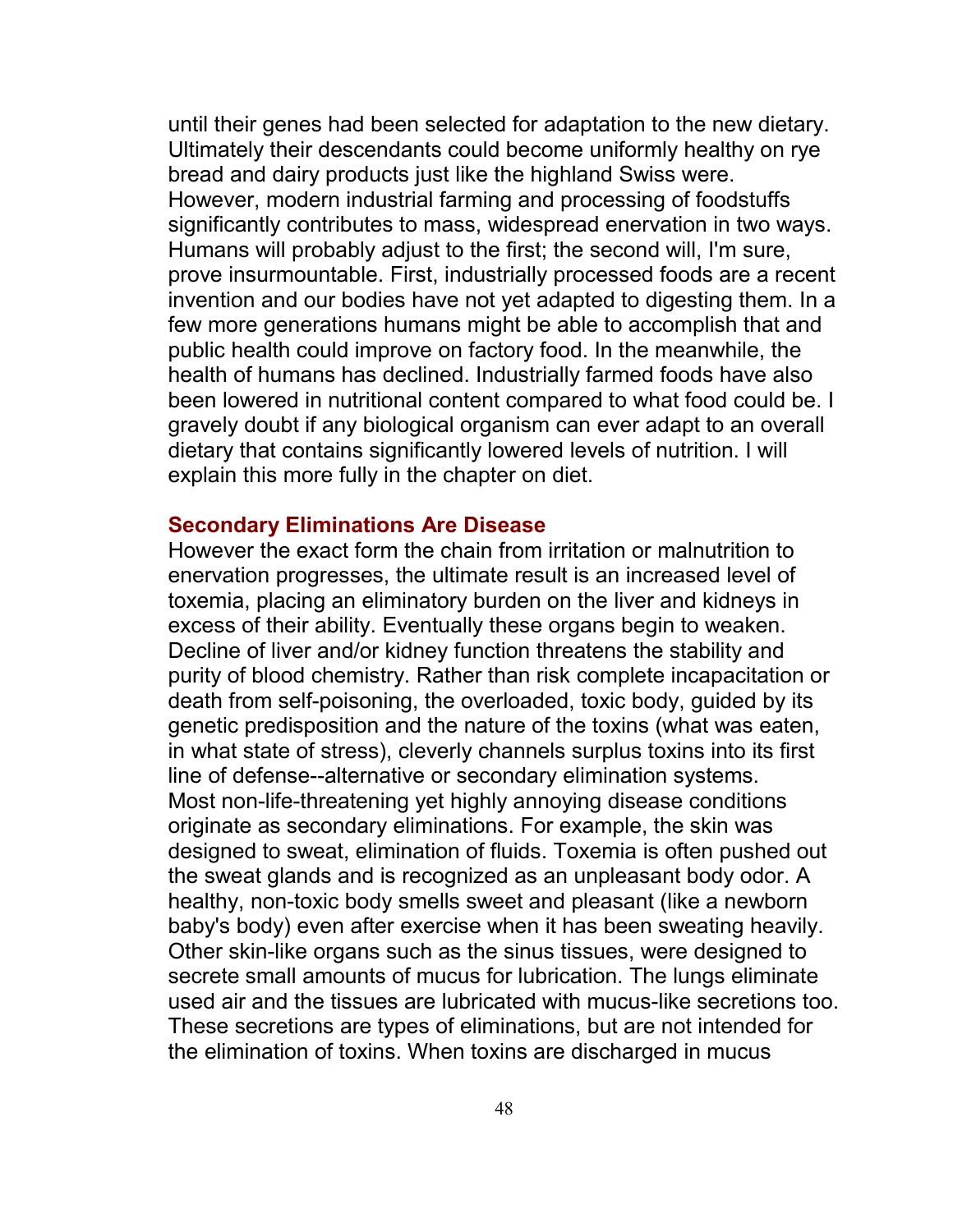through tissues not designed to handle them, the tissues themselves become irritated, inflamed, weakened and thus much more subject to bacterial or viral infection. Despite this danger, not eliminating surplus toxins carries with it the greater penalty of serious disability or death. Because of this liability, the body, in its wisdom, initially chooses secondary elimination routes as far from vital tissues and organs as possible. Almost inevitably the skin or skin-like mucus membranes such as the sinuses, or lung tissues become the first line of defense. Thus the average person's disease history begins with colds, flu, sinusitis, bronchitis, chronic cough, asthma, rashes, acne, eczema, psoriasis. If these secondary eliminations are suppressed with drugs (either from the medical doctor or with over the counter remedies), if the eating or lifestyle habits that created the toxemia are not changed, or if the toxic load increases beyond the limits of this technique, the body then begins to store toxins in fat or muscle tissues or the joint cavities, overburdens the kidneys, creates cysts, fibroids, and benign tumors to store those toxins. If toxic overload continues over a longer time the body will eventually have to permit damages to vital tissues, and life-threatening conditions develop. Hygienic doctors always stress that disease is remedial effort. Illness comes from the body's best attempt to lighten its toxic load without immediately threatening its survival. The body always does the very best it can to remedy toxemia given its circumstances, and it should be commended for these efforts regardless of how uncomfortable they might be to the person inhabiting the body. Symptoms of secondary elimination are actually a positive thing because they are the body's efforts to lessen a dangerously toxic condition. Secondary eliminations shouldn't be treated immediately with a drug to suppress the process. If you squelch the bodies best and least-life-threatening method to eliminate toxins, the body will ultimately have to resort to another more dangerous though probably less immediately uncomfortable channel.

The conventional medical model does not view disease this way and sees the symptoms of secondary elimination as the disease itself. So the conventional doctor takes steps to halt the body's remedial efforts, thus stopping the undesirable symptom and then, the symptom gone, proclaims the patient cured. Actually, the disease is the cure.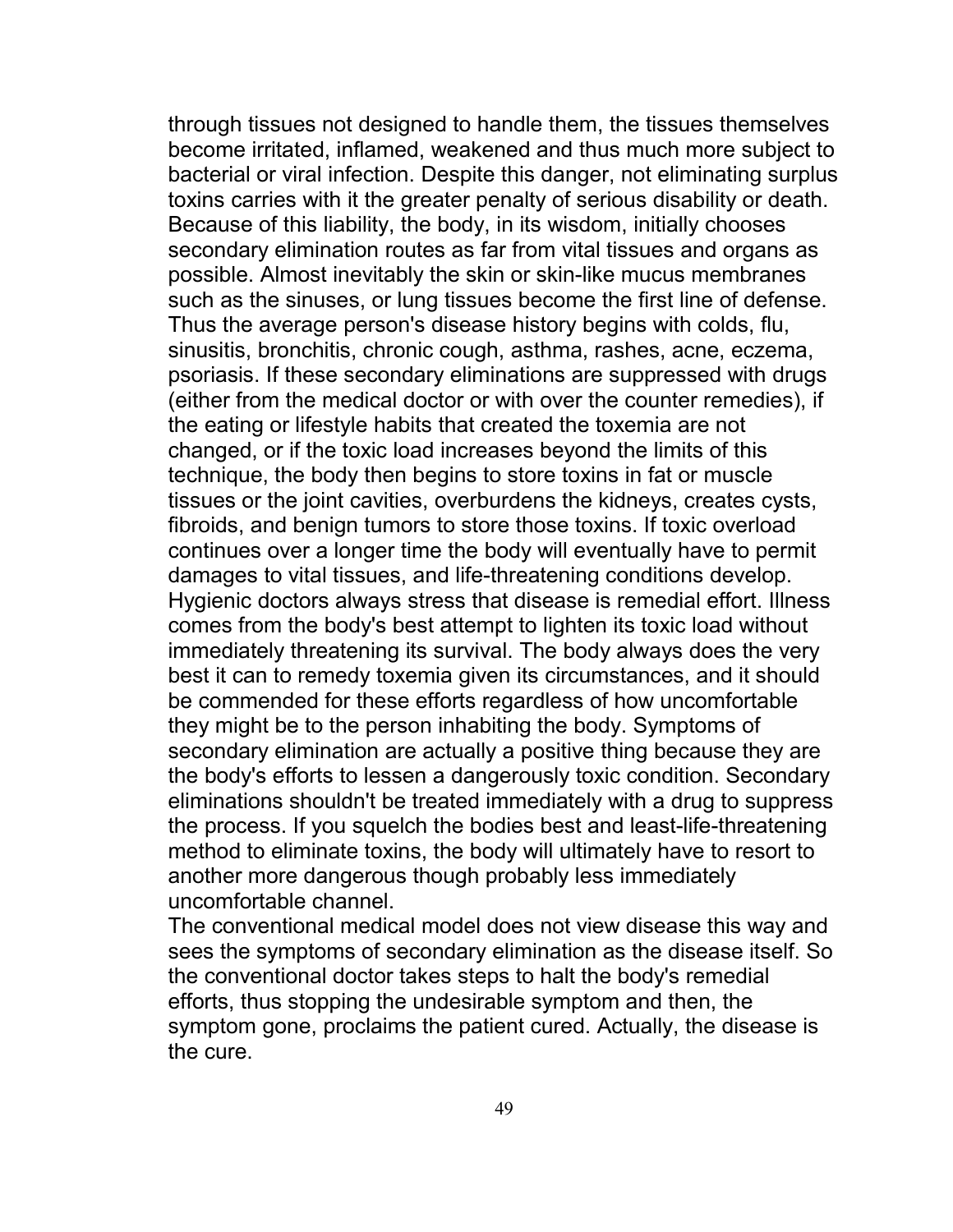A common pattern of symptom suppression under the contemporary medical model is this progression: treat colds with antihistamines until the body gets influenza; suppress a flu repeatedly with antibiotics and eventually you get pneumonia. Or, suppress eczema with cortisone ointment repeatedly, and eventually you develop kidney disease. Or, suppress asthma with bronkiodialators and eventually you need cortisone to suppress it. Continue treating asthma with steroids and you destroy the adrenals; now the body has become allergic to virtually everything.

The presence of toxins in an organ of secondary elimination is frequently the cause of infection. Sinuses and lungs, inflamed by secondary eliminations, are attacked by viruses or bacteria; infectious diseases of the skin result from pushing toxins out of the skin. More generalized infections also result from toxemia; in this case the immune system has become compromised and the body is overwhelmed by an organism that it normally should be able to resist easily. The wise cure of infections is not to use antibiotics to suppress the bacteria while simultaneously whipping the immune system; most people, including most medical doctors, do not realize that antibiotics also goose the immune system into super efforts. But when one chooses to whip a tired horse, eventually the exhausted animal collapses and cannot rise again no matter how vigorously it is beaten. The wise cure is to detoxify the body, a step that simultaneously eliminates secondary eliminations and rebuilds the immune system. The wise way to deal with the body's eliminative efforts is to accept that disease is an opportunity to pay the piper for past indiscretions. You should go to bed, rest, and drink nothing but water or dilute juice until the condition has passed. This allows the body to conserve its vital energy, direct this energy toward healing the disordered body part, and catch up on its waste disposal. In this way you can help your body, be in harmony with its efforts instead of working against it which is what most people do.

Please forgive another semi-political polemic here, but in my practice I have often been amazed to hear my clients complain that they have not the time nor the ability to be patient with their body, to rest it through an illness because they have a job they can't afford to miss or responsibilities they can't put down. This is a sad commentary on the supposed wealth and prosperity of the United States. In our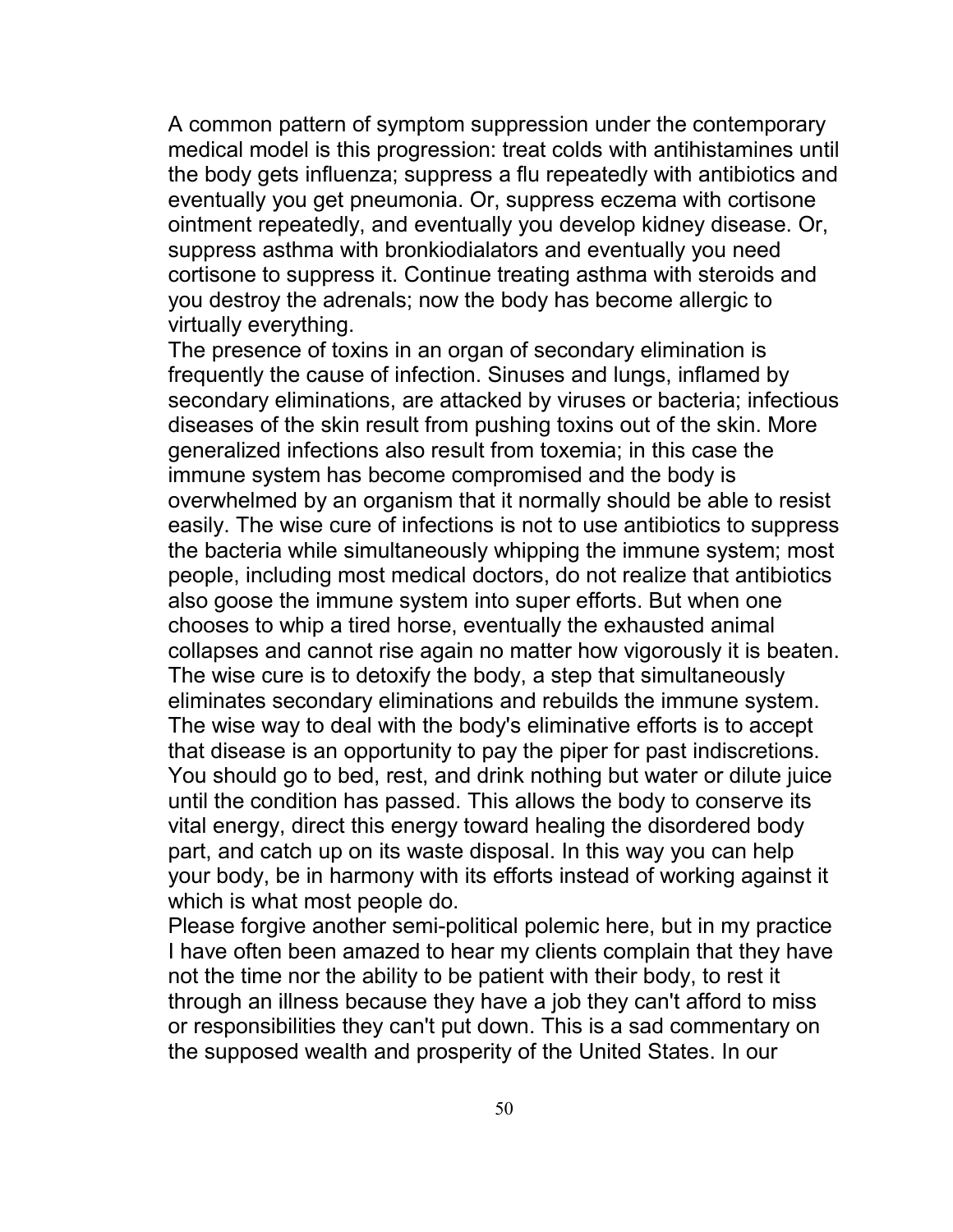country most people are enslaved by their debts, incurred because they had been enthralled by the illusion of happiness secured by the possession of material things. Debt slaves believe they cannot miss a week of work. People who feel they can't afford to be sick think they can afford to live on pills. So people push through their symptoms by sheer grit for years on end, and keep that up until their exhausted horse of a body breaks down totally and they find themselves in the hospital running up bills to the tune of several thousand dollars a day. But these very same people do not think they can afford the loss of a few hundred dollars of current income undertaking some virtually harmless preventative maintenance on their bodies.

Given half a chance the body will throw off toxic overburdens and cleanse itself. And once the body has been cleansed of toxemia, disagreeable symptoms usually cease. This means that to make relatively mild but unwanted symptoms lessen and ultimately stop it is merely necessary to temporarily cut back food intake, eating only what does not cause toxemia. These foods I classify as cleansing, such as raw fruits and vegetables and their juices. If the symptoms are extreme, are perceived as overwhelming or are actually lifethreatening, detoxification can be speeded up by dropping back to only dilute raw juices or vegetable broth made only from greens, without eating the solids. In the most extreme cases hygienists use their most powerful medicine: a long fast on herb teas, or just water. I will have a lot to say about fasting, later.

When acutely ill, the most important thing to do is to just get out of the body's way, and let it heal itself. In our ignorance we are usually our own worst enemy in this regard. We have been very successfully conditioned to think that all symptoms are bad. But I know from experience that people can and do learn a new way of viewing the body, an understanding that puts them at cause over their own body. It allows you to be empowered in one more area of life instead of being dependent and at the mercy of other peoples decisions about your body.

Finally, and this is why natural medicine is doubly unpopular, to prevent the recurrence of toxemia and acute disease states, person must discover what they are doing wrong and change their life. Often as not this means elimination of the person's favorite (indigestible) foods and/or (stress-producing) bad habits. Naturally, I will have a lot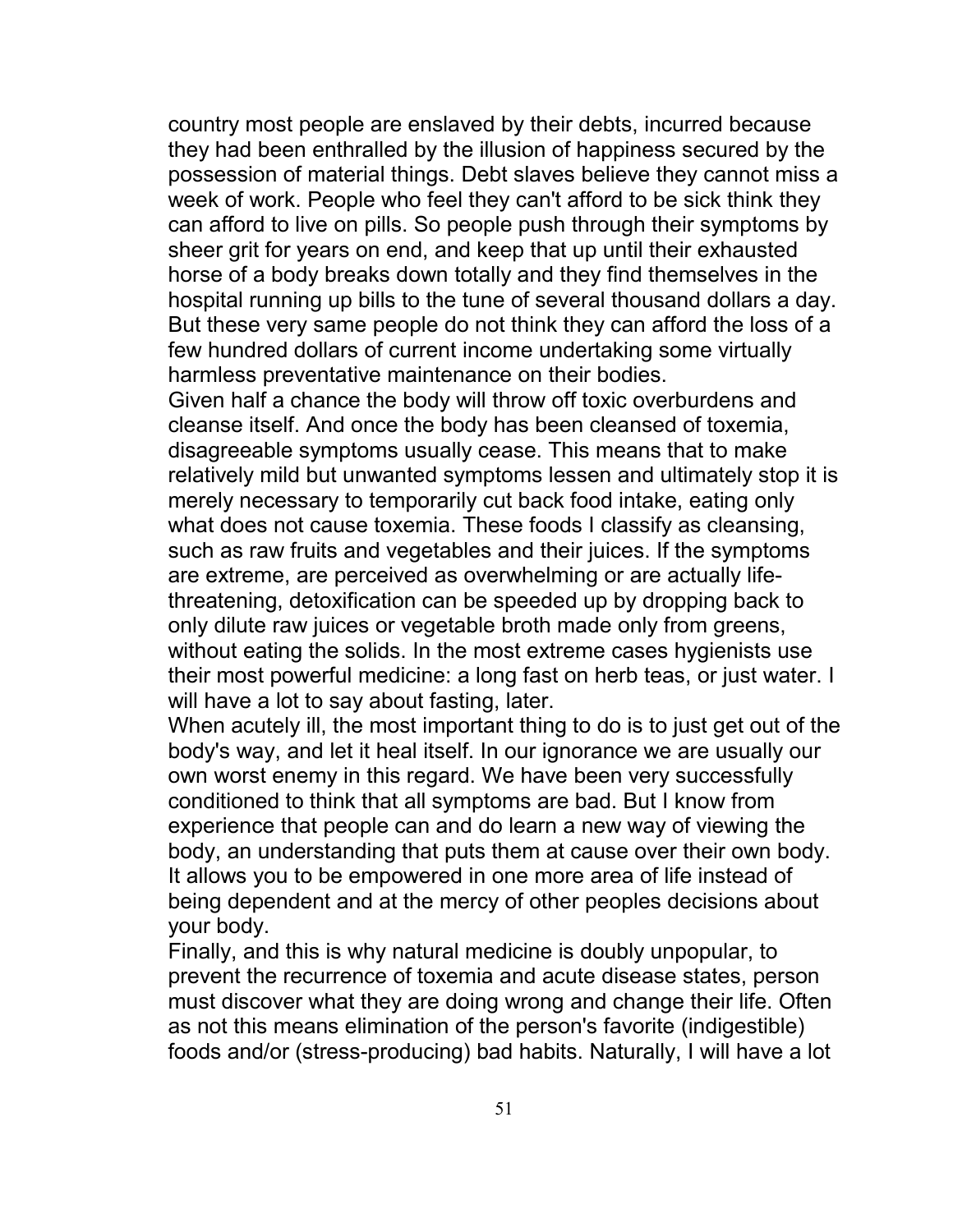more to say about this later, too.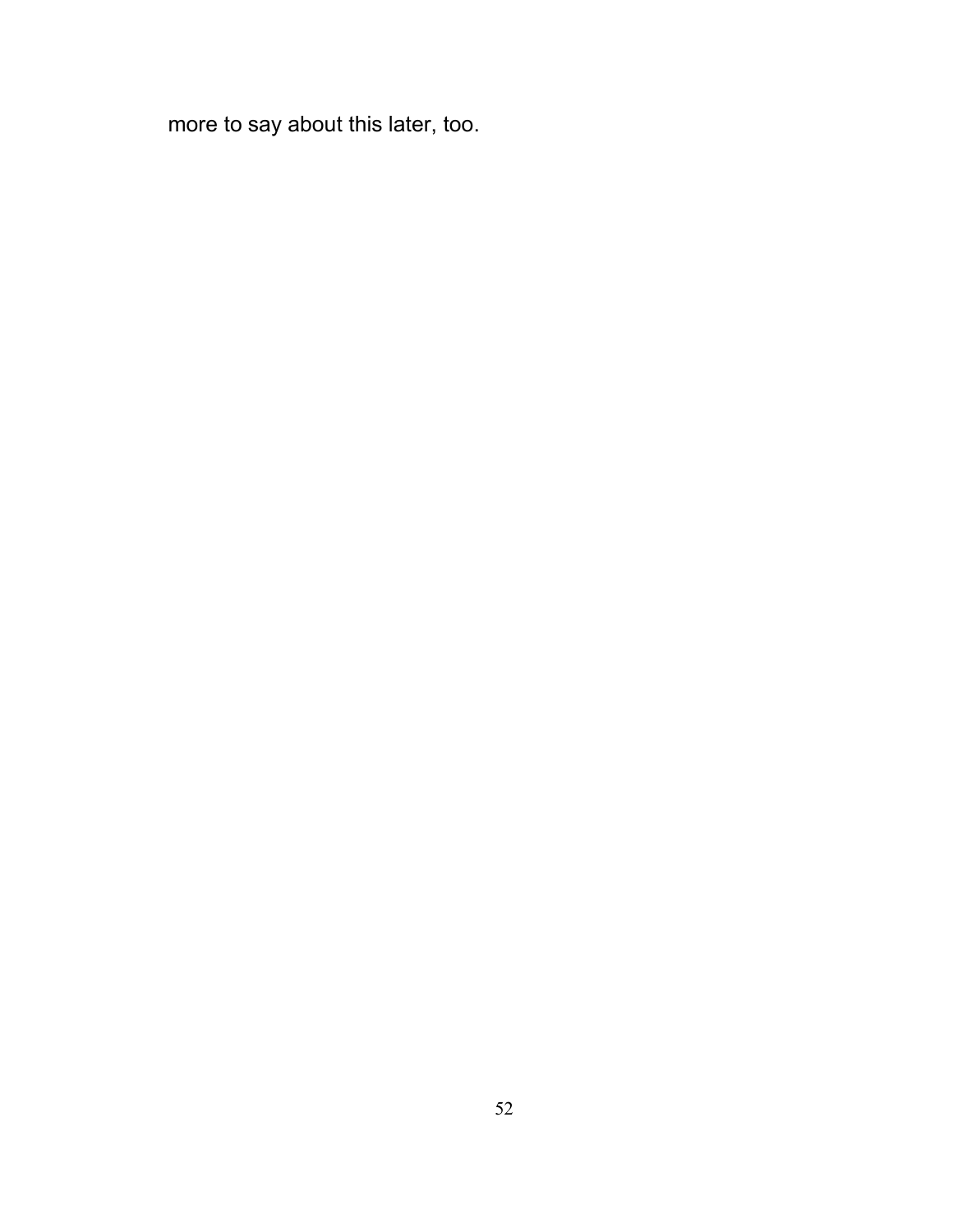# **Chapter Three Fasting**

# **From The Hygienic Dictionary**

**Cure.** [1] There is no "cure" for disease; fasting is not a cure. Fasting facilitates natural healing processes. Foods do not cure. Until we have discarded our faith in cures, there can be no intelligent approach to the problems presented by suffering and no proper use of foods by those who are ill. *Herbert Shelton, The Hygienic System, v. 3, Fasting and Sunbathing.* [2] All cure starts from within out and from the head down and in reverse order as the symptoms have appeared. *Hering"s Law of Cure.* [3] Life is made up of crises. The individual establishes a standard of health peculiarly his own, which must vary from all other standards as greatly as his personality varies from others. The individual standard may be such as to favor the development of indigestion, catarrh, gout, rheumatic and glandular inflammations, tubercular developments, congestions, sluggish secretions and excretions, or inhibitions of various functions, both mental and physical, wherever the environmental or habit strain is greater than usual. The standard of resistance may be opposed so strenuously by habits and unusual physical agencies–that the body breaks down under the strain. This is a crisis. Appetite fails, discomfort or pain forces rest, and, as a result of physiological rest (fasting) and physical rest (rest from daily work and habits), a readjustment takes place, and the patient is "cured." This is what the profession and the people call a cure, and it is for the time being–until an unusual enervation is brought on from accident or dissipation; then another crisis. These crises are the ordinary sickness of all communities–all catalogued diseases. When the cold is gone or the hay-fever fully relieved, it does not mean the patient is cured. Indeed, he is as much diseased as before he suffered the attack–the crisis– and he never will be cured until the habits of life that keep up toxin poisoning are corrected. To recover from a crisis is not a cure; the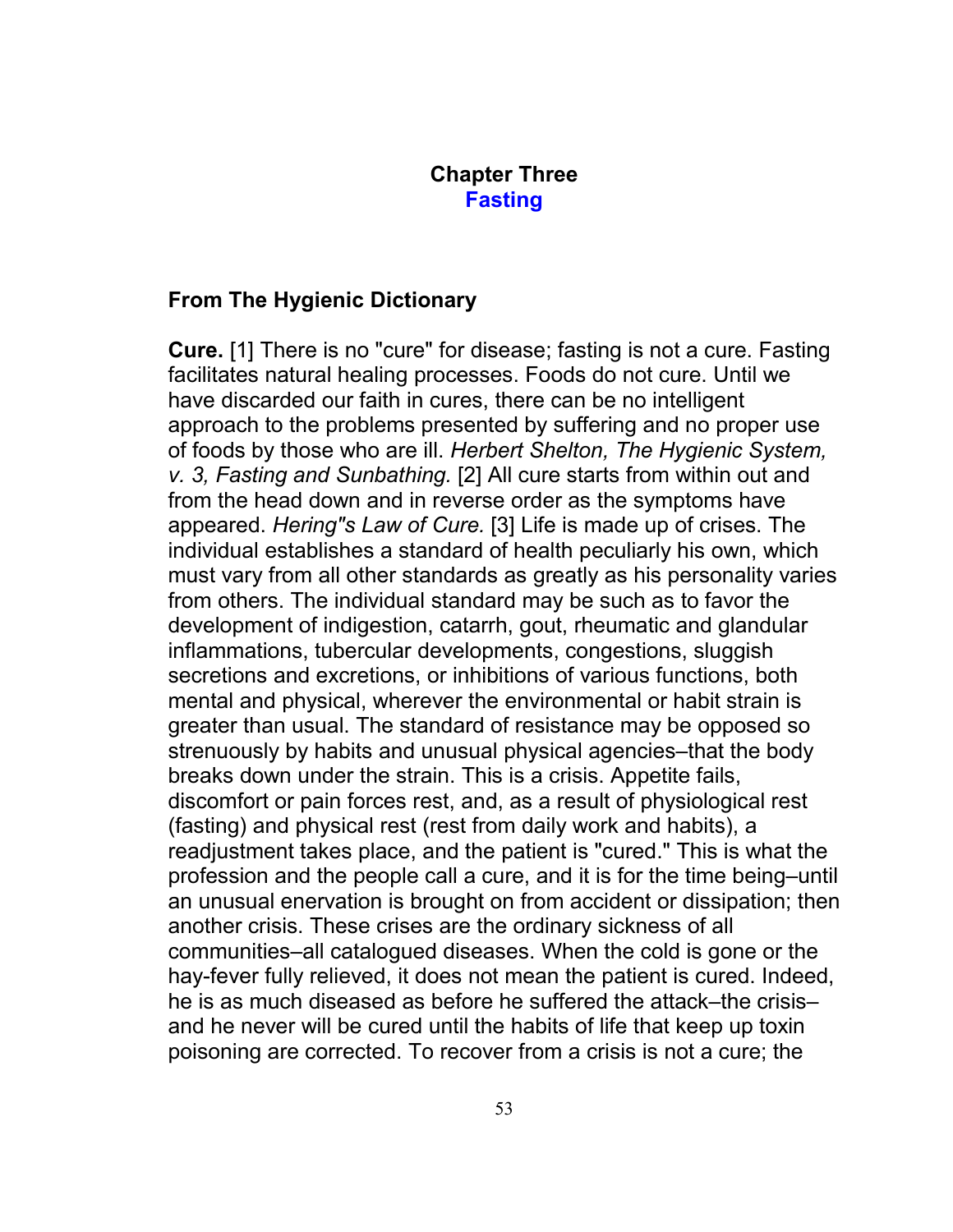tendency is back to the individual standard; hence all crises are selflimited, unless nature by maltreatment is prevented from reacting. All so-called healing systems ride to glory on the backs of self-limited crises, and the self-deluded doctors and their credulous clients, believe, when the crises are past, that a cure has been wrought, whereas the real truth is that the treatment may have delayed reaction. This is largely true of anything that has been done except rest. A cure consists in changing the manner of living to such a rational standard that full resistance and a balanced metabolism is established. I suppose it is not quite human to expect those of a standardized school of healing to give utterance to discovered truth which, if accepted by the people, would rob them of the glory of being curers of disease. Indeed, nature, and nature only, cures; and as for crises, they come and go, whether or not there is a doctor or healer within a thousand miles. *Dr. John.H. Tllden, Impaired Health: Its Cause and Cure, 1921.*

The accelerated healing process that occurs during fasting can scarcely be believed by a person who has not fasted. No matter how gifted the writer, the experiential reality of fasting cannot be communicated. The great novelist Upton Sinclair wrote a book about fasting and it failed to convince the multitudes. But once a person has fasted long enough to be certain of what their own body can do to fix itself, they acquire a degree of independence little known today. Many of those experienced with fasting no longer dread being without health insurance and feel far less need for a doctor or of having a regular checkup. They know with certainty that if something degenerates in their body, their own body can fix it by itself. Like Upton Sinclair and many others who largely failed before me, I am going to try to convince you of the virtues of fasting by urging you to try fasting yourself. If you will but try you will be changed for the better for the rest of your life. If you do not try, you will never Know. To prompt your first step on this health-freedom road, I ask you to please carefully consider the importance of this fact: the body"s routine energy budget includes a very large allocation for the daily digestion and assimilation of the food you eat. You may find my estimate surprising, but about one-third of a fairly sedentary person"s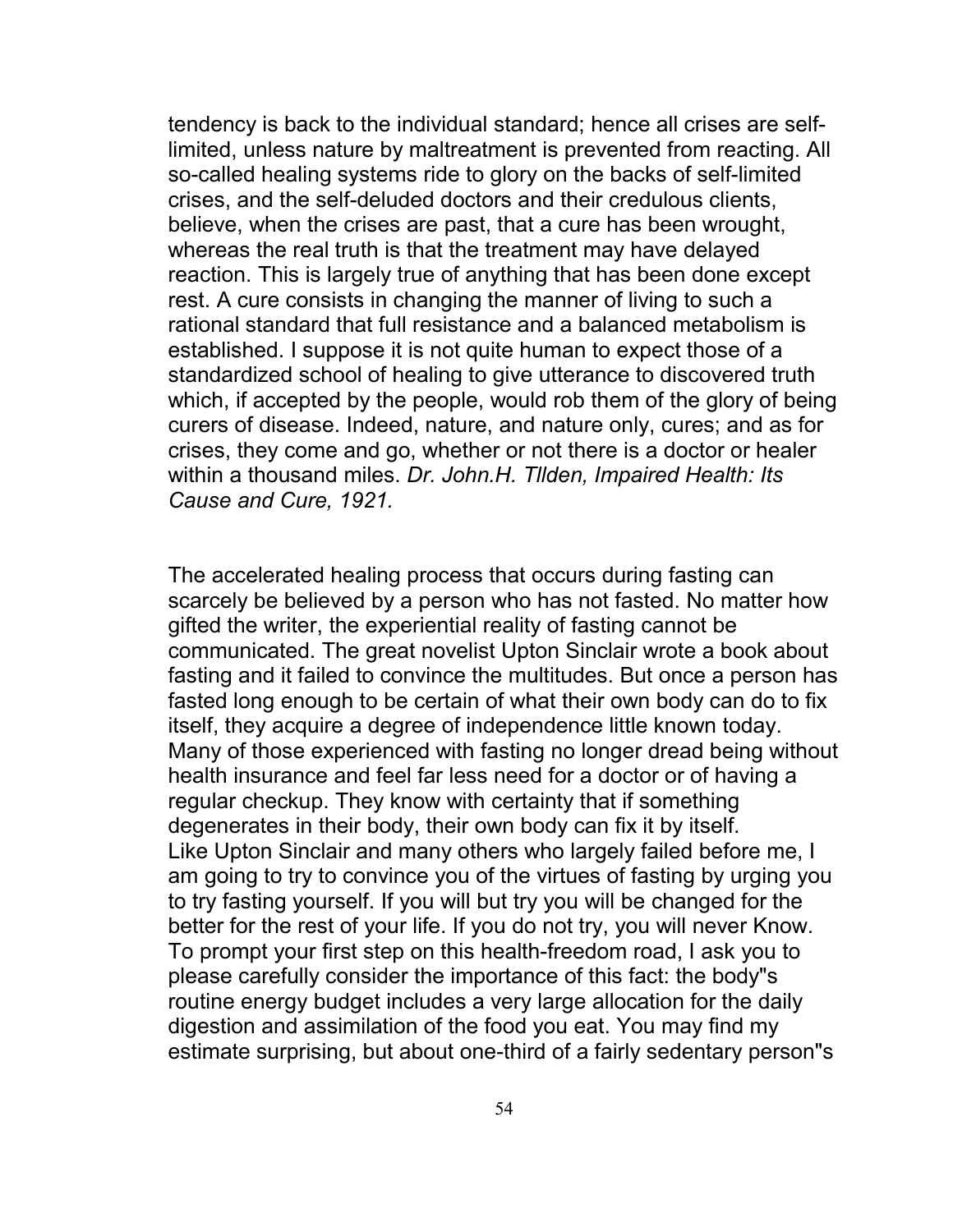entire energy consumption goes into food processing. Other uses for the body"s energy include the creation or rebuilding of tissues, detoxification, moving (walking, running, etc.), talking, producing hormones, etc. Digestion is one aspect of the body"s efforts that we can readily control, it is the key to having or losing health.

### **The Effort Of Digestion**

Digestion is a huge, unappreciated task, unappreciated because few of us are aware of its happening in the same way we are aware of making efforts to use our voluntary muscles when working or exercising. Digestion begins in the mouth with thorough chewing. If you don"t think chewing is effort, try making coleslaw in your own mouth. Chew up at least half a big head of cabbage and three big carrots that have not been shredded. Grind each bit until it liquefies and has been thoroughly mixed with saliva. I guarantee that if you even finish the chore your jaw will be tired and you will have lost all desire to eat anything else, especially if it requires chewing. Making the saliva you just used while chewing the cabbage is by itself, a huge and unappreciated chemical effort.

Once in the stomach, chewed food has to be churned in order to mix it with hydrochloric acid, pepsin, and other digestive enzymes. Manufacturing these enzymes is also considerable work! Churning is even harder work than chewing but normally, people are unaware of its happening. While the stomach is churning (like a washing machine) a large portion of the blood supply is redirected from the muscles in the extremities to the stomach and intestines to aid in this process. Anyone who has tried to go for a run, or take part in any other strenuous physical activity immediately after a large meal feels like a slug and wonders why they just can"t make their legs move the way they usually do. So, to assist the body while it is digesting, it is wise to take a siesta as los Latinos do instead of expecting the blood to be two places at once like los norteamericanos.

After the stomach is through churning, the partially digested food is moved into the small intestine where it is mixed with more pancreatin secreted by the pancreas, and with bile from the gall bladder.

Pancreatin further solubilizes proteins. Bile aids in the digestion of fatty foods. Manufacturing bile and pancreatic enzymes is also a lot of effort. Only after the carbohydrates (starches and sugars), proteins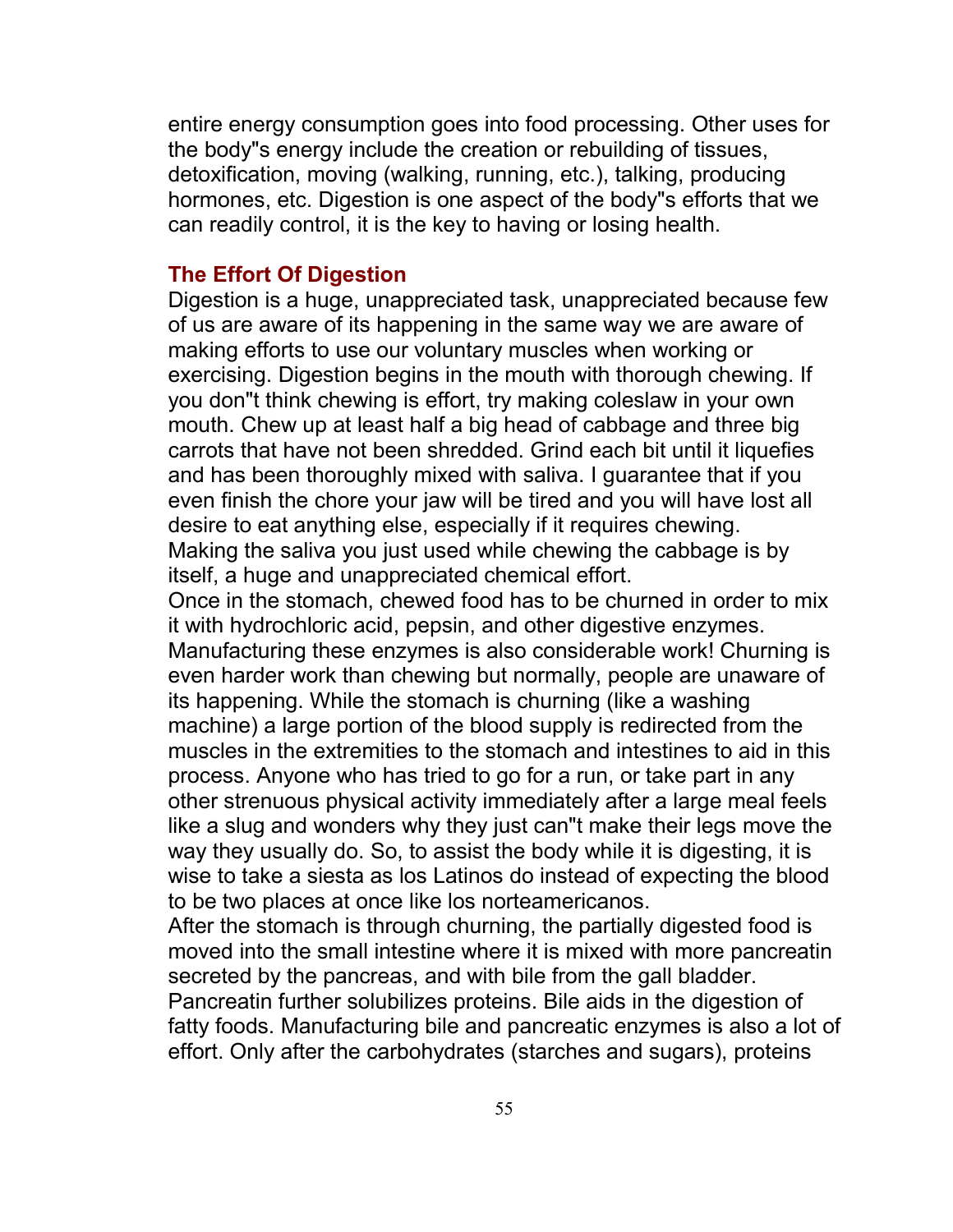and fats have been broken down into simpler water soluble food units such as simple sugars, amino acids and fatty acids, can the body pass these nutrients into the blood thorough the little projections in the small intestines called villi.

The leftovers, elements of the food that can"t be solubilized plus some remaining liquids, are passed into the large intestine. There, water and the vital mineral salts dissolved in that water, are extracted and absorbed into the blood stream through thin permeable membranes. Mucous is also secreted in the large intestine to facilitate passage of the dryish remains. This is an effort. (Intestinal mucous can become a route of secondary elimination, especially during fasting. While fasting, it is essential to take steps to expel toxic mucous in the colon before the poisons are re adsorbed.) The final residue, now called fecal matter, is squeezed along the length of the large intestines and passes out the rectum.

If all the digestive processes have been efficient there now are an abundance of soluble nutrients for the blood stream to distribute to hungry cells throughout the body. It is important to understand the process at least on the level of oversimplification just presented in order to begin to understand better how health is lost or regained through eating, digestion, and elimination. And most importantly, through not eating.

#### **How Fasting Heals**

Its an old hygienic maxim that the doctor does not heal, the medicines do not heal, only the body heals itself. If the body can"t heal then nothing can heal it. The body always knows best what it needs and what to do.

But healing means repairing damaged organs and tissues and this takes energy, while a sick body is already enervated, weakened and not coping with its current stressors. If the sick person could but somehow increase the body"s energy resources sufficiently, then a slowly healing body could heal faster while a worsening one, or one that was failing or one that was not getting better might heal. Fasting does just that. To whatever degree food intake is reduced the body"s digestive workload is proportionately reduced and it will naturally, and far more intelligently than any physician could order, redirect energy to wherever it decides that energy is most needed. A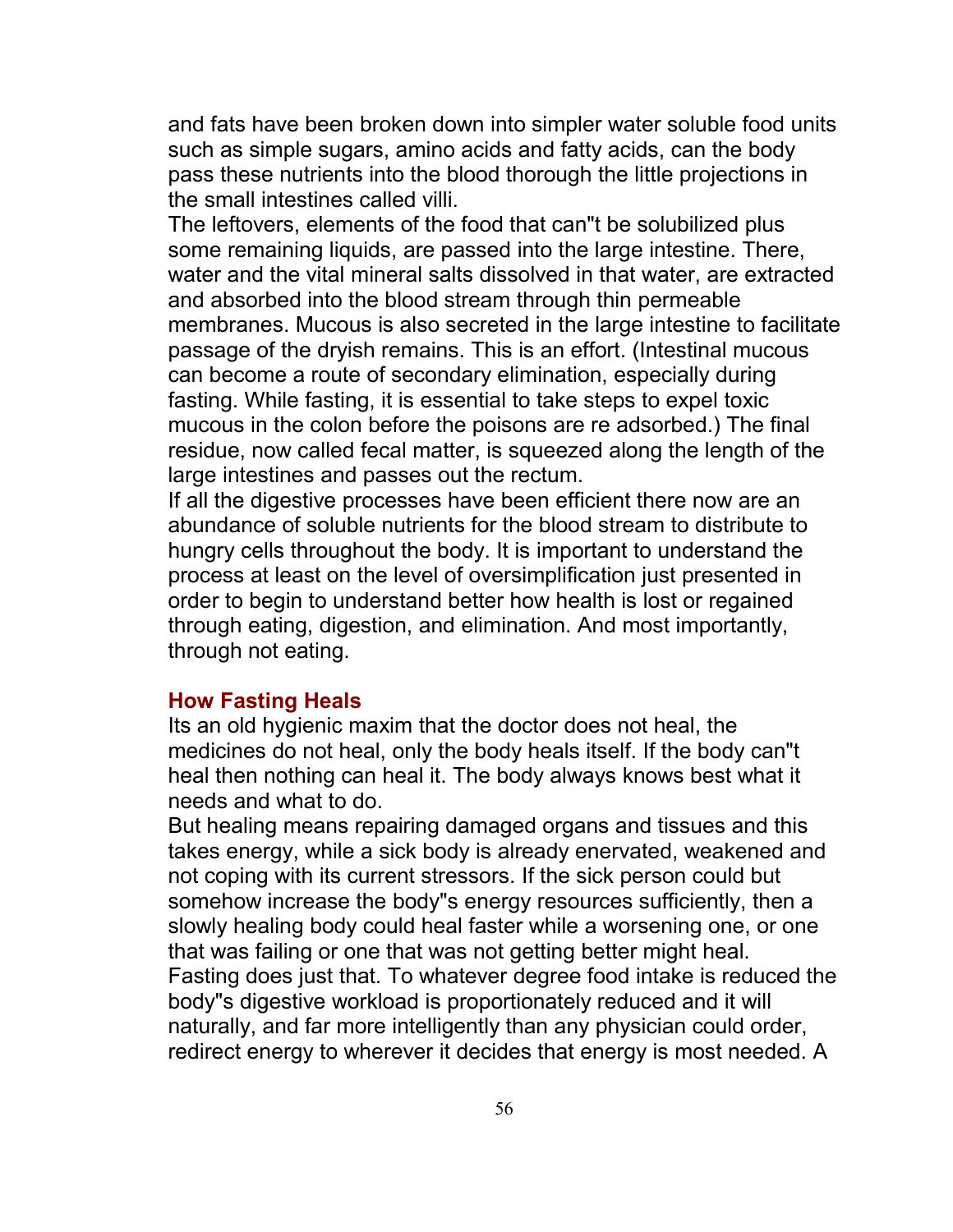fasting body begins accessing nutritional reserves (vitamins and minerals) previously stored in the tissues and starts converting body fat into sugar for energy fuel. During a time of water fasting, sustaining the body"s entire energy and nutritional needs from reserves and fat does require a small effort, but far less effort than eating. I would guess a fasting body used about five percent of its normal daily energy budget on nutritional concerns rather than the 33 percent it needs to process new food. Thus, water fasting puts something like 28 percent more energy at the body"s disposal. This is true even though the water faster may feel weak, energyless. I would worry if sick or toxic fasters did not complain about their weakness. They should expect to feel energyless. In fact, the more internal healing and detoxification the body requires, the tireder the faster feels because the body is very hard at work internally. A great deal of the body"s energy will go toward boosting the immune system if the problem is an infection. Liberated energy can also be used for healing damaged parts, rebuilding failing organs, for breaking down and eliminating deposits of toxic materials. Only after most of the healing has occurred does a faster begin to feel energetic again. Don"t expect to feel anything but tired and weak.

The only exception to this would be a person who has already significantly detoxified and healed their body by previous fasting, or the rare soul that has gone from birth through adulthood enjoying extraordinarily good nutrition and without experiencing the stressors of improper digestion. When one experienced faster I know finds himself getting "run down" or catching a cold, he quits eating until he feels really well. Instead of feeling weak as most fasters do, as each of the first four or five days of water fasting pass, he experiences a resurgence of more and more energy. On the first fasting day he would usually feel rotten, which was why he started fasting in the first place. On the second fasting day he"d feel more alert and catch up on his paper work. By his third day on only water he would be out doing hard physical chores like cutting the grass, splitting wood or weeding his vegetable garden. Day four would also be an energetic one, but if the fast extended beyond that, lowering blood sugar would begin to make him tired and he"d feel forced to begin laying down. After a day of water fasting the average person"s blood sugar level naturally drops; making a faster feel somewhat tired and "spacey," so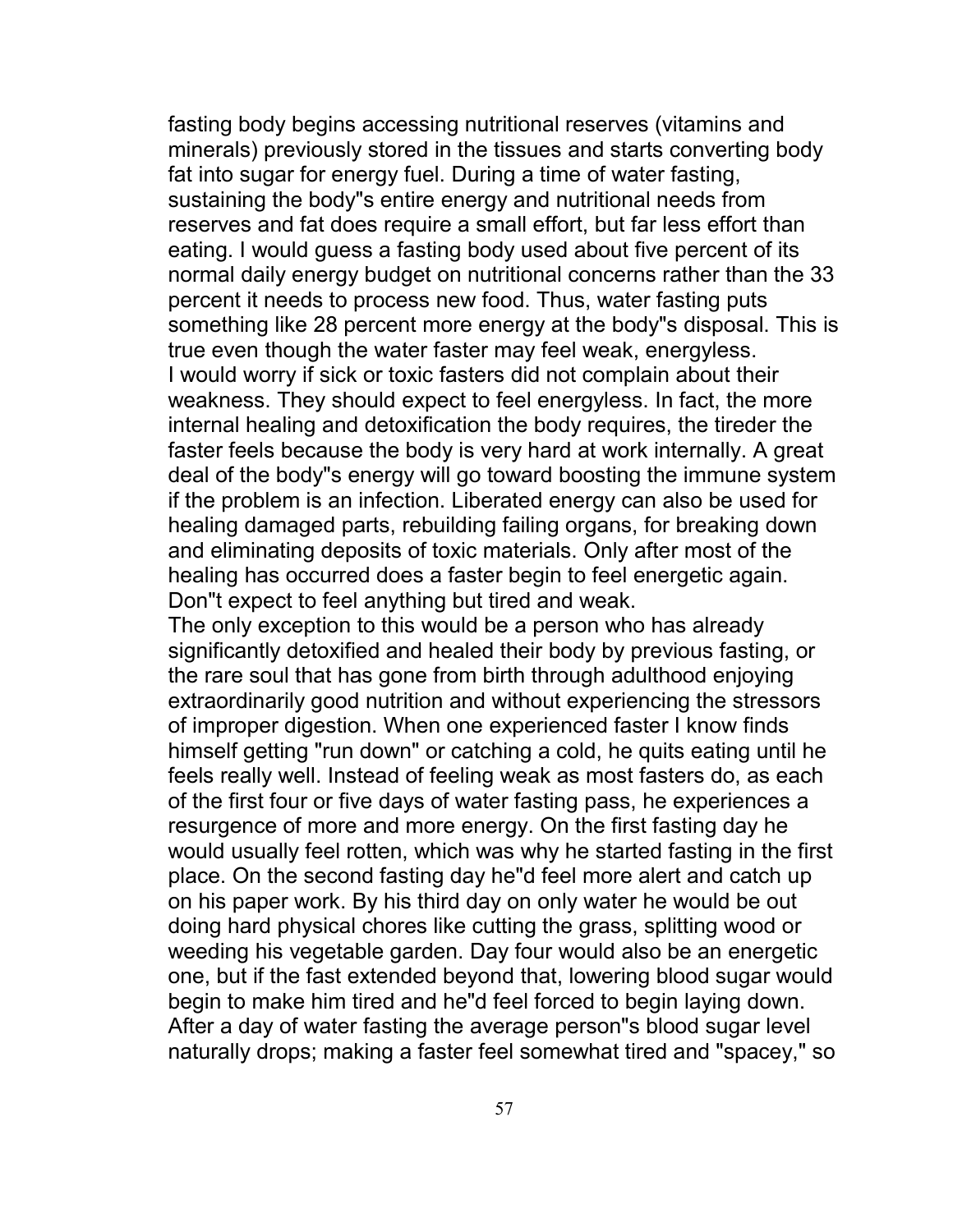a typical faster usually begins to spend much more time resting, further reducing the amount of energy being expended on moving the body around, serendipitously redirecting even more of the body"s energy budget toward healing. By the end of five or six days on water, I estimate that from 40 to 50 percent of the body"s available energy is being used for healing, repair and detoxification. The amount of work that a fasting body"s own healing energy can do

and what it feels like to be there when it is happening is incredible. But you can"t know it if you haven"t felt it. So hardly anyone in our present culture knows.

As I mentioned in the first chapter, at Great Oaks School I apprenticed myself to the traveling masters of virtually every system of natural healing that existed during the '70s. I observed every one of them at work and tried most of them on my clients. After all that I can say with experience that I am not aware of any other healing tool that can be so effective as the fast.

# **Essentials of a Successful, Safe Fast**

- 1. Fast in a bright airy room, with exceptionally good ventilation, because fasters not only need a lot of fresh air; their bodies give off powerfully offensive odors.
- 2. Sun bathe if possible in warm climates for 10 to 20 minutes in the morning before the sun gets too strong.
- 3. Scrub/massage the skin with a dry brush, stroking toward the heart, followed by a warm water shower two to four times a day to assist the skin in eliminating toxins. If you are too weak to do this, have an assisted bed bath.
- 4. Have two enemas daily for the first week of a fast and then once daily until the fast is terminated.
- 5. Insure a harmonious environment with supportive people or else fast alone if you are experienced. Avoid well-meaning interference or anxious criticism at all cost. The faster becomes hypersensitive to others" emotions.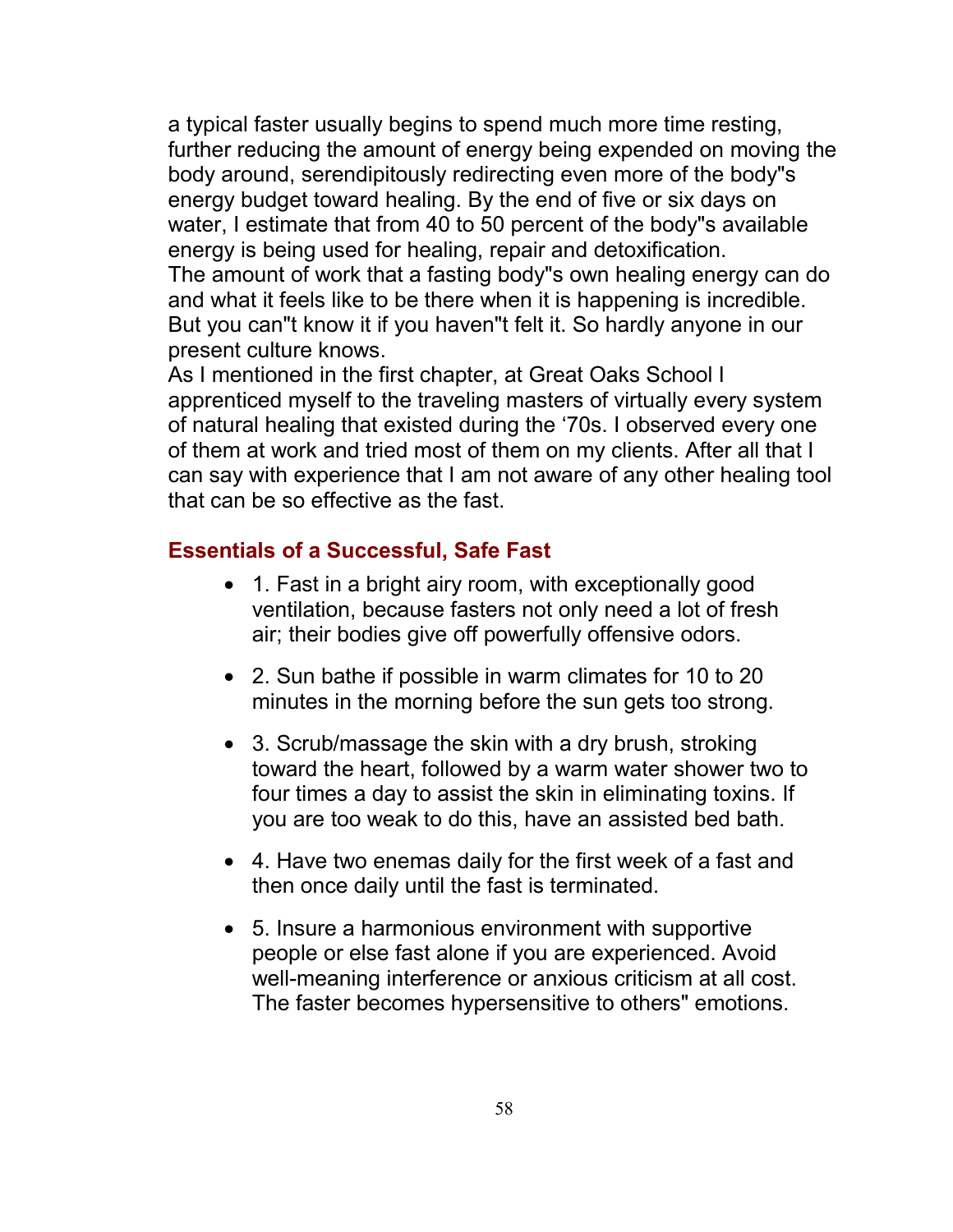- 6. Rest profoundly except for a short walk of about 200 yards morning and night.
- 7. Drink water! At least three quarts every day. Do not allow yourself to become dehydrated!
- 8. Control yourself! Break a long fast on diluted non-sweet fruit juice such as grapefruit juice, sipped a teaspoon at a time, no more than eight ounces at a time no oftener than every 2 or 3 hours. The second day you eat, add small quantities of fresh juicy fruit to the same amount of juice you took the day before no oftener than every 3 hours. By small quantities I mean half an apple or the equivalent. On the third day of eating, add small quantities of vegetable juice and juicy vegetables such as tomatoes and cucumbers.
- Control yourself! The second week after eating resumed add complex vegetable salads plus more complex fruit salads. Do not mix fruit and vegetables at meals. The third week add raw nuts and seeds no more than 1/2 ounce three times daily. Add 1/4 avocado daily. Fourth week increase to 3 ounces of raw soaked nuts and seeds daily and 1/2 avocado daily. Cooked grains may also be added, along with steamed vegetables and vegetable soups.

## **The Prime Rules Of Fasting**

Another truism of natural hygiene is that we dig our own graves with our teeth. It is sad but true that almost all eat too much quantity of too little quality. Dietary excesses are the main cause of death in North America. Fasting balances these excesses. If people were to eat a perfect diet and not overeat, fasting would rarely be necessary. There are two essential rules of fasting. If these rules are ignored or broken, fasting itself can be life threatening. But if the rules are followed, fasting presents far less risk than any other important medical procedure with a far greater likelihood of a positive outcome. And let me stress here, there is no medical procedure without risk.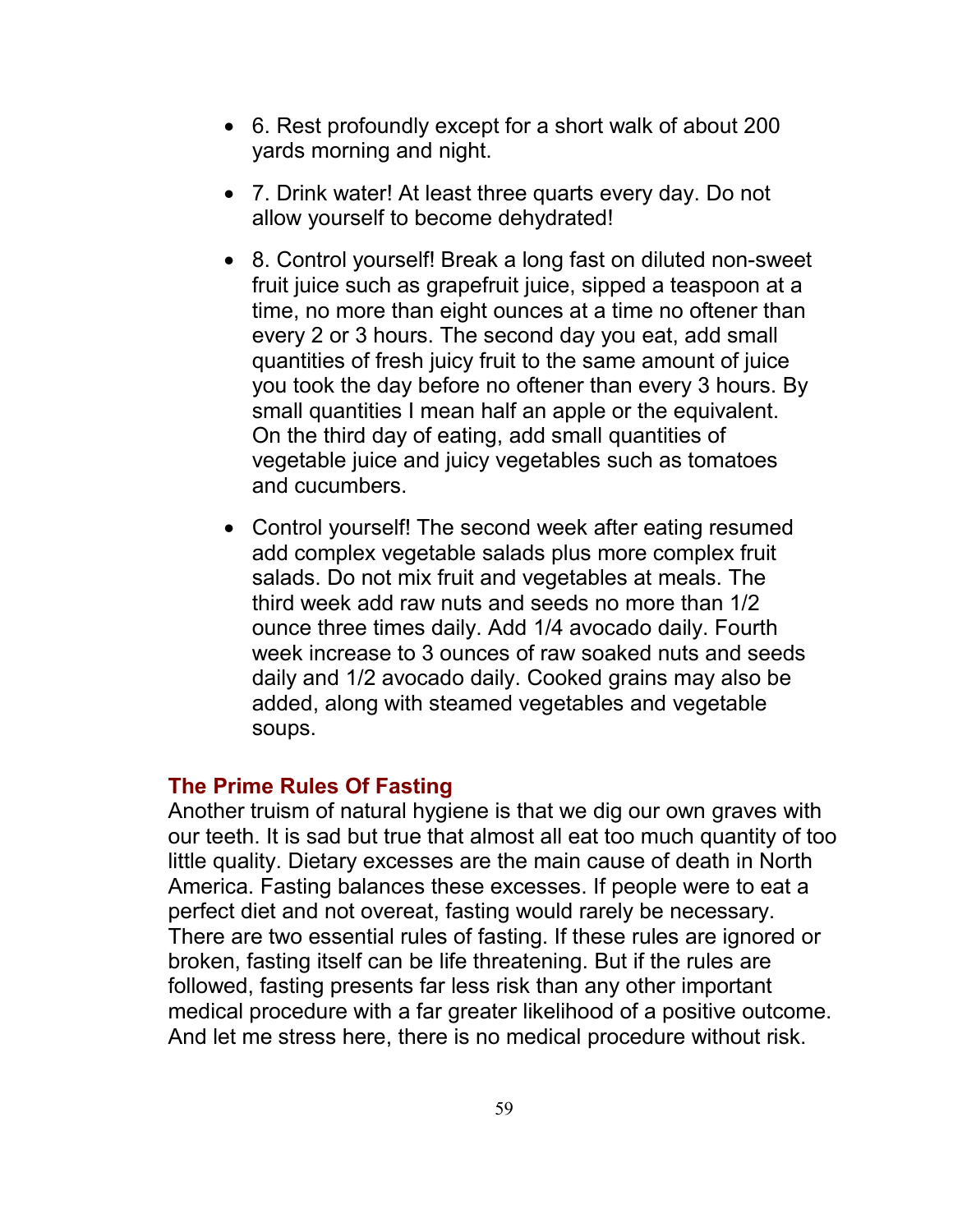Life itself is fraught with risk, it is a one-way ticket from birth to death, with no certainty as to when the end of the line will be reached. But in my opinion, when handling degenerative illness and infections, natural hygiene and fasting usually offer the best hope of healing with the least possible risk.

The first vital concern is the duration of the fast. Two eliminatory processes go on simultaneously while fasting. One is the dissolving and elimination of the excess, toxic or dysfunctional deposits in the body, and second process, the gradual exhaustion of the body"s stored nutritional reserves. The fasting body first consumes those parts of the body that are unhealthy; eventually these are all gone. Simultaneously the body uses up stored fat and other reserve nutritional elements. A well-fed reasonably healthy body usually has enough stored nutrition to fast for quite a bit longer than it takes to "clean house."

While house cleaning is going on the body uses its reserves to rebuild organs and rejuvenate itself. Rebuilding starts out very slowly but the repairs increase at an ever-accelerating rate. The "overhaul" can last only until the body has no more reserves. Because several weeks of fasting must pass by before the "overhaul" gets going full speed, it is wise to continue fasting as long as possible so as to benefit from as much rejuvenation as possible.

It is best not to end the fast before all toxic or dysfunctional deposits are eliminated, or before the infection is overcome, or before the cause for complaint has been healed. The fast must be ended when most of the body"s essential-to-life stored nutritional reserves are exhausted. If the fast goes beyond this point, starvation begins. Then, fasting-induced organic damage can occur, and death can follow, usually several weeks later. Almost anyone not immediately close to death has enough stored nutrition to water fast for ten days to two weeks. Most reasonably healthy people have sufficient reserves to water fast for a month. Later I will explain how a faster can somewhat resupply their nutritional reserves while continuing to fast, and thus safely extend the fasting period.

The second essential concern has to do with adjusting the intensity of the fast. Some individuals are so toxic that the waste products released during a fast are too strong, too concentrated or too poisonous for the organs of elimination to handle safely, or to be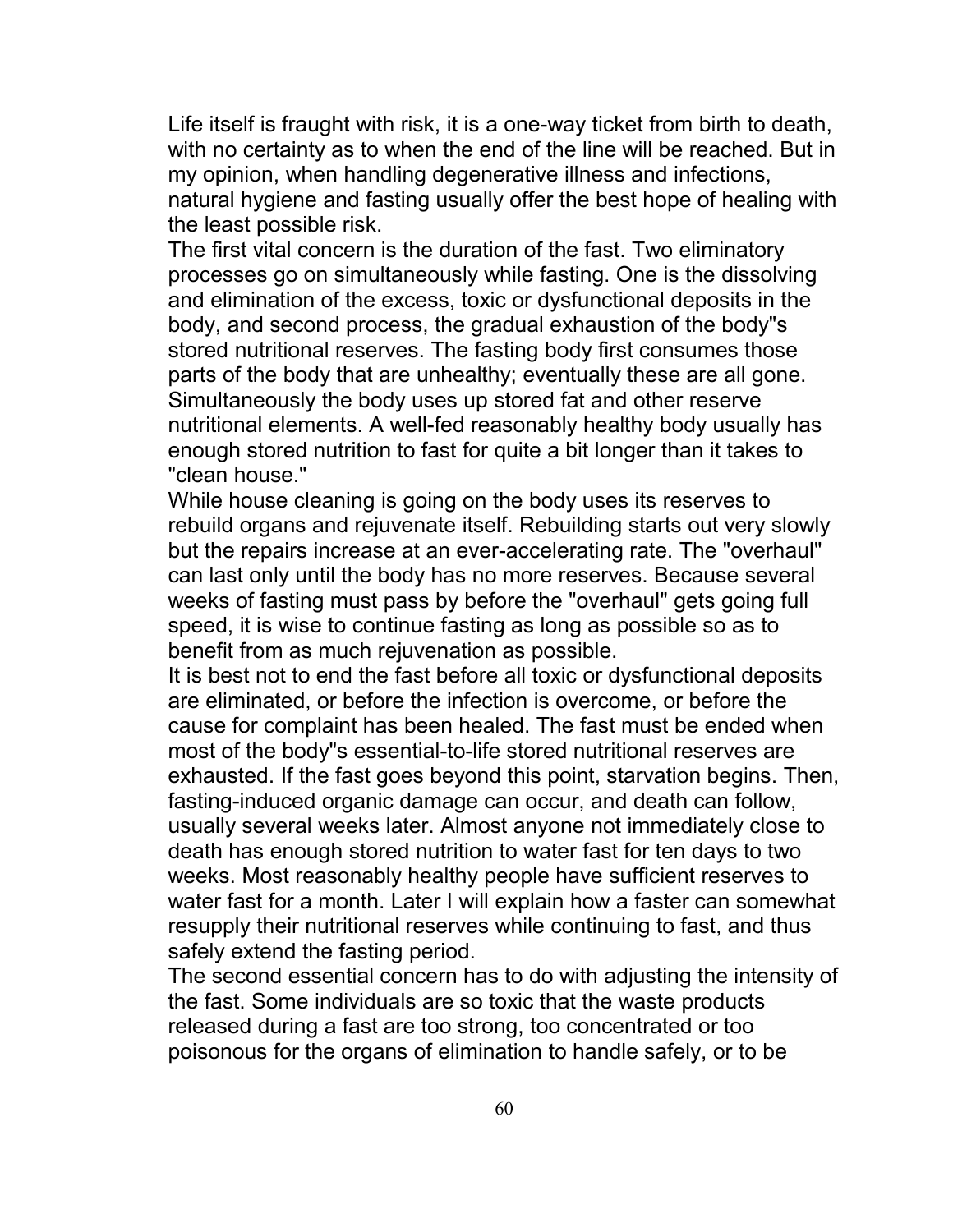handled within the willingness of the faster to tolerate the discomforts that toxic releases generate. The highly-toxic faster may even experience life-threatening symptoms such as violent asthma attacks. This kind of faster has almost certainly been dangerously ill before the fast began. Others, though not dangerously sick prior to fasting, may be nearly as toxic and though not in danger of death, they may not be willing to tolerate the degree of discomfort fasting can trigger. For this reason I recommend that if at all possible, before undertaking a fast the person eat mostly raw foods for two months and clean up all addictions. This will give the body a chance to detoxify significantly before the water fast is started, and will make water fasting much more comfortable. Seriously, dangerously ill people should only fast with experienced guidance, so the rapidity of their detoxification process may be adjusted to a lower level if necessary.

A fast of only one week can accomplish a significant amount of healing. Slight healing does occur on shorter fasts, but it is much more difficult to see or feel the results. Many people experience rapid relief from acute headache pain or digestive distress such as gas attacks, mild gallbladder pain, stomach aches, etc., after only one day"s abstention from food. In one week of fasting a person can relieve more dangerous conditions such as arthritic pain, rheumatism, kidney pain, and many symptoms associated with allergic reactions,. But even more fasting time is generally needed for the body to completely heal serious diseases. That"s because eliminating lifethreatening problems usually involve rebuilding organs that aren"t functioning too well. Major rebuilding begins only after major detoxification has been accomplished, and this takes time. Yes, even lost organ function can be partially or completely restored by fasting. Aging and age-related degeneration is progressive, diminishing organ functioning. Organs that make digestive enzymes secrete less enzymes. The degenerated immune system loses the ability to mobilize as effectively when the body is attacked. Liver and kidney efficiency declines. The adrenals tire, becoming incapable of dumping massive amounts of stress-handling hormones or of repeating that effort time after time without considerable rest in between. The consequences of these inter-dependent deterioration"s is a cascade of deterioration that contributes to even more rapid deterioration"s. The name for this cascading process is aging. Its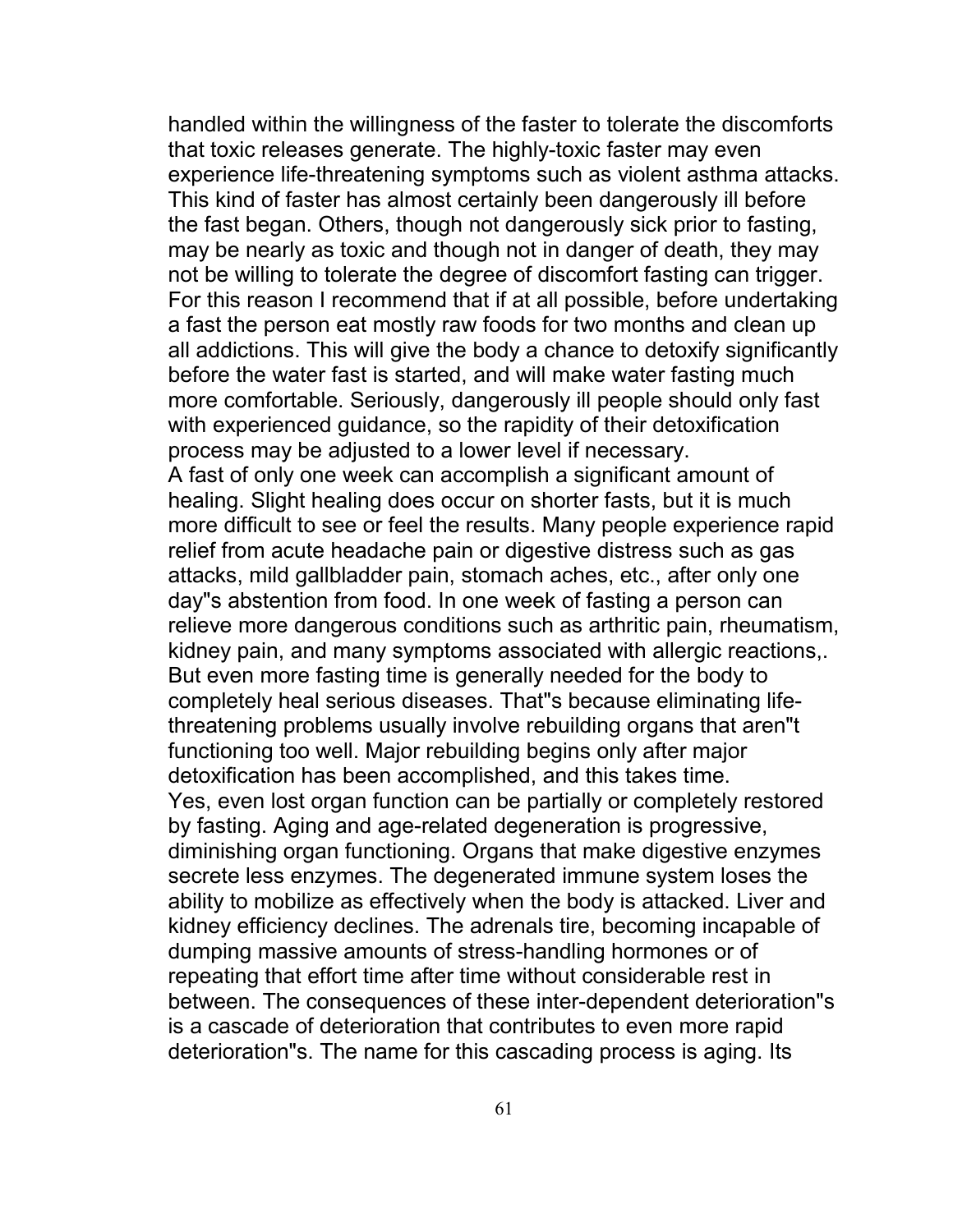inevitable result–death.

Fasting can, to a degree, reverse aging. Because fasting improves organ functioning, it can slow down aging.

Fasters are often surprised that intensified healing can be uncomfortable. They have been programmed by our culture and by allopathic doctors to think that if they are doing the right thing for their bodies they should feel better immediately. I wish it weren"t so, but most people have to pay the piper for their dietary indiscretions and other errors in living. There will be aches and minor pains and uncomfortable sensations. More about that later. A rare faster does feel immediately better, and continues to feel ever better by the day, and even has incredible energy while eating nothing, but the majority of us folks just have to tough it out, keeping in mind that the way out is the way through. It is important to remind yourself at times that even with some discomfort and considering the inconvenience of fasting that you are getting off easy–one month of self-denial pays for those years of indulgence and buys a regenerated body.

## **Length Of The Fast**

How long should a person fast? In cases where there are serious complaints to remedy but where there are no life threatening disease conditions, a good rule of thumb is to fast on water for one complete day (24 hours) for each year that the person has lived. If you are 30 years old, it will take 30 consecutive days of fasting to restore complete health. However, thirty fasting days, done a few days here and a few there won"t equal a month of steady fasting; the body accomplishes enormously more in 7 or l4 days of consecutive fasting, than 7 or 14 days of fasting accumulated sporadically, such as one day a week. This is not to say that regular short fasts are not useful medicine. Periodic day-long fasts have been incorporated into many religious traditions, and for good reason; it gives the body one day a week to rest, to be free of digestive obligations, and to catch up on garbage disposal. I heartily recommend it. But it takes many years of unfailingly regular brief fasting to equal the benefits of one, intensive experience.

Fasting on water much longer than fifteen consecutive days may be dangerous for the very sick, (unless under experienced supervision) or too intense for those who are not motivated by severe illness to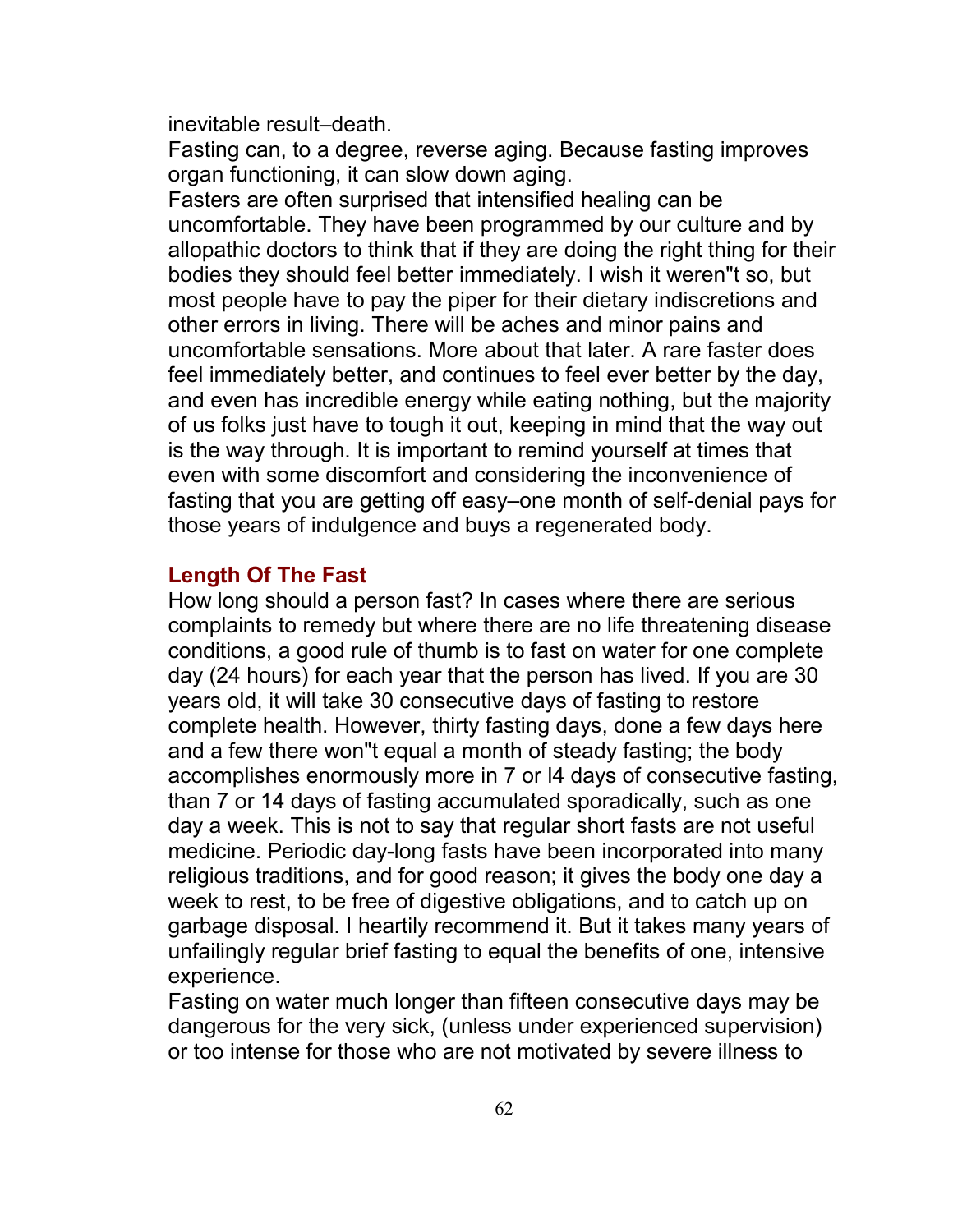withstand the discomfort and boredom. However, it is possible to finish a healing process initiated by one long water fast by repeating the fast later. My husband"s healing is a good example of this. His health began to noticeably decline about age 38 and he started fasting. He fasted on water 14 to 18 days at a time, once a year, for five consecutive years before most of his complaints and problems entirely vanished.

The longest fast I ever supervised was a 90 day water fast on an extraordinarily obese woman, who at 5" 2" weighed close to 400 pounds. She was a Mormon; generally members of the LDS Church eat a healthier diet than most Americans, but her"s included far too much of what I call "healthfood junkfood," in the form of whole grain cakes and cookies, lots of granola made with lots of honey, oil, and dried fruit, lots of honey heaped atop heavily buttered whole grain bread. (I will explain more about the trap of healthfood junkfood later on.) A whole foods relatively meatless diet is far superior to its refined white flour, white sugar and white grease (lard) counterpart, but it still produced a serious heath problem in just 30 years of life. Like many women, she expressed love-for-family in the kitchen by serving toomuch too-tasty food. The Mormons have a very strong family orientation and this lady was no exception, but she was insecure and unhappy in her marriage and sought consolation in food, eaten far in excess of what her body needed.

On her 90 day water fast she lost about 150 pounds, but was still grossly overweight when the fast ended. Toward the end it became clear that it was unrealistic to try to shrink this woman any closer to normal body weight because to her, fat represented an invaluable insulation or buffer that she was not prepared to give up. As the weight melted away on the fast and she was able to actually feel the outline of a hip bone her neurosis became more and more apparent, and the ability to feel a part of her skeleton was so upsetting to her that her choice was between life threatening obesity and pervasive anxiety.

Her weight was still excessive but the solace of eating was even more important. This woman needed intensive counseling not more fasting. Unfortunately, at the end she choose to remain obese. Fat was much less frightening to her than confronting her emotions and fears. The positive side was that after the fast she was able to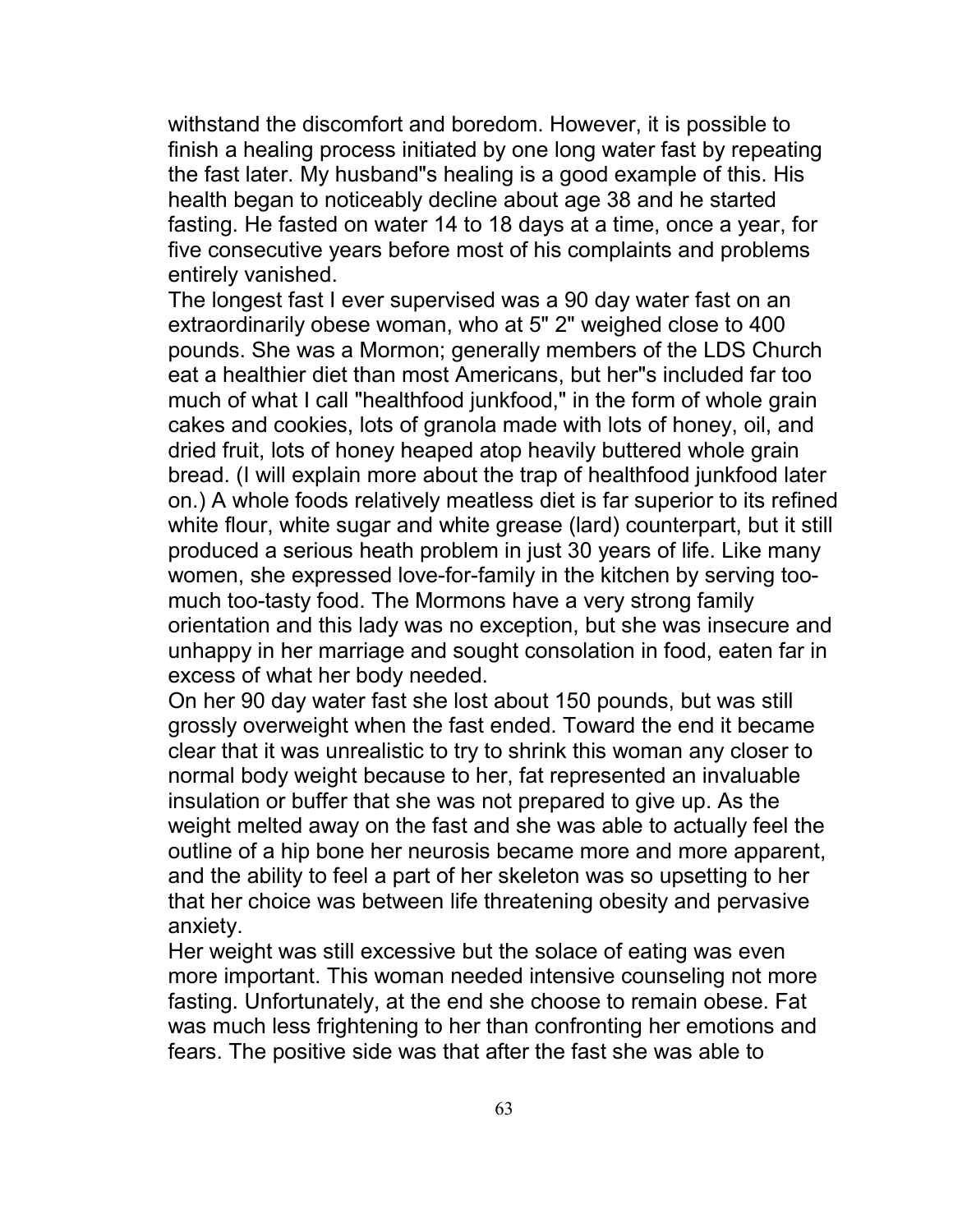maintain her weight at 225 instead of 375 which was an enormous relief to her exhausted heart.

Another client I fasted for 90 days was a 6" 1" tall, chronic schizophrenic man who weighed in at 400 pounds. He was so big he could barely get through my front door, and mine was an extraordinarily wide door in what had been an upper-class mansion. This man, now in his mid twenties, had spent his last seven years in a mental institution before his parents decided to give him one last chance by sending to Great Oaks School. The state mental hospitals at that time provided the mentally ill with cigarettes, coffee, and lots of sugary treats, but none of these substances were part of my treatment program so he had a lot of immediate withdrawal to go through. The quickest and easiest way to get him through it was to put him on a water fast after a few days of preparation on raw food. This was not an easily managed case! He was wildly psychotic, on heavy doses of chloropromazine, with many bizarre behaviors. Besides talking to himself continuously in gibberish, he collected bugs, moss, sticks, piles or dirt, and switched to smoking oak leaves instead of cigarettes. He was such a fire hazard that I had to move him to a downstairs room with concrete floor. Even in the basement he was a fire hazard with his smoking and piles of sticks and other inflammables next to his bed, but all of this debris was his "precious." I knew that I was in for trouble if I disturbed his precious, but the insects and dirt piles seemed to be expanding exponentially. One day the dirt exceeded my tolerance level. To make a long story short he caught me in the act of cleaning up his precious. Was he furious! All 350 pounds of him! (By this time he had lost 50 pounds.) He barreled into me, fists flying, and knocked me into the pipes next to the furnace and seemed ready to really teach me what was what. I prefer to avoid fights, but if they are inevitable, I can really get into the spirit of the thing. I"d had lots of childhood practice defending myself because I was an incurable tomboy who loved to wrestle; I could usually pin big boys who considered themselves tough. So I began using my fists and what little martial arts training I had to good use. After I hurt him a bit he realized that I was not going to be easily intimidated, and that in fact he was in danger of getting seriously damaged. So he called a truce before either of us were badly beaten up. He had only a few bruises and welts, nothing serious.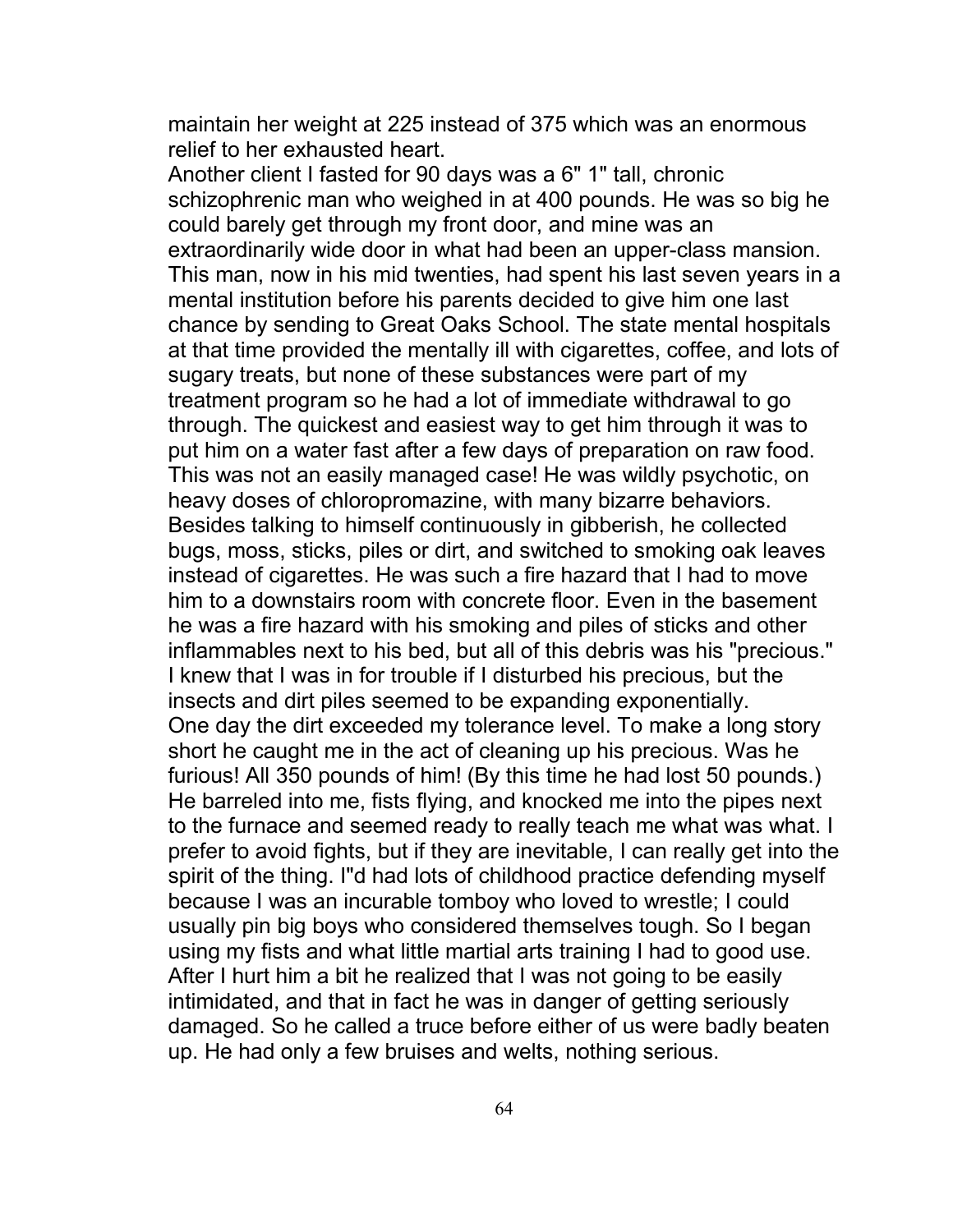After that he refrained from collecting things inside the building (he continued to collect outside). This compromise was fine with me, and the incident allowed me to maintain the authority I needed to bully him into co-operating with the program: taking his vitamins, and sticking to his fast until he finally reached 200 pounds. After 90 days on water he actually looked quite handsome, he no longer smoked, he was off psychotropic medication, and his behaviors were within an acceptable range as long as your expectations were not too high. He was well enough to live outside a hospital and also clear-headed enough to know that if he let too many people know how well he really was, he might have to give up his mental disability pension and actually become responsible for himself. No way, Jose! This fellow knew a good thing when he saw it. So he continued to pull bizarre stunts just often enough in front of the right audience to keep his disability checks coming in, while managing to act sane enough to be allowed to live comfortably at home instead of in the hospital. By keeping to my program he could stay off mind-numbing psychotropic medication if he kept up his megavitamins and minerals. This compromise was tolerable from his point of view, because there were no side effects like he experienced from his tranquilizers. It is very rare for a mentally ill person who has spent more than a few months in a mental hospital to ever usefully return to society because they find "mental illness" too rewarding.

## **My Own 56 Day Long Fast**

Fasters go through a lot of different emotional states, these can get intense and do change quite rapidly. The physical body, too, will manifest transitory conditions. Some can be quite uncomfortable. But, I don"t want to leave the reader with the impression that fasting is inevitably painful. So I will now recount my own longest fast in detail. When I did my own 42 day water fast followed by two weeks on carrot juice diluted 50/50 with water, which really amounted to 56 consecutive days, my predominant sensation for the first three days was a desire to eat that was mostly a mental condition, and a lot of rumbling and growling from my stomach. This is not real hunger, just the sounds the stomach likes to make when it is shrinking. After all, this organ is accustomed to being filled at regular intervals, and then, all of a sudden, it gets nothing, so naturally the stomach wants to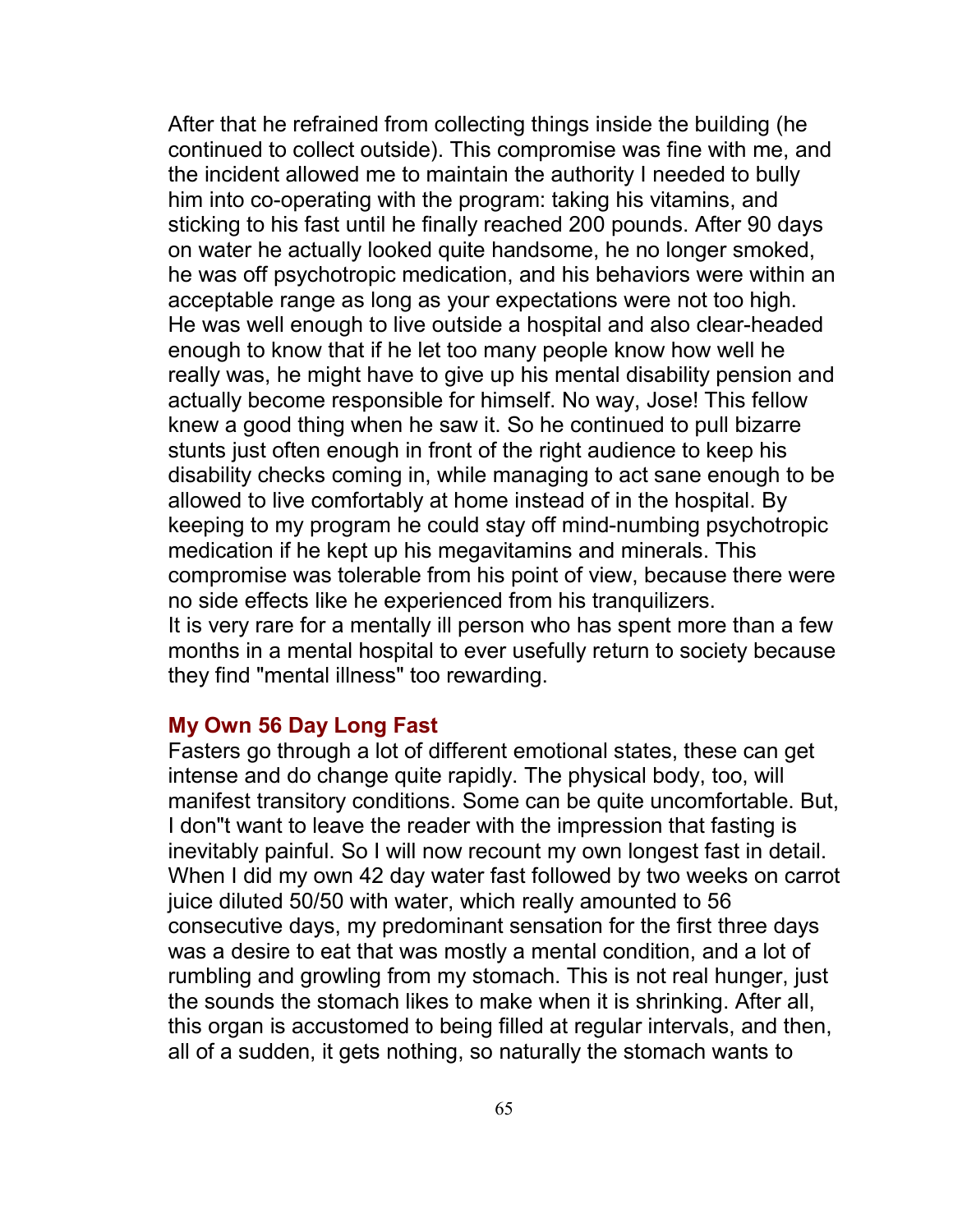know what is going on. Once it realizes it is on temporary vacation, the stomach wisely decides to reduce itself to a size suitable for a retired organ. And it shuts up. This process usually takes three to five days and for most people, no further "hunger pangs" are felt until the fast is over.

Real hunger comes only when the body is actually starving. The intense discomforts many people experience upon missing a meal are frequently interpreted as hunger but they aren"t. What is actually happening is that their highly toxic bodies are taking the opportunity presented by having missed a meal or two to begin to cleanse. The toxins being released and processed make assorted unpleasant symptoms such as headaches and inability to think clearly. These symptoms can be instantly eliminated by the intake of a bit of food, bringing the detox to a screeching halt.

Two weeks into the fast I experienced sharp abdominal pains that felt like I imagine appendicitis feels, which compelled me toward the nearest toilet in a state of great urgency where I productively busied myself for about half an hour. As I mentioned earlier, I was experimentally adhering to a rigid type of fast of the sort recommended by Dr. Herbert Shelton, a famous advocate of the Natural Hygiene school. Shelton was such a powerful writer and personality that there still exists a Natural Hygiene Society that keeps his books in print and maintains his library. The words "Natural Hygiene" are almost owned by the society like a trademark and they object when anyone describes themselves as a hygienist and then advocates any practice that Dr. Shelton did not approve of. Per Dr. Shelton, I was going to fast from the time hunger left until the time it returned and I was not going to use any form of colon cleansing. Shelton strongly opposed bowel cleansing so I did no enemas nor colonics, nor herbs, nor clays, nor psyllium seed designed to clean the bowel, etc. Obviously at day 14 the bowel said, enough is enough of this crap, and initiated a goods house cleaning session. When I saw what was eliminated I was horrified to think that I had left that stuff in there for two weeks. I then started to wonder if the Sheltonites were mistaken about this aspect of fasting. Nonetheless, I persevered on the same regimen because my hunger had not returned, my tongue was still thickly coated with foulsmelling, foul-tasting mucus and I still had some fat on my feet that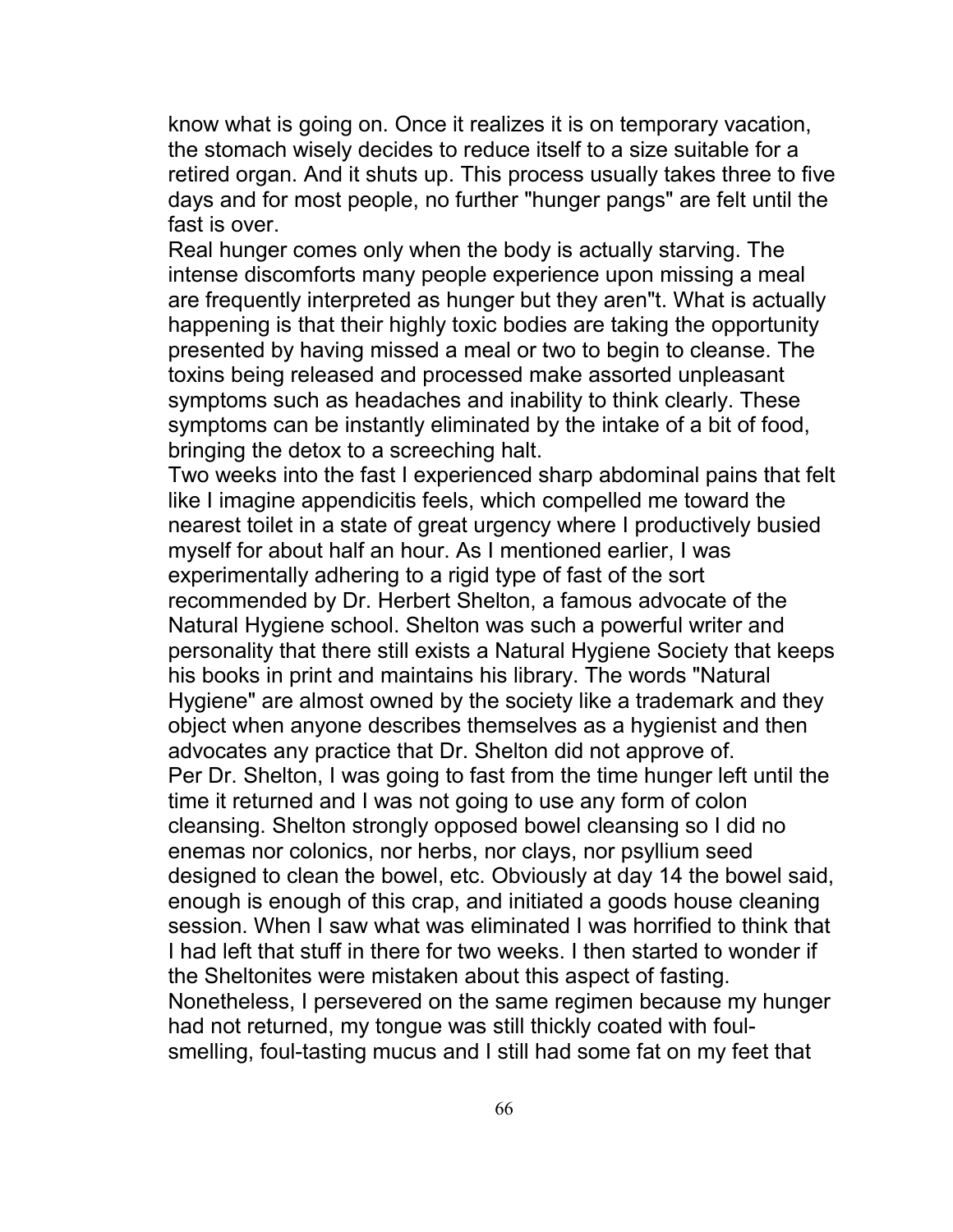had not been metabolized.

Shelton said that cleansing is not complete until a skeletal condition is reached–that is, absolutely no fat reserves are left. Up until that time I did not even know that I had fat on my feet, but much to my surprise, as the weeks went on, not only did my breasts disappear except for a couple of land marks well-known to my babies, but my ribs and hip bones became positively dangerous to passersby, and my shoes would not stay on my feet. This was not all that surprising because I went from 135 pounds down to 85 on a 5" 7" frame with substantial bone structure.

Toward the end of the fast my eyes became brighter and clearer blue, my skin took on a good texture, my breath finally became sweet, my tongue cleared up and became pink, my mind was clear, and my spiritual awareness and sensitivity was heightened. In other words, I was no longer a walking hulk of stored-up toxemia. I also felt quite weak and had to rest for ten minutes out every hour in horizontal position. (I should have rested much more.) I also required very little sleep, although it felt good to just lie quietly and rest, being aware of what was going on in various parts of my body.

During the last few weeks on water I became very attentive to my right shoulder. Two separate times in the past, while flying head first over the handlebars of my bicycle I had broken my shoulder with considerable tearing of ligaments and tendons. At night when I was totally still I felt a whole crew of pixies and brownies with picks and shovels at work in the joint doing major repair work. This activity was not entirely comfortable, but I knew it was constructive work, not destructive, so I joined the work crew with my mind"s eye and helped the work along.

It seemed my visualizations actually did help. Ever since, I"ve had the fasters I supervised use creative imagery or write affirmations to help their bodies heal. There are lots of books on this subject. I"ve found that the techniques work far better on a faster than when a person is eating normally.

After breaking the fast it took me six weeks to regain enough strength that I could run my usual distance in my regular time; it took me six months to regain my full 135 pound weight because I was very careful to break the fast slowly and correctly. Coming off water with two weeks on dilute carrot juice I then added small portions of raw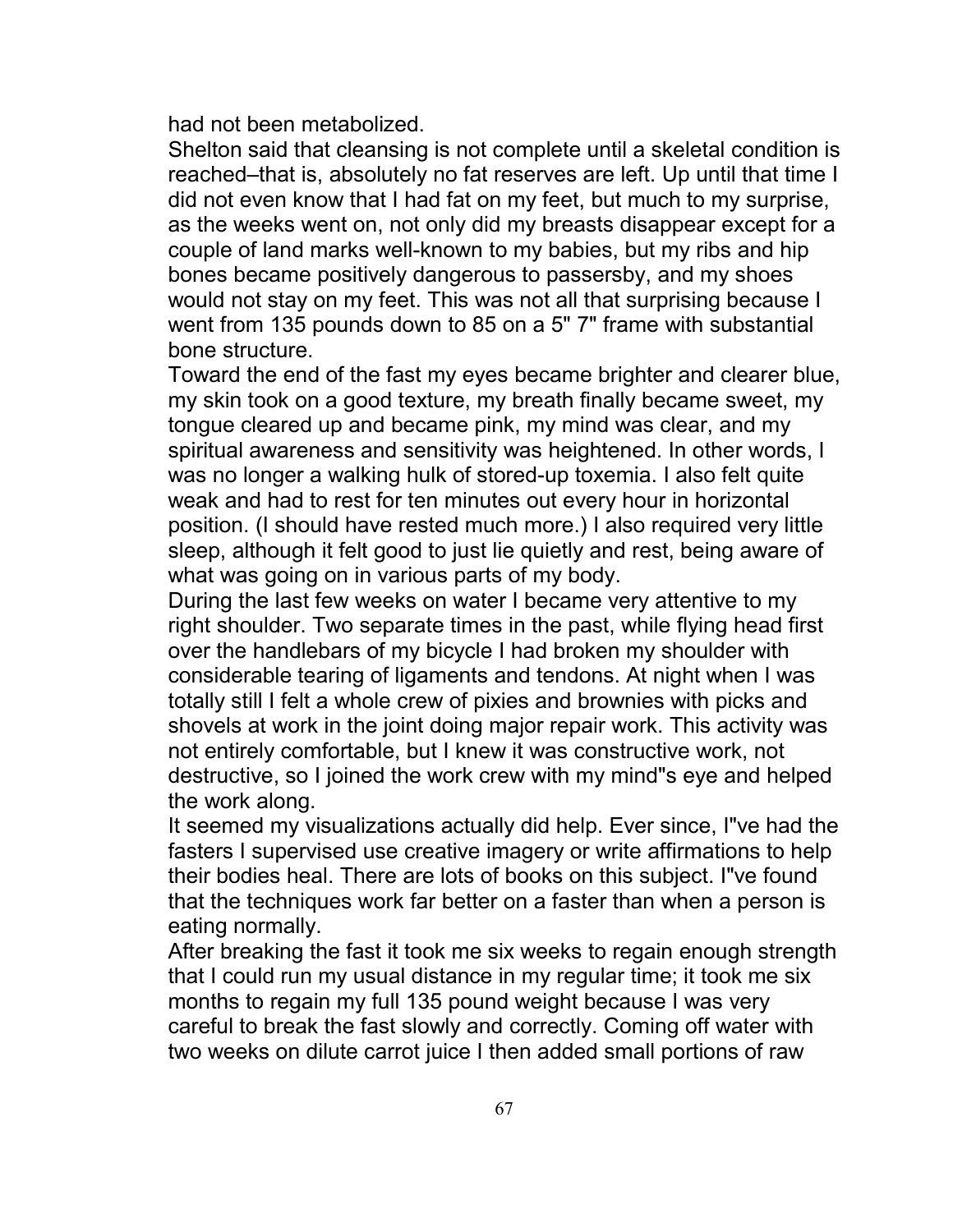food such as apples, raw vegetables, sprouts, vegetable juices, and finally in the fourth week after I began drinking dilute carrot juice, I added seven daily well-chewed almonds to my rebuilding diet. Much later I increased to 14 almonds, but that was the maximum amount of such highly concentrated fare my body wanted digest at one time for over one year. I found I got a lot more miles to the gallon out of the food that I did eat, and did not crave recreational foods. Overall I was very pleased with my educational fast, it had taught me a great deal. If I had undertaken such a lengthy fast at a time when I was actually ill, and therefore had felt forced into it, my experience could have been different. A positive mental attitude is an essential part of the healing process so fasting should not be undertaken in a negative, protesting mental state. The mind is so powerful that fear or the resistance fear generates can override the healing capacity of the body. For that reason I always recommend that people who consider themselves to be healthy, who have no serious complaints, but who are interested in water fasting, should limit themselves to ten consecutive days or so, certainly never more than 14. Few healthy people, even those with a deep interest in the process, can find enough personal motivation to overcome the extreme boredom of water fasting for longer than that. Healthy people usually begin protesting severely after about two weeks. If there is any one vital rule of fasting, one never should fast over strong, personal protest. Anytime you"re fasting and you really desire to quit, you probably should. Unless, of course, you are critically ill. Then you may have no choice–its fast or die.

### **Common Fasting Complaints And Discomforts**

The most frequently heard complaints of fasters are headaches, dry, cracked lips, dizziness, blurred vision with black spots that float, skin rashes, and weakness in the first few days plus what they think is intense hunger. The dizziness and weakness are really real, and are due to increased levels of toxins circulating in the blood and from unavoidably low blood sugar which is a natural consequence of the cessation of eating. The blood sugar does reestablish a new equilibrium in the second and third week of the fast and then, the dizziness may cease, but still, it is important to expect dizziness at the beginning.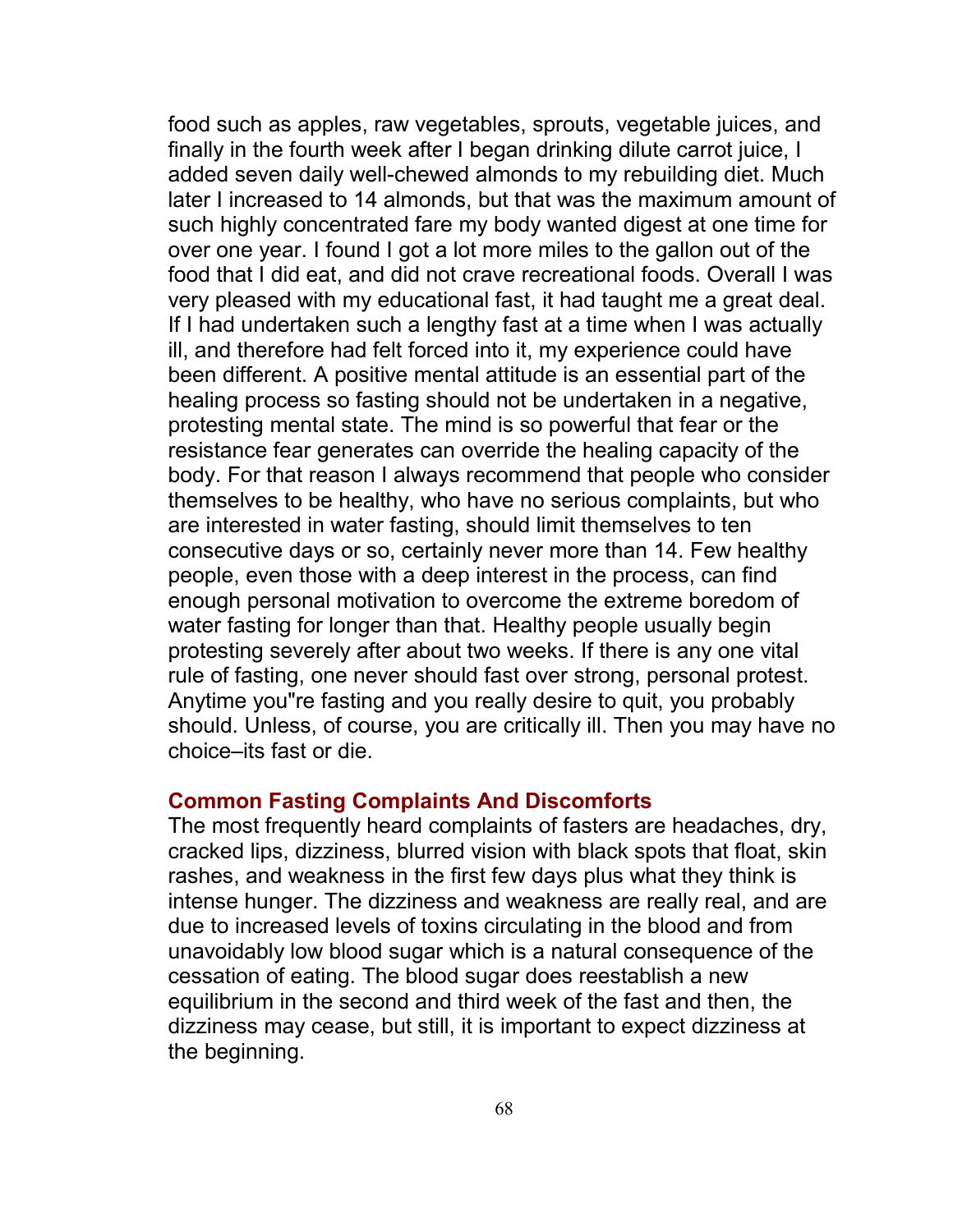It always takes more time for the blood to reach the head on a fast because everything has slowed down, including the rate of the heart beat, so blood pressure probably has dropped as well. If you stand up very quickly you may faint. I repetitively instruct all of my clients to stand up very slowly, moving from a lying to a sitting position, pausing there for ten or twenty seconds, and then rising slowly from a sitting to a standing position. They are told that at the first sign of dizziness they must immediately put their head between their knees so that the head is lower than the heart, or squat/sit down on the floor, I once had a faster who forgot to obey my frequent warnings. About two weeks into a long fast, she got up rapidly from the toilet and felt dizzy. The obvious thing to do was to sit back down on the toilet or lie down on the bath rug on the floor, but no, she decided that because she was dizzy she should rush back to her bed in the adjoining room. She made it as far as the bathroom door and fainted, out cold, putting a deep grove into the drywall with her pretty nose on the way down. We then had to make an unscheduled visit to a nose specialist, who calmly put a tape-wrapped spoon inside her bent-over nose and pried it back to dead center. This was not much fun for either of us; it is well worthwhile preventing such complications.

Other common complaints during the fast include coldness, due to low blood sugar as well as a consequence of weight loss and slowed circulation due to lessened physical activity. People also dislike inactivity which seems excruciatingly boring, and some are upset by weight loss itself. Coldness is best handled with lots of clothes, bedding, hot water bottles or hot pads, and warm baths. Great Oaks School of Health was in Oregon, where the endlessly rainy winters are chilly and the concrete building never seemed to get really warm. I used to dream of moving my fasters to a tropical climate where I could also get the best, ripest fruits to wean them back on to food. If the fast goes on for more than a week or ten days, many people complain of back discomfort, usually caused by over-worked kidneys. This passes. Hot baths or hot water bottles provide some relief. Drinking more fluids may also help a bit. Nausea is fairly common too, due to toxic discharges from the gall bladder. Drinking lots of water or herbal tea dilutes toxic bile in the stomach and makes it more tolerable.

Very few fasters sleep well and for some reason they expect to,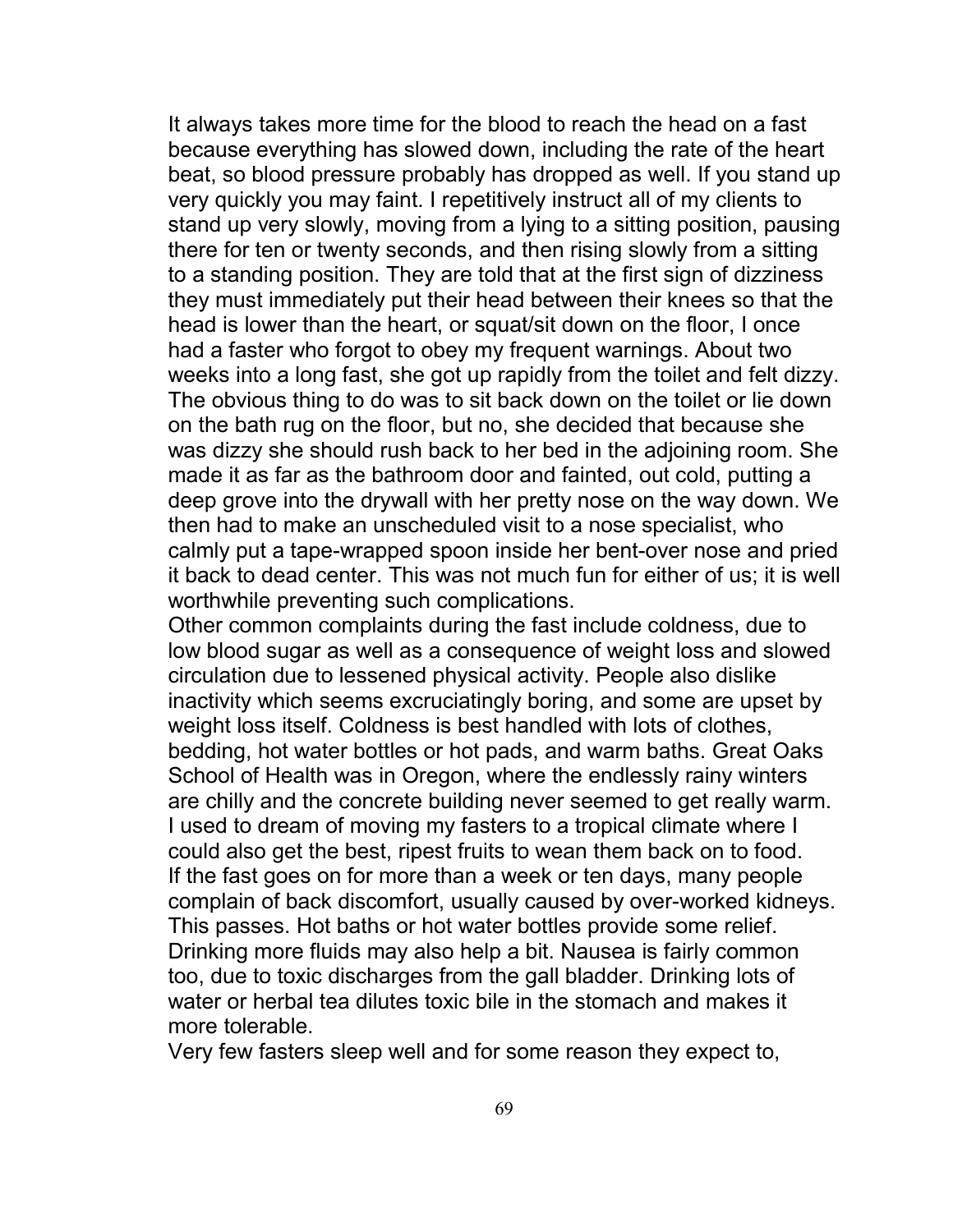certainly fasters hope to, because they think that if they sleep all night they will better survive one more deadly dull day in a state of relative unconsciousness. They find out much to their displeasure that very little sleep is required on a fast because the body is at rest already. Many fasters sleep only two to four hours but doze frequently and require a great deal of rest. Being mentally prepared for this change of habit is the best handling. Generalized low-grade aches and pains in the area of the diseased organs or body parts are common and can often be alleviated with hot water bottles, warm but not hot bath water and massage. If this type of discomfort exists, it usually lessens with each passing day until it disappears altogether. Many fasters complain that their vision is blurred, and that they are unable to concentrate. These are really major inconveniences because then fasters can"t read or even pay close attention to videotaped movies, and if they can"t divert themselves some fasters think they will go stir crazy. They are so addicted to a hectic schedule of doingness, and/or being entertained that they just can"t stand just being with themselves, forced to confront and deal with the sensations of their own body, forced to face their own thoughts, to confront their own emotions, many of which are negative. People who are fasting release a lot of mental/emotional garbage at the same time as they let go of old physical garbage. Usually the psychological stuff contributed greatly to their illness and just like the physical garbage and degenerated organs, it all needs to be processed. One of the most distressing experiences that happen occasionally is hair loss. Deprived of adequate nutrition, the follicles can not keep growing hair, and the existing hair dies. However, the follicles themselves do not die and once the fast has ended and sufficient nutrition is forthcoming, hair will regrow as well or better than before. There are also complaints that occur after the fast has been broken. Post-fast cravings, even after only two weeks of deprivation, are to be expected. These may take the form of desires for sweet, sour, salt, or a specific food dreamed of while fasting, like chocolate fudge sundays or just plain toast. Food cravings must be controlled at all

costs because if acted upon, each indulgence chips away the health gains of the previous weeks. A single indulgence can be remedied by a day of restricting the diet to juice or raw food. After the repair, the person feels as good as they did when the fast ended. Repeated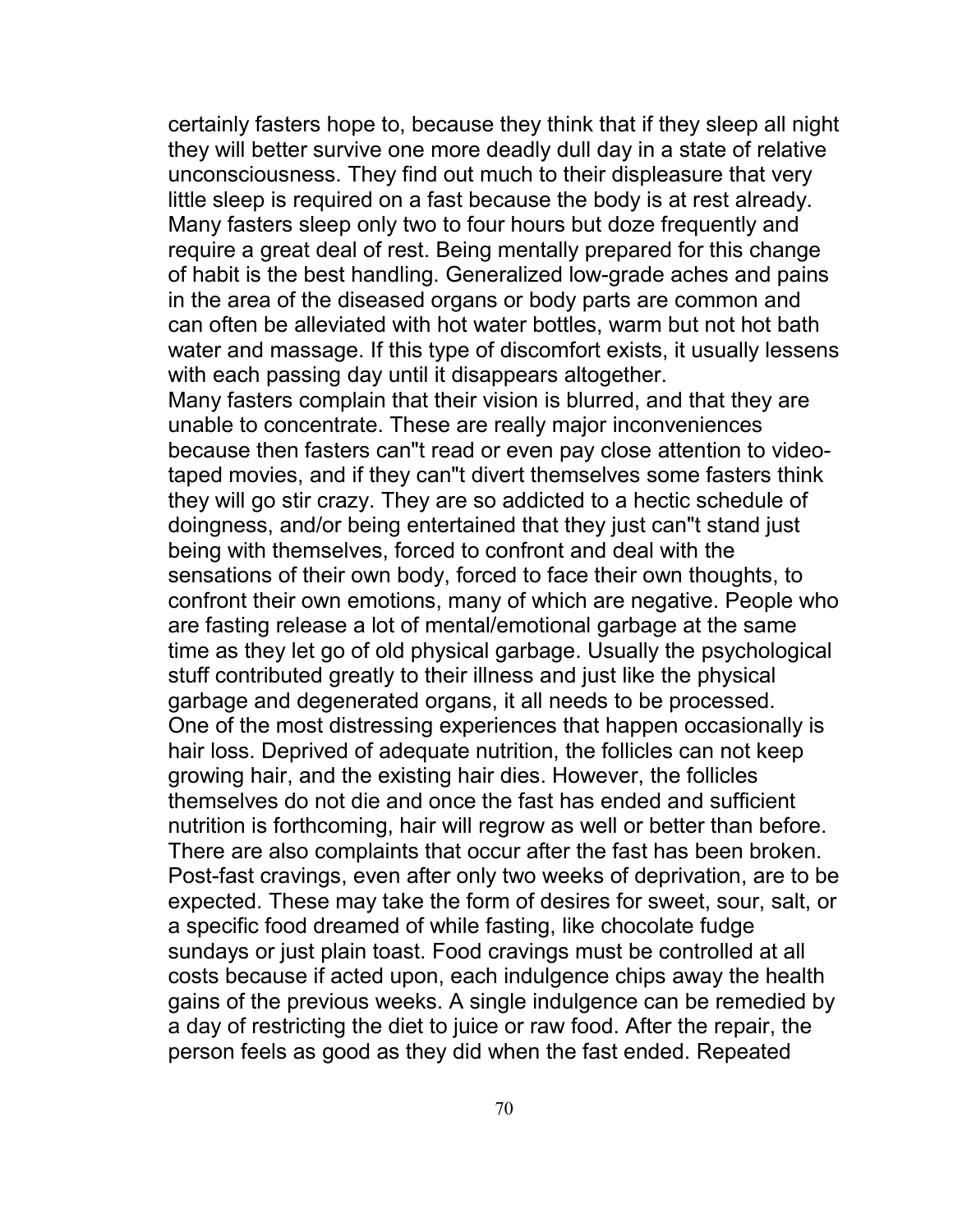indulgences will require another extended bout of fasting to repair. It is far better to learn self-control.

### **The Healing Crisis And Retracing**

Certain unpleasant somatics that occur while fasting (or while on a healing diet) may not be dangerous or "bad." Two types, the healing crisis, and retracing, are almost inevitable. A well-educated faster should welcome these discomforts when they happen. The healing crisis (but not retracing) also occurs on a healing diet.

The healing crisis can seem a big surprise to a faster who has been progressing wonderfully. Suddenly, usually after a few days of noticeably increased well-being, they suddenly experience a set of severe symptoms and feel just awful. This is not a setback, not something to be upset or disappointed about, but a healing crisis, actually a positive sign

Healing crises always occur after a period of marked improvement. As the vital force builds up during the healing process, the body decides it now has obtained enough energy to throw off some accumulated toxins, and forcefully pushes them out through a typical and usually previously used route of secondary elimination, such as the nose, lungs, stomach, intestines, skin, or perhaps produces a flulike experience with fever chills, sweat, aches and pains, etc. Though unpleasant, this experience is to be encouraged; the body has merely accelerated its elimination process. Do not attempt to suppress any of these symptoms, don"t even try to moderate fever, which is the body"s effective way to burn out a virus or bacteria infection, unless it is a dangerously high fever (over 102° Fahrenheit). Fever can be lowered without drugs by putting the person into a cool/cold bath, or using cold towel wraps and cold water sponge baths. The good news is that healing crises usually do not last long, and when they are past you feel better than you did before the crisis.

Asthmatics seem to have the worst crises. I have had asthmatics bring up a quart of obnoxious mucous from their lungs every night for weeks. They have stayed awake all night for three nights continuously coughing and choking on the material that was being eliminated. After that clearing-out process they were able to breath much more freely. Likewise I have had people who have had sinusitis have nothing but non-stop pussy discharge from their sinuses for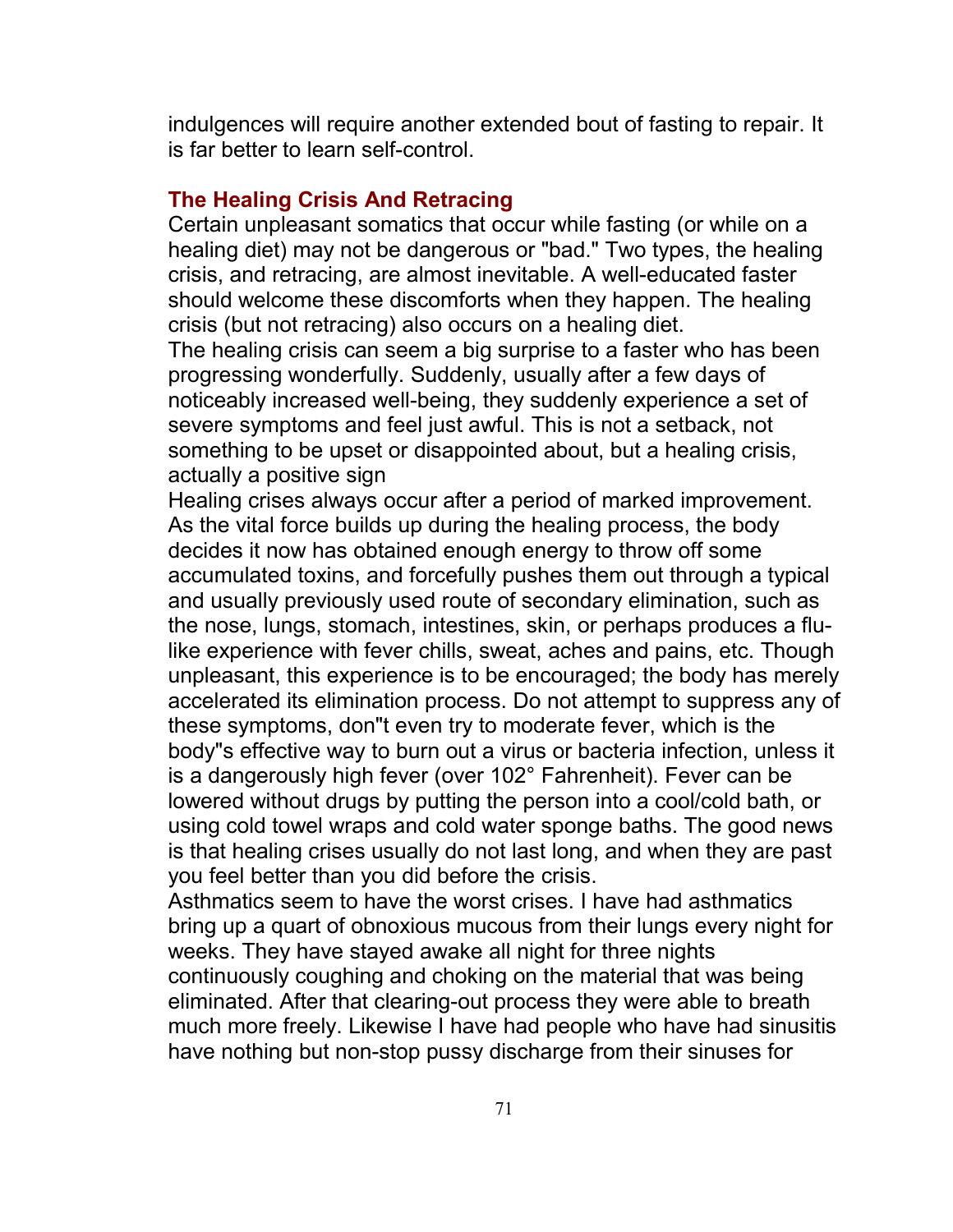three weeks. Some of this would run down the throat and cause nausea. All I could say to encourage the sufferer was that it needed to come out and to please stand aside and let the body work its magic. These fasters were not grateful until the sinus problem that had plagued them since childhood disappeared.

The interesting thing about healing crises are that the symptoms produced retrace earlier complaints; they are almost never something entirely unknown to the patient. Usually they are old, familiar somatics, often complaints that haven"t bothered the faster for many years. The reason the symptom is familiar but is not currently a problem is because as the body degenerates it loses vital force; with less vital force it loses the ability to create such acute detoxification episodes in non-life-threatening secondary elimination routes. The degenerated body makes less violent efforts to cleanse, efforts that aren"t as uncomfortable. The negative side of this is that instead of creating acute discomfort in peripheral systems, the toxemia goes to more vital organs where it hastens the formation of life-threatening conditions.

There is a very normal and typical progress for each person"s fatal illness. Their ultimate disease starts out in childhood or adolescence as acute inflammations of skin-like organs, viral or bacterial infections of the same. Then, as vital force weakens, secondary eliminations are shifted to more vital organs. Allergies or colds stop happening so frequently; the person becomes rheumatic, arthritic or experience weakness in joints, tendons, ligaments, or to have back pains, or to have digestive upsets. These new symptoms are more constant but usually less acute. Ultimately, vital organs begin to malfunction, and serious disease develop. But a hygienist sees the beginning of fatal diseases such as cancer in adolescent infections and allergies. Retracing is generally seen only on water fasts, not on extended cleansing diets. The body begins to repair itself by healing conditions in the reverse order to that which they occurred originally. This means that the body would first direct healing toward the lungs if the most recently serious illness was an attack of pneumonia six months previously. In this case you would expect to quickly and intensely experience a mini-case of pneumonia while the body eliminates residues in the lungs that were not completely discharged at the time. Next the body might take you through a period of depression that you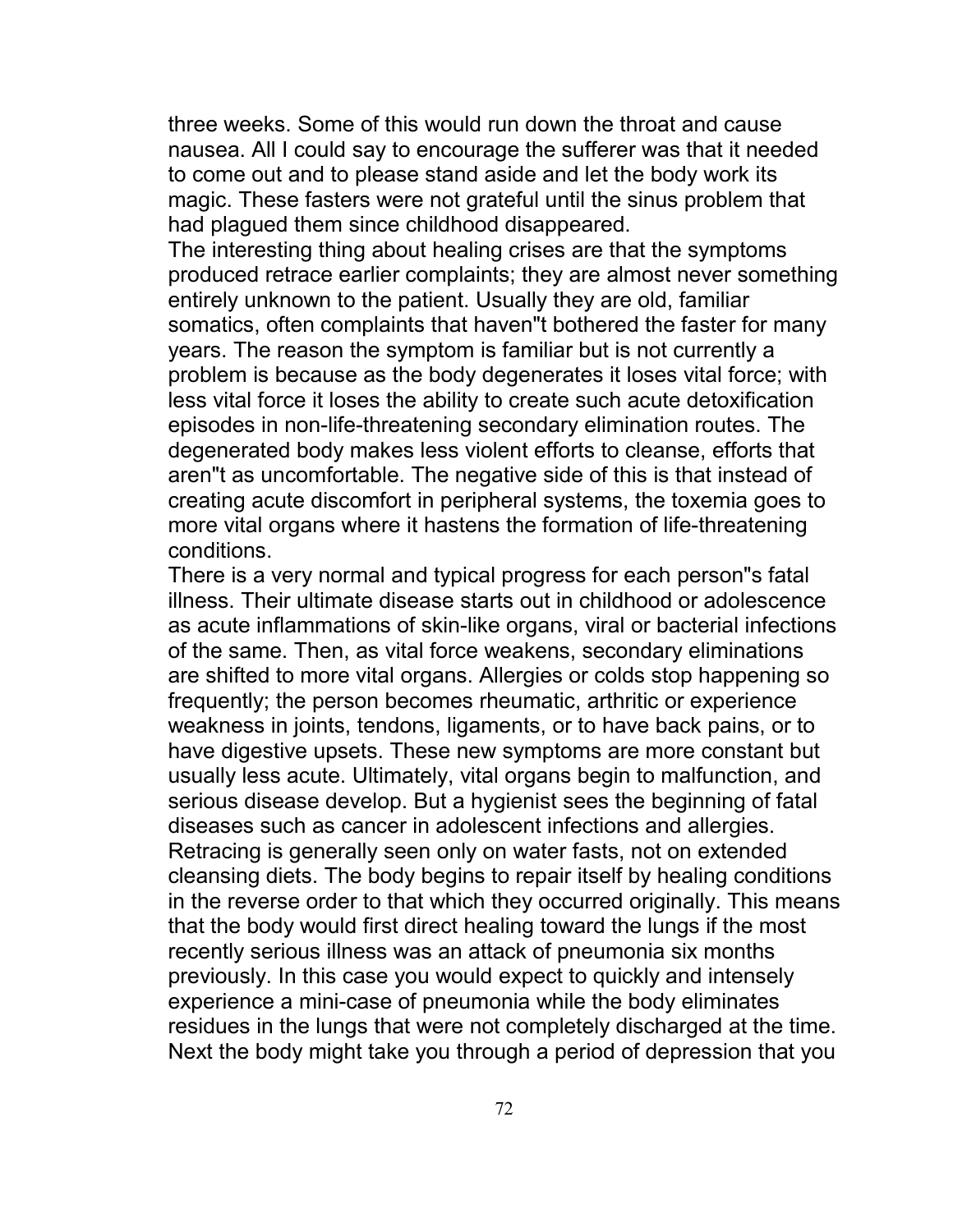had experienced five years in the past. The faster may be profoundly depressed for a few days and come out of it feeling much better. You could then reexperience sensation-states like those caused by recreational drugs you had playfully experimented with ten years previously along with the "trippiness" if it were a hallucinogen, speediness if it was 'speed" or the dopiness if it was heroin. Retracing further, the faster might then experience something similar to a raging attack of tonsillitis which you vaguely remember having when you were five years old, but fortunately this time it passes in three days (or maybe six hours), instead of three weeks. This is retracing.

Please do not be surprised or alarmed if it happens to you on a fast, and immediately throw out the baby with the bath water thinking that you are doing the wrong thing because all those old illnesses are coming back to haunt you. It is the body"s magnificent healing effort working on your behalf, and for doing it your body deserves lots of "well done", "good body" thoughts rather than gnashing of teeth and thinking what did I do to deserve this. The body won"t tell you what you did to deserve this, but it knows and is trying its darndest to undo it.

#### **The Unrelenting Boredom Of Fasting**

Then there"s the unrelenting boredom of fasting. Most people have been media junkies since they were kids; the only way they believe they can survive another day of fasting is by diverting their minds with TV. This is far from ideal because often the emotions of a faster are like an open wound and when they resonate with the emotions portrayed on most TV shows, the faster gets into some very unpleasant states that interfere with healing. And the emotions many movies prompt people to sympathetically generate are powerful ones, often highly negative, and contrary to healing. Especially unhelpful are the adrenaline rushes in action movies. But if TV is the best a faster can do, it is far better that someone fast with television programming filling their minds than to not fast at all. I keep a library of positive VHS tapes for these addicts–comedies, stories of heroic over-comings, depiction"s of humans at their best.

Boredom is probably the most limiting factor to fasting a long time. That is because boredom is progressive, it gets worse with each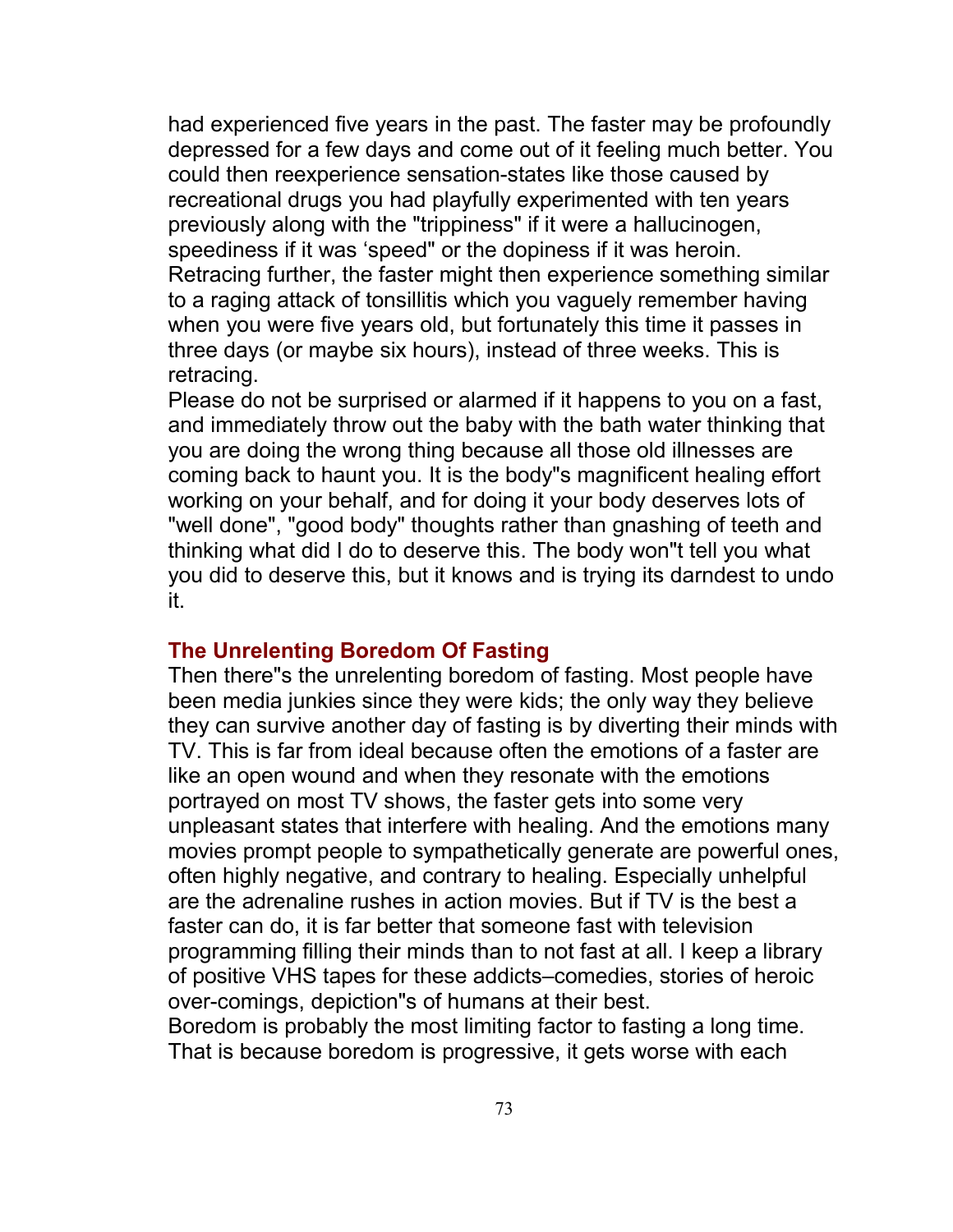slowly-passing day. But concurrently, the rate of healing is accelerating with each slowly-passing day. Every day the faster gets through does them considerably more good than the previous day. However, fasters rarely are motivated enough to overcome boredom for more than two weeks or so, unless they started the fast to solve a very serious or life-threatening condition. For this reason, basically well people should not expect to be able to fast for more than a couple of weeks every six months or year, no matter how much good a longer fast might do.

#### **Exercise While Fasting**

The issue of how much activity is called for on a fast is controversial. Natural Hygienists in the Herbert Shelton tradition insist that all fasters absolutely must have complete bed rest, with no books, no TV, no visitors, no enemas, no exercise, no music, and of course no food, not even a cup of herb tea. In my many years of conducting people through fasts, I have yet to meet an individual that could mentally tolerate this degree of nothingness. It is too drastic a withdrawal from all the stimulation people are used to in the twentieth century. I still don"t know how Shelton managed to make his patients do it, but my guess is that he must have been a very intimidating guy. Shelton was a body builder of some renown in his day. I bet Shelton"s patients kept a few books and magazines under their mattress and only took them out when he wasn"t looking. If I had tried to enforced this type of sensory deprivation, I know my patients would have grabbed their clothes and run, vowing never to fast again. I think it is most important that people fast, and that they feel so good about the experience that they want to do it again, and talk all their sick friends into doing the same thing.

In contrast to enforced inactivity, Russian researchers who supervised schizophrenics on 30 day water fasts insisted that they walk for three hours every day, without stopping. I would like to have been there to see how they managed to enforce that. I suspect some patients cheated. I lived with schizophrenics enough years to know that it is very difficult to get them to do anything that they don"t want to do, and very few of them are into exercise, especially when fasting. In my experience both of these approaches to activity during the fast are extremes. The correct activity level should be arrived at on an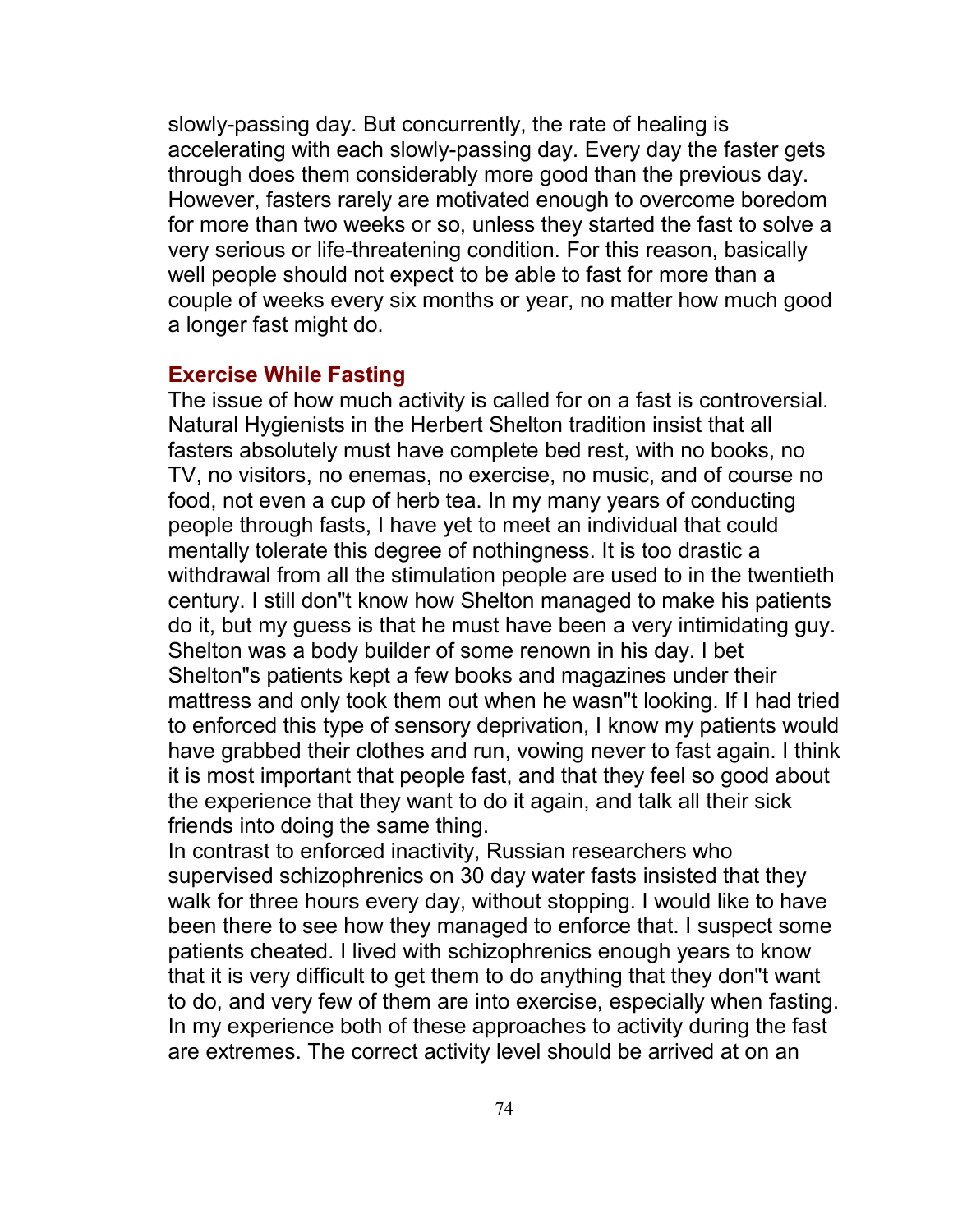individual basis. I have had clients who walked six miles a day during an extended water fast, but they were not feeling very sick when they started the fast, and they were also physically fit. In contrast I have had people on extended fasts who were unable to walk for exercise, or so weak they were unable to even walk to the bathroom, but these people were critically ill when they started fasting, and desperately needed to conserve what little vital force they had for healing. Most people who are not critically ill need to walk at least 200 yards twice a day, with assistance if necessary, if only to move the lymph through the system. The lymphatic system is a network of ducts and nodes which are distributed throughout the body, with high concentrations of nodes in the neck, chest, arm pits, and groin. Its job is to carry waste products from the extremities to the center of the body where they can be eliminated. The blood is circulated through the arteries and veins in the body by the contractions of the heart, but the lymphatic system does not have a pump. Lymphatic fluid is moved by the contractions of the muscles, primarily those of the arms and legs. If the faster is too weak to move, massage and assisted movements are essential.

Lymph nodes are also a part of our immune system and produce white blood cells to help control invading organisms. When the lymph is overloaded with waste products the ducts and nodes swell, and until the source of the local irritation is removed, are incapable of handling further debris. If left in this condition for years they become so hard they feel like rocks under the skin. Lumps in the armpits or the groin are prime sites for the future development of a cancer. Fasting, massage, and poultices will often soften overloaded lymph nodes and coax them back into operation.

## The Stages Of Fasting

The best way to understand what happens when we fast is to break up the process into six stages: preparation for the fast, loss of hunger, acidosis, normalization, healing, and breaking the fast. A person that has consumed the typical American diet most of their life and whose life is not in immediate danger would be very wise to gently prepare their body for the fast. Two weeks would be a minimum amount of time, and if the prospective faster wants an easier time of it, they should allow a month or even two for preliminary housecleaning During this time, eliminate all meat, fish,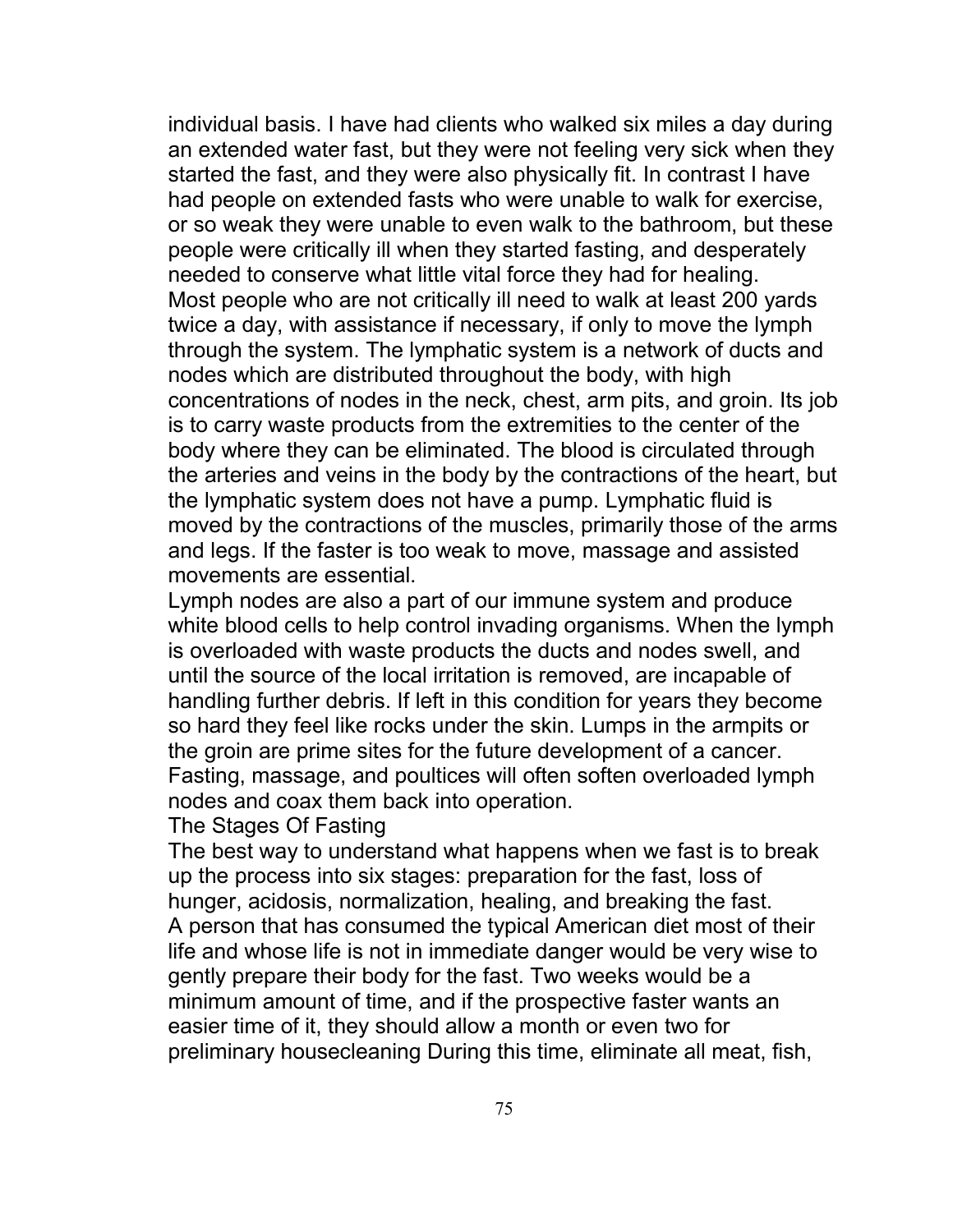dairy products, eggs, coffee, black tea, salt, sugar, alcohol, drugs, cigarettes, and greasy foods. This de-addiction will make the process of fasting much more pleasant, and is strongly recommended. However, eliminating all these harmful substances is withdrawal from addictive substances and will not be easy for most. I have more to say about this later when I talk about allergies and addictions. The second stage, psychological hunger, usually is felt as an intense desire for food. This passes within three or four days of not eating anything. Psychological hunger usually begins with the first missed meal. If the faster seems to be losing their resolve, I have them drink unlimited quantities of good-tasting herb teas, (sweetened –only if absolutely necessary–with nutrisweet). Salt-free broths made from meatless instant powder (obtainable at the health food store) can also fend off the desire to eat until the stage of hunger has passed. Acidosis, the third stage, usually begins a couple of days after the last meal and lasts about one week. During acidosis the body vigorously throws off acid waste products. Most people starting a fast begin with an overly acid blood pH from the typical American diet that contains a predominance of acid-forming foods. Switching over to burning fat for fuel triggers the release of even more acidic substances. Acidosis is usually accompanied by fatigue, blurred vision, and possibly dizziness. The breath smells very bad, the tongue is coated with badtasting dryish mucus, and the urine may be concentrated and foul unless a good deal of water is taken daily. Two to three quarts a day is a reasonable amount.

Mild states of acidosis are a common occurrence. While sleeping after the last meal of the day is digested bodies normally work very hard trying to detoxify from yesterday"s abuses. So people routinely awaken in a state of acidosis. Their tongue is coated, their breath foul and they feel poorly. They end their brief overnight fast with breakfast, bringing the detoxification process to a screeching halt and feel much better. Many people think they awaken hungry and don"t feel well until they eat. They confuse acidosis with hunger when most have never experienced real hunger in their entire lives. If you typically awaken in acidosis, you are being given a strong sign by your body that it would like to continue fasting far beyond breakfast. In fact, it probably would enjoy fasting long beyond the end of acidosis.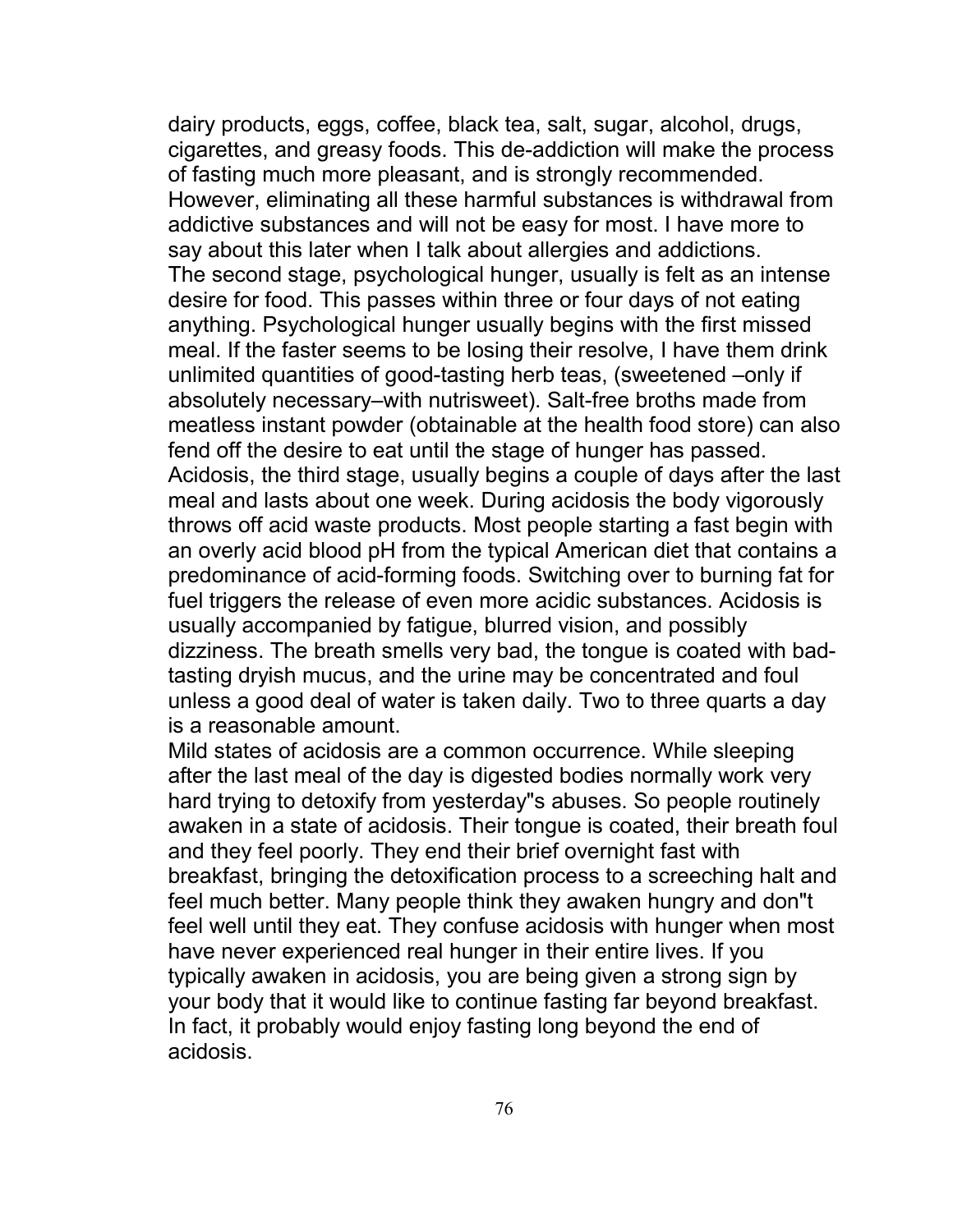Most fasters feel much more comfortable by the end of the first seven to ten days, when they enter the normalization phase; here the acidic blood chemistry is gradually corrected. This sets the stage for serious healing of body tissues and organs. Normalization may take one or two more weeks depending on how badly the body was out of balance. As the blood chemistry steadily approaches perfection, the faster usually feels an increasing sense of well-being, broken by short spells of discomfort that are usually healing crises or retracings. The next stage, accelerated healing, can take one or many weeks more, again depending on how badly the body has been damaged. Healing proceeds rapidly after the blood chemistry has been stabilized, the person is usually in a state of profound rest and the maximum amount of vital force can be directed toward repair and regeneration of tissues. This is a miraculous time when tumors are metabolized as food for the body, when arthritic deposits dissolve, when scar tissues tend to disappear, when damaged organs regain lost function (if they can). Seriously ill people who never fast long enough to get into this stage (usually it takes about ten days to two weeks of water fasting to seriously begin healing) never find out what fasting can really do for them.

Breaking the fast is equally or more important a stage than the fast itself. It is the most dangerous time in the entire fast. If you stop fasting prematurely, that is, before the body has completed detoxification and healing, expect the body to reject food when you try to make it eat, even if you introduce foods very gradually. The faster, the spiritual being running the body, may have become bored and want some action, but the faster"s body hasn"t finished. The body wants to continue healing.

By rejection, I mean that food may not digest, may feel like a stone in your stomach, make you feel terrible. If that happens and if, despite that clear signal you refuse to return to fasting, you should go on a juice diet, take as little as possible, sip it slowly (almost chew it) and stay on juice until you find yourself digesting it easily. Then and only then, reintroduce a little solid raw food like a green salad.

Weaning yourself back on to food should last just as long as the fast. Your first tentative meals should be dilute, raw juices. After several days of slowly building up to solid raw fruit, small amounts of raw vegetable foods should be added. If it has been a long fast, say over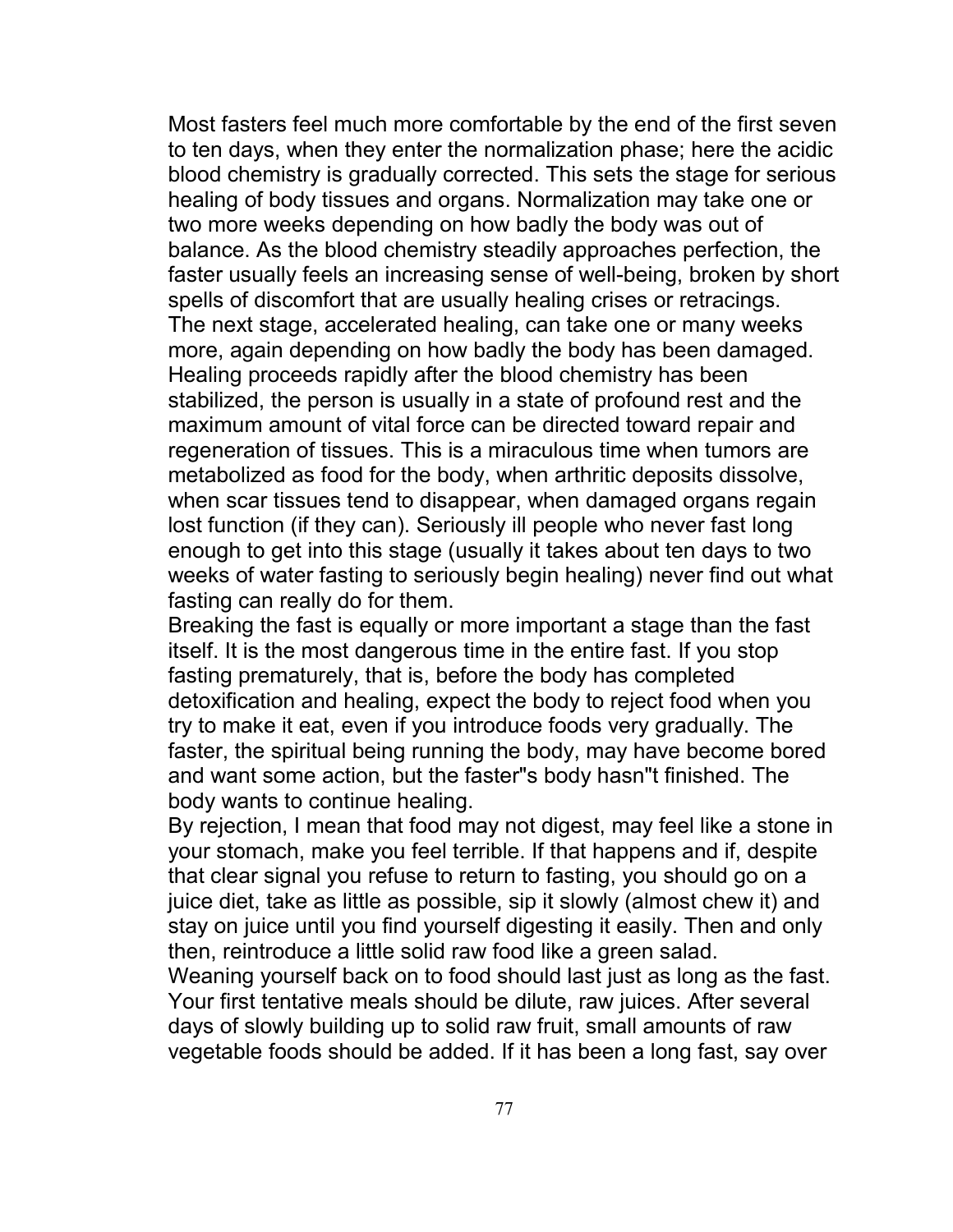three weeks, this reintroduction should be done gingerly over a few weeks. If this stage is poorly managed or ignored you may become acutely ill, and for someone who started fasting while dangerously ill, loss of self control and impulsive eating could prove fatal. Even for those fasting to cure non-life-threatening illnesses it is pointless to go through the effort and discipline of a long fast without carefully establishing a correct diet after the fast ends, or the effort will have largely been wasted.

## **Foods For Monodiet, Juice or Broth Fastin**g

zucchini, garlic, onion, green beans, kale, celery, beet greens and root, cabbage, carrot, wheat grass juice, alfalfa juice, barley green juice, parsley juice, lemon/lime juice, grapefruit juice, apples (not juice, too sweet), diluted orange juice, diluted grape juice

## **Less-Rigorous-Than-Water Fasts**

There are gradations of fasting measures ranging from rigorous to relatively casual. Water fasting is the most rapid and effective one. Other methods have been created by grasping the underlying truth of fasting, namely whenever the digestive effort can be reduced, by whatever degree, whenever the formation of the toxins of misdigestion can be reduced or prevented, to that extent the body can divert energy to the healing process. Thus comes about assorted famous and sometimes notorious monodiet semi-fasts like the grape cure where the faster eats only grapes for a month or so, or the lemon cure, where the juice of one or more lemons is added to water and nothing else is consumed for weeks on end. Here I should also mention the "lemon juice/cayenne pepper/maple syrup cure," the various green drink cures using spirulina, chlorella, barley green or wheat grass, and the famous Bieler broths–vegetable soups made of overcooked green beans or zucchini.

I do not believe that monodiets work because of some magical property of a particular food used. They work because they are semifasts and may be extremely useful, especially for those individuals who can not or will not tolerate a water fast.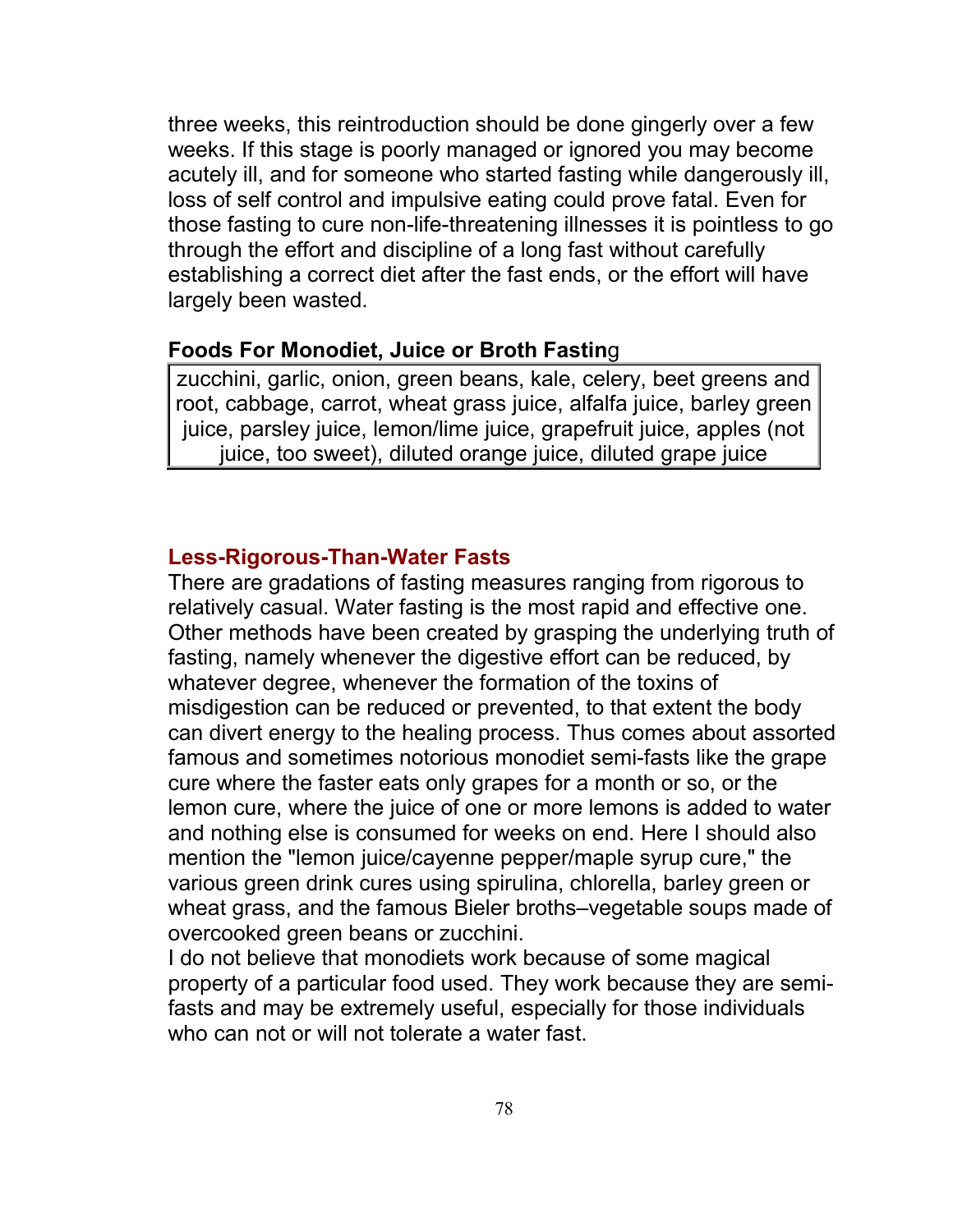The best foods for monodiet fasting are the easiest ones digest: juices of raw fruits and nonstarchy vegetables with all solids strained out. Strained mineral broths made of long-simmered non-starchy vegetables (the best of them made of leafy green vegetables) fall in the same category. So if you are highly partial to the flavor of grapes or lemons or cayenne and (highly diluted) maple syrup, a long fast on one of these would do you a world of good, just not quite as much good as the same amount of time spent on water alone. If you select something more "solid" for a long monodiet fast, like pureed zucchini, it is essential that you not overeat. Dr. Bieler gave his fasting patients only one pint of zucchini soup three or four times a day. The way to evaluate how much to eat is by how much weight you are losing. When fasting, you must lose weight! And the faster the better. Pure absolute water fasting while not taking any vitamins or other nutritional supplementation has a very limited maximum duration, perhaps 45 days. The key concept here is nutritional reserves. Body fat is stored, surplus energy fuel. But energy alone cannot keep a body going. It needs much more than fuel to rebuild and repair and maintain its systems. So the body in its wisdom also stores up vitamins and minerals and other essential substances in and inbetween all its cells. Bodies that have been very well nourished for a long time have very large reserves; poorly nourished ones may have very little set aside for a rainy day. And it is almost a truism that a sick person has, for quite some time, been a poorly nourished one. With low nutritional reserves. This fact alone can make it difficult for a sick person to water fast for enough time to completely heal their damaged organs and other systems.

Obese people have fat reserves sufficient to provide energy for long periods, but rarely can any body, no matter how complete its nutrition was for years previously, contain sufficient nutritional reserves to support a water fast of over six weeks. To water fast the very obese down to normal weight can take months but to make this possible, rather diverse and concentrated nutrition containing few calories must be given. It is possible to fast even a very slim a person for quite a bit longer than a month when their body is receiving easily assimilable vitamins and minerals and small amounts of sugars or other simple carbohydrates.

I estimate that fasting on raw juices and mineral broths will result in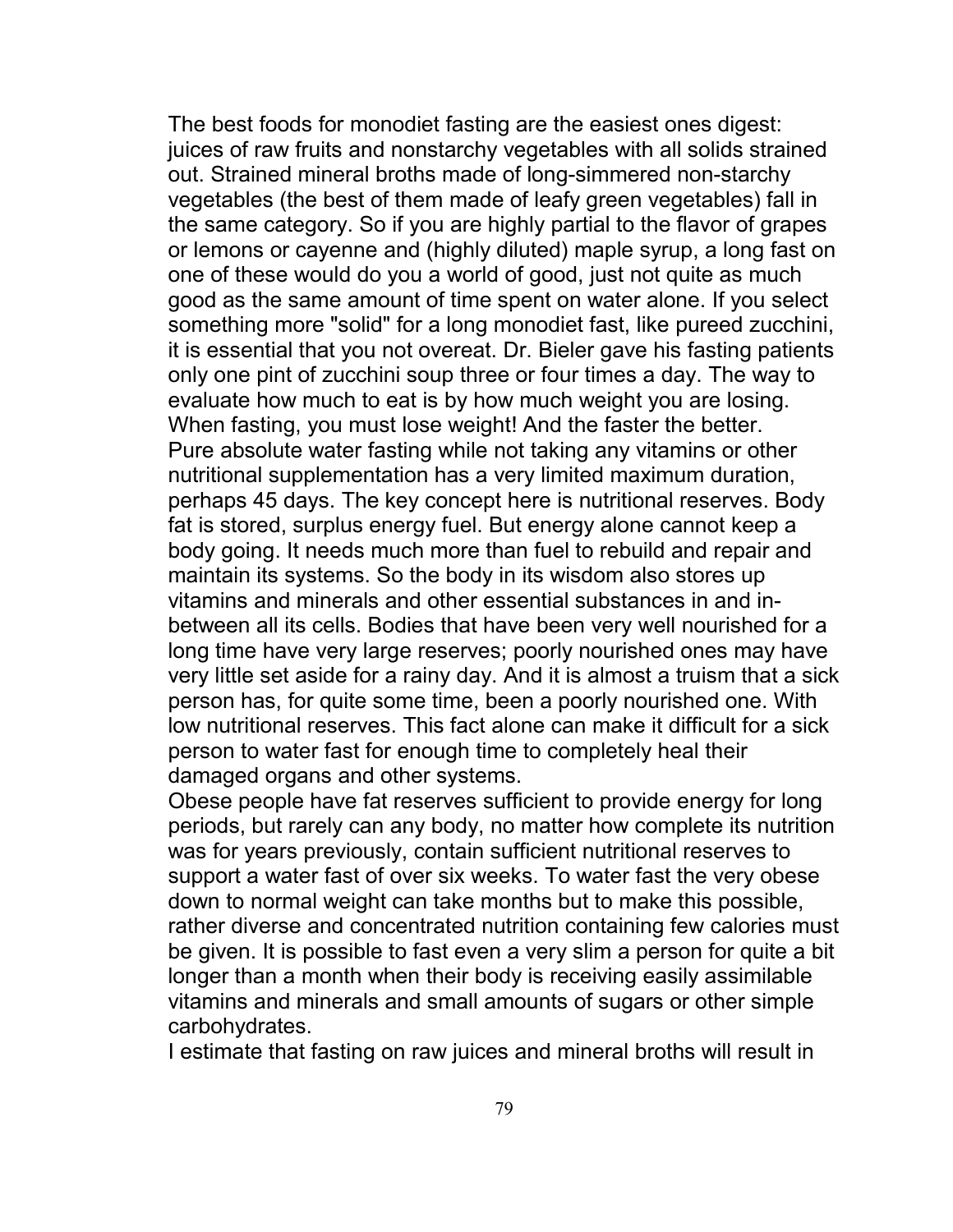healing at 25 to 75 percent of the efficiency of water fasting, depending on the amount of nutrition taken and the amount the juices or broths are diluted. But juice fasting can permit healing to go on several times longer than water might.

Fasting on dilute juice and broth can also save the life of someone whose organs of elimination are insufficiently strong to withstand the work load created by water fasting. In this sense, juices can be regarded as similar to the moderators in a nuclear reactor, slowing the process down so it won"t destroy the container. On a fast of undiluted juice, the healing power drops considerably, but a person on this regimen, if not sick, is usually capable of working.

Duration of juice fasts can vary greatly. Most of the time there is no need to continue fasting after the symptoms causing concern have been eliminated, and this could happen as quickly as one week or take as long as 60 days if the person is very obese. Fasters also lose their motivation once the complaint has vanished. But feeling better is no certain indication that the need to fast has ended. This points up one of the liabilities of juice fasting; the person is already eating, their digestive system never shut down and consequently, it is much easier for them to resume eating. The thing to keep in mind is that if the symptoms return, the fast was not long enough or the diet was not properly reformed after the fast.

During a long fast on water or dilute juice, if the body has used up all of it"s reserves and/or the body has reached skeletal condition, and the condition or symptoms being addressed persists the fast should be ended, the person should go on a raw food healing diet. If three to six months on raw food don"t solve the complaint then another spell of water or dilute juice fasting should be attempted. Most fasters are incapable of persisting until the body reserves have been used up because social conditioning is telling them their emaciated-looking body must be dying when it is actually far from death, but return of true hunger is the critical indicator that must not be ignored. True hunger is not what most people think of when they think they are hungry. Few Americans have ever experienced true hunger. It is not a rumbling in the stomach or a set of uncomfortable sensations (caused by the beginning of detoxification) you know will go away after eating. True hunger is an animal, instinctual feeling in the back of one"s throat (not in the stomach) that demands you eat something,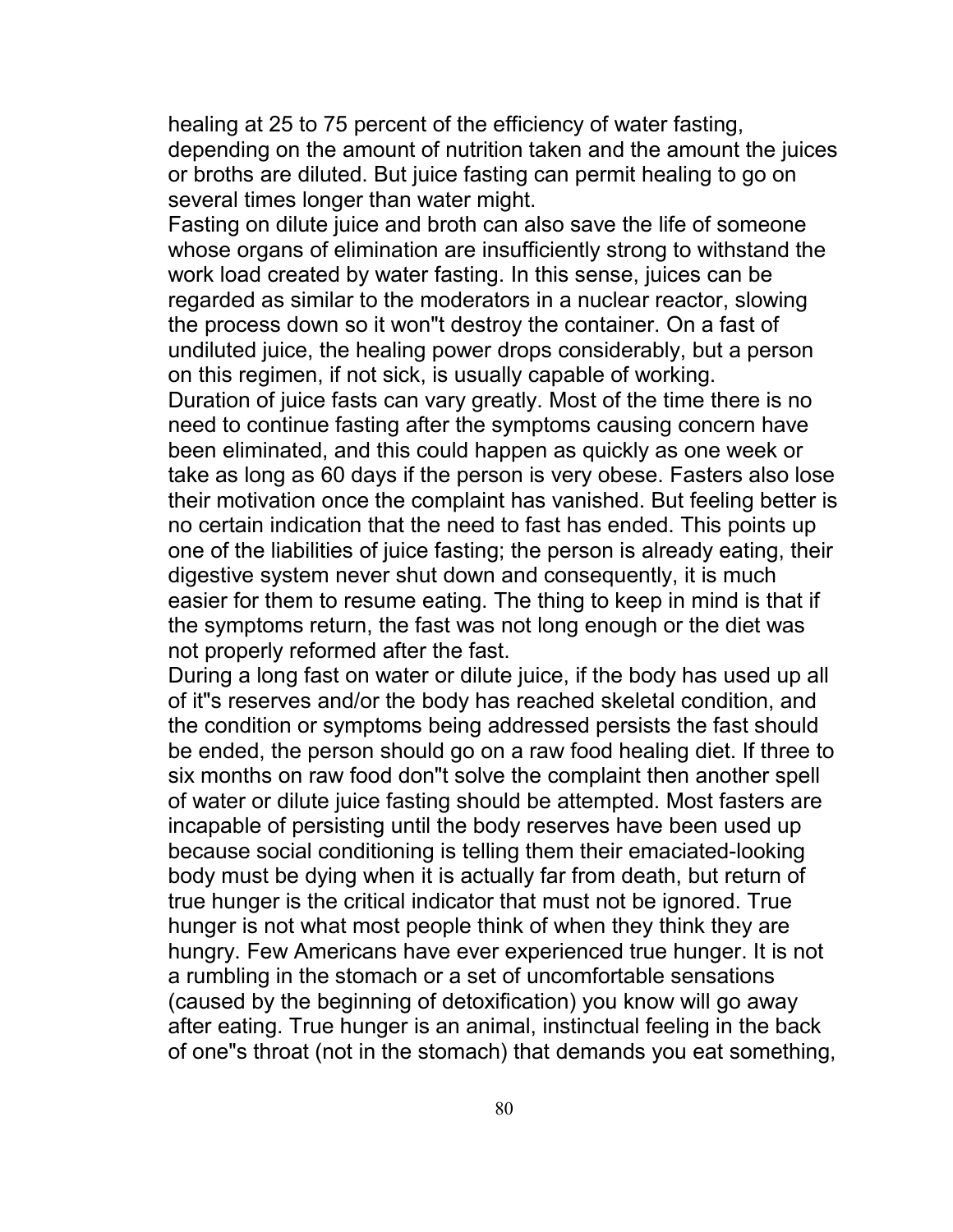anything, even grass or shoe leather.

Seriously ill people inevitably start the cleansing process with a preexisting and serious mineral deficiencies. I say inevitably because they likely would not have become ill had they been properly nourished. Sick fasters may be wise to take in minerals from thin vegetable broths or vitamin-like supplements in order to prevent uncomfortable deficiency states. For example calcium or magnesium deficiencies can make water fasters experience unpleasant symptoms such as hand tremors, stiff muscles, cramps in the hands, feet, and legs, and difficulty relaxing. I want to stress here that fasting itself does not create deficiencies. But a person already deficient in minerals should watch for these symptoms and take steps to remedy the deficiencies if necessary.

## **Raw Food Healing Diets**

Next in declining order of healing effectiveness is what I call a raw food healing diet or cleansing diet. It consists of those very same watery fruits and nonstarchy vegetables one juices or makes into vegetable broths, but eaten whole and raw. Heating food does two harmful things: it destroys many vitamins, enzymes and other nutritional elements and it makes many foods much harder to digest. So no cooked vegetables or fruits are allowed because to maintain health on this limited regimen it is essential that every possible vitamin and enzyme present in the food be available for digestion. Even though still raw, no starchy or fatty vegetables or fruits are allowed that contain concentrated calories like potatoes, winter squash, avocados, sweet potatoes, fresh raw corn, dates, figs, raisins, or bananas. And naturally, no salad dressings containing vegetable oils or (raw) ground seeds are allowed. Nor are raw grains or other raw concentrated energy sources.

When a person starts this diet they will at first experience considerable weight loss because it is difficult to extract a large number of calories from these foods (though I have seen people actually gain weight on a pure melon diet, so much sugar do these fruits have, and well-chewed watermelon seeds are very nourishing). Eating even large quantities of only raw fruit and raw non-starchy vegetables results in a slow but steady healing process about 10 to 20 percent as rapid as water fasting.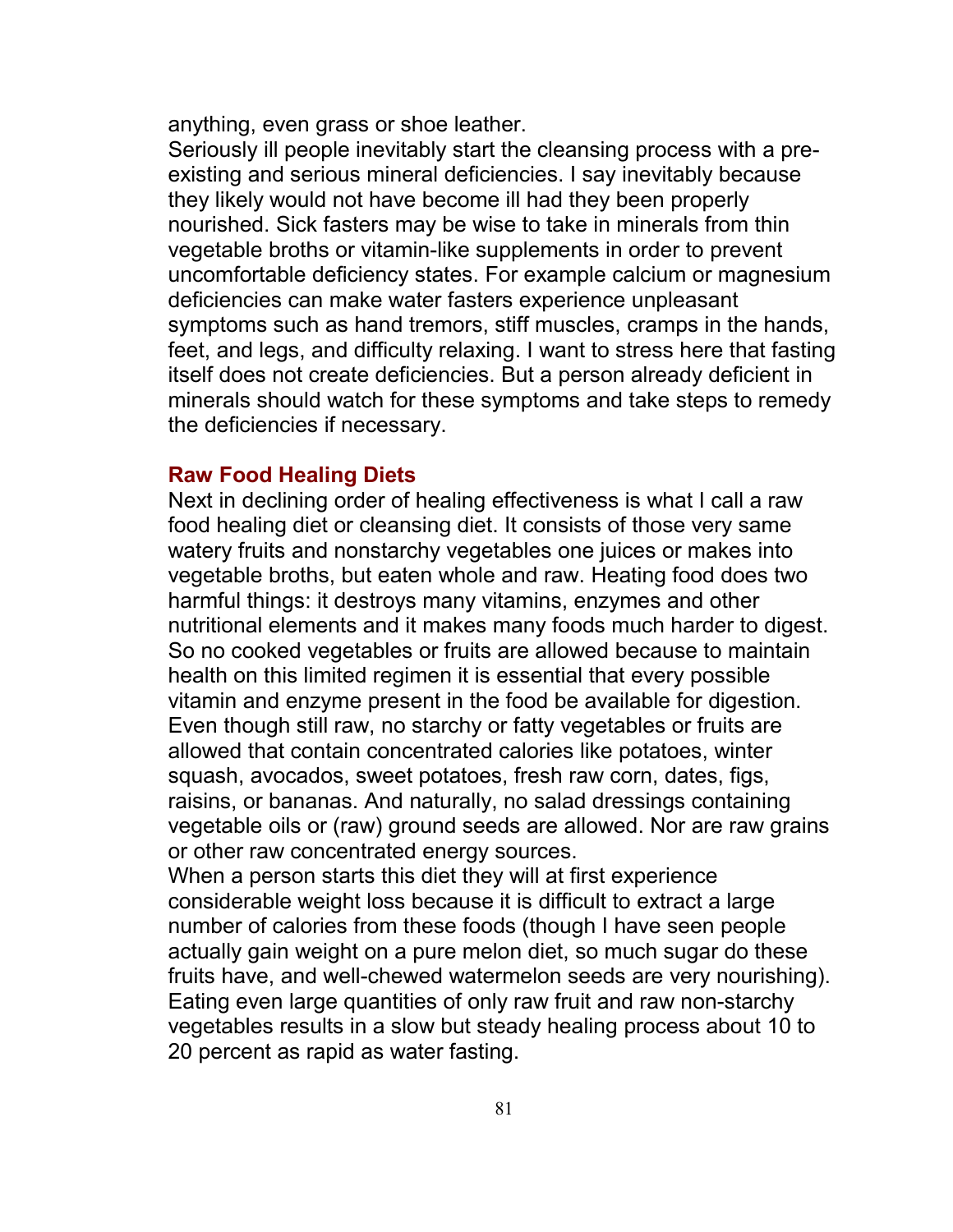A raw food cleansing diet has several huge advantages. It is possible to maintain this regimen and regularly do non-strenuous work for many months, even a year or more without experiencing massive weight loss and, more important to some people, without suffering the extremes of low blood sugar, weakness and loss of ability to concentrate that happen when water fasting. Someone on a raw food cleanse will have periods of lowered energy and strong cravings for more concentrated foods, but if they have the self-discipline to not break their cleansing process they can accomplish a great deal of healing while still maintaining more or less normal (though slower paced) life activities. However, almost no one on this diet is able to sustain an extremely active life-style involving hard physical labor or competitive sports. And from the very beginning someone on a raw food cleanse must be willing and able to lie down and rest any time they feel tired or unable to face their responsibilities. Otherwise they will inevitably succumb to the mental certainty that their feelings of exhaustion or overwhelm can be immediately solved by eating some concentrated food to "give them energy." Such low-energy states will, however, pass quickly after a brief nap or rest.

Something else gradually happens to a body when on such a diet. Do you recall that I mentioned that after my own long fast I began to get more "mileage" out of my food. A cleansed, healed body becomes far more efficient at digestion and assimilation; a body that is kept on a raw food cleansing diet will initially lose weight rapidly, but eventually weight loss slows to virtually nothing and then stabilizes. However, long-term raw fooders are usually thin as toothpicks.

Once starchy vegetables like potatoes or winter squash, raw or cooked, or any cereals, raw or cooked, are added to a cleansing diet, the detoxification and healing virtually ceases and it becomes very easy to maintain or even gain weight, particularly if larger quantities of more concentrated foods like seeds and nuts are eaten. Though this diet has ceased to be cleansing, few if any toxins from misdigestion will be produced and health is easy to maintain.

"Raw fooders" are usually people who have healed themselves of a serious diseases and ever after continue to maintain themselves on unfired food, almost as a matter of religious belief. They have become convinced that eating only raw, unfired food is the key to extraordinarily long life and supreme good health. When raw fooders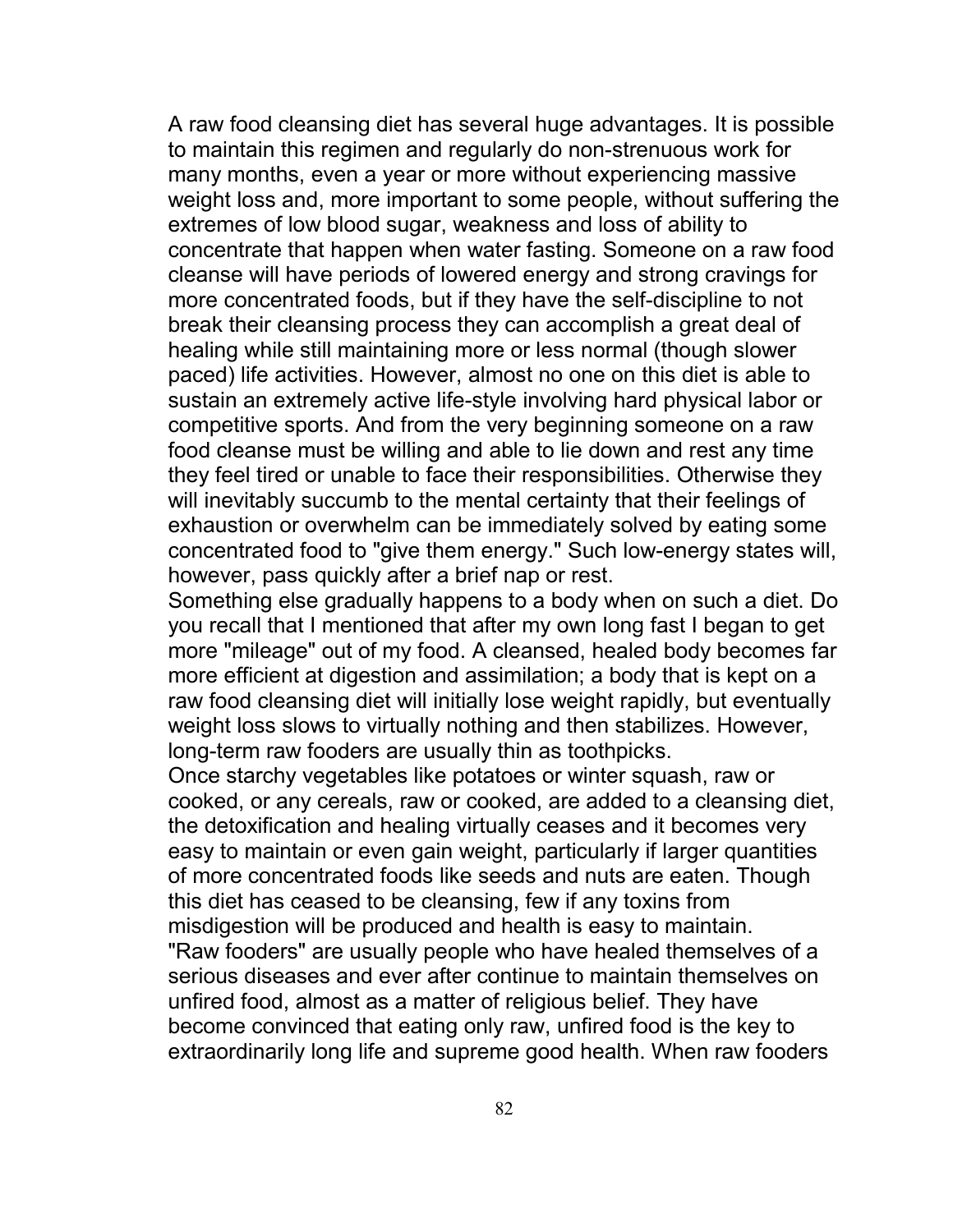wish to perform hard physical work or strenuous exercise, they"ll consume raw nuts and some raw grains such as finely-ground oats soaked overnight in warm water or deliciously sweet "Essene bread," made from slightly sprouted wheat that is then ground wet, made into cakes, and sun baked at temperatures below about 115 degrees Fahrenheit. Essene bread can be purchased in some health food stores. However, little or no healing or detoxification can happen once concentrated energy sources are added to the diet, even raw ones. During my days at Great Oaks School I was a raw fooder for some years, though I found it very difficult to maintain body heat on raw food during chilly, rainy Oregon winters and eventually struck a personal compromise where I ate about half my diet raw and the rest fired. I have listed some books by raw fooders in the Bibliography. Joe Alexander"s is the most fun.

## **Complete Recovery Of The Seriously Ill**

Its a virtual certainty that to fully recover, a seriously ill person will have to significantly rebuild numerous organs. They have a hard choice: to accept a life of misery, one that the medical doctors with drugs and surgery may be able to prolong into an interminable hell on earth, or, spend several years working on really healing their body, rotating between water fasting, juice or broth fasting, extended periods on a cleansing raw food diet, and periods of no-cleansing on a more complete diet that includes moderate amounts of cooked vegetables and small quantities of cooked cereals. And even after recovery someone who was quite ill may have to live the rest of their life on a rather restricted regimen.

It is unrealistic to expect one fast to fix everything. The body will heal as much as it can in the allotted time, but if a dangerous illness has not been fully remedied by the first intense fast, a raw food diet must be followed for three to six months until weight has been regained, nutritional reserves have been rebuilt and it is safe to undertake another extended fast. More than two water or juice fasts a year of thirty continuous days are not recommended nor should they be necessary unless the life is in imminent danger and there is no other option.

The story of Jake"s catastrophic illness and almost-cure is a good example of this type of program. Jake was from back East. He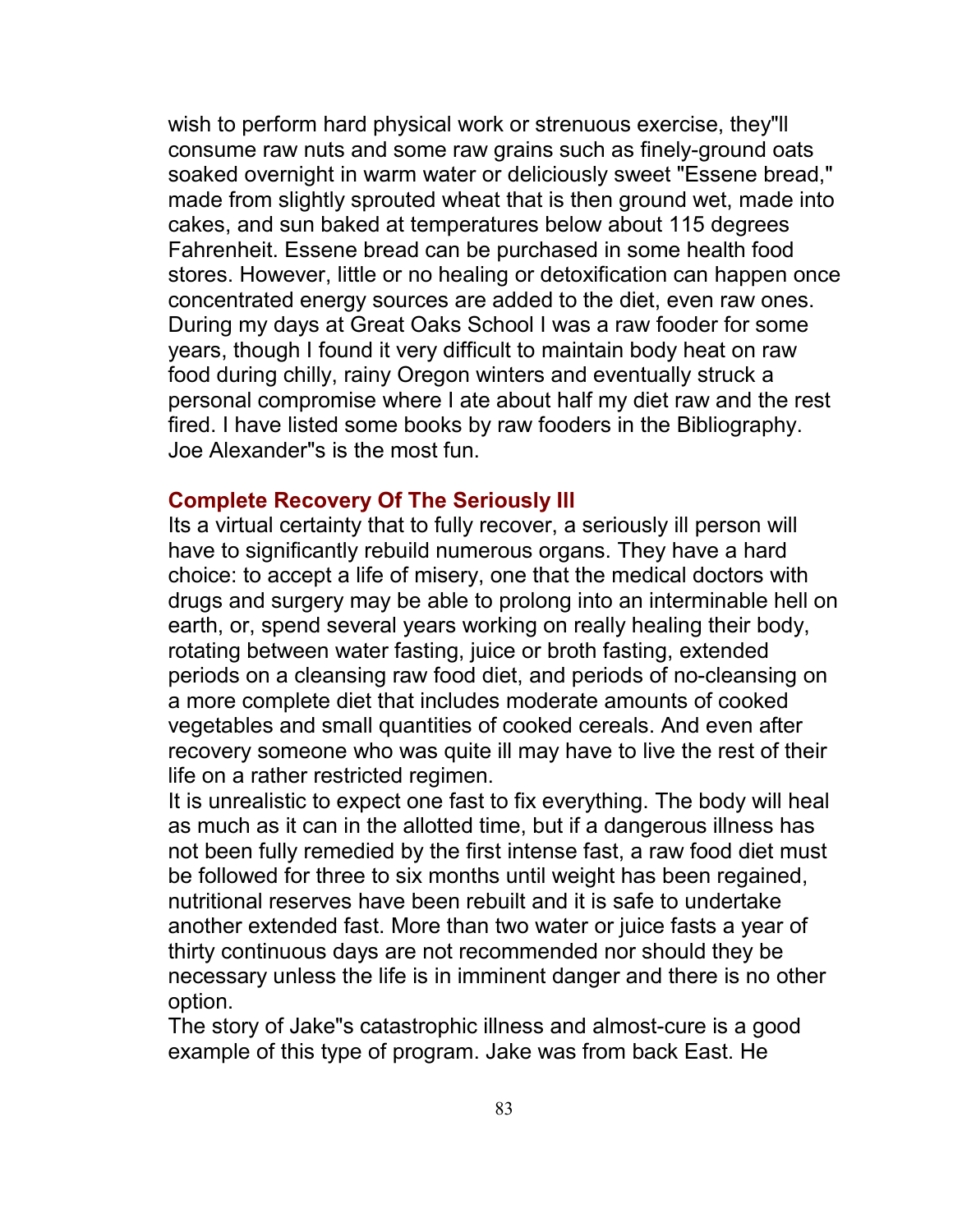phoned me because he had read a health magazine article I had written, his weak voice faintly describing a desperate condition. He was in a wheelchair unable to walk, unable to control his legs or arms very well, was unable to control his bladder and required a catheter. He had poor bowel control, had not the strength to talk much or loudly and most frightening to him, he was steadily losing weight although he was eating large amounts of cooked vegetables and grains. Jake had wasted away to 90 pounds at 5"10" and looked pathetic when I first saw him wheeled off an airplane at my local airport. Jake had seen a lot of medical doctors and had variously been diagnosed as having chronic fatigue syndrome, chronic (whatever that is) meningitis, and multiple sclerosis. He had been treated by virtually every medical expert and many famous alternative practitioners, utilizing a host of old and new techniques, all to no avail. He had even tried intravenous chelation therapy and colonics. It had also been suggested that he enter a hospital for the treatment of eating disorders and/or see a psychiatrist. He had tried to gain admittance to a number of holistic fasting institutions back east, but they all refused him because they considered the risk was too high to fast a person at such a low body weight. But I had previously fasted emaciated people like Jake, and there was something I liked about his telephone presence. Perhaps this is why I foolishly decided I knew better than the other experts.

People commonly waste away and die while eating large amounts of food. Obviously they are unable to digest or assimilate nutrients or they wouldn"t be wasting. Eating further increases their toxic burden from undigested meals, further worsening their already failing organs. The real solution is to stop feeding them altogether so that their digestive functions can heal. In Jake"s case, his body"s nutritional reserves had already become sadly depleted due to poor absorption over such an extended period, so I could not fast him on water. I immediately put Jake on a rich mineral broth prepared from everything left alive in our garden at the end of winter–leaves of kale, endive plants, whole huge splitting Savoy cabbages, garlic, huge leeks including their green tops, the whole stew fortified with sea weed. It did not matter too much what vegetables I used as long as there were lots of leafy greens containing lots of chlorophyll (where the most concentrated mineral nutrition is located).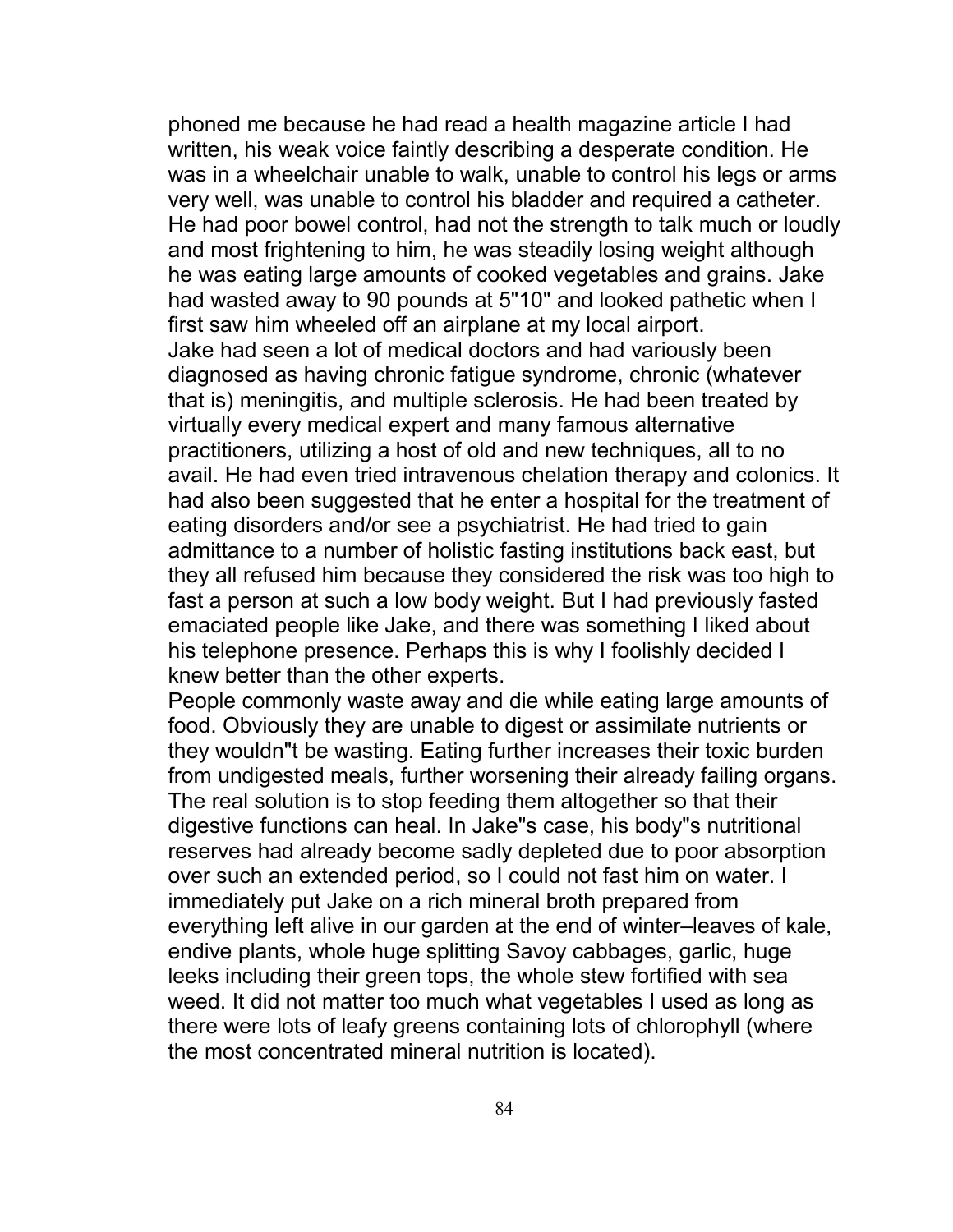Jake was given colonics every day, but had to be carried to the colonic table because he could not support his own weight. Whoever had given him colonics previously had not accomplished much for I must say that Jake had the most foul smelling discharges that I had ever encountered in administering over 6,000 colonics over many years. It was as if his body was literally rotting from the inside out. After 30 days on mineral broth Jake, who really did weigh 90 pounds when he arrived, was only down to 85! When a person already close to skeletal weight starts fasting, to conserve vital tissue the body goes rapidly into a state of profound rest so it uses very little energy, thus it loses very little weight each day. This degree of resting also helps heal abnormal body parts earlier. After one month on mineral broth Jake began to show signs of mineral deficiencies in the form of a fine tremor of the hands, and cramps in the feet, so I put him on mineral supplements too.

Jake was in my house for a long time. At the end of the second month on broth he started two weeks on raw carrot juice with a lot of chlorophyll added from sources such as algae (spirulina), wheat grass juice, alfalfa, etc.. This was followed by two more weeks on small quantities of raw fruits and vegetables, and then followed by two weeks with added steamed vegetables, and finally, he achieved a diet which included small amounts of grain, cooked legumes and raw nuts, plus the fruits and vegetables previously mentioned. Jake health steadily improved. He gained control of his bladder, bowels, speech, hands, and legs. He began to exercise in the living room on a stationary bike, and walked slowly up and down our long driveway, picking daffodils in the beautiful spring weather.

Sadly, though I could help his body to heal it was next to impossible to stem the tides of Jake"s appetites or to pleasantly withstand his tantrums when he was denied; he always wanted more in terms of quantity, more in terms of variety, and at more frequent intervals. Though his organs had healed significantly, his digestive capacity was not nearly as large as he remembered himself enjoying before he got sick. And never would be. Jake was not happy about the dietary restrictions necessary for him to retain his newly attained health, and unwilling to stay within the limits of his digestive system"s ability to process foods. He had gained weight and was back up to 120 pounds. It was time for him to go home before I lost my good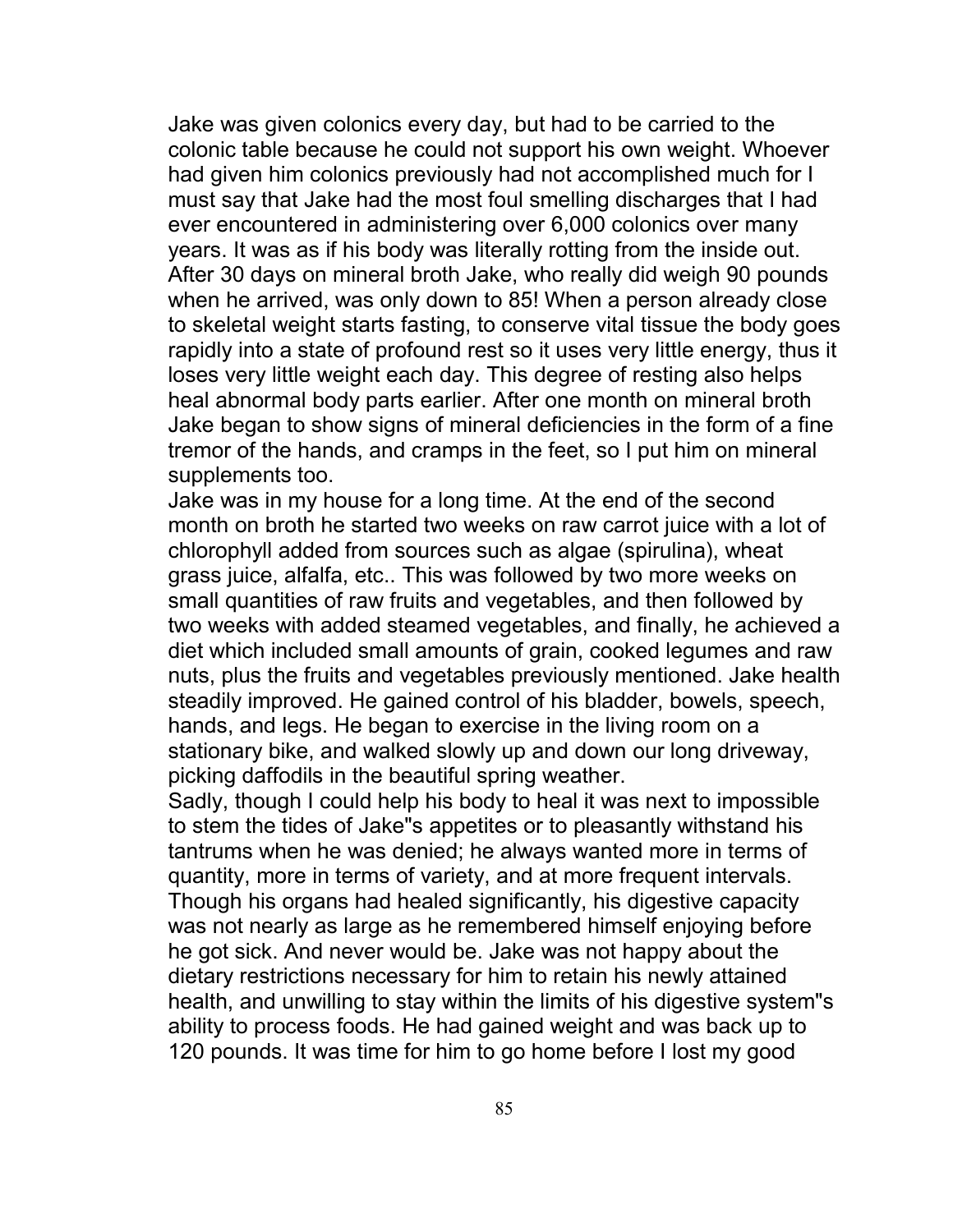humor.

Jake left with a lot of "good lucks" and stern admonitions to stick to his stringent diet and supplement program. It was a big moment for Jake. He had arrived in a wheelchair three months before. Now he walked unaided to the airplane, something he had not been able to do for two years.

Back at home Jake had no one courageous enough to set limits for him. His immediate family and every one of his brow beaten associates were compelled to give him everything that he wanted. So his appetite and lack of personal discipline got the better of him. He started eating lots of dates and figs. These had been eliminated from his diet because he was unable to process foods which such a high sugar content. He also ate larger and larger quantities of grains, nuts and avocados, although I had warned him of specific quantity limits on rich foods. Most sadly, he returned to enjoying spaghetti with lots of cheese grated on top. Within months of leaving my care his paralysis and weakness returned, except that unfortunately for him, he still retained the ability to assimilate food and maintain his body weight. Ironically, the only ultimate benefit of his fasting with me was to permit him to suffer a far longer existence in a wheelchair without wasting away and escaping into death.

I would be failing my readers if I did not explain why Jake became ill in the first place. Jake had started what grew to become a very successful chain of spaghetti restaurants with a unique noodles and sauces made to his own formula. He ate a lot of his own spaghetti over the years, and had been reared in a good Italian family with lots of other kinds of rich food. Jake had a reputation for being able to outeat everybody in terms of quantity and in the amount of time spent eating. In childhood, this ability had made his Italian mother very happy because it showed appreciation for her great culinary skill. Secondly, Jake the adult was still at his core, Jake the spoiled brat child, with a bad, unregulated temper. He was in the habit of dumping his temper on other people whether they needed a helping of his angry emotions or not. A lot of people in his employ and in his extended family tiptoed around Jake, always careful of triggering his wrath. At my place as Jake began to get well he began to use his increased energy and much stronger voice to demonstrate his poor character. At meal times Jake would bang the table with a fork hard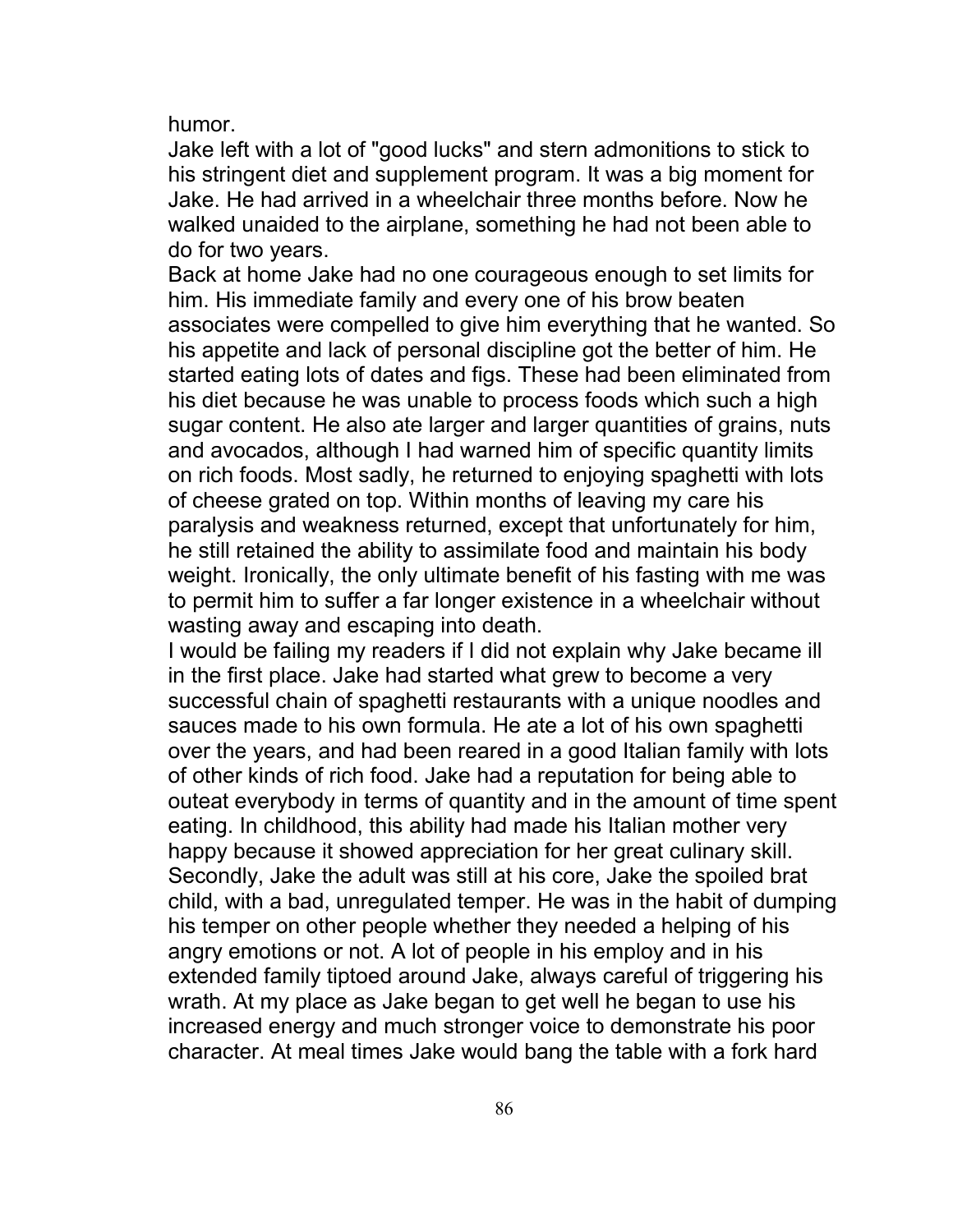enough to leave dents in the wood table top while yelling for more, complaining loudly about the lack of rich sauces and other culinary delights he craved. This was a character problem that Jake could not seem to overcome, even with a lot of intervention from the local minister on his behalf and my counseling. Jake was a Catholic who went to church regularly, but acted like a Christian only while he was in church. On some level Jake knew that he was not treating others fairly, but he would not change his habitual responses. His negative thoughts and actions interfered with his digestive capacity to the extent that his gluttonous eating habits produced illness, a vegetative paralyzing illness, but not death. To me this seems almost a form of karmic justice.

It is common for people who have been very ill for extended periods of time to realize what a wonderful gift life is and arrive at a willingness to do almost anything to have a second chance at doing 'life" right. Some succeed with their second chance and some don"t. If they don"t succeed in changing their life and relationships, they frequently relapse.

Luigi Cornaro"s left the world his story of sickness and rejuvenation. His little book may be the world"s first alternative healing text. It is a classic example of the value of abstentousness. Had Jake taken this story to heart he would have totally recovered. Cornaro was a sixteenth century Venetian nobleman. He, like Jake the spaghetti baron, was near death at the young age of forty. (Jake was also in his early 40s when he broke down.) Cornaro"s many doctors were unable to cure him. Finally he saw a doctor who understood the principles of natural healing. This wise physician determined that this illness was caused by a mismatch between Cornaro"s limited digestive capacity and the excessive amount of food he was eating. So Cornaro was put on a diet of only 12 ounces of solid food and fourteen ounces of liquid a day. Any twelve ounces of any solids he wanted and any fourteen ounces of liquid. It could be meat and wine, salad or orange juice, no matter.

Cornaro soon regained his health and he continued to follow the diet until the age of 78. His health was so outstanding during this period that people who were much younger in terms of years were unable to keep up with him. At 78 his friends, worried about how thin he was (doesn"t it always seem that it is your so-called friends who always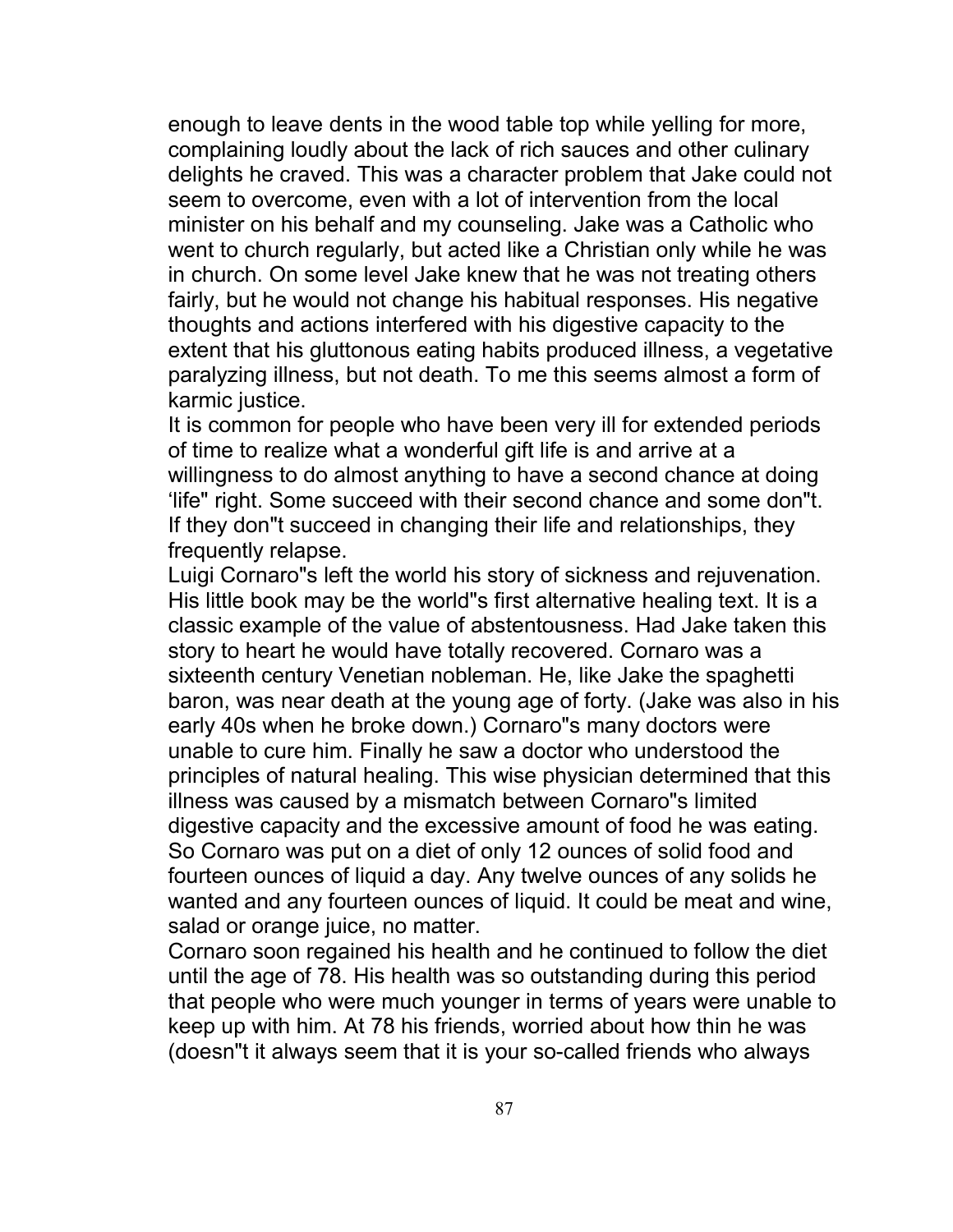ruin a natural cure) persuaded him to increase his daily ration by two ounces a day. His delicate and weak digestive system, which had operated perfectly for many years, was unable to deal with the additional two ounces, and he became very ill after a very short period of over eating.

Worse, his recent indulgence had even further damaged the organs of digestion and to survive Cornaro had to cut his daily ration to eight ounces of solid food and eleven of liquids. On this reduced dietary he again regained his health and lived to be 100. Cornaro wrote four books on the value of abstinence or "sober living" as he called it, writing the last and perhaps the most interesting at 96 years of age. Had my patient Jake been able to confine his food intake to the level of his body"s ability to digest, he might still be walking and enjoying life. But try as I might I could not make him understand. Perhaps he enjoys doing penance in his wheel chair more than he would enjoy health and life.

| Fat                          | 97% |
|------------------------------|-----|
| Muscles                      | 31  |
| Blood                        | 27  |
| Liver                        | 54  |
| Spleen                       | 67  |
| Pancreas                     | 17  |
| Skin                         | 21  |
| <b>Intestines</b>            | 18  |
| Kidneys                      | 26  |
| Lungs                        | 18  |
| Testes                       | 40  |
| Heart                        | 3   |
| <b>Brain and Spinal Cord</b> | З   |
| Nerves                       | З   |
| Bone                         | 14  |

#### **Tissue Losses at Death By Starvation\***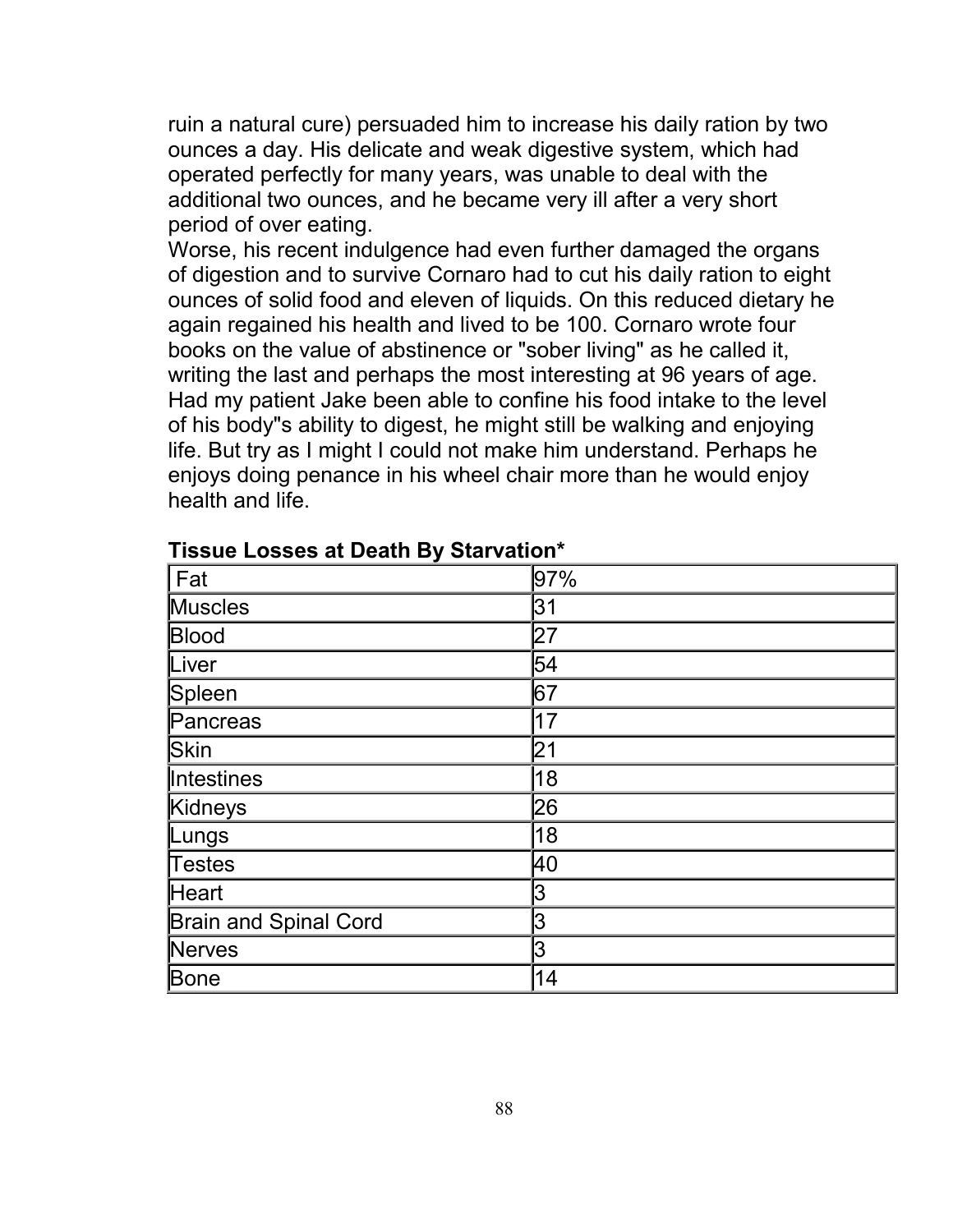\* From Keys, Ancel, Joseph Brozek , Austin Henchel, Olaf Mickelson and Henry L. Taylor, (1950) *The Biology of Human Starvation.* Two Vols. Minneapolis: University of Minnesota Press.

## **Starvation**

It is true that ethical medical doctors use the least-risky procedure they are allowed to use. But this does not mean there are no risks to allopathic treatment. The medical doctor justifies taking the risks by saying that the risk/reward ratio is the best possible. Any sick person is already at risk. Life comes with only one guarantee: that none of us gets out of it alive.

Compared to the risks of allopathic medicine, fasting is a far safer method of treating disease. The oft-repeated scare stories medical doctors and their allies circulate about fasting are not true, and it is important to remember that none of these people portraying fasting as evil and dangerous have ever fasted themselves–I"ll put money on that one. Or, on the slim possibility that someone telling fasting horror stories did actually not eat for 24 hours (probably because some accident or acute illness prevented them), they had a terrible experience because they didn"t understand the process, were highly toxic, and were scared to death the whole time.

Or worse yet they fasted for a short period with an "open mind"–a very dangerous state in which to approach anything new. I have found through considerable experience with people professing to have open minds that the expression "I"m open minded" usually means that someone has already made up their mind and new data just passes straight through their open mind–in one ear and out the other. Or sometimes, the phrase "open mind" means a person that does not believe any information has reality and is entirely unable to make up their mind.

The most commonly leveled criticism of fasting is that in its efforts to survive self-imposed starvation the body metabolizes vital tissue, not just fat, and therefore, fasting is damaging, potentially fatally damaging. People who tell you this will also tell you that fasters have destroyed their heart muscle or ruined their nervous system permanently. But this kind of damage happen only when a person starves to death or starves to a point very close to death, not when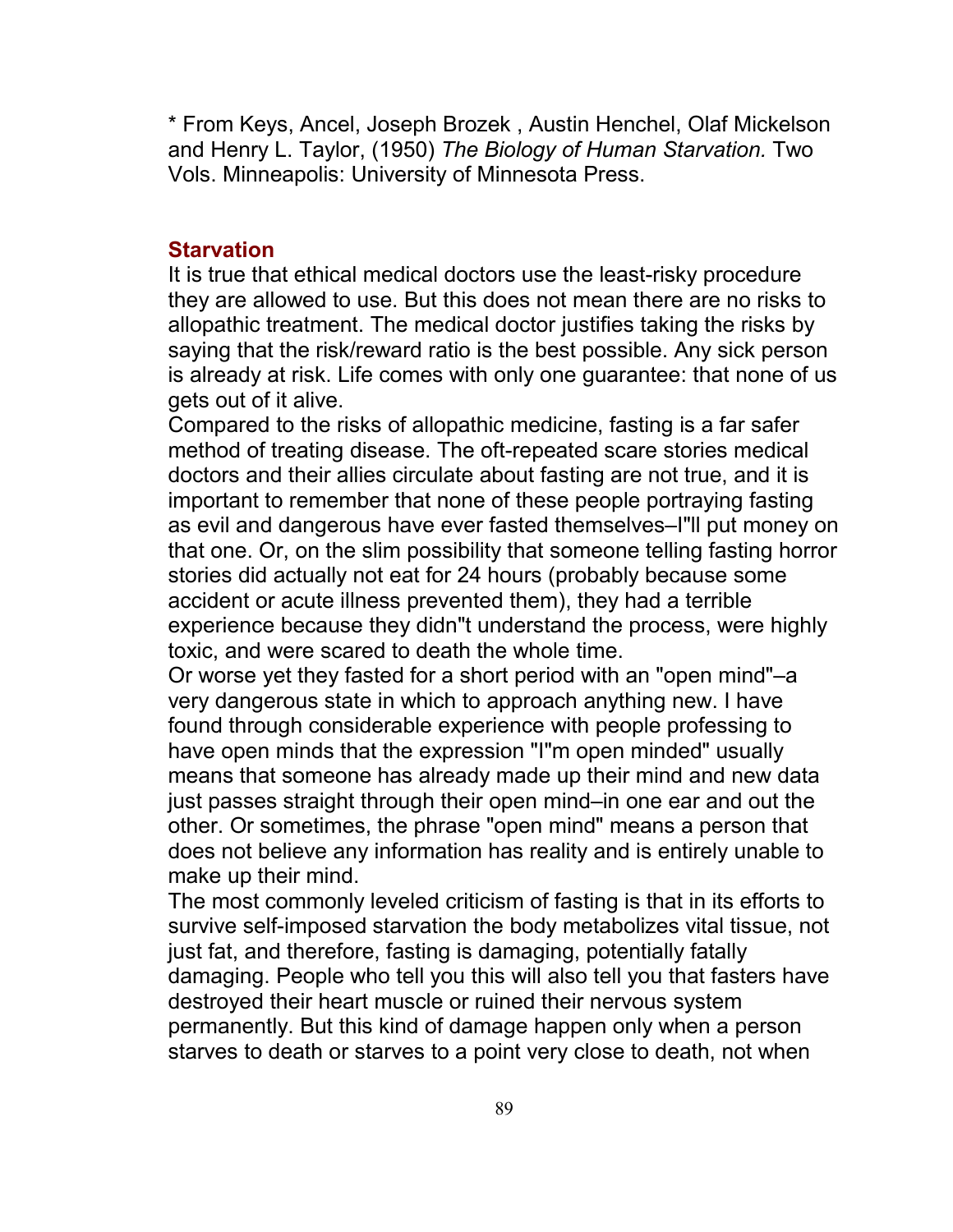someone fasts.

There is a huge difference between fasting and starvation. Someone starving is usually eating, but eating poorly and inadequately, eating scraps of whatever is available such as sugar, white flour, rancid grease, shoe leather, or even dirt. Frequently a starving person is forced to exercise a great deal as they struggle to survive and additionally is highly apprehensive. Or someone starving to death is confined to a small space, may become severely dehydrated too and is in terror. Fear is very damaging to the digestive process, and to the body in general; fear speeds up the destruction of vital tissue. People starve when trekking vast distances through wastelands without food to eat, they starved in concentration camps, buried in mind disasters, they starve during famines and starve while being tortured in prisons. Until water fasting goes on past the point where all fatty tissues and all abnormal deposits have been burned for fuel and recycled for the nutritional elements they contain, vital muscle tissues and organs are not consumed. And as long as the body contains sufficient nutritional reserves, vital organs and essential tissues are rebuilt and maintained. In fact the body has a great deal of intelligence that we don"t give it credit for. It knows exactly which cells are essential to survival, which ones are not. The body knows which cells are abnormal deposits, and it goes to work to metabolize them first. For example, the body recognizes arthritic deposits, cysts, fibroids, and tumors as offensive parts of the landscape, and obligingly uses them for foods in preference to anything else. A starving (not fasting) body also knows precisely in what order of priority body cells should be metabolized to minimize risk of death or permanent disability. After a starving body has reached skeletal condition, or where some small amount of fat remains but nutritional reserves (vitamins and minerals) are exhausted and there is insufficient nourishment forthcoming, the body begins to consume nutrient-rich muscle and organ tissue in a last-ditch effort to stay alive. Under these dire circumstances, the least essential muscles and organs from the standpoint of survival are metabolized first. For example, muscles in the arms and legs would be consumed early in the process, the heart muscle used only toward the very end. The very last part of the body to be metabolized when one is starving and as has come very close to death would be the brain and the nervous system.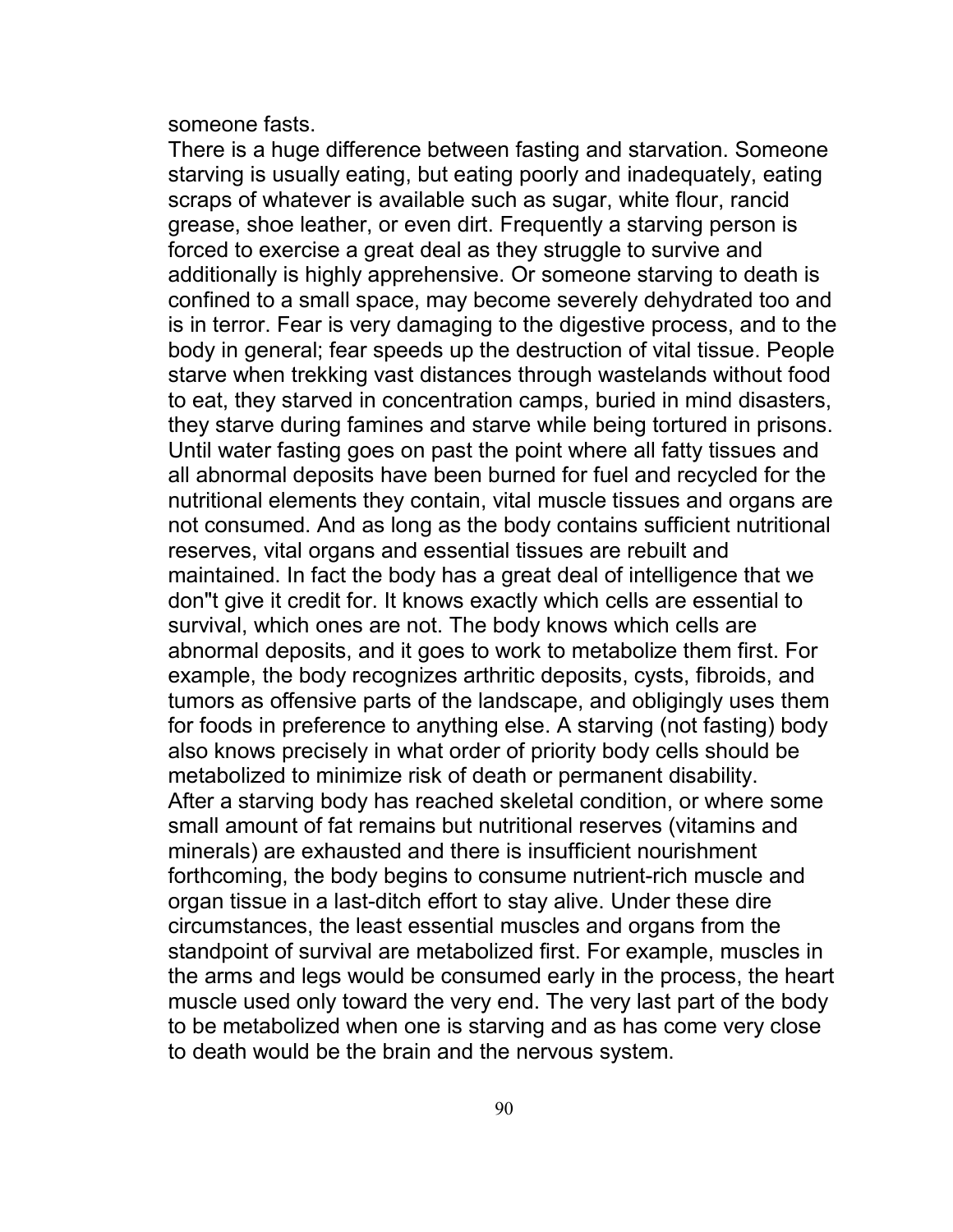Starvation begins where fasting ends, which is when real hunger begins. If the return of hunger is ignored whenever it takes place, whether it is in 30, 60, or 90 days depending upon body weight and type of fast, at that point exactly, not a day before, starvation begins very slowly. Usually it takes a considerable period of time after that before death occurs. It is important to note that this discussion applies only to the abstention from food, not water. Death takes place very quickly in the absence of water.

The chart on the previous page shows numerically the phenomenal ability of the body to protect the most essential tissues of the body right up to the time of death. If a person fasted for 30 days, the average time it takes for the return of hunger in a person that is not overweight, and then ignored the return of hunger, and continued to abstain from food–if the person could avoid forced exercise, keep warm, and had enough hydration, it could take as much as an additional 20 to 60 days to die of starvation! At death the body would have experienced losses of 40 to 60 percent of its starting body weight. (Ancel Keys et al, 1950) A emaciated person can not afford to lose nearly as much weight as an obese person, and death under conditions of starvation will occur earlier. In all cases of starvation the brain, nerves, heart, lungs, kidneys and liver remain largely intact and functional to the very end. During a fast, it is almost impossible to damage essential organs, unless of course the person creates the damage by fears about the process, or by internalizing the fears of others. If those fears are present, the fast should not be attempted.

## **Weight Loss By Fasting**

Loss of weight indicates, almost guarantees, that detoxification and healing is occurring. I can"t stress this too much. Of all the things I find my patients seem to misunderstand or forget after being told, it is that they can"t heal in a rapid manner without getting smaller. This reality is especially hard for the family and friends of someone who is fasting, who will say, "you"re looking terrible dear, so thin. Your skin is hanging on your bones. You"re not eating enough protein or nutrient food to be healthy and you must eat more or you"re going to develop serious deficiencies. You don"t have any energy, you must be getting sicker. You"re doing the wrong thing, obviously. You have less energy and look worse every day. Go and see a doctor before it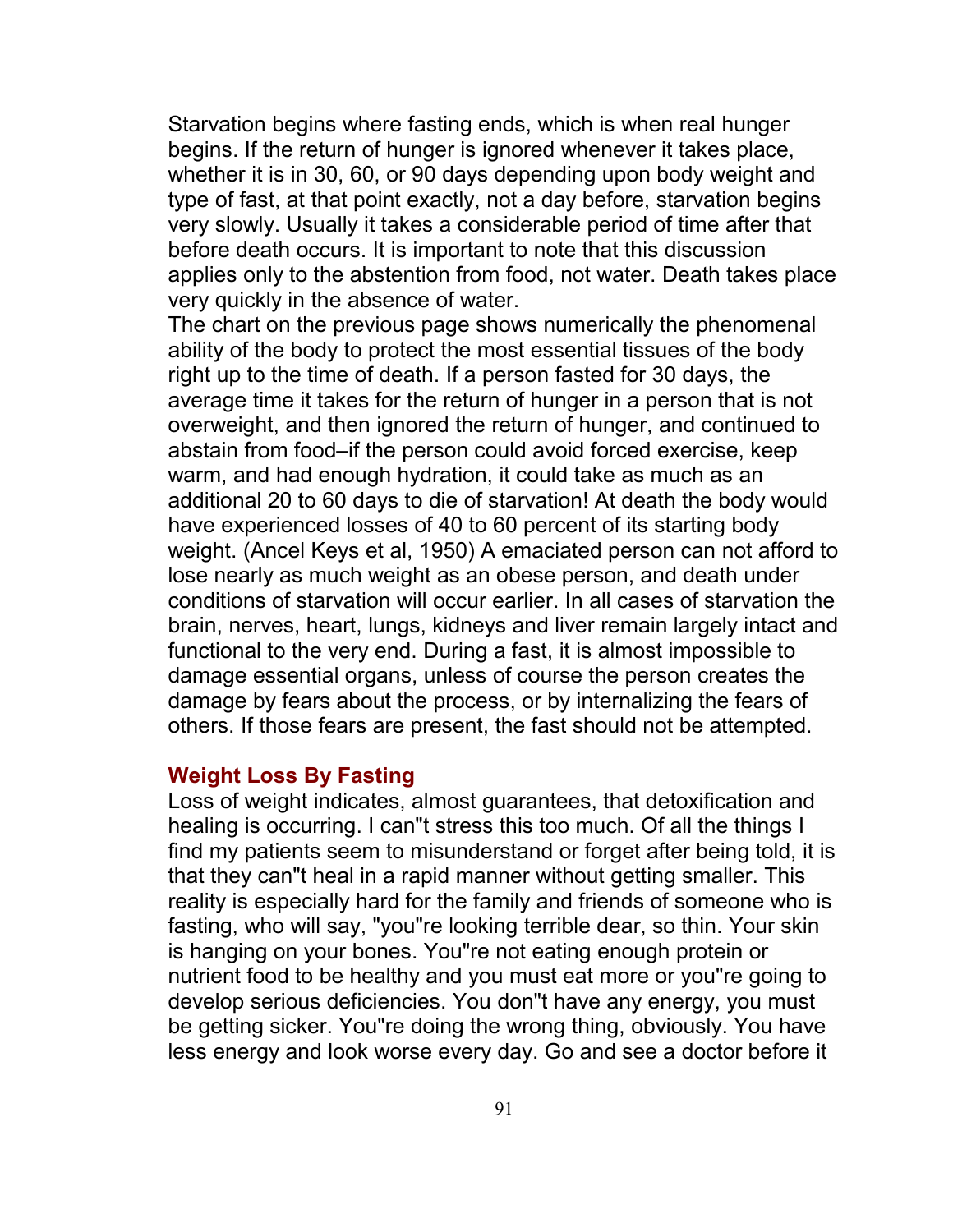is too late." To succeed with friends like this, a faster has to be a mighty self-determined person with a powerful ability to disagree with others.

Medical personnel claim that rapid weight loss often causes dangerous deficiencies; these deficiencies force the person to overeat and regain even more weight afterward. This is largely untrue, though there is one true aspect to it: a fasted, detoxified body becomes a much more efficient digester and assimilator, extracting a lot more nutrition from the same amount food is used to eat. If, after extended fasting a person returns to eating the same number of calories as they did before; they will gain weight even more rapidly than before they stated fasting. When fasting for weight loss, the only way to keep the weight off is to greatly reform the diet; to go on, and stay on, a diet made up largely of non-starchy, watery fruits and vegetables, limited quantities of cooked food, and very limited amounts of highly concentrated food sources like cereals and cooked legumes. Unless, of course, after fasting, one"s lifestyle involves much very hard physical labor or exercise. I"ve had a few obese fasters become quite angry with me for this reason; they hoped to get thin through fasting and after the fast, to resume overeating with complete irresponsibility as before, without weight gain. People also fear weight loss during fasting because they fear becoming anorexic or bulimic. They won"t! A person who abstains from eating for the purpose of improving their health, in order to prevent or treat illness, or even one who fasts for weight loss will not develop an eating disorder. Eating disorders mean eating compulsively because of a distorted body image. Anorexics and bulimics have obsessions with the thinner-is-better school of thought. The anorexic looks at their emaciated frame in the mirror and thinks they are fat! This is the distorted perception of a very insecure person badly in need of therapy. A bulimic, on the other hand stuffs themselves, usually with bad food, and then purges it by vomiting, or with laxatives. Anorexics and bulimics are not accelerating the healing potential of their bodies; these are life threatening conditions. Fasters are genuinely trying to enhance their survival potential. Occasionally a neurotic individual with a pre-existing eating disorder will become obsessed with fasting and colon cleansing as a justification to legitimize their compulsion. During my career while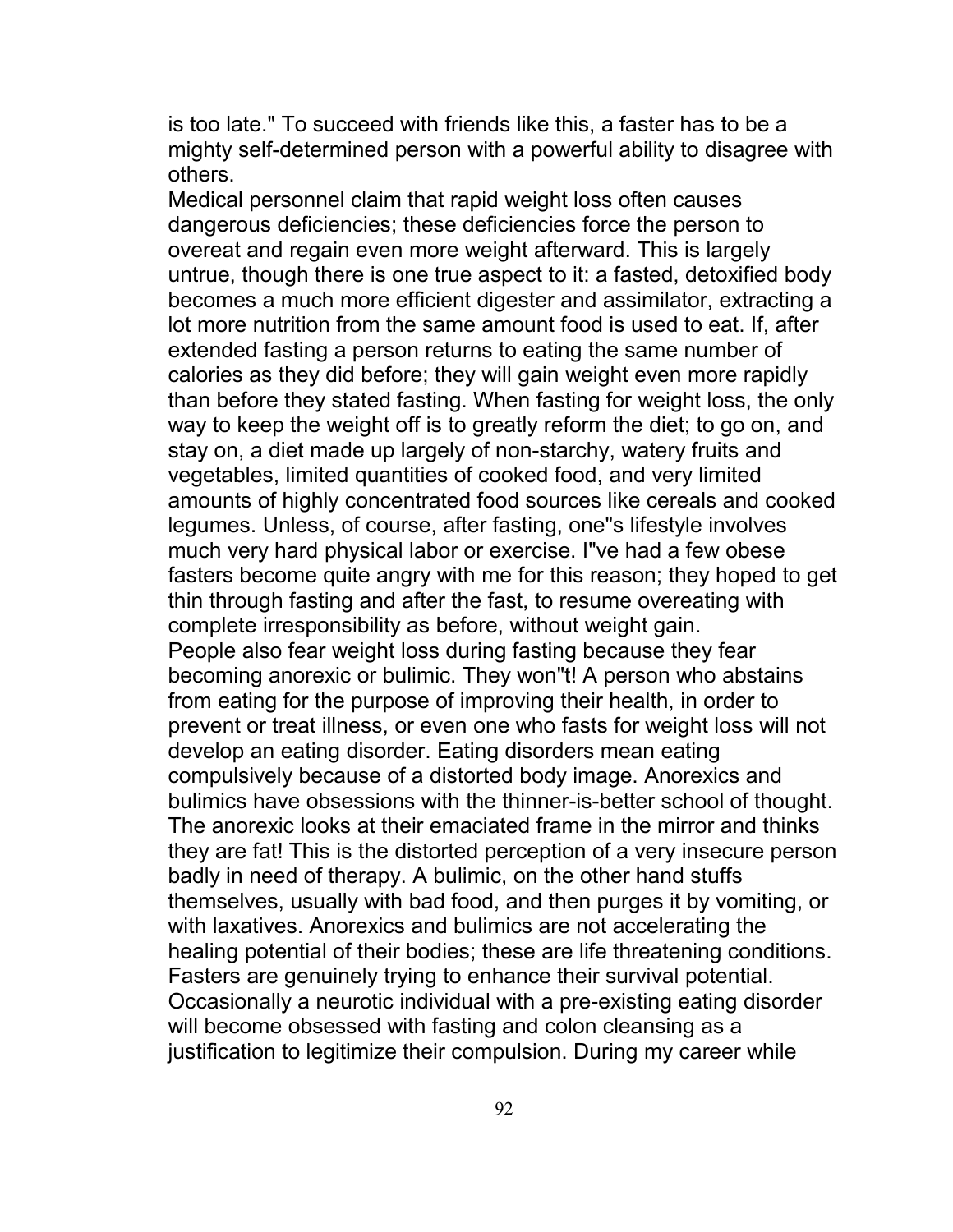monitoring hundreds of fasters, I"ve known two of these. I discourage them from fasting or colon cleansing, and refuse to assist them, because they carry the practices to absurd extremes, and contribute to bad press about natural medicine by ending up in the emergency ward of a hospital with an intravenous feeding tube in their arm.

## **Cases Beyond The Remedy Of Fasting**

Occasionally, very ill people have a liver that has become so degenerated it cannot sustain the burden of detoxification. This organ is as vital to survival as the brain, heart and lungs. We can get along with only one kidney, we can live with no spleen, with no gallbladder, with only small parts of the stomach and intestines, but we can not survive without a liver for more than a day or so. The liver is the most active organ in the body during detoxification. To reach an understanding of detoxification, it helps to know just what the liver does for us on an ongoing basis.

The liver is a powerful chemical filter where blood is refined and purified. The liver passes this cleansed blood out through the superior vena cava, directly to the heart. The blood is then pumped into general and systemic circulation, where it reaches all parts of the body, delivering nutrition and oxygen at a cellular level. On its return flow, a large proportion of the depleted blood is collected by the gastric, splenic and superior and inferior mesenteric veins that converge to form the large portal vein which enters the liver. Thus a massive flow of waste from all the cells of the body is constantly flowing into the liver. The huge hepatic artery also enters the liver to supply oxygen and nutrients with which to sustain the liver cells themselves.

The liver is constantly at work refining the blood. It is synthesizing, purifying, renovating, washing, filtering, separating, and detoxifying. It works day and night without stopping. Many toxins are broken down by enzymes and their component parts are efficiently reused in various parts of the body. Some impurities are filtered out and held back from the general circulation. These debris are collected and stored in the gall bladder, which is a little sack appended to the liver. After a meal, the contents of the gall bladder (bile) are discharged into the duodenum, the upper part of the small intestine just beyond the stomach. This bile also contains digestive enzymes produced by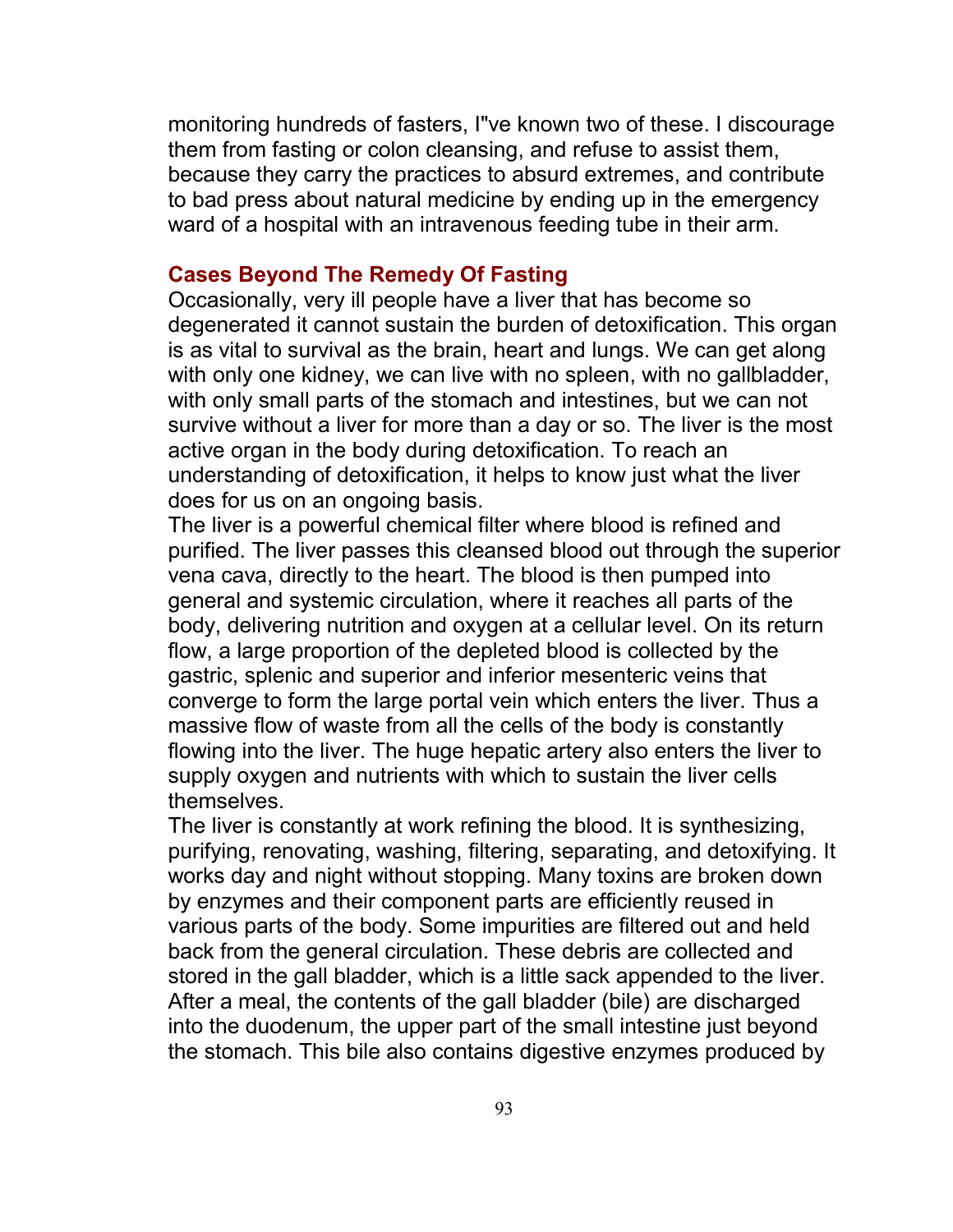the liver that permit the breakdown of fatty foods in the small intestine.

Sometimes a large flow of bile finds its way into the stomach by pressure or is sucked into the stomach by vomiting. Excessive biliary secretion and excretion can also result from overeating, which overcrowds the area. Sometimes colonics or massage can also stimulate a massive flow of bile. Extremely bitter and irritating, when bile gets into the stomach the person either vomits or wishes they could. And after vomiting and experiencing the taste of bile, wishes they hadn"t.

When no food at all enters the system, the blood keeps right on passing through the liver/filter just as it does when we are eating. When the liver does not have to take care of toxins generated by the current food intake, each passage through the liver results in a cleaner blood stream, with the debris decreasing in quantity, viscosity, and toxicity, until the blood becomes normalized. During fasting, debris from the gall bladder still pass through the small intestine and into the large intestine. However, if the bowels do not move the toxins in the bile are readsorbed into the blood stream and get recirculated in an endless loop. This toxic recycling makes a faster feel just terrible, like they had a flu or worse!

The bowels rarely move while fasting. During fasting only enemas or colonics permit elimination from the large intestine. If done effectively and frequently, enemas will greatly add to the well being and comfort of the faster. Many times when a faster seems to be retracing or experiencing a sudden onset of acute discomfort or symptoms, these can be almost immediately relieved by an enema or colonic.

A person with major liver degeneration inevitably dies, with or without fasting, with or without traditional medicine. Significantly impaired kidney function can also bring about this same result. Mercifully, death while fasting is usually accomplished relatively free of pain, clear of mind and with dignity. That often can not be said of death in a hospital. There are much worse experiences than death. Fasting is not a cure-all. There are some conditions that are beyond the ability of the body to heal. Ultimately, old age gets us all. Dr. Linda Hazzard, one of the greats of natural hygiene, who

practiced Osteopathic medicine in the 1920s, had a useful way of categorizing conditions that respond well to fasting. These she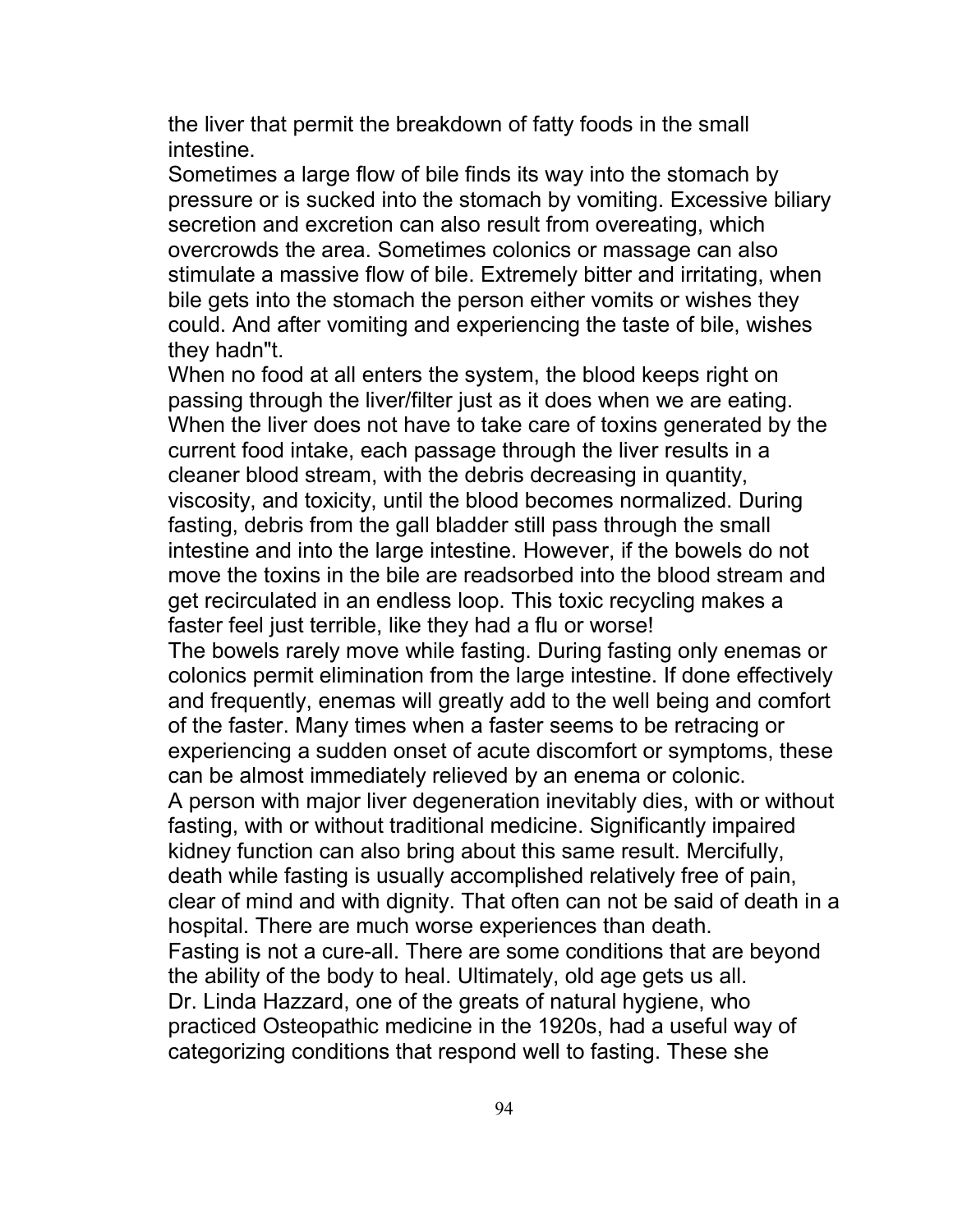labeled "acute conditions," and "chronic degenerative conditions." A third classification, "chronic conditions with organic damage," does not respond to fasting. Acute conditions, are usually inflammations or infections with irritated tissue, with swelling, redness, and often copious secretions of mucous and pus, such as colds, flu, a first time case of pneumonia, inflamed joints as in the early stages of arthritis, etc. These acute conditions usually remedy in one to three weeks of fasting. Acute conditions are excellent candidates for self-doctoring. Chronic degenerative conditions are more serious and the patient usually requires supervision. These include conditions such as cancer, aids, chronic arthritis, chronic pneumonia, emphysema and asthma. Chronic degenerative conditions usually respond within a month to three months of fasting. The fasting should be broken up into two or three sessions if the condition has not been relieved in one stint of supervised fasting. Each successive fast will produce some improvement and if a light, largely raw-food diet is adhered to between fasts the patient should not worsen and should be fairly comfortable between fastings.

If there has been major functional damage to an organ as a result of any of these degenerative conditions, healing will not be complete, or may be impossible. By organic damage, I mean that a vital part of the body has ceased to function due to some degenerative process, injury, or surgery–so badly damaged that the cells that make up the organ can not be replaced.

I once had a twenty five year old man come to my spa to die in peace because he had been through enough diagnostic procedures in three hospitals to know that his liver was beyond repair. He had been working on an apple farm in between terms at university when he was poisoned several times with insecticide from an aerial spray on the whole orchard. He absorbed so much insecticide that his liver incurred massive organic damage.

When he came to me his body had reached the point where it was incapable of digesting, and because of lack of liver function, it was incapable of healing while fasting, a condition in which death is a certainty. He was a Buddhist, did not fear death and did not want to be kept alive in agony or in prolonged unconsciousness by any extraordinary means, nor did he want to die with tubes in every orifice. I was honored to be a supportive participant in his passing. He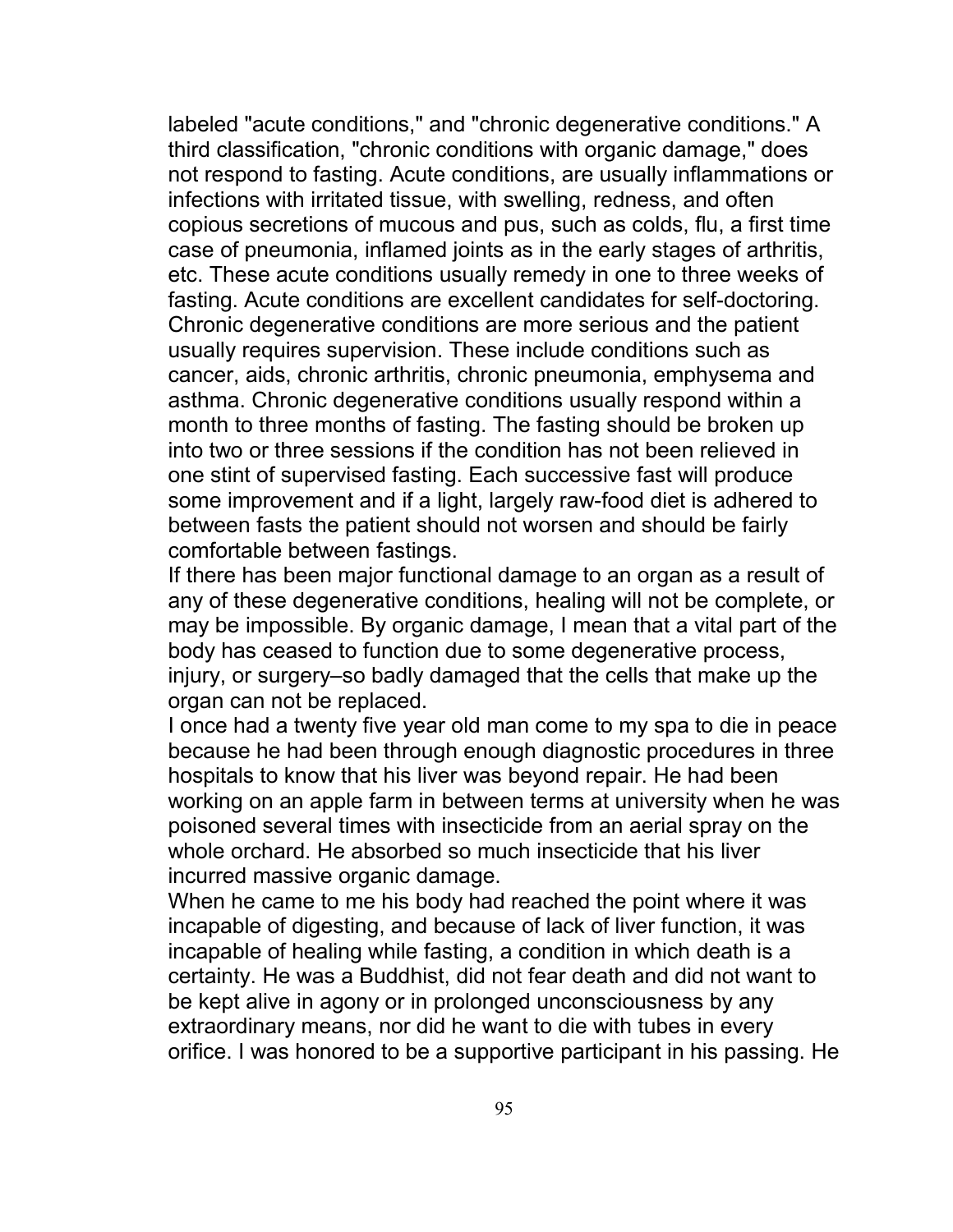died fasting, in peace, and without pain, with a clear mind that allowed him to consciously prepare for the experience. He was not in a state of denial or fear, and made no frantic attempts to escape the inevitable. He went quietly into that still dark night with a tranquil demeanor and a slight smile.

Fortunately, in my many years of practice I had the pleasure of seeing the majority of the people totally regain their health or at least greatly improve it by means of the fasting and healing diets. Many cancer patients watched with amazement as their tumors disappeared before their eyes, many arthritics regained their function, serious skin conditions such as psoriasis disappeared, mental conditions improved, addictions vanished, fatigue was replaced by energy, and fat dissolved revealing the hidden sculpture beneath. I will talk more about procedures and the particular reasons bodies develop specific conditions in later chapters.

## **Social/Cultural/Psychological Obstacles To Fasting**

Numerous attitudes make it difficult to fast or to provide moral support to friends or loved ones that are fasting. Many people harbor fears of losing weight because they think that if times were really tough, if there was a famine or they became ill and lost a lot of weight they would have no reserves and would certainly perish. These people have no idea how much fat can be concealed on an even skinny body, nor of how slowly a skinny body loses weight while fasting. Substantial fat reserves are helpful as heat-retaining insulation in those rare accidents when someone is dropped into a cold ocean and must survive until the rescue boat arrives. Being fat might keep a person alive longer who is lost in the wilderness awaiting rescue with no supplies, no means of procuring food, and no means of keeping warm. On the other hand, fat people would have a far harder time walking out of the wilderness. And extensive fat deposits are merely fuel and do not contain extensive nutritional reserves. An obese person fasting without significant nutritional supplementation would begin starving long before they became really skinny. On the balance, carrying excess weight is a far greater liability than any potential prosurvival aspects it might have.

There are other attitudes associated with weight loss that make it difficult for people to fast. People hold rather stereotypical notions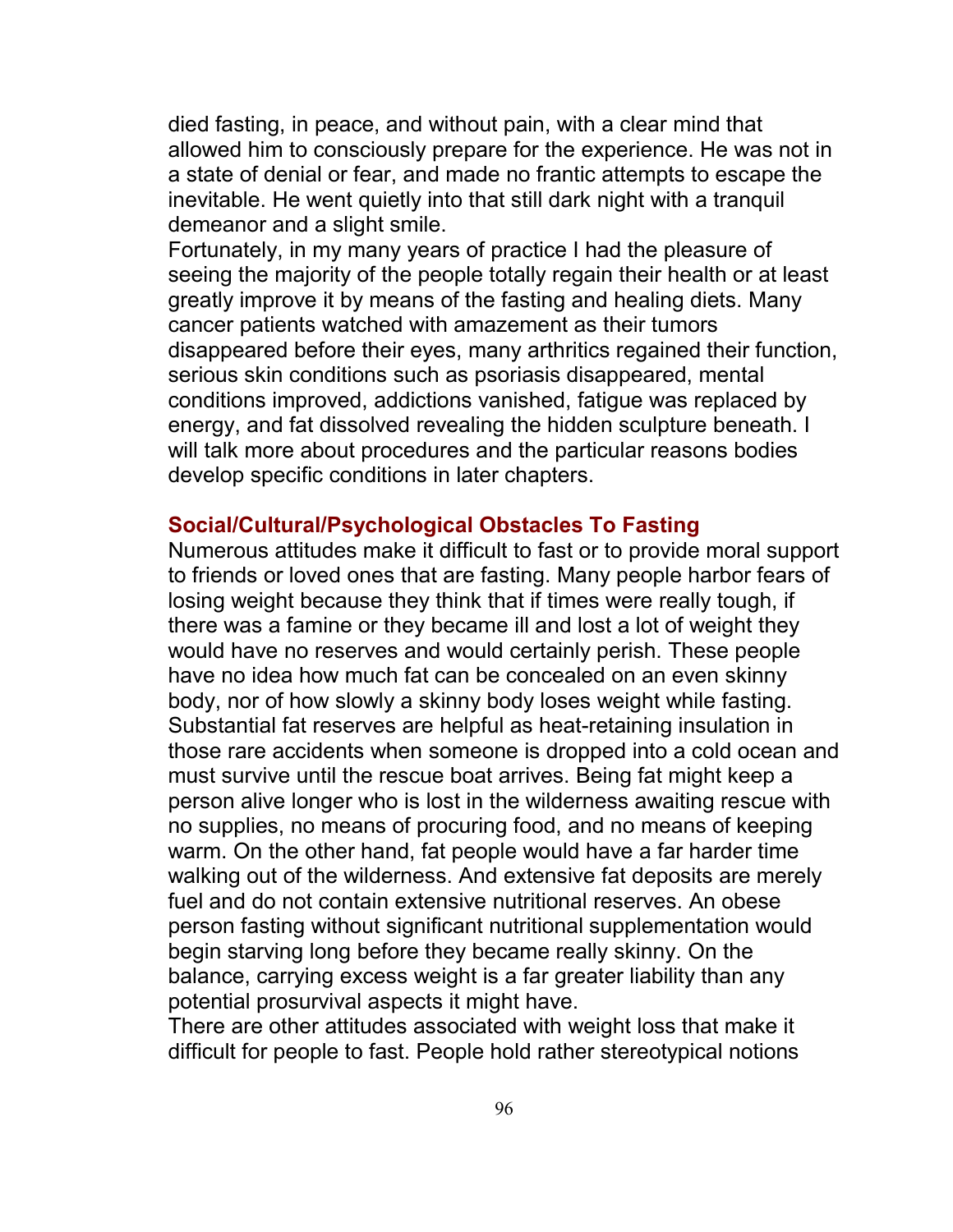about what constitutes an attractive person; usually it involves having some meat on ones bones. Hollywood and Hugh Hefner have both influenced the masses to think that women should have hourglass figures with large, upthrust, firm breasts. Since breasts are almost all useless fatty tissue supporting some milk-producing glands that do not give a breast much volume except when engorged, most women fasters loose a good percentage of their breast mass. If the fast is extensive, there should also develop an impressive showing of ribs and hip bones; these are not soft and cuddly. Husbands, lovers, parents, and friends frequently point out that you don"t look good this way and exhort you to put on weight. Most people think pleasantly plump is healthy.

Skinny men, especially those who had lost a lot of weight during an illness, are pressured by associates to put on weight to prove that they are healthy. I had a client who was formerly a college varsity football player. Before his illness he had lifted weights and looked like a hunk. His family and friends liked to see him that way and justifiably so. Then he got seriously ill. On a long extended healing diet he lost a significant amount of weight and seemed down right skinny, causing all who knew him well and cared about him to tempt him with all kinds of scrumptious delicacies from the best of kitchens. But this case was like Luigi Cornaro, a man who never again could look like a hunk. His "friends" made an absolutely necessary change in life style and appearance far more difficult than it was already. My client was torn between a desire to please others, and a desire to regain and retain his health. This problem a sick person doesn"t need. If you have the independence to consider following an alternative medical program in a culture that highly values conformity and agreement, you are also going to have to defend your own course of self-determined action based on the best available data that you have. But fasters are usually in fragile emotional condition, so I advise my clients who are subjected to this kind of pressure to beg their friends and associates to refrain from saying anything if they can"t support the course of action you have chosen. After this, if

friends or relatives are still incapable of saying nothing (even nonverbally), it is important to exclude them from your life until you have accomplished your health goals, have regained some weight and have returned to eating a maintenance diet, rather than getting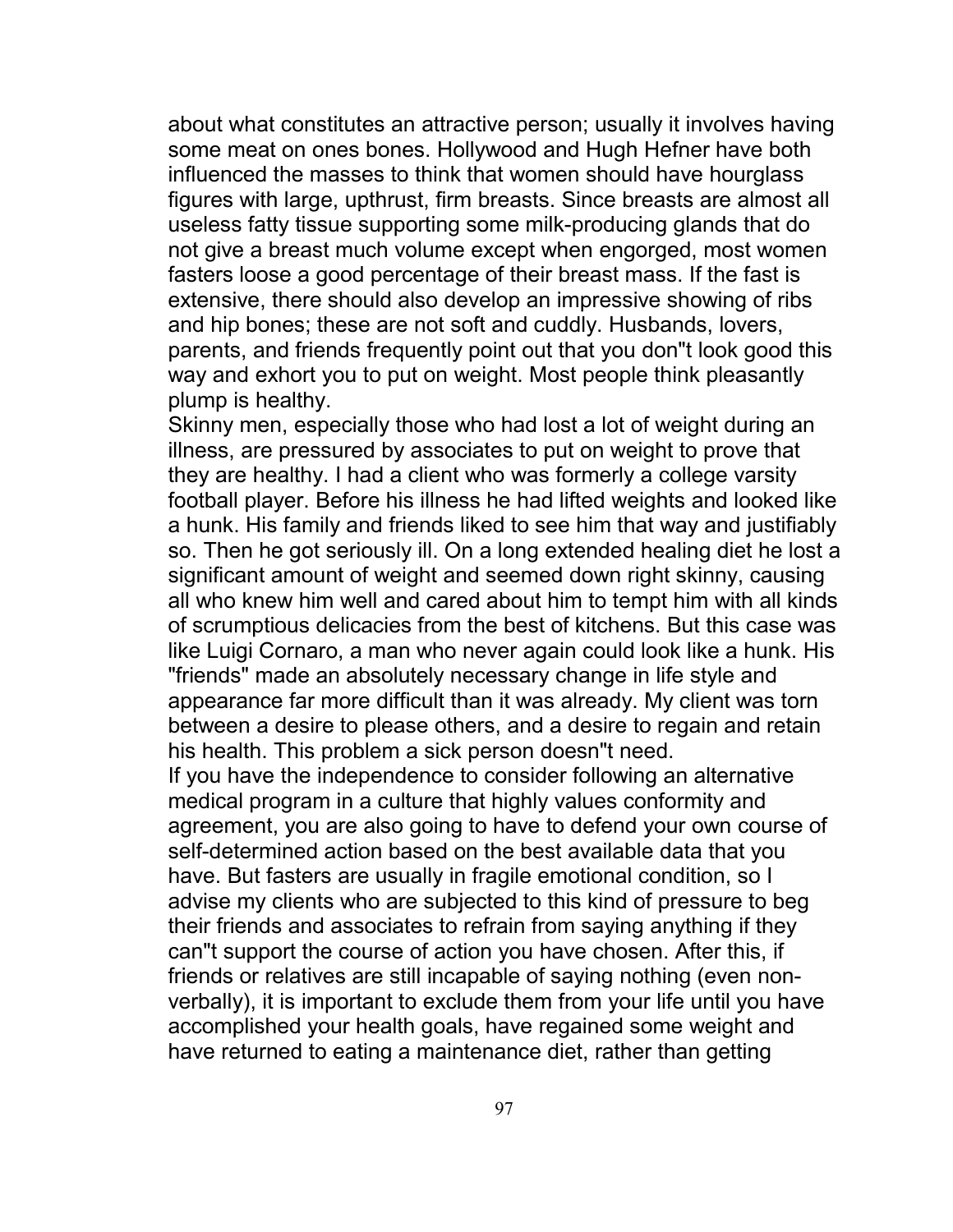skinnier on a healing one.

The very worst aspect of our culture"s eating programming is that people have been wrongfully taught that when ill they must eat to keep up their strength. Inherent in this recommendation is an unstated belief that when the body is weakened by a disease state, the weakness can somehow be overcome with food, and that the body needs this food to kill the virus, bacteria, or invading yeast, and uses the protein to heal or rebuild tissue. Sadly, the exact opposite is the case. Disease organisms feed and multiply on the toxic waste products of misdigestion, and the body is unable to digest well when it is weak or ill.

There"s an old saying about this: 'feed a cold, starve a fever." Most people think this saying means you should eat when you have a cold. What the saying really means is if you feed a cold then you will soon have to starve a fever. Protein foods especially are not digested by a diseased body, and as mentioned before, the waste products of protein indigestion are especially poisonous. That is all the body needs when it is already down, another load of poison which it can"t eliminate due to weakness and enervation.

Weight loss is usually associated with illness, as it should be! In times of acute illness an otherwise healthy body loses its appetite for food because it is prosurvival to stop eating. It is very hard to coax a sick animal to eat. Their bodies, not controlled by a mind full of complex learned responses and false ideas, automatically know that fasting is nature"s method of healing. Contrary to popular understanding, digestion, assimilation, and elimination require the expenditure of considerable energy. This fact may contradict the reader"s experience because everyone has become tired when they have worked a long time without eating, and then experienced the lift after eating. But an ill body cannot digest efficiently so instead of providing energy extracted from foods, the body is further burdened by yet another load of toxic material produced by fermented and putrefied food. This adds insult to injury in a sick body that is already drowning in its own garbage.

Worse, during illness most available vital force is already redirected into healing; it is not available for digestion. It is important to allow a sick body to proceed with healing and not to obstruct the process with unnecessary digestion or suppress the symptoms (which actually are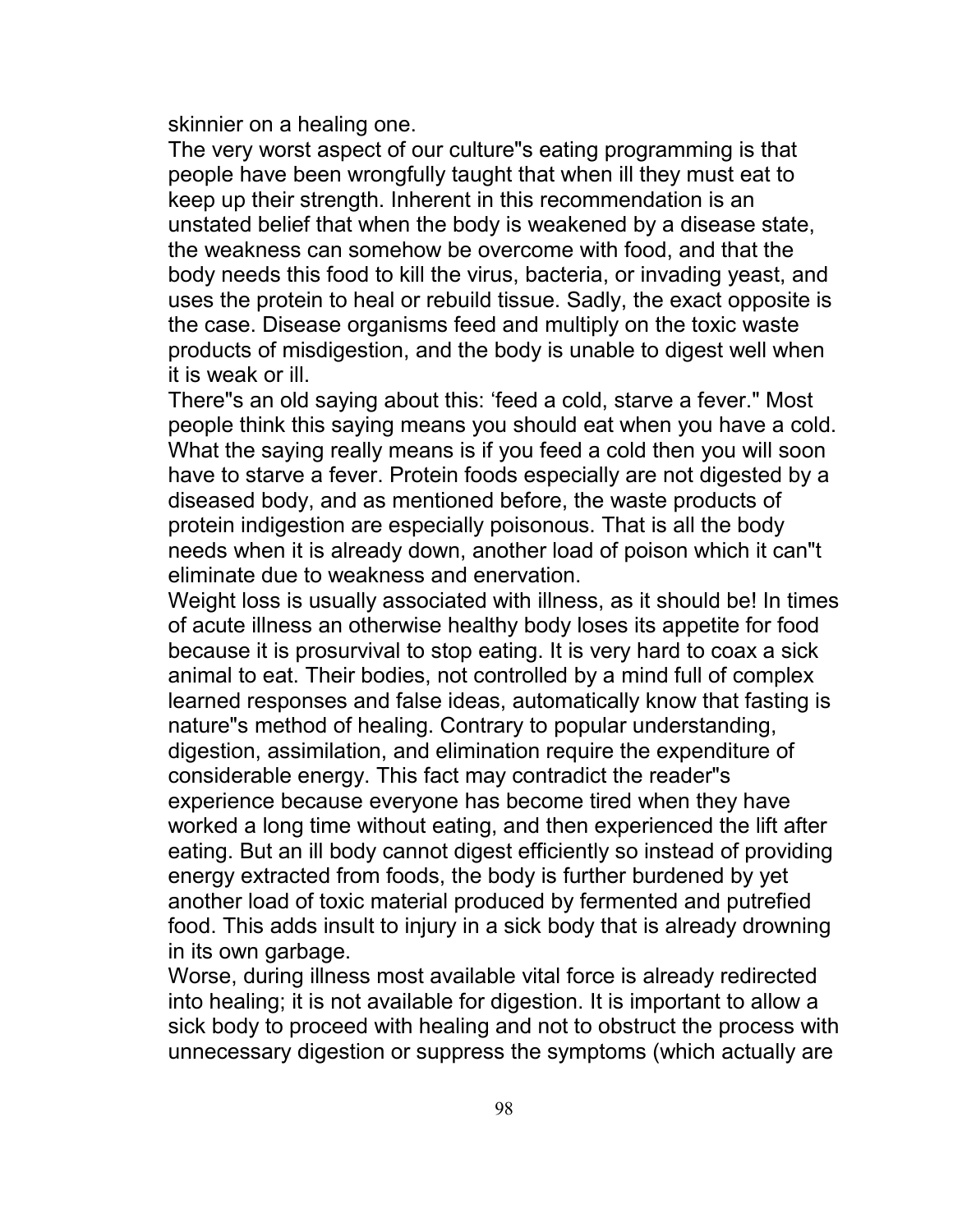the healing efforts) with drugs. If you have an acute illness, and you stop all food intake except for pure water and herb teas, and perhaps some vegetable broth, or dilute non-sweet juice, you have relieved your body of an immense effort. Instead of digesting, the body goes to work on catching up on healing. The body can and will almost inevitably heal itself if the sick person will have faith in it, cooperate with the body"s efforts by allowing the symptoms of healing to exist, reduce or eliminate the intake of food to allow the body to marshal its energies, maintain a positive mental attitude and otherwise stay out of the way.

Many people intensely dread missing even one meal. These folks usually are and have been so toxic that their bodies had been stashing uneliminated toxins in their fat for years. They are usually so addicted to caffeine, cigarettes, alcohol, and so forth, that when they had fasted, even briefly, their bodies were forced to dip into highlypolluted fat reserves while simultaneously the body begins withdrawal. People like this who try to fast experience highly unpleasant symptoms including headache, irritability, inability to think or concentrate, blurred vision, profound fatigue, aches, etc. Most of these symptoms come from low blood sugar, but combined with the toxins being released from fat and combined with going through multiple addictive withdrawals, the discomforts are more than most people are willing to tolerate. Fasting on juice is much more realistic for cases like this. It is little wonder that when a hygienist suggests a fast to improve health, this type of case asserts positively that fasting is quite impossible, they have tried it, it is absolutely terrible and know that they can"t do it.

This rejection is partly due to a cultural expectation (one reinforced by western medicine) that all unpleasant symptoms should be avoided or suppressed. To voluntarily experience unpleasant sensations such as those mentioned above is more than the ordinary timid person will subject themselves to, even in order to regain health. They will allow surgery, drugs with violent and dangerous side effects, painful and invasive testing procedures and radiation–all unpleasant and sometimes extremely uncomfortable. These therapies are accepted because someone else with authority is doing it to them. And, they have been told that it they don"t submit they will not ever feel better and probably will die in the near future. Also people think that they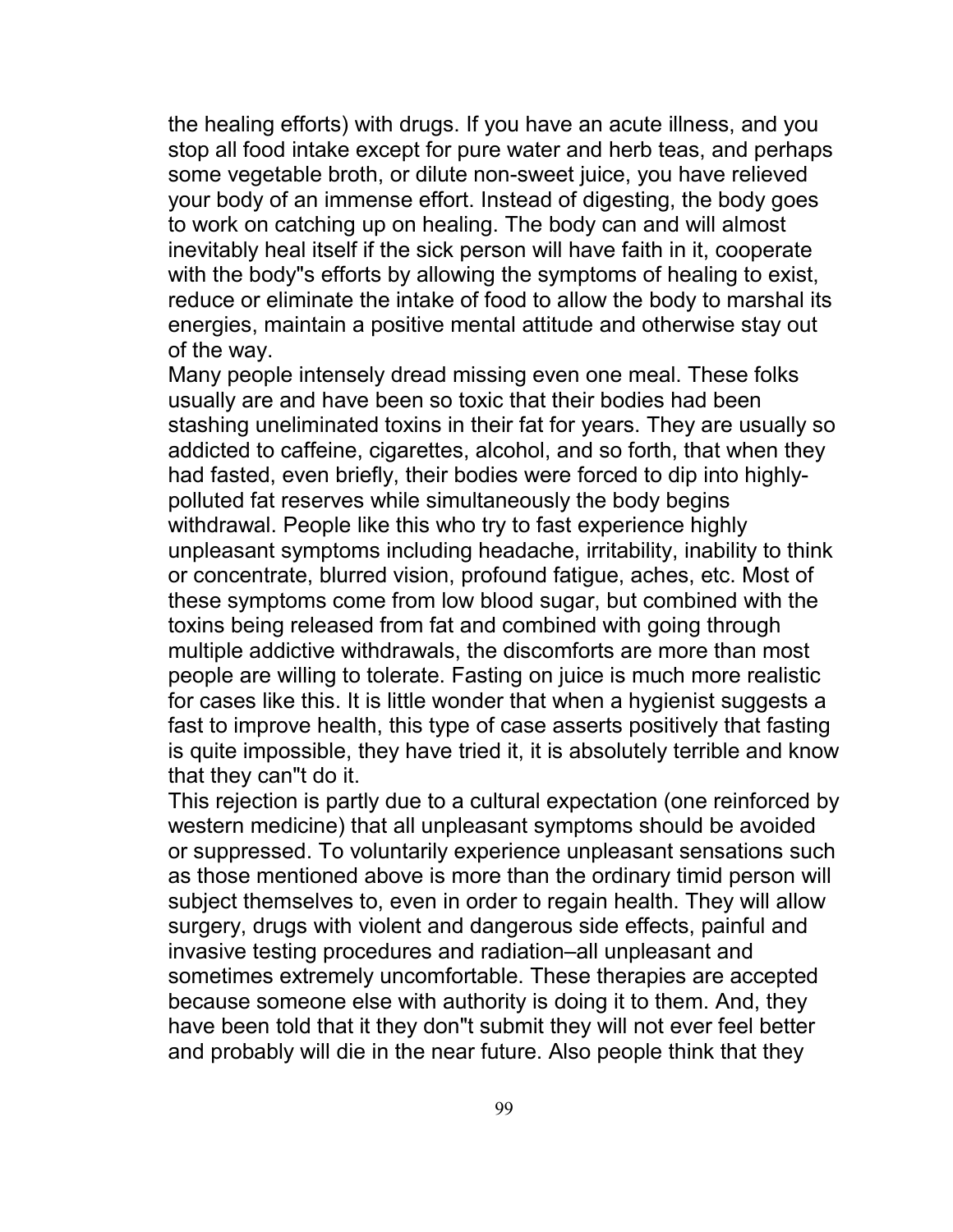have no alternative, that the expert in front of them knows what is best, so they feel relieved to have been relieved of the responsibility for their own condition and its treatment.

## **Preventative Fasting**

During the years it takes for a body to degenerate enough to prompt a fast, the body has been storing up large quantities of unprocessed toxins in the cells, tissues, fat deposits, and organs. The body in its wisdom will always choose to temporarily deposit overwhelming amounts of toxins somewhere harmless rather than permit the blood supply to become polluted or to use secondary elimination routes. A body will use times when the liver is less burdened to eliminate these stored toxic debris. The hygienists" paradigm asserts that the manifestation of symptoms or illness are all by themselves, absolute, unassailable proof that further storage of toxic wastes in the cells, tissues, fat deposits, and organs is not possible and that an effort toward elimination is absolutely necessary. Thus the first time a person fasts a great quantity of toxins will normally be released. Being the resident of a body when this is happening can be quite uncomfortable. For this reason alone, preventative fasting is a very wise idea.

Before the body becomes critically ill, clean up your reserve fuel supply (fat deposits) by burning off some accumulated fat that is rich in toxic deposits and then replace it with clean, non-toxic fat that you will make while eating sensibly. If you had but fasted prophylactically as a preventative or health-creating measure before you became seriously ill, the initial detoxification of your body could have been accomplished far more comfortably, while you were healthy, while your vital force was high and while your body otherwise more able to deal with detoxification.

Each time you fast, even if it is only one day, you allow your body to go through a partial detox, and each time it becomes easier and more comfortable than the last time. The body learns how to fast. Each time you fast it, your body slips into a cleansing mode more quickly, and each time you fast you lighten the load of stored toxins. Perhaps you have already eliminated the caffeine your body had stored, which frequently causes severe headaches on withdrawal, not to mention fatigue. It certainly helps to have this behind you before you go on to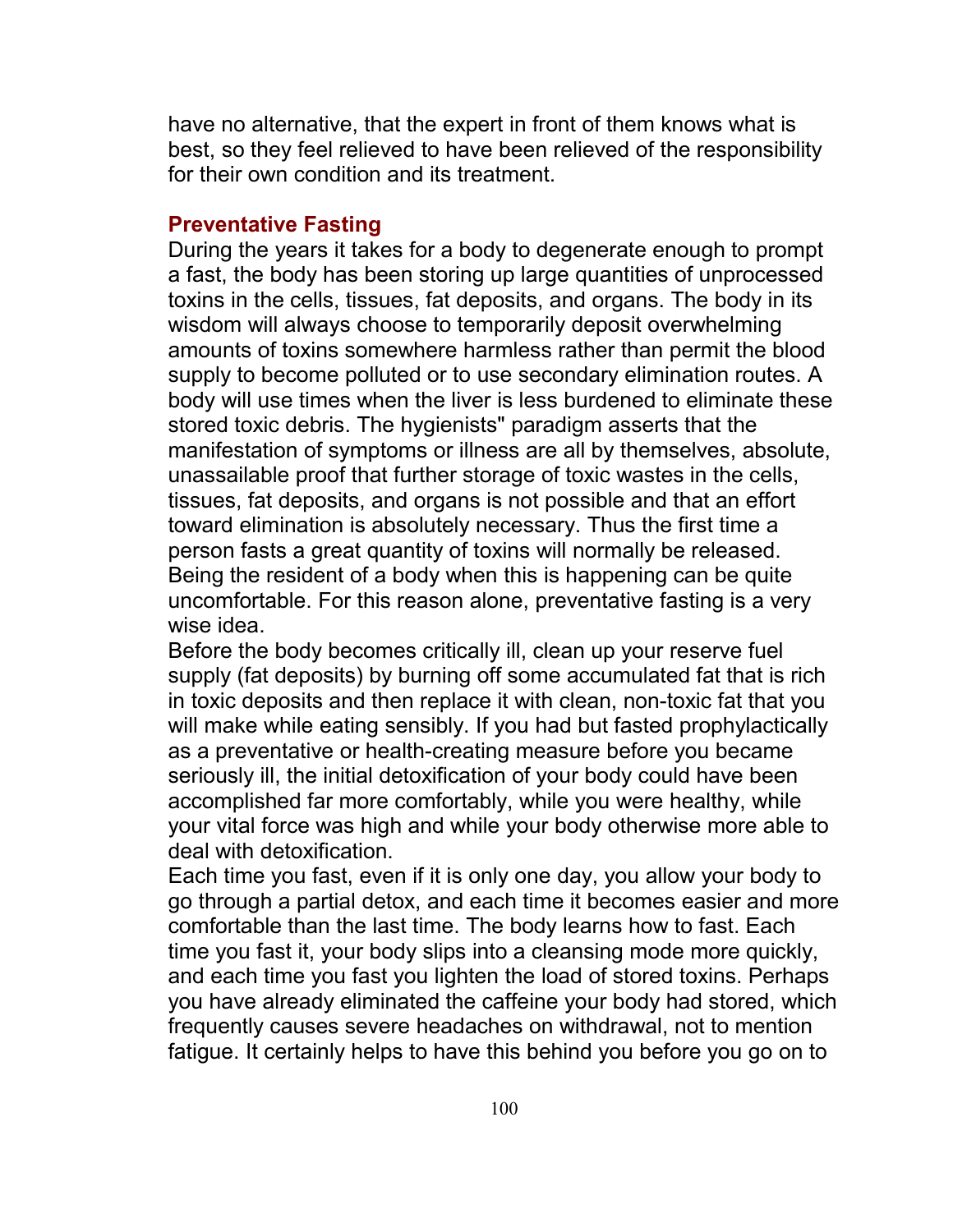the elimination of other irritating substances. Many people have gone through alcohol or tobacco withdrawal, and understand that it is very unpleasant, and also that it must be done in the pursuit of health. Why not withdraw from the rest of the irritating and debilitating substances we take into our system on an ongoing basis, and why not grit your way through the eliminative process, withdraw, from food addictions such as sugar or salt, and from foods that you may be allergic to like wheat, dairy products or eggs.

It is very wise to invest in your own insurance plan by systematically detoxifying while you are still healthy. Plan it into your life, when it is convenient, such as once a week on Sunday, or even once a month on a quiet day. Take a few days of vacation, go to a warm, beautiful place and devote part or all of it to cleansing. Treat yourself by taking an annual trip to Hawaii, fasting at a hotel on the beach–do whatever it takes to motivate yourself. And consider this: vacations are enormously cheaper when you stay out of restaurants.

If you have accustomed your body to 24 hour fasts, then you can work on 48 hour fasts, and over time work up to 72 hour fasts, all on a continuum. You may find it becoming increasingly comfortable, perhaps even pleasant, something you look forward to. Fasting a relatively detoxified body feels good, and people eventually really get into the clean, light, clear headed, perhaps spiritually aware state that goes along with it.

By contrast, fasting when you are sick is much more difficult because your vitality or vital force is very low, you already have no energy, and probably have unpleasant symptoms that must be dealt with at the same time. There may be the added stress of being forced into a cleanse because you are too nauseous to eat. Most people let their health go until they are forced into dealing with it; they are too busy living, so why bother.

The truth is that our body does age, and over time becomes less able to deal with insults; the accumulated effect of insults and aging eventually leads most of us to some serious degenerative illness. Normally this begins happening around age 50 if not sooner. Some of us that were gifted with good genes or what I call "a good start" may have reached the age of 60 or 75 or even 90 without serious illness, but those people are few and far between. Why not tip the scales in your favor by preventing or staving off health problems with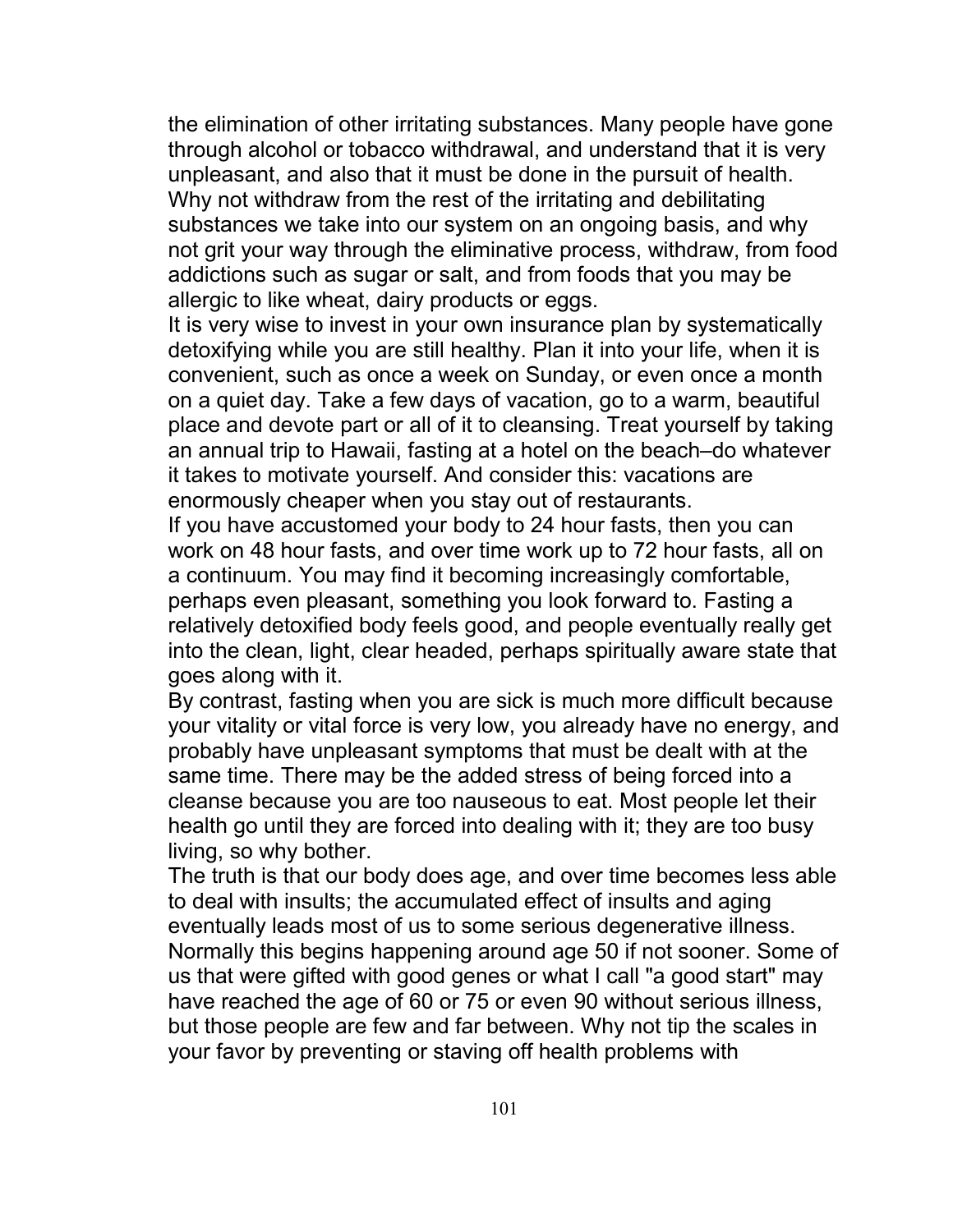systematic detoxification at your own convenience. Climb into the drivers seat and start to take control and gain confidence in your own ability to deal with your body, your own health, and your own life. When it gets right down to the bottom line, there is really only one thing in the world that is really yours, and that is your life. Take control and start managing it. The reward will be a more qualitative life.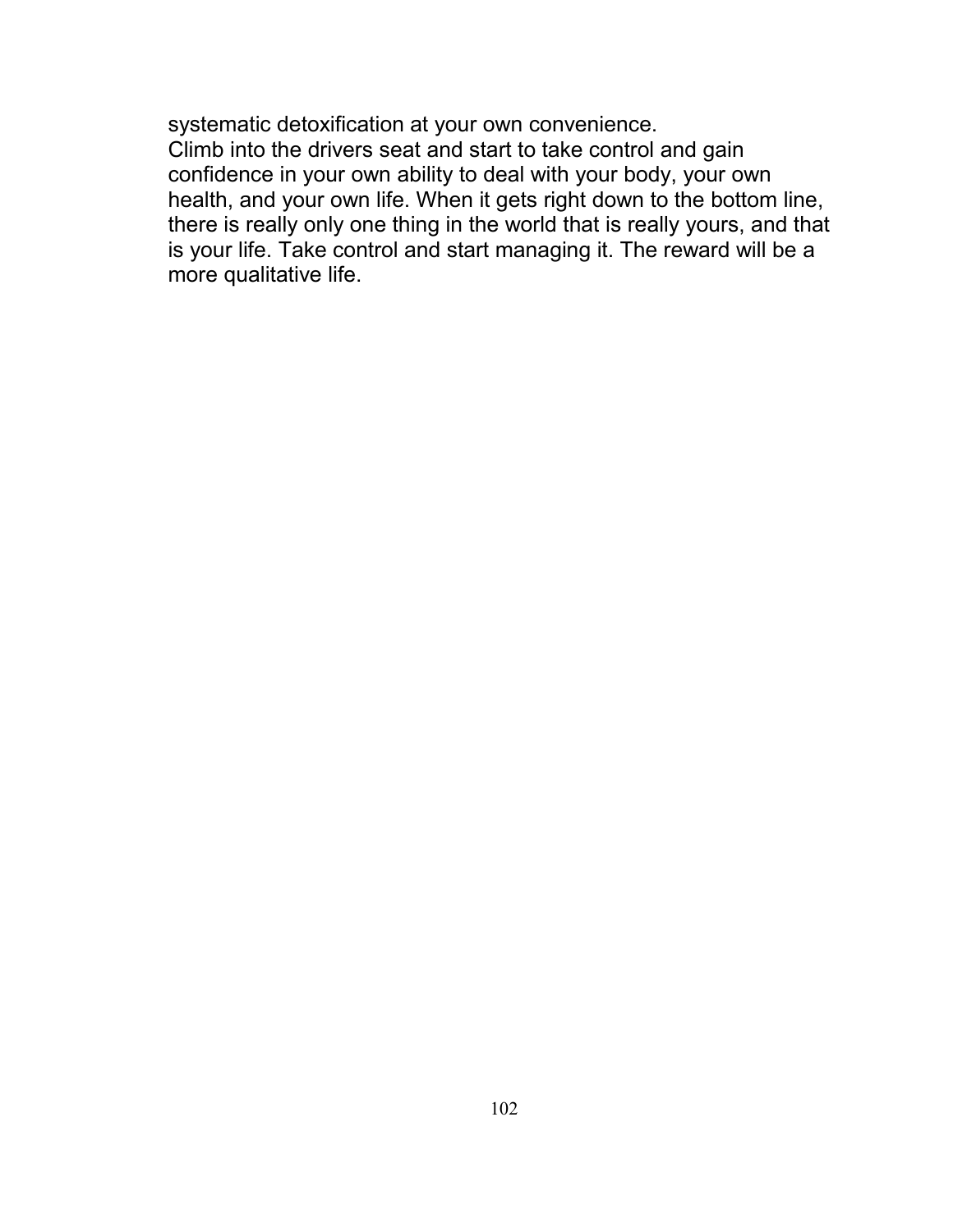# **Chapter Four Colon Cleansing**

# **From The Hygienic Dictionary**

**Autointoxication.** [1] the accumulations on the bowel wall become a breeding ground for unhealthy bacterial life forms. The heavy mucus coating in the colon thickens and becomes a host for putrefaction. The blood capillaries to the colon begin to pick up the toxins, poisons and noxious debris as it seeps through the bowel wall. All tissues and organs of the body are now taking on toxic substances. Here is the beginning of true autointoxication on a physiological level. *Bernard Jensen, Tissue Cleansing Through Bowel Management.* [2] All maladies are due to the lack of certain food principles, such as mineral salts or vitamins, or to the absence of the normal defenses of the body, such as the natural protective flora. When this occurs, toxic bacteria invade the lower alimentary canal, and the poisons thus generated pollute the bloodstream and gradually deteriorate and destroy every tissue, gland and organ of the body. *Sir Arbuthnot Lane.* [3] The common cause of gastro-intestinal indigestion is enervation and overeating When food is not digested, it becomes a poison. Dr. John.H. Tllden, Impaired Health: Its Cause and Cure, 1921. [4] a clogging up of the large intestine by a building up (on) the bowel wall to such an extent that feces can hardly pass through. autointoxication is a direct result of intestinal constipation. Faulty nutrition is a major underlying factor in constipation. The frequency or quantity of fecal elimination is not an indication of the lack of constipation in the bowel. *Bernard Jensen, Tissue Cleansing Through Bowel Management.*

I am not a true believer in any single healing method or system. I find much truth in many schools and use a wide variety of techniques. The word for my inclination is eclectic.

The most effective medicine in my arsenal is water fasting followed closely in potency by other, less rigorous detoxifying diets. Colon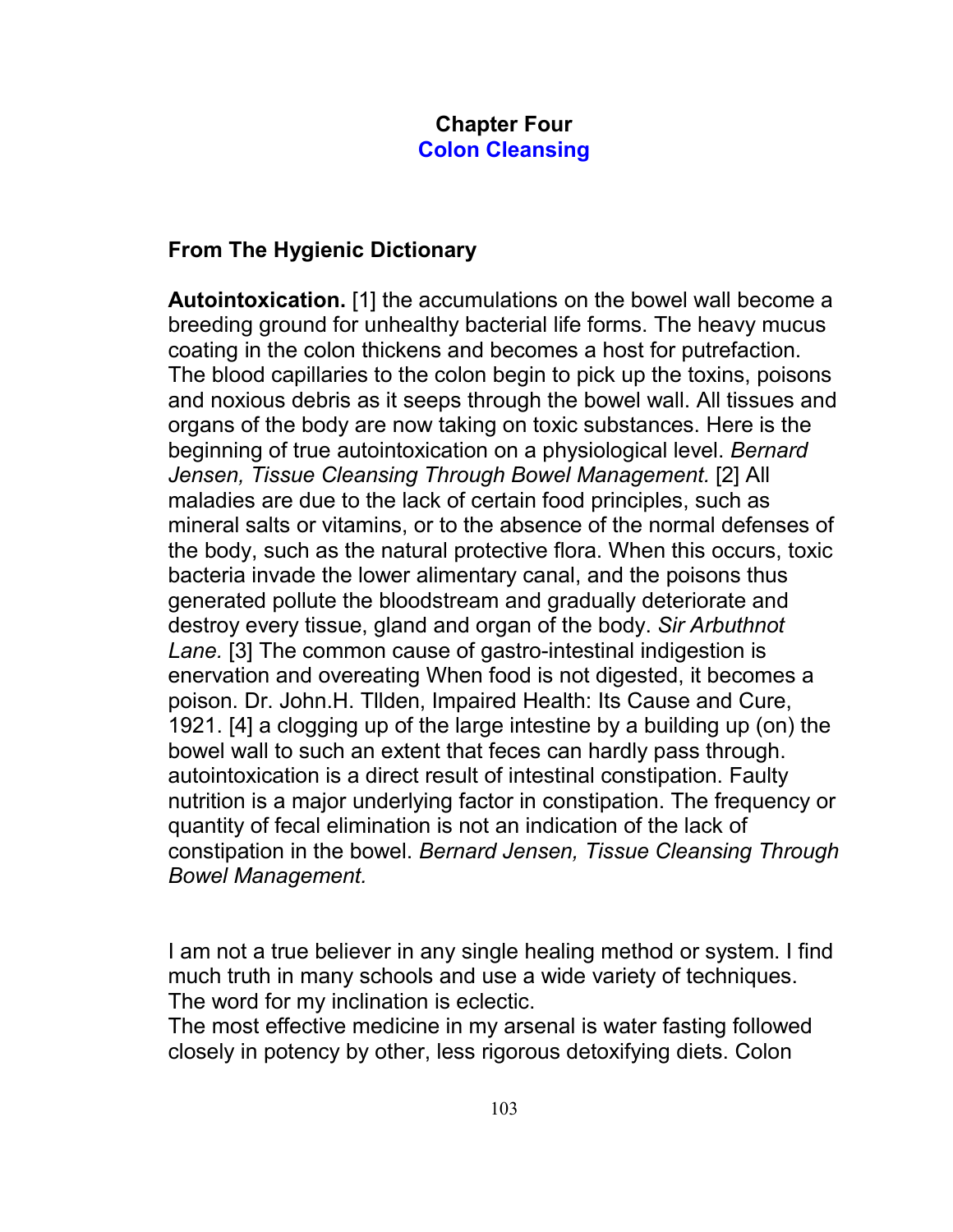cleansing ranks next in healing power. In fact it is difficult to separate colon cleansing from fasting because detoxification programs should always be accompanied by colon cleansing. Further down the scale of efficatiousness comes dietary reform to eliminate allergic reactions and to present the body with foods it is capable of digesting without creating toxemia. Last, and usually least in effectiveness in my arsenal, are orthotropic substances (in the form of little pills and capsules) commonly known as vitamins or food supplements. Interestingly, acceptance of these methods by my clients runs in exact opposition to their effectiveness. People prefer taking vitamins because they seem like the allopaths' pills, taking pills demands little or no responsibility for change. The least popular prescription I can write is a monodiet of water for several weeks or a month. Yet this is my most powerful medicine.

It is possible to resolve many health complaints without fasting, simply by cleansing the colon and regaining normal lower bowel function. Colonics take little personal effort and are much easier to get people to accept than fasting. So I can fully understand how perfectly honest and ethical naturopaths have developed obsessions with colon cleansing. Some healers have loudly and repeatedly (and wrongly) proclaimed that constipation is the sole cause of disease, and thus, the only real cure for any illness is colon cleansing. Even though it is possible to have a lot of successes with the simple (though unpleasant to administer) technique of colon cleansing, degenerated lower bowels are the only cause of disease. I prefer to use bowel cleansing as an adjunct to more complete healing programs. However, old classics of hygiene and even a few new books strongly make the case for colonics. Some of these books are entirely one-sided, single-cause single-cure approaches, and sound convincing to the layperson. For this reason, I think I should take a few paragraphs and explain why some otherwise well-intentioned health professionals have overly-advocated colonics (and other practices as well).

## **Most Diseases Cure Themselves**

If you ask any honest medical doctor how they cure diseases, they will tell you that most acute disease conditions and a smaller, though significant percentage (probably a majority) of chronic disease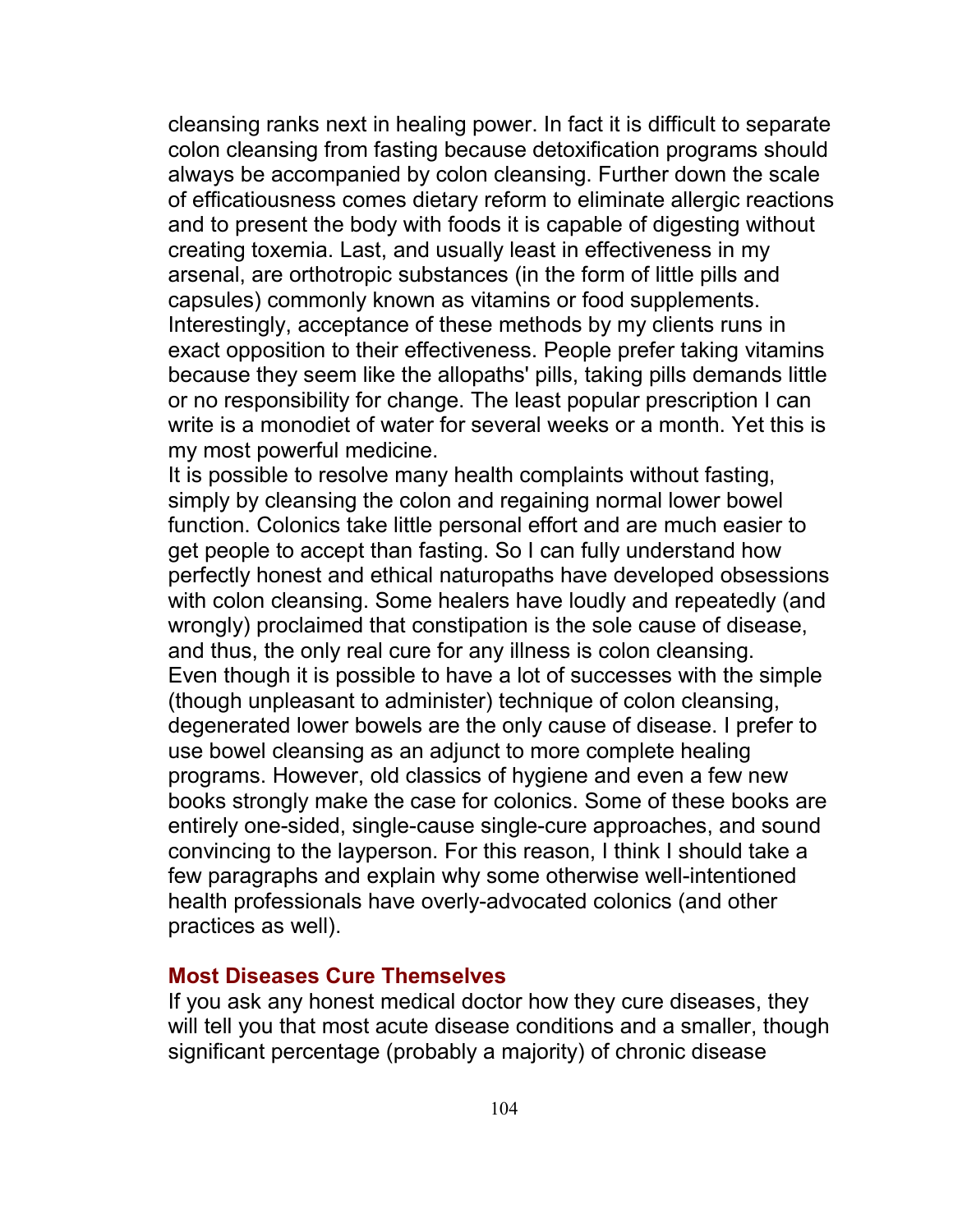conditions are self-limiting and will, given time, get better all by themselves. So for most complaints, the honest allopathic doctor sees their job as giving comfort and easing the severity of the symptoms until a cure happens.

This same scenario, when viewed from a hygienist's perspective, is that almost all acute and many chronic conditions are simply the body's attempt to handle a crisis of toxemia. For two reasons the current crisis will probably go away by itself. The positive reason is that the toxic overload will be resolved: the person changes their dietary habits or the stressor that temporarily lowered their vital force and produced enervation is removed, then digestion improves and the level of self-generated toxins is reduced. The negative reason for a complaint to "cure" itself is that the suffering person's vital force drops below the level that the symptom can be manifested and the complaint goes away because a new, more serious disease is developing.

I view this second possibility as highly undesirable because strong, healthy bodies possessing a high degree of vital force are able to eliminate toxins rather violently, frequently producing very uncomfortable symptoms that are not life-threatening. However, as the vital force drops, the body changes its routes of secondary elimination and begins using more centrally located vital organs and systems to dispose of toxemia. This degeneration producing less unpleasant symptoms, but in the long run, damages essential organs and moves the person closer to their final disease.

A young vigorous body possessing a large degree of vital force will almost always route surplus toxins through skin tissues and skin-like mucus membranes, producing repeated bouts of sinusitis, or asthma, or colds, or a combination of all these. Each acute manifestation will "cure" itself by itself eventually. But eventually the body's vital force can no longer create these aggressive cleansing phenomena and the toxemia begins to go deeper. When the allopathic doctor gets a patient complaining of sinusitis, they know they will eventually get a cure. The "cure" however, might well be a case of arthritis. This unfortunate reality tends to make young, idealistic physicians become rather disillusioned about treating degenerative conditions because the end result of all their efforts is, in the end, death anyway. The best they can do is to alleviate suffering and to a degree, prolong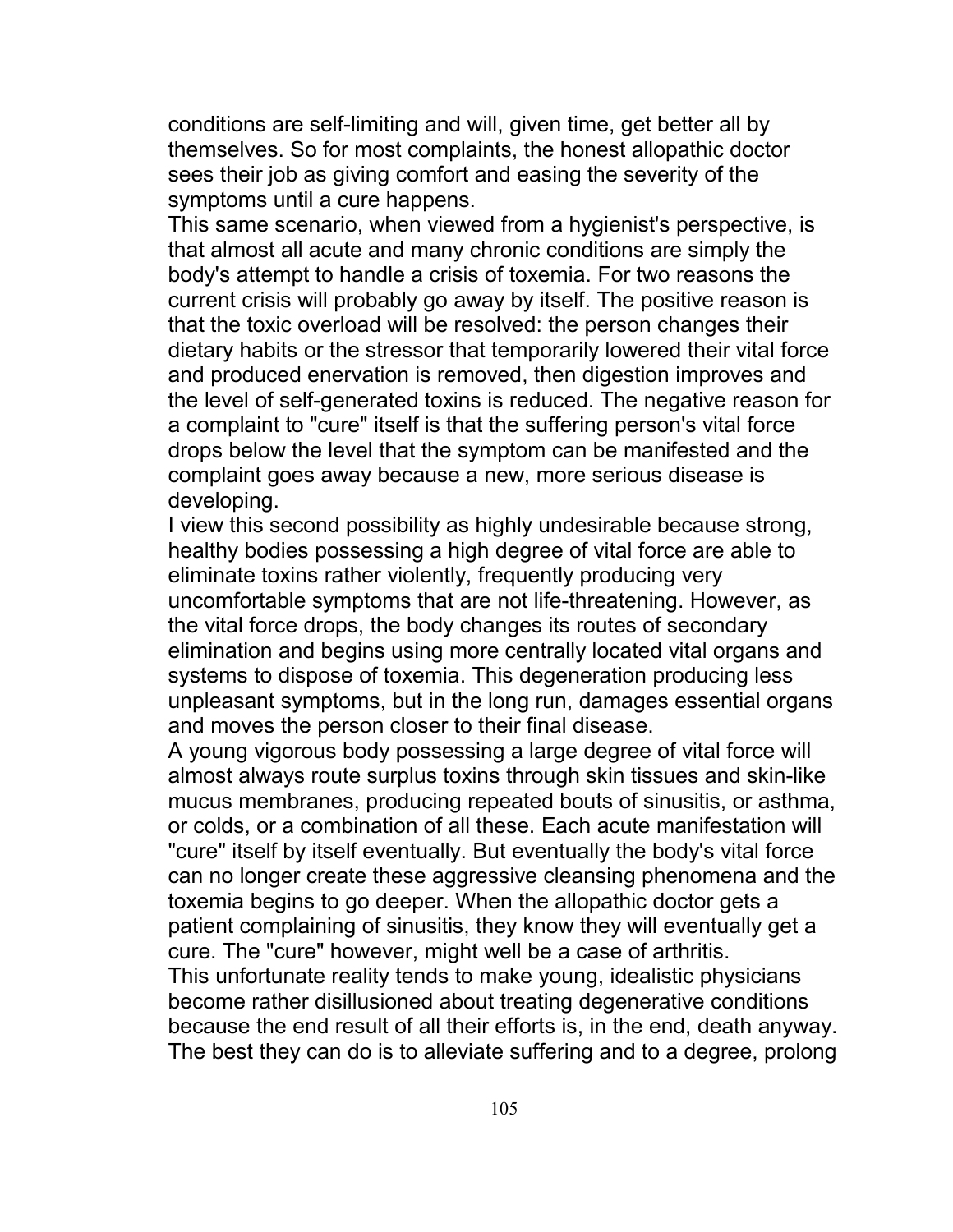life. The worst they can do is to prolong suffering.

Thus, the physicians main job is to get the patient to be patient, to wait until the body corrects itself and stops manifesting the undesired symptom. Thus comes the prime rule of all humane medicine: first of all, do no harm! If the doctor simply refrains from making the body worse, it will probably get better by itself. But the patient, rarely resigned to quiet suffering, comes in demanding fast relief, demanding a cure. In fact, if the patient were resigned to quiet suffering they would not consult a doctor. So if the doctor wants to keep this patient and make a living they must do something. If that something the doctor must do does little or no harm and better yet, can also alleviate the symptoms, the doctor is practicing good medicine and will have a very high cure rate and be financially successful if they have a good bedside manner. This kind of doctor may be allopathic and/or "natural," may use herbs or practice homeopathy.

The story of Dr. Jennings, a very successful and famous or infamous (depending on your viewpoint) physician, who practiced in Connecticut in the early 1800s exemplifies this type of approach. Dr. Jennings had his own unique medicines. Their composition was of his own devising, and were absolutely secret. He had pills and colored bitter drops of various sorts that were compounded himself in his own pharmacy. Dr. Jennings' patients generally recovered and had few or no complications. This must be viewed in contrast to the practices of his fellow doctors of that era, whose black bags were full of mercury and arsenic and strychnine, whose practices included obligatory bleeding. These techniques and medicines "worked" by poisoning the body or by reducing its blood supply and thus lowering its vital force, ending the body's ability to manifest the undesirable symptom. If the poor patient survived being victimized by their own physician, they were tough enough to survive both their disease and the doctor's cure. Typically, the sick had many, lengthy complications, long illnesses, and many "setbacks" requiring many visits, earning the physician a great living.

Dr. Jennings operated differently. He would prescribe one or two secret medicines from his black bag and instruct the patient to stay in bed, get lots of rest, drink lots of water, eat little and lightly, and continue taking the medicine until they were well. His cure rate was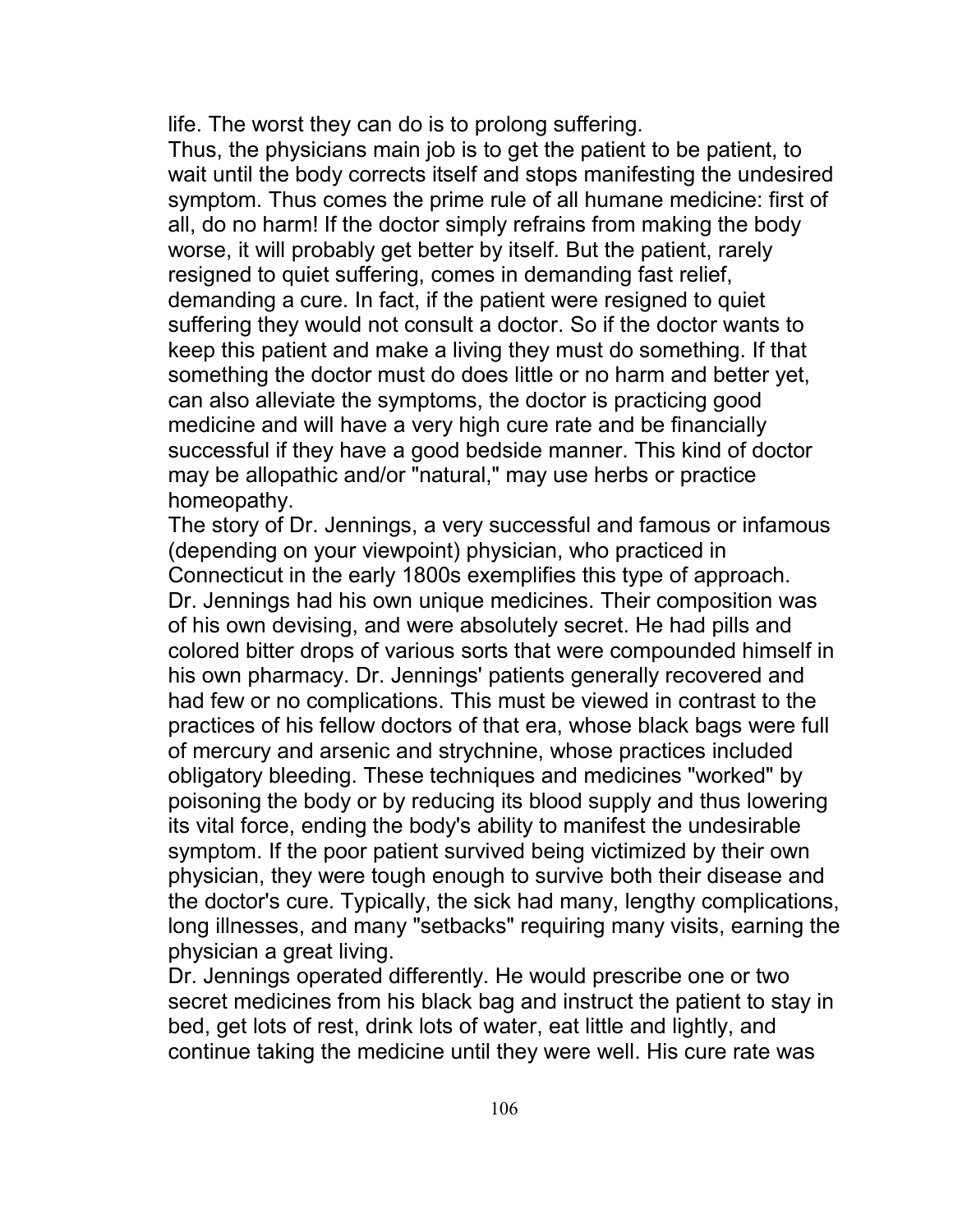phenomenal. Demand they might, but Dr. Jennings would never reveal what was in his pills and vials. Finally at the end of his career, to instruct his fellow man, Dr. Jennings confessed. His pills were made from flour dough, various bitter but harmless herbal substances, and a little sugar. His red and green and black tinctures, prescribed five or ten drips at a time mixed in a glass of water several times daily, were only water and alcohol, some colorant and something bitter tasting, but harmless. Placebos in other words. Upon confessing, Dr. Jennings had to run for his life. I believe he ended up retiring on the western frontier, in Indiana. Some of his former patients were extremely angry because they had paid good money, top dollar for "real" medicines, but were given only flour and water. The fact that they got better didn't seem to count. If the physicians curative procedure suppresses the symptom and/or lowers the vital force with toxic drugs or surgery, (either result will often as not end the complaint) the allopathic doctor is practicing bad medicine. This doctor too will have a high cure rate and a good business (if they have an effective bedside manner) because their drugs really do make the current symptoms vanish very rapidly. Additionally, their practice harmonizes with a common but vicious dramatization of many people which goes: when a body is malfunctioning, it is a bad body and needs to be punished. So lets punish it with poisons and if that don't work, lets really punish it by cutting out the offending part.

However, if the physician can do something that will do no harm but raises the vital force and/or lowers the level of toxemia, this doctor will have a genuine cure rate higher than either of the two techniques. Why does raising the vital force help? Because it reduces enervation, improves the digestion, lowers the creation of new toxins and improves the function of the organs of elimination, also reducing the toxic overload that is causing the complaint.

Techniques that temporarily and quickly raise the vital force include homeopathy, chiropractic, vitamin therapy, massage, acupuncture and acupressure and many more spiritually oriented practices. Healers who use these approaches and have a good bedside manner can have a very good business, they can have an especiallyprofitable practice if they do nothing to lower the level of toxemia being currently generated. Their patients do experience prompt relief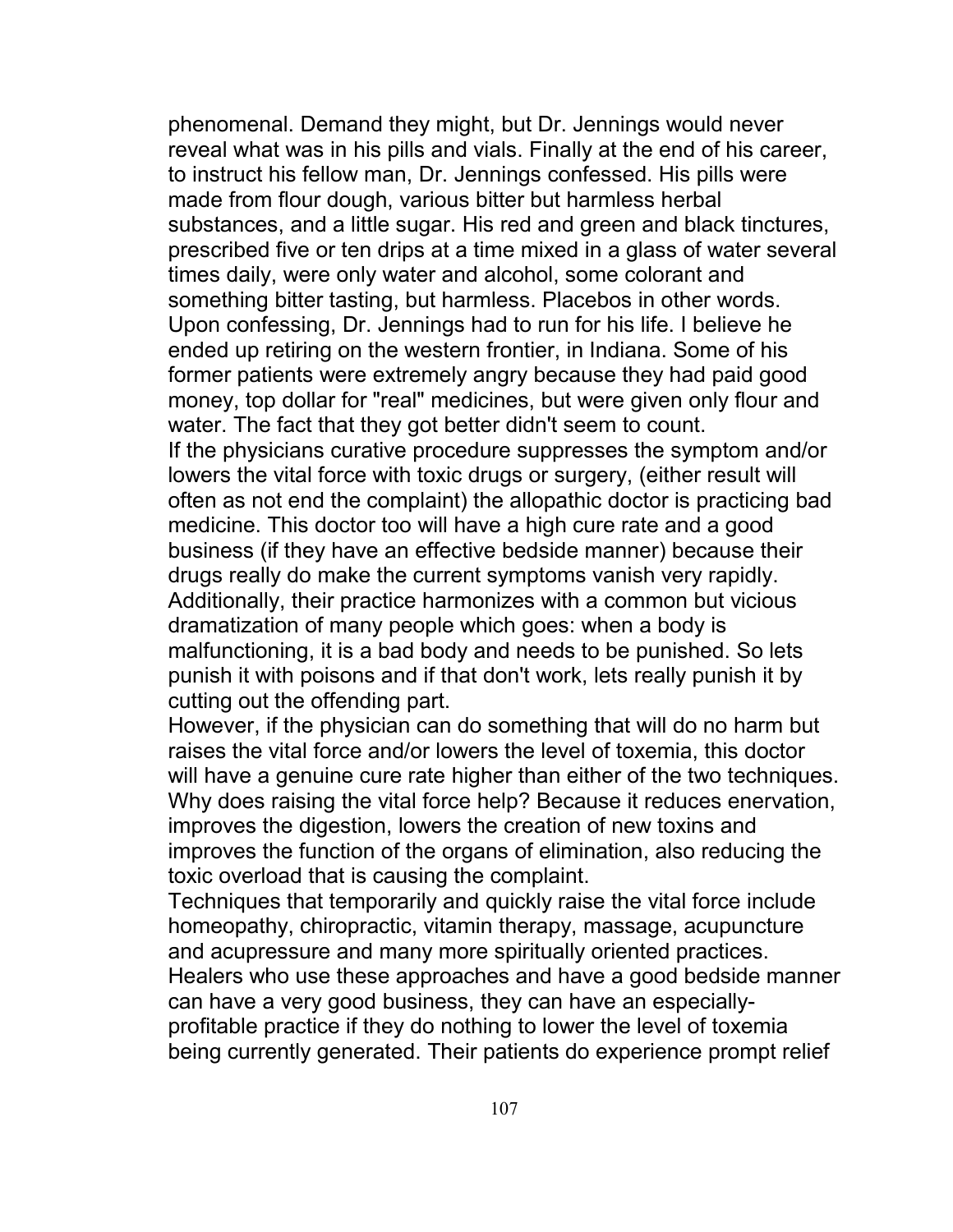but must repeatedly take the remedy. This makes for satisfied customers and a repeat business.

The best approach of all focuses on reducing the self-generated level of toxemia, cleansing to remove deposits of old toxemia, rebuilding the organs of elimination and digestion to prevent the formation of new toxemia, and then, to alleviate the current symptoms and make it easier for the patient to be patient while their body heals, the healer raises artificially and temporarily the vital force with vitamins, massage, acupressure, etc. This wise and benevolent physician is going to have the highest cure rate among those wise patients who will accept the prescription, but will not make as much money because the patients permanently get better and no longer need a physician. There's not nearly as much repeat business.

Colonics are one of the best types of medicine. They clean up deposits of old toxemia (though there are sure to be other deposits in the body's tissues colonics do not touch). Colon cleansing reduces the formation of new toxemia from putrefying fecal matter (but dietary reform is necessary to maximize this benefit). Most noticeable to the patient, a colonic immediately alleviates current symptoms by almost instantly reducing the current toxic load. A well-done enema or colonic is such a powerful technique that a single one will often make a severe headache vanish, make an onsetting cold go away, end a bout of sinusitis, end an asthmatic attack, reduce the pain of acute arthritic inflammation, reduce or stop an allergic reaction. Enemas are also thrifty: they are self-administered and can prevent most doctor's visits seeking relief for acute conditions.

Diseases of the colon itself, including chronic constipation, colitis, diverteculitis, hemorrhoids, irritable bowel syndrome, and mucous colitis, are often cured solely by an intensive series of several dozen colonics given close together. Contrary to popular belief, many people think that if they have dysentery or other forms of loose stools that a colonic is the last thing they need. Surprisingly, a series of colonics will eliminate many of these conditions as well. People with chronic diarrhea or loose stools are usually very badly constipated. This may seem a contradiction in terms but it will be explained shortly.

A century ago there was much less scientific data about the functioning of the human body. Then it was easy for a hygienically-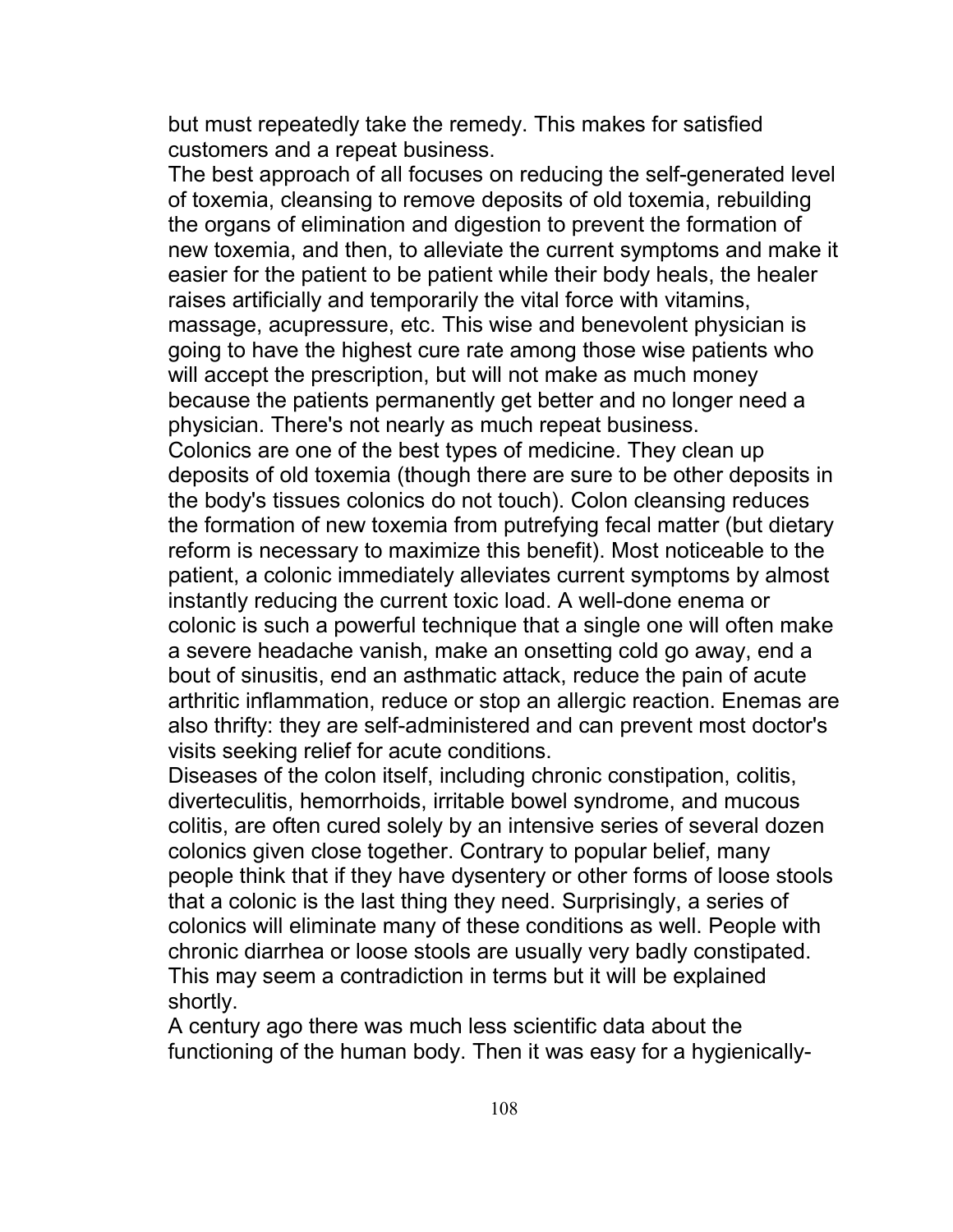oriented physician to come to believe that colonics were the single best medicine available. The doctor practicing nothing but colonics will have a very high rate of cure and a lot of very satisfied clients. Most importantly, this medicine will have done no harm.

## **The Repugnant Bowel**

I don't know why, but people of our culture have a deep-seated reluctance to relate to the colon or it's functions. People don't want to think about the colon or personally get involved with it by giving themselves enemas or colonics. They become deeply embarrassed at having someone else do it for them. People are also shy about farts, and most Americans have a hard time not smiling or reacting in some way when someone in their presence breaks wind, although the polite amongst us pretend that we didn't notice. Comedians usually succeed in getting a laugh out of an audience when they come up with a fart or make reference to some other bowel function. People don't react the same way to urinary functions or discharges, although these also may have an unpleasant odor and originate from the same "private" area.

When I first mention to clients that they need a minimum of 12 colonics or many more enemas than 12 during a fasting or cleansing program they are inevitably shocked. To most it seems that no one in their right mind would recommend such a treatment, and that I must certainly be motivated by greed or some kind of a psychological quirk. Then I routinely show them reproductions of X-rays of the large intestine showing obvious loss of normal structure and function resulting from a combination of constipation, the effects of gravity, poor abdominal muscle tone, emotional stress, and poor diet. In the average colon more than 50% of the hastrum (muscles that impel fecal matter through the organ) are dysfunctional due to loss of tone caused by impaction of fecal matter and/or constriction of the large intestine secondary to stress (holding muscular tension in the abdominal area) and straining during bowel movement.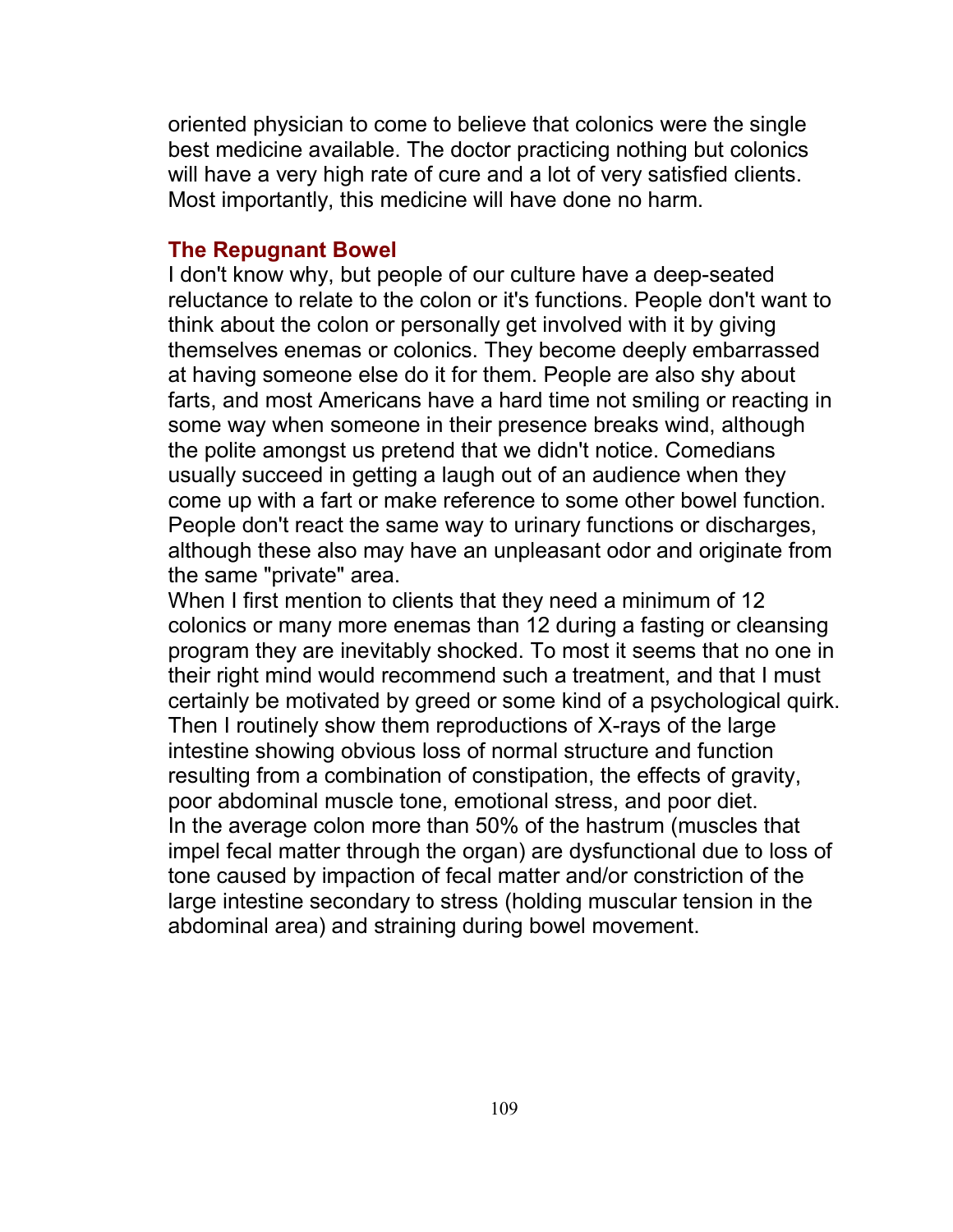

### **A typical diseased colon**

The average person also has a prolapsed (sagging) transverse colon, and a distorted misplaced ascending and descending colon. I took a course in colon therapy before purchasing my first colonic machine. The chiropractor teaching the class required all of his patients scheduled for colonics to take a barium enema followed by an X-ray of their large intestine prior to having colonics and then make subsequent X-rays after each series of 12 colonics. Most of his patients experienced so much immediate relief they voluntarily took at least four complete series, or 48 colonics, before their X-rays began to look normal in terms of structure. It also took about the same number, 48 colonics, for the patients to notice a significant improvement in the function of the colon. In reviewing over 10,000 X-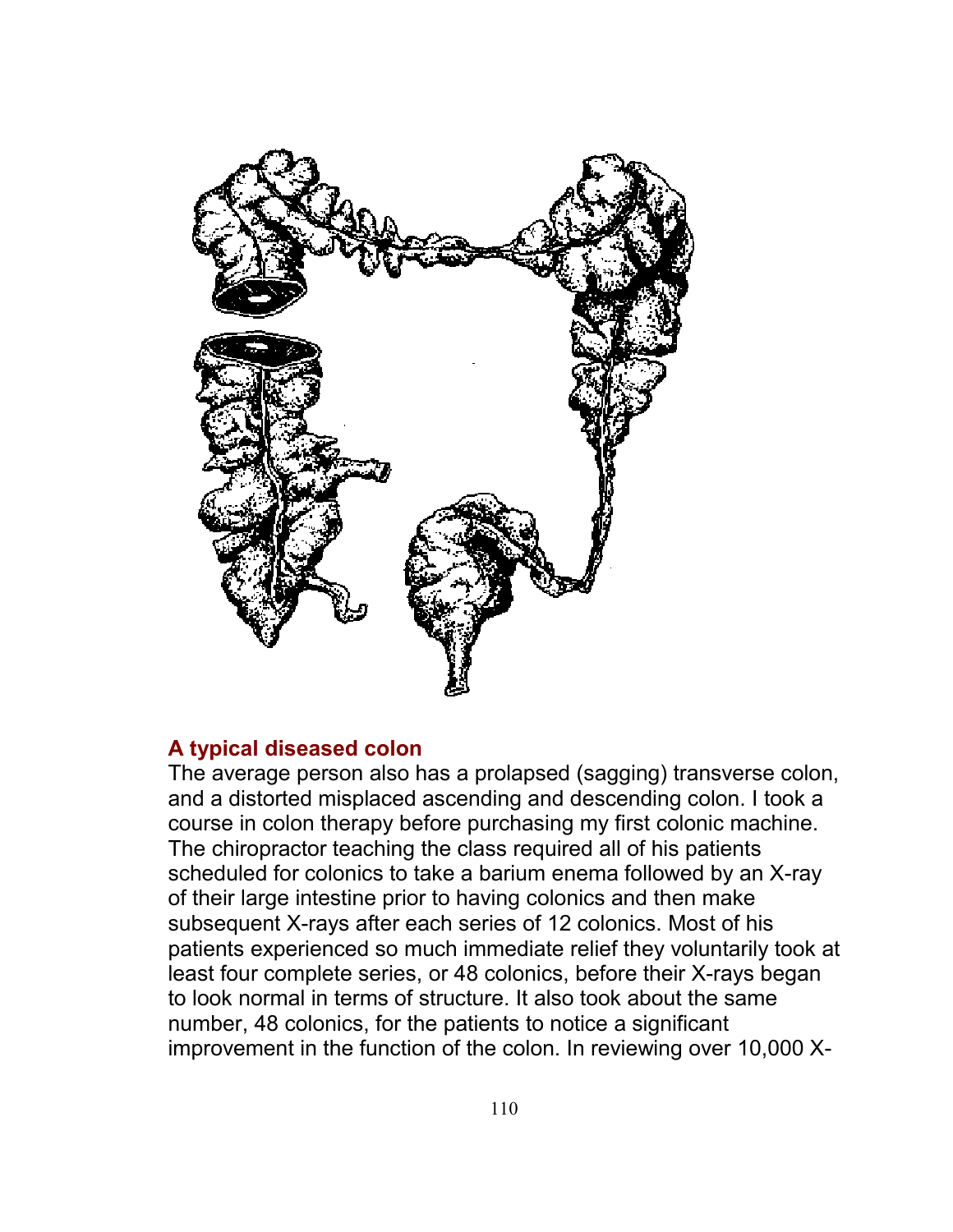rays taken at his clinic prior to starting colonics, the chiropractor had seen only two normal colon X-rays and these were from farm boys who grew up eating simple foods from the garden and doing lots of hard work.

The X-rays showed that it took a minimum of 12 colon treatments to bring about a minimal but observable change in the structure of the colon in the desired direction, and for the patient to begin to notice that bowel function was improving, plus the fact that they started to feel better.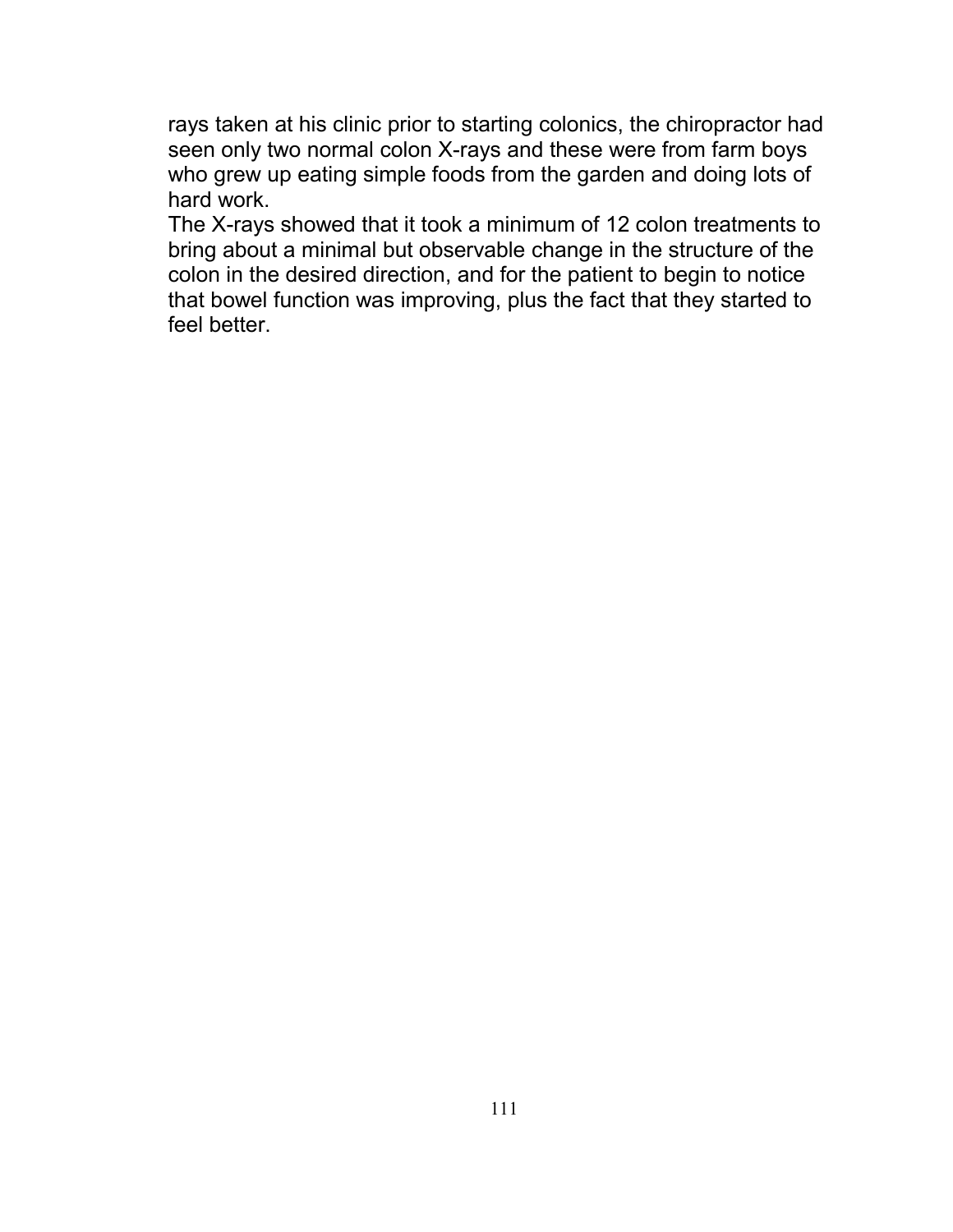

# **A Healthy Colon**

From my point of view the most amazing part of this whole experience was that the chiropractor did not recommend any dietary changes whatsoever. His patients were achieving great success from colonics alone. I had thought dietary changes would be necessary to avoid having the same dismal bowel condition return. I still think colonics are far more effective if people are on a cleansing diet too. However, I was delighted to see the potential for helping people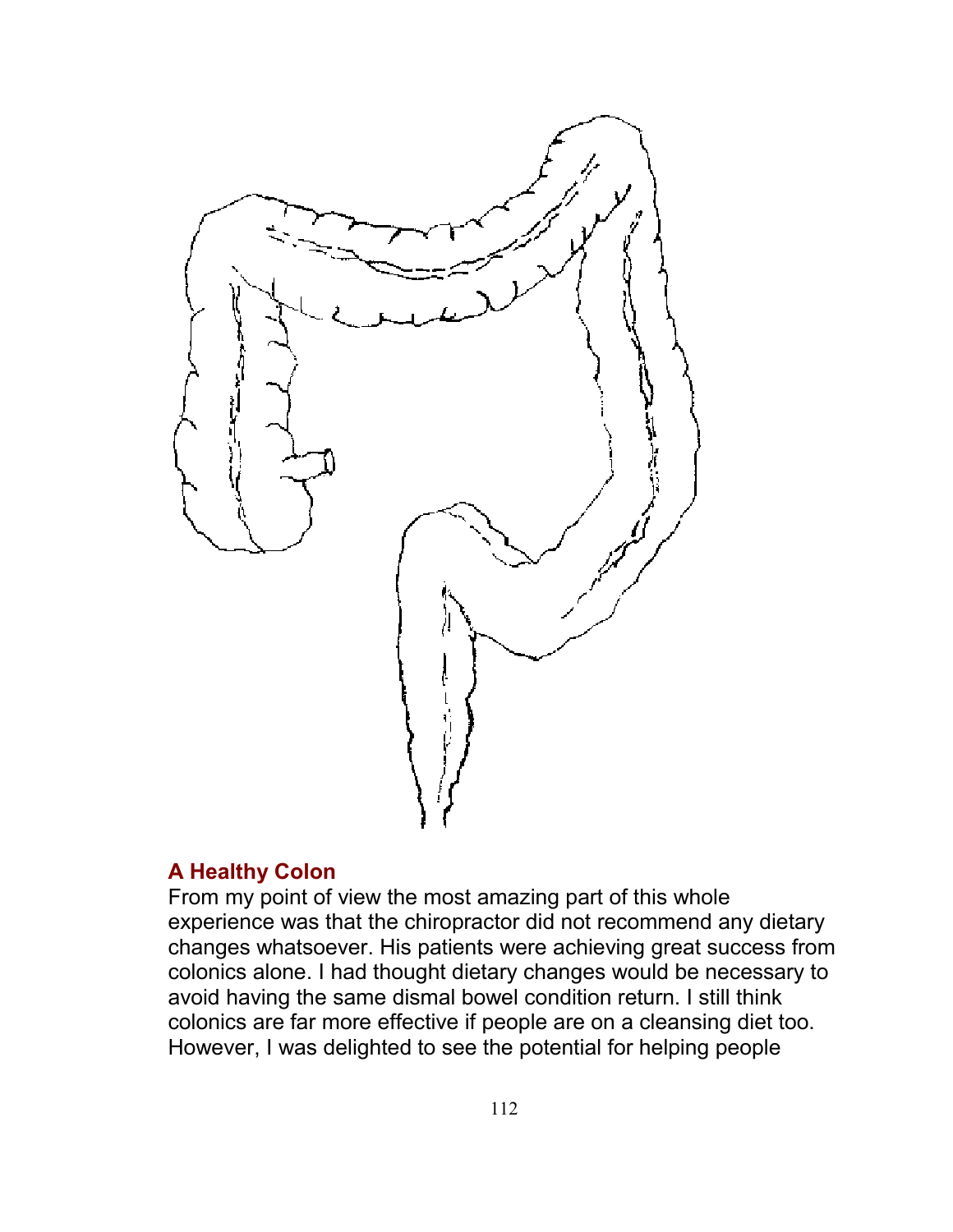through colonics.

For me, the most interesting part of this colonic school was that I personally was required to have my own barium enema and X-ray. I was privately certain that mine would look normal, because after all, I had been on a raw food diet for six years, and done considerable amount of fasting, all of which was reputed to repair a civilized colon. Much to my surprise my colon looked just as mangled and dysfunctional as everyone else's', only somewhat worse because it had a loop in the descending colon similar to a cursive letter "e" which doctors call a volvulus. Surgeons like to cut volvululii out because they frequently cause bowel obstructions. It seemed quite unfair. All those other people with lousy looking colons had been eating the average American diet their whole life, but I had been so 'pure!'

On further reflection I remembered that I had a tendency toward constipation all through my childhood and young adulthood, and that during my two pregnancies the pressure of the fetus on an already constipated bowel had made it worse resulting in the distorted structure seen in the X-ray. This experience made it very clear that fasting, cleansing diets, and corrected diet would not reverse damage already done. Proper diet and fasting would however, prevent the condition of the colon from getting any worse than it already was. I then realized that I had just purchased the very tool I needed to correct my own colon, and I was eager to get home to get started on it. I had previously thought that I was just going to use this machine for my patients, because they had been asking for this kind of an adjunct to my services for some time. I ended up giving myself over a hundred colonics at the rate of three a week over many months. I then out of curiosity had another barium enema and X-ray to validate my results. Sure enough the picture showed a colon that looked far more 'normal' with no vulvulus. That little "e" had disappeared.

# **What Is Constipation?**

Most people think they are not constipated because they have a bowel movement almost every day, accomplished without straining. I have even had clients tell me that they have a bowel movement once a week, and they are quite certain that they are not constipated. The most surprising thing to novice fasters is that repeated enemas or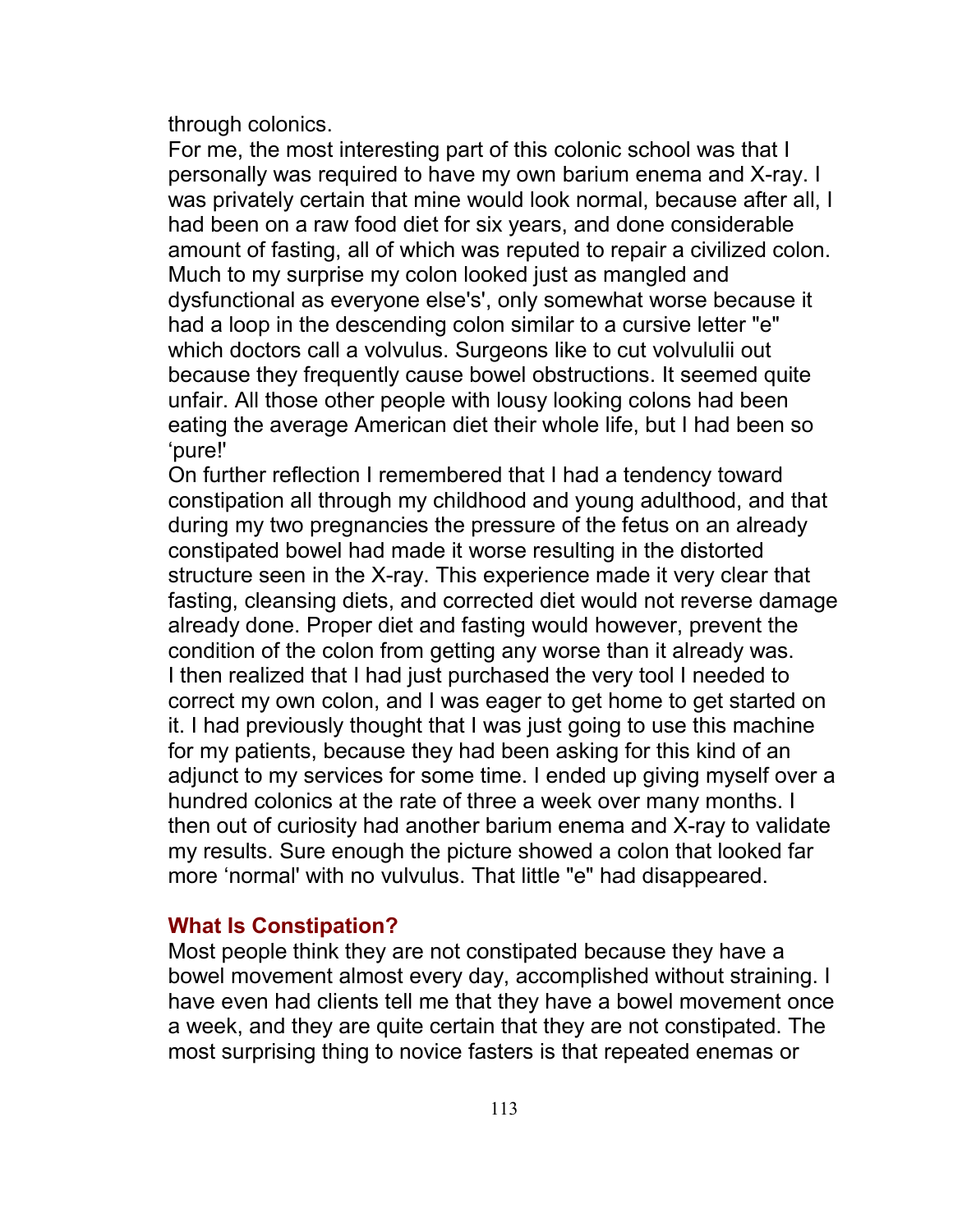colonics during fasting begins to release many pounds of undeniably real, old, caked fecal matter and/or huge mucus strings. The first-time faster can hardly believe these were present. These old fecal deposits do not come out the first time one has enemas or necessarily the fifth time. And all of them will not be removed by the tenth enema. But over the course of extended fasting or a long spell of light raw food eating with repeated daily enemas, amazing changes do begin to occur. It seems that no one who has eaten a civilized diet has escaped the formation of caked deposits lining the colon's walls, interfering with its function. This material does not respond to laxatives or casually administered enemas. Anyone who has not actually seen (and smelled) what comes out of

an "average" apparently healthy person during colonics will really believe it could happen or can accurately imagine it. Often there are dark black lumpy strings, lumps, or gravel, evil smelling discs shaped like sculpted hemispheres similar to the pockets lining the wall of the colon itself. These discs are rock-hard and may come out looking like long black braids. There may also be long tangled strings of gray/brown mucous, sheets and flakes of mucous, and worse yet, an occasional worm (tape worm) or many smaller ones. Once confronted however, it is not hard to imagine how these fecal rocks and other obnoxious debris interfere with the proper function of the colon. They make the colon's wall rigid and interfere with peristalsis thus leading to further problems with constipation, and interfere with adsorption of nutrients.

Our modern diet is by its "de-"nature, very constipating. In the trenches of the First World War, cheese was given the name 'chokem ass' because the soldiers eating this as a part of their daily ration developed severe constipation. Eaten by itself or with other whole foods, moderate amounts of cheese may not produce health problems in people who are capable of digesting dairy products. But cheese when combined with white flour becomes especially constipating. White bread or most white-flour crackers contain a lot of gluten, a very sticky wheat protein that makes the bread bind together and raise well. But white flour is lacking the bran, where most of the fiber is located. And many other processed foods are missing their fiber.

In an earlier chapter I briefly showed how digestion works by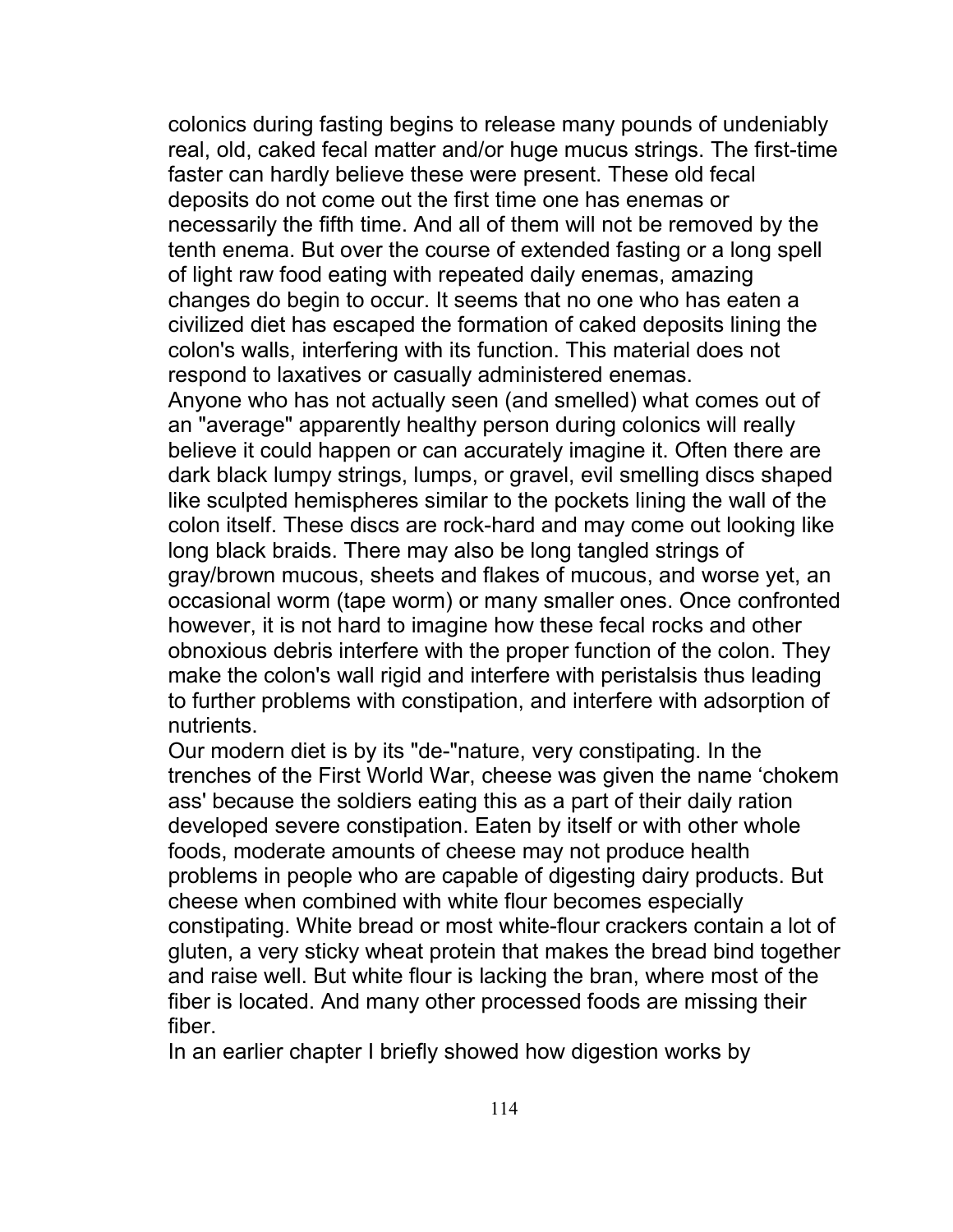following food from the mouth to the large intestine. To fully grasp why becoming constipated is almost a certainty in our civilization a few more details are required. Food leaving the small intestine is called chyme, a semi-liquid mixture of fiber, undigested bits, indigestible bits, and the remains of digestive enzymes. Chyme is propelled through the large intestine by muscular contractions. The large intestine operates on what I dub the "chew chew train" principle, where the most recent meal you ate enters the large intestine as the caboose (the last car of a train) and helps to push out the train engine (the car at the front that toots), which in a healthy colon should represent the meal eaten perhaps twelve hours earlier. The muscles in the colon only contract when they are stretched, so it is the volume of the fecal matter stretching the large intestine that triggers the muscles to push the waste material along toward the rectum and anus.

Eating food lacking fiber greatly reduces the volume of the chyme and slows peristalsis. But moving through fast or slow, the colon still keeps on doing another of its jobs, which is to transfer the water in the chime back into the bloodstream, reducing dehydration. So the longer chime remains in the colon, the dryer and harder and stickier it gets. That's why once arrived at the "end of the tracks" fecal matter should be evacuated in a timely manner before it gets to dry and too hard to be moved easily. Some constipated people do have a bowel movement every day but are evacuating the meal eaten many days or even a week previously.

Most hygienists believe that when the colon becomes lined with hardened fecal matter it is permanently and by the very definition of the word itself, constipated. This type of constipation is not perceived as an uncomfortable or overly full feeling or a desire to have a bowel movement that won't pass. But it has insidious effects. Usually constipation delays transit time, increasing the adsorption of toxins generated from misdigestion of food; by coating and locking up significant portions of colon it also reduces the adsorption of certain minerals and electrolytes.

Sometimes, extremely constipated people have almost constant runny bowels because the colon has become so thickly and impenetrably lined with old fecal matter that it no longer removes much moisture. This condition is often misinterpreted as diarrhea.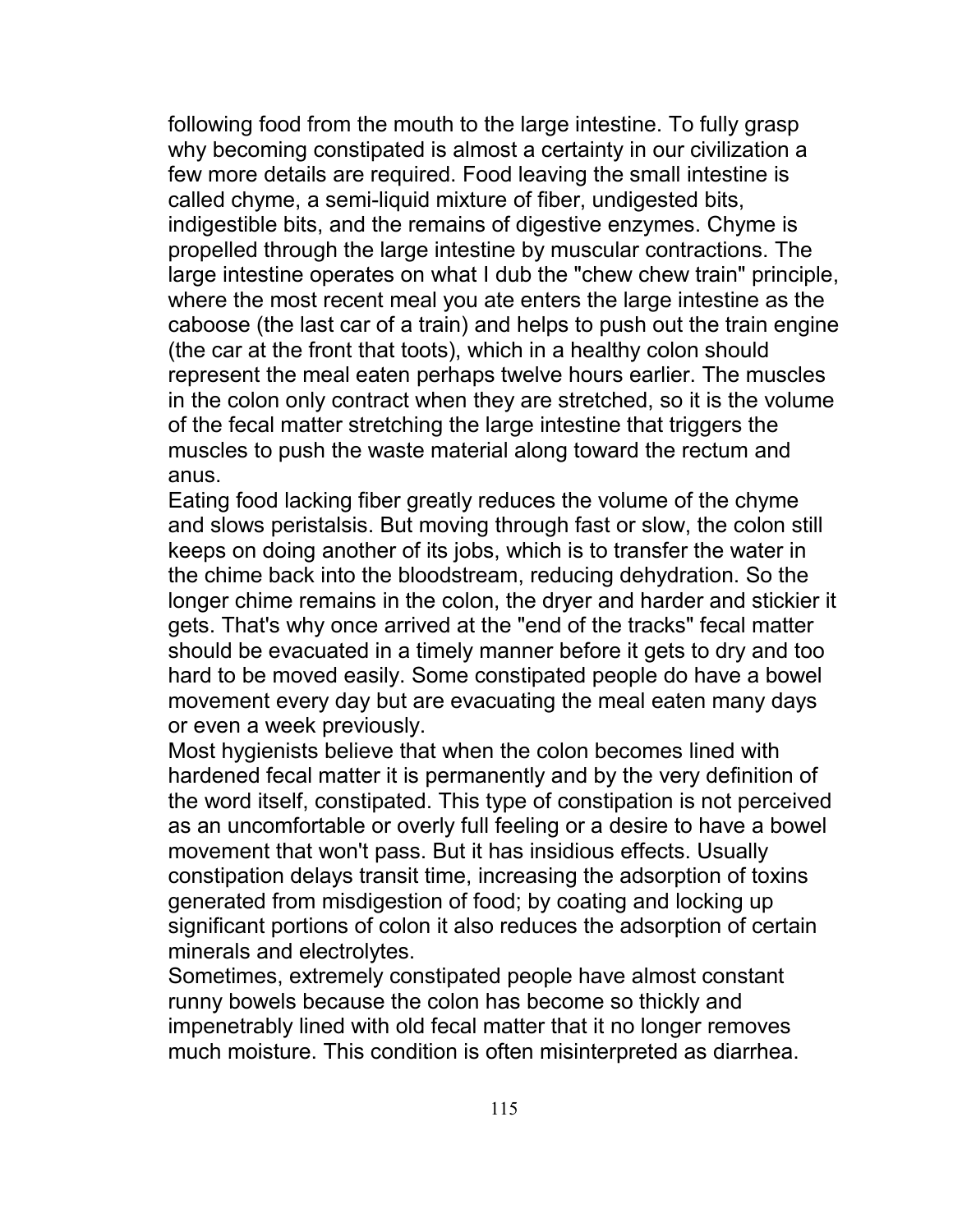The large intestine's most important task is to transfer water-soluble minerals from digested food to the blood. When a significant part of the colon's surface becomes coated with impermeable dried rigid fecal matter or mucus it can no longer assimilate effectively and the body begins to experience partial mineral starvation in the presence of plenty. It is my observation from dozens of cases that when the colon has been effectively cleansed the person has a tendency to gain weight while eating amounts of food that before only maintained body weight, while people who could not gain weight or who were wasting away despite eating heavily begin to gain. And problems like soft fingernails, bone loss around teeth or porous bones tend to improve.

## **The Development Of My Own Constipation**

The history of my own constipation, though it especially relates to a very rustic childhood, is typical of many people. I was also raised on a very constipating diet which consisted largely of processed cheese and crackers. Mine was accelerated by shyness, amplified by lack of comfortable facilities.

I spent my early years on the Canadian prairies, where everybody had an outhouse. The fancy modern versions are frequently seen on construction sites. These are chemical toilets, quiet different than the ones I was raised with because somebody or something mysteriously comes along, empties them and installs toilet paper. The ones I'm familiar with quickly developed a bad-smelling steaming mound in the center--or it was winter when the outhouse was so cold that everything froze almost before it hit the ground in the hole below. (And my rear end seemed to almost freeze to the seat!) The toilet paper was usually an out of season issue of Eatons mail order catalogue with crisp glossy paper. Perhaps it is a peculiarity of the north country, but at night there are always monsters lurking along the path to the outhouse, and darkness comes early and stays late. When nature called and it was daylight, and there was no blizzard outside, the outhouse received a visit from me. If on the other hand, when it was dark (we had no electricity), and there was a cold wind creating huge banks of snow, I would 'just skip it,' because the alternative--an indoor chamber pot, white enamel with a lid--was worse. This potty had to be used more or less publicly because the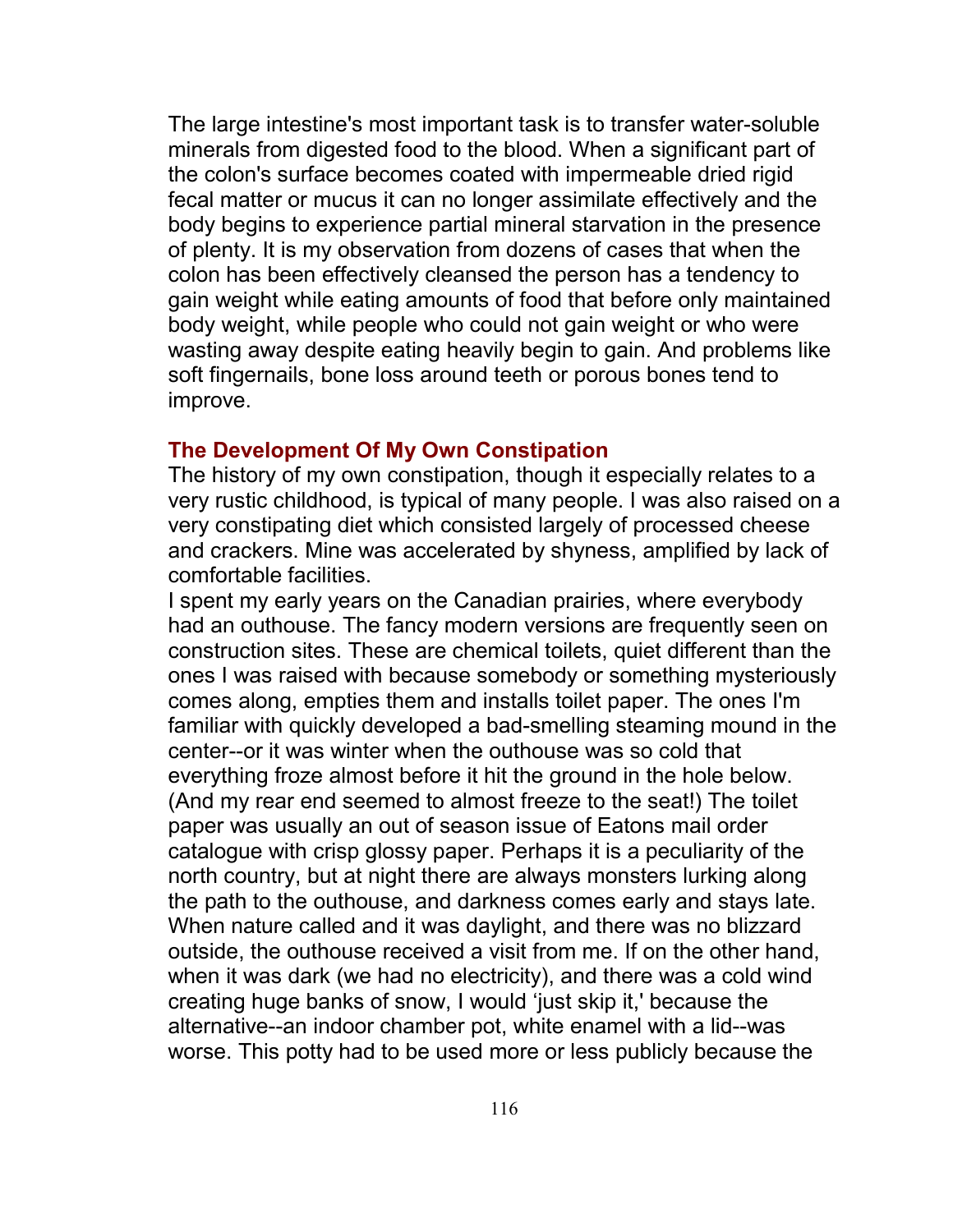bedrooms were shared and there was no indoor bathroom. I was always very modest about my private parts and private functions, and potty's were only used in emergencies, and usually with considerable embarrassment. No one ever explained to me that it was not good for me to retain fecal matter, and I never thought about it unless my movements became so hard that it was painful to eliminate. Later in life, I continued this pattern of putting off bowel movements, even though outhouses and potties were a thing of the past. As a young adult I could always think of something more interesting to do than sitting on a pot, besides it was messy and sometimes accompanied by embarrassing sound effects which were definitely not romantic if I was in the company of a young man. During two pregnancies the tendency to constipation was aggravated by the weight of the fetus resting on an already sluggish bowel, and the discomfort of straining to pass my first hard bowel movement after childbirth with a torn perineum I won't forget.

# **Rapid Relief From Colon Cleansing**

During fasting the liver is hard at work processing toxins released from fat and other body deposits. The liver still dumps its wastes into the intestines through the bile duct. While eating normally, bile, which contains highly toxic substances, is passed through the intestines and is eliminated before too much is reabsorbed. (It is the bile that usually makes the fecal matter so dark in color.) However, reduction of food bulk reduces or completely eliminates peristalsis, thus allowing intestinal contents to sit for extended periods. And the toxins in the bile are readsorbed, forming a continuous loop, further burdening the liver.

The mucus membranes lining the colon constantly secrete lubricants to ease fecal matter through smoothly. This secretion does not stop during fasting; in fact, it may increase because intestinal mucus often becomes a secondary route of elimination. Allowed to remain in the bowel, toxic mucus is an irritant while the toxins in it may be reabsorbed, forming yet another closed loop and further burdening the liver.

Daily enemas or colonics administered during fasting or while on cleansing diets effectively remove old fecal material stored in the colon and immediately ease the livers load, immediately relieve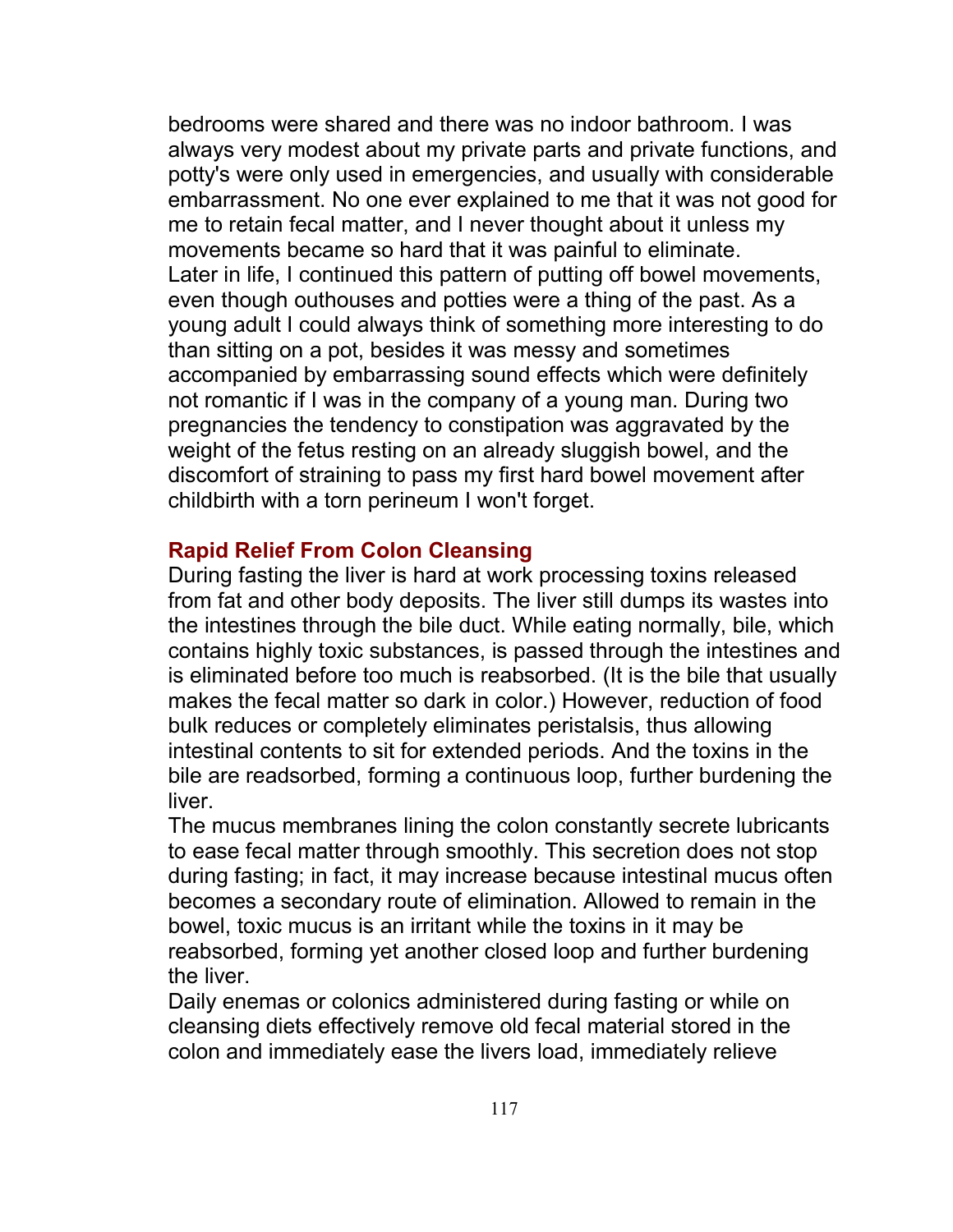discomfort by allowing the liver's efforts to further detoxify the blood, and speed healing. Fasters cleansing on juice or raw food should administer two or three enemas in short succession every day for the first three days to get a good start on the cleansing process, and then every other day or at very minimum, every few days. Enemas or colonics should also be taken whenever symptoms become uncomfortable, regardless of whether you have already cleaned the colon that day or not. Once the faster has experienced the relief from symptoms that usually comes from an enema they become more than willing to repeat this mildly unpleasant experience. Occasionally enemas, by filling the colon and making it press on the liver, induce discharges of highly toxic bile that may cause temporary nausea. Despite the induced nausea it is still far better to continue with colonics because of the great relief experienced after the treatment. If nausea exists or persists during colon cleansing, consider trying slight modifications such as less or no massage of the colon in the area of the gall bladder (abdominal area close to the bottom of the right rib cage), and putting slightly less water in the colon when filling it up. It also helps to make sure that the stomach is empty of any fluid for one hour prior to the colonic. Resume drinking after the colonic sessions is completed. If you are one of these rare people who 'toss their bile', just keep a plastic bucket handy and some water to rinse out the mouth after, and carry on as usual.

### **Enemas Versus Colonics**

People frequently wonder what is the difference between a colonic and an enema.

First of all enemas are a lot cheaper because you give them to yourself; an enema bag usually costs about ten dollars, is available at any large drug store, and is indefinitely reusable. Colonics cost anywhere from 30 to 75 dollars a session.

Chiropractors and naturopaths who offer this service hire a colonic technician that may or may not be a skilled operator. It is a good idea to find a person who has a very agreeable and professional manner, who can make you feel at ease since relaxation is very important. It is also beneficial to have a colonic therapist who massages the abdomen and foot reflexes appropriately during the session. Enemas and colonics can accomplish exactly the same beneficial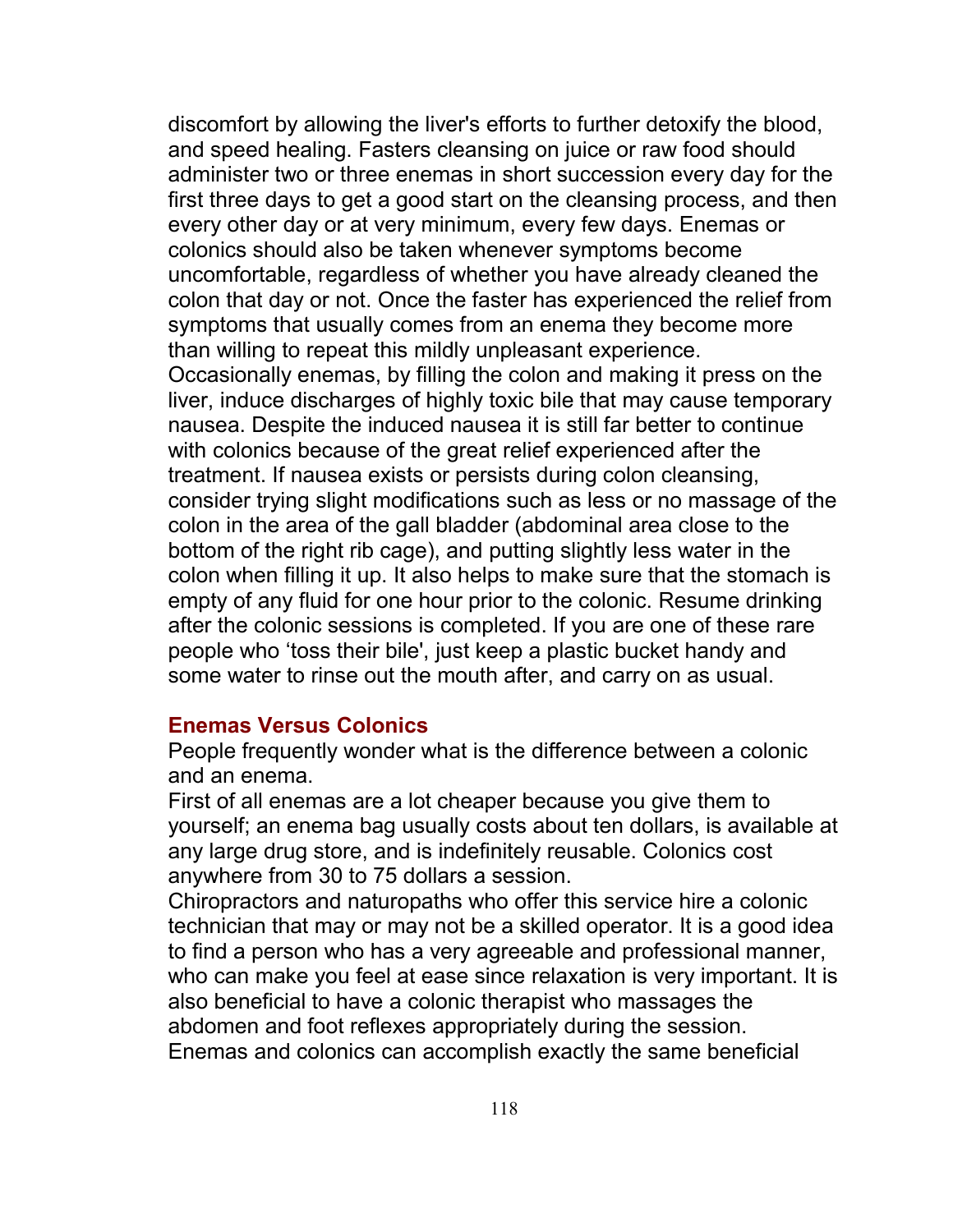work. But colonics accomplish more improvement in less time than enemas for several reasons. During a colonic from 30 to 50 gallons of water are flushed through the large intestines, usually in a repetitive series of fill-ups followed by flushing with a continuous flow of water. This efficiency cannot even be approached with an enema. But by repeating the enema three times in close succession a satisfactory cleanse can be achieved. Persisted with long enough, enemas will clean the colon every bit as well as a colonic machine can. Enemas given at home take a lot less time than traveling to receive a colonics at someone's clinic, and can be done entirely at you own convenience--a great advantage when fasting because you can save your energy for internal healing. But colonics are more appropriate for some. There are fasters who are unable to give themselves an enema either because their arms are too short and their body is too long and they lack flexibility, or because of a physical handicap or they can't confront their colon, so they let someone else do it. Some don't have the motivation to give themselves a little discomfort but are comfortable with someone else doing it to them. Some very sick people are too weak to cleanse their own colon, so they should find someone to assist them with an at-home enema or have someone take them to a colonic therapist.

Few people these days have any idea how to properly give themselves an enema. The practice has been discredited by traditional medical doctors as slightly dangerous, perhaps addictive and a sign of psychological weirdness. Yet Northamericans on their civilized, low fiber, poorly combined diets suffer widely from constipation. One proof of this is the fact that chemical laxatives, with their own set of dangers and liabilities, occupy many feet of drug store shelf space and are widely advertised. Is the medical profession's disapproval of the enema related to the fact that once the initial purchase of an enema bag has been made there are no further expenses for laxatives? Or perhaps it might be that once a person discovers they can cure a headache, stop a cold dead in its tracks with an enema, they aren't visiting the M.D.s so often. The enema has also been wrongly accused of causing a gradual loss of colon muscle tone, eventually preventing bowel movements without the stimulation of an enema, leading finally to flaccidity and enlargement of the lower bowel. This actually can happen; when it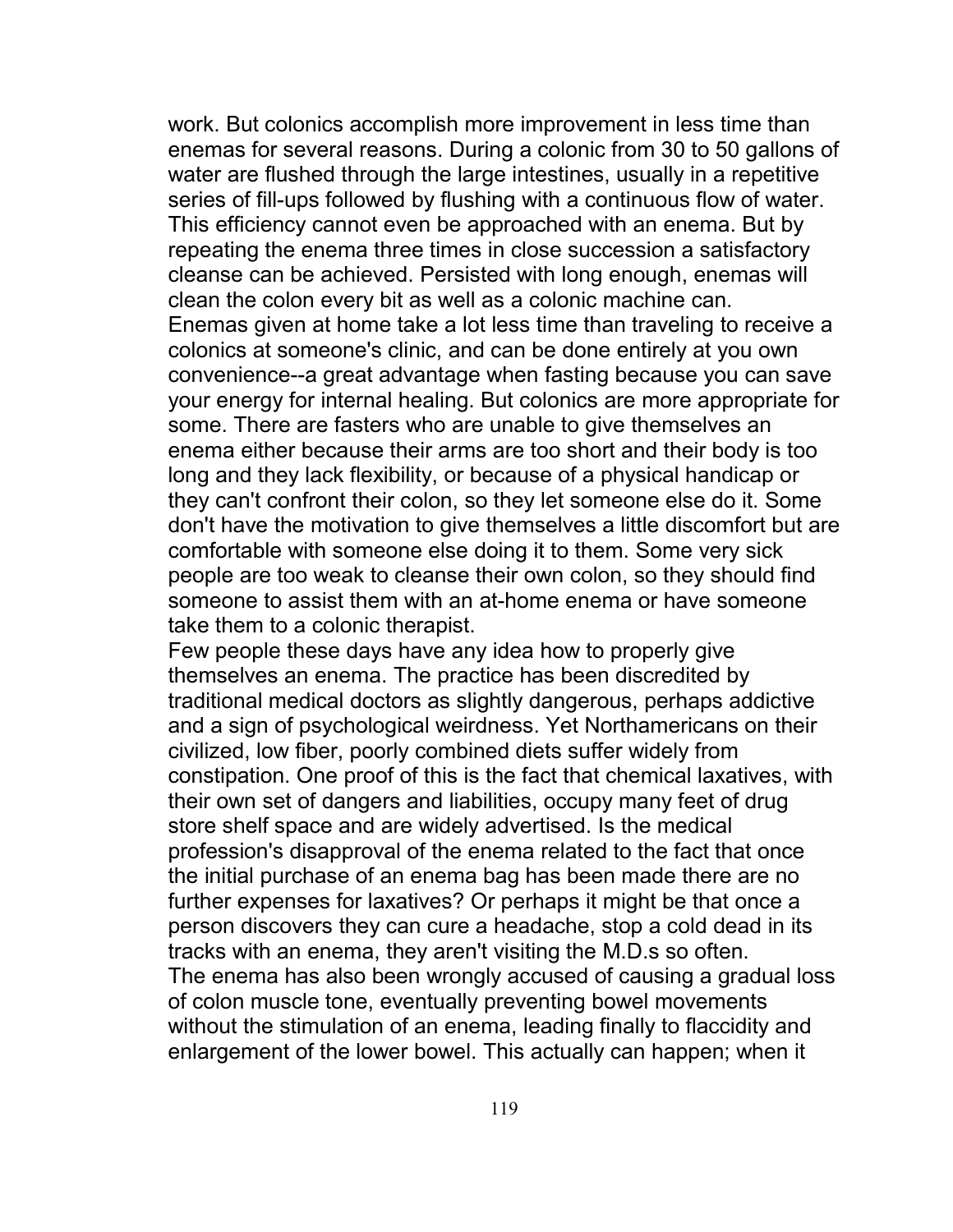does occur it is the result of frequent administration of small amounts of water (fleet enemas) for the purpose of stimulating a normal bowel movement. The result is constant stretching of the rectum without sufficient fluid to enter the descending colon. A completely opposite, highly positive effect comes from properly administered enemas while cleansing.

The difference between helpful and potentially harmful enemas lies in the amount of water injected and the frequency of use. Using a cup or two of water to induce a bowel movement may eventually cause dependency, will not strengthen the colon and may after years of this practice, result in distention and enlargement of the rectum or sigmoid colon. However, a completely empty average-sized colon has the capacity of about a gallon of water. When increasingly larger enemas are administered until the colon is nearly emptied of fecal matter and the injection of close to a gallon of water is achieved, beneficial exercise and an increase in overall muscle tone are the results.

Correctly given, enemas (and especially colonics) serve as strengthening exercises for the colon. This long tubular muscle is repeatedly and completely filled with water, inducing it to vigorously exercise while evacuating itself multiple times. The result is a great increase in muscle tone, acceleration of peristalsis and eventually, after several dozens of repetitions, a considerable reduction of transit time. Well-done enemas work the colon somewhat less effectively and do not improve muscle tone quite as much as colonics. Injecting an entire gallon of water with an enema bag is very impractical when a person is eating normally. But on a light cleansing diet or while fasting the amount of new material passing into the colon is small or negligible. During the first few days of fasting if two or three enemas are administered each day in immediate succession the colon is soon completely emptied of recently eaten food and it becomes progressively easier to introduce larger amounts of water. Within a few days of this regimen, injecting half a gallon or more of water is easy and painless.

Probably for psychological reasons, some peoples' colons allow water to be injected one time but then "freeze up" and resist successive enemas. For this reason better results are often obtained by having one enema, waiting a half hour, another enema, wait a half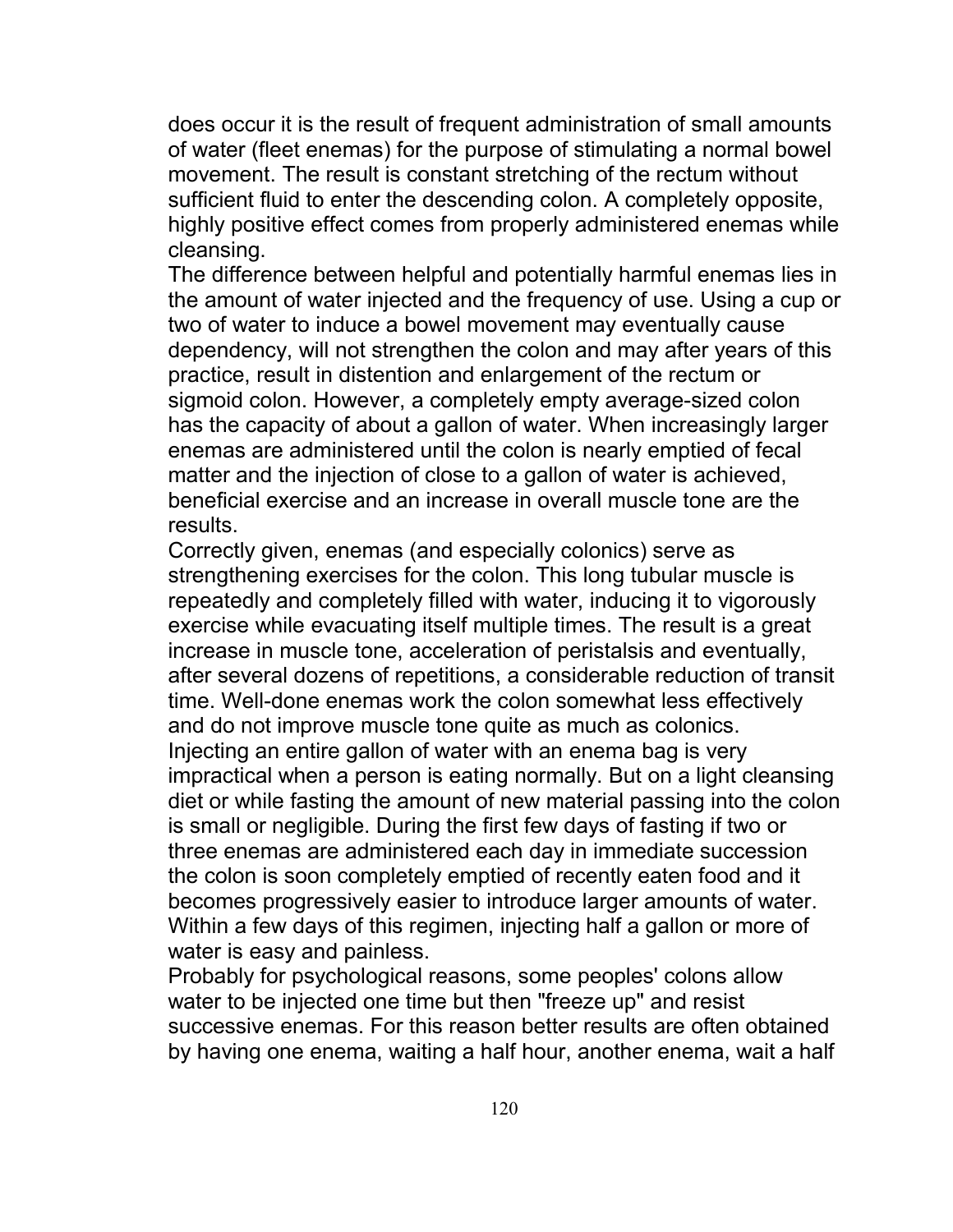hour, and have a final enema.

A colonic machine in the hands of an expert operator can administer the equivalent of six or seven big enemas in less than one hour, and do this without undue discomfort or effort from the person receiving the colonic. However, the AMA has suppressed the use of colonics; they are illegal to administer in many states. Where colonics are legal, the chiropractors now consider this practice messy and not very profitable compared to manipulations. So it is not easy to find a skilled and willing colonic technician.

Anyone who plans to give themselves therapeutic enemas while fasting would be well advised to first seek out a colonic therapist and receive two or three colonics delivered one day apart while eating lightly and then immediately begin the fast. Three colonics given on three successive days of a light, raw food diet are sufficient to empty all recently eaten food even from a very constipated, distended and bloated colon, while acquainting a person with their own bowel. Having an empty colon is actually a pleasant and to most people a thoroughly novel experience. A few well-delivered colonics can quickly accustom a person to the sensations accompanying the enema and demonstrate the effect to be achieved by oneself with an enema bag, something not quickly discoverable any other way.

### **How To Give Yourself An Enema**

Enemas have been medically out of favor for a long time. Most people have never had one. So here are simple directions to selfadminister an effective enema series.

The enema bag you select is important. It must hold at least two quarts and be rapidly refillable. The best American-made brand is made of rubber with about five feet of rubber hose ending in one of two different white hard plastic insertion tips. The bag is designed for either enemas or vaginal douches. It hangs from a detachable plastic "S" hook. When filled to the brim it holds exactly one-half gallon. The maker of this bag offers another model that costs about a dollar more and also functions as a hot water bottle. A good comforter it may make, but the dual purpose construction makes the bag very awkward to rapidly refill. I recommend the inexpensive model. The plastic insertion tips vary somewhat. The straight tubular tip is intended for enemas; the flared vaginal douche tip can be useful for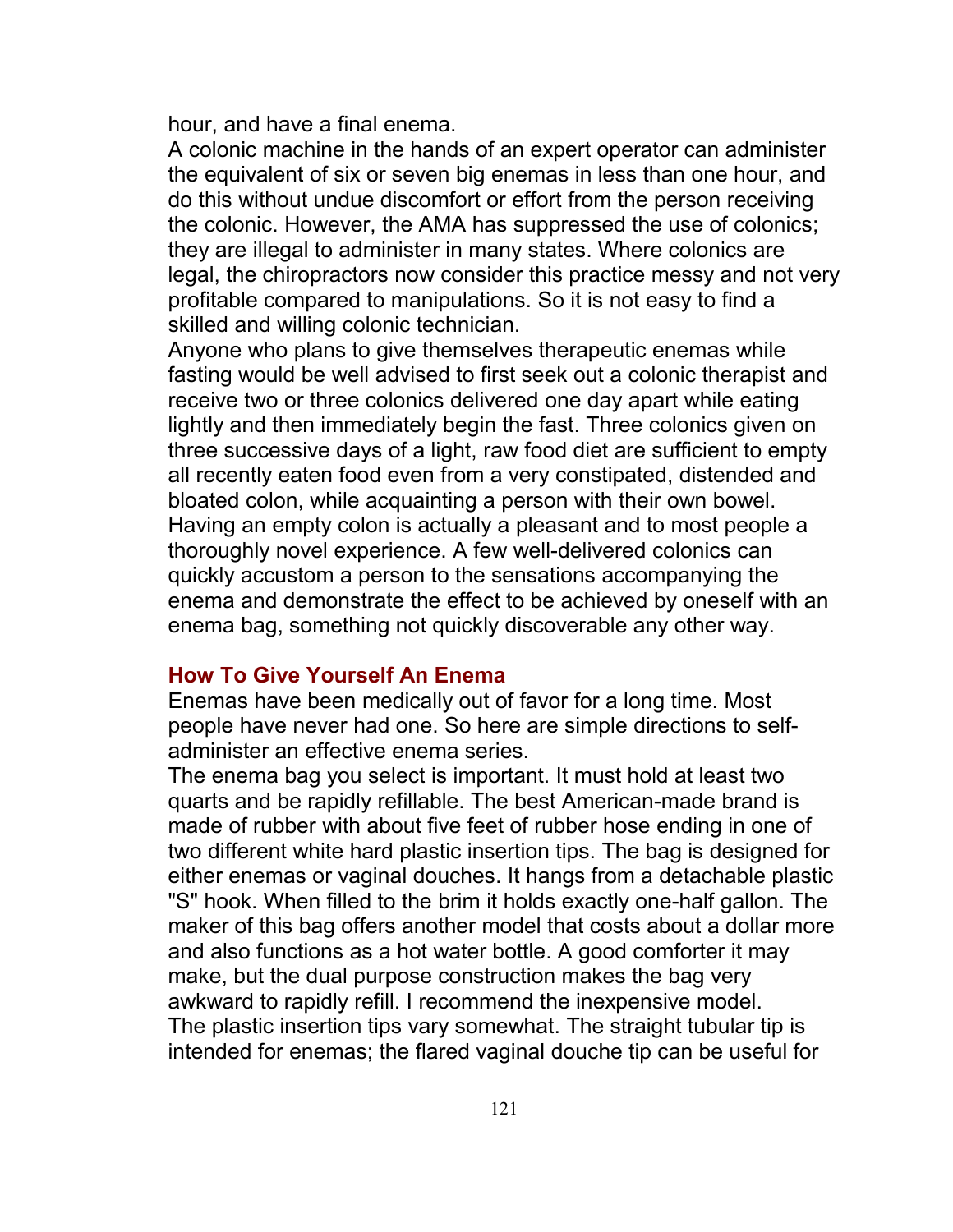enemas too, in that it somewhat restrains unintentional expulsion of the nozzle while filling the colon. However, its four small holes do not allow a very rapid rate of flow.

To give yourself an enema, completely fill the bag with tepid water that does not exceed body temperature. The rectum is surprisingly sensitive to heat and you will flinch at temperatures only a degree or two higher than 98 Fahrenheit. Cooler water is no problem; some find the cold stimulating and invigorating. Fasters having difficulty staying warm should be wary of cold water enemas. These can drop core body temperature below the point of comfort.

Make sure the flow clamp on the tube is tightly shut and located a few inches up the tube from the nozzle. Hang the filled bag from a clothes or towel hook, shower nozzle, curtain rod, or other convenient spot about four to five feet above the bathroom floor or tub bottom. The higher the bag the greater the water pressure and speed of filling. But too much pressure can also be uncomfortable. You may have to experiment a bit with this.

Various body positions are possible for filling the colon. None is correct or necessarily more effective than another. Experiment and find the one you prefer. Some fill their colon kneeling and bending forward in the bathtub or shower because there will likely be small dribbles of water leaking from around the nozzle. Usually these leaks do not contain fecal matter. Others prefer to use the bathroom floor. For the bony, a little padding in the form of a folded towel under knees and elbows may make the process more comfortable. You may kneel and bend over while placing your elbows or hands on the floor, reach behind yourself and insert the nozzle. You may also lie on your back or on your side. Some think the left side is preferable because the colon attaches to the rectum on the left side of the body, ascends up the left side of the abdomen to a line almost as high as the solar plexus, then transverses the body to the right side where it descends again on the right almost to the groin. The small intestine attaches to the colon near its lower-right extremity. In fact these are the correct names given for the parts of the colon: Ascending, Descending and Transverse Colon along with the Sigmoid Colon or Rectum at the exit end.

As you become more expert at filling your colon with water you will begin to become aware of its location by the weight, pressure and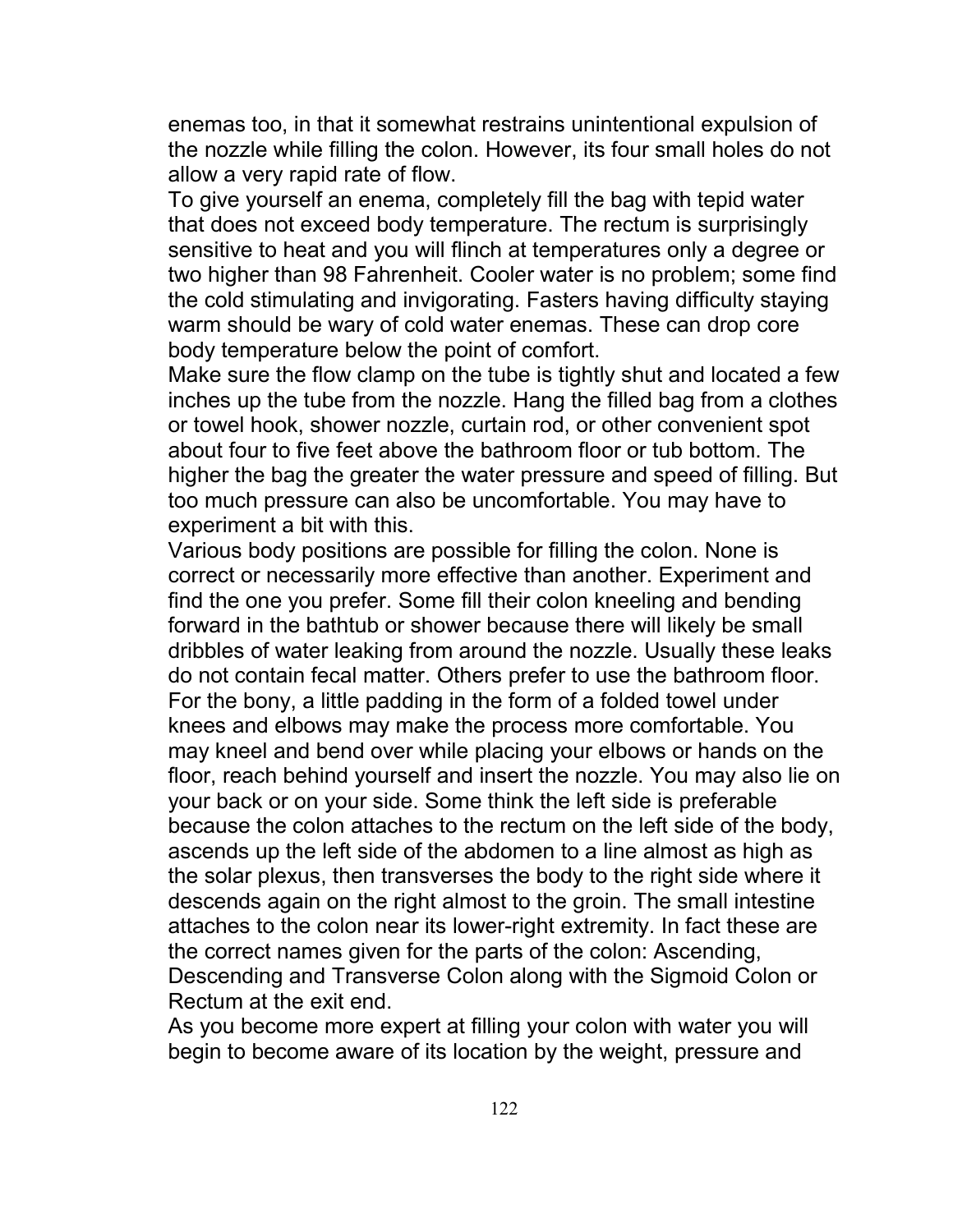sometimes temperature of the water you're injecting. You will come to know how much of the colon has been filled by feel. You will also become aware of peristalsis as the water is evacuated vigorously and discover that sensations from a colon hard at work, though a bit uncomfortable, are not necessarily pain.

Insertion of the nozzle is sometimes eased with a little lubricant. A bit of soap or KY jelly is commonly used. If the nozzle can be inserted without lubricant it will have less tendency to slip out. However, do not tear or damage the anus by avoiding necessary lubrication. After insertion, grip the clamp with one hand and open it. The flow rate can be controlled with this clamp. Keeping a hand on the clamp also prevents the nozzle from being expelled.

Water will begin flowing into the colon. Your goal is to empty the entire bag into the colon before sensations of pressure or urgency to evacuate the water force you to remove the nozzle and head for the toilet. Relaxation of mind and body helps achieve this. You are very unlikely to achieve a half-gallon fill up on the first attempt. If painful pressure is experienced try closing the clamp for a moment to allow the water to begin working its way around the obstacle. Or, next time try hanging the bag lower, reducing its height above the body and thus lowering the water pressure. Or, try opening the clamp only partially. Or, try panting hard, so as to make the abdomen move rapidly in and out, sort of shaking the colon. This last technique is particularly good to get the water past a blockage of intestinal gas. It is especially important for Americans, whose culture does not teach one to be tolerant of discomfort, to keep in mind that pain is the body's warning that actual damage is being done to tissues. Enemas can do no damage and pose no risk except to that rare individual with weak spots in the colon's wall from cancers. When an enema is momentarily perceived unpleasantly, the correct name for the experience is a sensation, not pain. You may have to work at increasing your tolerance for unpleasant sensations or it will take you a long time to achieve the goal of totally filling the colon with water. Be brave! And relax. A wise philosopher once said that it is a rough Universe in which only the tigers survive--and sometimes they have a hard time.

Eventually it will be time to remove the nozzle and evacuate the water. Either a blockage (usually fecal matter, an air bubble, or a tight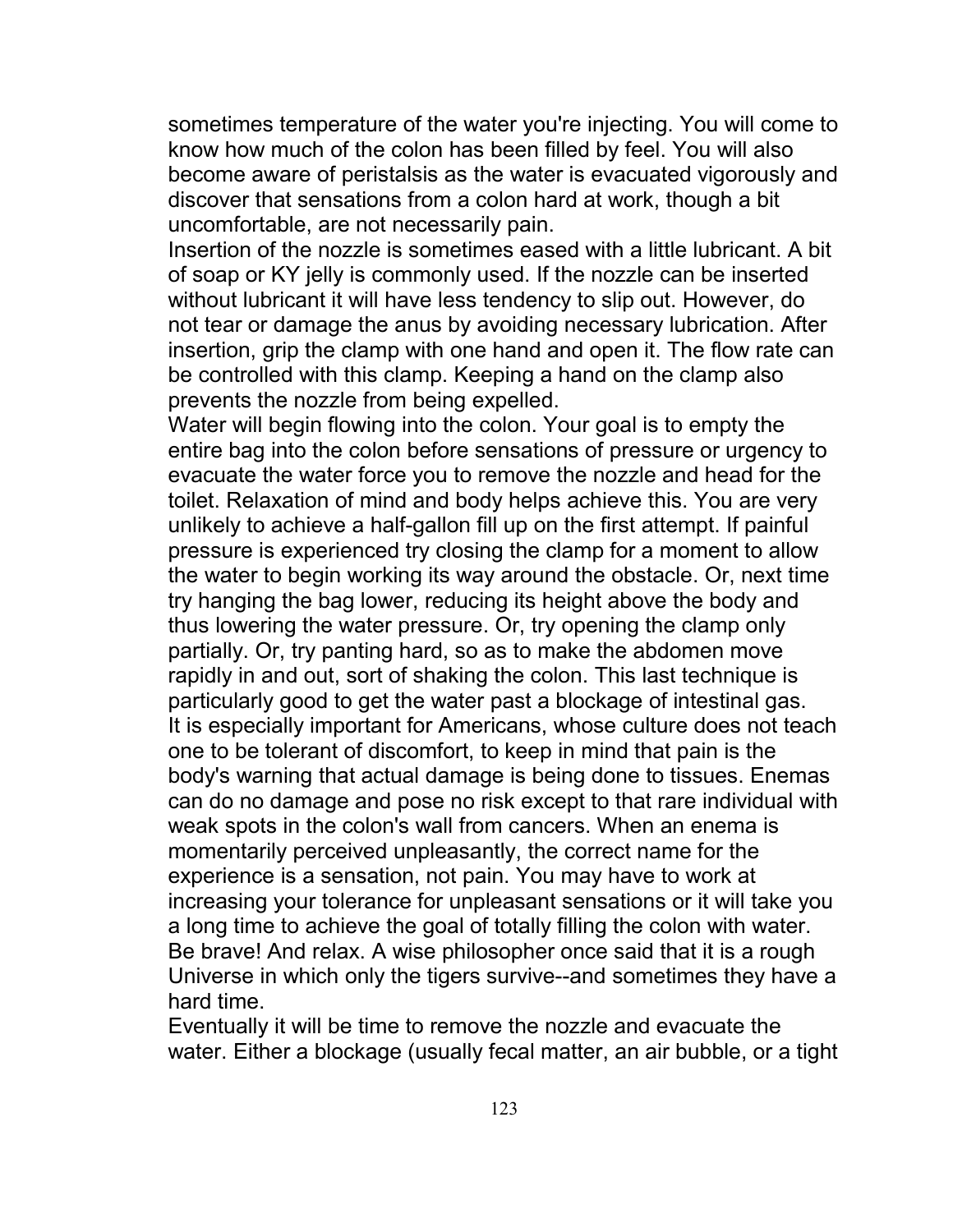'U' turn in the colon, usually at either the splenetic, or hepatic flexures located right below the rib cage) will prevent further inflow (undesirable) or else the bag will completely empty (good!) or the sensation of bursting will no longer be tolerable. Go sit on the toilet and wait until all the water has passed. Then refill the bag and repeat the process. Each time you fill the colon it will allow more water to enter more easily with less unpleasantness. Fasters and cleansers should make at least three attempts at a complete fill-up each time they do an enema session.

Water and juice fasters will find that after the first few enemas, it will become very easy to inject the entire half-gallon of water. That is because there is little or no chime entering the colon. After a few days the entire colon will seem (this is incorrect) to be empty except when it is filled with water. This is the point to learn an advanced selfadministered enema technique. An average colon empty of new food will usually hold about one gallon of water. That is average. A small colon might only hold 3/4 gallon, a large one might accept a gallon and a half, or even more. You'll need to learn to simultaneously refill the bag while injecting water, so as to achieve a complete irrigation of the whole colon. There are several possible methods. You might try placing a pitcher or half-gallon mason jar of tepid water next to the bag and after the bag has emptied the first time, stand up while holding the tube in the anus, refill the bag and then lie down again and continue filling. You might have an assistant do this for you. You might try hanging the bag from the shower head and direct a slow, continuous dribble of lukewarm water from the shower into the bag while you kneel or lie relaxed in the tub. This way the bag will never empty and you stop filling only when you feel fullness and pressure all the way back to the beginning of the ascending colon. Of course, hanging from a slowly running shower head the bag will probably overflow and you will get splashed and so will the bathroom floor when your wet body moves rapidly from the tub to the toilet. I've imagined making an enema bag from a two gallon plastic bucket with a small plastic hose barb glued into a hole drilled in the bottom or lower edge. If I were in the business of manufacturing enema bags I'd make them hold at least one gallon.

A word of caution to those folks who have a pattern of overdoing it, or tend to think that more is better. This is not true when it comes to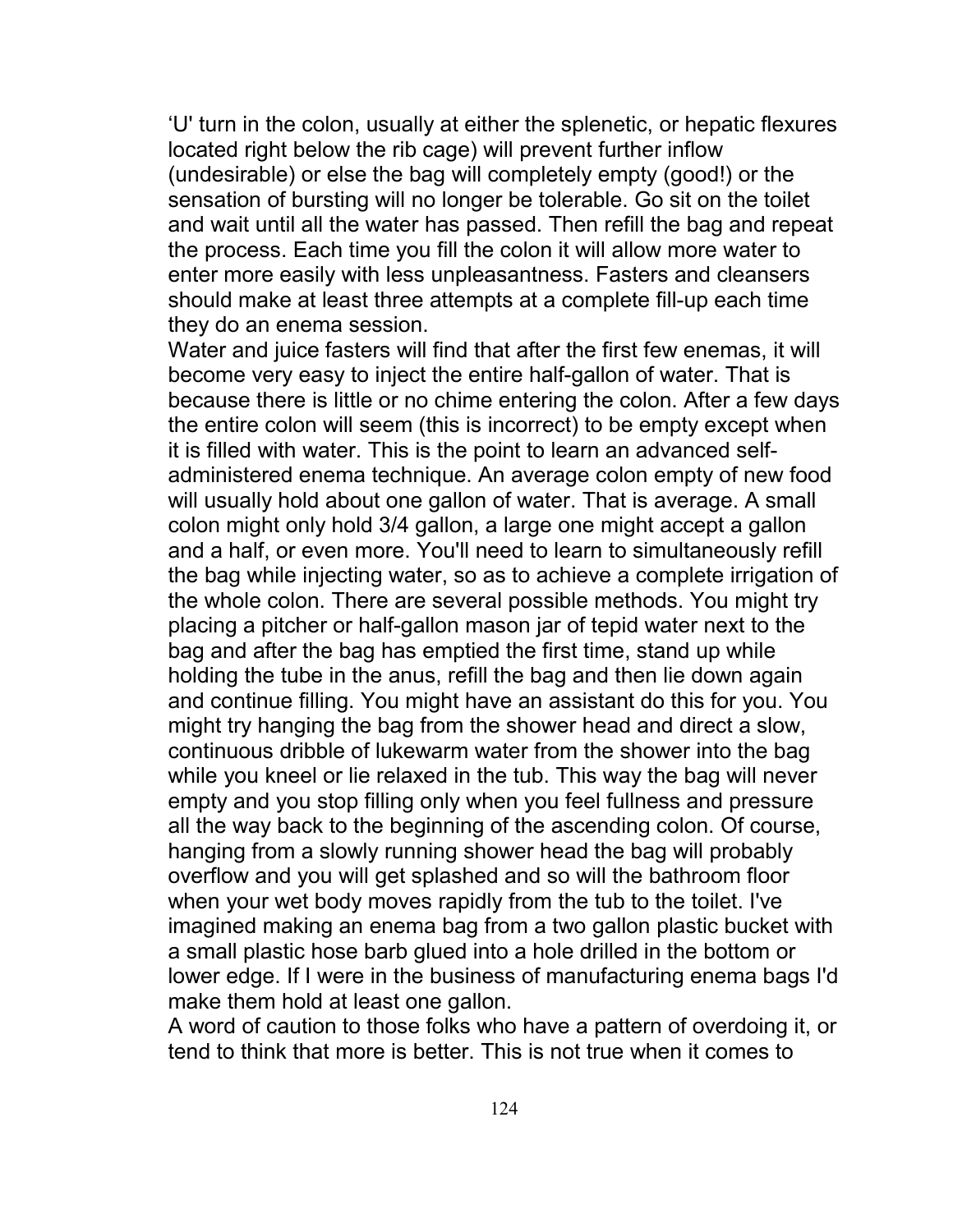colon cleansing. Do not make more than three attempts to fill and clean the colon with an enema bag. Usually the colon begins to protest and won't accept any more fill-ups. When having colonics on a colonic machine it is a good idea to continue until the water comes back reasonably clear for that session. It is not a good idea for a faster to have colonics that last more than three-quarters of an hour to an hour maximum, or it will be too tiring. Even non-fasters find colonics tiring. After all, the colon is basically a big muscle that has become very lazy on a low-fiber diet.

I've personally administered over five thousand colonics, taught several dozen fasters to self-administer their own and stood by while they gave themselves one until they were quite expert. In all that experience I've only seen one person have a seriously bad result. This was a suicidally depressed water faster that I (mistakenly) allowed to administer their own colonics with my machine. This person not only took daily colonics, but allowed water to flow through their colon for as long as two hours at a time. Perhaps they were trying to wash out their mind? After several weeks of this extreme excess, the faster became highly confused and disoriented due to a severe electrolyte imbalance. They had to be taken off water fasting immediately and recovered their mental clarity in a few days. The loss of blood electrolytes happened because during colonics there occurs a sort of low-grade very slow reverse osmosis.

### **Curing With Enemas**

It is not wise to continue regular colonics or enemas once a detoxification program has been completed and you have returned to a maintenance diet. The body should be allowed its regular functioning.

But because enemas immediately lower the toxic load on the liver, I do recommend people use them for prevention of an acute illness (you feel like you are coming down with something), and for the treatment of acute illnesses such as a cold. I also like to take one if I have been away traveling for extended periods, eating carelessly. But do not fall into a pattern of bingeing on bad food, and then trying to get rid of it through colonics or laxative. This is bulimia, the eating disorder discussed earlier.

The Sheltonite capital "N" Natural capital "H" Hygienists do not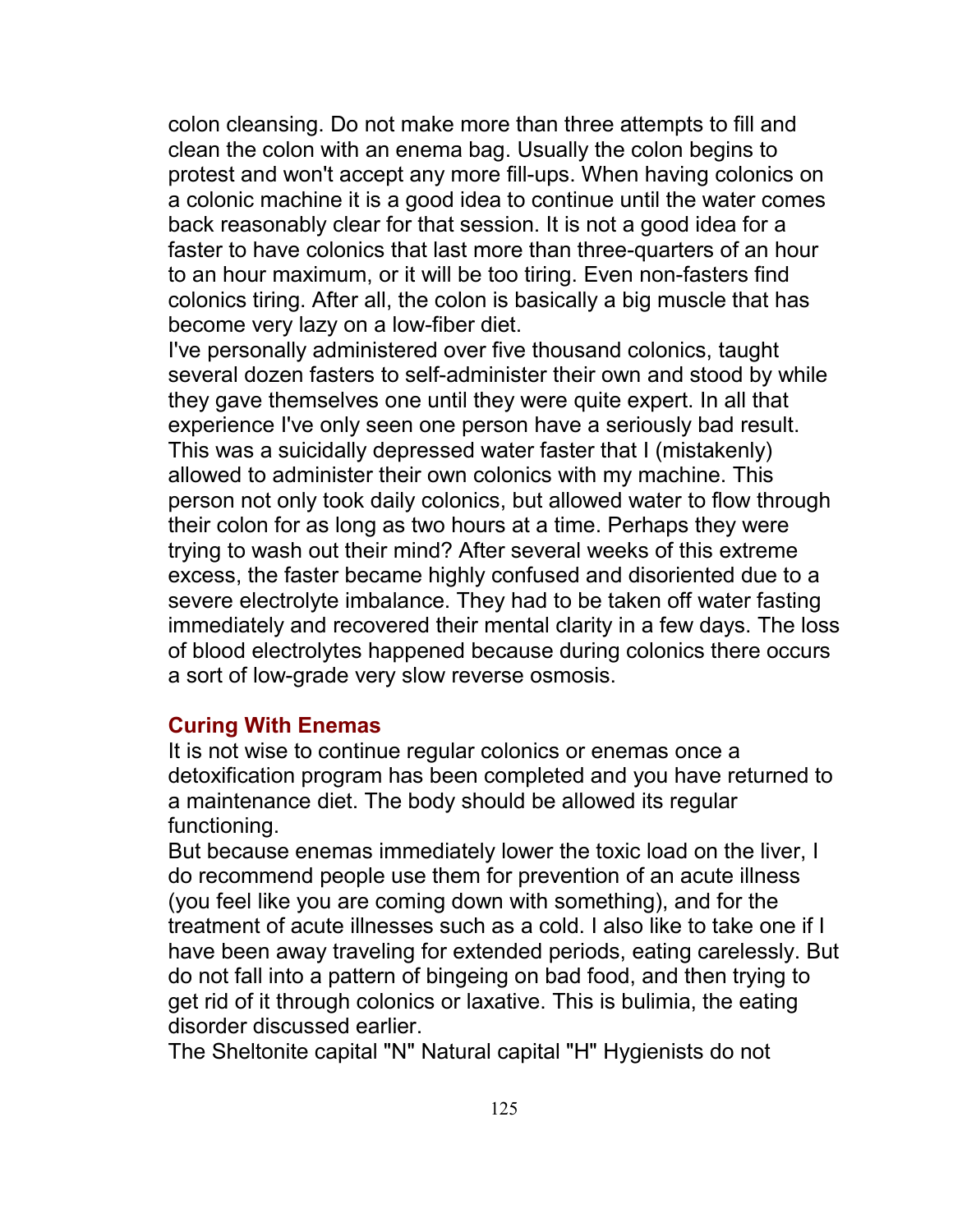recommend any colon cleansing, ever!. They think that the colon will spontaneously cleanse itself on a long water fast, but my experience learned from monitoring hundreds of fasters is that it doesn't really. Herbert Shelton also considered colon cleansing enervating and therefore undesirable. Colon cleansing does use the faster's energy but on the balance, colon cleansing saves more work on the part of an overburdened liver than it uses up.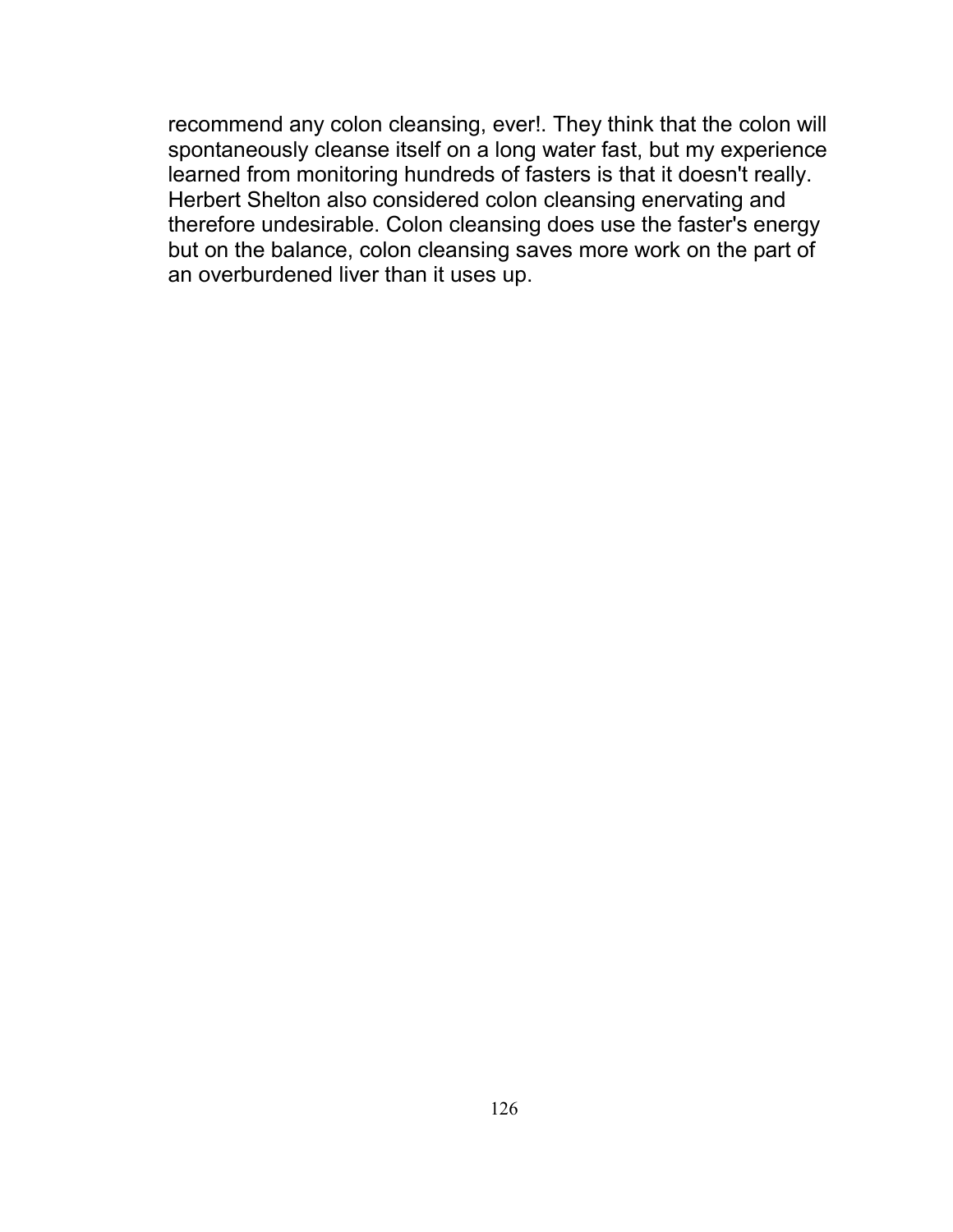# **Chapter Five Diet and Nutrition**

From The Hygienic Dictionary

Food. [1] Life is a tragedy of nutrition. In food lies 99.99% of the causes of all diseases and imperfect health of any kind. *Prof. Arnold Ehret, Mucusless Diet Healing System.* [2] But elimination will never heal perfectly just so long as you fail to discontinue the supply of inside waste caused by eating and "wrong" eating. You may clean and continue to clean indefinitely, but never with complete results up to a perfect cleanliness, as long as the intake of wrong or even too much right foods, is not stopped. *Prof. Arnold Ehret, Mucusless Diet Healing System.* [3] Cooked food favors bacterial, or organized, ferment preponderance, because cooking kills the unorganized and organized ferments, and both are needed to carry on the body's digestion. Raw foods–fruits and vegetables– favor unorganized ferment digestion, because these foods carry vitamins, which are unorganized ferments–enzymes. *Dr. John.H. Tllden, Impaired Health: Its Cause and Cure, 1921.*

Recently, my younger (adult) daughter asked my advice choosing between a root canal or having a bridge made. This led to a discussion of her eating habits in general. Defending her currently less-than-optimum diet against my gentle criticism, she threw me a tough riposte. "Why," she asked, when I was raised so perfectly as a child, "when I ate only Organic food until I was ten and old enough to make you send me to public school where I could eat those lousy school lunches" (her unfeeling, heartless mother homeschooled her), "why even at that young age, (before she spent her adolescent rebellion eating junk food) why at that point did I still have a mouthful of cavities?" And she did. At age ten my daughter needed about ten fillings.

This beautiful daughter of a practicing naturopath had received what, at the time, I considered virtually perfect nutrition. She suckled hugely at her mother's abundant breast until age two.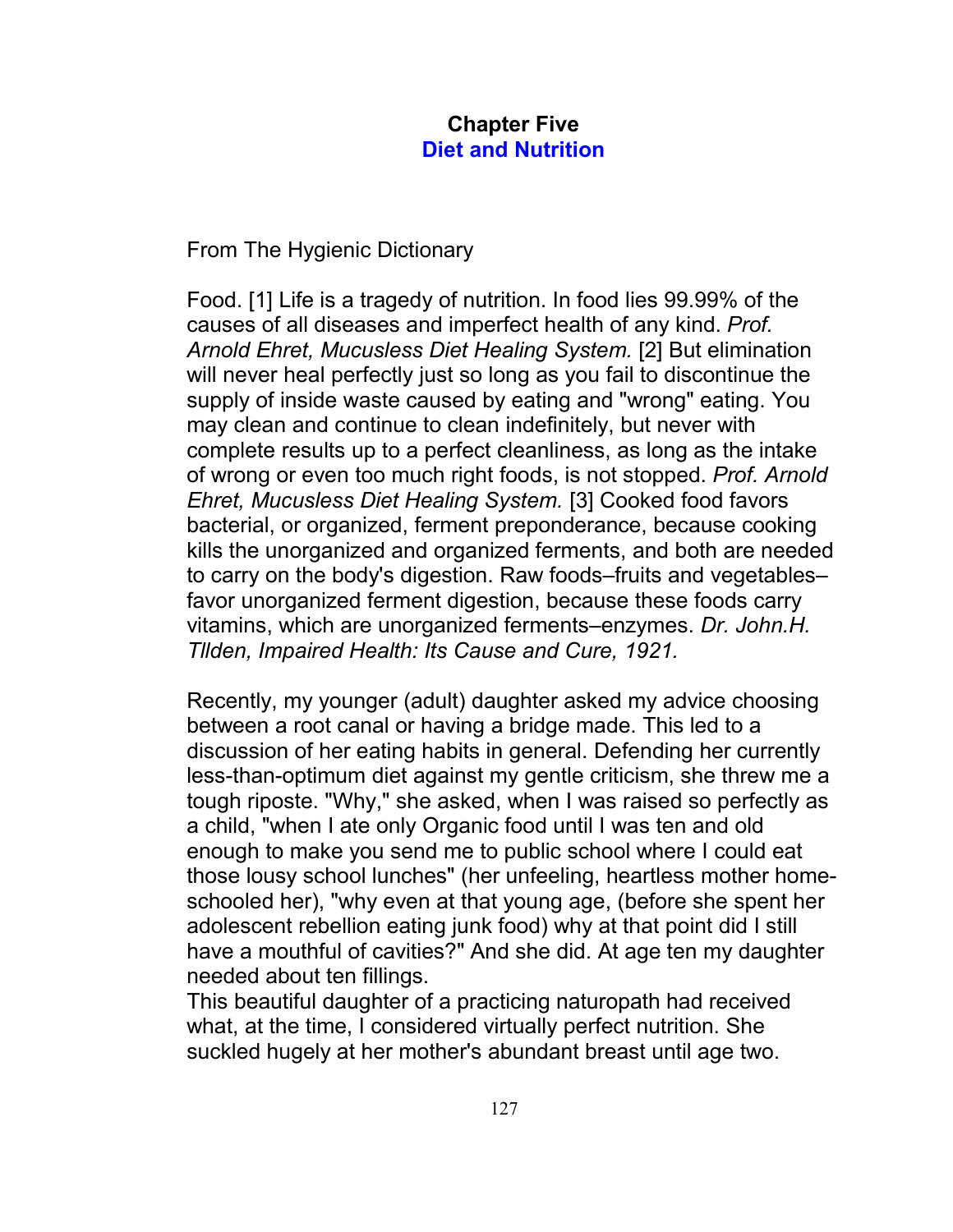During this time her mother ate a natural foods diet. After weaning my daughter got only whole grains, a little fresh goat's milk from my goat, fruits and lots of Organic vegetables. I started my spa when my daughter was about five years old and from that point she was, like it or not, a raw fooder. And all that raw food was Organic and much of it from Great Oaks School's huge vegetable garden. For my daughter to develop cavities on this diet is reminiscent of Woody Allen's joke in his movie "Sleeper." Do you recall this one, made about 1973? The plot is a take off on Rip Van Winkle. Woody goes into the hospital for minor surgery. Unexpectedly he expires on the operating table and his body is frozen in hopes that someday he can be revived. One hundred and fifty years later he is revived.

The priceless scene I always think of takes place in his hospital room immediately after he comes to consciousness. The doctor in charge of his case is explaining to Woody what has happened. Woody refuses to believe he died and was frozen, asserting that the whole story is a put on. Woody insists that the 'doctor' is clearly an actor hired by his friends! It absolutely can't be the year 2123. 'Oh, but it really is 2123,' insists the doctor. 'And it is no put on by his friends; all his friends are long dead; Woody knows no one at all in 2123 and had better prepare himself to start a new life.' Woody still insists it is a put on. "I had a healthfood store," he says, "and all my friends ate brown rice. They can't be dead!" And my perfectly nourished daughter couldn't have developed cavities! But she did. And if she cheated on her perfect diet, bad food could not have amounted to more than two percent of her total caloric intake from birth to age ten. I was a responsible mom and I made sure she ate right! Now my daughter was demanding to know why she had tooth decay. Fortunately, I now know the answer. The answer is rather complex, but I can give a simplified explanation.

## **The Confusions About Diets and Foods**

Like my daughter, many people of all ages are muddled about the relationship between health and diet. Their confusions have created a profitable market for health-related information. And equally, their confusions have been created by books, magazine articles, and TV news features. This avalanche of data is highly contradictory. In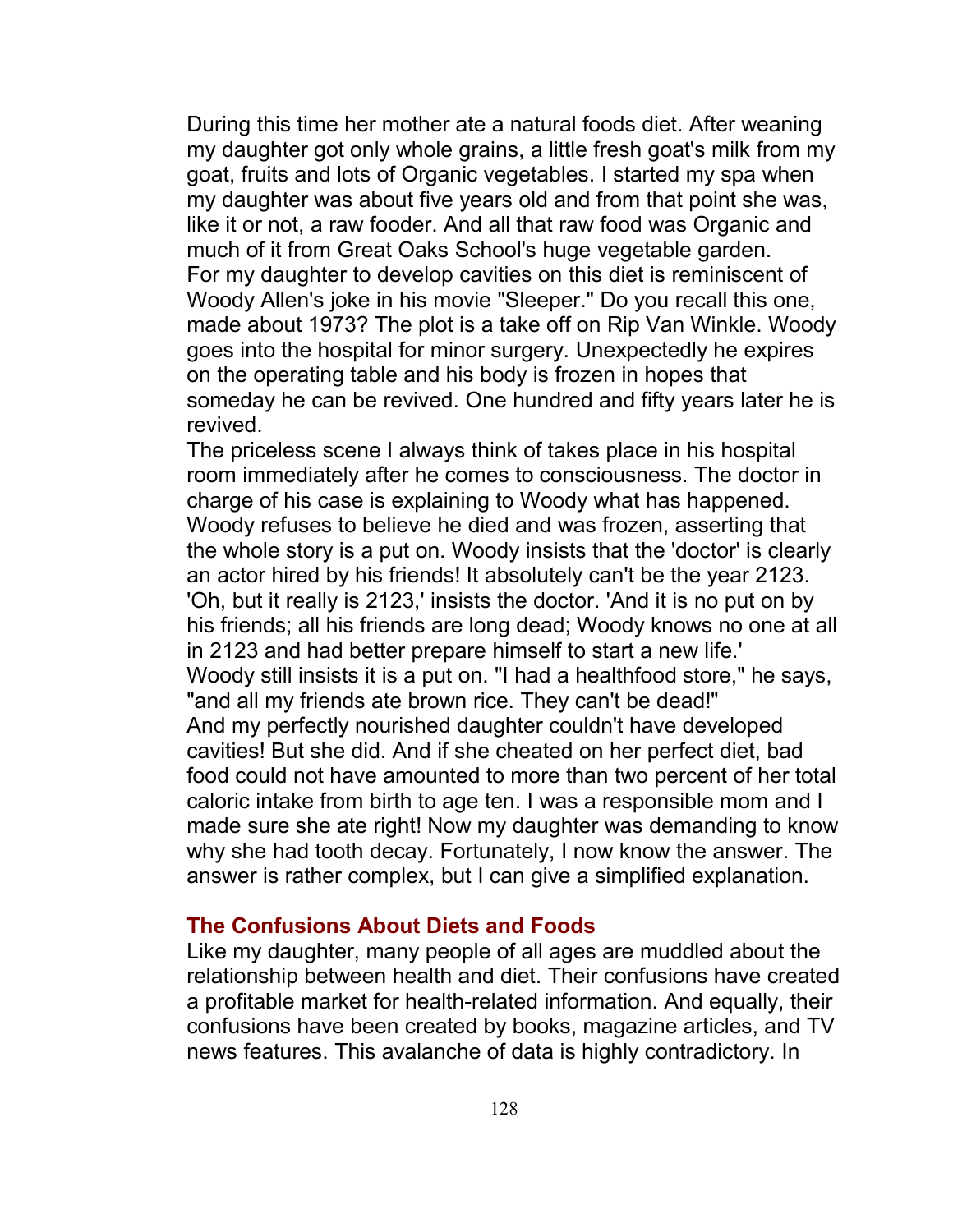fact, one reason I found it hard to make myself write my own book is that I wondered if my book too would become just another part of the confusion.

Few people are willing to tolerate very much uncertainty. Rather than live with the discomfort of not knowing why, they will create an explanation or find some answer, any answer, and then ever after, assert its rightness like a shipwrecked person clings to a floating spar in a storm. This is how I explain the genesis of many contemporary food religions.

Appropriately new agey and spiritual, Macrobiotics teaches the way to perfect health is to eat like a Japanese whole foods vegetarian– the endless staple being brown rice, some cooked vegetables and seaweeds, meanwhile balancing the "yin" and "yang" of the foods. And Macrobiotics works great for a lot of people. But not all people. Because there's next to nothing raw in the Macrobiotic diet and some people are allergic to rice, or can get allergic to rice on that diet.

Linda Clark's Diet for a Small Planet also has hundreds of thousands of dedicated followers. This system balances the proportions of essential amino acids at every, single meal and is vegetarian. This diet also works and really helps some people, but not as well as Macrobiotics in my opinion because obsessed with protein, Clark's diet contains too many hard-to-digest soy products and makes poor food combinations from the point of digestive capacity.

Then there are the raw fooders. Most of them are raw, Organic fooders who go so far as to eat only unfired, unground cereals that have been soaked in warm water (at less than 115 degrees or you'll kill the enzymes) for many hours to soften the seeds up and start them sprouting. This diet works and really helps a lot of people. Raw organic foodism is especially good for "holy joes," a sort of better-than-everyone-else person who enjoys great selfrighteousness by owning this system. But raw fooding does not help all people nor solve all diseases because raw food irritates the digestive tracts of some people and in northern climates it is hard to maintain body heat on this diet because it is difficult to consume enough concentrated vegetable food in a raw state. And some raw fooders eat far too much fruit. I've seen them lose their teeth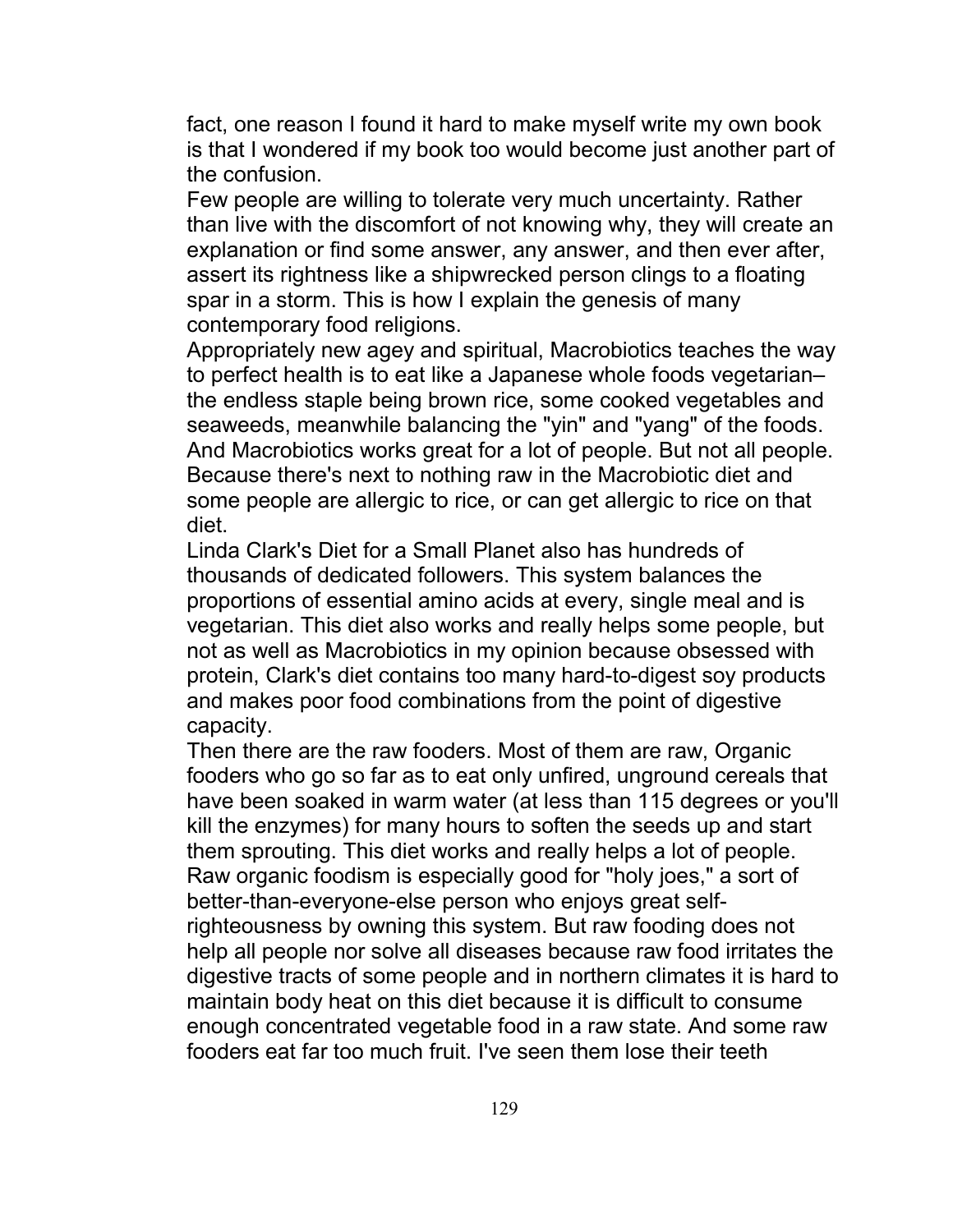because of fruit's low mineral content, high sugar level and constant fruit acids in their mouths.

Then there are vegetarians of various varieties including vegans (vegetarians that will not eat dairy products and eggs), and then, there are their exact opposites, Atkins dieters focusing on protein and eating lots of meat. There's the Adelle Davis school, people eating whole grains, handfuls of vitamins, lots of dairy and brewers yeast and wheat germ, and even raw liver. Then there's the Organic school. These folks will eat anything in any combination, just so long as it is organically produced, including organically raised beef, chicken, lamb, eggs, rabbit, wild meats, milk and diary products, natural sea salt in large quantities and of course, organically grown fruits, vegetables grains and nuts. And what is "Organic?" The word means food raised in compliance with a set of rules contrived by a certification bureaucracy. When carefully analyzed, the somewhat illogical rules are not all that different in spirit than the rules of kashsruth or kosher. And the Organic certification bureaucrats aren't all that different than the rabbis who certify food as being kosher, either.

There are now millions of frightened Americans who, following the advice of mainstream Authority, have eliminated red meat from their diets and greatly reduced what they (mistakenly) understand as high-cholesterol foods.

All these diets work too–or some–and all demonstrate some of the truth.

The only area concerning health that contains more confusion and contradictory data than diet is vitamins. What a rats nest that is!

### **The Fundamental Principle**

If you are a true believer in any of the above food religions, I expect that you will find my views unsettling. But what I consider "good diet" results from my clinical work with thousands of cases. It is what has worked with those cases. My eclectic views incorporate bits and pieces of all the above. In my own case, I started out by following the Organic school, and I was once a raw food vegetarian who ate nothing but raw food for six years. I also ate Macrobiotic for about one year until I became violently allergic to rice. I have arrived at a point where I understand that each person's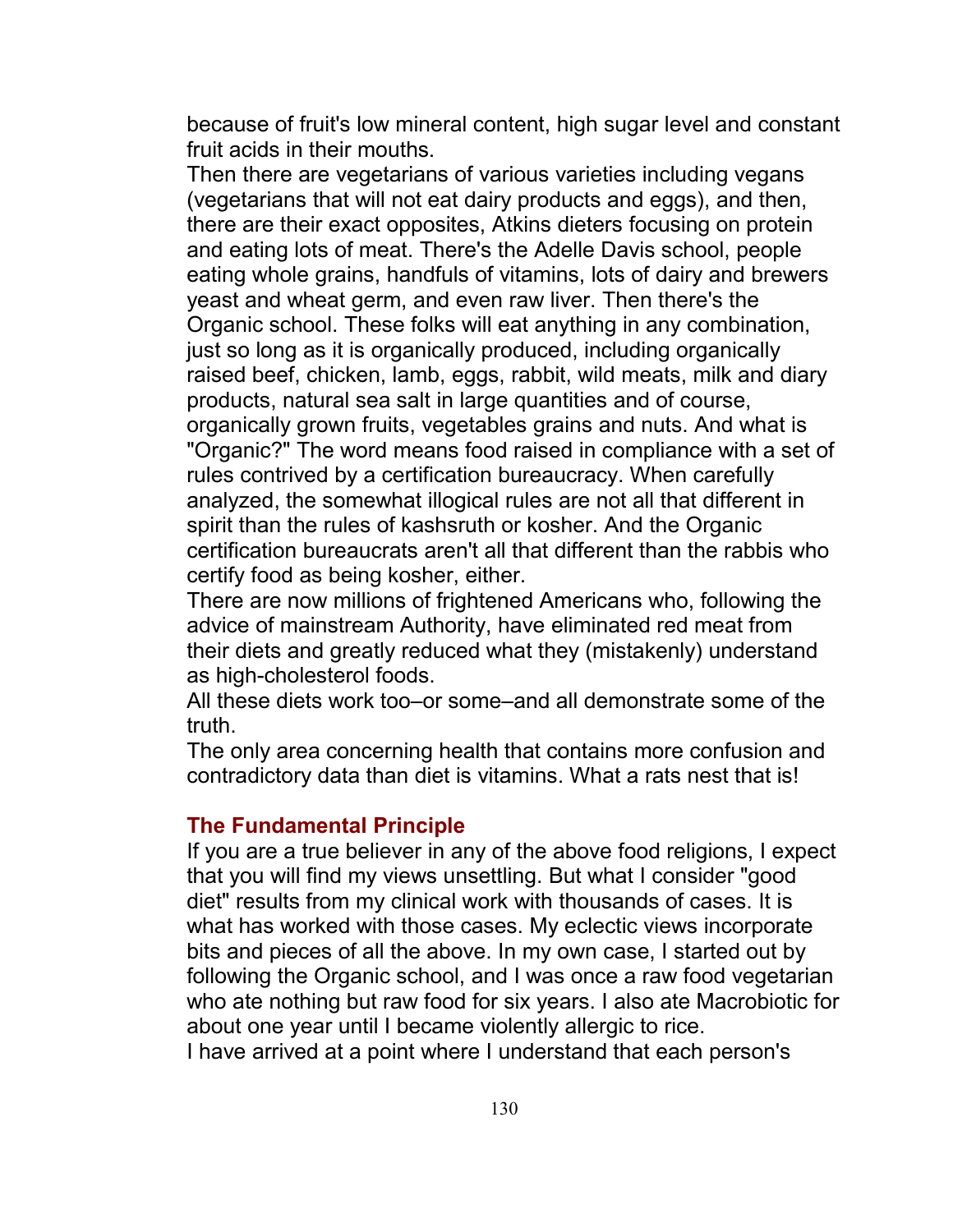biochemistry is unique and each must work out their own diet to suit their life goals, life style, genetic predisposition and current state of health. There is no single, one, all-encompassing, correct diet. But, there is a single, basic, underlying Principle of Nutrition that is universally true. In its most simplified form, the basic equation of human health goes: Health = Nutrition / Calories. The equation falls far short of explaining the origin of each individuals diseases or how to cure diseases but Health = Nutrition / Calories does show the general path toward healthful eating and proper medicine. All animals have the exact same dietary problem: finding enough nutrition to build and maintain their bodies within the limits of their digestive capacity. Rarely in nature (except for predatory carnivores) is there any significant restriction on the number of calories or serious limitation of the amount of low-nutrition foods available to eat. There's rarely any shortage of natural junk food on Earth. Except for domesticated house pets, animals are sensible enough to prefer the most nutritional fare available and tend to shun empty calories unless they are starving.

But humans are perverse, not sensible. Deciding on the basis of artificially-created flavors, preferring incipid textures, we seem to prefer junk food and become slaves to our food addictions. For example, in tropical countries there is a widely grown root crop, called in various places: tapioca, tavioca, manioc, or yuca. This interesting plant produces the greatest tonnage of edible, digestible, pleasant-tasting calories per acre compared to any other food crop I know. Manioc might seem the answer to human starvation because it will grow abundantly on tropical soils so infertile and/or so droughty that no other food crop will succeed there. Manioc will do this because it needs virtually nothing from the soil to construct itself with. And consequently, manioc puts next to nothing nourishing into its edible parts. The bland-tasting root is virtually pure starch, a simple carbohydrate not much different than pure corn starch. Plants construct starches from carbon dioxide gas obtained the air and hydrogen obtained from water. There is no shortage ever of carbon from CO2 in the air and rarely a shortage of hydrogen from water. When the highly digestible starch in manioc is chewed, digestive enzymes readily convert it into sugar. Nutritionally there is virtually no difference between eating manioc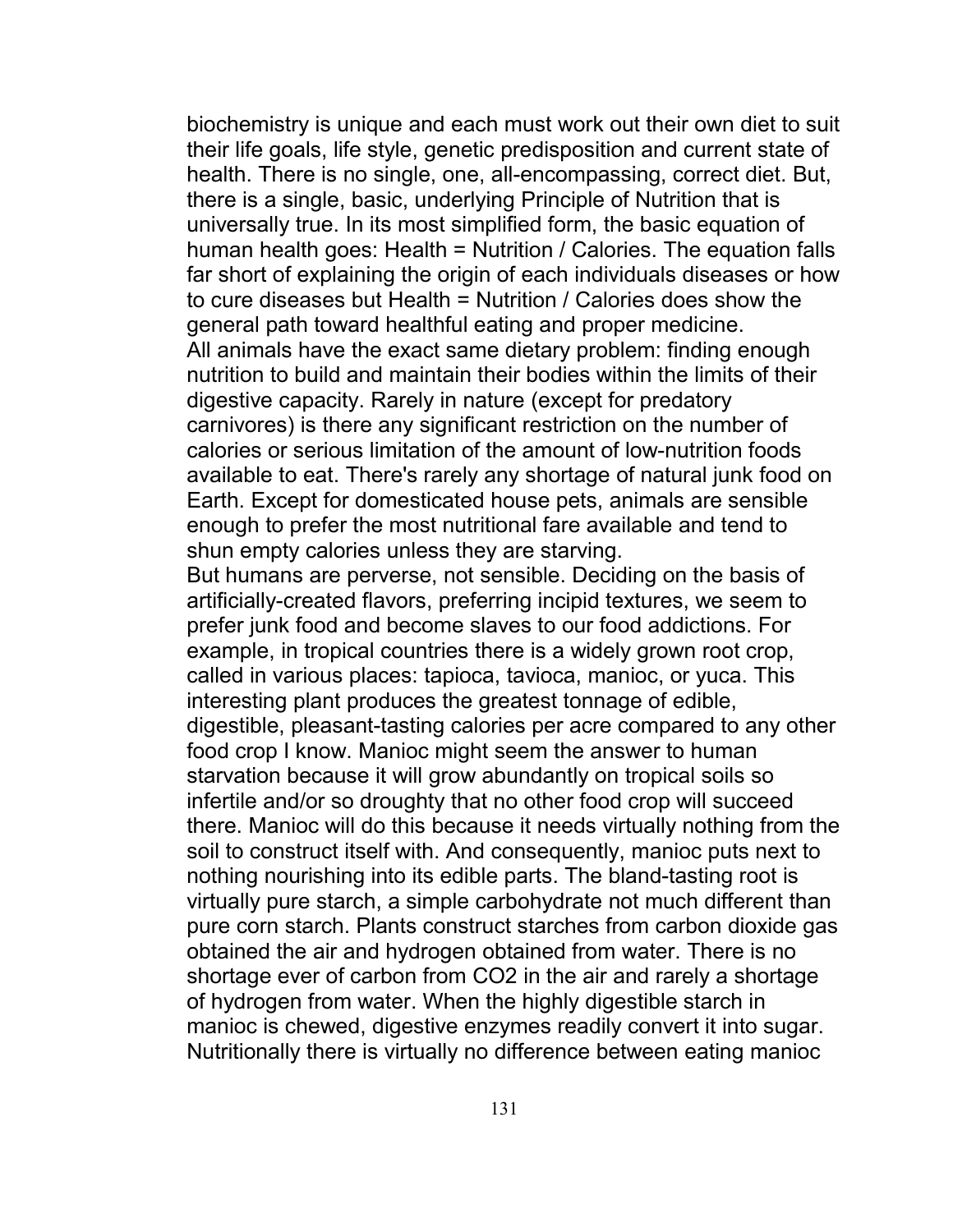and eating white sugar. Both are entirely empty calories. If you made a scale from ideal to worst regarding the ratio of nutrition to calories, white sugar, manioc and most fats are at the extreme undesirable end. Frankly I don't know which single food might lie at the extreme positive end of the scale. Close to perfect might be certain leafy green vegetables that can be eaten raw. When they are grown on extremely fertile soil, some greens develop 20 or more percent completely digestible balanced protein with ideal ratios of all the essential amino acids, lots of vitamins, tons of minerals, all sorts of enzymes and other nutritional elements–and very few calories. You could continually fill your stomach to bursting with raw leafy greens and still have a hard time sustaining your body weight if that was all you ate. Maybe Popeye the Sailorman was right about eating spinach.

For the moment, lets ignore individual genetic inabilities to digest specific foods and also ignore the effects stress and enervation can have on our ability to extract nutrition out of the food we are eating. Without those factors to consider, it is correct to say that, to the extent one's diet contains the maximum potential amount of nutrition relative to the number of calories you are eating, to that extent a person will be healthy. To the extent the diet is degraded from that ideal, to that extent, disease will develop. Think about it!

### **Lessons From Nutritional Anthropology**

The next logical pair of questions are: how healthy could good nutrition make people be, and, how much deviation from ideal nutrition could we allow ourselves before serious disease appears? Luckily, earlier in this century we could observe living answers to those questions (before the evidence disappeared). The answers are: we could be amazingly healthy, and, if we wish to enjoy excellent health we can afford to cut ourselves surprisingly little slack.

Prior to the Second World War there were several dozen sizable groups of extraordinarily healthy humans remaining on Earth. Today, their descendants are still in the same remote places, are speaking the same languages and possess more or less the same cultures. Only today they're watching satellite TV. wearing jeans, drinking colas–and their superior health has evaporated.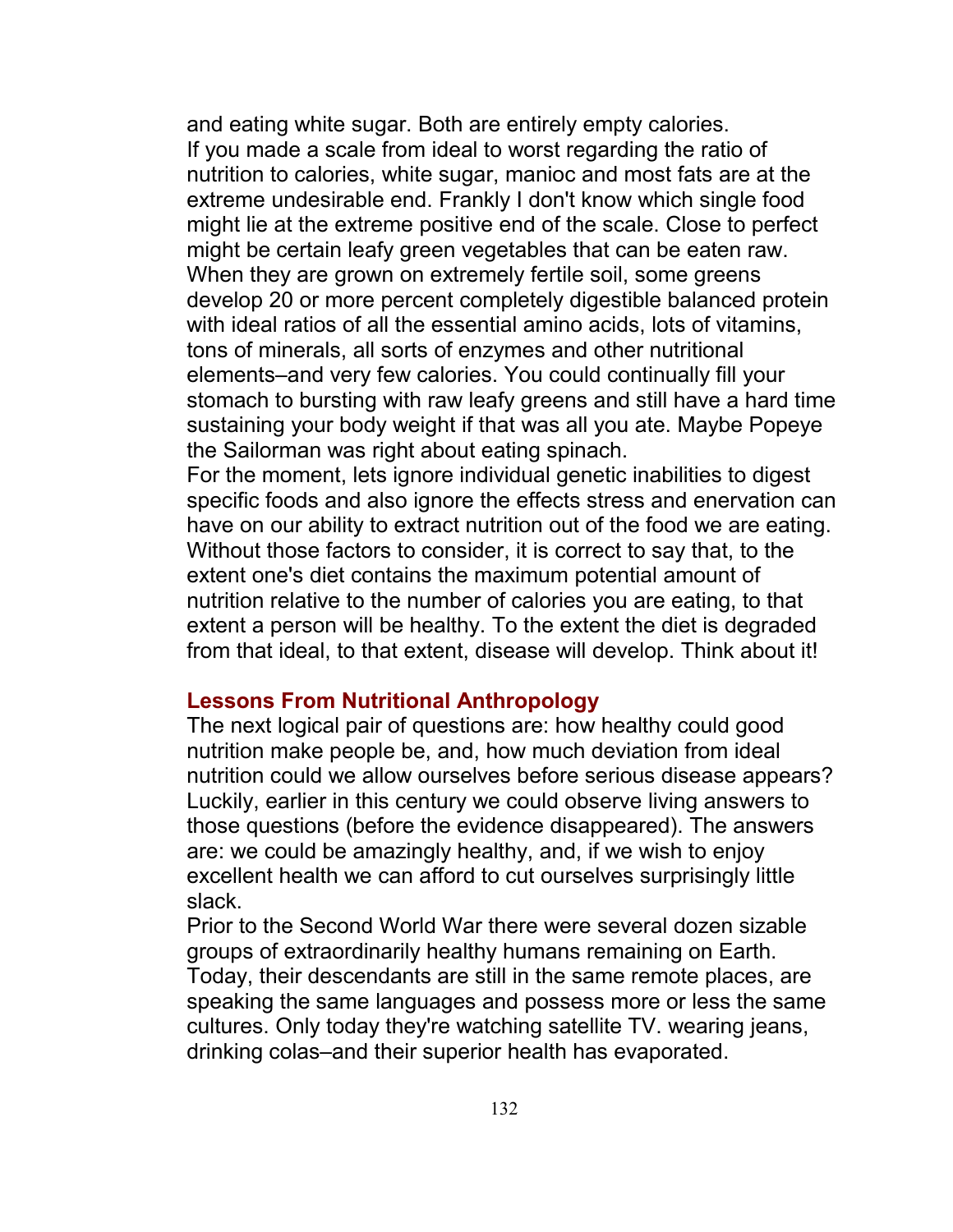During the early part of this century, at the same era vitamins and other basic aspects of nutrition were being discovered, a few farsighted medical explorers sought out these hard-to-reach places with their legendarily healthy peoples to see what caused the legendary well-being they'd heard of. Enough evidence was collected and analyzed to derive some very valid principles. First lets dismiss some apparently logical but incorrect explanations for the unusually good health of these isolated peoples. It wasn't racial, genetic superiority. There were extraordinarily healthy blacks, browns, Orientals, Amerinds, Caucasians. It wasn't living at high altitude; some lived at sea level. It wasn't temperate climates, some lived in the tropics, some in the tropics at sea level, a type of location generally thought to be quite unhealthful. It wasn't a small collection of genetically superior individuals, because when these peoples left their isolated locale and moved to the city, they rapidly began to lose their health. And it wasn't genetics because when a young couple from the isolated healthy village moved to town, their children born in town were as unhealthy as all the other kids. And what do I mean by genuinely healthy? Well, imagine a remote village or a mountain valley or a far island settlement very difficult to get to, where there lived a thousand or perhaps ten thousand people. Rarely fewer, rarely more. Among that small population there were no medical doctors and no dentists, no drugs, no vaccinations, no antibiotics. Usually the isolation carried with it illiteracy and precluded contact with or awareness of modern science, so there was little or no notion of public hygiene. And this was before the era of antibiotics. Yet these unprotected, undoctored, unvaccinated peoples did not suffer and die from bacterial infections; and the women did not have to give birth to 13 children to get 2.4 to survive to breeding age–almost all the children made it through the gauntlet of childhood diseases. There was also virtually no degenerative disease like heart attacks, hardening of the arteries, senility, cancer, arthritis. There were few if any birth defects. In fact, there probably weren't any aspirin in the entire place. Oh, and there was very little mortality during childbirth, as little or less than we have today with all our hospitals. And the people uniformly had virtually perfect teeth and kept them all till death, but did not have toothbrushes nor any notion of dental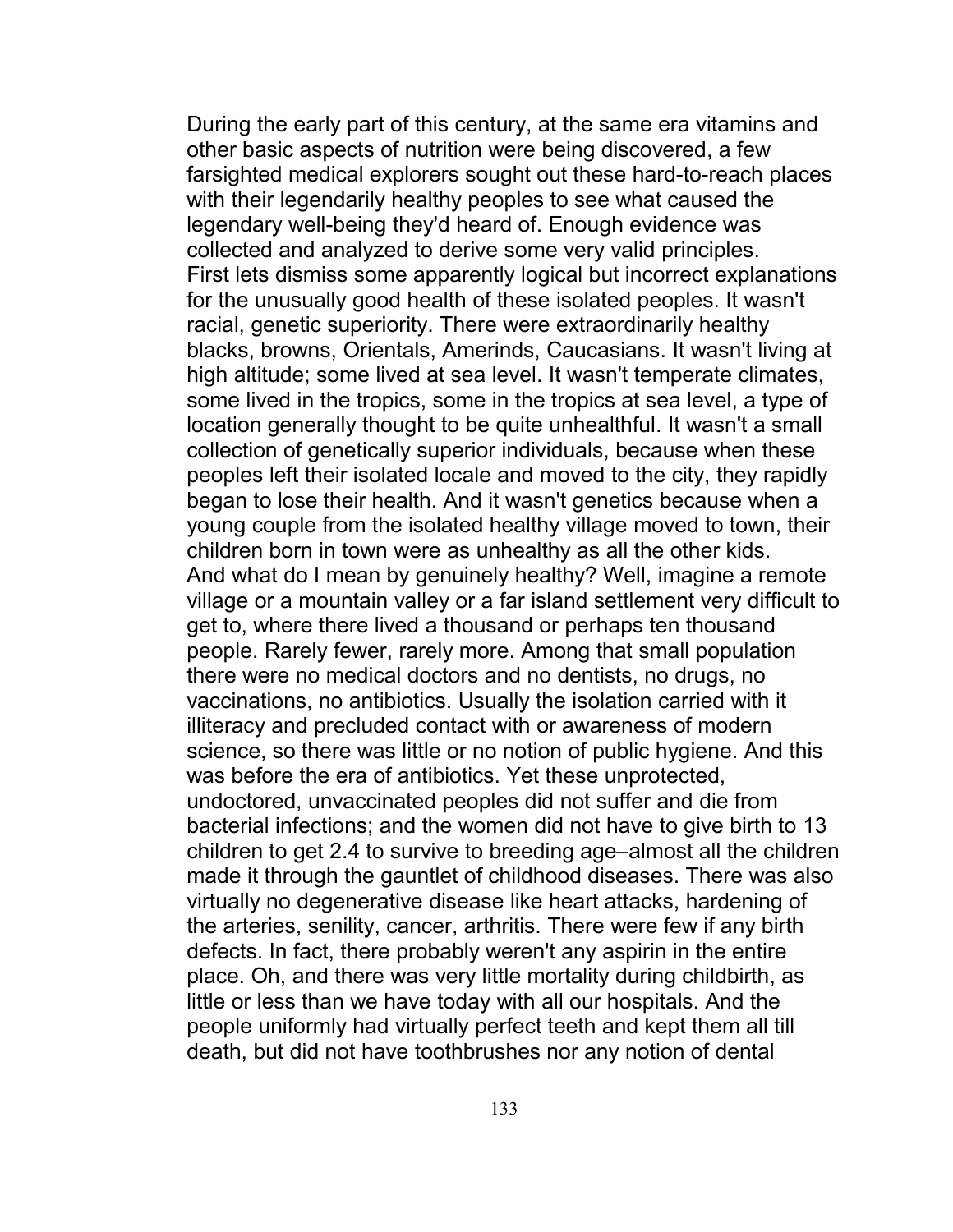hygiene. Nor did they have dentists or physicians. (Price, 1970) And in those fortunate places the most common causes of death were accident (trauma) and old age. The typical life span was long into the 70s and in some places quite a bit longer. One fabled place, Hunza, was renowned for having an extraordinarily high percentage of vigorous and active people over 100 years old. I hope I've made you curious. "How could this be?" you're asking. Well, here's why. First, everyone of those groups lived in places so entirely remote, so inaccessible that they were of necessity, virtually self-sufficient. They hardly traded at all with the outside world, and certainly they did not trade for bulky, hard-to-transport bulk foodstuffs. Virtually everything they ate was produced by themselves. If they were an agricultural people, naturally, everything they ate was natural: organic, whole, unsprayed and fertilized with what ever local materials seemed to produce enhanced plant growth. And, if they were agricultural, they lived on a soil body that possessed highly superior natural fertility. If not an agricultural people they lived by the sea and made a large portion of their diets sea foods. If their soil had not been extraordinarily fertile, these groups would not have enjoyed superior health and would have conformed to the currently widely-believed notion that before the modern era, people's lives were brutish, unhealthful, and short.

What is common between meat-eating Eskimos, isolated highland Swiss living on rye bread, milk and cheese; isolated Scottish island Celts with a dietary of oat porridge, kale and sea foods; highland central Africans (Malawi) eating sorghum, millet tropical root crops and all sorts of garden vegetables, plus a little meat and dairy; Fijians living on small islands in the humid tropics at sea level eating sea foods and garden vegetables. What they had in common was that their foods were all were at the extreme positive end of the Health = Nutrition / Calories scale. The agriculturists were on very fertile soil that grew extraordinarily nutrient-rich food, the sea food gatherers were obtaining their tucker from the place where all the fertility that ever was in the soil had washed out of the land had been transported–sea foods are also extraordinarily nutrient rich. The group with the very best soil and consequently, the best health of all were, by lucky accident, the Hunza. I say "lucky" and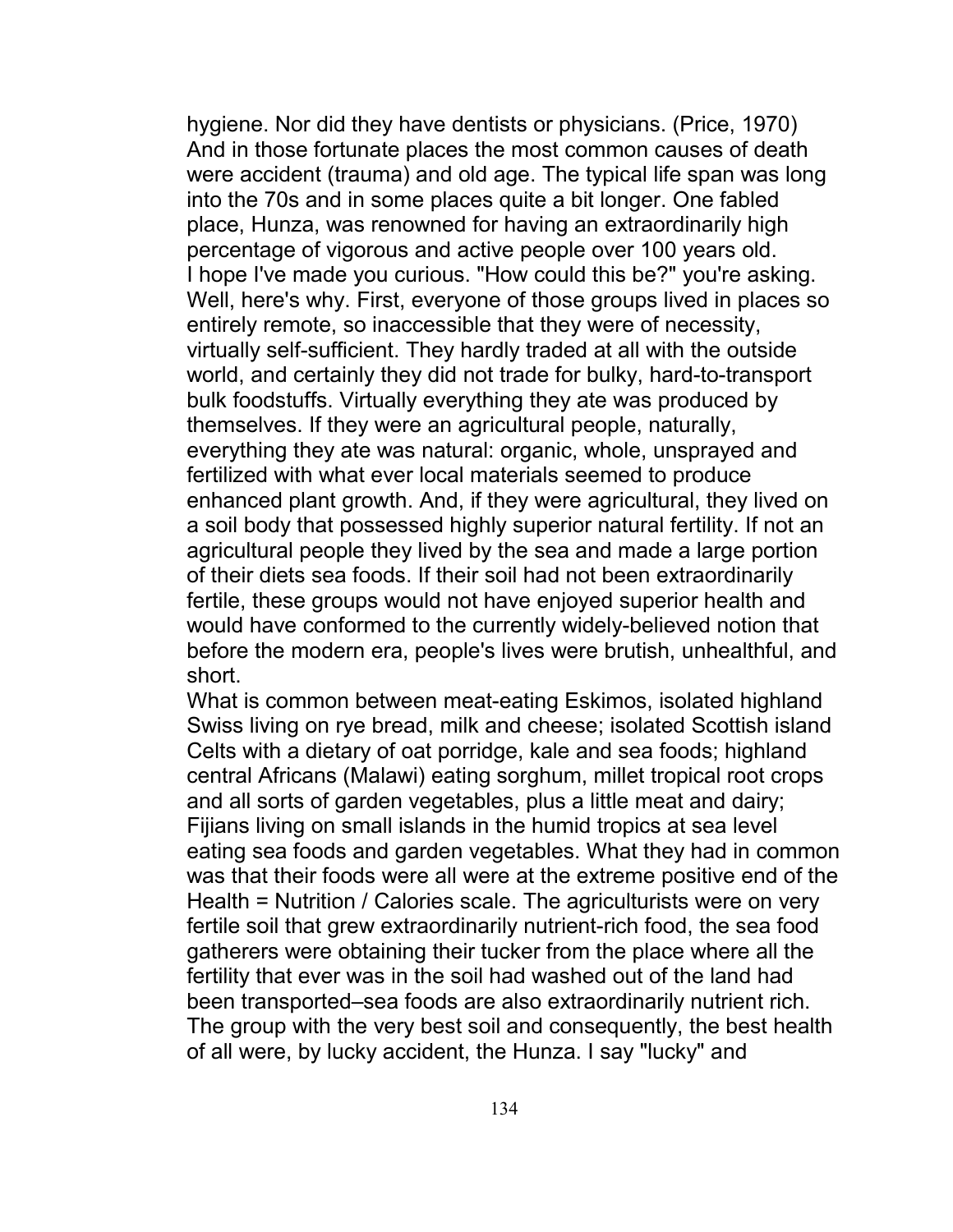"accident" because the Hunza and their resource base unknowingly developed an agricultural system that produced the most nutritious food that is possible to grow. The Hunza lived on what has been called super food. There are a lot of interesting books about the Hunza, some deserving of careful study. (Wrench, 1938; Rodale, 1949)

### **Finding Your Ideal Dietary**

Anyone that is genuinely interested in having the best possible health should make their own study of the titles listed in the bibliography in the back of this book. After you do, award yourself a BS nutrition. I draw certain conclusions from this body of data. I think they help a person sort out the massive confusion that exists today about proper diet.

First principle: Homo Sapiens clearly can posses extreme health while eating very different dietary regimens. There is no one right diet for humans.

Before the industrial era almost everyone on Earth ate what was produced locally. Their dietary choices were pretty much restricted to those foods that were well adapted and productive in their region. Some places grew rye, others wheat, others millet, others rice. Some places supported cows, others goats, others had few on no domesticated animals. Some places produced a lot of fruits and vegetables. Others, did not. Whatever the local dietary, during thousands of years of eating that dietary natural selection prevailed; most babies that were allergic to or not able to thrive on the available dietary, died quickly. Probably of childhood bacterial infections. The result of this weeding out process was a population closely adapted to the available dietary of a particular locale. This has interesting implications for Americans, most of whose ancestors immigrated from somewhere else; many of our ancestors also "hybridized" or crossed with immigrants from elsewhere. Trying to discover what dietary substances your particular genetic endowment is adapted to can be difficult and confusing. If both your parents were Italian and they were more or less pure Italian going way back, you might start out trying to eat wheat, olives, garlic, fava beans, grapes, figs, cow dairy. If pure German, try rye bread, cow dairy, apples, cabbage family vegetables. If Scottish, try oats,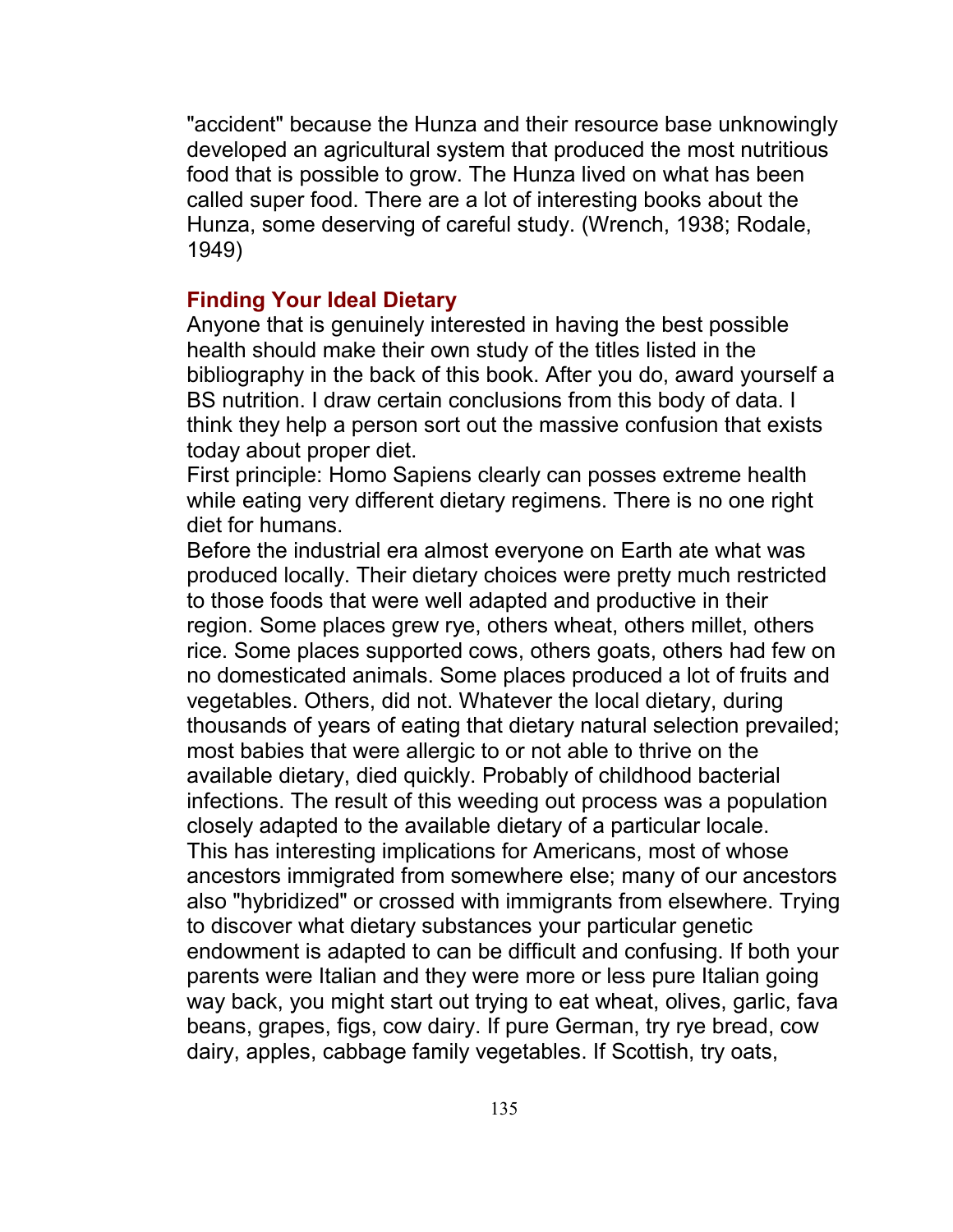mutton, fish, sheep dairy and cabbage family vegetables. If Jewish, try goat dairy, wheat, olives and citrus. And certainly all the above ethnic derivations will thrive on many kinds of vegetables. Afro-Americans, especially dark-complexioned ones little mixed with Europeans, might do well to avoid wheat and instead, try sorghum, millet or tropical root crops like sweet potatoes, yams and taro. Making it even more difficult for an individual to discover their optimum diet is the existence of genetic-based allergies and worse, developed allergies. Later in this chapter I will explain how a body can develop an allergy to a food that is probably irreversible. A weakened organ can also prevent digestion of a food or food group. One more thing about adaptation to dietaries. Pre-industrial humans could only be extraordinarily healthy on the dietary they were adapted to if and only if that dietary also was extraordinarily high in nutrients. Few places on earth have naturally rich soil. Food grown on poor soil is poor in nutrition; that grown on rich soil is high in nutrition. People do not realize that the charts and tables in the backs of health books like Adelle Davis's Lets Cook It Right, are not really true. They are statistics. It is vital to keep in mind the old saying, "there are lies, there are damned lies, and then there are statistics. The best way to lie is with statistics."

Statistical tables of the nutrient content of foods were developed by averaging numerous samples of food from various soils and regions. These tables basically lie because they do not show the range of possibility between the different samples. A chart may state authoritatively that 100 grams of broccoli contains so many milligrams of calcium. What it does not say is that some broccoli samples contain only half that amount or even less, while other broccoli contains two or three times that amount. Since calcium is a vital nutrient hard to come by in digestible form, the high calcium broccoli is far better food than the low calcium sample. But both samples of broccoli appear and taste more or less alike. Both could even be organically grown. Yet one sample has a very positive ratio of nutrition to calories, the other is lousy food. (Schuphan, 1965) Here's another example I hope will really dent the certainties the Linda Clarkites. Potatoes can range in protein from eight to eleven percent, depending on the soil that produced them and if they were or were not irrigated. Grown dry (very low yielding) on semiarid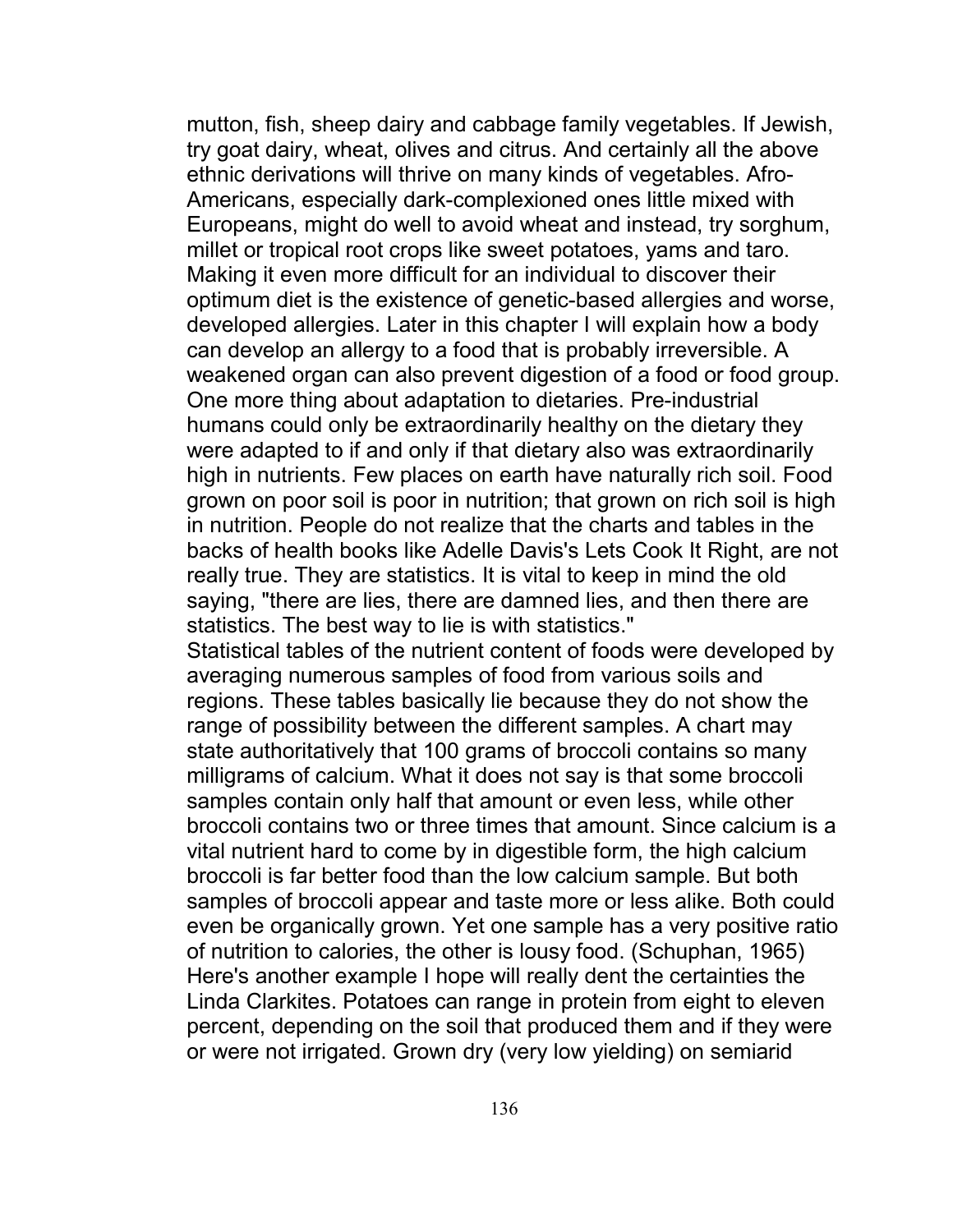soils, potatoes can be a high-protein staff of life. Heavily irrigated and fertilized so as to produce bulk yield instead of nutrition, they'll produce two or three times the tonnage, but at 8 percent protein instead of 11 percent. Not only does the protein content drop just as much as yield is boosted, the amino acid ratios change markedly, the content of scarce nutritional minerals drops massively, and the caloric content increases. In short, subsisting on irrigated commercially-grown potatoes, or on those grown on relatively infertile soils receiving abundant rainfall will make you fat and sick. They're a lot like manioc.

Here's another. Wheat can range from 7 to 19 percent protein. Before the industrial era ruined most wheat by turning it into white flour, wheat-eating peoples from regions where the cereal naturally contains abundant protein tended to be tall, healthy and long-lived. Wheat-eating humans from regions that produce low protein grain tended to be small, sickly and short-lived. (McCarrison, 1921, 1936, 1982; Albrecht, 1975)

Even cows have to pay attention to where their grass is coming from. Some green grass is over 15 percent protein and contains lots of calcium, phosphorus and magnesium to build strong bodies. Other equally or even better looking green grass contains only six or seven percent protein and contains little calcium, phosphorus or magnesium. Cows forced to eat only this poor type of grass can literally starve to death with full bellies. And they have a hard time breeding successfully. The reason for the difference: different soil fertility profiles. (Albrecht, 1975)

When people ate local, those living on fertile soils or getting a significant portion of their diet from the sea and who because of physical isolation from industrial foods did not make a practice of eating empty calories tended to live a long time and be very healthy. But those unfortunates on poor soils or with unwise cultural life-styles tended to be short-lived, diseased, small, weak, have bad teeth, and etc. The lesson here is that Homo Sapiens can adapt to many different dietaries, but like any other animal, the one thing we can't adapt to is a dietary deficient in nutrition.

So here's another "statistic" to reconsider. Most people believe that due to modern medical wonders, we live longer than we used to. Actually, that depends. Compared to badly nourished populations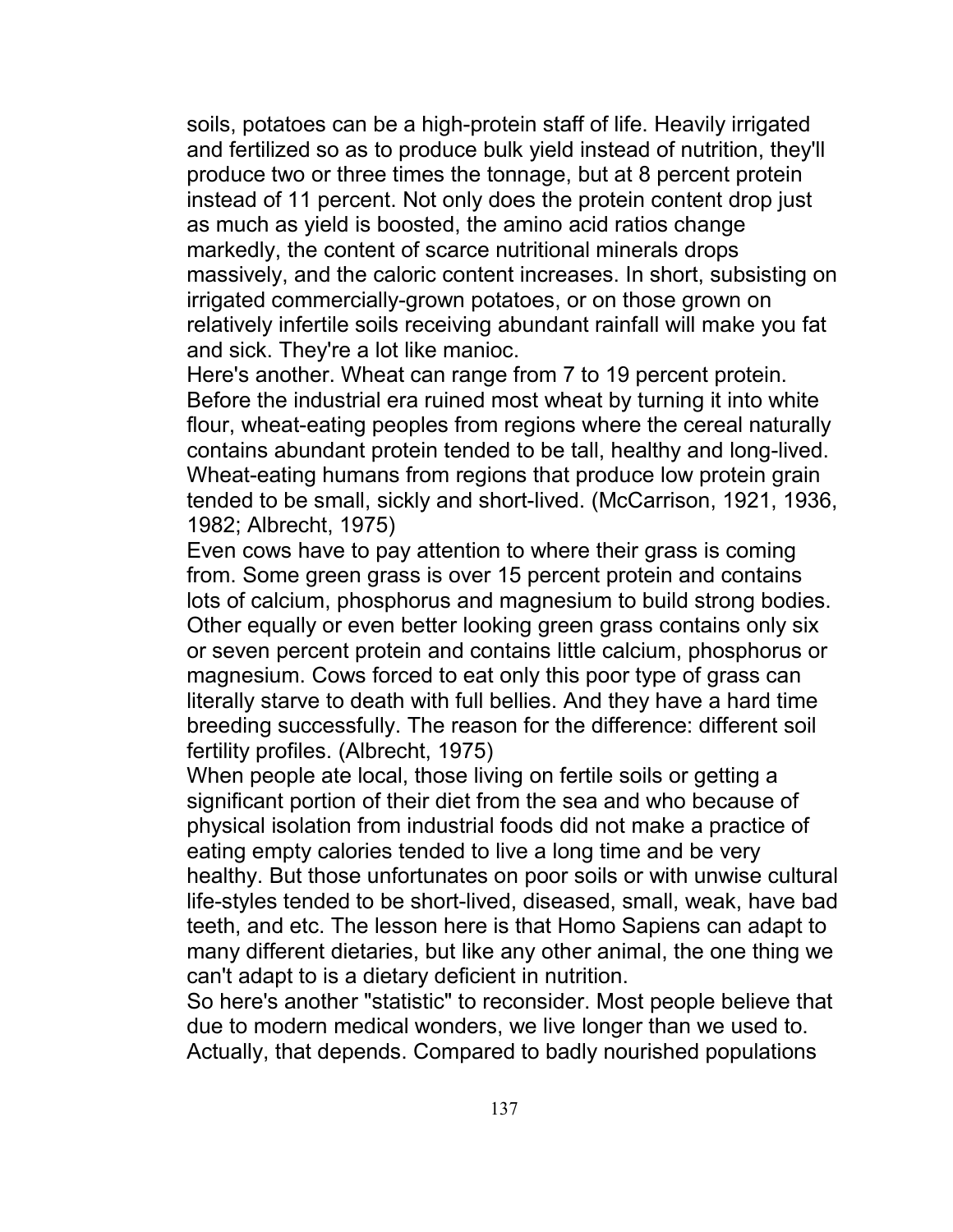of a century ago, yes! We do. Chemical medicine keeps sickly, poorly nourished people going a lot longer (though one wonders about the quality of their dreary existences.) I hypothesize that before the time most farmers purchased and baked with white flour and sold their whole, unground wheat, many rural Americans (the ones on good soil, not all parts of North America have rich soil) eating from their own self-sufficient farms, lived as long or even longer than we do today. You also have to wonder who benefits from promulgating this mistaken belief about longevity. Who gets rich when we are sick? And what huge economic interests are getting rich helping make us sick?

### The Human Comedy

 I know most of my readers have been heavily indoctrinated about food and think they already know the truth about dietetics. I also know that so much information (and misinformation) is coming out about diet that most of my readers are massively confused about the subject. These are two powerful reasons many readers will look with disbelief at what this chapter has to say and take no action on my data, even to prove me wrong.

Let me warn you. There is a deep-seated human tendency to put off taking responsibilities, beautifully demonstrated by this old joke. A 14 year old boy was discovered masturbating by his father, who said, "son, you shouldn't do that! If you keep it up you'll eventually go blind!" ` "But father, came the boy's quick reply. "It feels good. How about if I don't quit until I need to wear glasses?"

#### **The Organic Versus Chemical Feud**

Now, regrettably, and at great personal risk to my reputation, I must try to puncture the very favorite belief of food religionists, the doctrine that organically grown food is as nutritious as food can possibly be, Like Woody Allen's brown-rice-eating friends, people think if you eat Organic foods, you will inevitably live a very long time and be very healthy. Actually, the Organic vs. chemical feud is in many ways false. Many (not all) samples of organically grown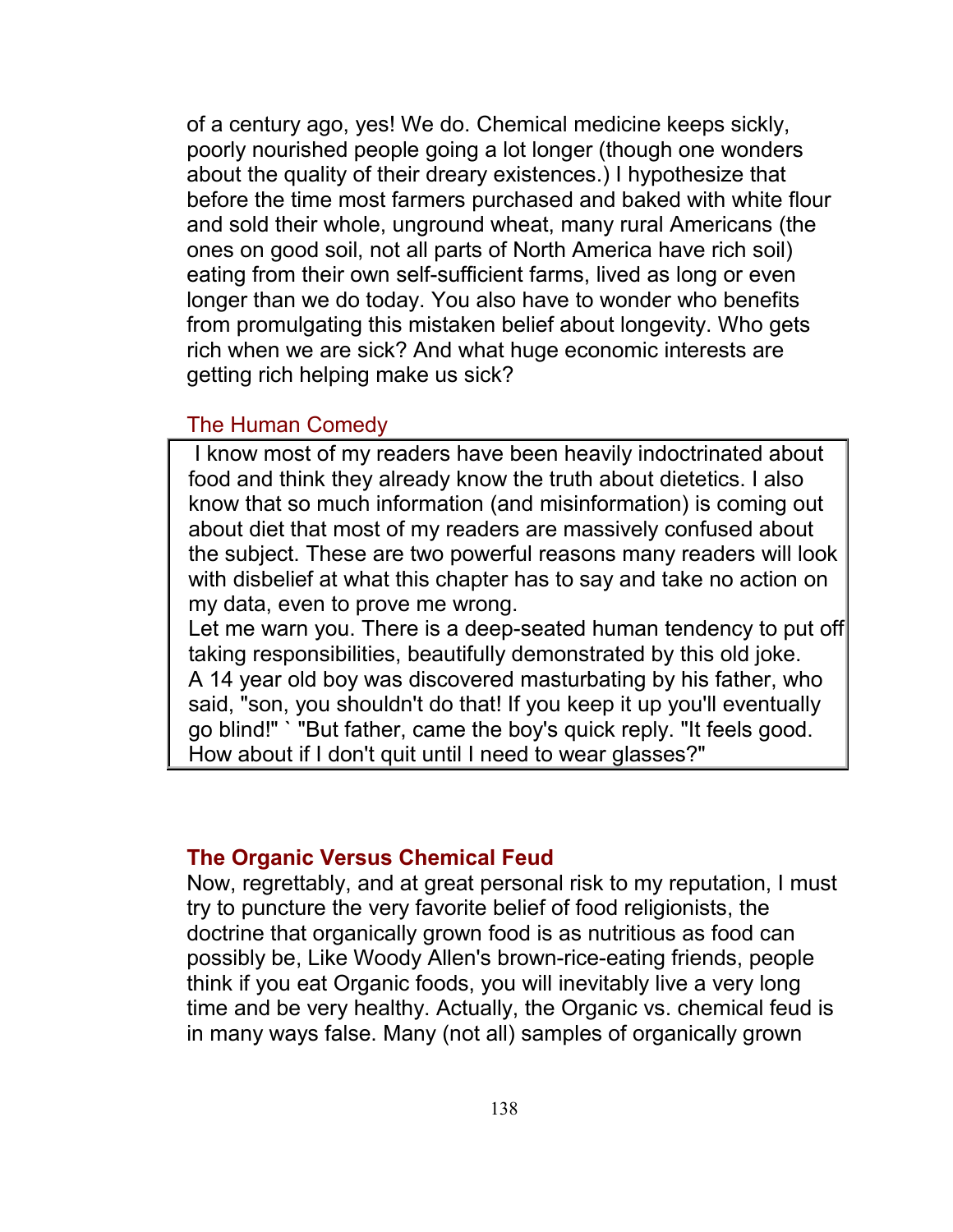food are as low or lower in nutrition as foods raised with chemical fertilizers. Conversely, wisely using chemical fertilizers (not pesticides) can greatly increase the nutritional value of food. Judiciously used Organic fertilizing substances can also do that as well or better. And in either case, using chemical fertilizers or socalled organic fertilizers, to maximize nutrition the humus content of the soil must be maintained. But, raising soil organic matter levels too high can result in a massive reduction in the nutritional content of the food being grown–a very frequent mistake on the part of Organic devotees. In other words, growing nutrition is a science, and is not a matter of religion.

The food I fed to my daughter in childhood, though Organic according to Rodale and the certification bureaucrats, though providing this organic food to my family and clients gave me a feeling of self-righteousness, was not grown with an understanding of the nutritional consequences of electing to use one particular Organic fertilizing substance over another. So we and a lot of regional Organic market gardeners near us that we bought from, were raising food that was far from ideally nutritious. At least though, our food was free of pesticide residues.

The real dichotomy in food is not "chemical" fertilizer versus "Organic," It is between industrial food and quality food. What I mean by industrial food is that which is raised with the intention of maximizing profit or yield. There is no contradiction between raising food that the "rabbis" running Organic certification bureaucracies would deem perfectly "kosher" and raising that same food to make the most possible money or the biggest harvest. When a farmer grows for money, they want to produce the largest number of bushels, crates, tons, bales per acre. Their criteria for success is primarily unit volume. Many gardeners think the same way. To maximize bulk yield they build soil fertility in a certain direction (organically or chemically) and choose varieties that produce greater bulk. However, nature is ironic in this respect. The most nutritious food is always lower yielding. The very soil management practices that maximize production simultaneously reduce nutrition. The real problem we are having about our health is not that there are residues of pesticides in our food. The real problem is that there are only residues of nutrition left in our foods. Until our culture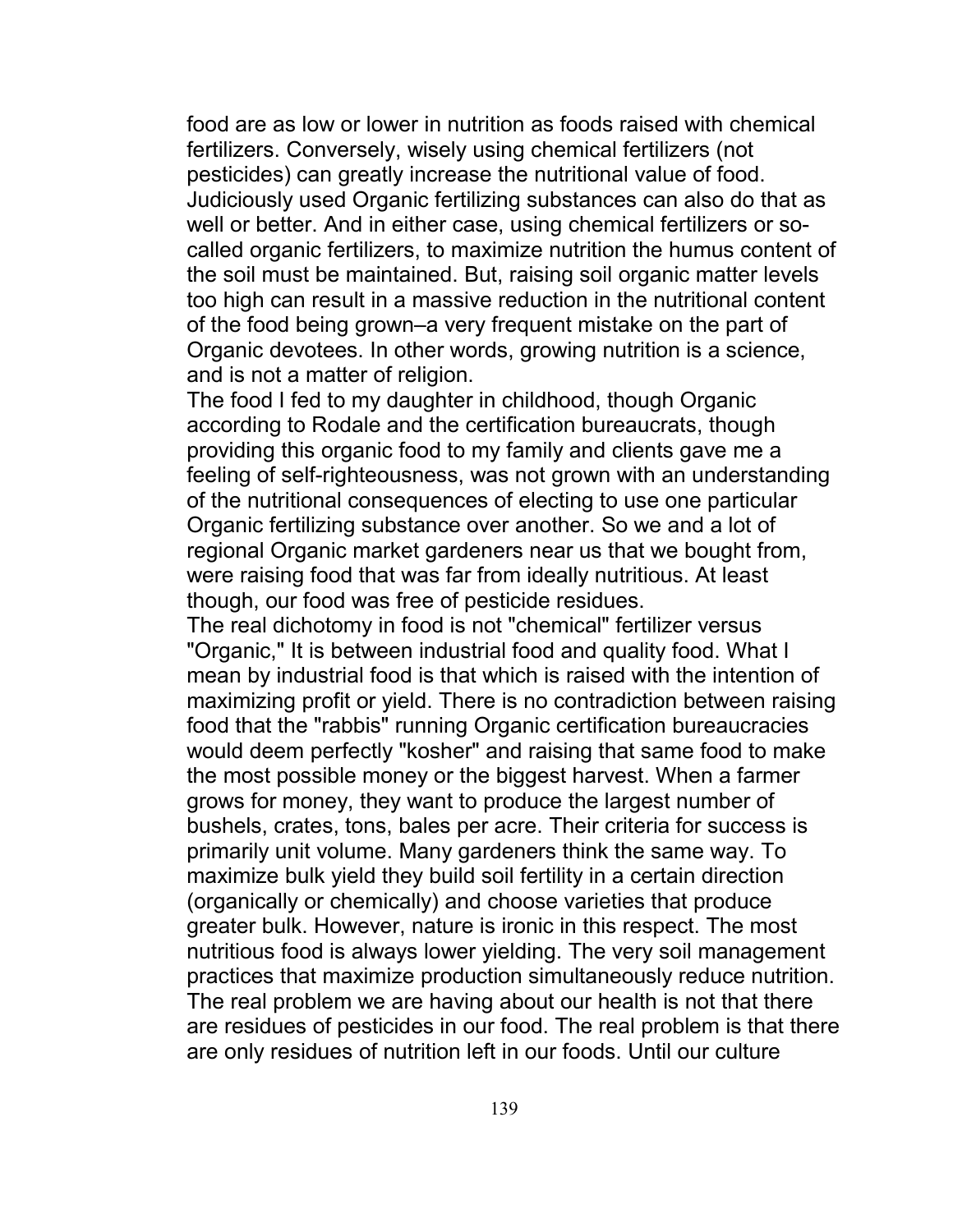comes to understand this and realizes that the health costs of accepting less than optimum food far exceeds the profits made by growing bulk, it will not be possible to frequently find the ultimate of food quality in the marketplace, organically grown or not. It will not be possible to find food that is labeled or identified according to its real nutritional value. The best I can say about Organic food these days is that it probably is no less nutritious than chemically-grown food while at least it is free of pesticide residues.

### **The Poor Start**

For this reason it makes sense to take vitamins and food supplements, to be discussed in the next chapter. And because our food supply, Organic or "conventional," is far from optimum, if a person wants to be and remain healthy and have a life span that approaches their genetic potential (and that potential, it seems, approaches or exceeds a century), it is essential that empty calories are rigorously avoided.

An accurate and quick-to-respond indicator of how well we are doing in terms of getting enough nutrition is the state of our teeth. One famous dentally-oriented nutritional doctor, Melvin Page, suggested that as long as overall nutrition was at least 75 percent of perfection, the body chemistry could support healthy teeth and gums until death. By healthy here Page means free of cavities, no bone loss around the teeth (no wobblers), no long-in-the-teeth mouths from receding gums, no gum diseases at all. But when empty calories or devitalized foods or misdigestion cuts our nutrient intake we begin experiencing tooth decay, gum disease and bone loss in the jaw. How are your teeth?

I suppose you could say that I have a food religion, but mine is to eat so that the equation Nutrition = Health / Calories is strongly in my favor.

Back to my daughter's teeth. Yes, I innocently fed her less than ideally nutritious food, but at that time I couldn't buy ideal food even had I known what I wanted, nor did I have any scientific idea of how to produce ideal food, nor actually, could I have done so on the impoverished, leached-out clay soil at Great Oaks School even had I known how. The Organic doctrine says that you can build a Garden of 'Eatin with large quantities of compost until any old clay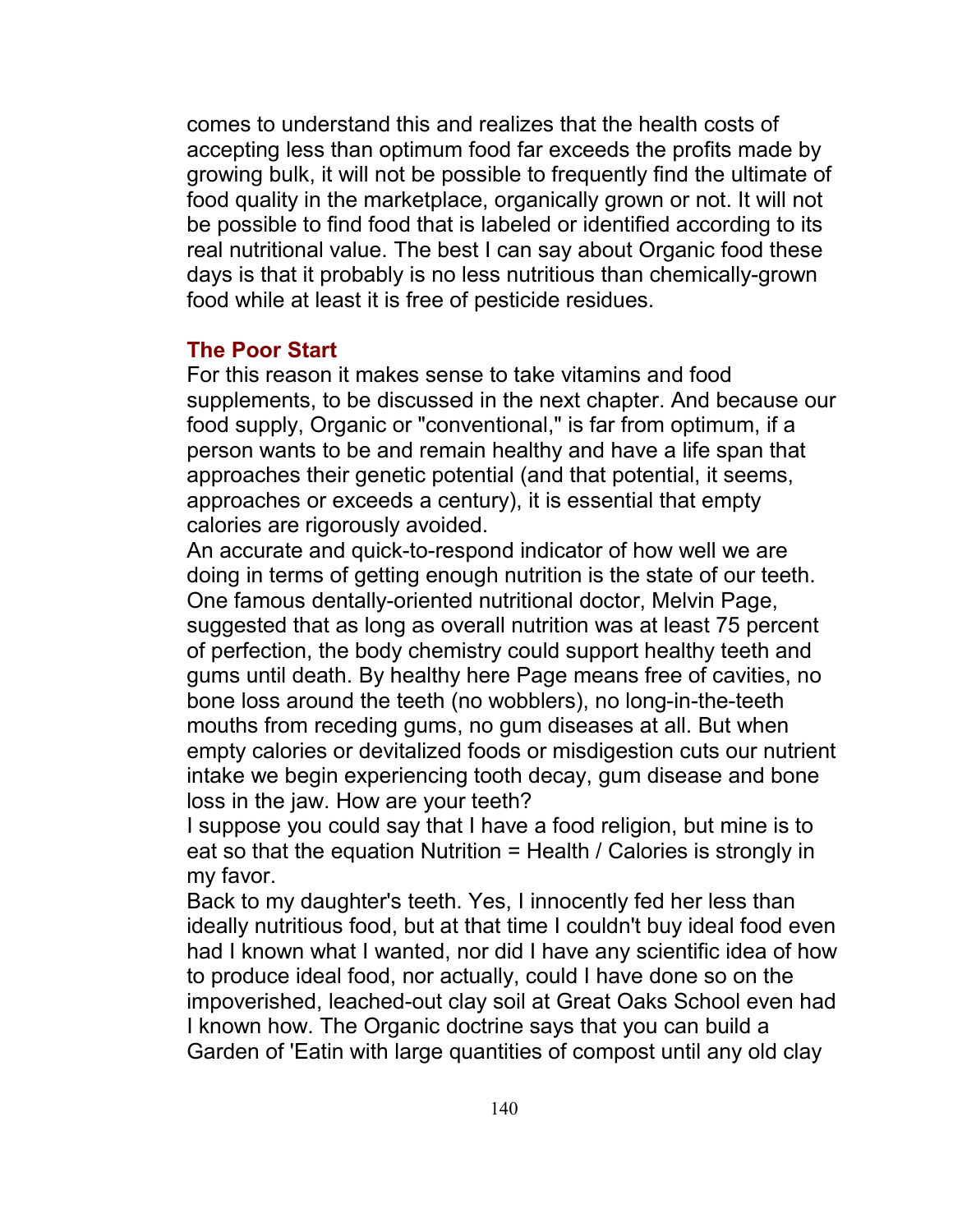pit or gravel heap produces highly nutritious food. This idea is not really true. Sadly, what is true about organic matter in soil is that when it is increased very much above the natural level one finds in untilled soil in the climate you're working with, the nutritional content of the food begins to drop markedly. I know this assertion is shocking and perhaps threatening to those who believe in the Organic system; I am sorry.

But there is another reason my daughter's teeth were not perfect, probably could not have been perfect no matter what we fed her, and why she will probably have at least some health problems as she ages no matter how perfectly she may choose to eat from here on. My daughters had what Dr. G.T. Wrench called "a poor start." Not as poor as it could have been by any means, but certainly less than ideal.

You see, the father has very little to do with the health of the child, unless he happens to carry some particularly undesirable gene. It is the mother who has the job of constructing the fetus out of prepartum nourishment and her own body's nutritional reserves. The female body knows from trillenia of instinctual experience that adequate nutrition from the current food supply during pregnancy can not always be assured, so the female body stores up very large quantities of minerals and vitamins and enzymes against that very possibility. When forming a fetus these reserves are drawn down and depleted. It is virtually impossible during the pregnancy itself for a mother to extract sufficient nutrition from current food to build a totally healthy fetus, no matter how nourishing the food she is eating may be. Thus a mother-to-be needs to be spending her entire childhood and her adolescence (and have adequate time between babies), building and rebuilding her reserves. A mother-to-be also started out at her own birth with a vitally important stock of nutritional reserves, reserves put there during her own fetal development. If that "start" was less than ideal, the mother-to-be (as fetus) got "pinched" and nutritionally shortchanged in certain, predictable ways. Even minor mineral fetal deficiencies degrade the bone structure: the fetus knows it needs nutritional reserves more than it needs to have a full-sized jaw bone or a wide pelvic girdle, and when deprived of maximum fetal nourishment,

these non-vital bones become somewhat smaller. Permanently. If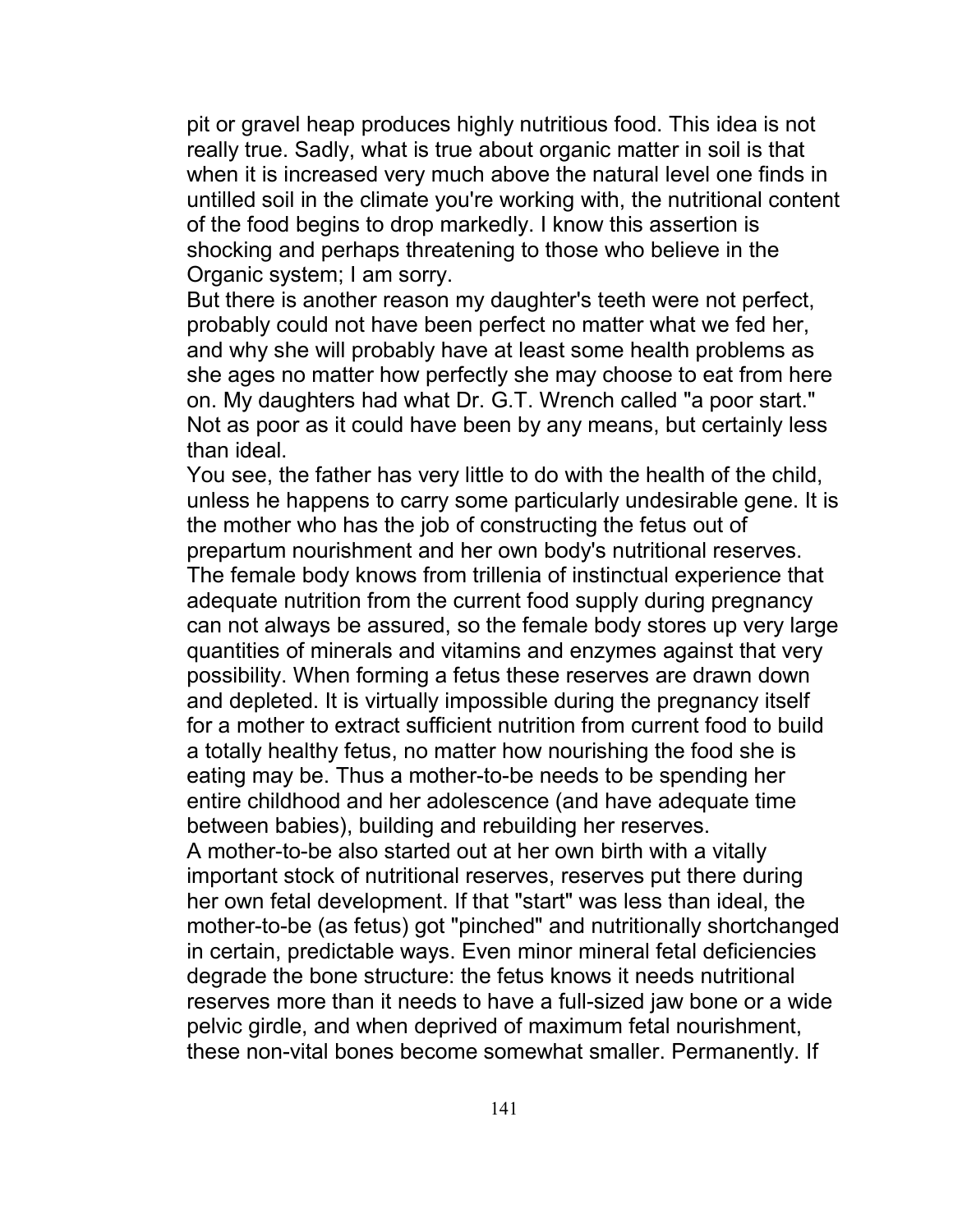mineral deficiencies continue into infancy and childhood, these same bones continue to be shortchanged, and the child ends up with a very narrow face, a jaw bone far too small to hold all the teeth, and in women, a small oven that may have trouble baking babies. More importantly, those nutrient reserves earmarked especially for making babies are also deficient. So a deficient mother not only shows certain structural evidence of physiological degeneration, but she makes deficient babies. A deficient female baby at birth is unlikely to completely overcome her bad start before she herself has children.

So with females, the quality of a whole lifetime's nutrition, and the life-nutrition of her mother (and of her mother's mother as well) has a great deal to do with the outcome of a pregnancy. The sins of the mother can really be visited unto the third and fourth generation. This reality was powerfully demonstrated in the 1920s by a medical doctor, Francis Pottenger. He was not gifted with a good bedside manner. Rather than struggling with an unsuccessful clinical practice, Dr. Pottenger decided to make his living running a medical testing laboratory in Pasadena, California. Dr. Pottenger earned his daily bread performing a rather simple task, assaying the potency of adrenal hormone extracts. At that time, adrenaline, a useful drug to temporarily rescue people close to death, was extracted from the adrenal glands of animals. However, the potency of these crude extracts varied greatly. Being a very powerful drug, it was essential to measure exactly how strong your extract was so its dosage could be controlled.

Quantitative organic chemistry was rather crude in those days. Instead of assaying in a test tube, Dr. Pottenger kept several big cages full of cats that he had adrenalectomized. Without their own adrenals, the cats could not live more than a short time By finding out how much extract was required to keep the cats from failing, he could measure the strength of the particular batch.

Dr. Pottenger's cats were economically valuable so he made every effort to keep them healthy, something that proved to be disappointingly difficult. He kept his cats clean, in airy, bright quarters, fed them to the very best of his ability on pasteurized whole milk, slaughterhouse meat and organs (cats in the wild eat organ meats first and there are valuable vitamins and other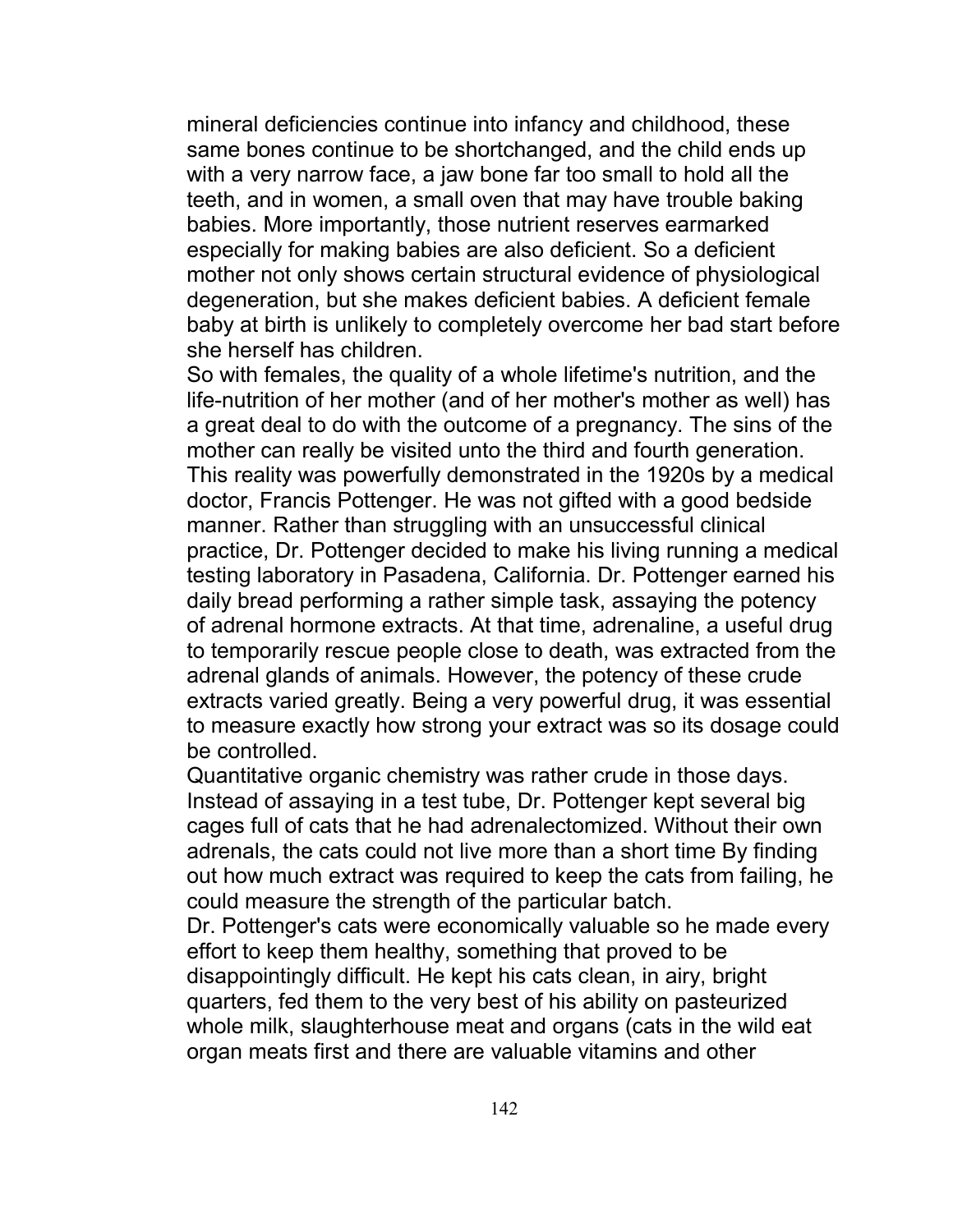substances in organ meats that don't exist in muscle tissue). The meat was carefully cooked to eliminate any parasites, and the diet was supplemented with cod liver oil. However, try as he might, Pottenger's cats were sickly, lived short and had to be frequently replaced. Usually they bred poorly and died young of bacterial infections, there being no antibiotics in the 1920s. I imagine Dr. Pottenger was constantly visiting the animal shelter and perhaps even paid quarters out the back door to a steady stream of young boys who brought him cats in burlap sacks from who knows where, no questions asked.

Dr. Pottenger's assays must have been accurate, for his business grew and grew. Eventually he needed more cats than he had cages to house, so he built a big, roofed, on-the-ground pen outdoors. Because he was overworked, he was less careful about the feeding of these extra animals. They got the same pasteurized milk and cod-liver oil, but he did not bother to cook their slaughterhouse meat. Then, a small miracle happened. This poorly cared for cage of cats fed on uncooked meat became much healthier than the others, suffering far fewer bacterial infections or other health problems. Then another miracle happened. Dr. Pottenger began to meditate on the first miracle.

It occurred to him that cats in the wild did not cook their food; perhaps cats had a digestive system that couldn't process or assimilate much out of cooked food. Perhaps the problem he had been having was not because the cats were without adrenal glands but because they were without sustenance, suffering a sort of slow starvation in the midst of plenty. So Dr. Pottenger set up some cat feeding experiments.

There were four possible combinations of his regimen: raw meat and unpasteurized milk; raw meat and pasteurized milk; cooked meat and raw milk; cooked meat and pasteurized milk, this last one being what he had been feeding all along. So he divided his cats into four groups and fed each group differently. The first results of Pottenger's experiments were revealed quickly though the most valuable results took longer to see. The cats on raw meat and raw milk did best. The ones on raw meat and pasteurized milk did okay but not as well. The ones on cooked meat and raw milk did even less well and those on all cooked food continued to do as poorly as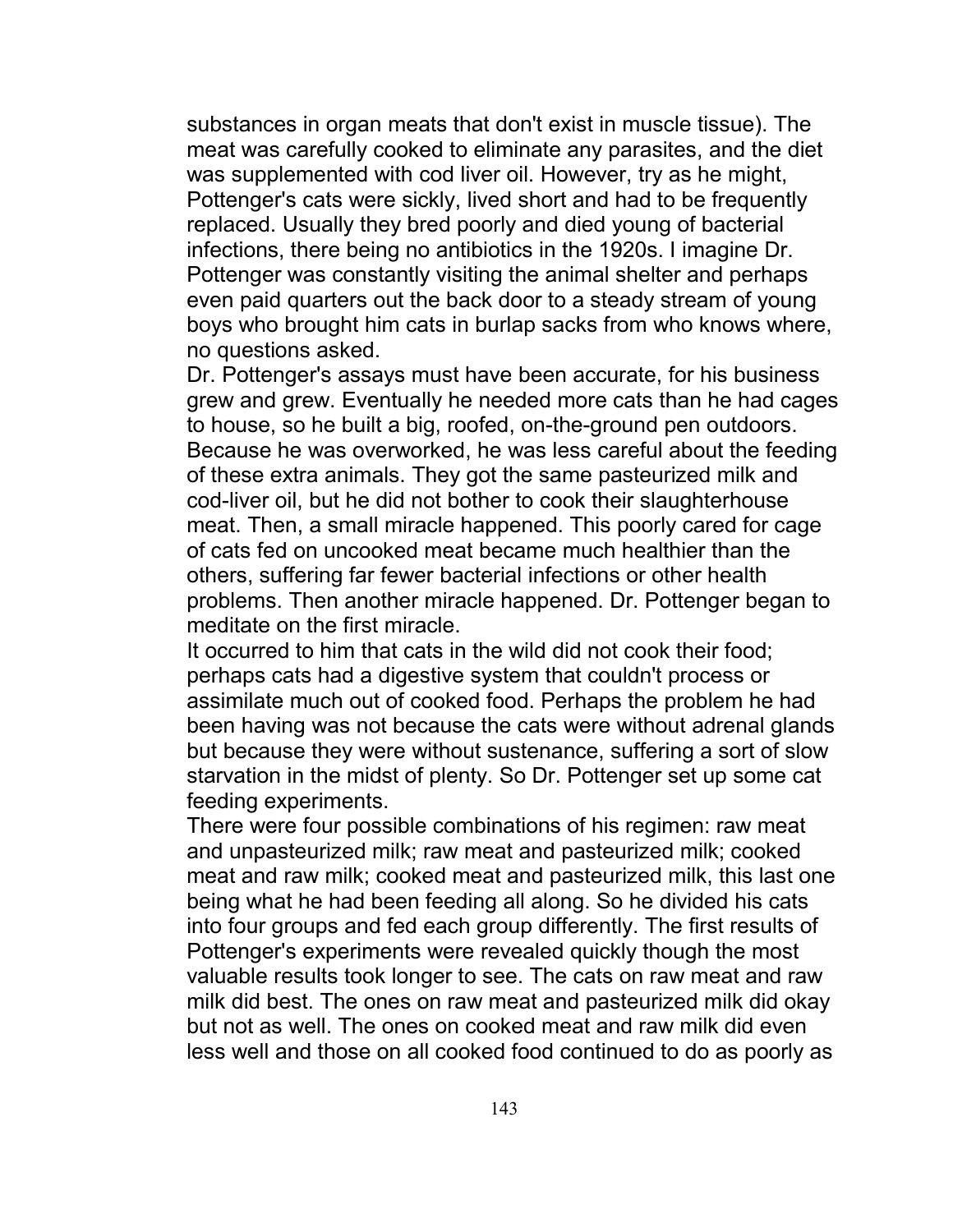ever.

Clearly, cats can't digest cooked food; all animals do better fed on what they can digest. A lot of people have taken Pottenger's data and mistakenly concluded that humans also should eat only raw food. This idea is debatable. However, the most important result of the cat experiments took years to reveal itself and is not paid much attention to, probably because its implications are very depressing. Dr. Pottenger continued his experiments for several generations. It was the transgenerational changes that showed the most valuable lesson. Over several generations, the cats on all raw foods began to alter their appearance. Their faces got wider, their pelvic girdles broader, bones solider, teeth better. They began to breed very successfully.

After quite a few generations, the healthiest group, the one on all raw foods, seemed to have improved as much as it could. So Dr. Pottenger took some of these cats and began feeding them only cooked food to study the process of nutritional degeneration. After three "de"generations on cooked fodder the group had deteriorated so much that the animals could barely breed. Their faces had become narrow, their teeth crooked, their pelvic girdles narrow, their bones and body structure very small, and their dispositions poor. Mothers wouldn't nurse their young and sometimes became cannibalistic. They no longer lived very long.

Before the degenerating group completely lost the ability to breed, Pottenger began to again feed them all raw food. It took four generations on a perfect, raw food diet before some perfect appearing individuals showed up in the group. It takes longer to repair the damage than it does to cause it and it takes generations of unflagging persistence.

I think much the same process has happened to humans in this century. With the invention of the roller mill and the consequent degradation of our daily bread to white flour; with the birth of industrial farming and the generalized lowering of the nutritional content of all of our crops; our overall ratio of nutrition to calories worsened. Then it worsened again because we began to have industrial food manufacturing and national brand prepared food marketing systems; we began subsisting on devitalized, processed foods. The result has been an even greater worsening of our ratio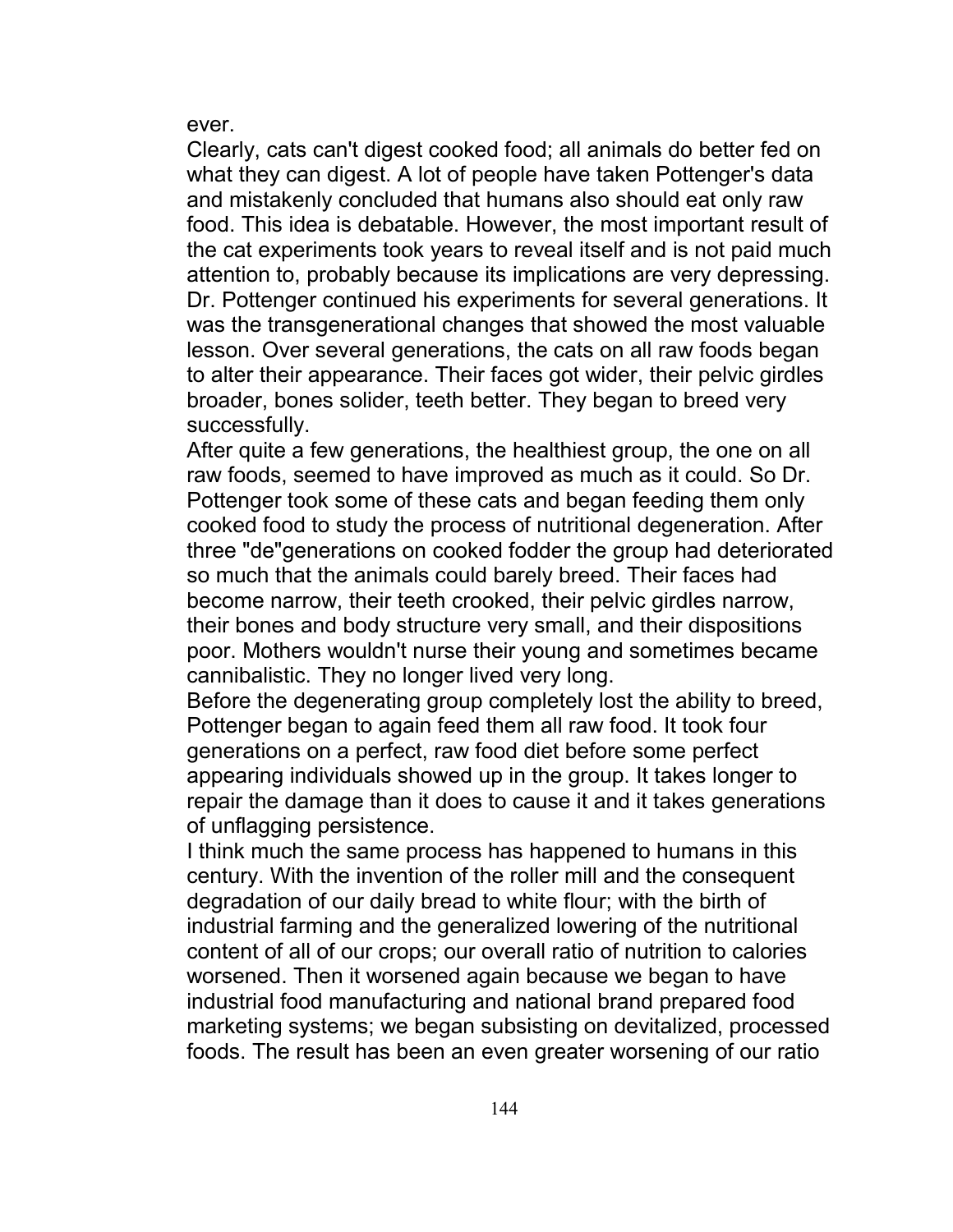of nutrition to calories.

And just like Pottenger's cats, we civilized humans in so-called advanced countries are losing the ability to breed, our willingness (or the energy) to mother our young; we're losing our good humor in the same way Pottenger's degenerated cats became bad tempered. As a group we feel so poorly that we desperately need to feel better fast, and what better way to do that than with drugs. Is it any wonder that the United States, the country furthest down the road of industrial food degeneration, spends 14 percent of its gross domestic product on medical services. Any wonder that so many babies are born by Cesarean, any wonder that so many of our children have crooked teeth needing an orthodontist? The most depressing aspect of this comes into view when considering that Pottenger's cats took four generations on perfect food to repair most of the nutritional damage.

In the specific case of my daughter, I know somethings about the nutritional history of her maternal ancestors. My daughter's grandmother grew up on a Saskatchewan farm. Though they certainly grew their own rich wheat on virgin semi-arid prairie soil, I'm sure the family bought white flour at the store for daily use. Still, there was a garden and a cow producing raw milk and free-range fertile eggs and chicken and other animals. There probably were lots of canned vegetables in winter, canned but still highly nutritious because of the fertility of their prairie garden. My mother consequently had perfect teeth until the Great Depression forced her to live for too many years on lard and white bread. During this time of severe malnutrition she had her three babies. The first one got the best of her nutritional reserves. The second, born after the worst of the malnutrition, was very small and weak and had a hard time growing up. Fortunately for me, for a few years before I (the last child) was born, the worst of the economic times had past and the family had been living on a farm. There were

vegetables and fresh raw milk and fruit. My mother had two good years to rebuild her nutritional reserves. But "Grannybell" did not managed to replace enough. Shortly after I was born my mother lost every one of her teeth all at once. The bone just disappeared around them.

Thus, I was born deficient. And my childhood and adolescent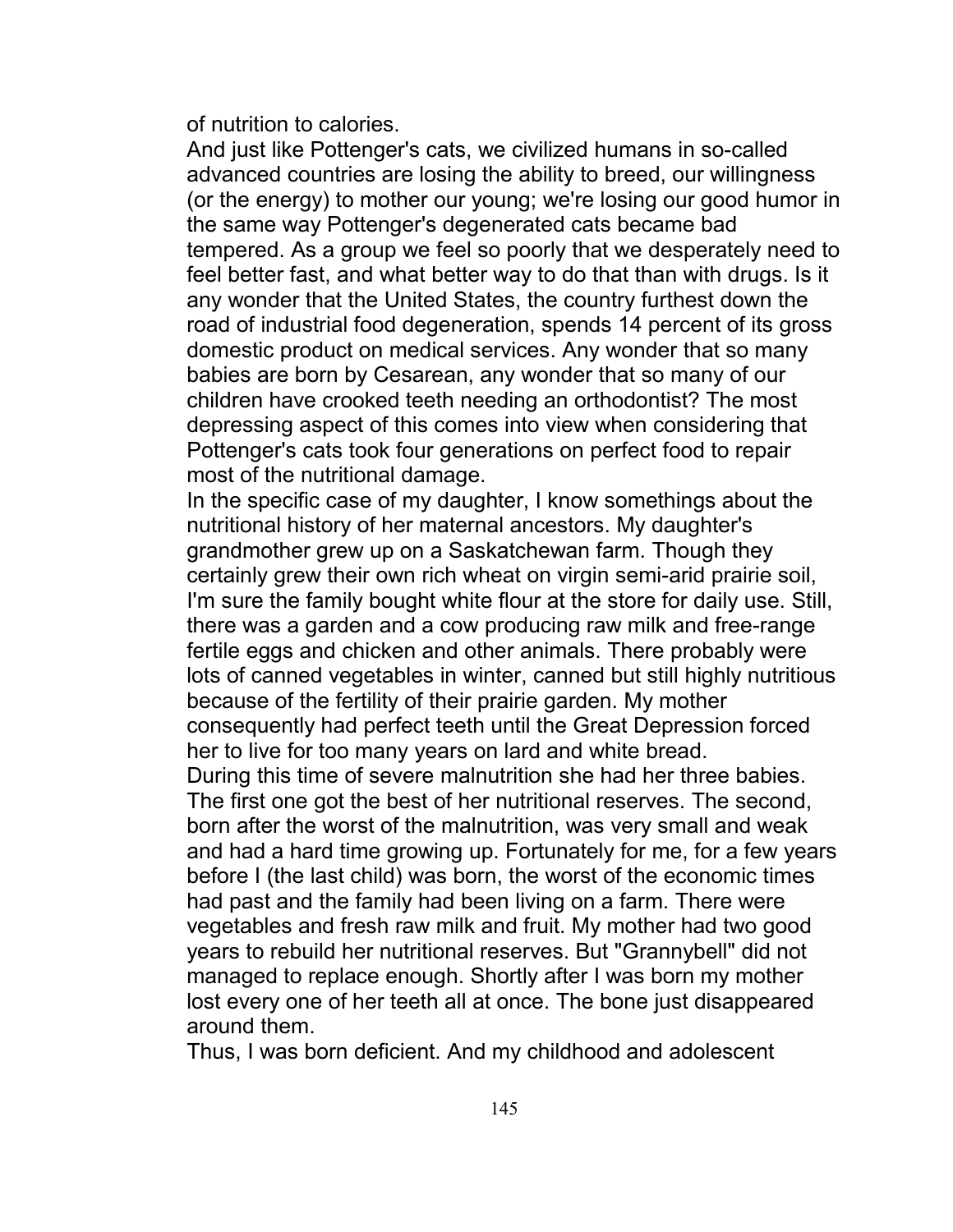nutrition was poor too: soda crackers, pasteurized processed artificial cheese, evaporated milk from cans, hotdogs and canned beans, hotdogs and cabbage. It wasn't until I was pregnant with my first baby that I started to straighten up my diet. I continued eating very well after my first daughter, so my youngest daughter had another three years of good diet to draw on. Thus both my own daughters got a somewhat better start than I had had. My teeth were not as good as my mother's had been before those years of malnutrition took them all. Instead of perfect straight undecayed teeth like a healthy farm girl should have, mine were somewhat crowded, with numerous cavities. My jaw bone had not received enough minerals to develop to its full size. My pelvic girdle also was smaller than my mother's was. I had had a poor start. My daughters did better. The older one (the first child typically gets the best of the nutritional reserves) has such a wide jaw that there are small spaces between her teeth. My second daughter has only one crooked tooth, she has wider, more solid hips, stronger bones and a broader face than I do. If my younger daughter will but from this point in her life, eat perfectly and choose her food wisely to responsibly avoid empty calories and maximize her ratio of nutrition to calories, her daughter (if she gives us granddaughters as her older sister already has done) may exhibit the perfect physiology that her genes carry.

Along the lines of helping you avoid empty calories I will give you some information about various common foods that most people don't know and that most books about food and health don't tell, or misunderstand.

## **Butter, Margarine and Fats in General**

Recently, enormous propaganda has been generated against eating butter. Its been smeared in the health magazines as a saturated animal fat, one containing that evil substance, cholesterol. Many people are now avoiding it and instead, using margarine.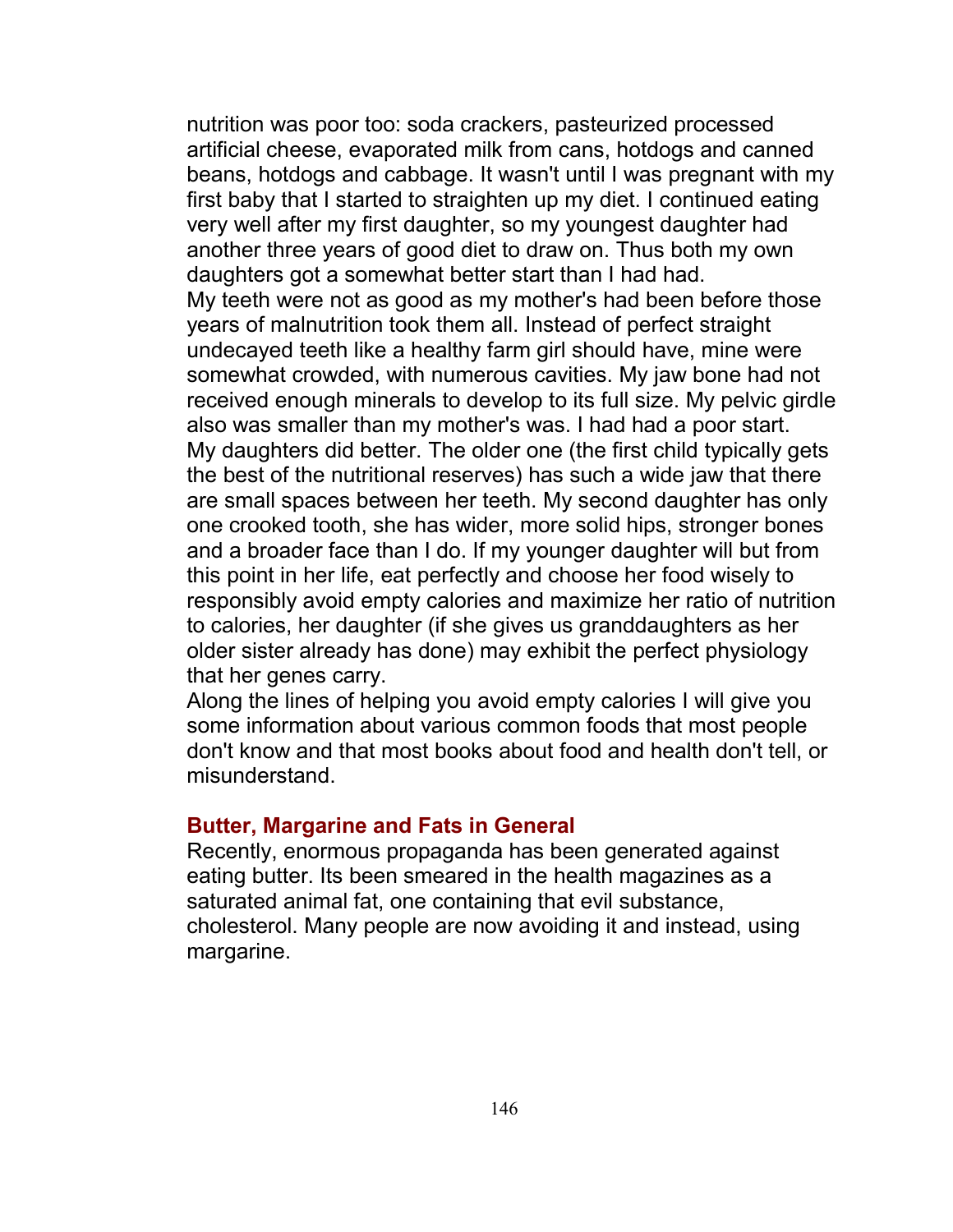|                       | Saturated | Monosaturated | Unsaturated |
|-----------------------|-----------|---------------|-------------|
| <b>Butter</b>         | 66%       | 30%           | $4\%$       |
| Coconut Oil           | 87%       | 6%            | 2%          |
| <b>Cottonseed Oil</b> | 26%       | 18%           | 52%         |
| Olive Oil             | 13%       | 74%           | 8%          |
| Palm Oil              | 49%       | 37%           | 9%          |
| Soybean Oil           | 14%       | 24%           | 58%         |
| Sunflower Oil         | 4%        | 8%            | 83%         |
| <b>Safflower Oil</b>  | 3%        | 5%            | 87%         |
| Sesame Oil            | 5%        | 9%            | 80%         |
| <b>Peanut Oil</b>     | 6%        | 12%           | 76%         |
| Corn Oil              | 3%        | 7%            | 84%         |

Composition of Oils

This is a major and serious misunderstanding. First of all, margarine is almost indigestible, chemically very much like shortening–an artificially saturated or hydrogenated vegetable fat. Hydrogenated fats can't be properly broken down by the body's digestive enzymes, adding to the body's toxic load. Margarine, being a chemically-treated vegetable oil with artificial yellow color and artificial flavorings to make it seem like butter, also releases free radicals in the body that accelerate aging. So, to avoid the dangers of eating cholesterol-containing butter, people eat something far worse for them!

There are severe inconsistencies with the entire "cholesterol-is-evil" theory. Ethnic groups like the Danes, who eat enormous quantities of cholesterol-containing foods, have little circulatory disease. Actually, the liver itself produces cholesterol; it's presence in the blood is an important part of the body chemistry. Cholesterol only becomes a problem because of deranged body chemistry due to the kind of overall malnutrition Americans usually experience on their junk food diets. Avoiding cholesterol in foods does little good, but eating a low-fat, low-sugar, complex-carbohydrate (whole foods) diet high in minerals does lower blood cholesterol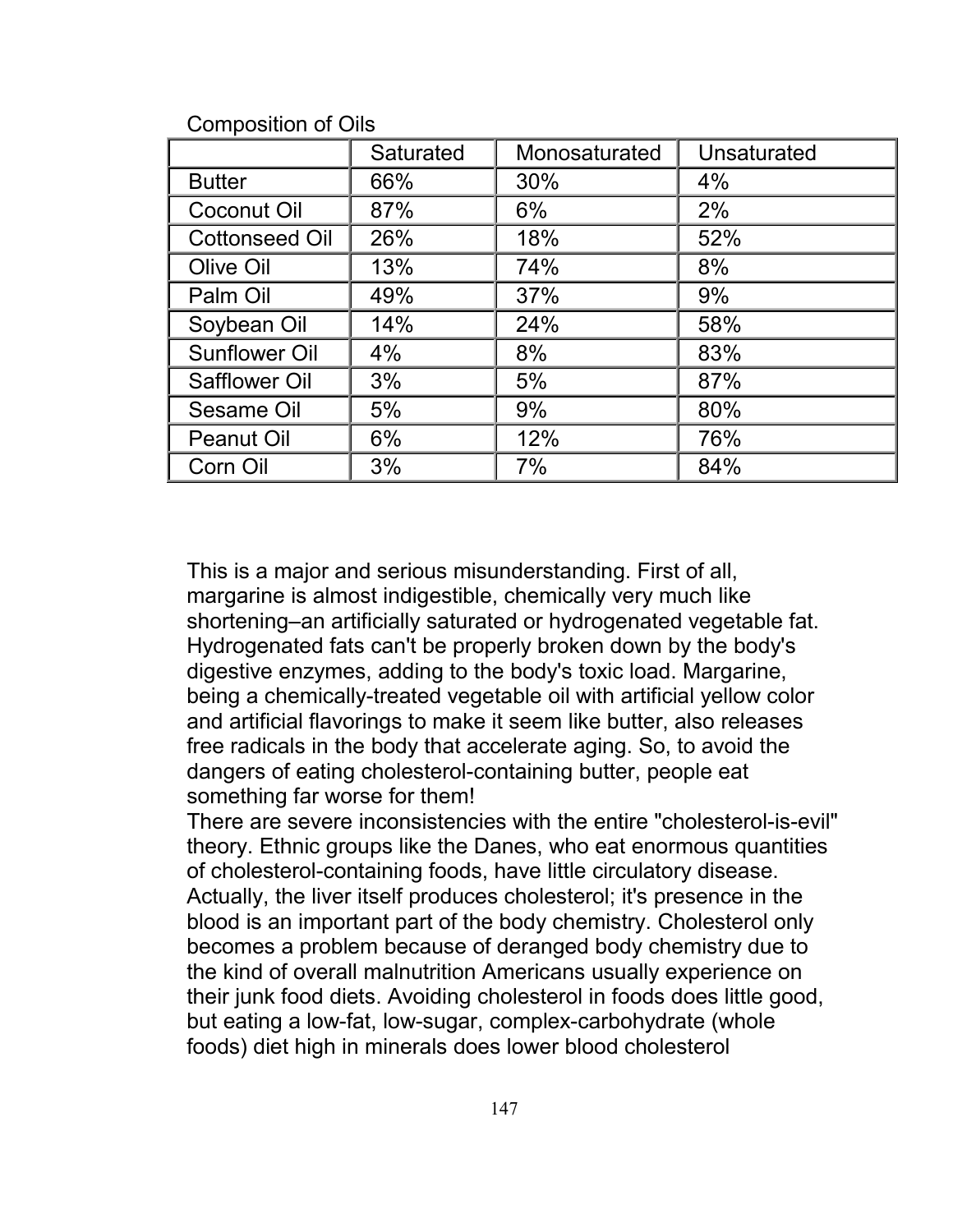enormously.

Actually, high quality fresh (not rancid) butter in moderate quantities is about the finest fat a person could eat. But high quality butter is almost unobtainable. First of all, it has to be raw, made from unpasteurized cream. Second, butter can contain very high levels of fat-soluble vitamins, but doesn't have to. Vitamin-rich butter's color is naturally bright yellow, almost orange. This color does not come from a test tube. Pale yellow butter as is found in the commercial trade was probably almost white before it was artificially tinted. Butter from grass-pastured cows naturally changes from yellow-orange to white and back again through the year as the seasons change. Spring grass, growing in the most intense sunlight of the year contains very high levels of chlorophyll and vitamins. Cows eating this grass put high levels of vitamins A and D into their cream, evidenced by the orange color of vitamin A. By July, natural butter has degraded to medium-yellow in color. By August, it is pale yellow. Industrial dairy cows fed exclusively on hay or artificial, processed feeds (lacking in these vitamins), produce butterfat that is almost white.

I prefer to obtain my butter from a neighbor who has several dairy cows grazing on fertile bottom land pasture. We always freeze a year's supply in late spring when butter is at its best. Interestingly, that is also the time of year when my neighbor gets the most production from her cows and is most willing to part with 25 pounds of extra butter.

In general, fats are poor foods that should be avoided. Their ratio of nutrition to calories is absolutely the worst of all food types, except perhaps for pure white sugar, which is all calories and absolutely no nutrition (this is also true for other forms of sugar. Honey, too, contains almost no nutrition.). Gram for gram, fats contain many more calories than do sugars or starches. Yet gram for gram, fats contain virtually no nutrition except for small quantities of essential fatty acids.

The perverse reason people like to eat fats is that they are very hard to digest and greatly slow the digestive action of the stomach. Another way of saying that is that they have a very high satiety value. Fats make a person feel full for a long time because their presence in the stomach makes it churn and churn and churn. Fats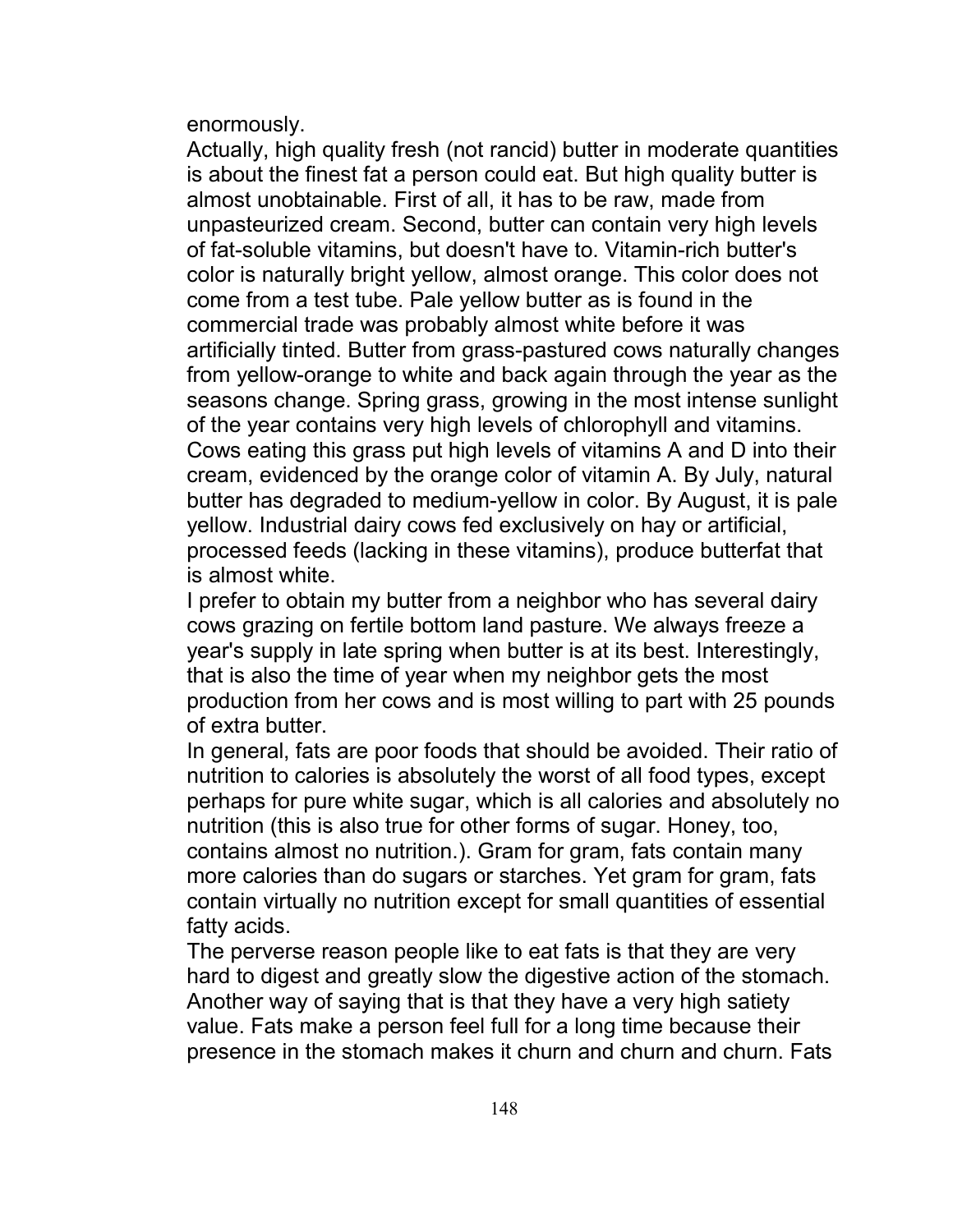coat proteins and starches and delay their digestion, often causing them to begin fermenting (starches) or putrefying (proteins) in the digestive tract.

The best fats contain high levels of monosaturated vegetable oils that have never been exposed to heat or chemicals–like virgin olive oil. Use small quantities of olive oil for salad dressing.

Monosaturated fats also have far less tendency to go rancid than any other type. Vegetable oils with high proportions of unsaturated fats, the kind that all the authorities push because they contain no cholesterol, go rancid rapidly upon very brief exposure to air. The danger here is that rancidity in vegetable oil is virtually unnoticeable. Rancid animal fat on the other hand, smells "off." Eating rancid oil is a sure-fire way to accelerate aging, invite degenerative conditions in general, and enhance the likelihood of cancer. I recommend that you use only high-quality virgin olive oil, the only generally-available fat that is largely monosaturated. (Pearson and Shaw, 1983)

When you buy vegetable oil, even olive oil, get small bottles so you use them up before the oil has much time being exposed to air (as you use the oil air fills the bottle) or, if you buy olive oil in a large can to save money, immediately upon opening it, transfer the oil to pint jars filled to the very brim to exclude virtually all air, and seal the jars securely. In either case, keep now-opened, in-use small bottles of oil in the refrigerator because rancidity is simply the combination of oil with oxygen from the air and this chemical reaction is accelerated at warmer temperatures and slowed greatly at cold ones.

Chemical reactions typically double in speed with every 10 degrees C. increase in temperature. So oil goes rancid about six times faster at normal room temperature than it does in the fridge. If you'll think about the implications of this data you'll see there are two powerful reasons not to fry food. One, the food is coated with oil and gains in satiety value at the expense of becoming relatively indigestible and productive of toxemia. Secondly, if frying occurs at 150 degrees Centigrade and normal room temperature is 20 degrees Centigrade, then oil goes rancid 2 to the 13th power faster in the frying pan, or about 8,200 times faster. Heating oil for only ten minutes in a hot skillet induces as much rancidity as about 6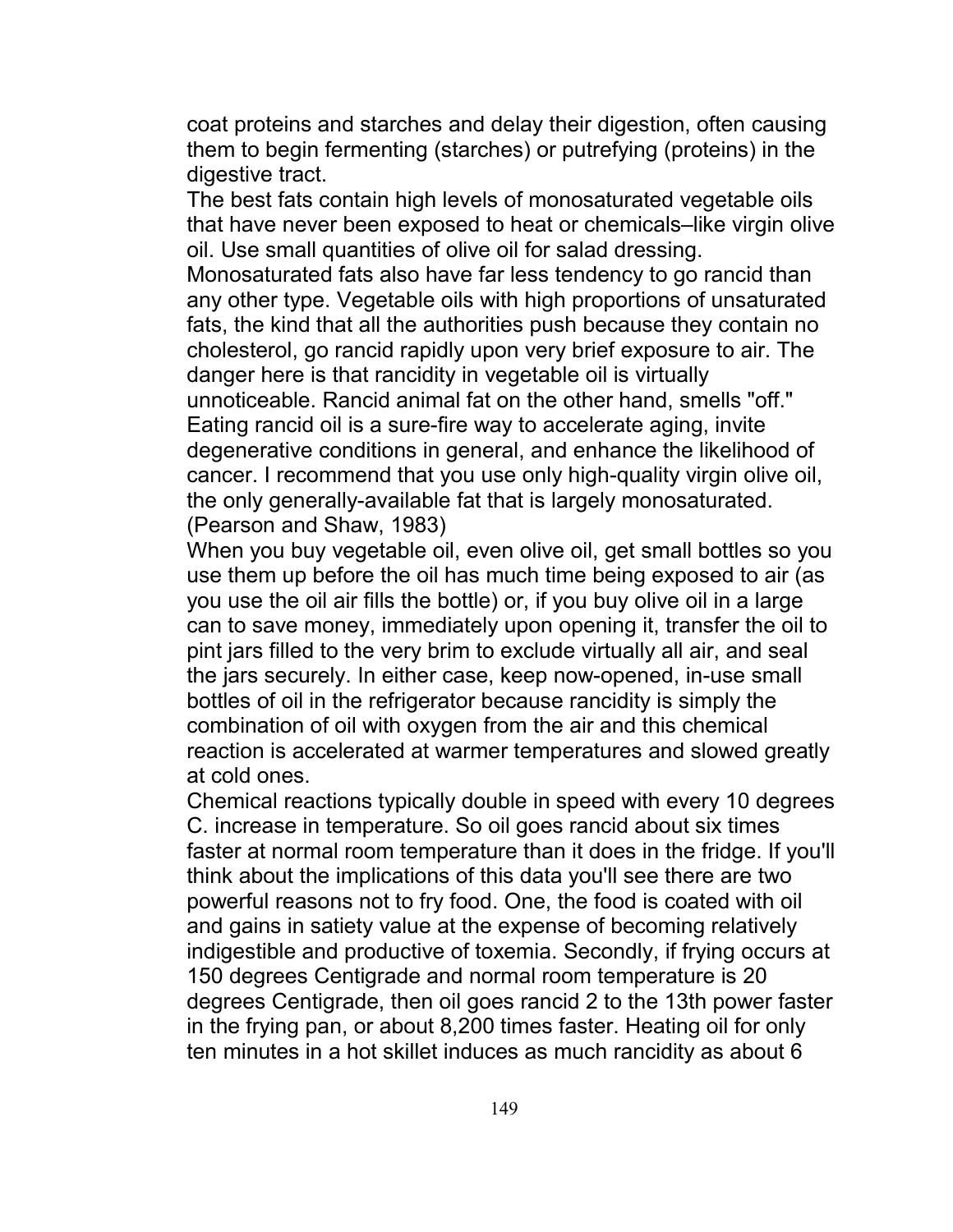weeks of sitting open and exposed to air at room temperature. Think about that the next time you're tempted to eat something from a fast food restaurant where the hot fat in the deep fryer has been reacting with oxygen all day, or even for several days. Back to butter, where we started. If you must have something traditionally northern European on your bread, you are far better off to use butter, not margarine. However, Mediterranean peoples traditionally dip their bread in high-quality extra-virgin olive oil that smells and tastes like olives. Its delicious, why not try it. But best yet, put low-sugar fruit preserves on your toast or develop a taste for dry toast. Probably the finest use for butter is melted over steamed vegetables. This way only small quantities are needed and the fat goes on something that is otherwise very easy to digest so its presence will not produce as many toxins in the digestive tract.

#### **Milk, Meat, And Other Protein Foods**

Speaking of butter, how about milk? The dairy lobby is very powerful in North America. Its political clout and campaign contributions have the governments of both the United States and especially that of Canada eating out of its hand (literally), providing the dairy industry with price supports. Because of these price supports, in Canada cheese costs half again more than it does in the United States. The dairy lobby is also very cozy with the medical profession so licensed nutritionists constantly bombard us with "drink milk" and "cheese is good for you" propaganda. And people naturally like dairy foods. They taste good and are fatrich with a high satiety value. Dairy makes you feel full for a long time. Dairy is also high in protein; protein is hard to digest and this too keeps one feeling full for a long time. But many people, especially those from cultures who traditionally (genetically) didn't have dairy cows, particularly Africans, Asians and Jews, just do not produce the enzymes necessary to digest cows milk. Some individuals belonging to these groups can digest goats milk. Some can't digest any kind except human breast milk. And some can digest fermented milk products like yogurt and kiefer. Whenever one eats a protein food that is not fully digestible, it putrefies in the digestive tract, with all the bad consequences previously described.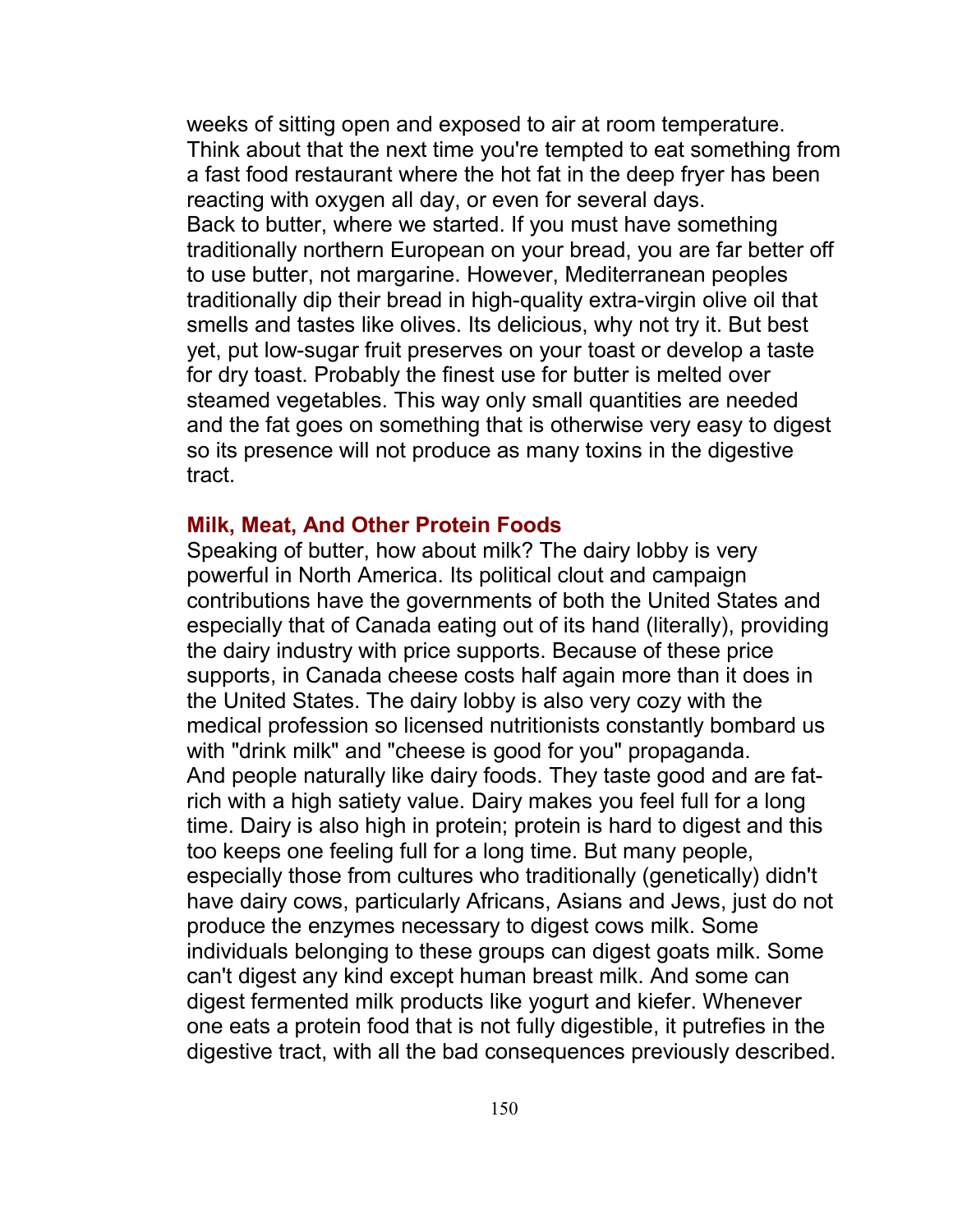But no one, absolutely no one can fully digest pasteurized cows milk, which is what most people use because they have been made to fear cow-transmitted diseases and/or they are forced to use pasteurized dairy products by health authorities. I suspect drinking pasteurized milk or eating cheese made from pasteurized milk is one of the reasons so many people develop allergic reactions to milk. Yet many states do not allow unpasteurized dairy to be sold, even privately between neighbors. To explain all this, I first have to explain a bit more about protein digestion in general and then talk about allergies and how they can be created.

Proteins are long, complex molecules, intricate chains whose individual links are amino acids. Proteins are the very stuff of life. All living protoplasm, animal or plant, is largely composed of proteins. There are virtually an infinite number of different proteins but all are composed of the same few dozen amino acids hooked together in highly variable patterns. Amino acids themselves are highly complex organic molecules too. The human body customassembles all its proteins from amino acids derived from digesting protein foods, and can also manufacture small quantities of certain of its own amino acids to order, but there are eight amino acids it cannot make and these are for that reason called essential amino acids. Essential amino acids must be contained in the food we eat.

Few proteins are water soluble. When we eat proteins the digestive apparatus must first break them down into their water-soluble components, amino acids, so these can pass into the blood and then be reassembled into the various proteins the body uses. The body has an interesting mechanism to digest proteins; it uses enzymes. An enzyme is like the key for a lock. It is a complex molecule that latches to a protein molecule and then breaks it apart into amino acids. Then the enzyme finds yet another protein molecule to free. Enzymes are efficient, reusable many many times.

.

Enzymes that digest proteins are effective only in the very acid environment of the stomach, are manufactured by the pancreas and are released when protein foods are present. The stomach then releases hydrochloric acid and churns away like a washing machine, mixing the enzymes and the acid with the proteins until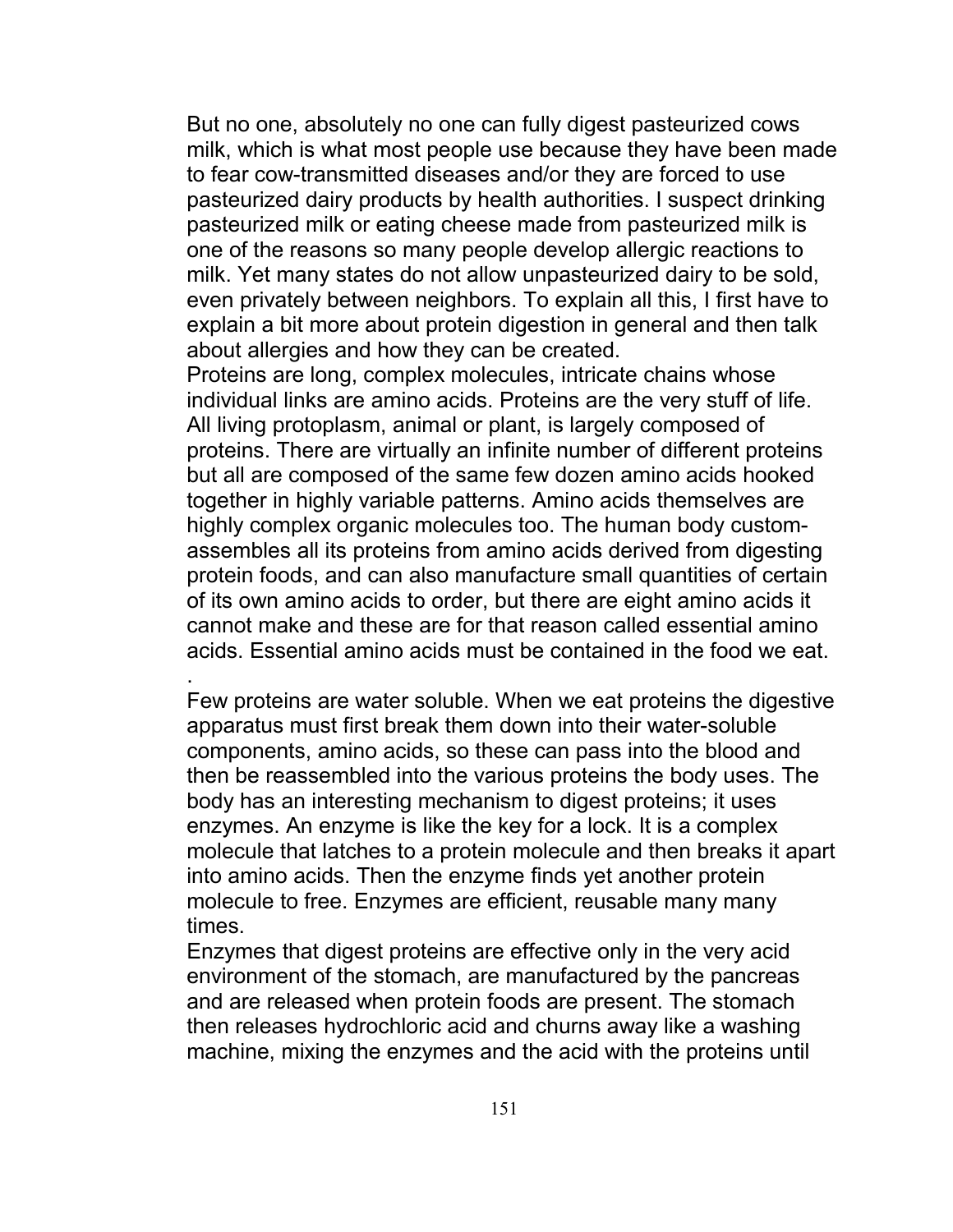everything has digested.

So far so good. That's how its supposed to be. But. Dr. Henry Bieler, who wrote Food Is Your Best Medicine, came up with the finest metaphor I know of to explain how protein digestion goes wrong. He compared all proteins to the white of an egg (which is actually a form of protein). When raw and liquid, the long chains of albumen (egg white) proteins are in their natural form. However, cook the egg and the egg white both solidifies and becomes smaller. What has happened is that the protein chains have shriveled and literally tied themselves into knots. Once this happens, pancreatic enzymes no longer fit and cannot separate all the amino acids. Cooked proteins may churn and churn and churn in the presence of acid and pancreatic enzymes but they will not digest completely. Part becomes water soluble; part does not. But, indigestible protein is still subject to an undesirable form of consumption in the gut. Various bacteria make their home in our airless, warm intestines. Some of these live on protein. In the process of consuming undigested proteins, they release highly toxic substances. They poison us.

What is true of the white of an egg is also true of flesh foods and dairy. Raw meat and raw fish are actually easily digestible foods and if not wrongly combined will not produce toxemia in a person that still has a strong pancreas. However, eating raw meat and fish can be a dicey proposition, both for reasons of cultural sensibility (people think it is disgusting) and because there may be living parasites in uncooked flesh that can attack, sicken and even kill people. It has been argued that a healthy stomach containing its proper degree of acidity provides an impenetrable barrier to parasites. Perhaps. But how many of us are that healthy these days? Cooked flesh and fish seems more delicious to our refined, civilized sensibilities, but are a poor food.

In my household we have no moral objection to eating meat. We do have an ethical objection in that meat eating does not contribute to our health. But still, we do eat it. A few times a year, for traditional celebrations we may invite the children over and cook a turkey. A few times for Thanksgiving when the children were going through their holier-than-thou vegetarian stage, I purchased the largest, thickest porterhouse steak I could find at the natural meat store and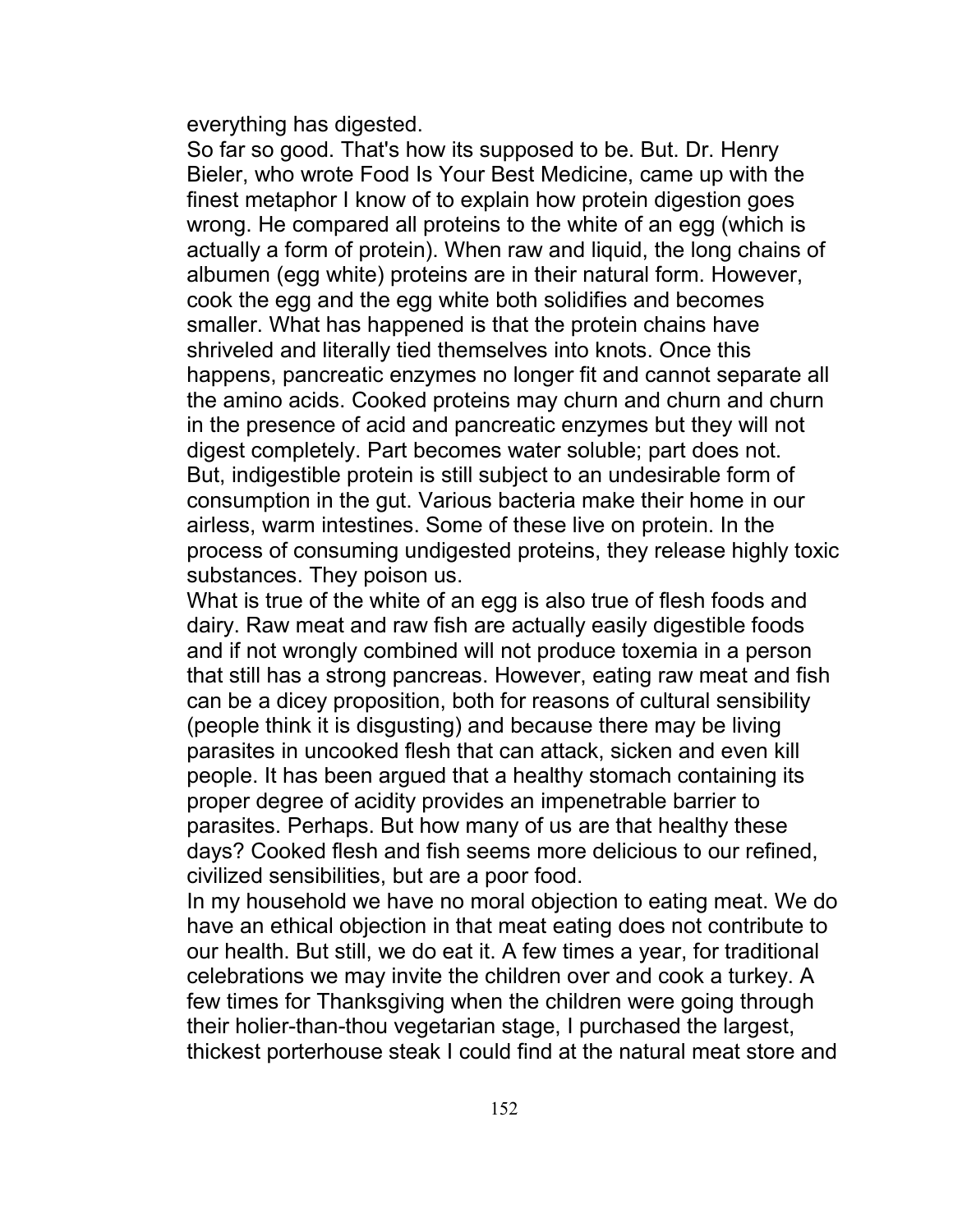ate it medium-rare, with relish. It was delicious. It made me feel full for hours and hours and hours. I stayed flat on the couch and groggily worked on digesting it all evening. After that I'd had enough of meat to last for six months.

When milk is pasteurized, the proteins in it are also altered in structure. Not so severely as egg white is altered by cooking because pasteurization happens at a lower temperature. But altered none the less. And made less digestible. Pasteurizing also makes milk calcium far less assimilable. That's ironic because so many people are drinking milk because they fear they need more calcium to avoid osteoporosis and to give their children good teeth. What pasteurized milk actually does to their children is make them calcium deficient and makes the children toxic, provoking many colds, ear infections, sinusitis, inflammations of the tonsils and lung infections, and, induces an allergy to milk in the children.

#### **The Development Of Allergies**

There are three ways a body can become allergic. (1) It can have a genetic predisposition for a specific allergy to start with. (2) It can be repeatedly exposed to an irritating substance such as pollen when, at the same time, the body's mechanism for dealing with irritations is weakened. Generally weak adrenals causes this because the adrenal's job is to produce hormones that reduce inflammation. Once the irritating substance succeeds at producing a significant inflammation, a secondary reaction may be set up, called an allergy. Once established, an allergy is very hard to get rid of.

(3) in a way very similar to the second, but instead of being irritated by an external substance, it is irritated by repeatedly failing to properly, fully digest something. Pasteurized milk for example, basically impossible to completely digest even in its low-fat form, often sets up an allergy that applies to other forms of cows milk, even raw, unpasteurized cows milk or yogurt. Eating too much white flour can eventually set off a wheat allergy. My husband developed a severe allergy to barley after drinking too much homebrewed beer; he also became highly intolerant to alcohol. Now he has allergic reactions to both alcohol and barley. And gets far sicker from drinking beer (two separate allergies) than from wheat beer,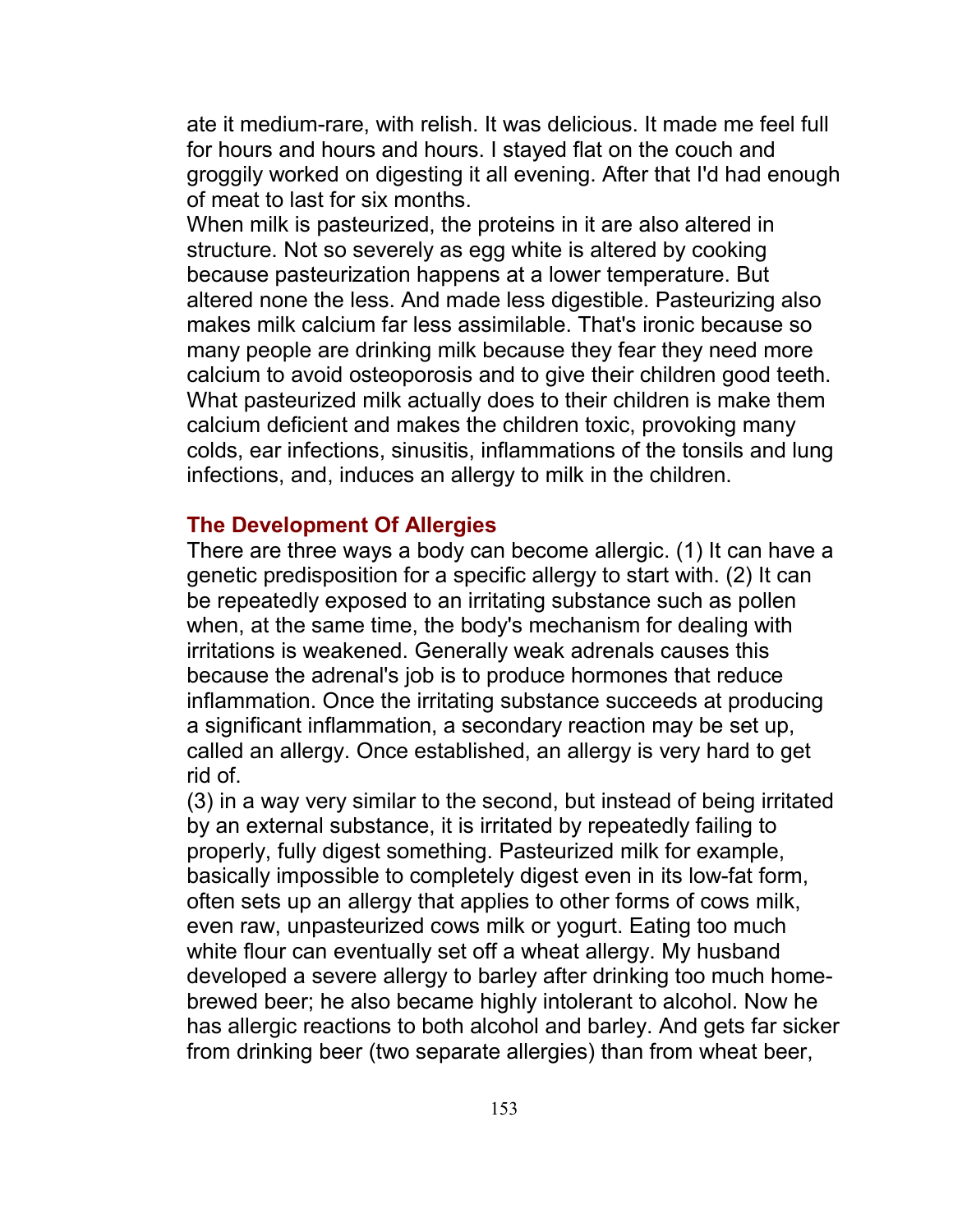hard liquor or wine (only one allergy).

Eating too much of any single food, or repeatedly eating too much of an otherwise very good food at one time, can eventually overwhelm the body's ability to digest it fully. Then, the finest whole food products may set up an allergic reaction. Worse, this allergic reaction itself subsequently prevents proper digestion even when only moderate quantities are eaten.

An allergy may not be recognized as an allergy because it may not manifest as the instant skin rash or stuffy nose or swollen glands or sticky eyes. that people usually think of when they think "allergic reaction." Food allergies can cause many kinds of symptoms, from sinusitis to psychosis, from asthma to arthritis, from hyperactivity to depression, insomnia to narcolepsy–and commonly the symptoms don't manifest immediately after eating. Frequently, allergic reactions are so low grade as to be unnoticeable and may not produce an observable condition until many years of their grinding down the vital force has passed. When the condition finally appears it is hard to associate it with some food that has been consumed for years, apparently with impunity.

Thus it is that many North Americans have developed allergies to wheat, dairy, soy products (because many soy foods are very hard to digest), corn and eggs. These are such common, widespread, frequently found allergies that anyone considering a dietary cause of their complaints might just cut all these foods out of the diet for a few weeks just to see what happens. And individuals may be allergic to anything from broccoli to bacon, strawberries to bean sprouts. Unraveling food allergies sometimes requires the deductions of a Sherlock Holmes.

However, food allergies are very easy to cure if you can get the suffered to take the medicine. Inevitably, allergic reactions vanish in about five days of abstinence. Anyone with sufficient self-discipline to water fast for five days can cure themselves of all food allergies at one step. Then, by a controlled, gradual reintroduction of foods, they can discover which individual items cause trouble. See Coca's Pulse Test in the Appendix where you'll find step-by-step instructions for allergy testing that are less rigorous, not requiring a preliminary fast.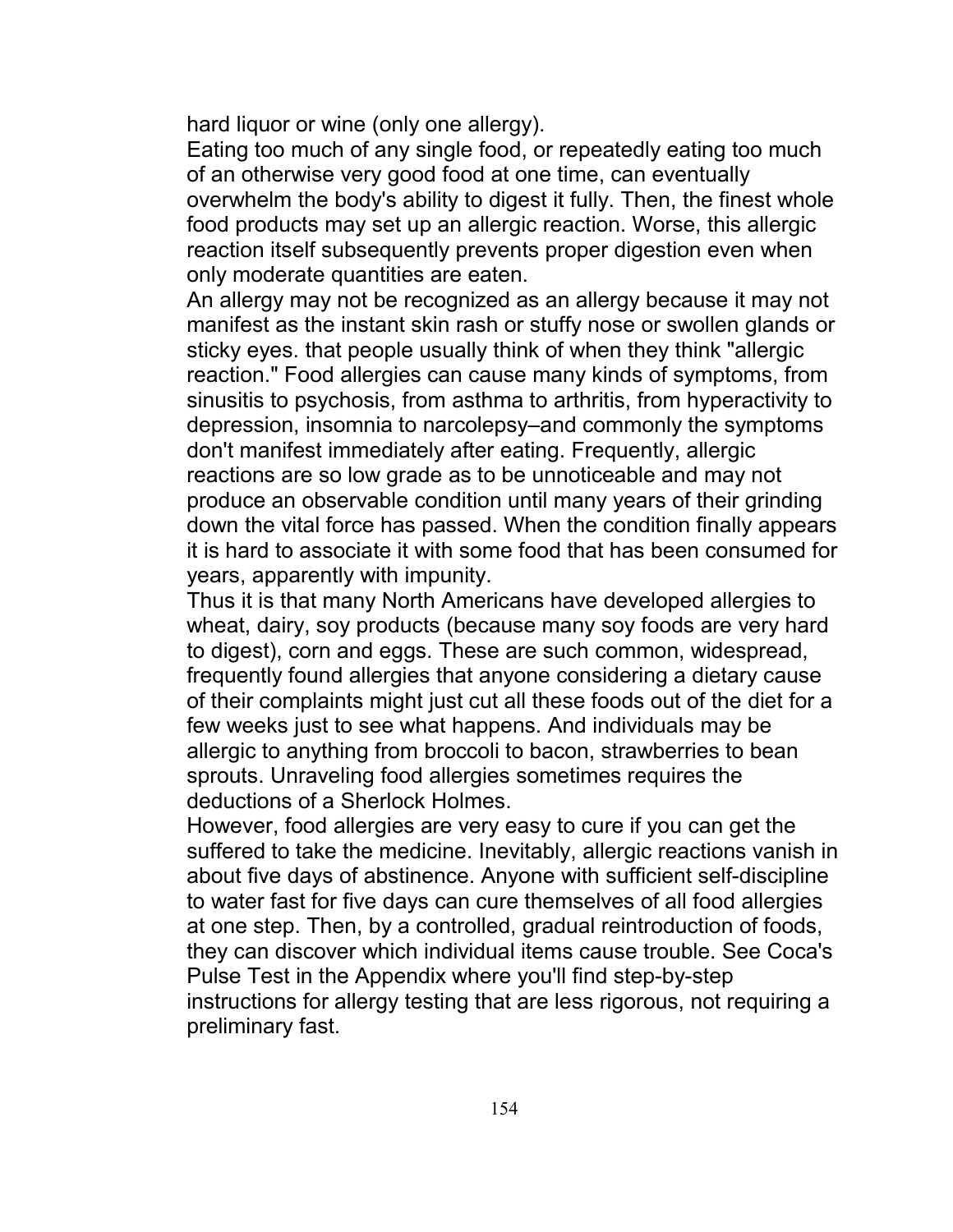# Flour, And Other Matters Relating To Seeds

One of the largest degradations to human health was caused by the roller mill. This apparently profitable machine permitted the miller to efficiently separate wheat flour into three components: bran, germ and endosperm. Since bread made without bran and germ is lighter and appears more "upper class" it became instantly popular. Flour without germ and bran also had an industrial application–it could be stored virtually forever without being infested by insects because white flour does not contain enough nutrition to support life. Most health conscious people are aware that white flour products won't support healthful human life either. Essentially, white flour's effect on humans is another demonstration of Health = Nutrition / Calories. When the bran and germ are discarded, remaining are the calories and much of the protein,

lacking are many vitamins and minerals and other vital nutritional substances.

Whole wheat bread has been called the staff of life. In ages past, healthy cultures have made bread the predominant staple in their diet. Does that mean you can just go to the bakery and buy whole grain bread, or go to the healthfood store and buy organically grown whole wheat flour, bake your own, and be as healthy as the ancients? Sorry, the answer is almost certainly no. There are pitfalls, many of them, waiting for the unwary.

White flour has one other advantage over whole wheat flour. It not only remains free of insect infestation, it doesn't become stale (meaning rancid). In the wheat germ (where the embryo resides) there is considerable oil, containing among other things, about the best natural source of vitamin E. This oil is highly unsaturated and once the seed is ground the oil goes rancid in a matter of days. Whole wheat flour kept on the unrefrigerated shelf of the store is almost certainly rancid. A lot of its other vitamin content has been oxidized too. If the wheat flour had flowed directly from the grinder into an airtight sack and from there directly to the freezer, if it had been flash frozen and kept extremely cold, it might have a storage life of some months. Of course that was not the case. Maybe you're lucky and your healthfood store is one of the very few that has its own small-scale flour mill and grinds daily. Probably not. How about your baker's whole wheat bread? Where does the baker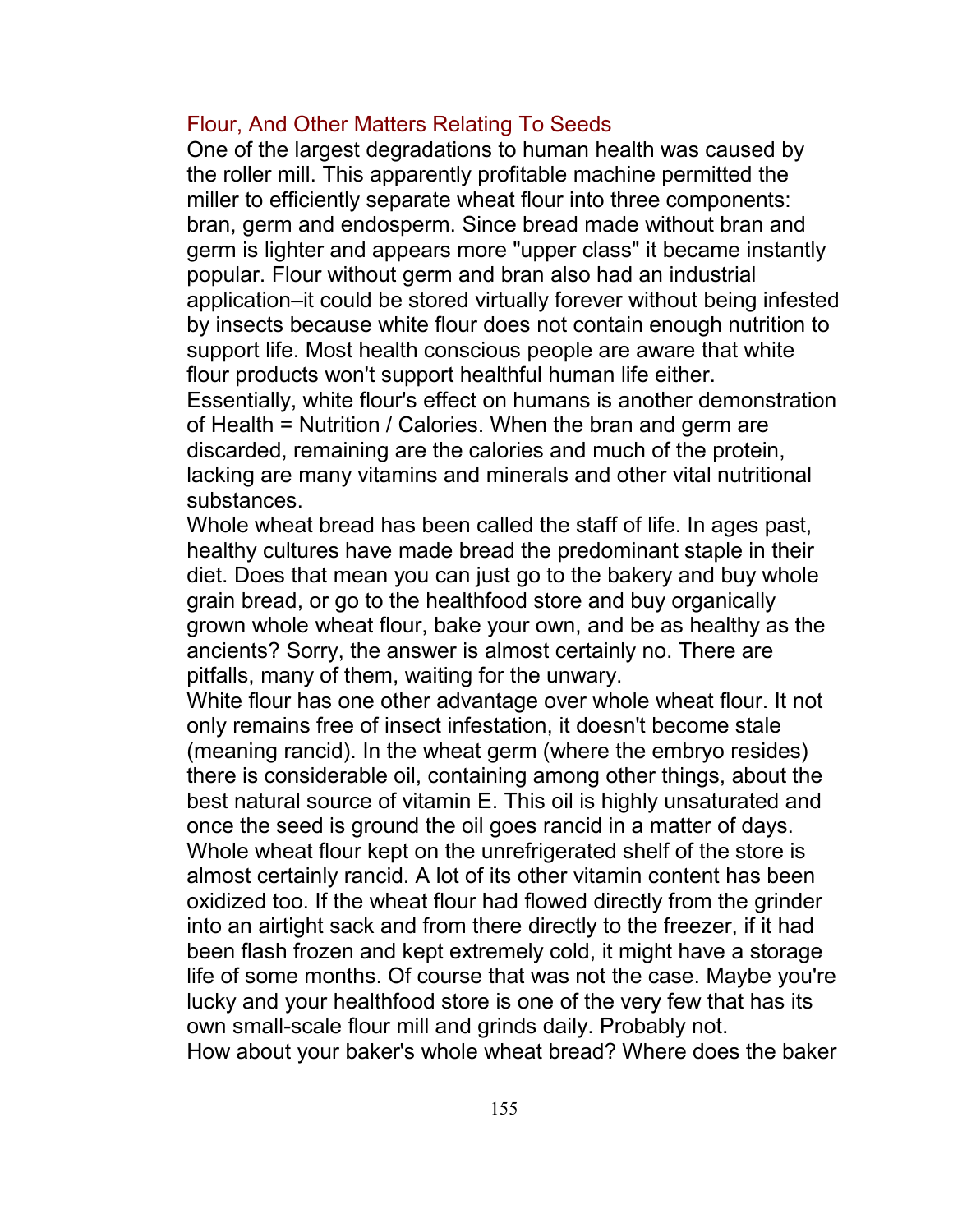get flour? From the wholesaler's or distributor's warehouse! In fifty pound kraftpaper sacks! How much time had elapsed from milling to wholesaler to baker to baking? The answer has to be in the order of magnitude of weeks. And it might be months. Was the flour stored frozen? Or airtight? Of course not.

If you want bread made from freshly ground flour you are almost certainly have to grind and bake it yourself. Is it worth the trouble? You bet. Once you've tasted real bread you'll instantly see by comparison what stale, rancid whole wheat flour tastes like. Freshly ground flour makes bread that can be the staff of life and can enormously upgrade your health–if the wheat you use is any good. But before we talk about wheat quality, a more few words of warning. If you think wheat goes rancid rapidly, rye is even worse. Rye flour goes bad so fast that when you buy it in the store it usually is the rye equivalent of white wheat flour. The germ has been removed. The bag may not say so. But it probably has. If you are going to make rye breads, even more reason to grind your own. Corn meal from the grocery store has usually been degerminated too. If it hasn't been, the oil in the seed's germ has probably gone rancid.

Grinding flour at home is easy these days. There is an abundance of at-home milling products and no shortage of hype about them. You'll find staunch advocates of stone mills. These produce the finest-textured flour, but are costly. The sales pitch is that stones grind at low temperature and do not damage the oils (remember the development of rancidity is a function of temperature) or the vitamins, which are also destroyed at high temperature. This assertion is half true. If you are going to store your flour it is far better to grind it cool. However, if you are, as we do, going to immediately bake your flour, what difference does it make if it gets a little warm before baking. That only accelerates the action of the yeast.

On the negative side, stone mills grind slowly and are very fussy about which grains they will grind. If the cereal is a bit moist or if the seed being ground is a little bit oily, the mill becomes instantly blocked.

Steel burr mills grind fast and coarsely and are inexpensive. Coarse flour makes heavy bread. The metal grinding faces tend to wear out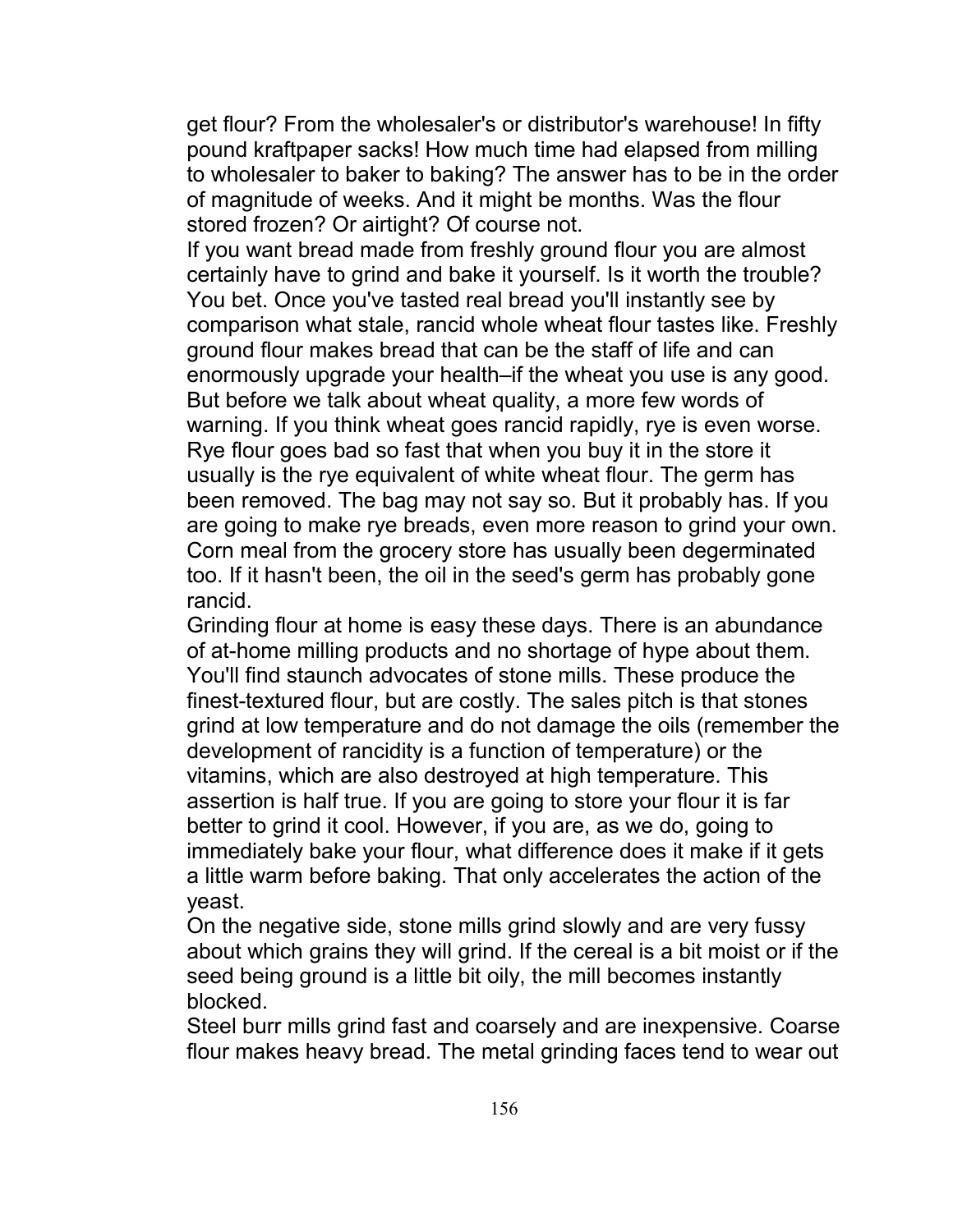and have to be replaced occasionally–if they can be replaced. Breads on the heavy side are still delicious; for many years I made bread with an inexpensive steel burr mill attachment that came with my juicer.

Some steel burr mills will also grind oily seed like sesame and sunflower. However, oily seeds can be ground far more easily halfa-cup at a time in a little inexpensive electric spice/coffee mill, the sort with a single fast-spinning propeller.

I currently think the best compromise are hammermills. The grain dribbles into a chamber full of fast-spinning teeth that literally pound the grain into powder. Since air flows through with the grain the flour is not heated very much. This type of mill is small, very fast, intermediate in price between steel mills and stone mill, lasts a long time, but when grinding, sounds like a Boeing 747 about to take off. It is essential to wear hearing protectors when using it.

Awareness of bread quality is growing. One excellent new U.S. business, called Great Harvest Bakery is a fast-growing national franchise chain. They bake and sell only whole grain breads; all their wheat flour is freshly ground daily on the premises in the back. Unfortunately, as of the writing of this book, they do not grind their rye flour but bring it in sacks. I can't recommend their rye breads. The founder of Great Harvest is a knowledgeable buyer who fully understands my next topic, which is that wheat is not wheat. There are great differences between hard bread wheats; being organically grown is no cure all for making good or nutritious bread. Great Harvest understands this and uses top quality grain that is also Organic.

When I first stated making my own bread from my own at-homeground flour I was puzzled by variations in the dough. Sometimes the bread rose well and was spongy after baking like I wanted it to be. Sometimes it kneaded stickily and ended up flat and crumbly like a cake. Since I had done everything the same way except that I may have bought my wheat berries from different healthfood stores, I began to investigate the subject of wheat quality.

The element in the cereal that forms the rubbery sponge in risen bread so it doesn't crumble and rises high without collapsing, is gluten. The word glue derives from gluten. The gluten content of various wheats varies. Bread bakers use "hard wheat" because of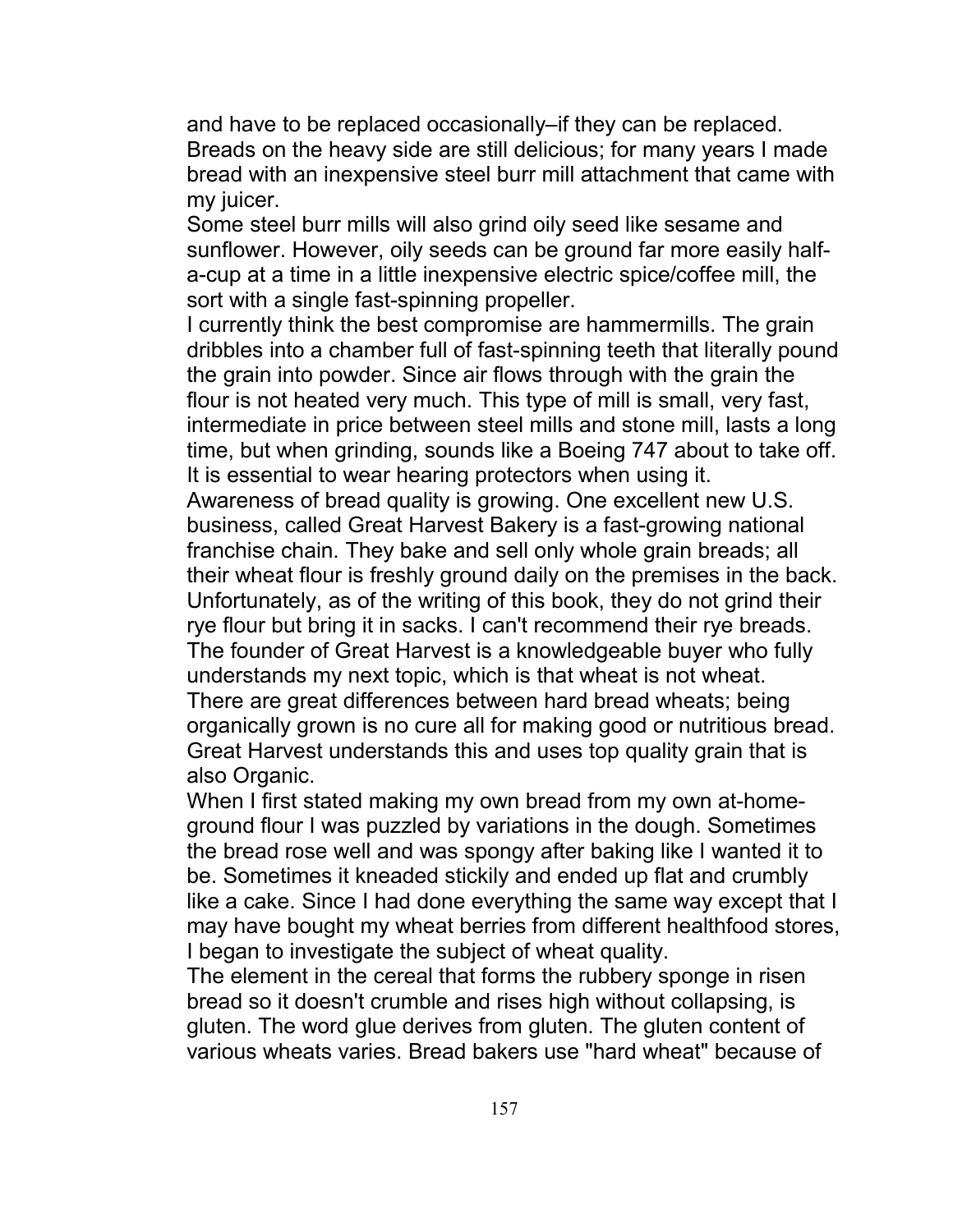its high gluten content. Gluten is a protein and gluten comprises most of the protein in bread wheat; the protein content and the gluten content are almost identical.

Try this. Ask your healthfood store buyer or owner what the protein content is of the hard red wheat seeds they're selling. You'll almost certainly get a puzzled look and your answer will almost certainly be, "we have Organic and conventional." Demand that the store buyer ask this question of their distributor/wholesaler and then report back to you. If the distributor deigns to answer, the answer will be the same–I sell Organic or conventional hard red wheat. Period. When I got these non-answers I looked further and discovered that hard bread wheats run from about 12 percent protein to about 19 percent and this difference has everything to do with the soil fertility (and to an extent the amount of rainfall during the season), and almost nothing to do with Organic or conventional. This difference also has everything to do with how your dough behaves and how your bread comes out. And how well your bread nourishes you. Thirteen percent wheat will not make a decent loaf– fourteen percent is generally considered #2 quality and comprises the bulk of cheap bread grain. When you hear in the financial news that a bushel of wheat is selling for a certain price, they mean #2. Bakers compete for higher protein lots and pay far higher prices for more protein.

We prefer our bread about 25% rye, but rye contains no gluten at all. Mix any rye flour into fourteen percent wheat flour and the dough becomes very heavy, won't rise, and after baking, crumbles. So I kept looking for better grain and finally discovered a knowledgeable lady that sold flour mills and who also was a serious baker herself. She had located a source of quality wheat with an assayed protein content and sold it by the 50 pound sack. When I asked her if her wheat was Organic she said it was either sixteen or seventeen percent protein depending on whether you wanted hard red spring wheat or hard white spring wheat. Organic or conventional? I persisted. No, she said. High protein! So, I said to myself, since protein content is a function of soil fertility and since my body needs protein, I figured I am better off eating the best quality wheat, pesticide/herbicide residues (if there are any) be damned. Think about it! The difference between seventeen percent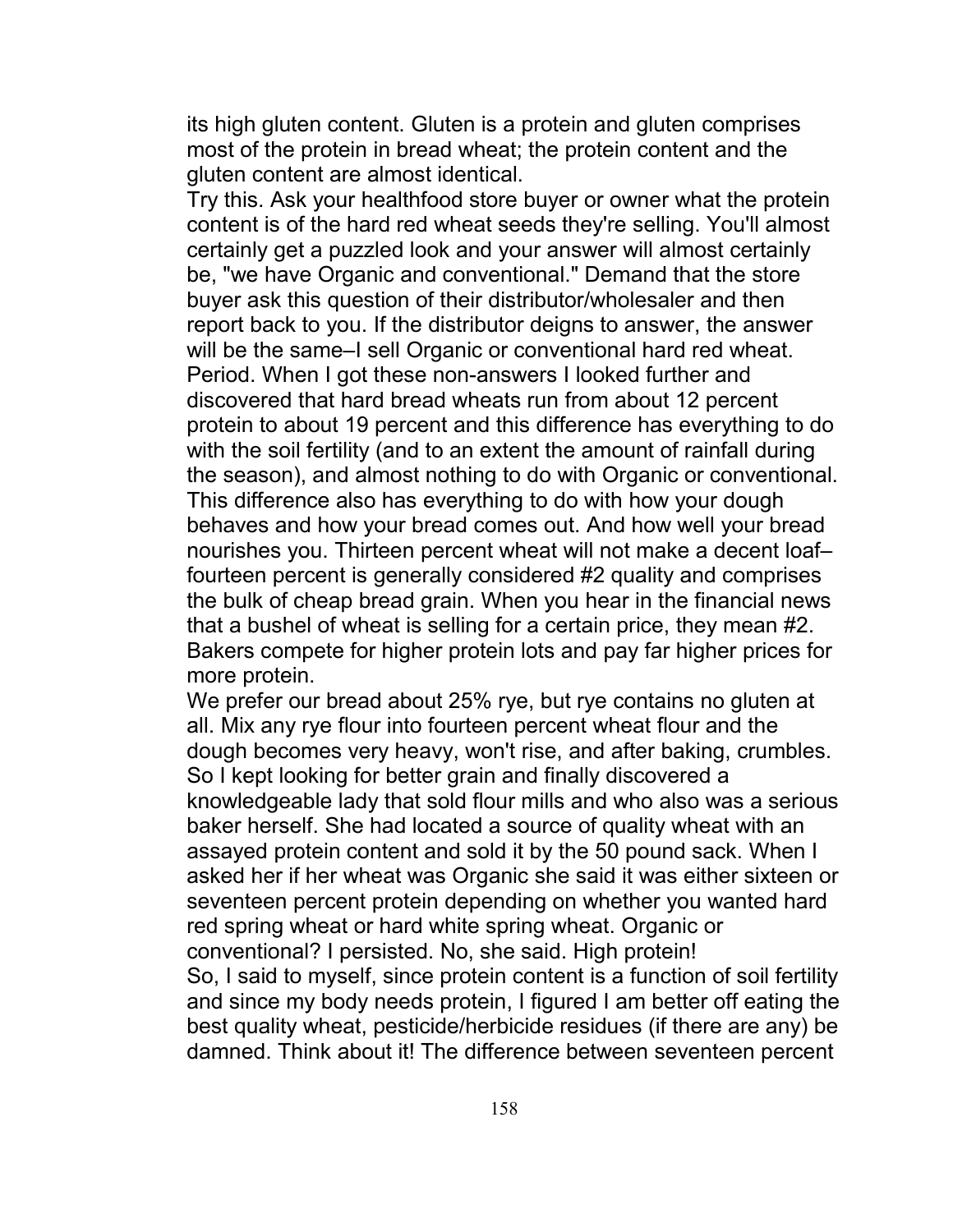and fourteen percent protein is about 25 percent. That percentage difference is the key threshold of nutritional deficiency that makes teeth fall out. We can't afford to accept 25% degradations in our nutritional quality in something that we eat every day and that forms the very basis of our dietary.

Please understand here that I am not saying that high protein wheats can't be grown organically. They certainly can. The founder of Great Harvest Bakery performs a valuable service locating and securing high-protein lots of organically grown wheats for his outlets. But often as not Organic products are no more nourishing than those grown with chemicals. Until the buyers at Organic whole food wholesalers get better educated about grain, obtaining one's personal milling stock from them will be a dicey proposition. Sometimes Organic cereal can be far worse than conventional. To make a cereal Organic is a negative definition; if it hasn't had chemicals, then its Organic. Grain is one of the few foods that will still produce economic yields of low quality seed on extremely infertile soil or when half-smothered in weeds because herbicides weren't used for reasons of ideological purity. Vegetables will hardly produce anything under those conditions; carelessly grown fruits and vegetables are inevitably small, misshapen, unmarketable. But seed cleaning equipment can remove the contamination of weed seeds in cereal grains (at a cost.)

The price the farmer receives for Organic cereal grain is much higher, so it is possible to accept rather low yields or expend more money for cleaning out high levels of weed seeds from the field-run harvest, and still make a good profit. A lousy Organic cereal crop like this might even make a higher profit because the farmer has been spared the expense of fertilization, of rotation, of weed control. I remember once I bought a sack of Organic whole oats that were the smallest, most shriveled, bitterest oats I've ever tried to eat. We ended up throwing out that tiny, light (lacking density) seed in favor of using the "conventional" whole oats that were plump, heavy and sweet.

Wheat is not the only cereal that is damaged by industrial milling. So are oats. Most consumers have never seen whole oats; they look very much like wheat berries. But rolled oats become rancid and stale on the shelf much like wheat flour on the shelf.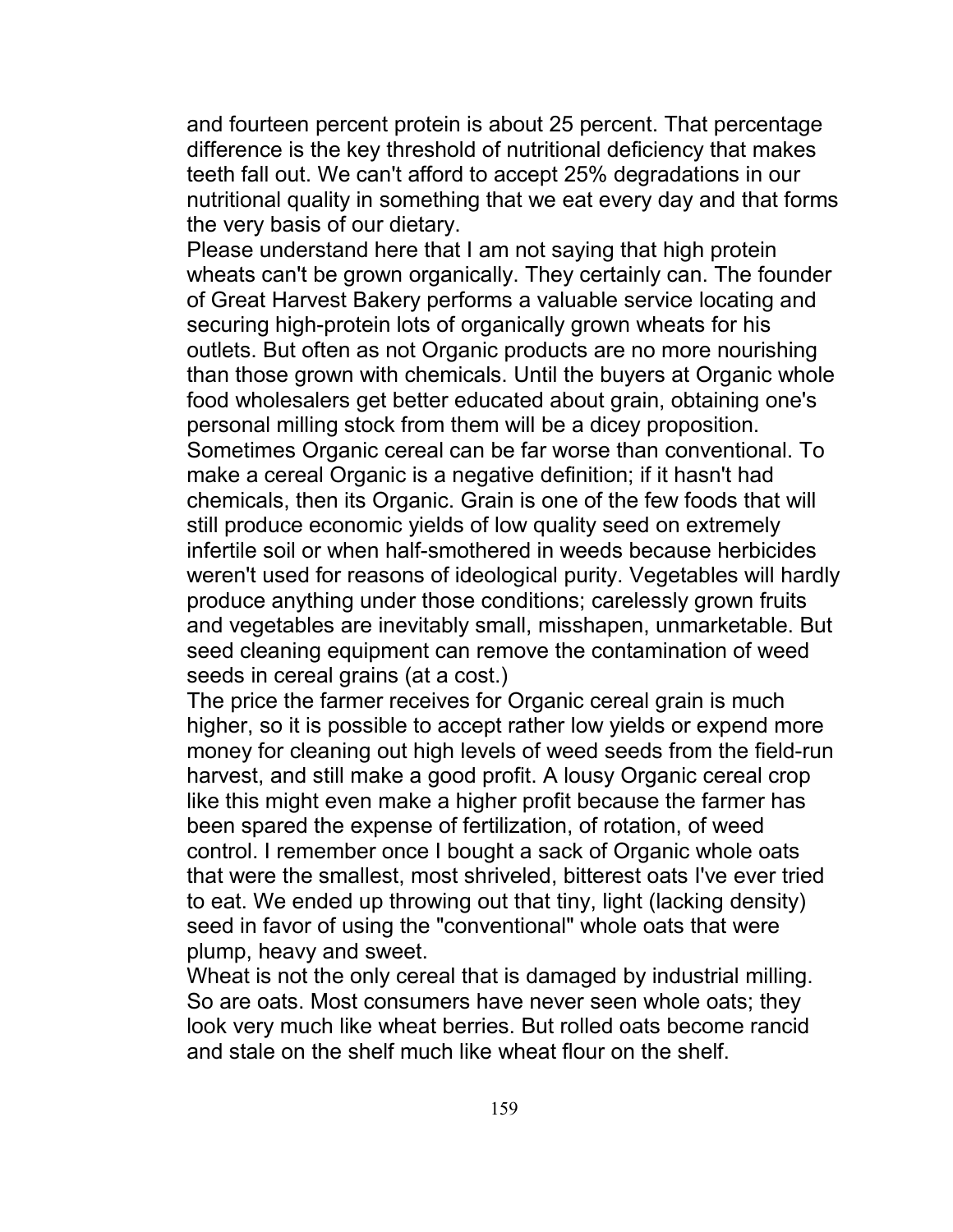Another pitfall about using whole grains is that to be nutritious they must still be fresh enough to sprout vigorously. A seed is a package of food surrounding an embryo. The living embryo is waiting for the right conditions (temperature and moisture) to begin sprouting. Sprouting means the embryo begins eating up stored food and making a plant out of it. All foods are damaged by exposure to oxygen, so to protect the embryo's food supply, the seed is surrounded by a virtually airtight seed coat that permits only enough oxygen to enter for the embryo's respiration (yes, seed breaths slowly). Often the embryo is located at the edge of the seed and has its own air intake port. When the seed coat is removed or damaged, the innards are exposed to air and begin deteriorating rapidly. In the case of oats, especially rapidly, because oats are the only grass-based cereal that contains large quantities of oil–five percent oil, more or less. That's why oats "stick to your ribs." Rolled oats become stale and lose their flavor (and nutritional content) and perhaps become rancid very rapidly. So we make porridge from whole oat groats that we coarsely grind to grits (steel-cut oats) in an electric seed/spice mill just before cooking.

It is not easy to cook oat grits. They take a lot longer than rolled oats and if not done exactly to the recipe I'm about to give you, will almost inevitably stick to the pot badly and may also froth over and mess the stove. Here's how to cook them. Coarsely grind (like corn meal) your whole oats until you have one cup of oat grits. Bring exactly four cups of water (no salt) to a very hard boil at your highest heat. You may add a handful of raisins. Light or turn on a second, small-sized burner on the stove and set it as low as possible. Into the fast boiling water, slowly pour the ground oats, stirring continuously. Take about 30 seconds to pour it all or you'll make clumps. Keep on the high heat until the water again boils vigorously. Suddenly, the mixture will begin rising in the pot and will try to pour all over the stove. This means it is all at boiling temperature again. Quickly move the pot to the low burner; that instantly stops the frothing. Then cover. Let the porridge cook for 30 minutes, stirring once or twice to prevent sticking. Then, keeping it covered, turn off the heat. They can be eaten at this point but I think it is better to let the oats finish soaking on the stove for at least two to four hours. Then reheat in a double boiler, or warm in a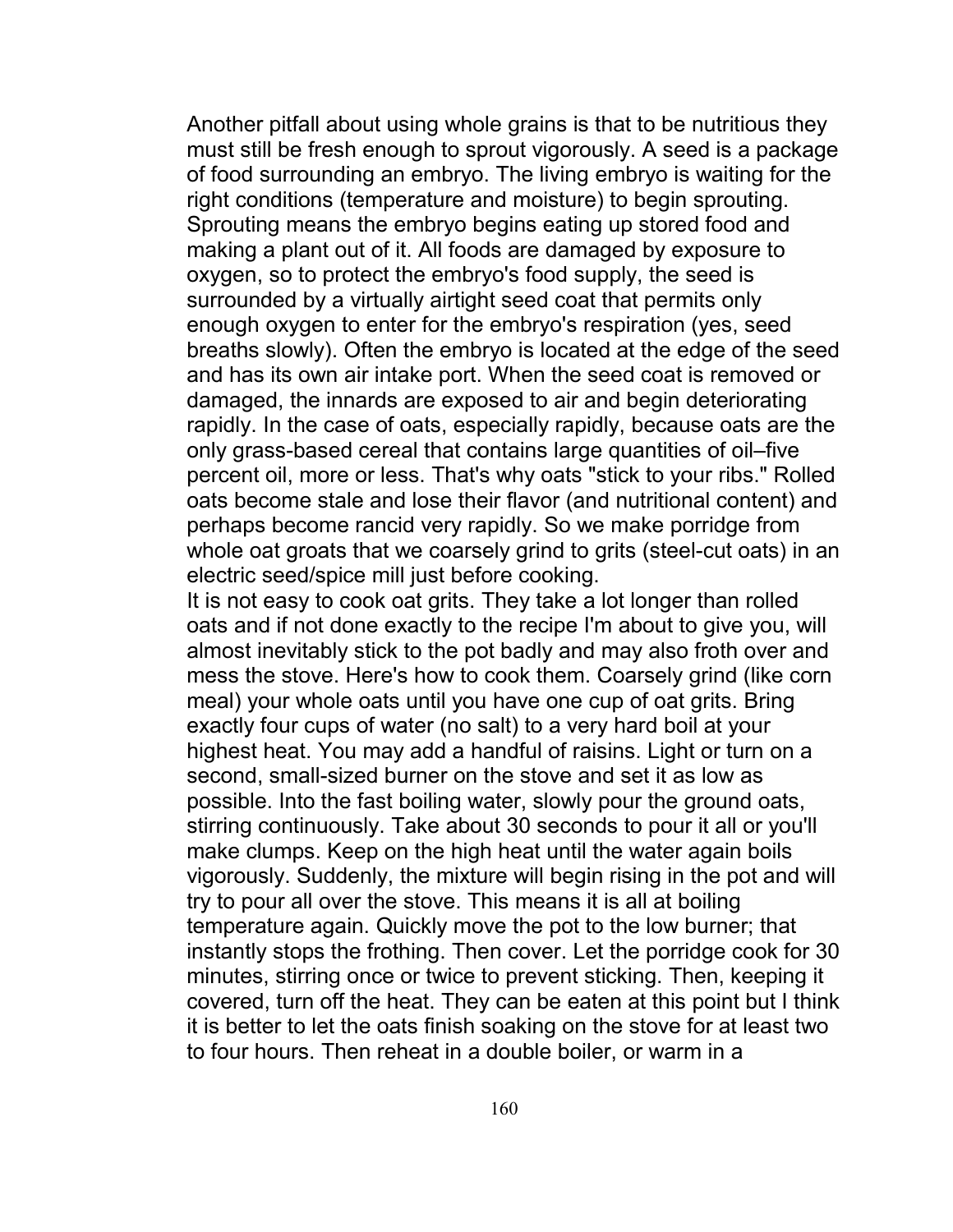microwave.

We usually start a pot of oats at bedtime for the next morning. See why people prefer the convenience of using rolled oats? But once you've eaten oats made right, you'll never prefer the flavor of rolled oats again. And if the human body has any natural method of assaying nutritional content, it is flavor.

Nutritionally, millet is almost the same story as oats. Millet seed is protected by a very hard hull. Cooking unhulled millet is almost impossible. After hours of boiling the small round seeds will still be hard and the hulls remain entirely indigestible. Worse, the halfround hulls (they split eventually) stick in your teeth. But prehulled millet, sitting in the sack for weeks and months, loses a lot of nutrition and tastes very second-rate compared to freshly-hulled millet. It is possible to buy unhulled millet, usually by special order from the health food distributor–if you'll take a whole sack. Millet can be hulled at home in small batches. Here's how we figured out how to do it. There probably are better ways.

Using a cheap steel-burr flour mill, set the burrs just far enough apart that the seed is ground to grits, but not flour. This pops the hulls loose. An old mill with worn-out burrs works great for this job. Then you have to get some hand seed cleaning screens just large enough to pass the grits but not pass the hulls (most of them). Window screen or other hardware cloths won't work. Seed cleaning screens come in increments of 1/128 inch; we use a 6/64" round screen. Other batches of millet might work better with a screen one step larger or smaller. It will take you a little ingenuity to find handheld screens. They're used by seed companies and farmers to clean small batches of seed for inspection and are usually about one square foot in size with a quality wooden frame. Larger frames made of the same screening material are used in big seed cleaning machines. (The hulls could also be winnowed out by repeatedly pouring the grit/hulls mixture back and forth between two buckets in a gentle breeze.)

After you've screened out most of the hulls, the rest will rinse out, floating off as you wash the grain prior to cooking. We never hull more than enough millet for two or three meals and keep the uncooked (unwashed) millet in the freezer in an airtight jar. It is interesting how people will accept poor nutrition and its consequent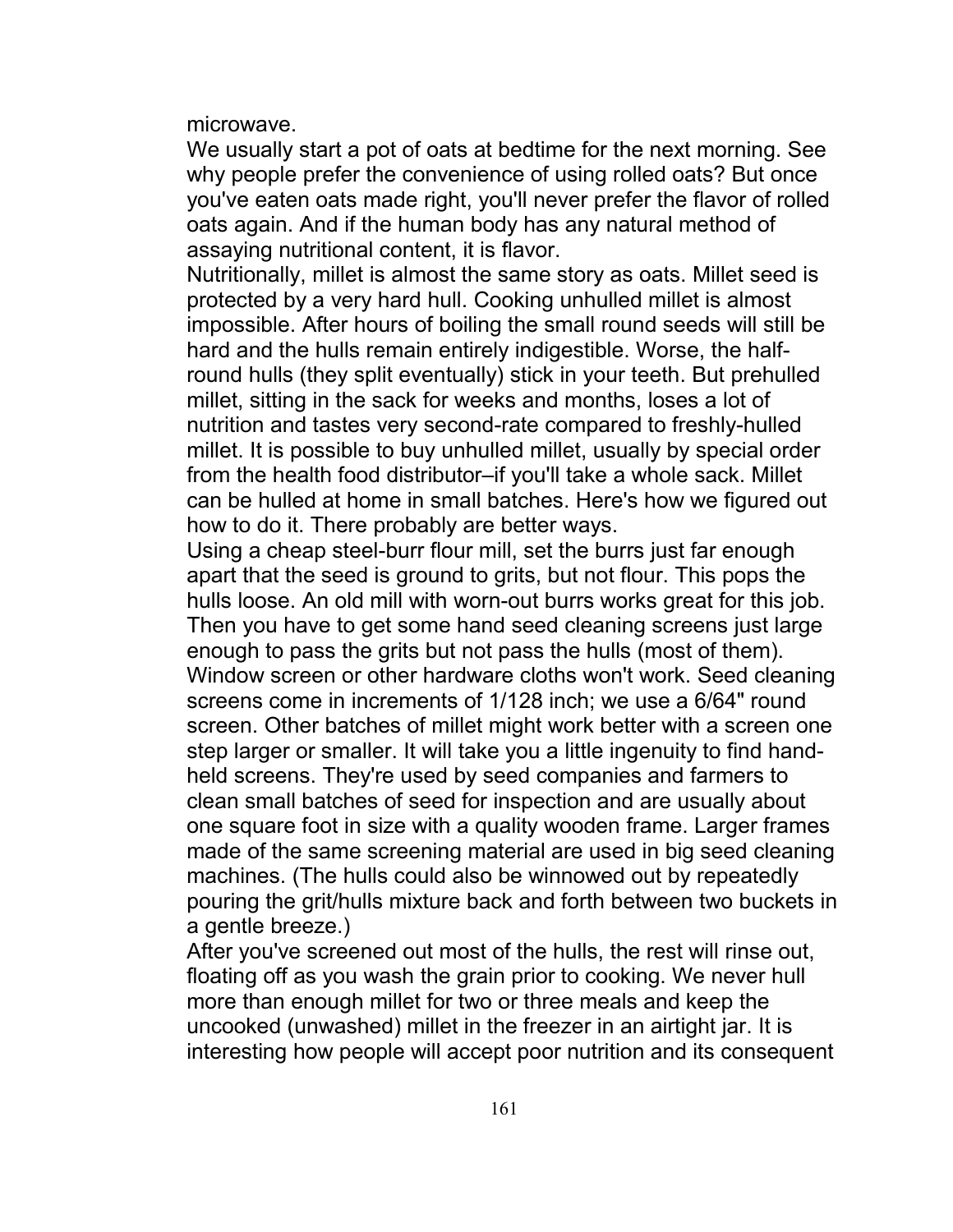sickness as the price of convenience.

If you eat much buckwheat you should also figure out how to hull (sometimes called groating) it yourself. Someone should write a thorough book on the home milling of cereals. And perhaps sell the equipment by mail. Probably would be a good little homestead business.

Something else you need to keep in mind about seed. Even though the embryo's food supply is protected by the seed coat, it still slowly deteriorates, steadily oxidizing and losing nutritional value.

Eventually old seed looses the ability to sprout. The decline in germination ability matches a decline in nutritional quality. Any seed you are going to use for eating should possess the ability to sprout, strongly and rapidly. (After you've comparatively sprouted a few grain samples, you'll know what I mean by this.) Fortunately, cereal grains usually sprout well for quite a few years after harvest if they have been stored cool and dry. Eating dead or near-dead seeds will help move you closer to the same condition yourself.

Finally, one more warning about buying store bread. Salt-free bread tastes "funny" to most people. It bakes fine, salt is not necessary to the leavening process, but no bakery could stay in business without salting their bread. The standard level of salt is two percent by weight. That is quite a lot! Two percent equals one teaspoonful per pound. I'll have more to say about the evils of salt later on.

I imagine some of my readers are feeling a little overwhelmed by all these warnings and "bewares ofs," and intricacies. They are used to taking no responsibility for securing their own food supply quality and have come to expect the "system" to protect them. I believe it is not because of lack of government intervention, but because of government intervention itself, our food system is very perverse. Until our mass consciousness changes, if you wish to make yourself and your family truly healthy, you are going to have to take charge and become quite a discriminating shopper. Unconscious consumers are on a rapid road to the total unconsciousness of death.

And again, let me remind you here that this one small book cannot contain everything you should know. The bibliography at the end of should become your guide to earning your post-graduate education in nutritional health.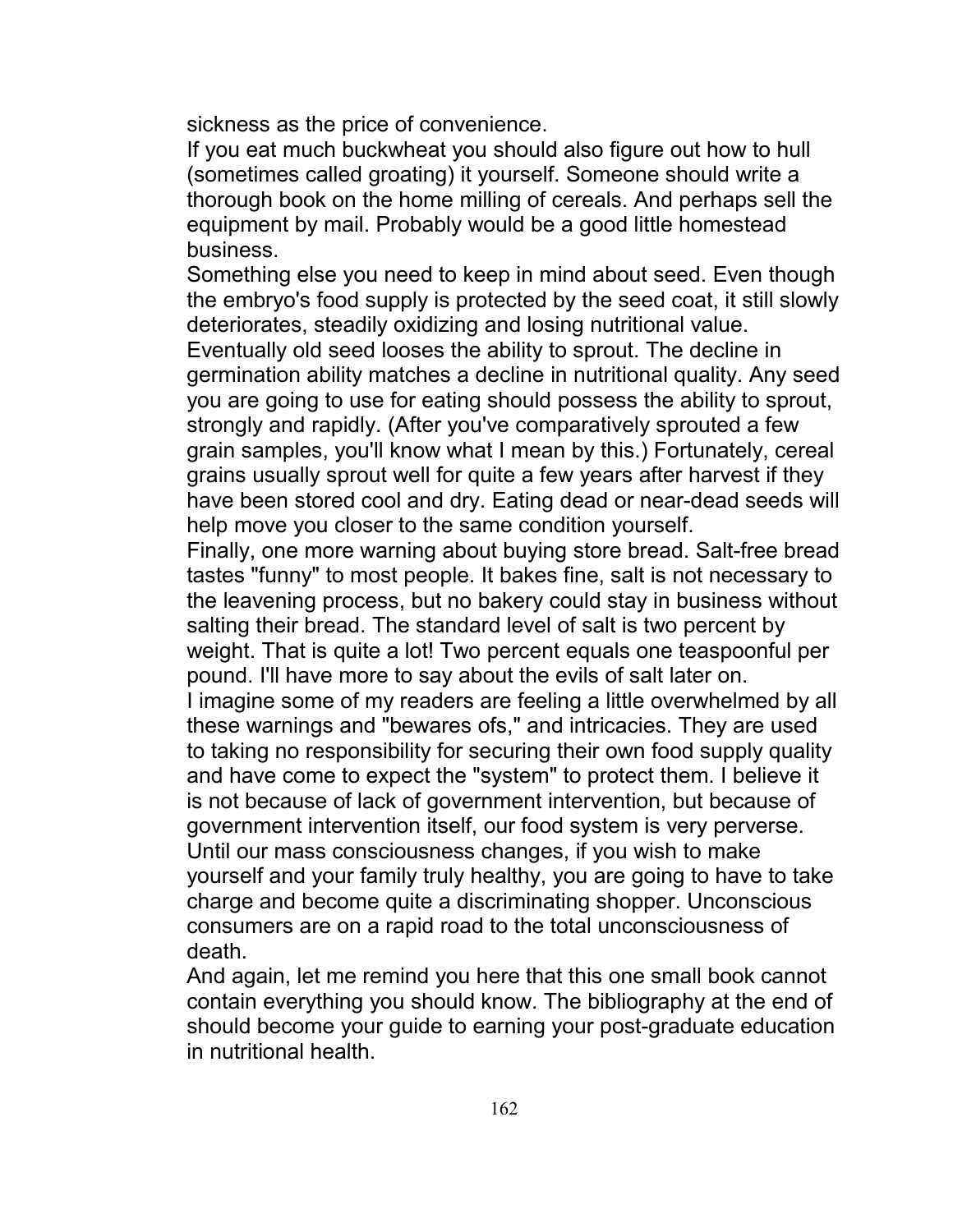## Freshness Of Fruits And Vegetables

Most people do not realize the crucial importance of freshness when it comes to produce. In the same way that seeds gradually die, fruits and vegetables go through a similar process as their nutritional content gradually oxidizes or is broken down by the vegetables own enzymes, but vegetables lose nutrition hundreds of times more rapidly than cereals. Produce was recently part of a living plant. It was connected to the vascular system of a plant and with few exceptions, is not intended by nature to remain intact after being cut. A lettuce or a zucchini was entirely alive at the moment of harvest, but from that point, its cells begin to die. Even if it is not yet attacked by bacteria, molds and fungi, its own internal enzymes have begun breaking down its own substances.

Vegetables, especially leafy vegetables, are far more critical in this respect than most ripe fruits. All, however, deteriorate much like radioactive material; they have a sort of half-life. The mineral content is stable, but in respect to the vitamins and enzymes and other complex organic components, each time period or "half life" results in the loss of half the nutrition. Suppose a lettuce has a half life of 48 hours, two days after harvest only 50 percent of the original nutrition remains. After two more days, half the remaining half is gone and only 25 percent is left. After two more days half of that 25 percent is lost. Thus six days after harvest and a lettuce contains only bout 12 percent of its original nutrition. A two day halflife is only hypothetical. Those types of produce I classify as very perishable probably do have a half-life of from 36 to 48 hours. Moderately perishable produce has a half life of about 72 hours; durable types of produce have half lives of 96 hours or longer.

| <b>Very Perishable</b> | Moderately Perishable | Durable |  |  |  |
|------------------------|-----------------------|---------|--|--|--|
| lettuce                | zucchini              | apple   |  |  |  |
| spinach                | eggplant              | squash  |  |  |  |
| Chinese cabbage        | sweet peppers         | oranges |  |  |  |
| kale                   | broccoli              | cabbage |  |  |  |
| endive                 | cauliflower           | carrot  |  |  |  |

# Vegetable Storage Potential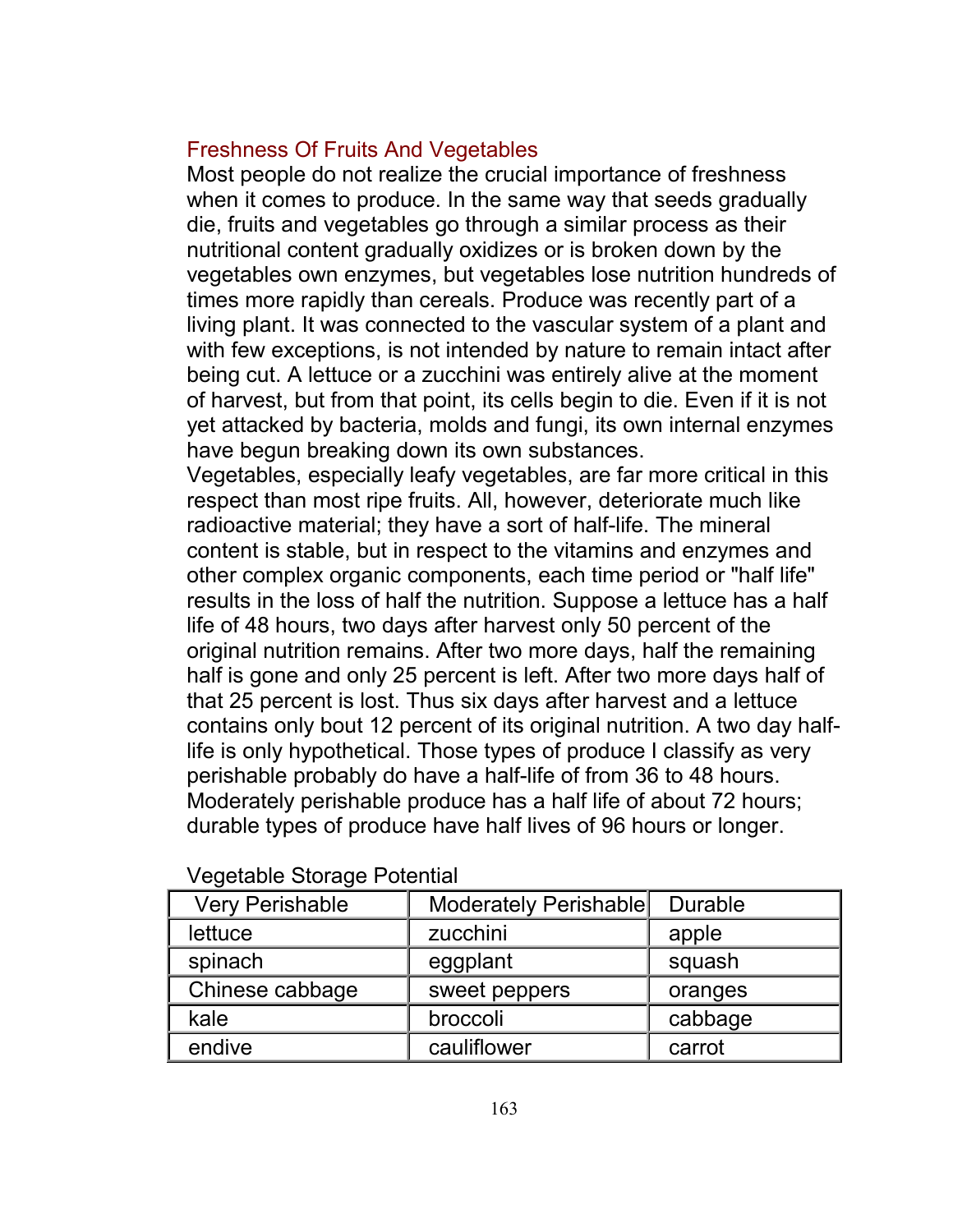| peaches | apricots | lemons |
|---------|----------|--------|
| parsle  |          | neers  |

The half life of produce can be lengthened by lowering its temperature. For that reason, sophisticated produce growers usually use hydrocooling. This process dumps a just-cut vegetable into icy water within minutes of being harvested, lowering core temperature to a few degrees above freezing almost immediately. When cut vegetables are crated up at field temperatures, and stacks of those crates are put in a cooler, it can take the inside of the stack 24 hours, or longer, to become chilled. Home gardeners should also practice hydrocooling. Fill your sink with cold water and wash/soak your harvest until it is thoroughly chilled before draining and refrigerating it. Or, harvest your garden early in the morning when temperatures are lowest.

Still, when you buy produce in the store it may have been sitting at room temperature for hours or possibly days.

The bottom line here: fresh is equally as important as unsprayed or organically grown!

## **The Real Truth About Salt And Sugar**

First, let me remind certain food religionists: salt is salt is salt is salt and sugar is sugar is sugar. There are no good forms of salt and no good forms of sugar. Salt from a mine and salt from the sea both have the same harmful effect; white sugar, natural brown sugar, honey, molasses, corn syrup, maple syrup, whatever sweet have you. All are sugars and all have the similar harmful effects. I know of no harmless salt substitute that really tastes salty. Nutrisweet is basically harmless to most people and can be used as a very satisfactory replacement for sugars. (A few people are unable to tolerate nutrisweet, causing the anti-chemicalists to circulate much anti-nutrisweet propaganda, but you should carefully consider this thought before dismissing nutrisweet–there is almost no food substance that some people are not allergic to or unable to digest. The fact that nutrisweet is made in a chemical vat and the fact that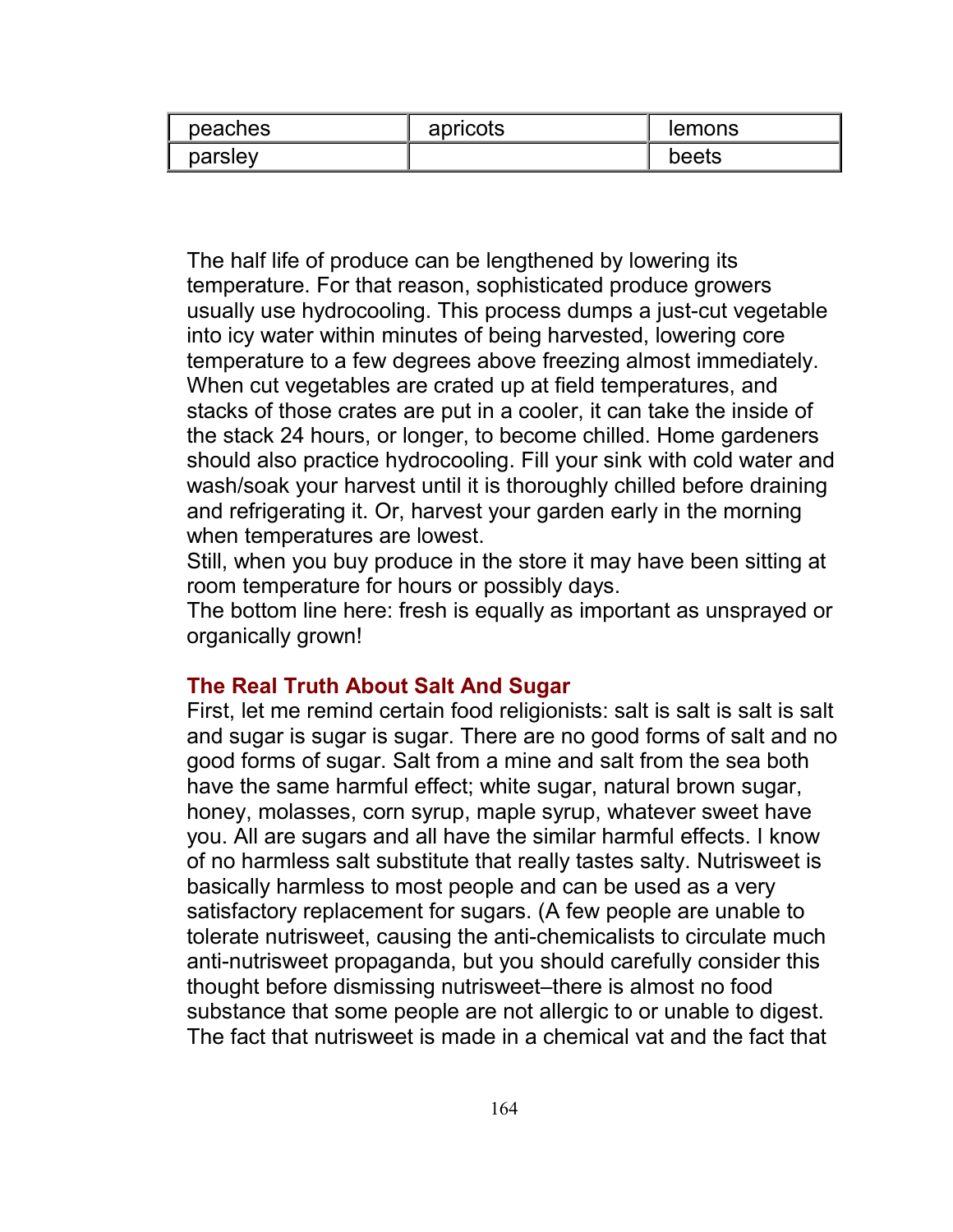some cannot handle nutrisweet does not make it "of the devil." And its not all black and white with the other items either. Sea salt does have certain redeeming qualities not found in mined salt and under certain very special conditions, eating small quantities of salt may be acceptable. Similarly, some forms of sugar are not quite as harmful as other forms, though all are harmful.

The primary health problem caused by table salt is not that it contributes to high blood pressure in people with poor kidneys, though it does that. It is not that eating salt ruins the kidneys; salt probably does not do that. The real problem with salt is that sodium chloride is an adrenal stimulant, triggering the release of adrenal hormones, especially natural steroids that resist inflammation. When these hormones are at high levels in the blood, the person often feels very good, has a sense of well-being. Thus salt is a drug! And like many drugs of its type, salt is a habituating drug. However, we are so used to whipping our adrenals with salt that we don't notice it. What we do notice is that we think we like the taste of salted food and consider that food tastes flat without it. But take away a person's salt shaker and they become very uncomfortable. That's because the addict isn't getting their regular dose. What's wrong with repetitive adrenal whipping is that adrenal fortitude is variable; many people's adrenals eventually fail to respond to the prod of salt and the body begins to suffer from a lack of adrenal hormones. Often those inheriting weak adrenals manifest semi-failure in childhood. The consequence is that ordinary, irritating substances begin causing severe irritation. The person becomes allergic to pollen, dust, foods, animal danders, etc. We see asthma, hay fever, sinusitis, etc. Though one can then discover specific allergens and try to remove them from the environment or diet, often this case can be solved far more easily by complete withdrawal from all salt. This rests the adrenals and they may recover their full function; almost certainly their function will improve. The asthma, allergies and etc., gradually vanish. Most of us don't need to eat salt as a nutrient. There's enough sodium in one dill pickle to run a human body for a year. There's enough natural sodium in many types of vegetables to supply normal needs without using table salt. Perhaps athletes or other hard working people in the tropics eating deficient food grown on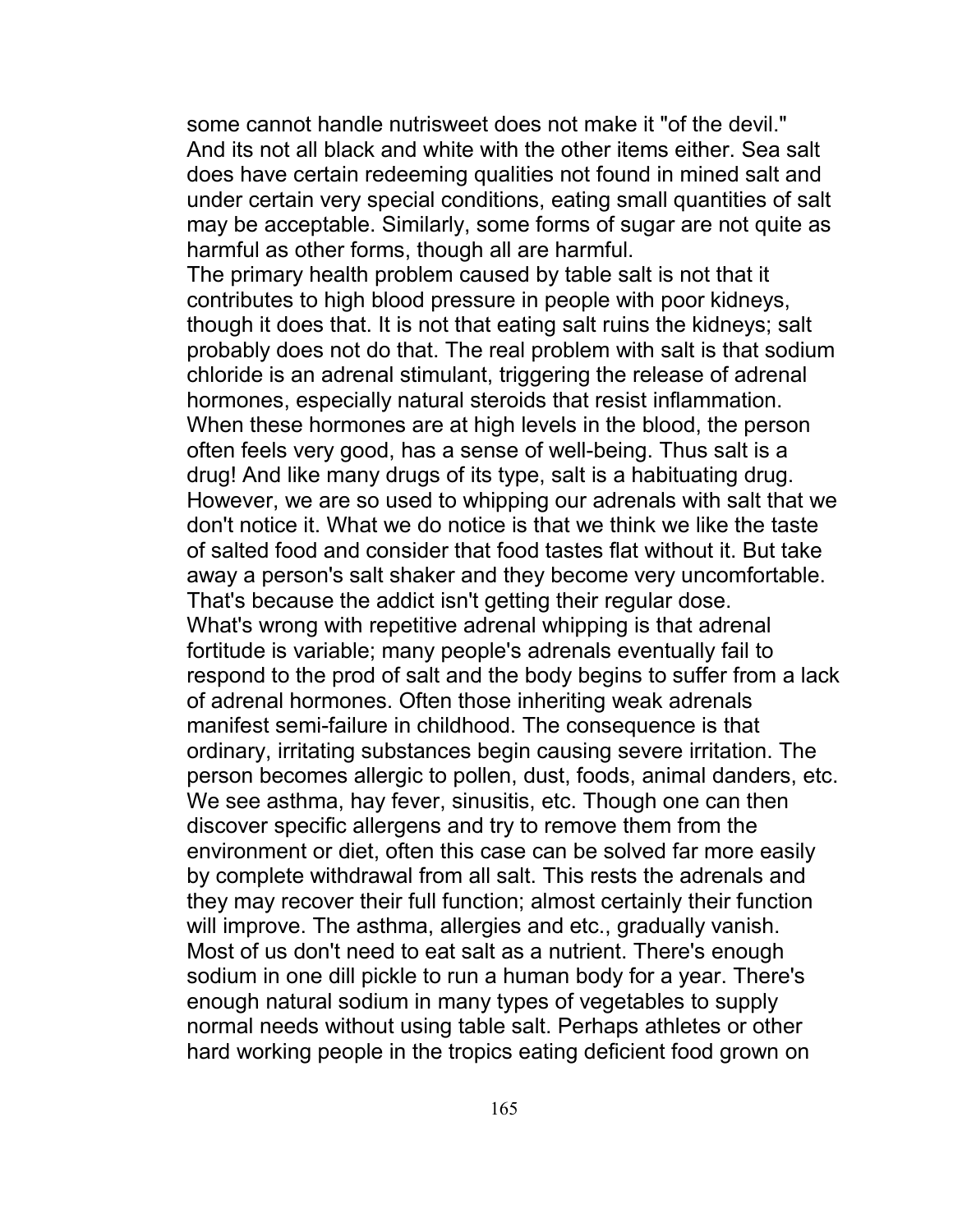leached-out depleted soils, people that sweat buckets day after day may need a little extra sodium. Perhaps. Not having practiced in the humid tropics myself, I have no definitive answer about this. Unfortunately, the average American is entirely addicted to salt and thinks food tastes lousy without it. To please the average consumer, almost all prepared foods contain far too much salt for someone suffering from exhausted adrenals. Interestingly, Canadians do not like their foods nearly as salty as Americans, and prepared foods like soups and the like in cans and packages that look just like the ones in American supermarkets (though with French on the back panel) have to be reformulated for our northern neighbors. I've observed that Canadians are generally healthier than Americans in many respects.

We would all be far better off consuming no salt at all. Those with allergies or asthma should completely eliminate it for a month or two and discover if that simple step doesn't pretty much cure them. The trouble is that bakery bread is routinely two percent salt by weight. Cheese is equally salted or even more so. Canned and frozen prepared food products are all heavily salted. Restaurant meals are always highly salted in the kitchen. If you want to avoid salt you almost have to prepare everything yourself, bake your own bread, abstain from cheese (though there are unsalted cheeses but even I don't like the flavor of these), and abstain from restaurants. My family has managed to eliminate all salt from our own kitchen except for that in cheese, and we eat cheese rather moderately. Sugar is a high-caloric non-food with enormous liabilities. First, from the viewpoint of the universal formula for health, no form of non-artificial sweetener carries enough nutrients with it to justify the number of calories it contains, not even malt extract. White refined sugar contains absolutely no nutrients at all; the "good" or "natural" sweets also carry so little nutrition as to be next to useless. Sweets are so far over on the bad end of the Health = Nutrition / Calories scale that for this reason alone they should be avoided. However, healthy people can usually afford a small amount of sin; why not make it sweets? In small quantity, sugars are probably the

easiest indiscretion to digest and the least damaging to the organ systems. Although, speaking of sin, as Edgar Guest, the peoples' poet, once so wisely quipped, (and my husband agrees) "Candy is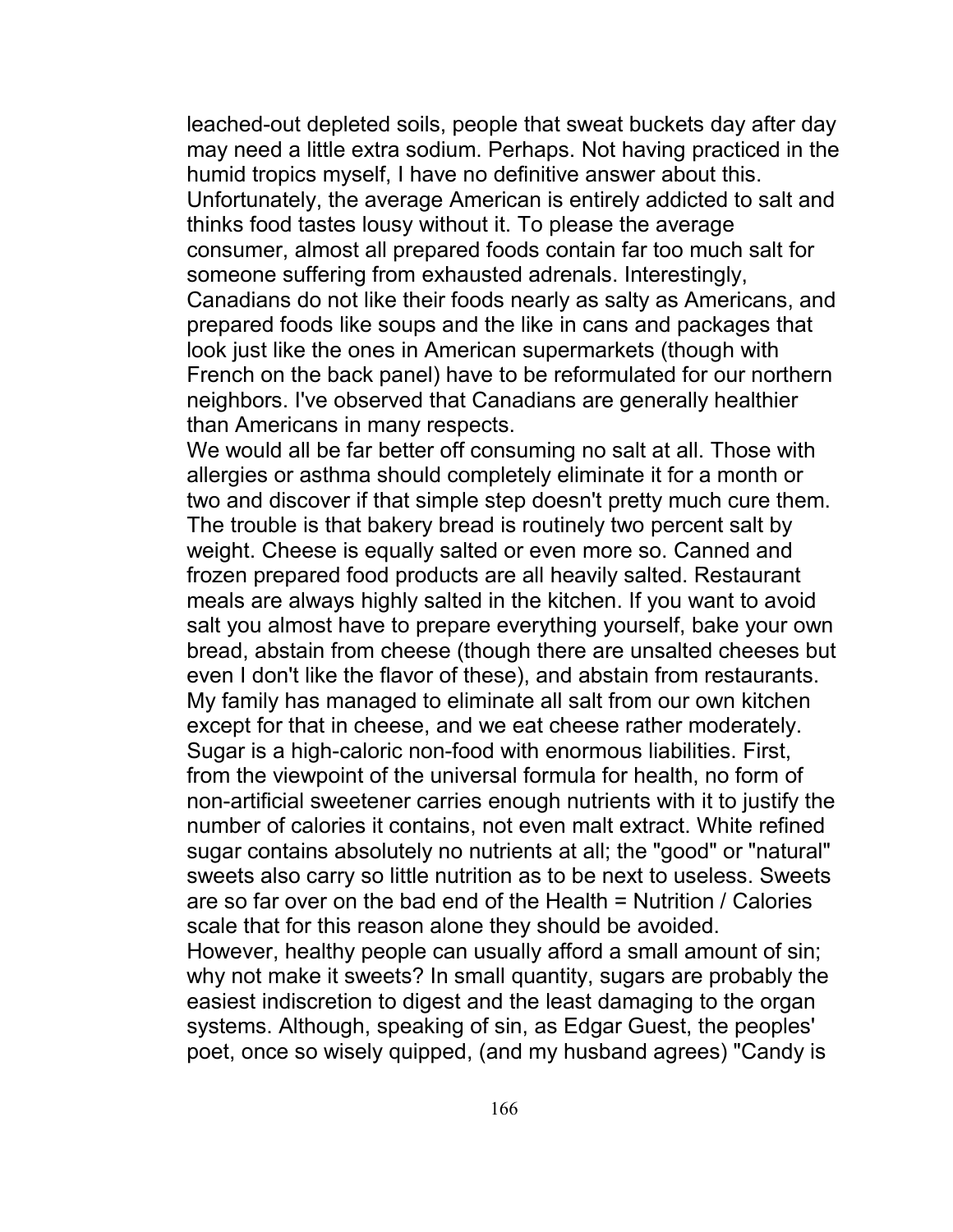dandy, but liquor is quicker." Sugar is a powerful drug! People who abuse sweets set up a cycle of addiction that can be very hard to break. It starts when the body tries to regulate blood sugar. Kicked up to high levels by eating sugar, the pancreas releases insulin. But that is not the end of the chain reaction. Insulin regulates blood sugar levels but also raises brain levels of an amino acid called tryptophan. Tryptophan is the raw material the brain uses to manufacture a neurotransmitter called serotonin. And serotonin plays a huge role in regulating mood. Higher brain levels of serotonin create a feeling of well-being. Eating sugar gives a person a chemical jolt of happiness. Heavy hits of high-glycemic index starch foods are also rapidly converted to sugar. So don't give your kids sweets! Or huge servings of starch to mellow them out. It is wise not to start out life a happiness addict with a severe weight problem.

Now that the chemistry of sugar addiction is understood, there currently is a movement afoot to cast the obese as helpless victims of serotonin imbalances and to "treat" them with the same kinds of serotonin-increasing happy drugs (like Prozac) that are becoming so popular with the psychiatric set. This promises to be a multiple billion dollar business that will capture all the money currently flowing into other dieting systems and bring it right back to the AMA/drug company/FDA nexus. The pitch is that when serotonin levels are upped, the desire to eat drops and so is weight. This approach is popular with the obese because it requires no personal responsibility other than taking a pill that really does make them feel happy. However, the same benefit can be had by strict adherence to a low-fat, low-carbohydrate diet. Eventually, the brain chemistry rebalances itself and serotonin levels stabilize.

# **Glycemic Index**

(compared to glucose, which is 100)

| Grains     | <b>Fruits</b> |    | Vegetables  |   |
|------------|---------------|----|-------------|---|
| all bran   | apples        | 39 | baked beans | 0 |
| brown rice | bananas       | 62 | beets       | 6 |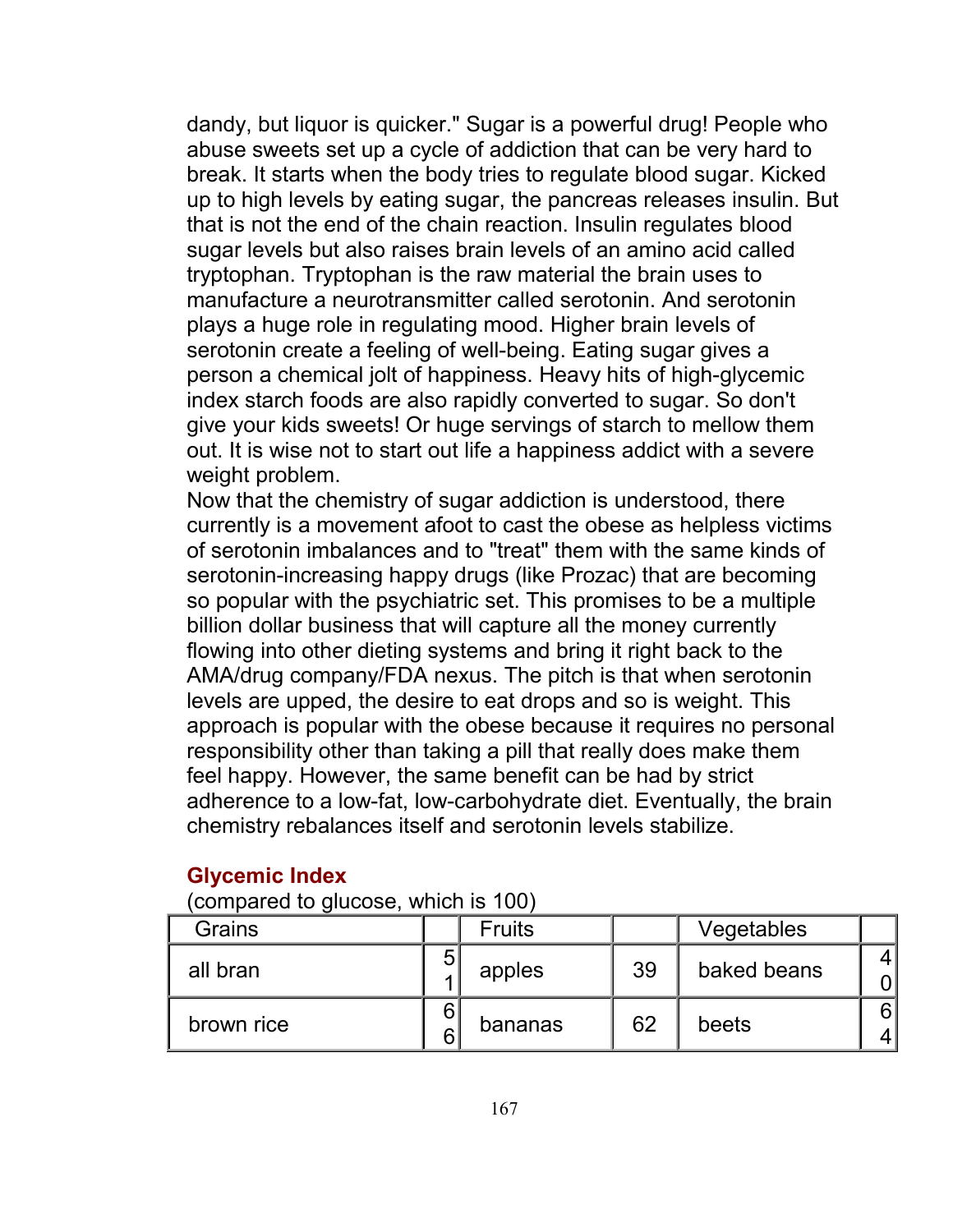| buckwheat             | 5<br>4              | cherries              | 23 | black-eyed peas | $\frac{3}{3}$                 |
|-----------------------|---------------------|-----------------------|----|-----------------|-------------------------------|
| cornflakes            |                     | grapefruit            | 26 | carrots         | 9<br>$\overline{2}$           |
| oatmeal               | 4<br>9              | grapes                | 45 | chic peas       | $\overline{3}$<br>6           |
| shred. wheat          | 6<br>$\overline{7}$ | orange juice          | 46 | parsnips        | 9<br>$\overline{7}$           |
| muesli                | 6<br>6              | peach                 | 29 | potato chips    | 5<br>1                        |
| white rice            | ſ<br>$\overline{2}$ | orange                | 40 | baked potato    | 9<br>8                        |
| white spagetti        | 5<br>0              | pear                  | 34 | sweet potato    | $\overline{\mathcal{A}}$<br>8 |
| whole wheat spagetti  | 4<br>$\overline{2}$ | plum                  | 25 | yams            | 5<br>1                        |
| sweet corn            | 5<br>9              | raisins               | 64 | peas            | 5<br>1                        |
|                       |                     |                       |    |                 |                               |
| <b>Nuts</b>           |                     | <b>Baked</b><br>Goods |    | <b>Sugars</b>   |                               |
| peanuts               | 1<br>3              | pastry                | 59 | fructose        | 2<br>$\mathbf 0$              |
|                       |                     | sponge cake           | 46 | glucose         | 1<br>0<br>$\mathbf 0$         |
| <b>Meats</b>          |                     | white bread           | 69 | honey           | 8<br>$\overline{7}$           |
| sausage               | 2 <br>8             | w/w bread             | 72 | maltose         | 1<br>1<br>$\mathbf 0$         |
| fish sticks           | $\mathbf{3}$<br>8   | whole rye<br>bread    | 42 | sucrose         | 5<br>9                        |
|                       |                     |                       |    |                 |                               |
| <b>Dairy Products</b> |                     |                       |    |                 |                               |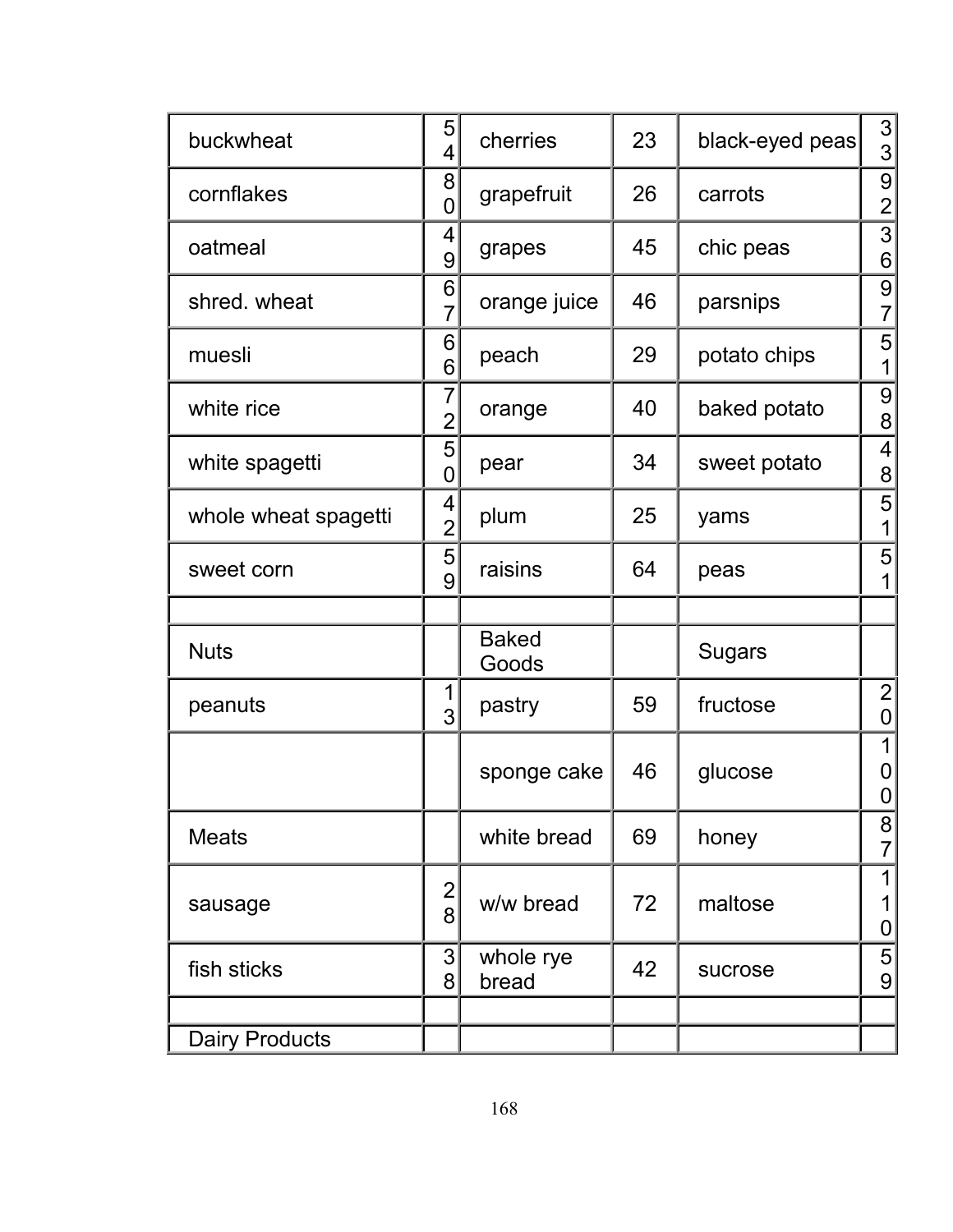| ~…… | milk<br>whole | $\sim$<br>$\overline{\phantom{a}}$<br>54 | milk<br>ckim |  |
|-----|---------------|------------------------------------------|--------------|--|
|-----|---------------|------------------------------------------|--------------|--|

Remember, the pancreas has another major service to perform for the body: secreting digestive enzymes to aid in the digestion of proteins. When the diet contains either too much protein or too much sugar and/or high-glycemic index starch foods, the overworked pancreas begins to be less and less efficient at maintaining both of these functions.

Sometimes a stressed-out pancreas gets overactive and does too good a job lowering the blood sugar, producing hypoglycemia. Hypoglycemia is generally accompanied by unpleasant symptoms such as fatigue, dizziness, blurred vision, irritability, confusion, headache, etc. This condition is typically alleviated by yet another hit of sugar which builds an addiction not only to sugar, but to food in general. If the hypoglycemic then keeps on eating sugar to relieve the symptoms of sugar ingestion, eventually the pancreas becomes exhausted, producing an insulin deficiency, called diabetes. Medical doctors treat diabetes with insulin supplements either oral or intramuscular plus a careful diet with very low and measured amounts of sugar and starch for the remainder of the persons inevitably shortened and far less pleasant life. However, sometimes diabetes can be controlled with diet alone, though medical doctors have not had nearly as much success with this approach as talented naturopaths. Sometimes, long fasting can regenerate a pancreas. It is far better to avoid creating this disease! The dietary management of hypoglycemia requires that not only refined but also unrefined sugars and starches with a high glycemic index be removed from the diet. (The glycemic index measures the ease with which the starch is converted into glucose in the body, and estimates the amount of insulin needed to balance it out.) This means no sugar, no honey, no white flour, no whole grains sweetened with honey, no sweet fruits such as watermelons, bananas, raisins, dates or figs. Potatoes are too readily converted into sugar. Jerusalem artichokes are a good substitute.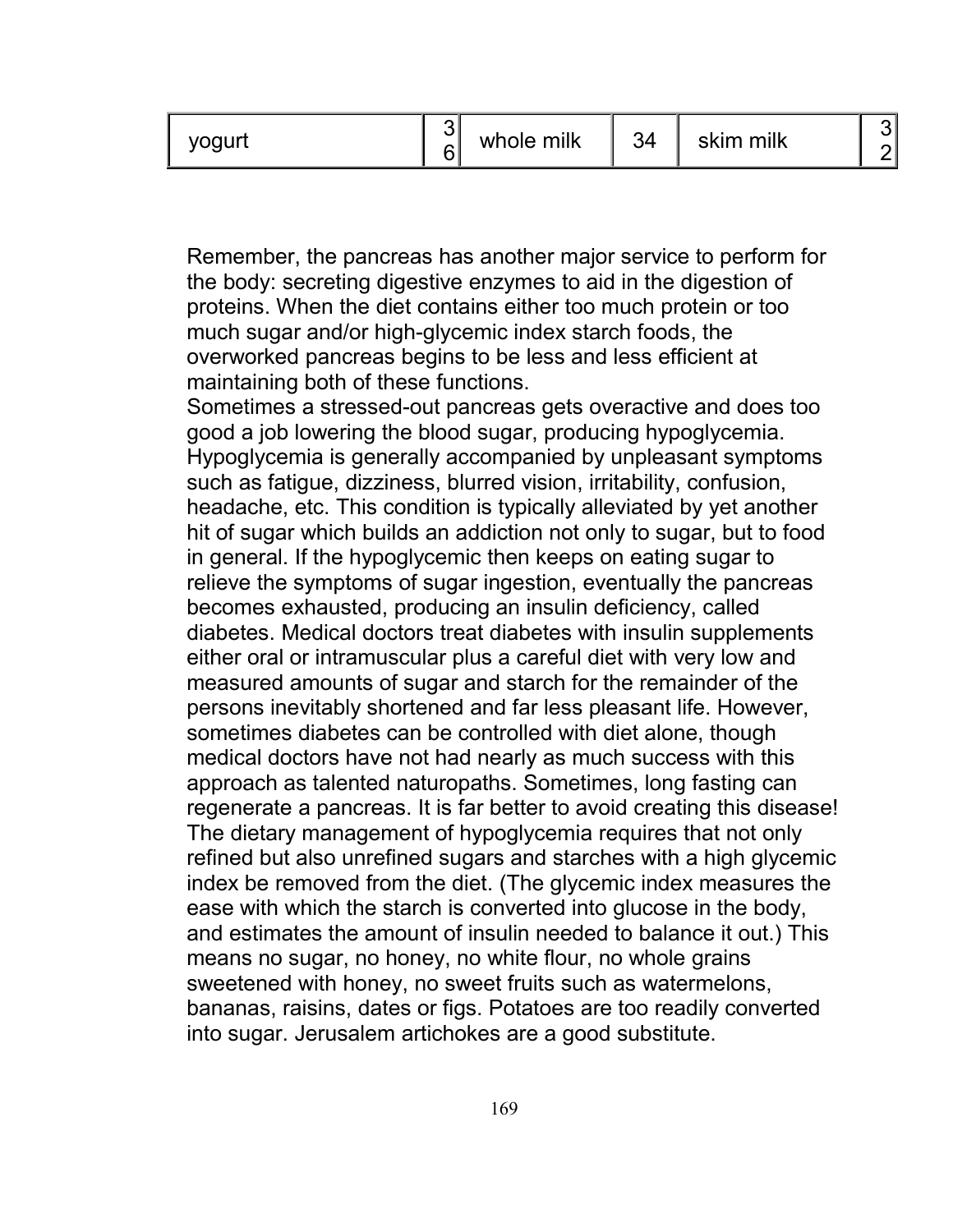People with hypoglycemia can often control their symptoms with frequent small meals containing vegetable protein every two hours. When a non-sweet fruit is eaten such as an apple, it should be eaten with some almonds or other nut or seed that slows the absorption of fruit sugar. Hypoglycemics can improve their condition with vitamins and food supplements. See the next chapter.

Allergies to foods and environmental irritants are frequently triggered by low blood sugar. Mental conditions are also triggered by low blood sugar levels, frequently contributing to or causing a cycle of acting out behavior accompanied by destruction of property and interpersonal violence, as well as psychosis and bouts of depression. It is not possible to easily deal with the resulting behavior problems unless the hypoglycemia is controlled. Unfortunately most institutions such as mental hospitals and jails serve large amounts of sugar and starch and usually caffeinated beverages, with a high availability of soda pop, candy, and cigarettes at concessions. If the diet were drastically improved, the drugs given to control behavior in mental hospitals would be much more effective at a lower dose, or unnecessary.

The insulin-cycle overworked pancreas may eventually not be able to secrete enough enzymes to allow for the efficient digestion of foods high in protein. As stated earlier, poor protein digestion leads to a highly toxic condition from putrefied protein in the intestines. This condition is alleviated by eliminating animal proteins from the diet and taking digestive aids such as pancreatin pills with meals to assist in the digestion of vegetable proteins.

### **Food Combining And "Healthfood Junkfood."**

This brings us to a topic I call healthfood junkfood. Many people improve their diet, eliminating meat and chemicalized food in favor of whole grains and organically grown foods, but they then proceed to make these otherwise good foods into virtual junkfood by preparing them incorrectly. In my travels, I've noticed this same thing happens everywhere on Earth. What should be healthproducing dietaries are ruined by frying, salting and sugaring. Healthfood junkfoods include organically grown potato chips deep fried in cold pressed organic unsaturated canola oil (made rancid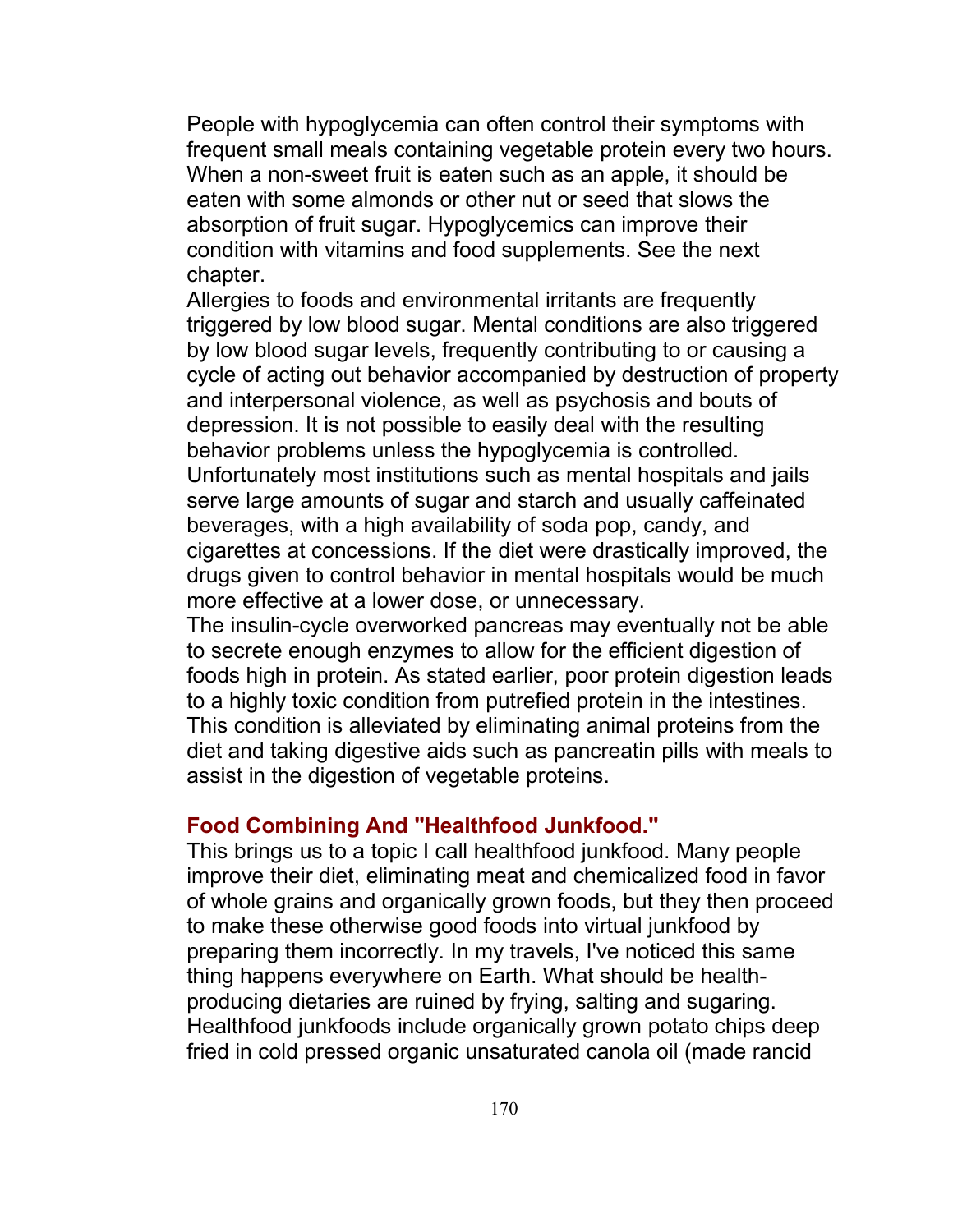by frying) sprinkled with natural sea salt; organically grown oat and nut granola roasted with cold-pressed unsaturated oil (made rancid by roasting) hideously sweetened with honey; carrot cake made with rancid whole wheat flour, cold pressed unsaturated oil (made rancid by baking), honey, and cream cheese (salted); whole wheat cookies (stale, rancid flour) sweetened with honey, made with vegetable oil baked at high heat (rancid); whole wheat pizza vegetarian style with lots of soy cheese; whole wheat pizza vegan style with lots of real raw milk cheese; organically grown corn chips deep fried in cold pressed vegetable oil with or without natural sea salt, yogurts made from powdered milk without an active culture of beneficial bacteria and covered with highly sugared fruits, etc. These foods may well represent an improvement over the average American diet, but they still are not healthy foods, and should never be used in a diet for a sick person. Nor are they worthy of a person attempting to maximize health.

The problem with healthfood junkfoods is not their major ingredients, but how they were combined and processed and adulterated. Remember, fats, animal or vegetable, subjected to high heat become indigestible and toxic and make anything they're cooked with indigestible; salt is a toxic drug; cheese, hard enough to digest as it is, when raised to high temperatures as it is when making pizza, becomes virtually indigestible and cheese inevitably contains a lot of butterfat which, though saturated animal fat, when raised to high temperatures, still becomes slightly rancid. And all these foods represent indigestible combinations.

My clients almost never believe me when I first explain the idea of food combining. They think if it goes in one end, comes out the other, and they don't feel any unpleasant symptoms in between, then it was digested. But bad food combinations have a cumulative degenerative effect over a long period of time. When the symptoms arrive the victim never associates the food combination with the symptom because it seems to them that they've always been eating the food.

Mainstream nutritionists have brainwashed the public into thinking that we should have a representative serving from each of the "four basic food groups" at each and every meal, plus a beverage and a desert. Or, as my husband Steve is fond of quipping, a "balanced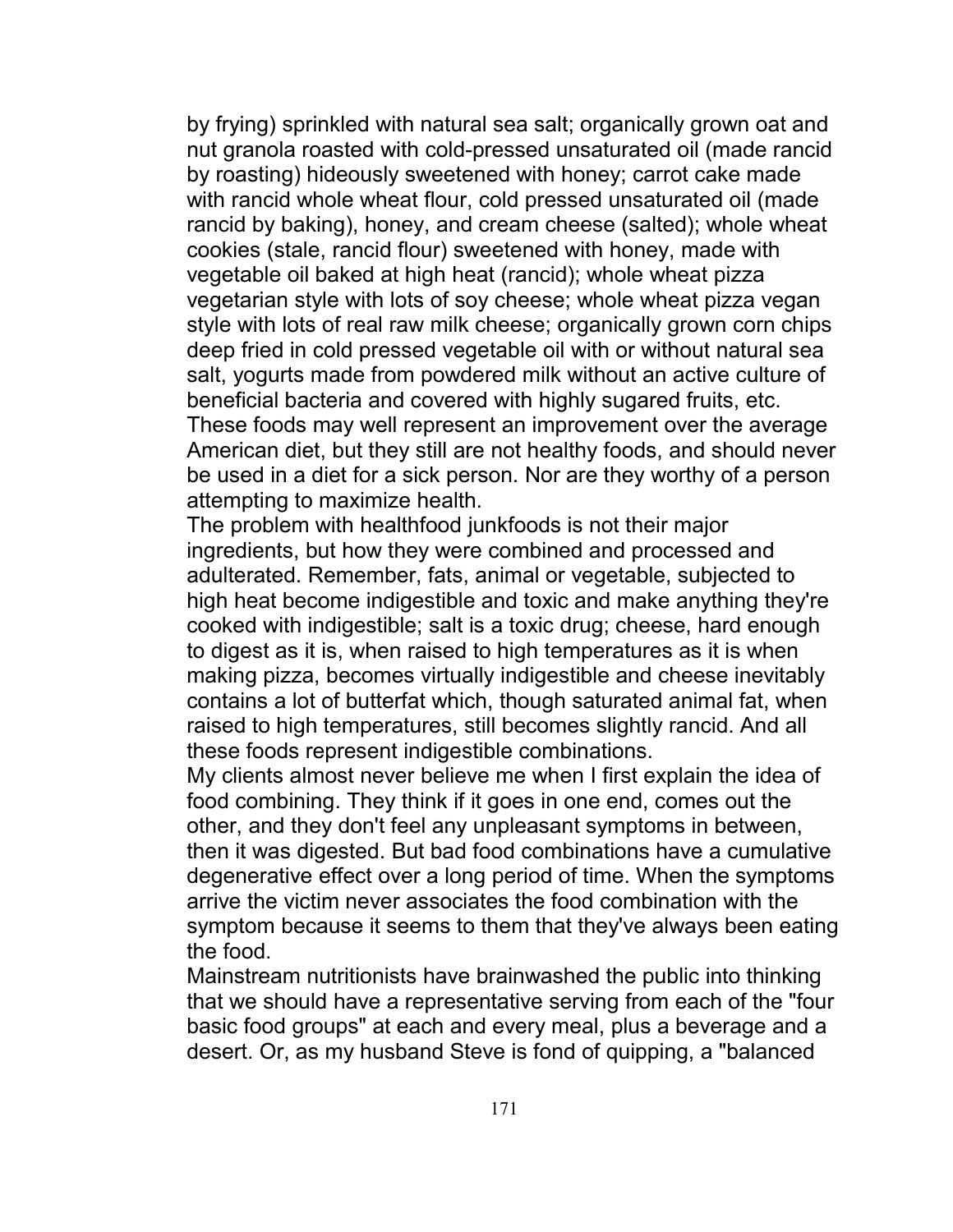meal" has four colors on every plate: something red, something green, something white and something yellow. But the balanced meal is a gastronomic catastrophe that can only be processed by the very young with high digestive vitality, the exceptionally vital of any age, people with cast iron stomachs which usually refers to their good heredity, and those who are very physically active. Few seem to realize that each type of food requires specific and different digestive enzymes in the mouth, stomach, and intestine. Carbohydrates, fats, proteins–each requires differing acid or alkaline environments in order to be digested. Proteins require an acid environment. Starch digestion requires an alkaline environment. When foods in complex combinations are presented to the stomach all together, like a meal with meat, potatoes, gravy, vegetables, bread, butter, a glass of milk, plus a starchy sweet desert, followed by coffee or tea, the stomach, pancreas, liver and small intestine are overwhelmed, resulting in the fermentation of the sugars and starches, and the putrefaction of the proteins, and poor digestion of the whole. It is little wonder that most people feel so tired after a large meal and need several cups of strong coffee to be able to even get up from the table. They have just presented their digestive tract with an immensely difficult and for some an impossible task.

For the most efficient digestion, the body should be presented with one simple food at a time, the one bowl concept, easily achieved by adherence to the old saying, "one food at a meal is the ideal." An example of this approach would be eating fruits for breakfast, a plain cereal grain for lunch, and vegetables for supper. If you can't eat quite that simply, then proper food combining rules should be followed to minimize digestive difficulty, maximize the adsorption of nutrients from your food, and reduce or eliminate the formation of toxemia, and of course foul gas.

In general, fruit should be eaten alone unless you happen to be hypoglycemic or diabetic in which case fruit should be eaten with small quantities of a vegetable protein such as nuts, or yogurt and/or cheese if able to digest dairy. Starches should be eaten with vegetables, which means that a well combined meal would include a grain such as rice, millet, buckwheat, amaranth, quinoa, corn, wheat, rye, oats, spelt, potatoes, or starchy winter squash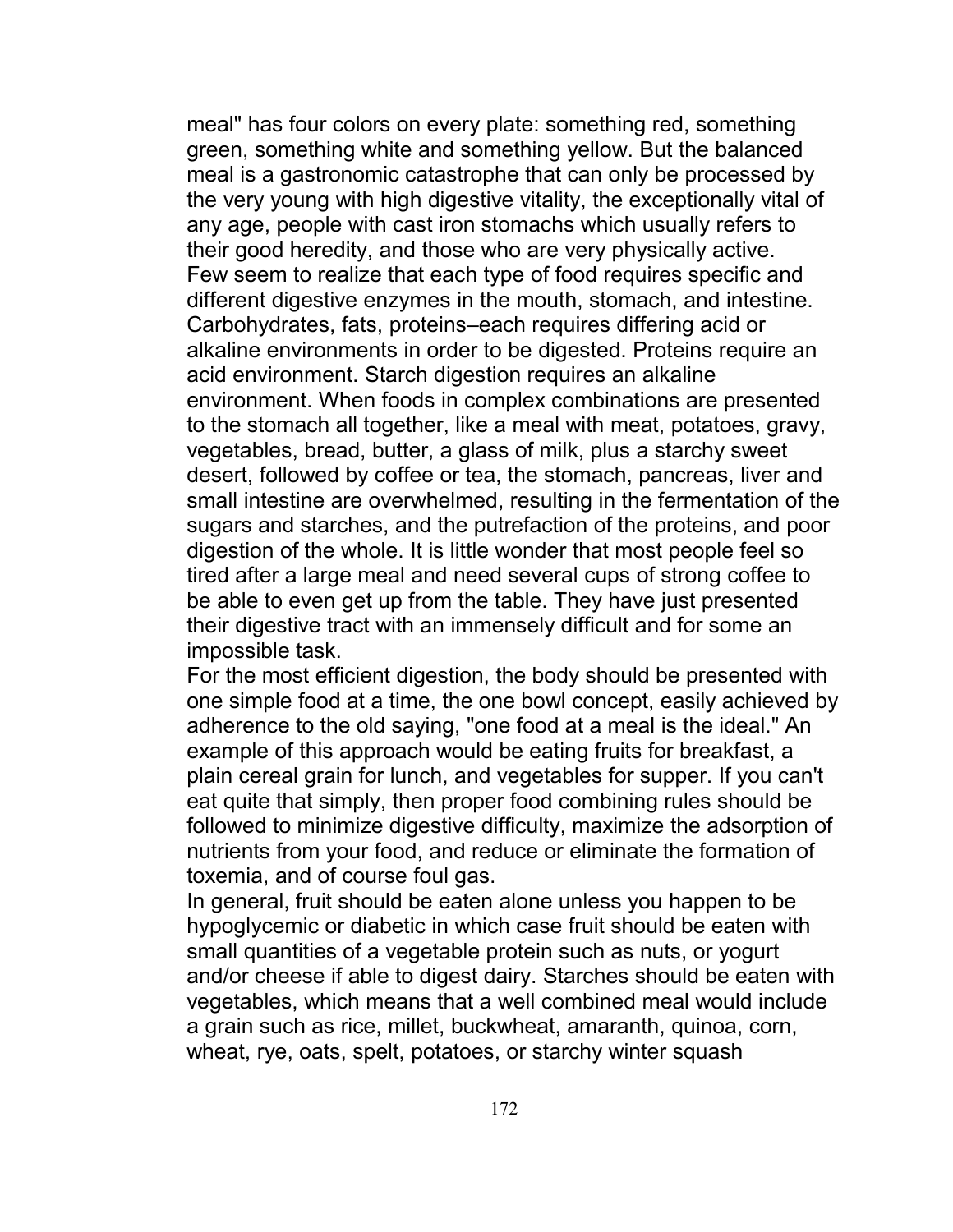combined with raw or cooked vegetables. Protein foods such as meat, eggs, beans, lentils, tofu, split peas, should be combined with vegetables, raw or cooked. But protein should never be combined with starches. The most popular North American snacks and meals always have a starch/protein combination, for example: meat and potatoes, hamburger in a bun, hot dog with bun, burrito with meat or cheese, meat sandwiches, etc. It is little wonder that intestinal gas is accepted as normal, and that over time these hard to digest combinations eventually cause health problems that demand attention.

Another sure fire way to ruin any food, including the very best available is to eat in the presence of negative emotions generated by yourself or others. Negative emotions include fear, anger, frustration, envy, resentment, etc. The digestive tract is immediately responsive to stress and or negative thoughts. It becomes paralyzed in negative emotional states; any foods eaten are poorly digested, causing toxemia.

It is natural for a person who has lost a loved one or suffered a great loss of any kind to lose their appetite for a period of time. This reaction is pro-survival, because while grieving, the body is griped by powerful negative emotions. There are people who, under stress or when experiencing a loss, eat ravenously in an attempt to comfort themselves. If this goes on for long the person can expect to create a serious illness of some kind.

Individual sensitivity to this type of overeating is dependent upon genetics and personality and who is generating the negative emotions. Self generated negative emotions are very difficult to avoid. If you are unable to change your own emotional tone or that of others around you, then it is important to eat very lightly, eat only easily digested foods such as raw fruits and vegetables, raw juices, steamed vegetables, and small servings of whole grains, nuts and seeds.

### **Diets To Heal The Critically Ill**

A critically ill person is someone who could expire at any moment; therapeutic interventions are racing against death. Can the body repair itself enough before some essential function ceases altogether? If there already exists too much damage to vital organs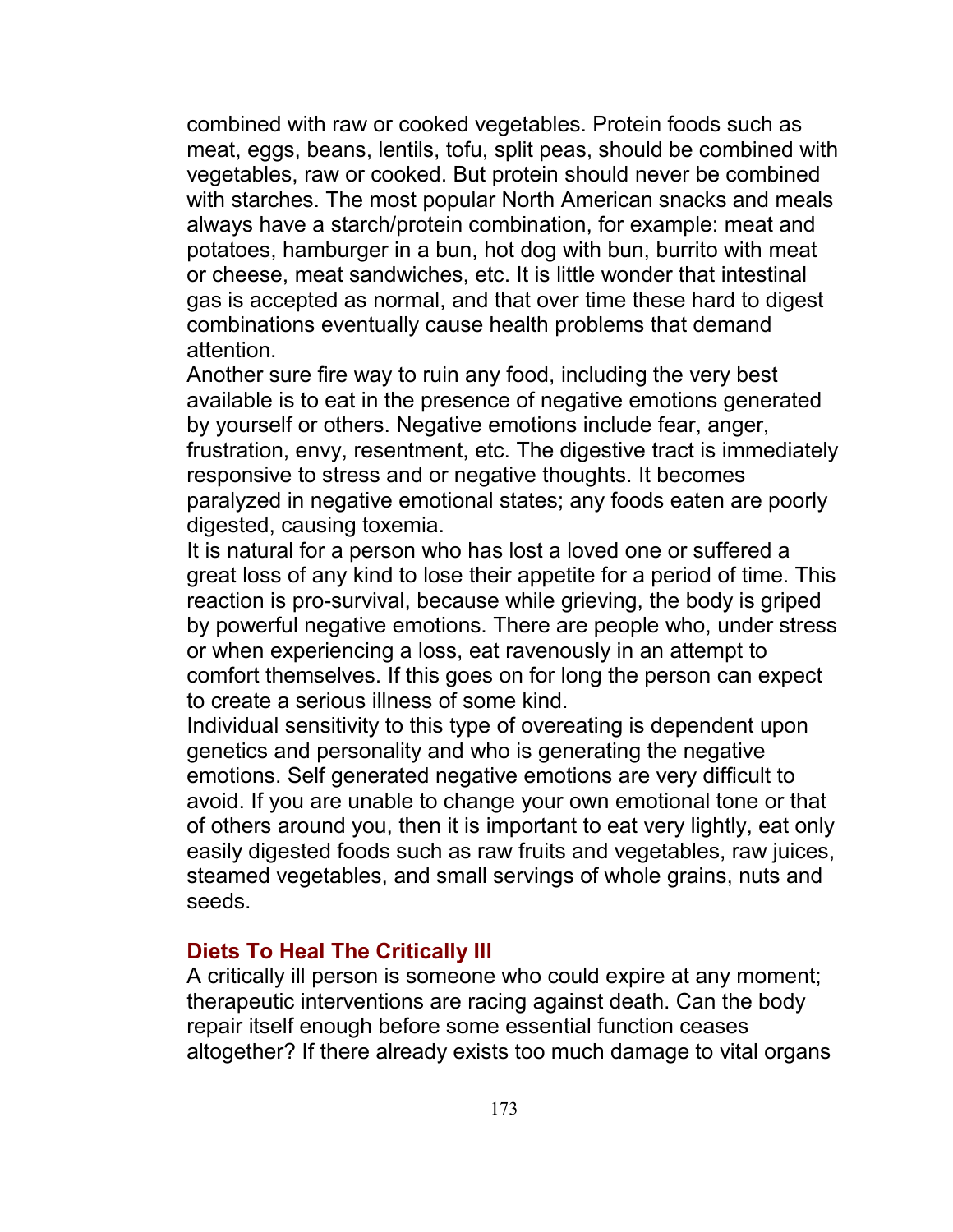the person will die. If there remains sufficient organ function to support life, enough vital force to power those functions, and a will to live, the body may heal itself if helped by the correct therapeutic approach. But the therapy does not do the healing; the body does that by itself–if it can. This reality is also true of allopathic medicine. I believe fasting is the therapy that almost invariably gives a critically ill person their very best chance of recovery. If a patient dies while fasting they almost certainly would have died anyway, and if death comes while fasting, it will be more comfortable, with less pain, and with more mental clarity.

Critically ill people may have, among other things, any of the following diagnoses: advanced cancer, advanced aids, heart failure, very high blood pressure, kidney failure, advanced liver disease, advanced emphysema, pneumonia or other catastrophic infections, especially those that seem unresponsive to antibiotics, strokes, emboli, sclerotic vessels as found in arteriosclerosis, severe nerve degeneration interfering with nerve transmission to vital organs.

Treating the critically ill does not have to be an all or nothing, ideological choice between holistic medicine and AMA style medicine. It is important for the critically ill and their families to know that if they use standard medical treatment such as drugs or surgery, these measures can and should be combined with natural healing methods. It is always desirable to quit all addicting substances, start a whole foods diet, (as light as possible), and add meganutrition (supplements) to the medical doctor's treatments. Few medical doctors are so arrogantly partisan as to assert that natural measures will do any harm as long as the MD is still allowed to prescribe as they please.

Holistic support will not only lessen the side effects of the medical treatments but will speed up healing and often reduce the required dose of prescribed drugs. I have had several clients with cancer who chose to have surgery, radiation and chemotherapy, but stayed on a raw food diet and took high doses of supplements throughout the treatment. These people amazed the attending physician by feeling good with little if any fatigue, no hair loss, or flu symptoms. The same can be true of other conditions.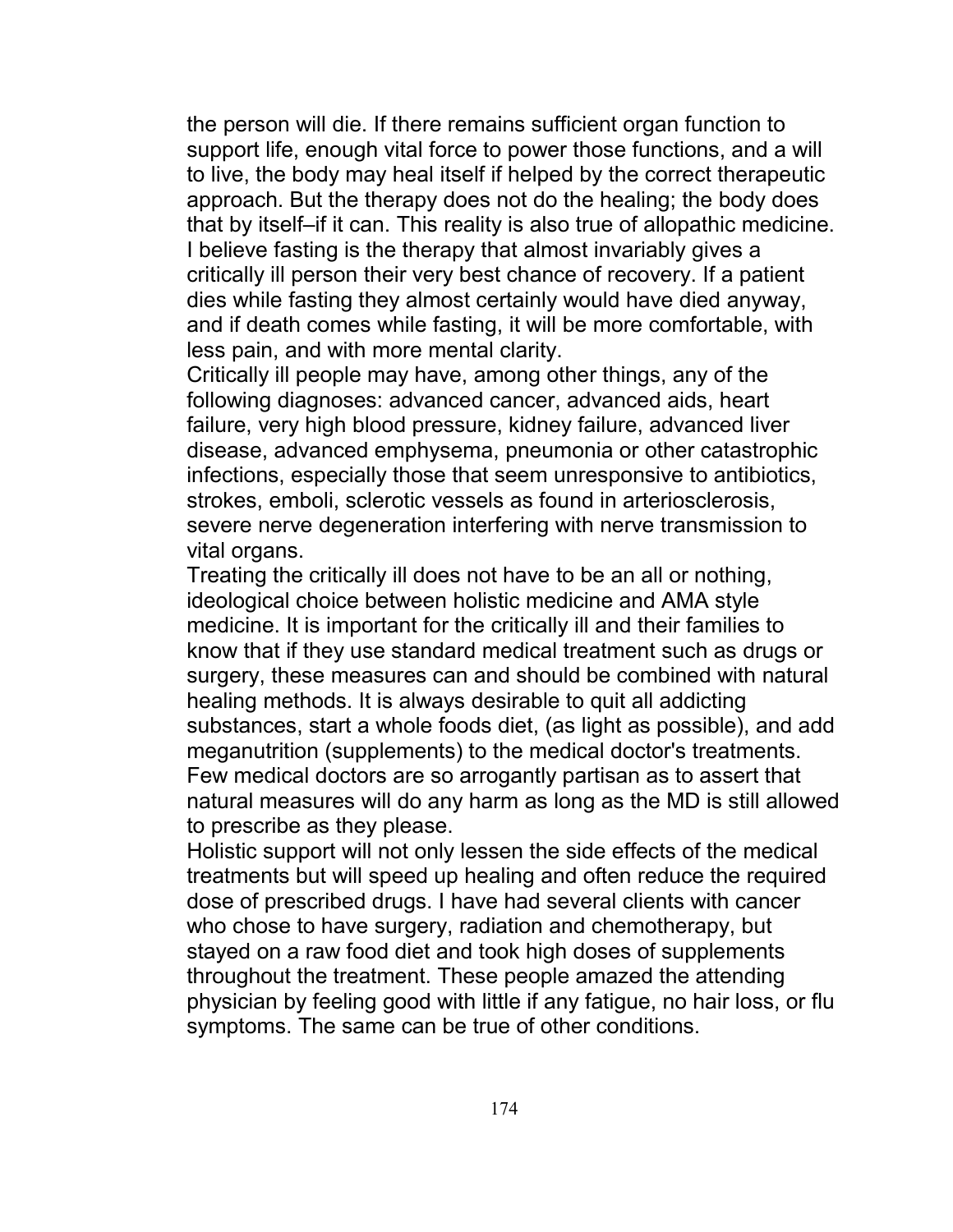## **Food In The Order Of Digestive Difficulty**

Individual digestive weaknesses and allergies are not taken into account in this list.

Hard To Digest: Meat, fish, chicken, eggs (if cooked), all legumes including soy products, peanuts and peanut butter, beans, split peas, lentils, chick peas, dairy products such as cheese, milk, butter milk, nuts and seeds and their butters.

Intermediate: all grains–quinoa, amaranth, millet, spelt, rye, wheat, oats, barley.

Fairly Easy: Brussels sprouts, green beans, green peas, broccoli, cauliflower, raw cultured milk products, asparagus, cabbage, sprouts especially bean sprouts, kale, other leafy greens.

Very Easy: fruits, vegetable juices, fruit juices, broth (clear).

No Effort: herb tea, water.

Ethyl always comes to my mind when I think of how much healing power can still be left in a dying body. She (accompanied by her husband for support) came to Great Oaks School with terminal cancer, heart failure, advanced diabetes, extreme weakness, and complete inability to digest. Any food ingested just came back up immediately. Ethyl had large tumors taking over the breast, sticking out from her skull, and protruding from her body in general. The largest was the one in the left breast which was the size of a big man's fist.

She did have one crucial thing going for her, Ethyl was a feisty Irish red head who still had a will to live, and a reason to do so. She and her husband, who had just retired, had dreamed their whole life of touring the US and Canada in their own RV the minute he retired. The time had finally arrived but Ethyl was too ill to support her own weight (only 90 pounds) and to top it off was blind from diabetic retinopathy. The doctors had done everything they could to her, and now judged her too weak to withstand any more surgery (she had already had her right breast removed). Radiation or chemotherapy were also considered impossible due to heart failure. They sent Ethyl home to die, giving her a few days to a month at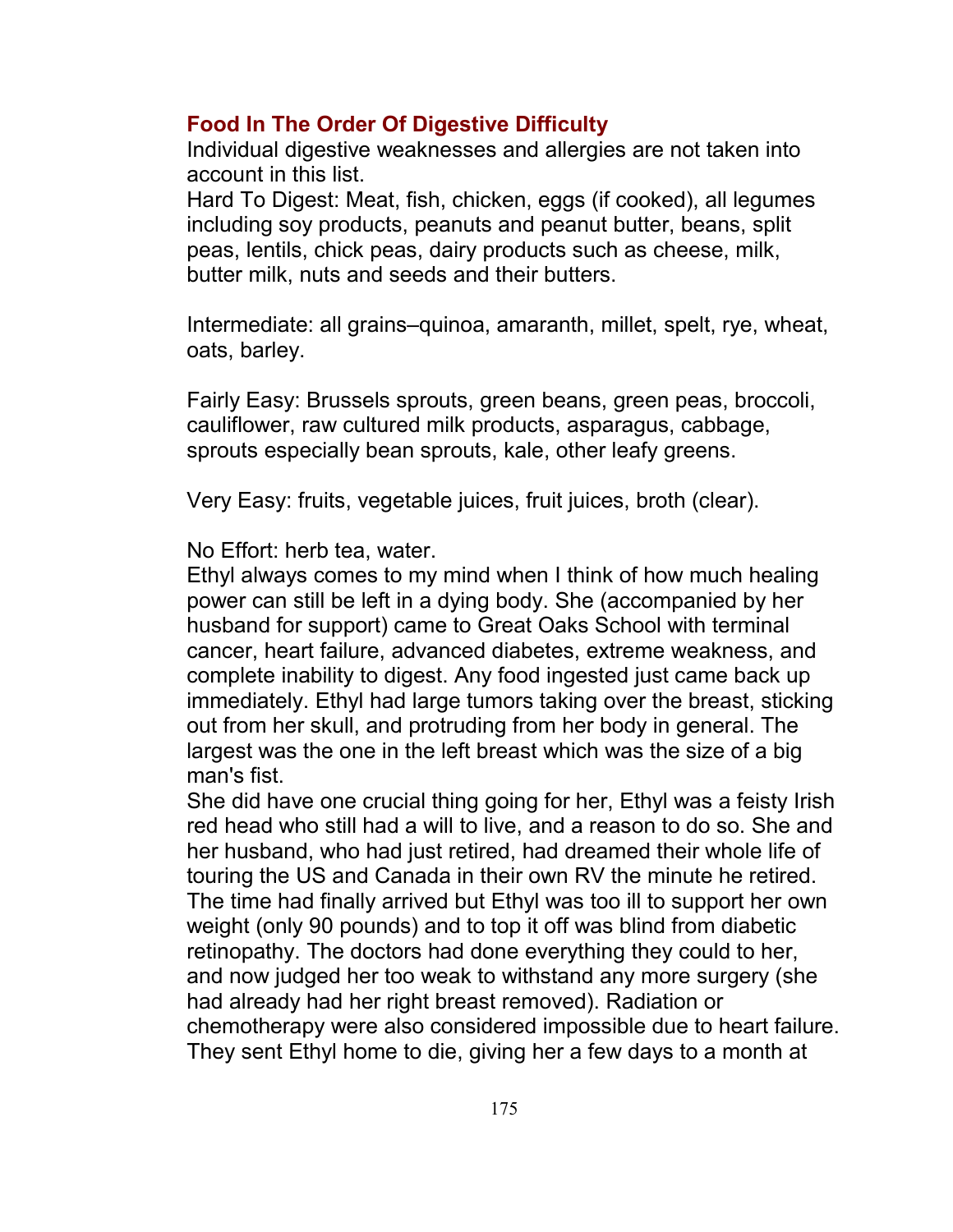most.

Any sensible hygienist trying to stay out of jail would have refused to take on this type of case because it was a cancer case where death was likely. Treatment of this highly lucrative disease is considered the AMA's exclusive franchise, even when the medical doctors have given up after having done everything to a body the family can pay for or owe for. Whenever a person dies under the care of any person who is not a licensed M.D. there must be an autopsy and a criminal investigation in search of negligence. If the person dies under the care of an M.D. the sheriff's assumption is that the doctor most assuredly did everything he could and should have done and death was inevitable. By accepting Ethyl I had a reasonable likelihood of ending up in trouble; but being foolish, brave and (stupidly) feeling relatively immune to such consequences (I was under 40 at the time), it seemed important to try to help her. So, undaunted by the task, regardless of the outcome, I proceeded logically, one step at a time. Today, with more experience and a modest net worth I wouldn't want to have to defend in a lawsuit, and at age 55. possessing no spare five to ten years to give to the State to "pay" for my bravery, I would probably refuse such a case. Fortunately I have not been confronted with this problem lately.

Since Ethyl was unable to digest anything given by mouth, she was fed rectally with wheat grass juice implants three times a day. She was carried to the colonic table for a daily colonic. Wheat grass and clay poultices were applied to her tumors three times a day. She received an acupressure massage and reflexology treatments during the day, plus a lot of tender loving care. This program continued for a month during which the tumors were being reabsorbed by the body, including the large, extremely hard tumor sticking out the flesh of the right breast.

Ethyl complained of severe pain as the large tumor in her breast shrank. While it had been getting larger and pressing ever harder on all the nerves, she had little or no sensation, but as it shrank, the nerves were reactivated. Most people think that a growing tumor would cause more pain than a shrinking one. Often the opposite is true. Pain can be a good sign that the body is winning, an indicator to proceed.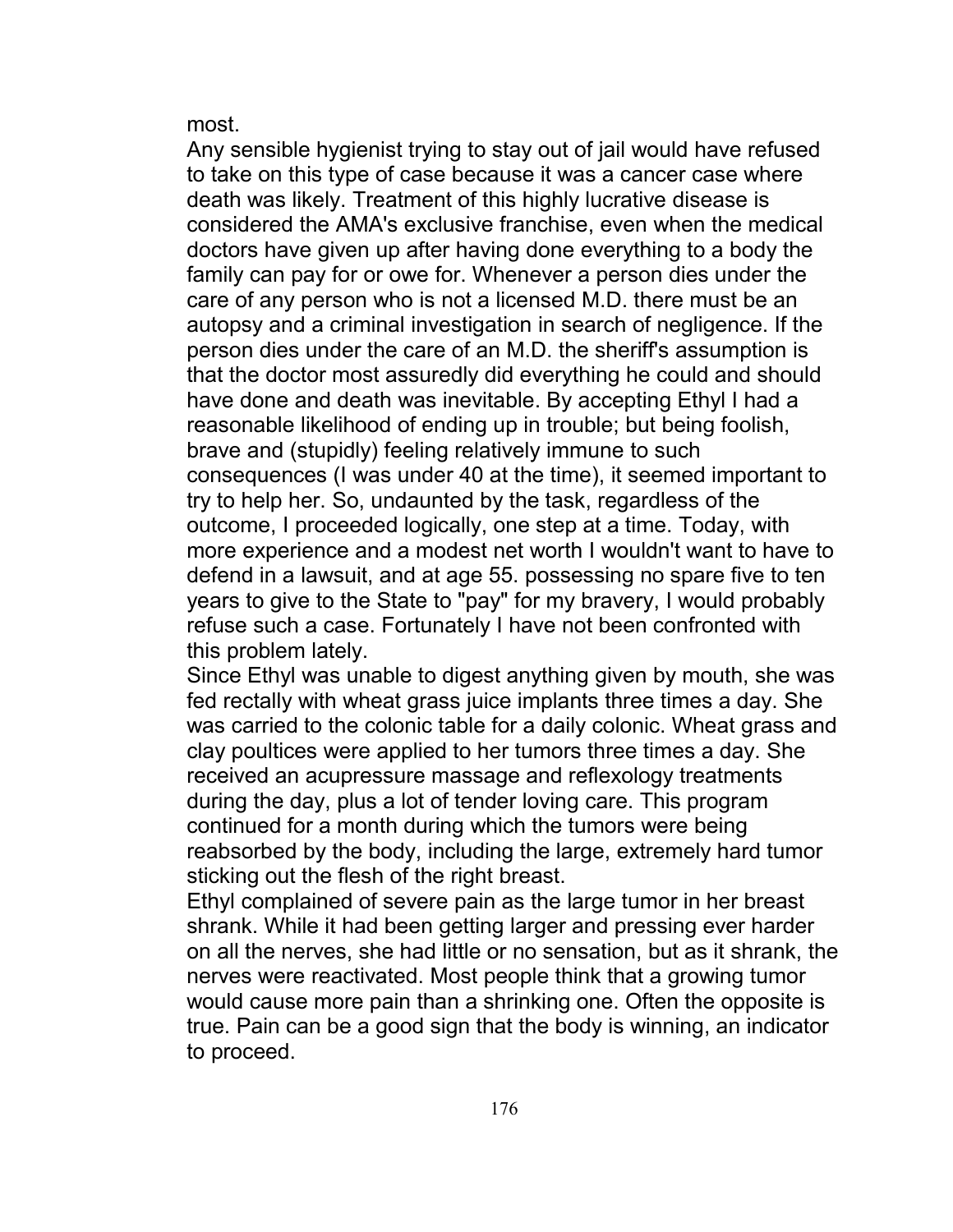By the second month, Ethyl, gradually gaining strength, was able to take wheat grass and carrot juice orally, and gradually eased into raw foods, mostly sprouts and leafy greens such as sunflower and buckwheat greens grown in trays. She started to walk with assistance up and down the halls, no longer experiencing the intense pain formerly caused by a failing heart, and most surprising of all, her eyesight returned, at first seeing only outlines, and then details.

The third month Ethyl enlarged her food intake to include raw foods as well as the carrot and wheat grass juice and sprouts, plus vitamin and mineral supplements to help support her immune system and the healing process. All the tumors had been reabsorbed by her body and were no longer visible, her heart was able to support normal activity such as walking, and nonstrenuous household chores, and her diabetes had corrected itself to the point that she no longer required insulin and was able to control her blood sugar with diet.

Her husband was then instructed in her maintenance and they went home to continue the program. The last I heard from them they had made two lengthy trips around the US in their RV and were enjoying their retirement together after all.

My treatment worked because the most important factor in the healing of the critically ill person is not give them more nourishment than their body is able to process. The moment the digestive capacity of the sick person is exceeded, the condition will be exacerbated and in a critically illness, the person is likely to die. If the body still has sufficient organ integrity and vital force to heal itself, it will do so only if given the least possible nourishment that will support life–provided no essential organs are hopelessly damaged. If the liver and kidneys are functional, and the person has done some previous dietary improvement and/or cleansing, success is likely, especially if the person wants to live.

A person in critical condition does not have time to ease into fasting by first spending a month or two on a raw foods diet. This means that the person who is taking care of the critically ill person must be experienced enough to adjust the intensity of the body's healing efforts and accurately assess the ability of the person to process toxic waste products clamoring for removal so the ailing body is not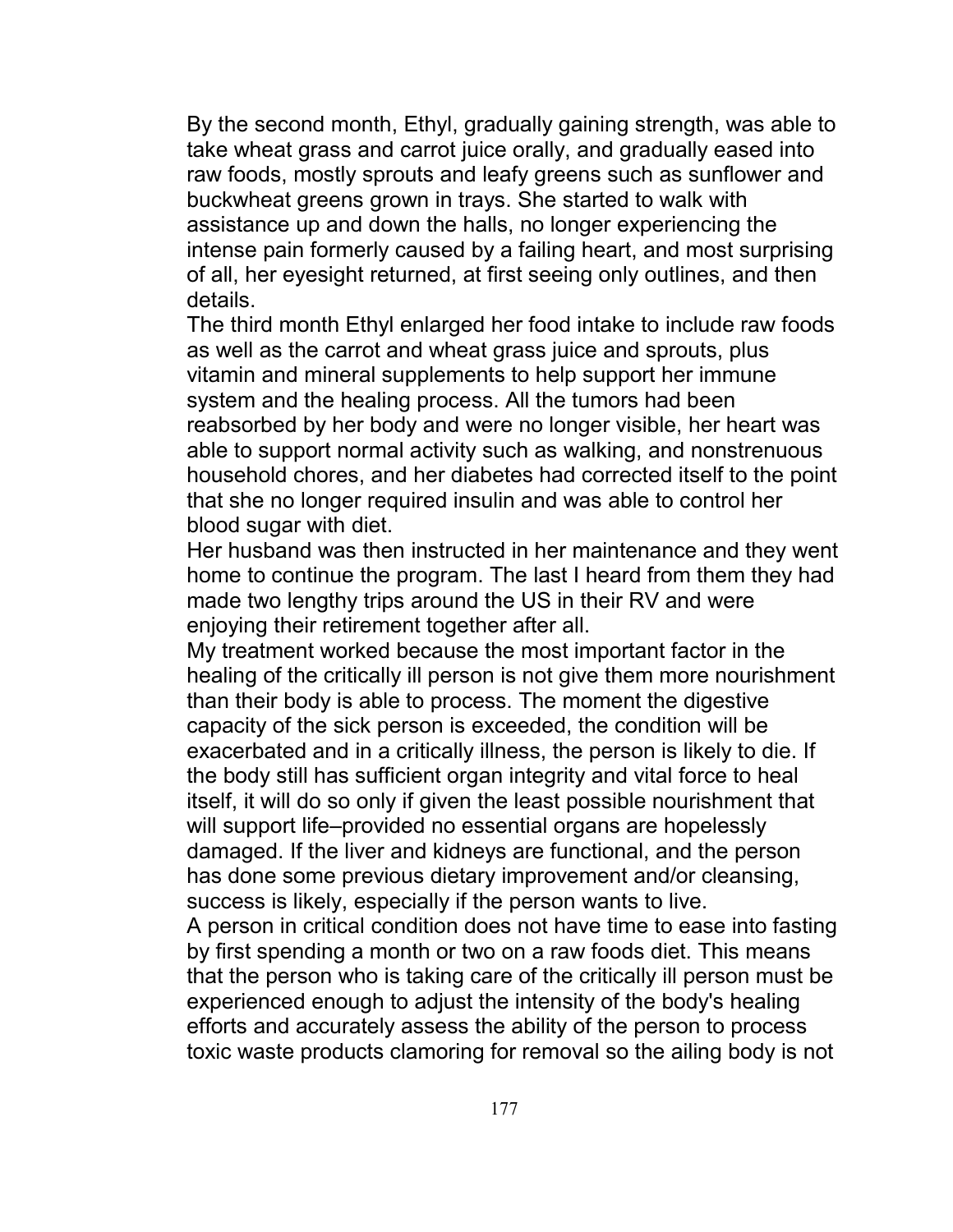drowned in it's own poisons. It is often necessary to use clear vegetable broth, vegetable and wheat grass juices, and fruits juices, or whole sprouts to slow down the cleansing gradient and sometimes, to resupply the tissue's exhausted nutritional reserves. I wish all cases of critical illness had such a positive outcome as Ethyl's, but unfortunately they don't. I had Marge on the same program at the same time. She also had cancerous tumors all over her body and had similarly been sent home to die. In some ways Marge's body was a more likely candidate for survival than Ethyl's. Marge did not have heart failure or diabetes and was still able on arrival to at least take small amount of water orally and walk to the bathroom. Put on a similar program, her tumors also shrunk and were reabsorbed and she too went home.

But Marge did not really have a strong reason to live. Although her husband was by her side throughout the treatment program, Marge was deeply upset because she was estranged from one of her sons who she had not seen for over 10 years. When she went home from Great Oaks, the son finally consented to see his mother, went to the effort of trying to work things out with her, and finally confessed that under it all he still loved her.

At that point Marge died in peace. She had accomplished the last thing she wanted to take care of and her will to live did not extend beyond that point. Had she died several months earlier as predicted by the medical profession, Marge would have been unable to resolve this relationship. This was what Marge's life was pivoting on at the end. I was glad to assist her in doing what she needed to do. Her husband and other family members found it difficult to understand, and they were hurt that Marge did not wish to continue her life with them.

#### **Diet For The Chronically Ill.**

The chronically ill person has a long-term degenerative condition that is not immediately life threatening. This condition usually causes more-or-less continuous symptoms that are painful, perhaps unsightly, and ultimately will be disabling or eventually capable of causing death. To qualify as "chronic" the symptoms must have been present a minimum of six months, with no relief in sight. People with these conditions have usually sought medical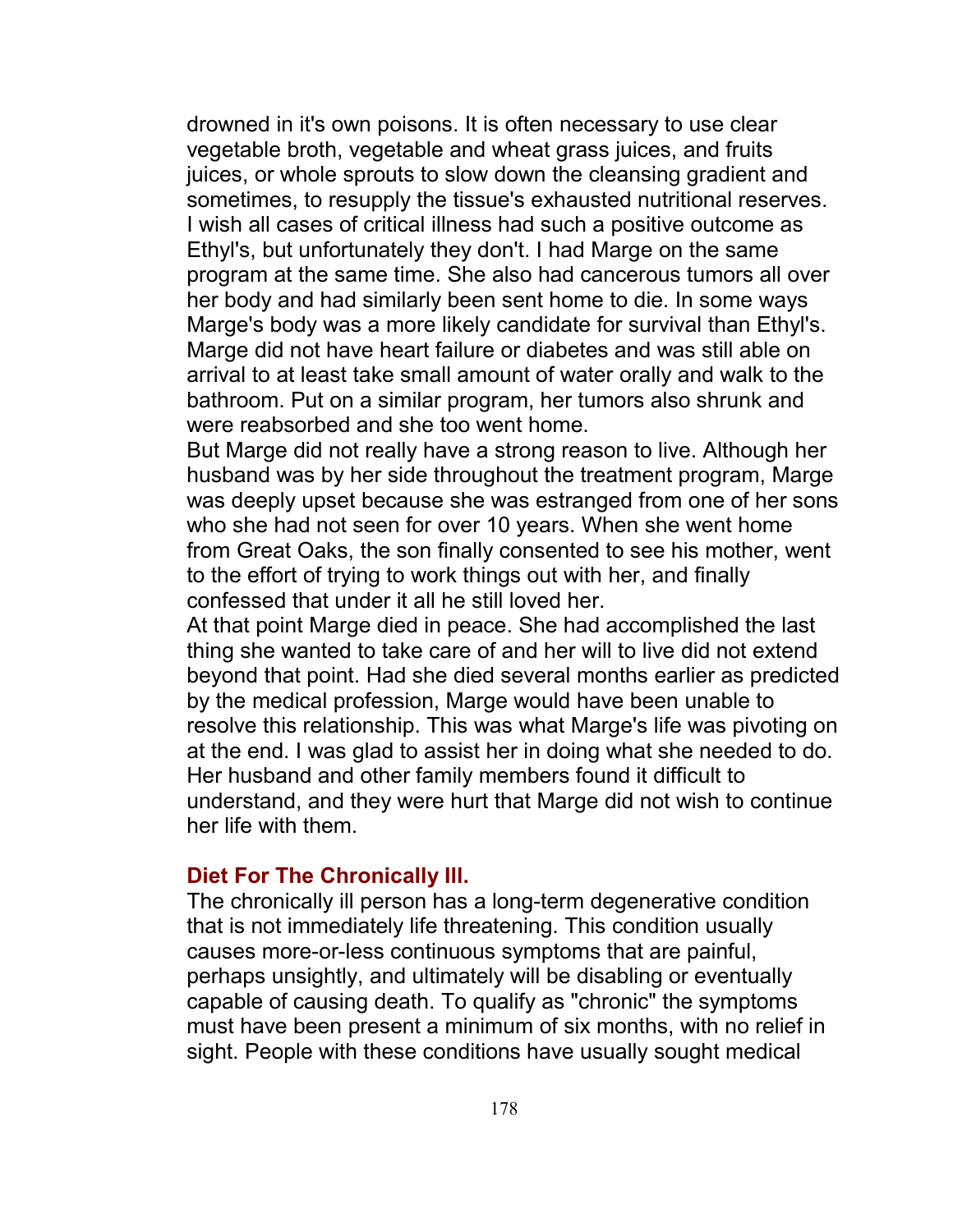assistance, frequently have had surgery, and have taken and probably are taking numerous prescription drugs.

Some examples of chronic conditions are: arthritis, rheumatism, diabetes, early onset of cancer and aids, asthma, colitis,

diverticulitis, irritable bowel syndrome, some mental disorders, arterial deposit diseases, most of the itises (inflammations). Before fasting, the chronically ill often do have time to prepare the way with limited dietary reform, and frequently begin to feel relief quite quickly. Before actually fasting they should limit their diet to raw foods and eliminate all toxic foods like alcohol, coffee, tea, salt, sugar and recreational drugs for two months if they have been following a typical American diet.

If the chronically ill had been following a vegetarian diet, perhaps a diet including with eggs and dairy, if they had been using no addicting substances, then one month on raw foods is sufficient preparation for fasting. If the person had water or juice fasted for at least a week or two within the last two years, and followed a healthy diet since that time, one or two weeks on raw foods should be a sufficient runway.

During preparation for a fast, I never recommend that a chronically ill person quit taking prescription medicines because doing so can seriously disrupt their homeostasis. However, if their symptoms lessen or vanish during the pre-fasting clean up, the person might try tapering off medications.

The length and type of fast chosen to resolve a chronic illness depends largely on available time, finances, availability of support people, work responsibilities, and mental toughness. If you are one of those fortunate people 'rich' enough to give their health first priority, long water fasting is ideal. If on the other hand you can't afford to stop working, have no one to take care of you and assist with some household chores, and/or you are not mentally tough enough to deal with self-denial, compromise is necessary. Ideally the chronically ill person would fast for an extended period under supervision until their symptoms were gone or greatly improved, with a fall-back plan to repeat the whole process again in three to six months if necessary. If you are not able to do that, the next best program is to fast for a short period, like one or two weeks, with a plan to repeat the process as often as possible until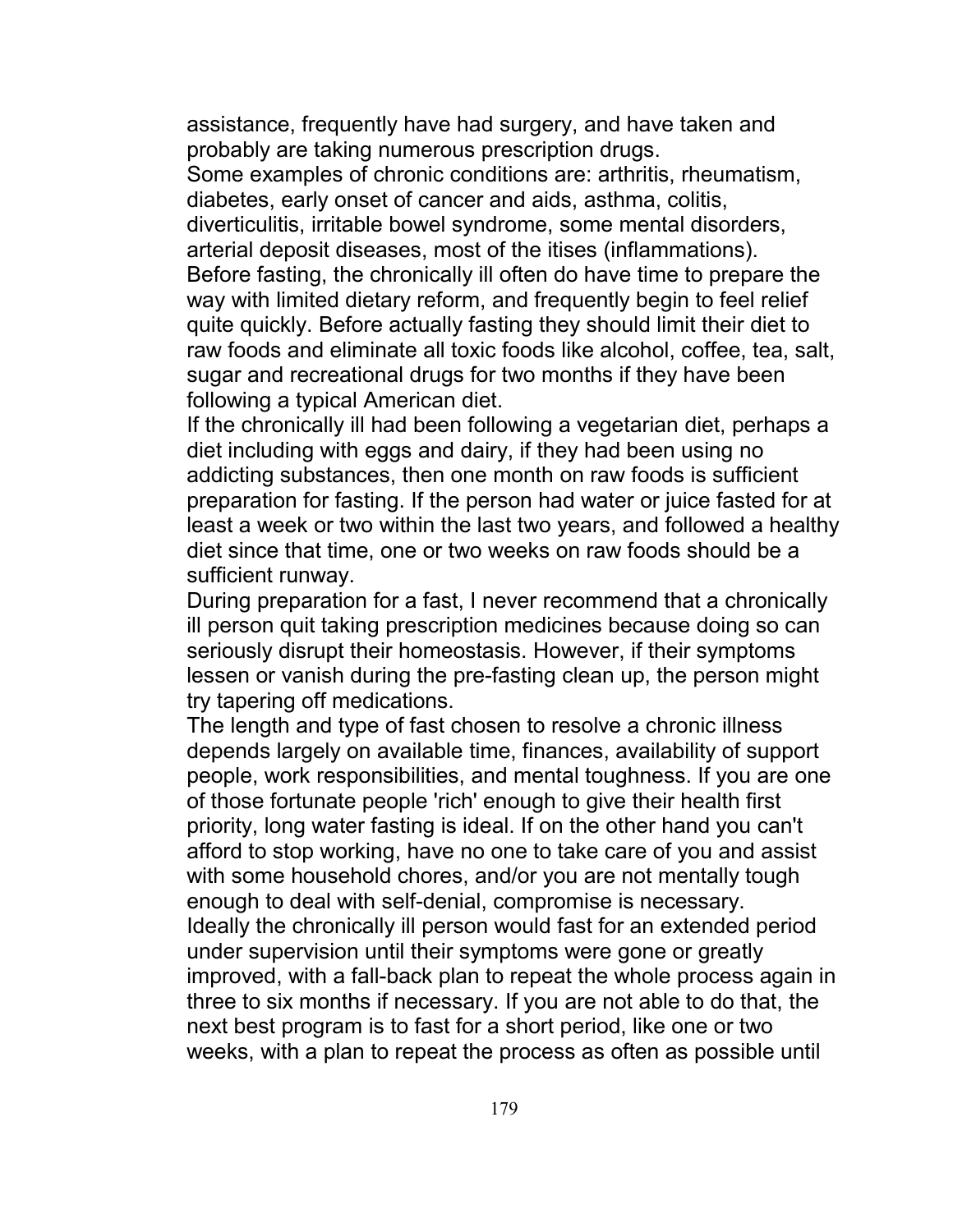you are healed.

I have had clients with potentially life-threatening conditions such as obesity with incipient heart failure, or who came to me with cancer, that were unable to stop work for financial reasons, or who could not afford a residential fasting program, or who felt confident in their own ability to deal with detoxification in their own home. These people have fasted successfully at home, coming to see me once a week. Almost inevitably, successful at-home fasters had already done a lot of research on self healing, believed in it, and had the personal discipline to carry it out properly, including breaking the fast properly without overeating.

| <b>Sprouts</b> | <b>Baby Greens</b> | Salad        | <b>Juices</b> | Fruit           |
|----------------|--------------------|--------------|---------------|-----------------|
| alfalfa        | sunflower          | lettuce      | beet          | grapefr<br>uit  |
| radish         | buckwheat          | celery       | celery        | lemon           |
| bean           | zucchini           | zucchini     | lime          | lime            |
| clover         | kale               | kale         | orange        | orange          |
| fenugree<br>k  | endive             | radish       | parsley       | apple           |
| wheat          |                    | tomato       | tomato        | raspber<br>ries |
| cabbage        |                    | cabbage      | cabbage       | blueber<br>ries |
|                |                    | carrot       | carrot        | grapes          |
|                |                    | spinach      | apple         | peache<br>S     |
|                |                    | parsley      | grapefruit    | apricots        |
|                |                    | sweet pepper | lemon         | strawbe<br>rry  |

## Foods To Heal Chronic Illness

Fruits should be watery and lower in sugar. Some examples of poor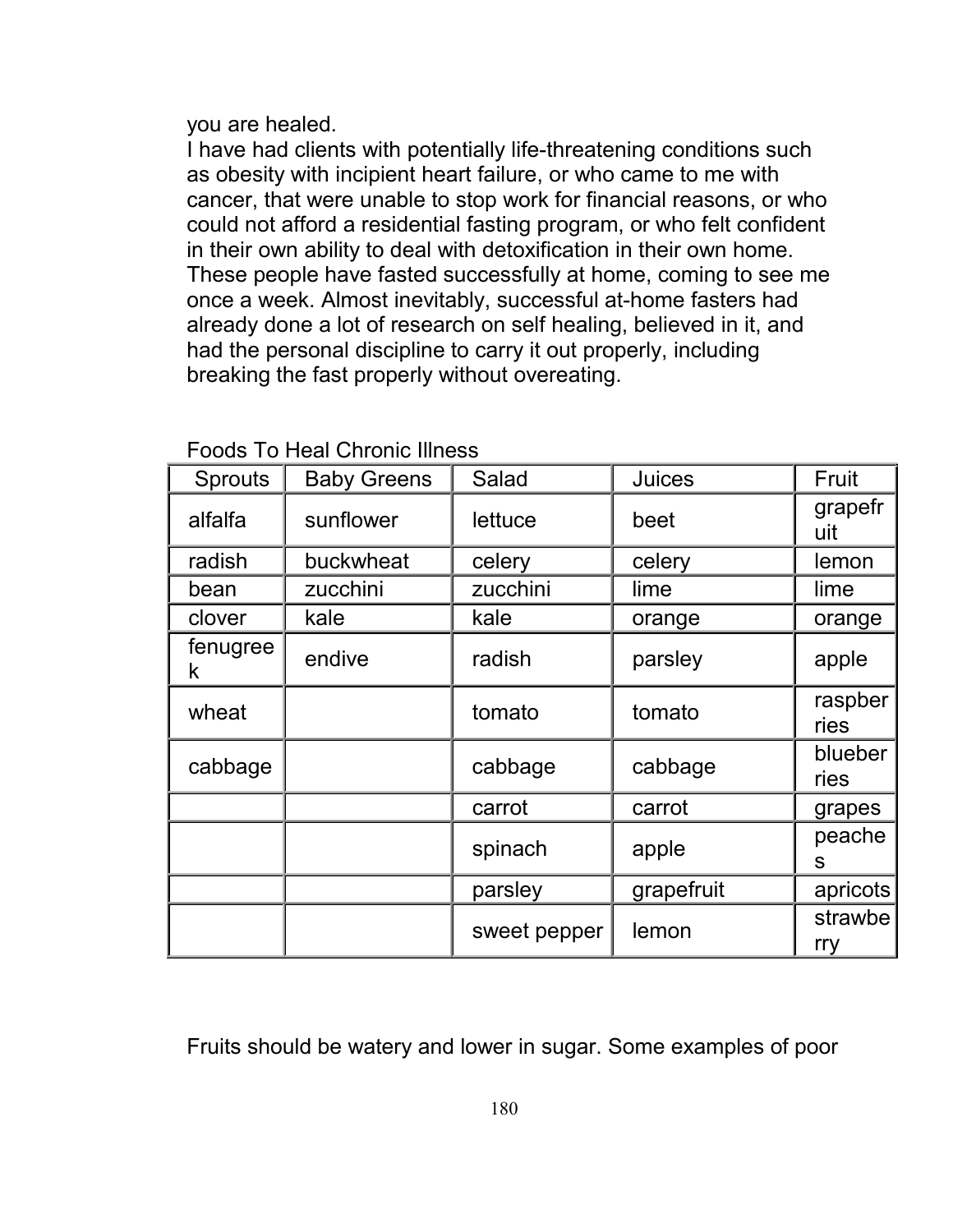fruit choices would be pineapple, ripe mango, bananas, dates, raisins, figs. Fruits should not be combined with vegetables. Vegetables should not be starchy, packed-full of energy. Poor vegetable choices would be potato, parsnip, turnip, corn, sweet potato, yam, beet, winter squash. Sprouts and baby greens are vegetables and may be included in salads.

Juices should not be extremely sweet. Apple, orange, beet and carrot juice should be diluted with 50% water. Fruit juices should not be mixed with vegetable juices or with vegetables at the same meal.

Salads should include no fruit. Salad dressings should be lemon or lime juice, very small quantities of olive oil, and herbs. No salt, soy sauce nor black pepper. Cayenne can be okay for some.

I have also helped chronically ill people that were not mentally prepared to water fast, but were able to face the long-term selfcontrol and deprivation of a raw food cleansing diet that included careful food combining. These people also regained their health, but it took them a year at minimum, and once well they had to remain on a diet tailor-made to their digestive capacity for the rest of their life, usually along with food supplements.

Jim was such a case. He was 55 years old, very obese, had dangerously high blood pressure poorly controlled with medication, and was going into congestive heart failure. He was on digitalis and several other heart medications plus diuretics, but in no way was his condition under control. He had severe edema in the feet and legs with pitting, and fluid retention in the abdominal region caused a huge paunch that was solid to the touch not soft and squishy like fatty tissue.

Jim had dreamed of having his own homestead with an Organic garden, now he had these things but was too sick to enjoy them or work in his garden without severe heart pain and shortness of breath. Jim had retired early in order to enjoy many years without the stresses of work, and he was alarmed to realize that he was unlikely to survive a year.

The day Jim came to see me the first time I would have classified his condition as critically ill because his life was in immediate danger; but he responded so quickly to his detox program that he was very soon out of danger and would be more accurately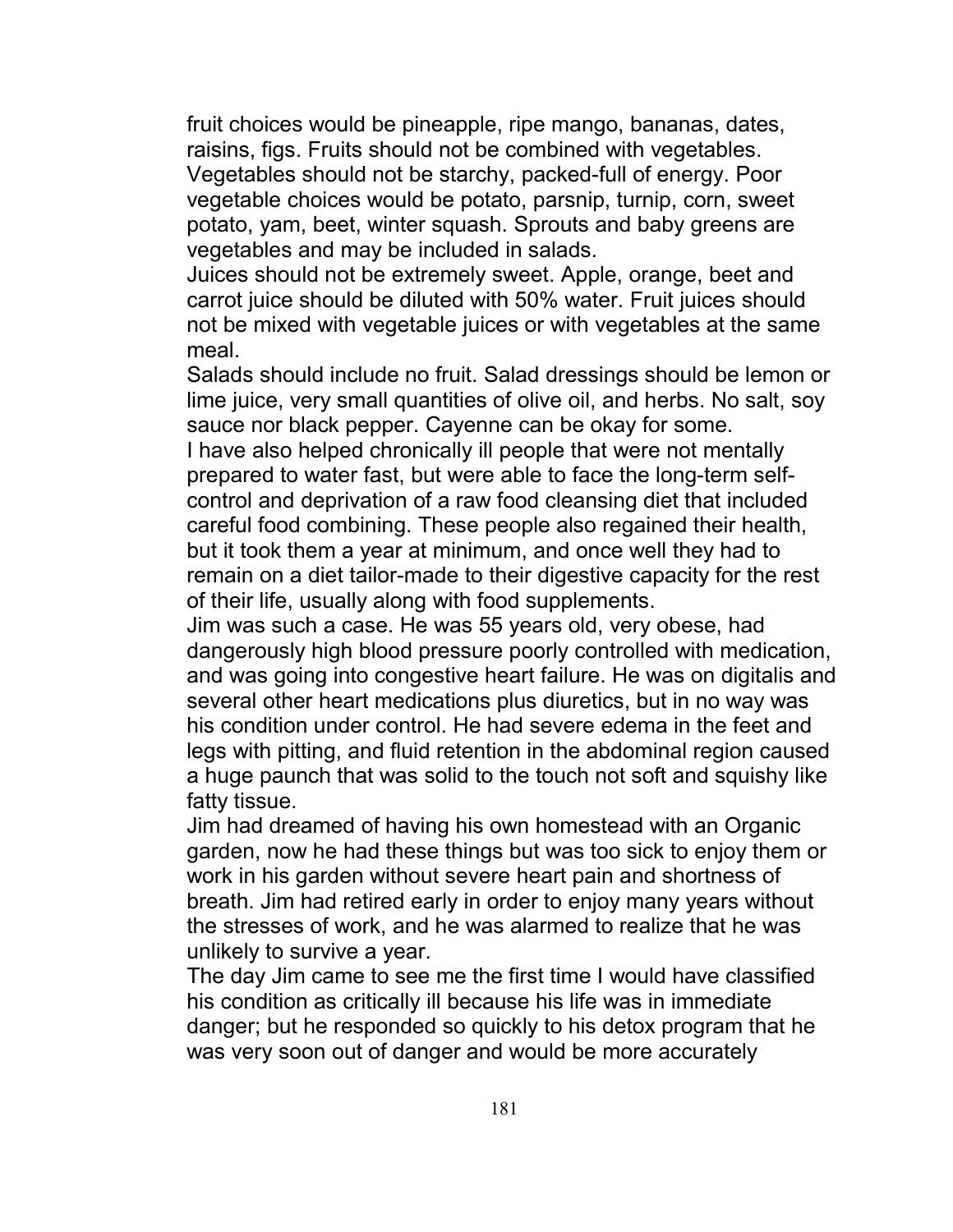described as a chronically ill person. Jim was not prepared to water fast. He was attached to having his food and he was aware that at his extreme weight he was going to have stay on a dietary program for a long, long time. He also wanted to choose a gradient that he could manage by himself at home with little assistance from his wife. He had been on a typical American diet with meat, coffee, etc., so that in spite of his dangerous condition it did not seem wise to me to add the heavy eliminatory burden of a water fast to a body that was already overwhelmed with fluids and waste products. Jim immediately went on a raw food cleansing diet, with no concentrated foods like nuts, seeds, or avocados, and with one day each week fasting on vegetable juice and broth. He did enemas daily even though it wasn't his favorite thing. In one month he had lost 30 pounds, his eyes had started to sparkle, and his complexion was rosy. The swelling had disappeared from his feet and legs, and he had to buy new pants.

Starting the second month he gradually withdrew from prescription medications. From the beginning I had put Jim on a program of nutritional supplements including protomorphogens (see chapter on vitamins and food supplements) to help the body repair it's heart and the kidneys. In only four months he had returned his body to glowing health, and looked great for his age, though he was still overweight. At the end of one year he had returned to a normal weight for his height, and only cheated on the diet a couple of times when attending a social event, and then it was only a baked potato with no dressing.

He was probably going to have many qualitative years working his garden and living out his dreams. The local intensive care ward lost a lot of money when they failed to get Jim.

### **Diet For The Acutely Ill**

The acutely ill person experiences occasional attacks of distressing symptoms, usually after indiscretions in living or emotional upsets. They have a cold, or a flu, or sinusitis, or a first bout of pneumonia, or a spring allergy attack. The intense symptoms knock them flat and force them to bed for a few days or a week. If they are sick more often than that, they are moving toward the chronically ill category.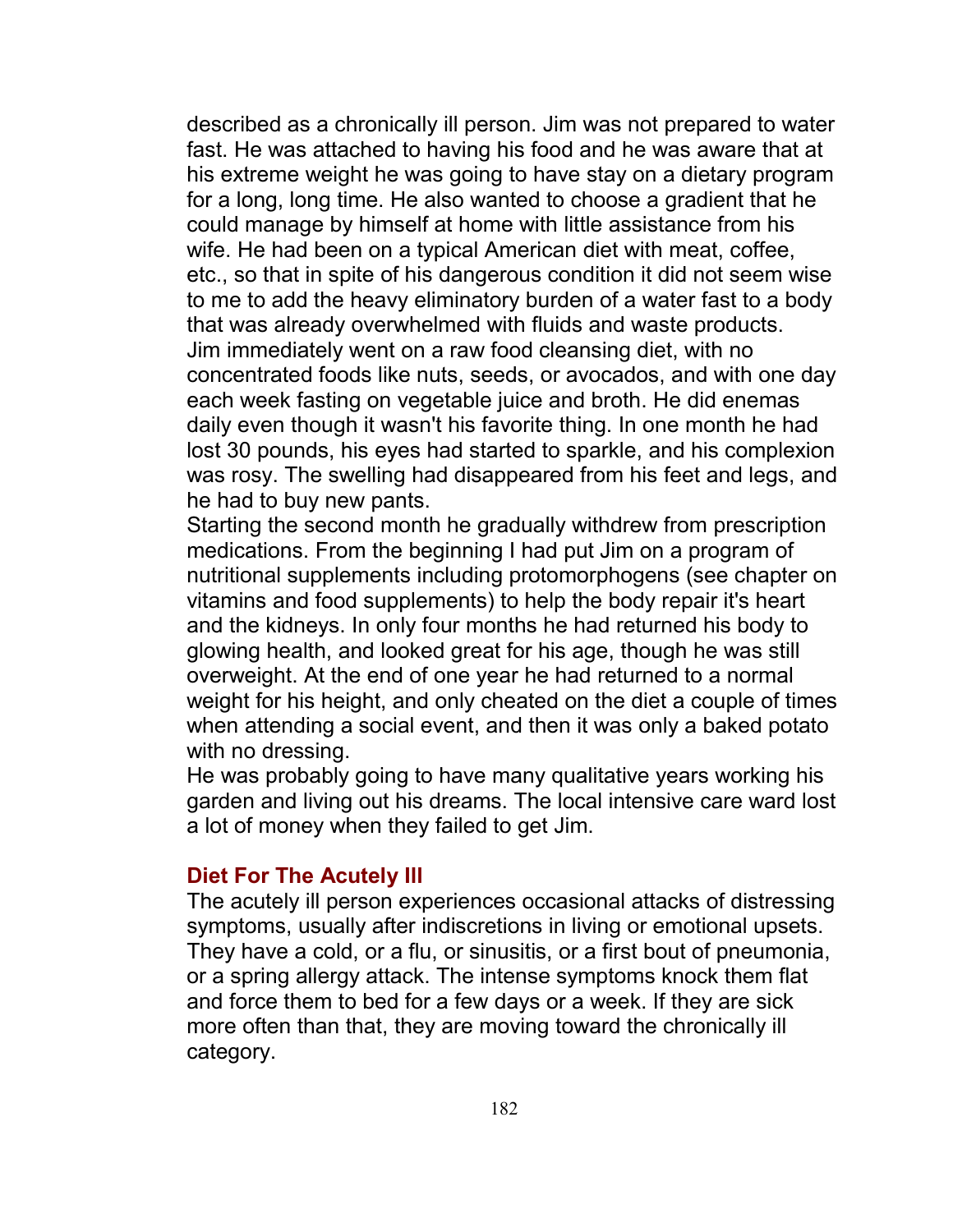People who are acutely ill should stop eating to whatever extent that they are able until the symptoms are gone. During an acute illness, the appetites is probably pretty dull anyway, so why not give a brief fast on water or fruit juice a try.

Most acute conditions are short in duration, usually not lasting more than a week. Allergy attacks, some types of flu, and a first bout of pneumonia may well last for three weeks or a month. The general rule is to eat as little as possible until the symptoms have passed, self-administer colon cleansing, even if you have a horror of such things, and take vitamin supplements, including megadoses of Vitamin C, bioflavinoids, and zinc. (See the chapter on vitamins.) Those having a little experience with natural medicine make teas of echinacea, fenugreek seeds and red clover and quit eating. Eating as little as possible can mean only water and herb teas, only vegetable broth, only vegetable juice or non-sweet fruit juice, even only cleansing raw foods. If you eat more than this you have not relieved your system of enough digestive effort.

After your symptoms are gone it is very important to change your life-style and improve your diet so that you aren't so toxic and don't have to experience an acute illness several times a year when your body is forced to try an energetic detox.

#### **Diet For A Healthy Person**

I doubt that it is possible to be totally healthy in the twentieth century. Doctors Alsleben and Shute in their book How to Survive the New Health Catastrophes state that in-depth laboratory testing of the population at large demonstrated four universally present pathological conditions: heavy metal poisoning, arteriosclerosis, sub-clinical infections, and vitamin/mineral deficiencies. Those of us who consider ourselves healthy, including young people, are not really healthy, and at the very least would benefit from nutritional supplementation. In fact the odds against most people receiving adequate vitamin and mineral nutrition without supplements are very poor as demonstrated by the following chart.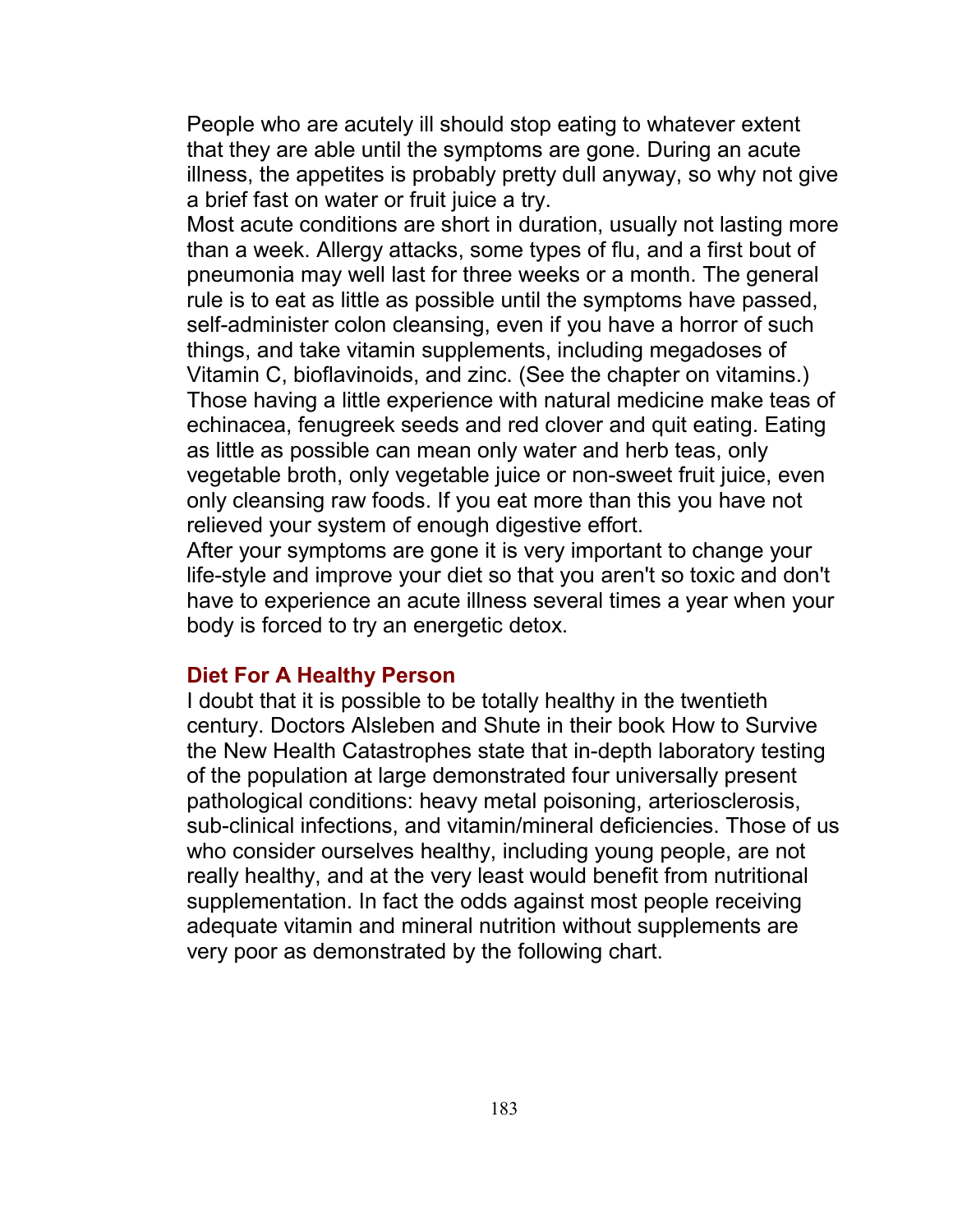| <b>Problem Nutrients in America</b> |  |  |  |  |
|-------------------------------------|--|--|--|--|
|-------------------------------------|--|--|--|--|

| <b>Nutrient</b> | Percent Receiving Less than the RDA |
|-----------------|-------------------------------------|
| $B-6$           | 80%                                 |
| Magnesium       | 75                                  |
| Calcium         | 68                                  |
| Iron            | 57                                  |
| Vitamin A       | 50                                  |
| $B-1$           | 45                                  |
| C               | 41                                  |
| $B-2$           | 36                                  |
| $B-12$          | 36                                  |
| $B-3$           | 33                                  |

A genuinely healthy person almost never becomes acutely ill, and does not have any disturbing or distracting symptoms; nothing interferes with or handicaps their daily life or work. A healthy person has good energy most of the time, a positive state of mind, restful sleep, good digestion and elimination.

Healthy people do not have to live simon-pure lives to remain that way. Healthy people can afford 10% dietary indiscretions by calorie count–eating or drinking those things that they know are not good for them but that are fun to eat or are "recreational foods or beverages." Such "sinning" could mean a restaurant bash twice a month, having a pizza, French bread, beer or wine in moderation, ice cream, cookies, cake, turkey for festive occasions, etc. The key concept of responsible sinning is keeping within that ten percent limit.

A diet for a healthy person that wants to remain healthy should not exceed the digestive capacity of the individual, either in terms of quantity or quality. All foods that can not be efficiently digested should be removed from the regular diet and relegated to the "sin" category, including those you are allergic to and those for which you have inadequate digestive enzymes. I have encountered very few people that can efficiently digest cooked meat, chicken, or fish,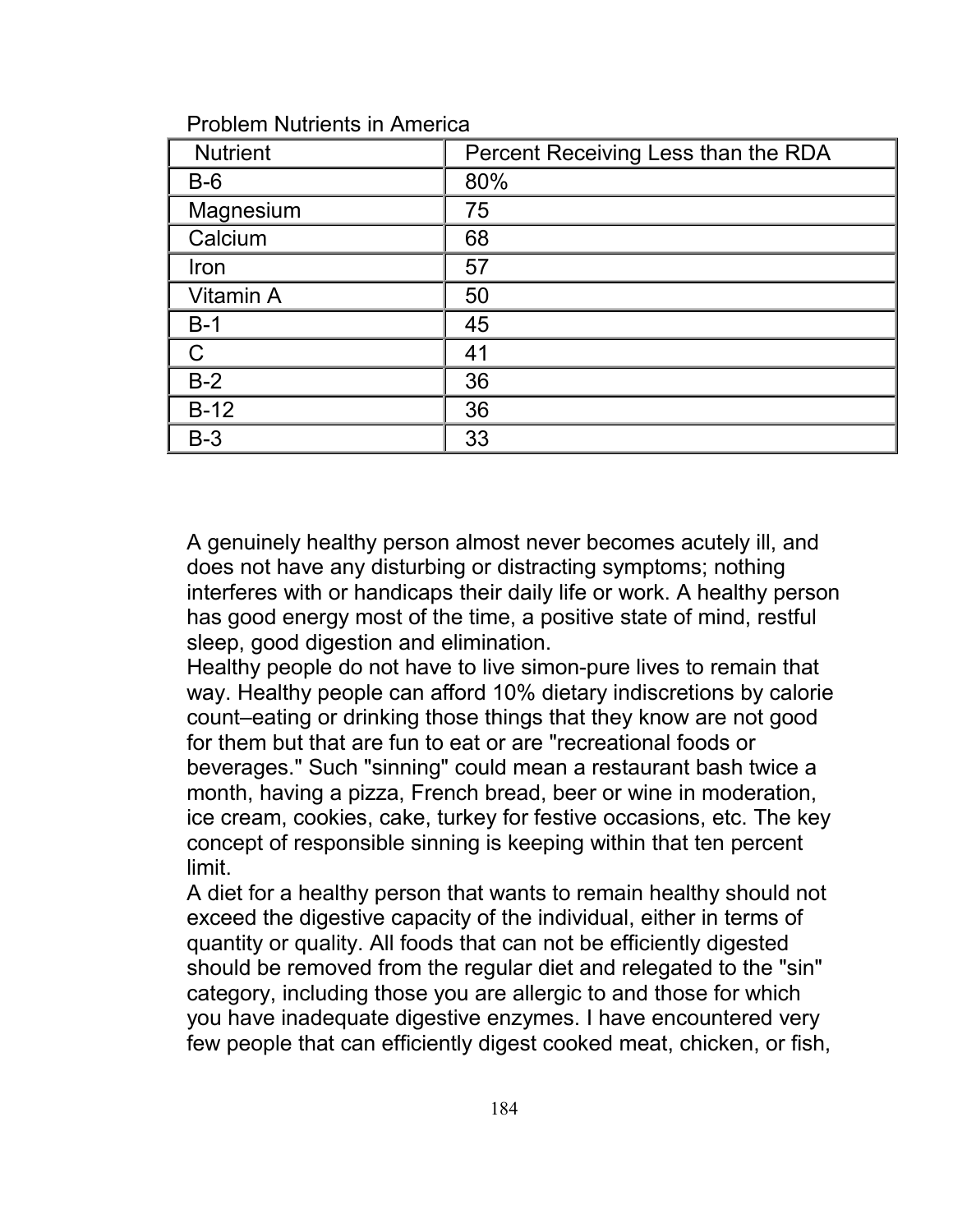but some can, and some can with the assistance of digestive enzyme supplements. In order to digest meats, the stomach must be sufficiently acid, there must be enough pepsin, pancreatin, and bile, etc., and the meat should be eaten on the extremely rare side (not pork), in small quantities (not more than five or six ounces), and not combined with anything except nonstarchy vegetables. If you must include meat in your dietary, it should represent a very small percentage of your total caloric intake, be eaten infrequently, with the bulk of the calories coming from complex carbohydrates such grains, legumes and nuts, as well as large quantities of vegetables and fruits.

The healthy person that wants to stay that way for many, years is advised to fast one day a week, to give the organs of elimination a chance to catch up on their internal housecleaning. If water fasting seems impossible, try a day of juicing it; if that is too rigorous, try a day on raw foods. A similar technique, though less beneficial than even a one day each week on raw foods, is delaying breaking your overnight fast for as long as possible each day. Try giving up breakfast altogether or postponing breaking your overnight fast, because from the time you stop eating at the end of one day to the time you start eating the next is actually a brief, detoxifying fast. Eggs, milk, cheese and yogurt can be assimilated by some healthy people with or without digestive aids. It is possible to take lactase to break down the milk sugars for example; sometimes aids such as hydrochloric acid, pepsin, and pancreatin help. If you can buy it or are willing to make it raw milk yogurt containing lactobacillus bulgaris or acidophilus may be digested more readily, especially if it prepared from healthy cows or goats fed on unsprayed food, and served very fresh. Eggs should come from chickens that run around outside, eating weeds, and scratching bugs. The yokes of those eggs will be intense orange, not yellow. Few people these days have ever eaten a real egg. Surprisingly, for those of you who fear cholesterol, the healthy way to eat eggs is use just the raw yolk from fertile eggs. It is enjoyed by many people in a smoothie–fresh fruit blended up with water or milk. Eggs contain lecithin, a nutrient that naturally prevents the body from forming harmful fatty deposits in the arteries.

Sea weeds are a wonderful source of minerals and should be eaten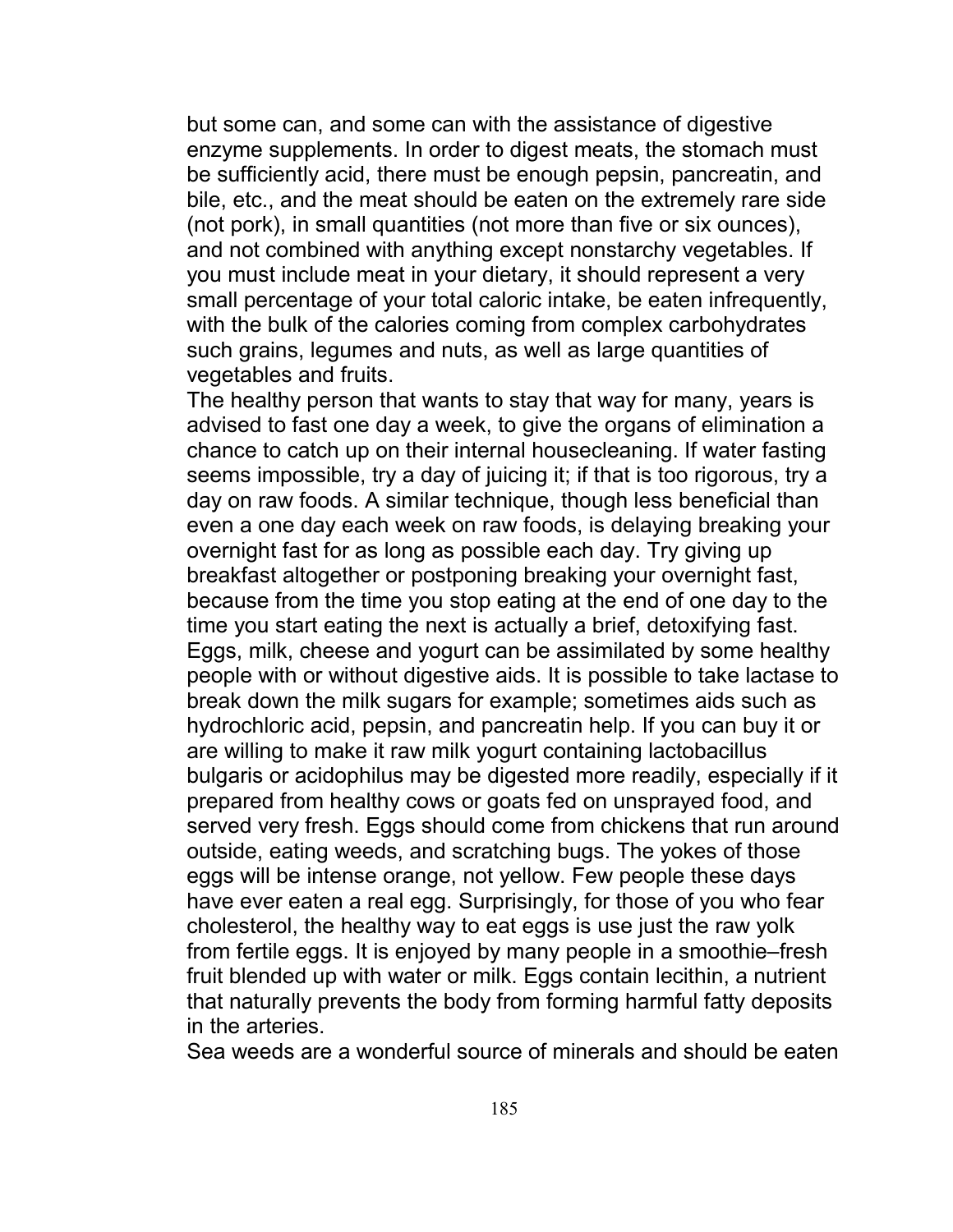in soups and salads. Other invaluable fortifying foods are algae of all kinds (such as chlorella and spirulina), lecithin, brewers yeast, and fresh bakers yeast. Many people have had very unpleasant experiences trying to eat living bakers yeast and so use brewers yeast instead. But brewers yeast is cooked and the proteins it contains are not nearly as assimilable as those in raw yeast. Raw yeast is so powerful, it feels like pep pills!

It takes a special technique to eat raw yeast because in the stomach and intestines the yeast does the job it is supposed to do: convert sugars into alcohol and carbon dioxide gas. The entire digestive tract then bloats with gas and the person will feel very uncomfortable for some time. However, raw yeast is a marvelous source of B vitamins and proteins and can make someone feel very energetic–if they know how to use it. The secret is to eat live yeast very first thing in the morning on an empty stomach and then, not eat anything at all for about two hours, giving the stomach acids and enzymes time to kill the yeasts and digest them before adding sugars from another meal. Some like to eat yeast in fresh cake form, buying it from a bakery. Others prefer dry granular baker's yeast blended with water into a sort of "shake." This is not a bad place to put your raw egg yoke either. If you need it sweetened to drink it, use an artificial or herbal sweetener like nutrisweet or stevia. Live yeast cannot consume milk sugars very well. So if you can handle dairy, try one or two tablespoons of granulated live yeast, an egg yoke and a little raw milk or yogurt, well whizzed. Wheat germ is also a great, rich food, but is usually rancid unless it is taken out of the refrigerated display; unless it is refrigerated, in a dated package and fresh, don't eat it. Herb teas and roasted grain beverages are healthy beverages, along with mineral and distilled water avoiding where possible chlorinated and fluoridated water.

#### **Diet Is Not Enough**

Those isolated, long-lived peoples discovered by Weston A. Price had to do hard physical labor to eat, had to walk briskly up and down steep terrain to get anywhere. But today, few North Americans output very much physical energy in process of daily life or work. Not only cars, but all of our modern conveniences make it possible to live without ever breaking into a sweat. We pay for this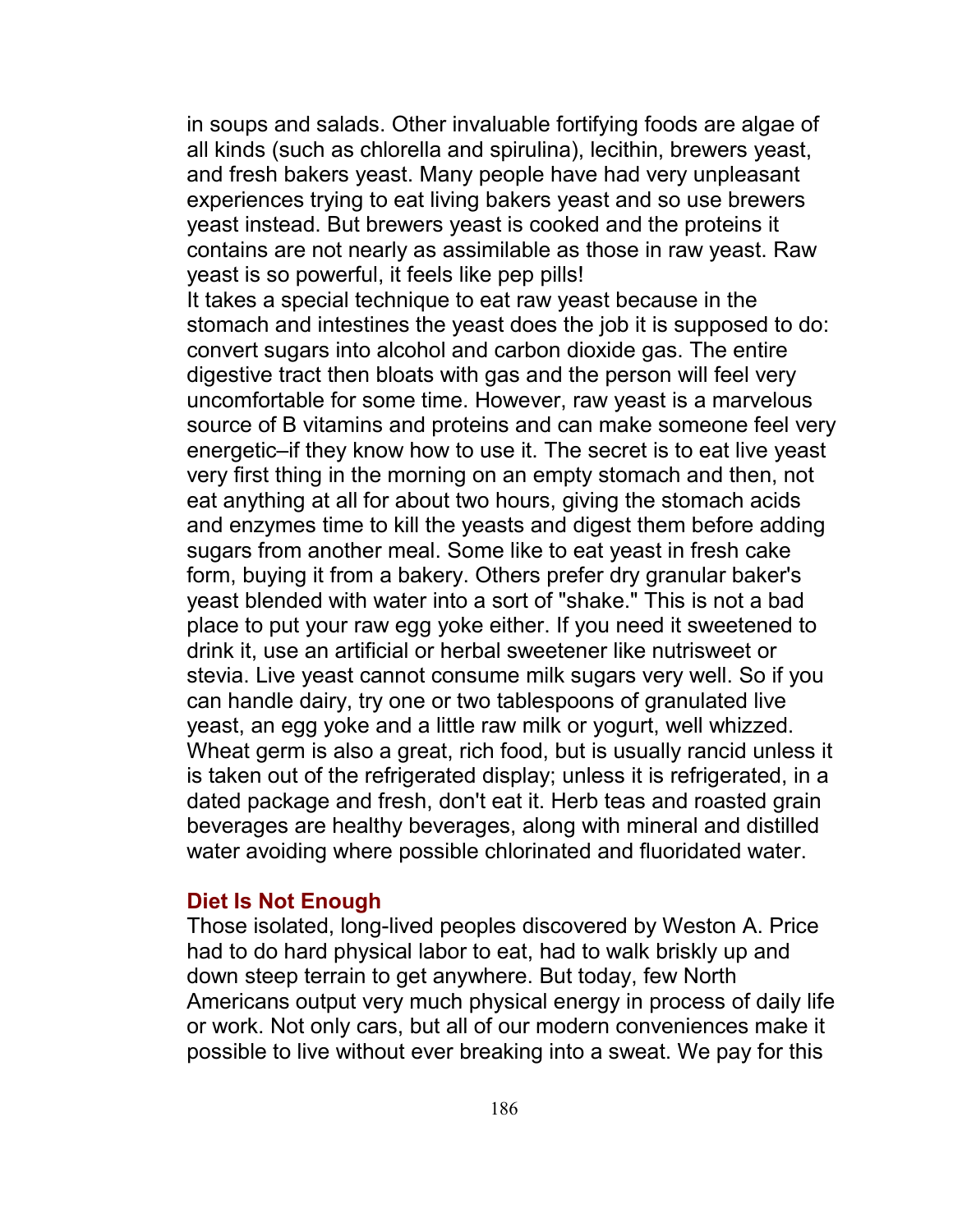ease; it costs us a significant degree of health.

Exercise has many benefits when combined with excellent nutrition. It creates an overall feeling of well-being that can not be created by diet alone. Exercising temporarily makes the heart beat faster, increasing blood circulation throughout the body right out to the tips of your fingers and toes. This short-term elevated flow of blood flow brings increased supplies of oxygen and nutrients to all parts of the body, facilitating healing and repair. Without revving up your engine every day many of the body's systems never get the sludge burned out of them and never perform optimally.

Exercise also changes the metabolic rate so your body burns more calories–not only while you are exercising, but also for a 24 hour period following exercise. This maintains a healthful body weight into old age, or helps to lose weight. Most people find that exercise in moderation does not increase appetite, so that it is possible to consistently burn more calories in a day, and gradually reduce weight if that is desirable. It is necessary to burn 3,500 calories to lose a pound of weight. Most forms of exercise allow you to burn 300 to 600 calories per hour at a moderate pace which would be achieved by doubling the resting pulse. Without even considering the weight-loss benefit of achieving a raised metabolism, an hour of daily exercise continued for a week or two dependent upon the type of exercise and pace should lead to one pound of weight loss if the caloric intake is held constant.

The flip side of having a higher metabolism is rarely appreciated but is extremely important. Recall the basic equation of health: Health = Nutrition / Calories. Exercise permits a person to eat somewhat more while not gaining weight. If the food is nutrient rich, the body has a chance to extract more vitamins, more minerals, more amino acids. The person who remains slender by rigidly reducing their food intake to near starvation levels may lack vital, health-building nutrition.

And only exercise moves lymphatic fluid. The blood is pumped through the body by the heart, but the lymphatic system, lacking a heart, requires muscular contractions to move from the extremities of the body to the central cavity. The lymphatic system picks up cellular waste products and conducts these toxins to disposal. Frequently, people with rheumatic aches and pains or other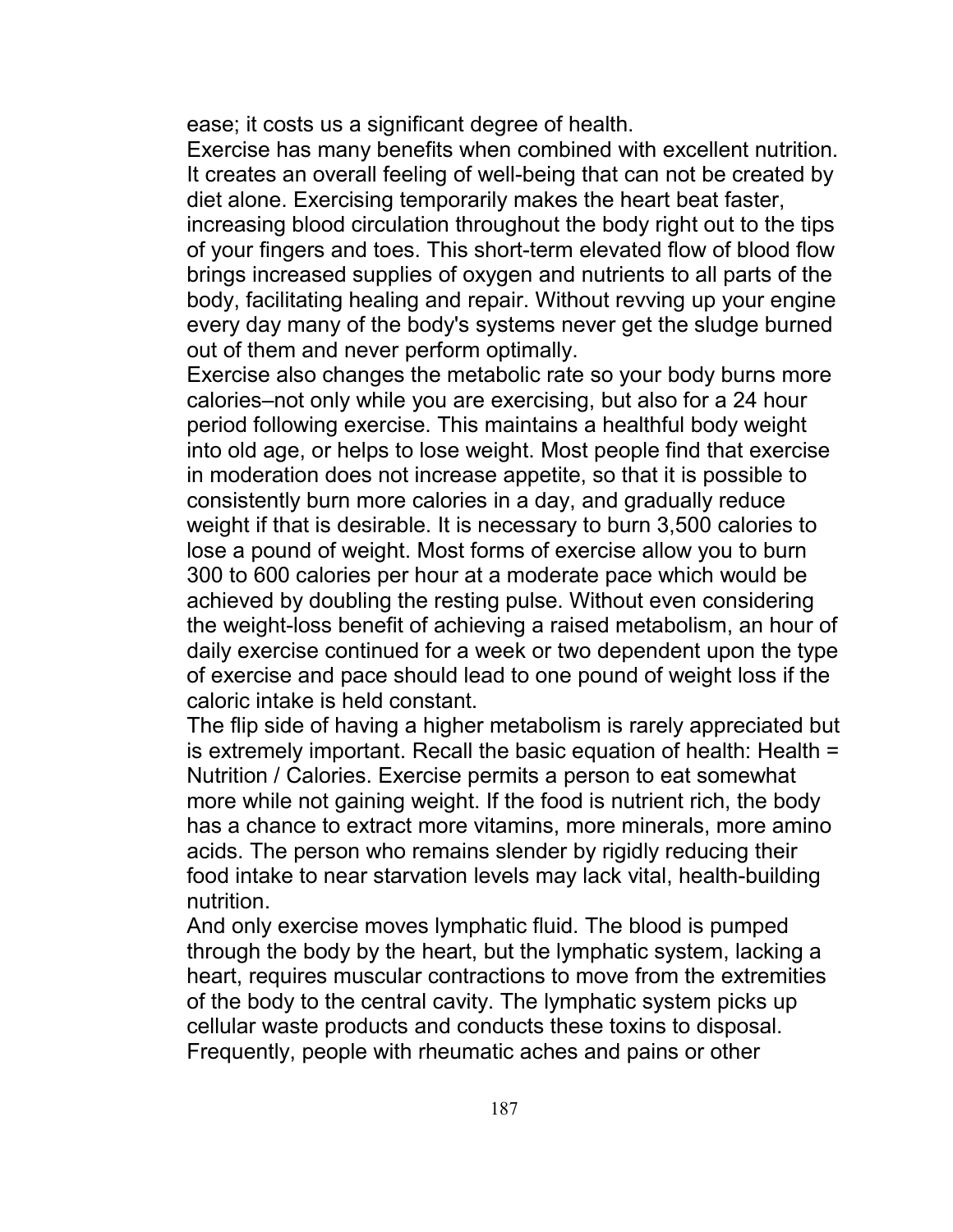generalized muscular discomforts physicians like to give Latin diagnostic names to can give up taking pain pills if they will but begin exercising regularly. Only when they begin moving their lymph can they begin to detoxify properly.

There is another benefit from exercise which is not to be ignored, and that is that it gives the person a chemical sense of well being. It actually will help to emotionally boost up people who are chronically depressed and make them smile. After a good workout, especially one done outside, everything seems brighter, more positive;

whatever was bothering you somehow just doesn't seem like that big of a deal now. I am not making pro-exercise propaganda. This is not a figment of the imagination. An exercising body really does make antidepressant neurochemicals called endorphins, but only after about 45 minutes to an hour of aerobic workout.

Endorphins are powerful, with painkilling and euphoric effects equal to or greater than heroin, but without any undesirable side effects. If chemists could learn to cheaply synthesize endorphins I'm sure that millions of people would want to become addicted to them.

Because I make such a point of getting in my workout every day, my husband has accused me of being an endorphin junkie, and he is right! I admit it, I'm really hooked on the feeling of well being I consistently get from any sustained exercise. I defend my addiction staunchly because it is the healthiest addiction I know of.

I have also been accused of carrying exercise to extremes, and I admit to that also. For a few years I trained for Ironman triathlons. I now think doing ironman distances is immoderate and except for a few remarkable individuals with "iron" constitutions, training that hard can only lead to a form of exhaustion that is not health promoting. I have become much more sensible in my "old" age, and in recent years have limited my participation to the Olympic distance triathlons. I was on the Canadian team at the World Championship in 1992, and intend to do it again in 1995. I do not find the Olympic distance exhausting, in fact I think it is great fun and truly exhilarating. I get to see all these wonderful age group competitors from all over the world who look and feel fantastic. It does my soul good to see a group of people aging so gracefully, not buying into the popular notion that old age is inevitably disabling, depressing, and ugly. Sport brings a degree of balance to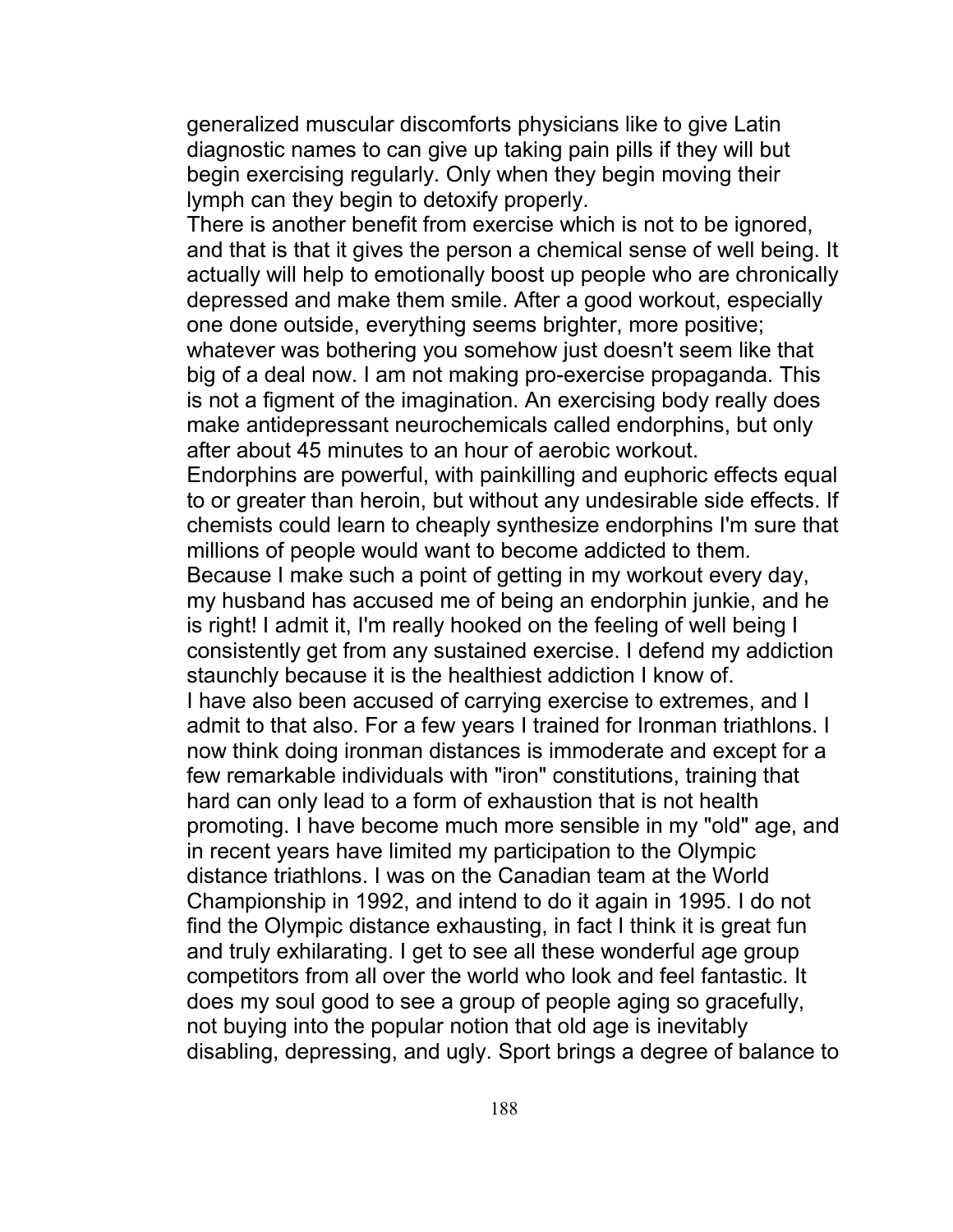my life after spending so much time in the presence of the sick. I plan to maintain my athletic activities into old age, barring accident or other unforeseen obstacles to fitness.

To maintain basic fitness it does not matter so much what form of exercise is chosen, as long as it is not damaging to the skeletal system or connective tissues. Many people are unable to run due to foot, knee, hip, or back problems, but almost everyone can walk. Walking outside is better than inside on a treadmill, and walking hills is better than walking on flat ground. Exercise machines such as stationary bikes, cross country ski machines, and stair steppers work well for a lot of people who live in the city, especially in the winter, or for those who hate exercise. Whatever you choose to do, it is important to at least double the resting pulse for 30 minutes no less than four days a week. This is the absolute minimum required to maintain the health and function of the cardiovascular-pulmonary system. If your resting pulse is 70, you must walk, jog, ski, bike, swim or what have you, fast enough to keep the pulse at 140 beats per minute for at least 30 minutes.

I have a strong preference to exercising outside in isolated places where there is only me and the forest, or only me and the river. Running along logging roads in the hilly back country, or swimming in the green unpolluted water of a forest river is a spiritual experience for me. It is a time to meditate, to commune with nature, and to clear my mind and create new solutions. The repetitive action of running or walking or swimming, along with the regular deep breathing in clean air, with no distractions except what nature provides is truly health promoting. Sharing these activities with friends or family can also be great fun and some of the best in social interactions. It is one of my favorite ways of visiting with people. I don't expect other people to be as enthusiastic about exercise as I am, but I do hope that everyone will make an effort to be minimally fit as an ongoing part of their health program into old age.

#### **Diet For A Long, Long Life**

Some people not only want to be healthy, but they want to live in good health long past the normal life span projected by statistical tables for Homo Sapiens. Dr. Roy Walford, a well-respected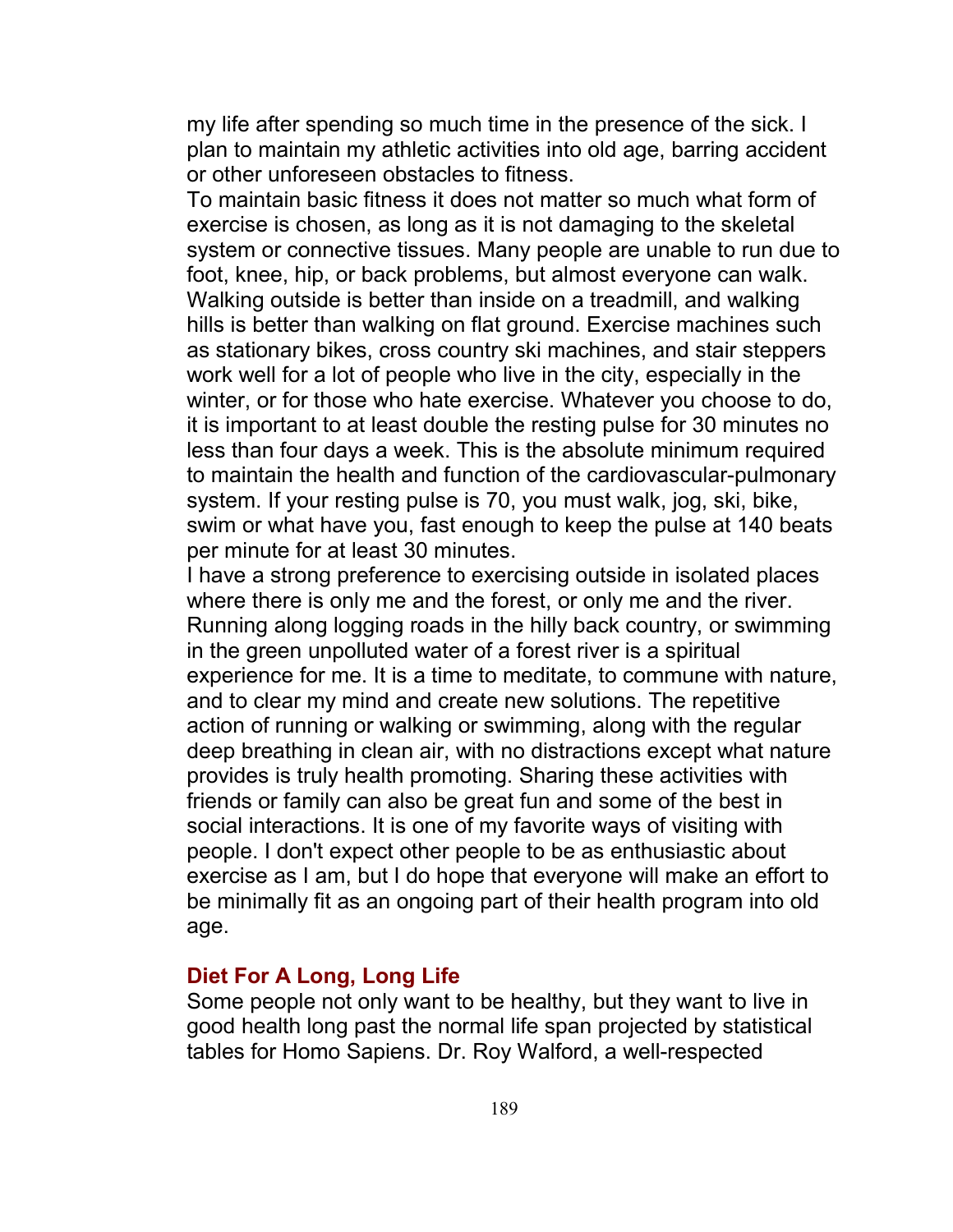medical research gerontologist who has been actively studying longevity for many years, is one of those. He has scientifically demonstrated with accepted studies that a qualitative life span up to at least 115 years of age is reasonably attainable by the average person if they start working on it no later than about 50 years of age, though earlier is much better.

Walford's principles of extending life are very simple. All you have to do is restrict your caloric intake to about 1,500 per day, and water fast two days a week. Or alternatively, reduce your caloric intake to 1,200 per day and fast only one day a week on water. And make sure that every single bit of food you do eat is packed with nutrition, every single calorie, without exception. You continue this program for the rest of your life along with moderate daily exercise and high but reasonable dosages of vitamins, minerals, and also take a few exotic food supplements. The supplement program is not particularly expensive nor extreme, Walford's supplement program is more moderate than the life extension program I recommend for all middle-aged and older people. The best foods for this type of program is a largely raw food diet (80%) with a predominance of sprouts and baby greens, some cooked vegetables, and raw nuts and seeds. And make sure you get 30 minutes of cardiovascular exercise every other day. While Dr. Walford's focus is on caloric reduction while maintaining

sufficient nutrition, most other life extensionists focus on increasing the nutrition side of the equation for health without bothering to reduce caloric intake. This approach is much easier because essentially, it involves gobbling nutritional supplements by the handfuls without requiring self-discipline, though it can get quite expensive. I'll have more to say about this approach in the next chapter, which is about vitamins.

In this book I can't explain all the aspects of prolongation of life through conscious life-style choice. Those who are interested are referred to the Bibliography.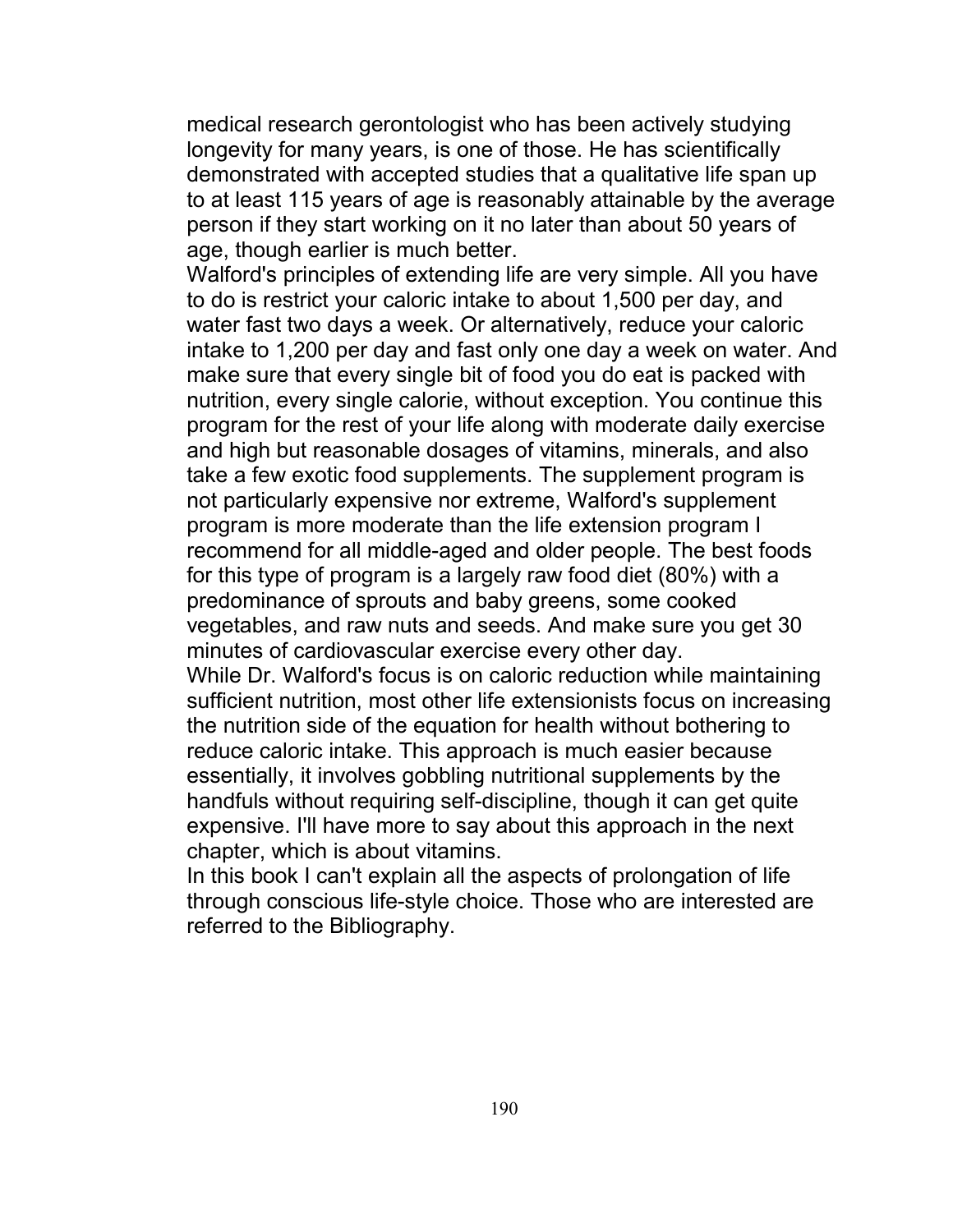# **Chapter Six Vitamins and Other Food Supplements**

From The Hygienic Dictionary

Vitamins. [1] The staple foods may not contain the same nutritive substances as in former times. . . . Chemical fertilizers, by increasing the abundance of the crops without replacing all the exhausted elements of the soil, may have indirectly contributed to change the nutritive value of cereal grains and of vegetables. . . . Hygienists have not paid sufficient attention to the genesis of diseases. Their studies of conditions of life and diet, and of their effects on the physiological and mental state of modern man are superficial, incomplete, and of too short duration. They have, thus, contributed to the weakening of our body and our soul. *Alexis Carrel, Man the Unknown.*

I have already explained the hygienist's view of why people get sick. The sequence of causation goes: enervation, toxemia, alternative elimination, disease. However, there is one more link in this chain, a precursor to enervation that, for good and understandable reasons, seemed unknown to the earlier hygienists. That precursor is long term sub-clinical malnutrition. Lack of nutrition effects virtually everybody today. Almost all of us are overfed but undernourished.

I have already explained that one particular head of broccoli does not necessarily equal another head of broccoli; the nutritional composition of apparently identical foods can be highly variable. Not only do different samples of the same type of food differ wildly in protein content, amino acid ratios and mineral content, their vitamin and vitamin-like substances also vary according to soil fertility and the variety grown.

These days, food crop varieties are bred for yield and other commercial considerations, such as shipability, storage life, and ease of processing. In pre-industrial times when each family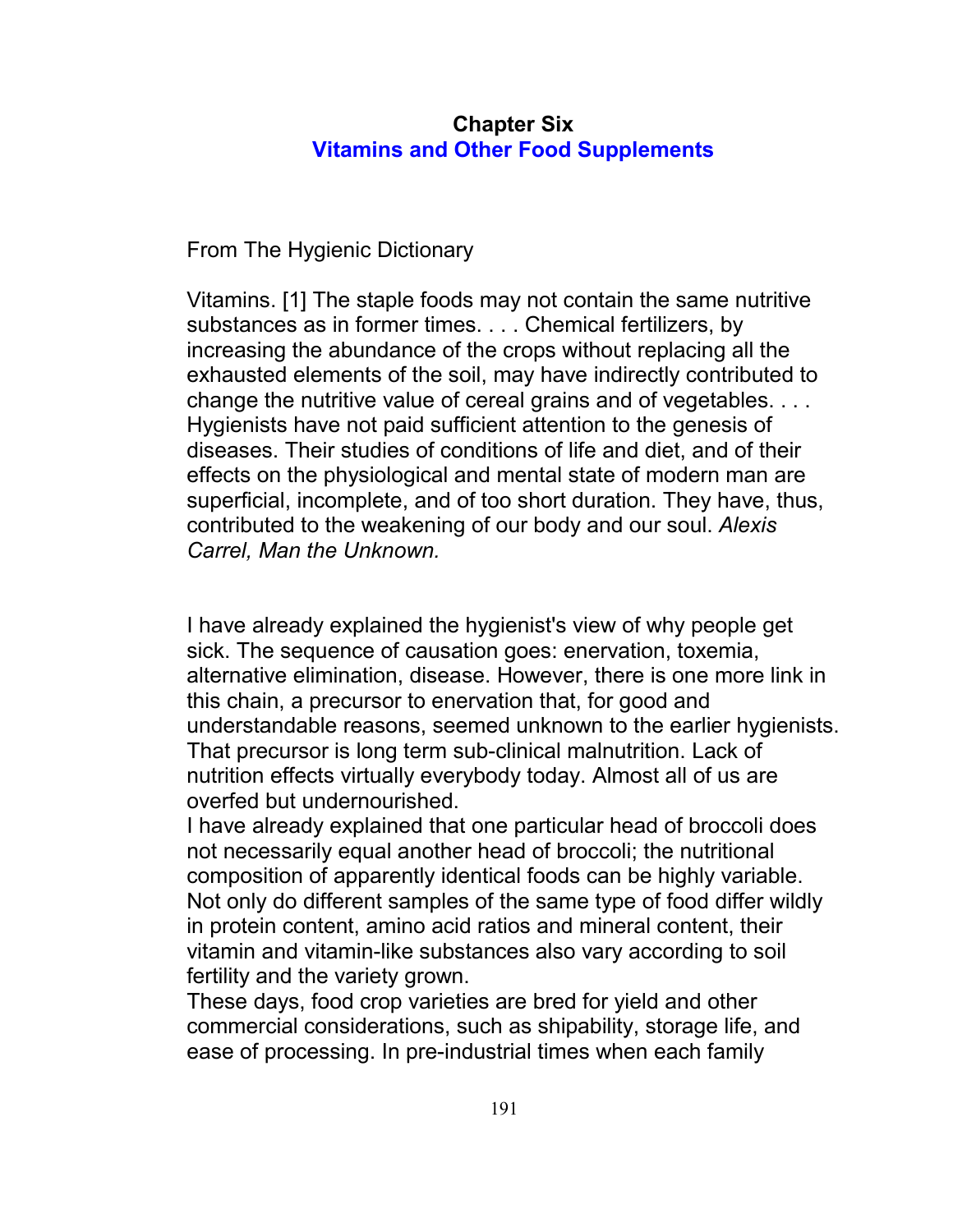propagated its own unique open-pollinated varieties, a natural selection process for healthy outcomes prevailed. If the family's particular, unique varieties carried genes for highly nutritious food, and if the family's land was fertile enough to allow those genes to manifest, and if the family kept up its land's fertility by wise management, their children tended to survive the gauntlet of childhood illness and lived to propagate the family's varieties and continue the family name. Thus, over time, human food cultivars were selected for their nutritional content.

But not any longer! These days, farming technology with its focus on bulk yield and profit, degrades the nutritional content of our entire food supply. Even commercial organically grown food is no better in this respect.

Sub-clinical, life-long, vitamin and mineral deficiencies contribute to the onset of disease; the malnourished body becomes increasingly enervated, beginning the process of disease. Vitamin supplements can increase the body's vital force, reversing to a degree the natural tendency towards degeneration. In fact, some medical gerontologists theorize that by using vitamins it might be possible to restore human life span to its genetically programmed 115 years without doing anything else about increasing nutrition from our degraded foods or paying much attention to dietary indiscretions. Knowing what I do about toxemia's effects I doubt vitamins can allow us to totally ignore what we eat, though supplements can certainly help.

More than degraded nutritional content of food prompts a thinking person to use food supplements. Our bodies and spirits are constantly assaulted and insulted by modern life in ways our genetics never intended us to deal with. Today the entire environment is mildly toxic. Air is polluted; water is polluted; our food supply contains traces of highly poisonous artificial molecules that our bodies have no natural ability to process and eliminate. Our cities and work places are full of loud, shocking noises that trigger frequent adrenaline rushes and other stress adaptations. Our work places are full of psychological stresses that humans never had to deal with before.

Historically, humans who were not enslaved have been in control of determining their own hour to hour, day to day activities, living on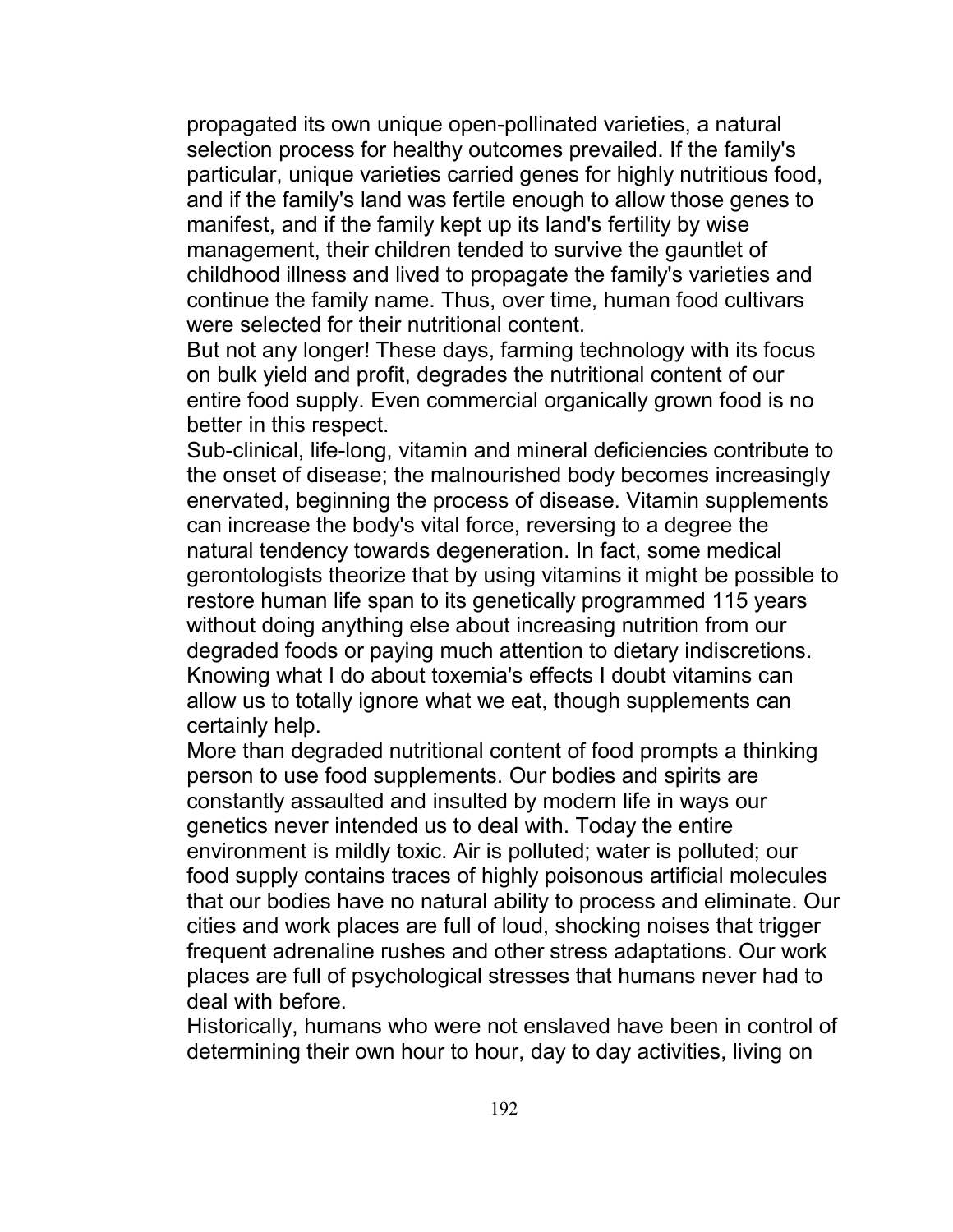their own largely self-sufficient farms. The idea of working for another, at regular hours, without personal liberty, ignoring or suppressing one's own agenda and inclinations over an entire lifetime is quite new and not at all healthy. It takes continual subconscious applications of mental and psychic energies to protect ourselves against the stresses of modern life, energies that we don't know we're expending. This is also highly enervating. Thus to remain healthy we may need nutrition at levels far higher than might be possible through eating food; even ideal food might not contain enough vitamins to sustain us against the strains and stresses of this century.

And think about Dr. Pottenger's cats. Our bodies are at the poorer end of a century-long process of mass degeneration that started with white flour from the roller mill. Compared to my older clients I have noticed that my younger patients seem to possess less vital force on the average, show evidence of poorer skeletal development, have poorer teeth, less energy, have far more difficulty breeding and coping with their family life, and are far more likely to develop degenerative conditions early. Most of my younger patients had a poor start because they were raised on highly refined, devitalized, deficient foods, and grew up without much exercise. Their parents had somewhat better food. Some of their grandparents may have even grown up on raw milk and a vegetable garden, and actually had to walk, not owning cars when they were young. Their great grandparents had a high likelihood of enjoying decent nutrition and a healthful life-style.

Unfortunately, most of my patients like the idea of taking vitamins too much for their own good. The AMA medical model has conditioned people to swallow something for every little discomfort, and taking a pill is also by far the easiest thing to do because a pill requires no life-style changes, nor self-discipline, nor personal responsibility. But vitamins are much more frugal than drugs. Compared to prescriptions, even the most exotic life extension supplements are much less expensive. I am saddened when my clients tell me they can't afford supplements. When their MD prescribes a medicine that costs many times more they never have trouble finding the money.

I am also saddened that people are so willing to take supplements,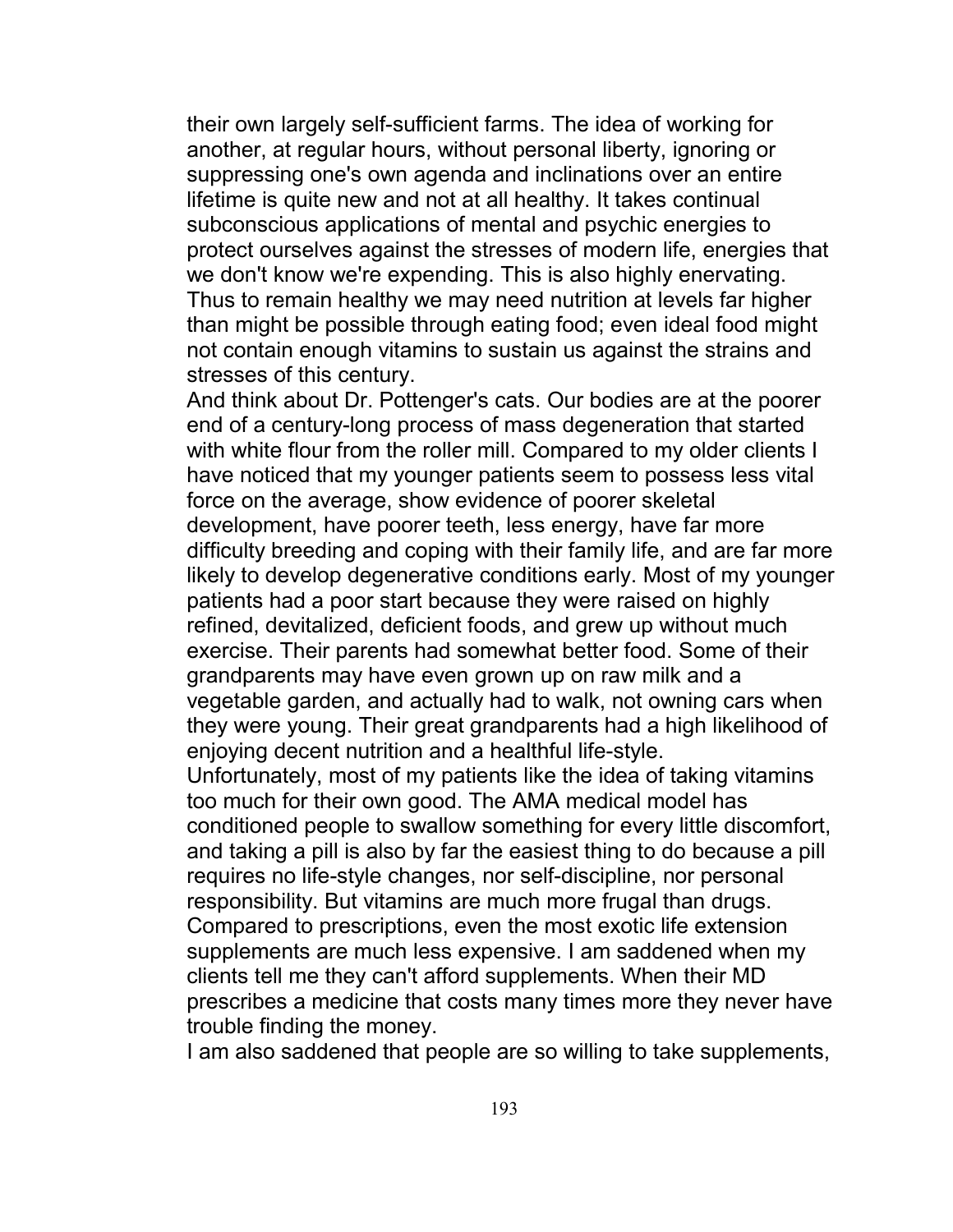because I can usually do a lot more to genuinely help their bodies heal with dietary modification and detoxification. Of all the tools at my disposal that help people heal, last in the race comes supplements.

One of the best aspects of using vitamins as though they were healing agents is that food supplements almost never have harmful side effects, even when they are taken in what might seem enormous overdoses. If someone with a health condition reads or hears about some vitamin being curative, goes out and buys some and takes it, they will at very least have followed the basic principle of good medicine: first of all do no harm. At worst, if the supplements did nothing for them at all, they are practicing the same kind of benevolent medicine that Dr. Jennings did almost two centuries ago. Not only that, but having done something to treat their symptoms, they have become patients facilitating their own patience, giving their body a chance to correct its problem. They well may get better, but not because of the action of the particular vitamin they took. Or, luckily, the vitamin or vitamins they take may have been just what was needed, raising their body's vital force and accelerating the body's ability to solve its problem.

One reason vitamin therapies frequently do not work as well as they might is that, having been intimidated by AMA propaganda that has created largely false fears in the public mind about harmful effects of vitamin overdoses, the person may not take enough of the right vitamin. The minimum daily requirements of vitamins and minerals as outlined in nutrition texts are only sufficient to prevent the most obvious forms of deficiency diseases. If a person takes supplements at or near the minimum daily requirement (the dose recommended by the FDA as being 'generally recognized as safe') they should not expect to see any therapeutic effect unless they have scurvy, beri beri, rickets, goiter, or pellagra.

In these days of vitamin-fortified bread and iodized salt, and even vitamin C fortified soft drinks, you almost never see the kind of lifethreatening deficiency states people first learned to recognize, such as scurvy. Sailors on long sea voyages used to develop a debilitating form of vitamin C deficiency that could kill. Scurvy could be quickly cured by as little as one lime a day. For this reason the British Government legislated the carrying of limes on long voyages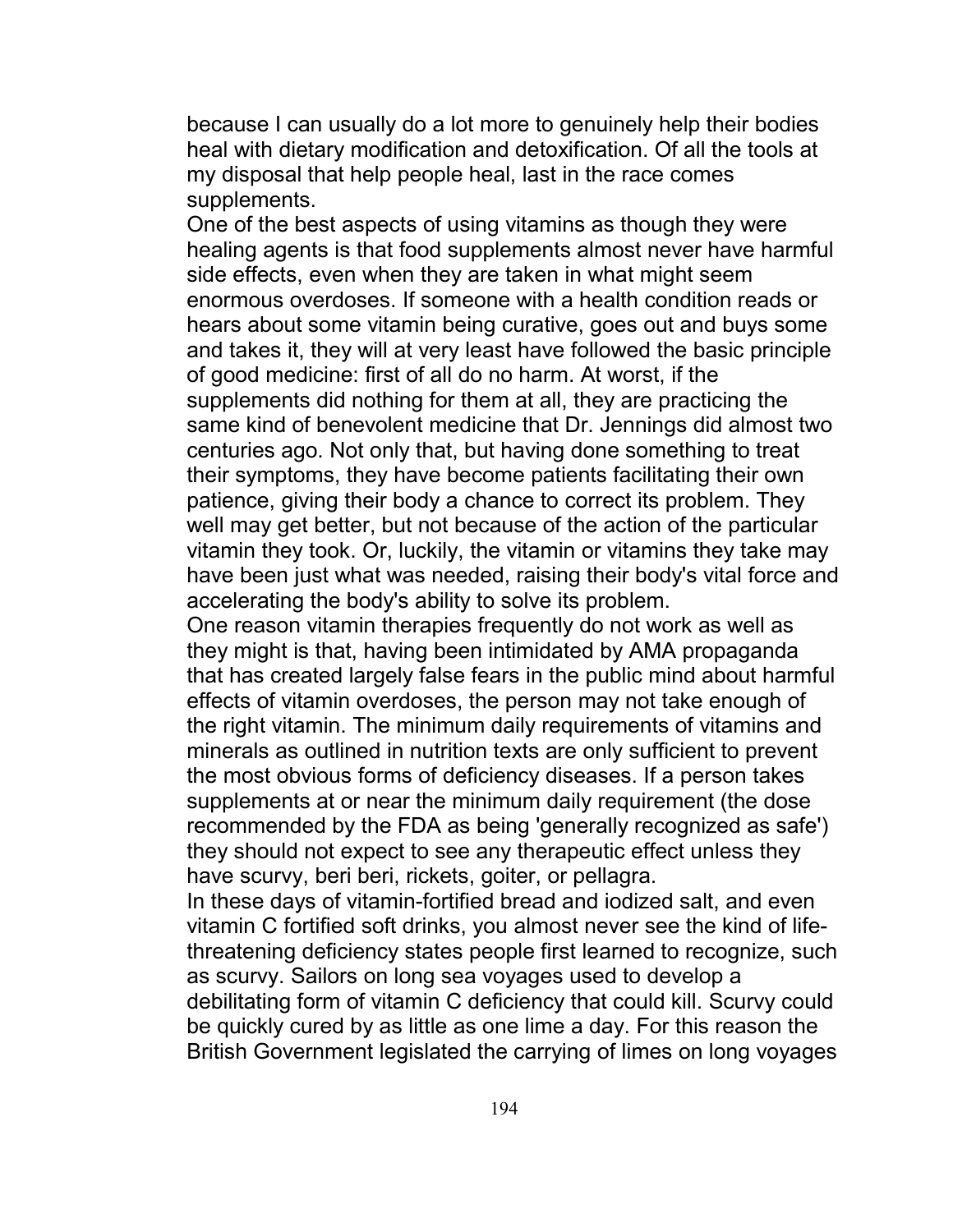and today that is why British sailors are still called limeys. A lime has less than 30 milligrams of vitamin C. But to make a cold clear up faster with vitamin C a mere 30 mg does absolutely nothing! To begin to dent an infection with vitamin C takes 10,000 milligrams a day, and to make a life threatening infection like pneumonia go away faster might require 25,000 to 150,000 milligrams of vitamin C daily, administered intravenously. In terms of supplying that much C with limes, that's 300 to 750 of them daily–clearly impossible. Similarly, pellagra can be cured with a few milligrams of vitamin B 3, but schizophrenia can sometimes be cured with 3,000 milligrams, roughly a thousand times as much as the MDR. There are many many common diseases that the medical profession does not see as being caused by vitamin deficiencies. Senility and many mental disorders fall in this category. Many old people live on extremely deficient diets comprised largely of devitalized starches, sugars, and fats, partly because many do not have good enough teeth to chew vegetables and other high roughage foods, and they do not have the energy it takes to prepare more nourishing foods. Virtually all old people have deficiency diseases. As vital force inevitably declines with age, the quantity and quality of digestive enzymes decreases, then the ability to breakdown and extract soluble nutrients from food is diminished, frequently leading to serious deficiencies. These deficiencies are inevitably misdiagnosed as disease and as aging. Suppose a body needs 30 milligrams a day of niacin to not develop pellagra, but to be fully healthy, needs 500 milligrams daily. If that body receives 50 milligrams per day from a vitamin pill, to the medical doctor it could not possibly be deficient in this vitamin. However, over time, the insidious sub-clinical deficiency may degrade some other system and produce a different disease, such as colitis. But the medical doctor sees no relationship. Let me give you an actual example. Medical researchers studying vitamin B 5 or pantothenic acid noticed that it could, in what seemed to be megadoses (compared to the minimum daily requirement) largely reverse certain degenerative effects of aging. These researchers were measuring endurance in rats as it decreased through the aging process. How they made this measurement may appear to some readers to be heartless, but the best way to gauge the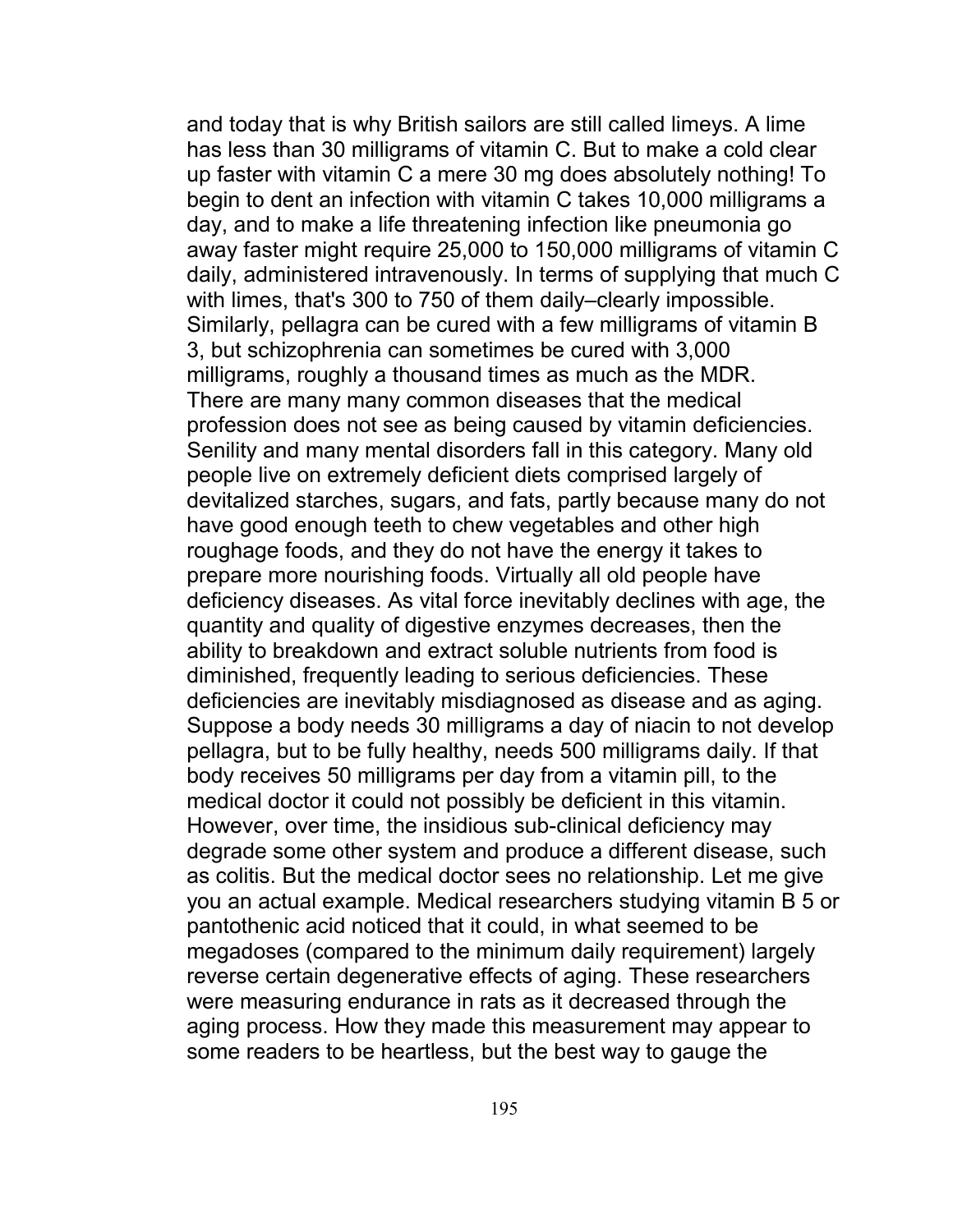endurance of a rat is to toss it into a five gallon bucket of cold water and see how long it swims before it drowns. Under these conditions, the researcher can be absolutely confident that the rat does its very best to stay alive.

Young healthy rats can swim for 45 minutes in 50° Fahrenheit water before drowning. Old rats can only last about 15 minutes. And old rats swim differently, less efficiently, with their lower bodies more or less vertical, sort of dog paddling. But when old rats were fed pantothenic acid at a very high dose for a few weeks before the test, they swam 45 minutes too. And swam more efficiently, like the young rats did. More interestingly, their coats changed color (the gray went away) and improved in texture; they began to appear like young rats. And the rats on megadoses of B 5 lived lot longer–25 to 33 percent longer than rats not on large doses of B 5. Does that mean "megadoses" of B 5 have an unknown drug-like effect? Or does that mean the real nutritional requirement for B 5 is a lot higher than most people think? I believe the second choice is correct. To give you an idea of how much B 5 the old rats were given in human terms, the FDA says the minimum daily requirement for B 5 is about 10 milligrams but if humans took as much B 5 as the rats, they would take about 750 milligrams per day. Incidentally, I figure I am as worthy as any lab rat and take over 500 milligrams daily.

My point is that there is a big difference between preventing a gross vitamin deficiency disease, and using vitamins to create optimum functioning. Any sick person or anyone with a health complaint needs to improve their overall functioning in any way that won't be harmful over the long term. Vitamin therapy can be an amazingly effective adjunct to dietary reform and detoxification.

Some of the earlier natural hygienists were opposed to using vitamins. However, these doctors lived in an era when the food supply was better, when mass human degeneration had not proceeded as far as it has today. From their perspective, it was possible to obtain all the nutrition one needed from food. In our time this is unlikely unless a person knowingly and intelligently produces virtually all their own food on a highly fertile soil body whose fertility is maintained and adjusted with a conscious intent to maximize the nutritive content of the food. Unfortunately, ignorance of the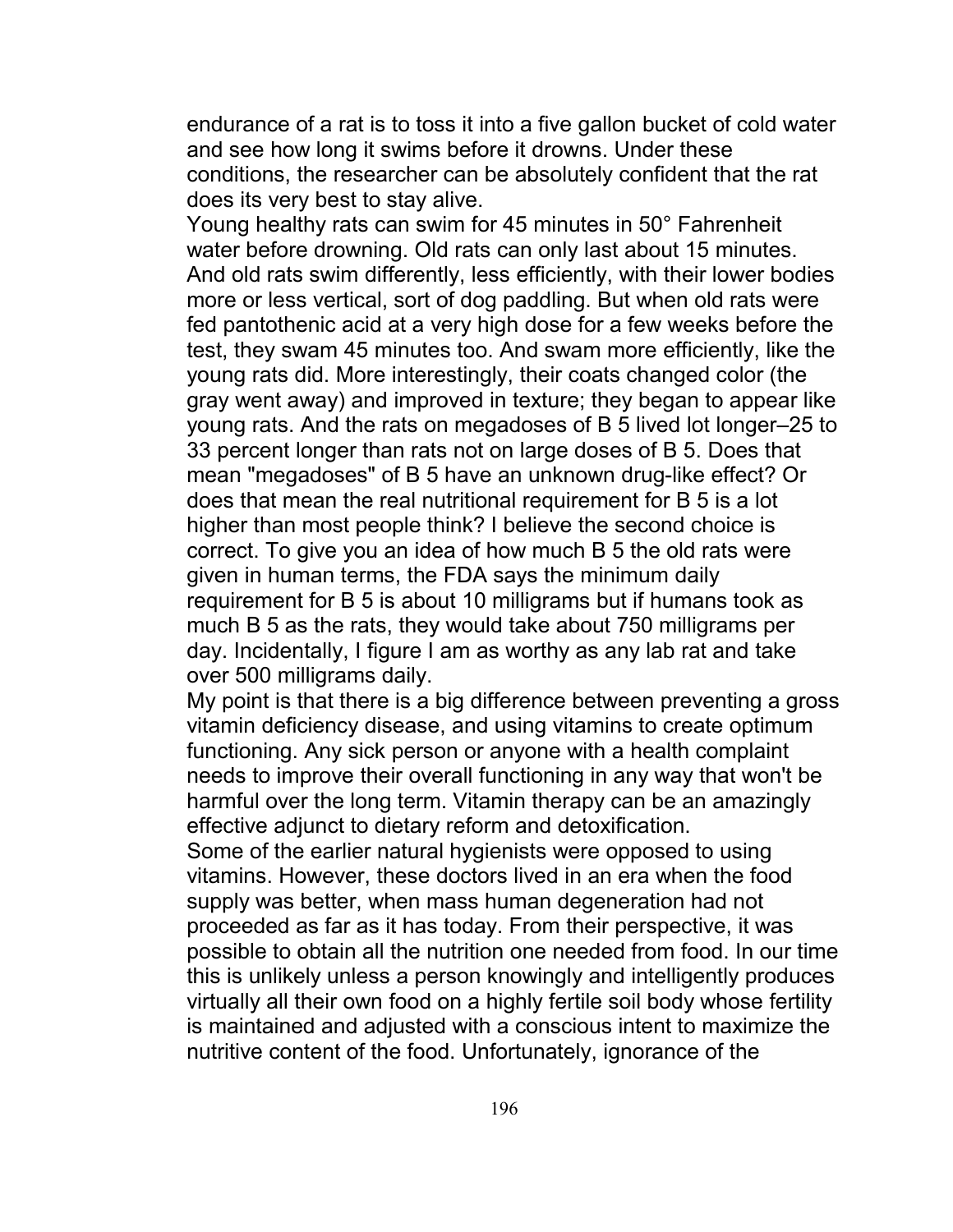degraded nature of industrial food seems to extend to otherwise admirable natural healing methods such as Macrobiotics and homeopathy because these disciplines also downplay any need for food supplementation.

#### **Vitamins For Young Persons And Children**

Young healthy people from weaning through their thirties should also take nutritional supplements even though young people usually feel so good that they find it impossible to conceive that anything could harm them or that they ever could become seriously sick or actually die. I know this is true because I remember my own youth and besides, why else would young people so glibly ride motorcycles or, after only a few months of brainwashing, charge up a hill into the barrel of a machine gun. Or have unsafe sex in this age of multiple venereal diseases. Until they get a little sense, vitamin supplements help to counteract their inevitable and unpreventable use of recreational foods. Vitamins are the cheapest long life and health insurance plan now available. Parents are generally very surprised at the thought that even their children need nutritional supplements; very few healthy children receive them. A few are given extra vitamin C when acutely ill, when they have colds or communicable diseases such as chicken pox.

Young people require a low dose supplement compared to those of us middle-aged or older, but it should be a broad formula with the full range of vitamins and minerals. Some of the best products I have found over 25 years of research and experimentation with young people are Douglas Cooper's "Basic Formula" (low dose and excellent for children) and "Super T Formula" (double the dose of Basic Formula, therefore better for adolescents and young adults), also from Douglas Cooper Company; Bronson's "Vitamin and Mineral Formula for Active Men and Women" and Bronson's "Insurance Formula." "Vitamin 75 Plus;" and "Formula 2" from Now Natural Foods are also good and less costly.

Healthy very small children who will swallow pills can take these same products at half the recommended dose. If they won't swallow pills the pills can be blended into a fruit smoothie or finely crushed and then stirred into apple sauce. There are also "Children's Chewable Multi-Vitamins + Iron" (1-5 years old) from Douglas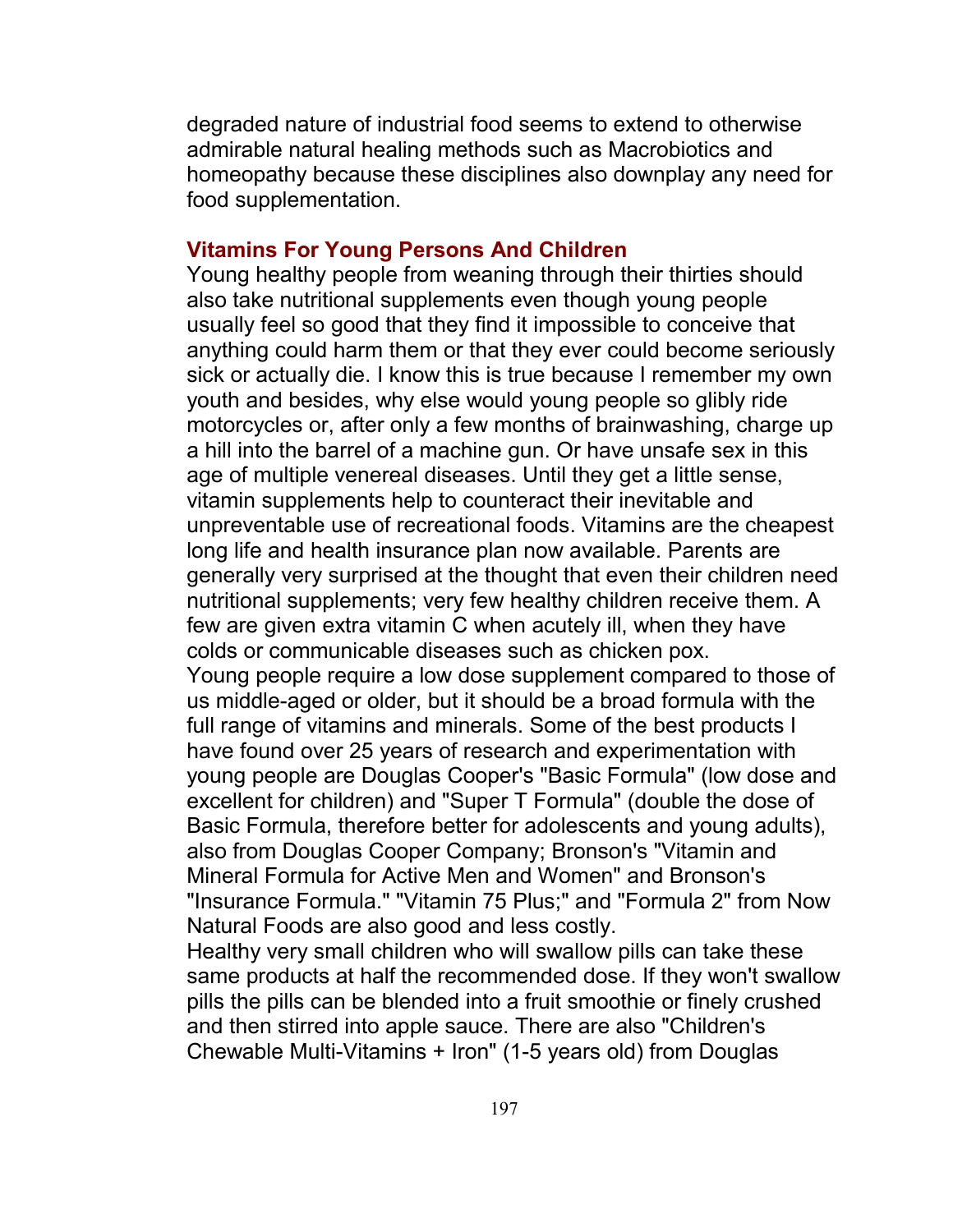Cooper that contains no minerals except iron, Bronson's "Chewable Vitamins" (make sure it is the one for small children, Bronson makes several types of chewables) and a liquid vitamin product from Bronson called Multivitamin Drops for Infants . These will be a little more costly than cutting pills in half.

There is also an extraordinarily high quality multivitamin/mineral formula for children called "Children's Formula Life Extension Mix" from Prolongevity, Ltd. (the Life Extension Foundation), it is in tablet form, and slightly more expensive.

I hope that my book will be around for several generations. The businesses whose vitamin products I recommend will not likely exist in twenty years. Even sooner than that the product names and details of the formulations will almost certainly be altered. So, for future readers discovering this book in a library or dusty shelve of a used book store, if I, at my current level of understanding, were manufacturing a childrens and young adults vitamin formula myself, this is what it would contain. Any commercial formulation within 25 percent of these figures plus or minus would probably be fine as long as the vitamins in the pills were of high quality.

| Vitamin C     | 500 mg          | $B-1$                | 30 mg           |
|---------------|-----------------|----------------------|-----------------|
| Vitamin E     | <b>50 iu</b>    | $B-2$                | 30 mg           |
| Vitamin A     | 500 iu          | $B-3$<br>niacinamide | 100 mg          |
| Vitamin D     | <b>25 iu</b>    | $B-5$                | 50 mg           |
| Magnesiu<br>m | 100 mg          | $B-6$                | 30 mg           |
| Calcium       | 400 mg          | $B-12$               | 30 mcg          |
| Selenium      | 10 mcg          | Chromium             | 20 mcg          |
| Manganes<br>e | 2 mcg           | <b>Biotin</b>        | 30 mg           |
| Zinc          | 5 <sub>mg</sub> | lodine (as kelp)     | 5 <sub>mg</sub> |
| <b>PABA</b>   | $20 \text{ mg}$ | <b>Bioflavinoids</b> | 100 mg          |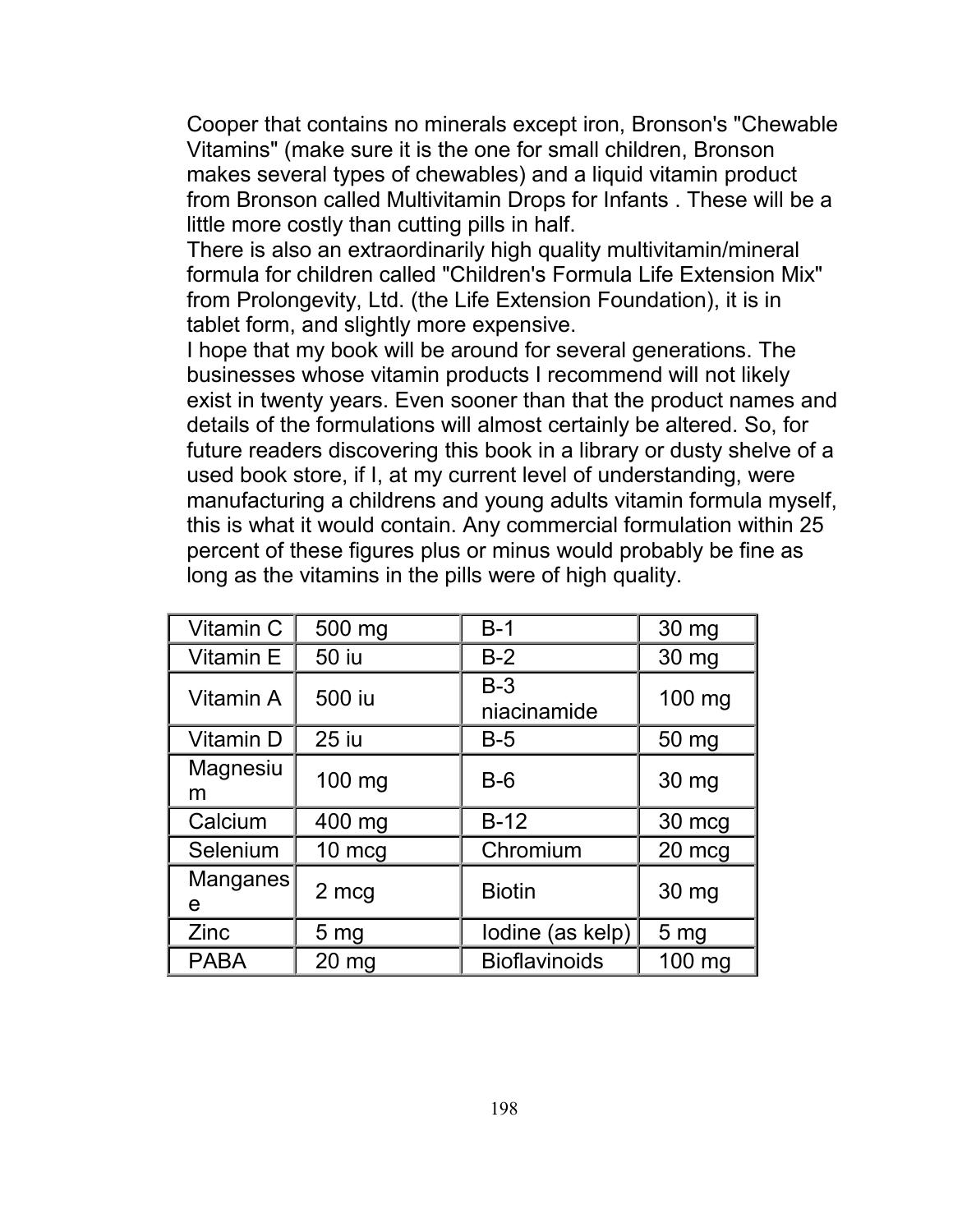#### **Vitamins For An Older Healthy Person**

Someone who is beyond 35 to 40 years of age should still feel good almost all of the time. That is how life should be. But enjoying wellbeing does not mean that no dietary supplementation is called for. The onset of middle age is the appropriate time to begin working on continuing to feel well for as long as possible. Just like a car, if you take very good care of it from the beginning, it is likely to run smoothly for many years into the future. If on the other hand you drive it hard and fast with a lot of deferred maintenance you will probably have to trade it in on a new one after a very few years. Most people in their 70s and older who are struggling with many uncomfortable symptoms and low energy lament, 'if I'd only known I was going to live so long I would have taken better care of myself.' But at that point it is too late for the old donkey; time for a trade in. Gerontologists refer to combating the aging process as "squaring the curve." We arrive at the peak of our physical function at about age eighteen. How high that peak level is depends on a person's genetic endowment, the quality of the start they received through their mother's nutritional reserves, and the quality of their childhood nutrition and life experience. From that peak our function begins to drop. The rate of drop is not uniform, but is a cascade where each bit of deterioration creates more deterioration, accelerating the rate of deterioration. If various aging experiences were graphed, they would make curves like those on the chart on this page.



Because deterioration starts out so slowly, people usually do not begin to notice there has been any decline until they reach their late 30s. A few fortunate ones don't notice it until their 40s. A few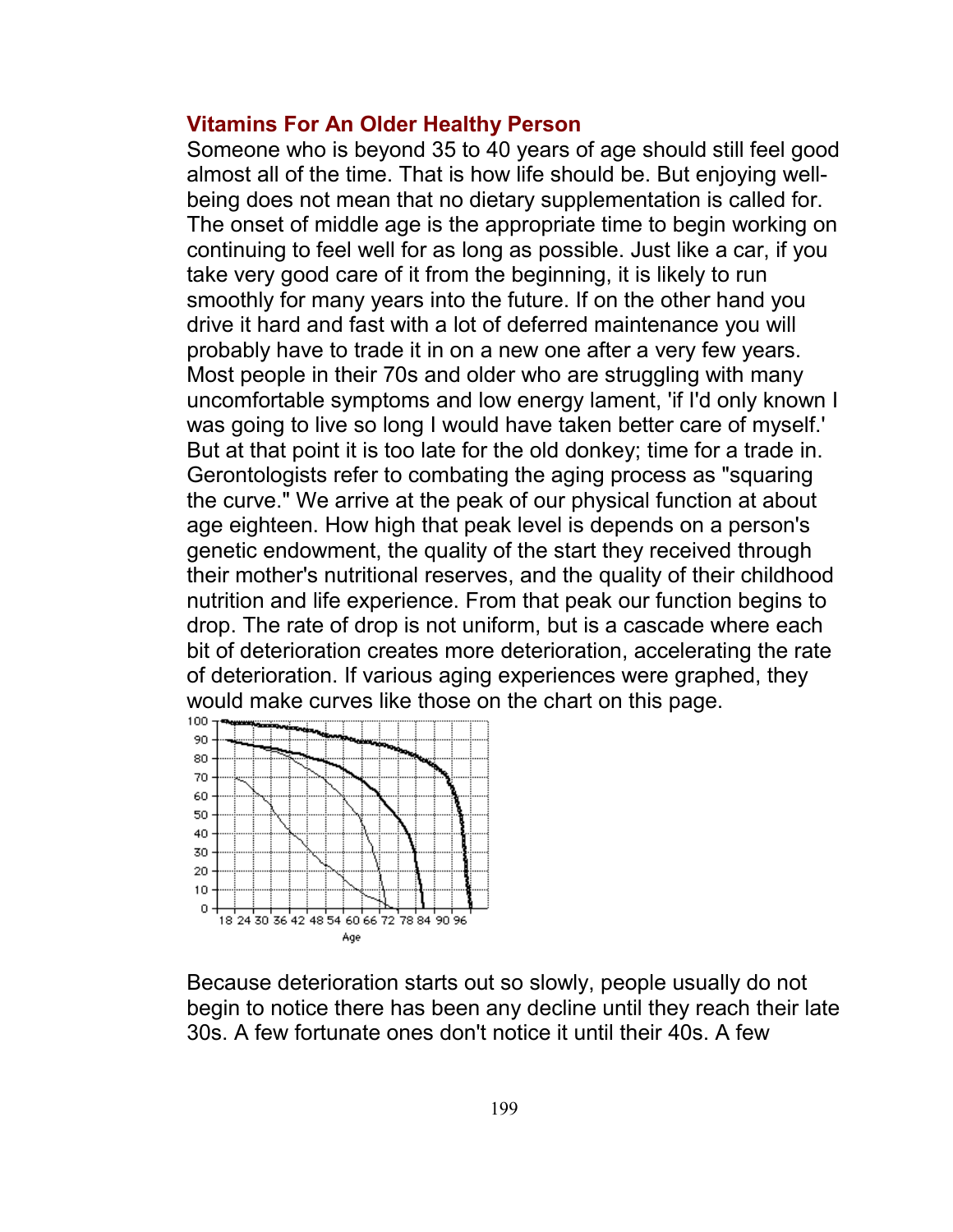(usually) dishonest ones claim no losses into their 50s but they are almost inevitably lying, either to you or to themselves, or both. Though it might be wisest to begin combating the aging process at age 19, practically speaking, no one is going to start spending substantial money on food supplements until they actually notice significant lost function. For non-athletes this point usually comes when function has dropped to about 90 percent of what it was in our youth. If they're lucky what people usually notice with the beginnings of middle age is an increasing inability for their bodies to tolerate insults such as a night on the town or a big meal. Or they may begin to get colds that just won't seem to go away. Or they may begin coming home after work so tired that they can hardly stay awake and begin falling asleep in their Lazy Boy recliner in front of the TV even before prime time. If they're not so lucky they'll begin suffering the initial twinges of a non-life-threatening chronic condition like arthritis.

The thinnest line demonstrates the worst possible life from a purely physical point of view, where a person started out life with significantly lowered function, lost quite a bit more and then hung on to life for many years without the mercy of death.

If one can postpone the deterioration of aging, they extend and hopefully square the curve (retard loss of function until later and then have the loss occur more rapidly). Someone whose lifetime function resembled a "square curve"(the thickest, topmost line) would experience little or no deterioration until the very end and then would lose function precipitously. At this point we do not know how to eliminate the deterioration but we do know how to slow it down, living longer and feeling better, at least to a point close to the very end.

Vitamin supplements can actually slow or even to a degree, reverse, the aging process. However, to accomplish that task, they have to be taken in amounts far greater than so-called minimum daily requirements, using vitamins as though they were drugs, a therapeutic approach to changing body chemistry profiles and making them resemble a younger body. For example, research gerontologists like Walford reason that if pantothenic acid (vitamin B 5, in fairly substantial (but quite safe) doses can extend the life and improve the function of old rats, there is every indication that it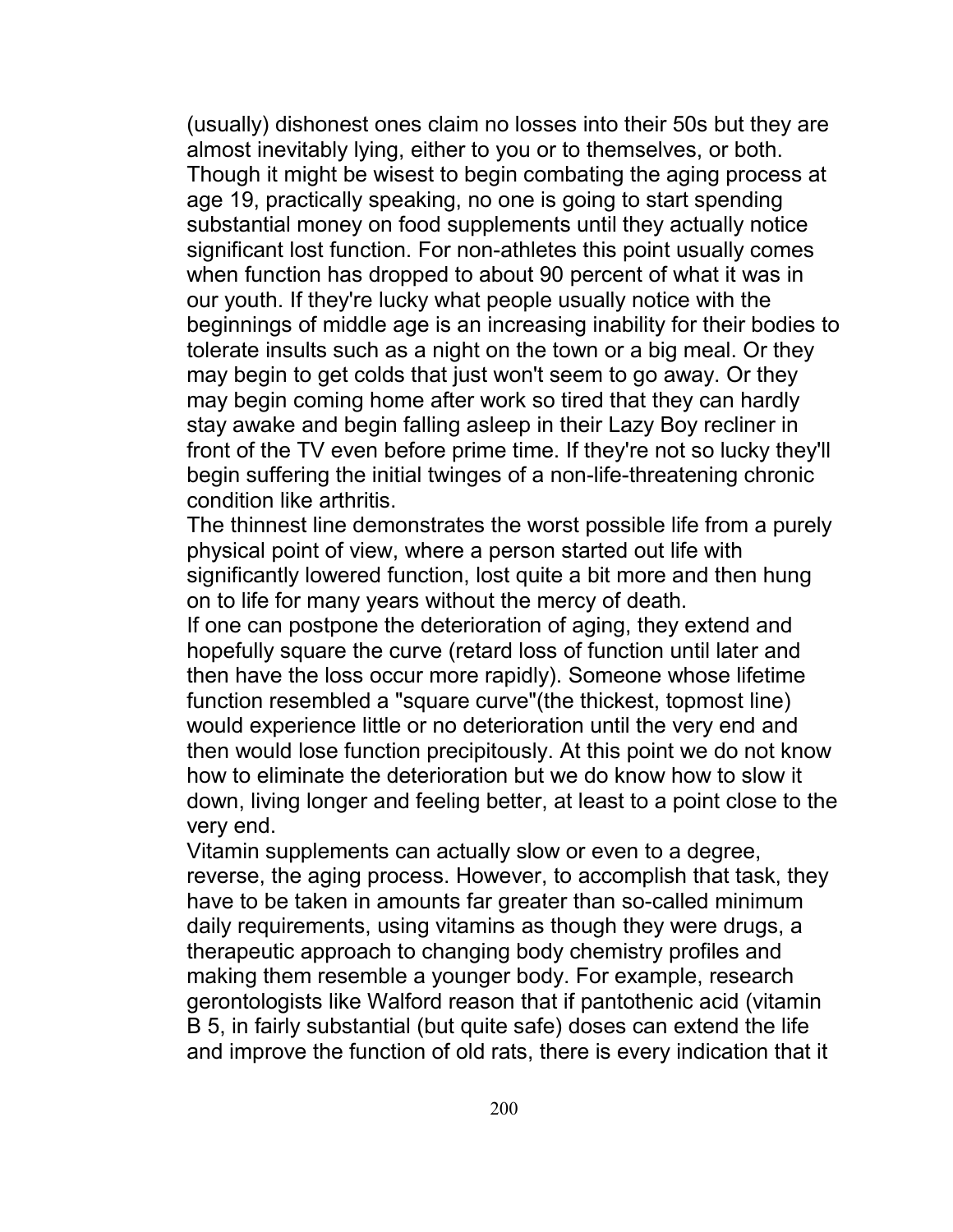will do a similar job on humans. Medical researchers and research gerontologists have noticed that many other vitamin and vitaminlike substances have similar effects on laboratory animals. Some will object that what helps rats and mice is in no way proven to cause the same result on humans. I agree. Proven with full scientific rigor, no. In fact, at present, the contention is unprovable. Demonstrable as having a high likelihood's of being so, yes! So likely so as to be almost incontrovertible, yes! But provable to the most open-minded, scientific sort–probably not for a long time. However, the Life Extension Foundation is working hard to find some quantifiable method of gauging the aging process in humans without waiting for the inarguable indicator, death. Once this is accomplished and solidly recognized, probably no rational person will be able to doubt that human life span can be increased. Experiments work far better with short-lived laboratory animals for another reason; we can not control the food and supplement intakes of humans as we can with caged mice. In fact, there are special types of laboratory mice that have been bred to have uniformly short life spans, especially to accelerate this kind of research. With mice we can state accurately that compared to a control group, feeding such and such a dose of such and such a supplement extended the life-span or functional performance by such and such a percent.

A lot of these very same medical gerontologists nourish their own bodies as thoroughly as the laboratory animals they are studying, taking broad mixes of food supplements at doses proportional to those that extend the life spans of their research animals. This approach to using supplementation is at the other end of the scale compared to using supplements to prevent gross deficiencies. In the life extension approach, vitamins and vitamin-like substances are used as a therapy against the aging process itself.

Will it work? Well, some of these human guinea pigs have been on heavy vitamin supplementation for over thirty years (as of 1995) and none seem to be suffering any damage. Will they live longer? It is impossible to say with full scientific rigor? To know if life extension works, we would have to first determine "live longer than what?" After all, we don't know how long any person might have lived without life extending vitamin supplements. Though it can't be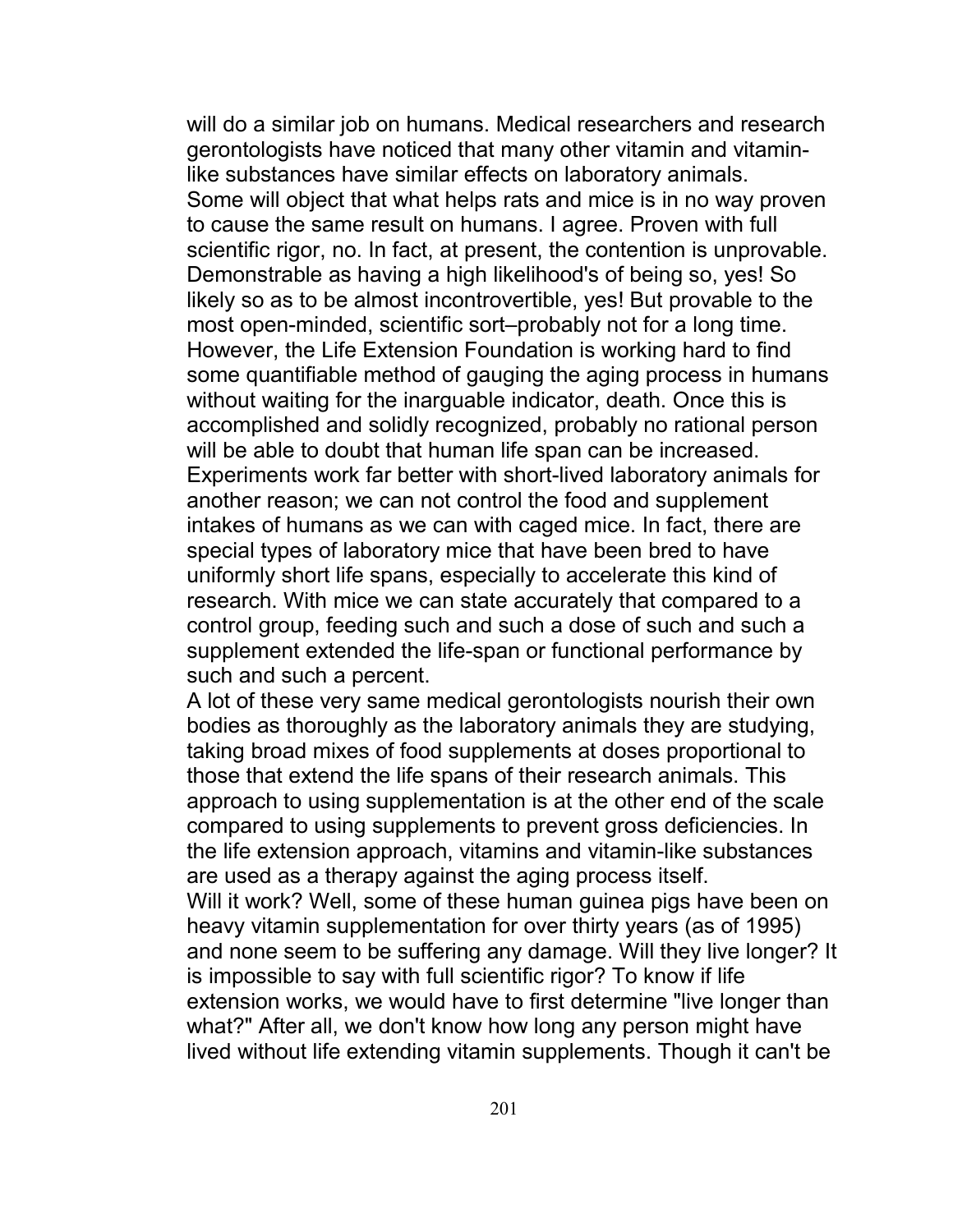"proven," it makes perfect sense to me to spend far less money on an intensive life extension vitamin program than I would certainly lose as a result of age-related sickness.

Besides, I've already observed from personal use and from results in my clinical practice that life extension vitamin programs do work. Whether I and my clients will ultimately live longer or not, the people who I have put on these programs, including myself and my husband, usually report that for several years after starting they find themselves feeling progressively younger, gradually returning to an overall state of greater well-being they knew five or ten or fifteen years ago. They have more energy, feel clearer mentally, have fewer unwanted somatic symptoms.

Sometimes the improvements seem rather miraculous. After a few months on the program one ninety year old man, an independentminded Oregonian farmer, reported that he began awakening with an erection every morning; unfortunately, his 89 year old cranky and somewhat estranged wife, who would not take vitamins, did not appreciate this youthfulness. A few months later (he had a small farm) he planted a holly orchard. Most of you won't appreciate what this means without a bit of explanation, but in Oregon, holly is grown as a high-priced and highly profitable ornamental for the clusters of leaves and berries. But a slow-growing holly orchard takes 25 years to began making a profit!

A few older clients of mine reported that they noticed nothing from the life extension program, but these are unique people who have developed the ability to dominate their bodies with their minds and routinely pay their bodies absolutely no attention, driving them relentlessly to do their will. Usually they use their energies to accomplish good, Christian works. Eventually, these dedicated and high-toned people break down and die like everyone else. Will they do so later on life extending vitamins than they would have otherwise? I couldn't know because I can't know how long they might have lived without supplementation and since they refuse to admit the vitamins do them any good, they won't pay for them. Many on life extension programs experience a reverse aging process for awhile. However, after the full benefit of the supplementation has worked itself through their body chemistry, they again begin to experience the aging process. I believe the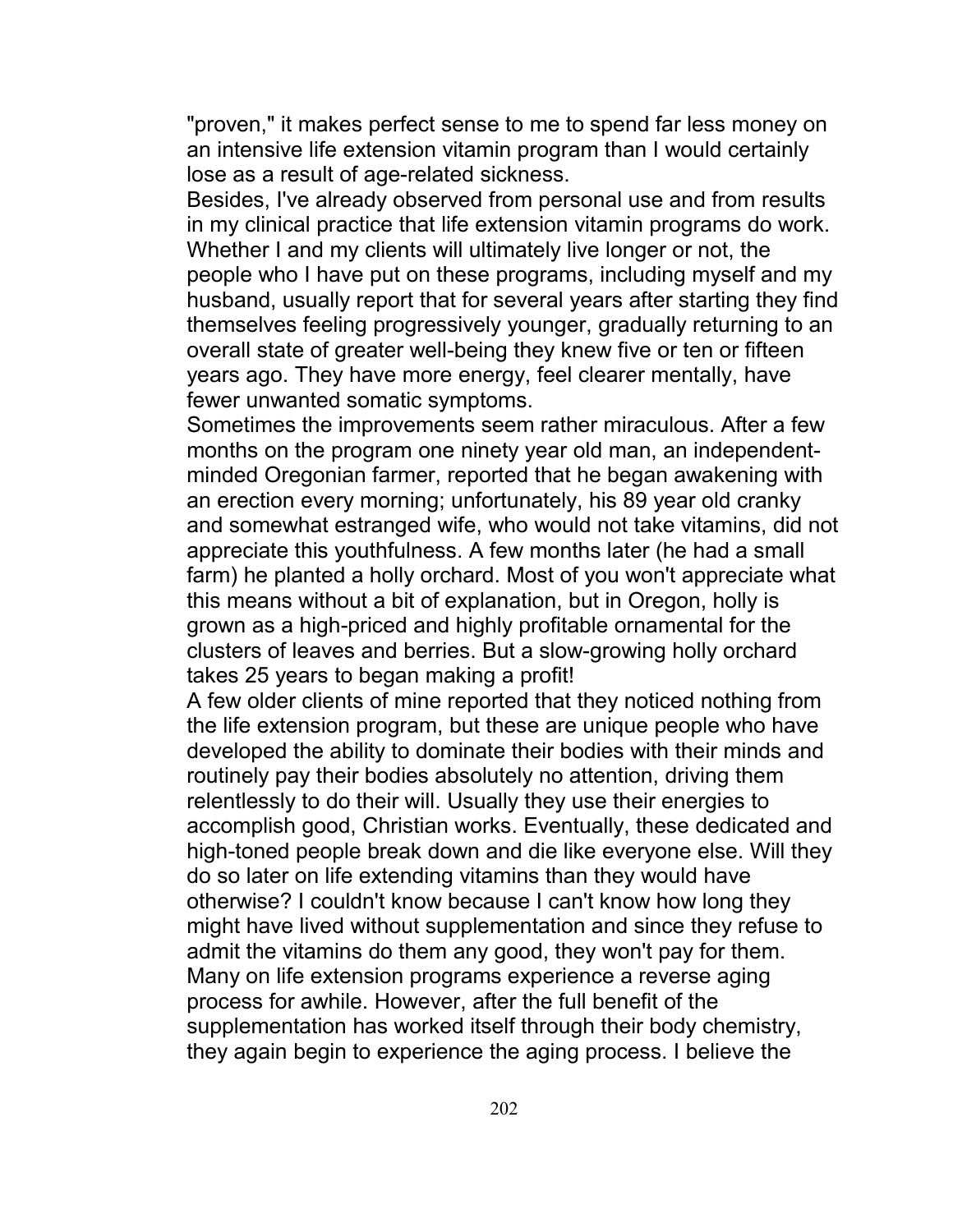process will then be slowed by their vitamins compared to what it would have been without supplements. But I can't prove it. Maybe we will have some idea if the program worked 20 to 40 years from now.

At this time I know of only two companies that make top quality life extension vitamin supplement formulas. One is Prolongevity (Life Extension Foundation), the other, Vitamin Research Products. I prefer to support what I view as the altruistic motives behind Prolongevity and buy my products from them. Unfortunately, these vitamin compounders can not put every possibly beneficial substance in a single bottle of tablets. The main reason they do not is fear of the power-grabbing Food and Drug Administration. This agency is threatening constantly to remove certain of the most useful life-extending substances from the vitamin trade and make them the exclusive property of prescription-writing medical doctors. So far, public pressure has been mobilized against the FDA every time action was threatened and has not permitted this. If some product were included in a mix and that product were prohibited, the entire mixed, bottled and labeled batch that remained unsold at that time would be wasted, at enormous cost.

Were I manufacturing my own life extension supplement I would include the following. By the way, to get this all in one day, it is necessary to take 6 to 12 large tablets daily, usually spread throughout the day, taken a few at a time with each meal. If you compare my suggested formulation to another one, keep in mind that variations of 25 percent one way or another won't make a significant difference, and adding other beneficial substances to my recommendations probably is only helpful. However, I would not want to eliminate anything in the list below, it is the minimum:

| <b>Beta-Carotene</b> | 25,000 iu | Selenium     | $100$ mcg       |
|----------------------|-----------|--------------|-----------------|
| <b>Vitamin A</b>     | 5,000 iu  | Taurine      | 500 mg          |
| $B-1$                | 250 mg    | Cyctine      | 200 mg          |
| $B-2$                | 50 mg     | Gluthaianone | $15 \text{ mg}$ |
| B-3 niacinamid       | 850 mg    | Choline      | 650 mg          |
| $B-5$                | 750 mg    | Inositol     | 250 mg          |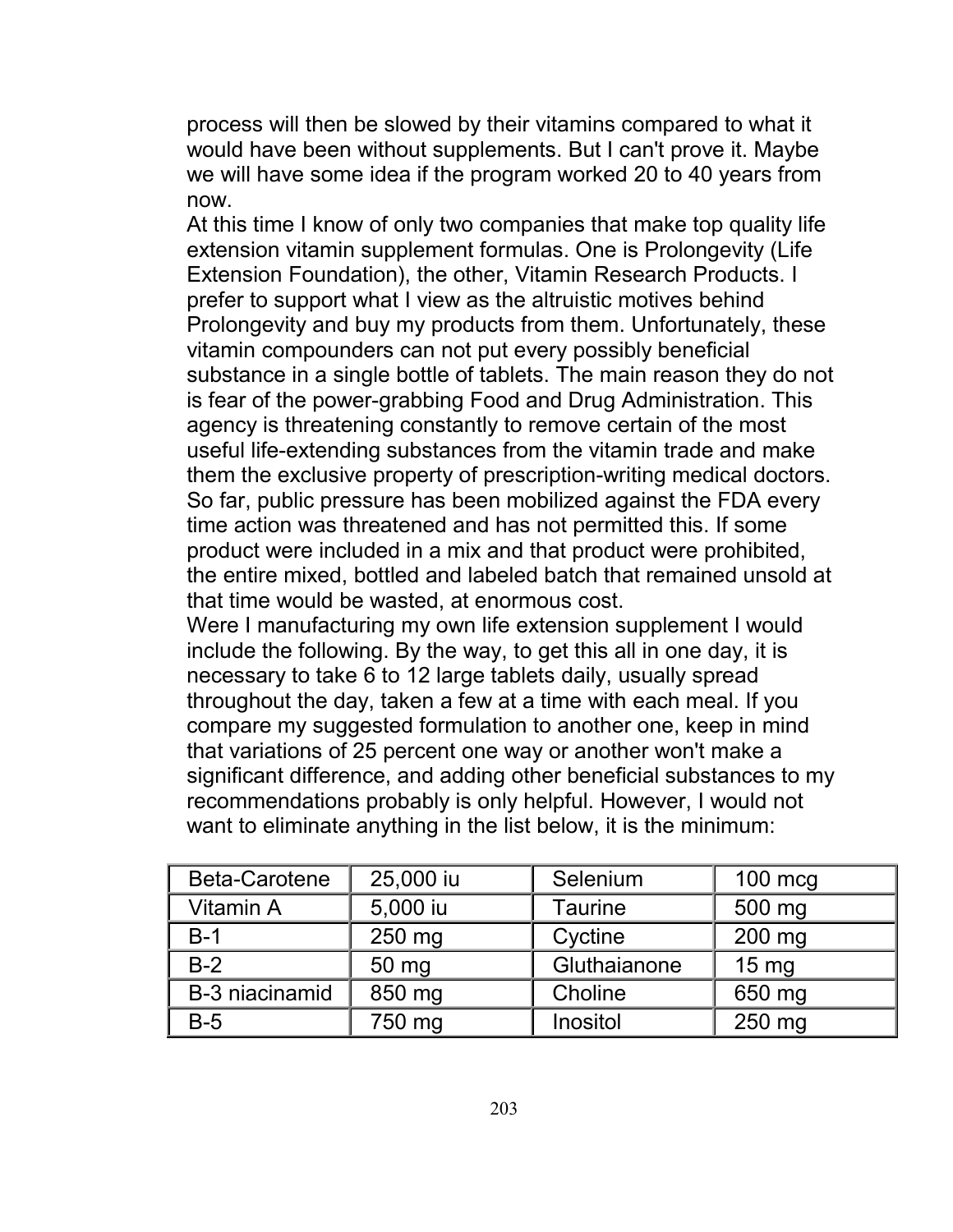| $B-6$             | 200 mg   | <b>Flavanoids</b>  | 500 mg          |
|-------------------|----------|--------------------|-----------------|
| $B-12$            | 100 mcg  | Zinc               | 35 mg           |
| <b>PABA</b>       | 50 mg    | Chromium           | $100$ mcg       |
| <b>Folic Acid</b> | 500 mcg  | Molybdenum         | 123 mg          |
| <b>Biotin</b>     | 200 mcg  | Manganese          | 5 <sub>mg</sub> |
| Vitamin C         | 3,000mg  | lodine (as kelp)   | $10 \text{ mg}$ |
| Vitamin E         | 600 iu   | Co-Enzyme Q-<br>10 | 60 mg           |
| Magnesium         | 1,000 mg | <b>DMAE</b>        | 100 mg          |
| Potassium         | 100 mg   | Ginko biloba       | 120 mg          |
| Calcium           | 1,000 mg | <b>Vitamin D-3</b> | 200 iu          |

Please also keep in mind that there are many other useful substances not listed above. For example, every day I have a "green drink," an herbal preparation containing numerous tonic substances like ginseng and also various forms of algae and chlorophyll extracts. My green drink makes my body feel very peppy all day, so it certainly enhances my life and may extend it. It costs about \$25,00 a month to enjoy that. I also use various pure amino acids at times. Phenylalyanine will make me get more aggressive whenever I am feeling a little lackluster; this nutrient has also been used as an effective therapy against depression. Melatonin taken at bedtime really does help me get to sleep and may have remarkable life-extending properties. Other amino acids help my body manufacture growth hormones and I use them from the time I begin training seriously in spring through the end of the summer triathlon competition season. Pearson and Shaw's book (see Bibliography) is a good starting point to begin learning about this remarkably useful subject.

### **The Future Of Life Extension**

I beg the readers indulgence for a bit of futurology about what things may look like if the life extension movement continues to develop.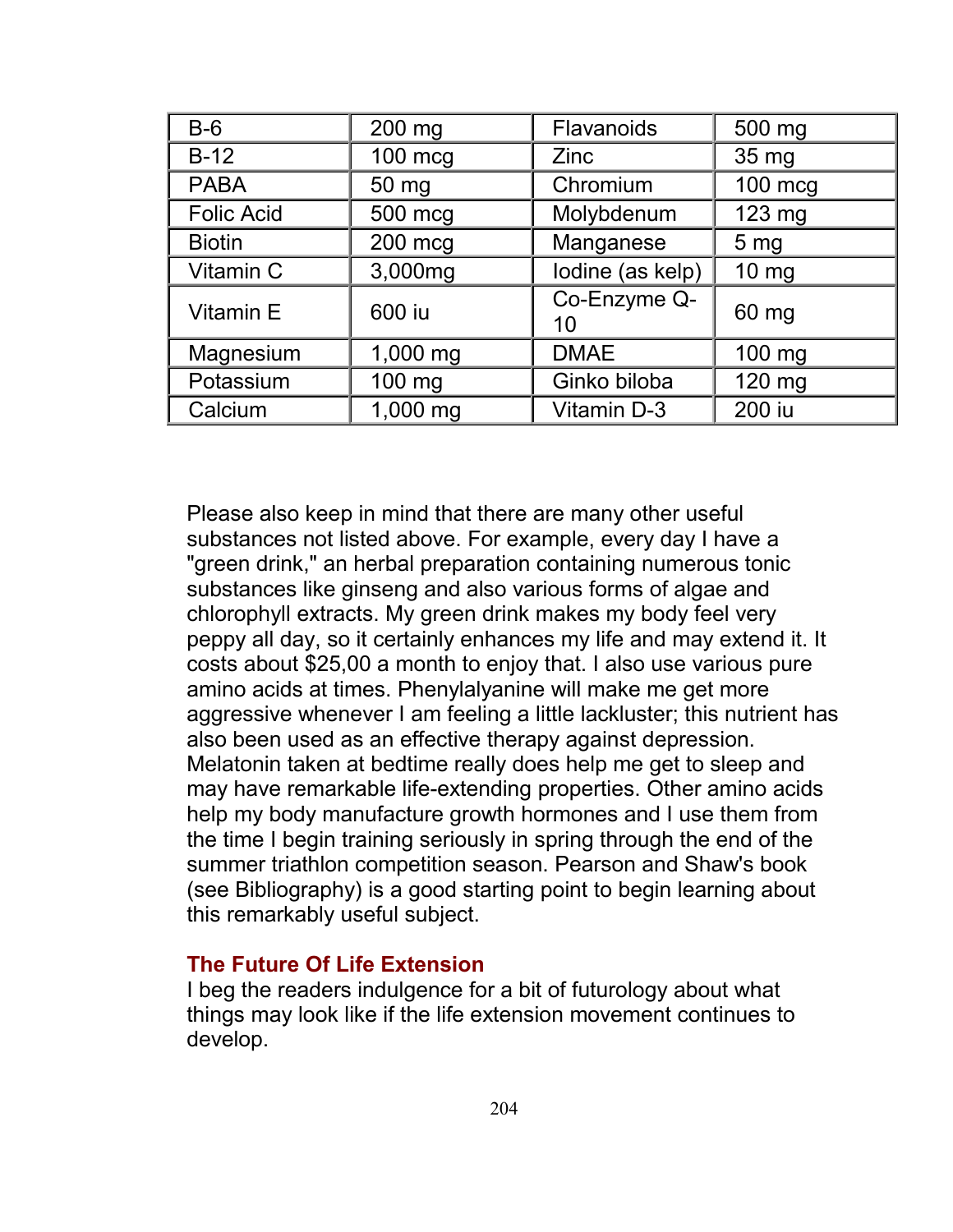Right now, a full vitamin and vitamin-like substance life extension program costs between \$50 and \$100 dollars per month. However, pharmaceutical researchers occasionally notice that drugs meant to treat and cure diseases, when tested on lab animals for safety, make these animals live quite a bit longer and function better. Though the FDA doesn't allow any word of this to be printed in official prescribing data, the word does get around to other researchers, to gerontologists and eventually to that part of the public that is eagerly looking for longer life. Today there are numerous people who routinely take prescription medicines meant to cure a disease they do not have and plan to take those medicines for the rest of their long, long life.

These drugs being patented, the tariff gets a lot steeper compared to taking vitamins. (Since they are naturally-occurring substances, vitamins can't be patented and therefore, aren't big-profit items. Perhaps that's one reason the FDA is so covertly opposed to vitamins.) Right now it would be quite possible to spend many hundred dollars per month on a life extension program that included most of these potentially beneficent prescription drugs.

As more of life-extending substances are discovered, the cost of participating in a maximally effective life extension program will escalate. However, those who can afford chemically enhanced functioning will enjoy certain side-benefits. Their productive, enjoyable life spans may measure well over a century, perhaps approaching two centuries or more. Some of these substances greatly improve intelligence so they will become brighter and have faster reaction times. With more time to accumulate more wisdom and experience than "short livers" these folks will become wiser, too. They will have more time to compound their investment assets and thus will become far more wealthy. They will become an obvious and recognizable aristocracy. This new upper class will immediately recognize each other on the street because they will look entirely different than the short-lived poorer folk and will probably run the political economic system.

And this new aristocratic society I see coming may be far more pleasant than the one dominated by the oligarchy we now have covertly running things. For with greater age and experience does really come greater wisdom. I have long felt that the biggest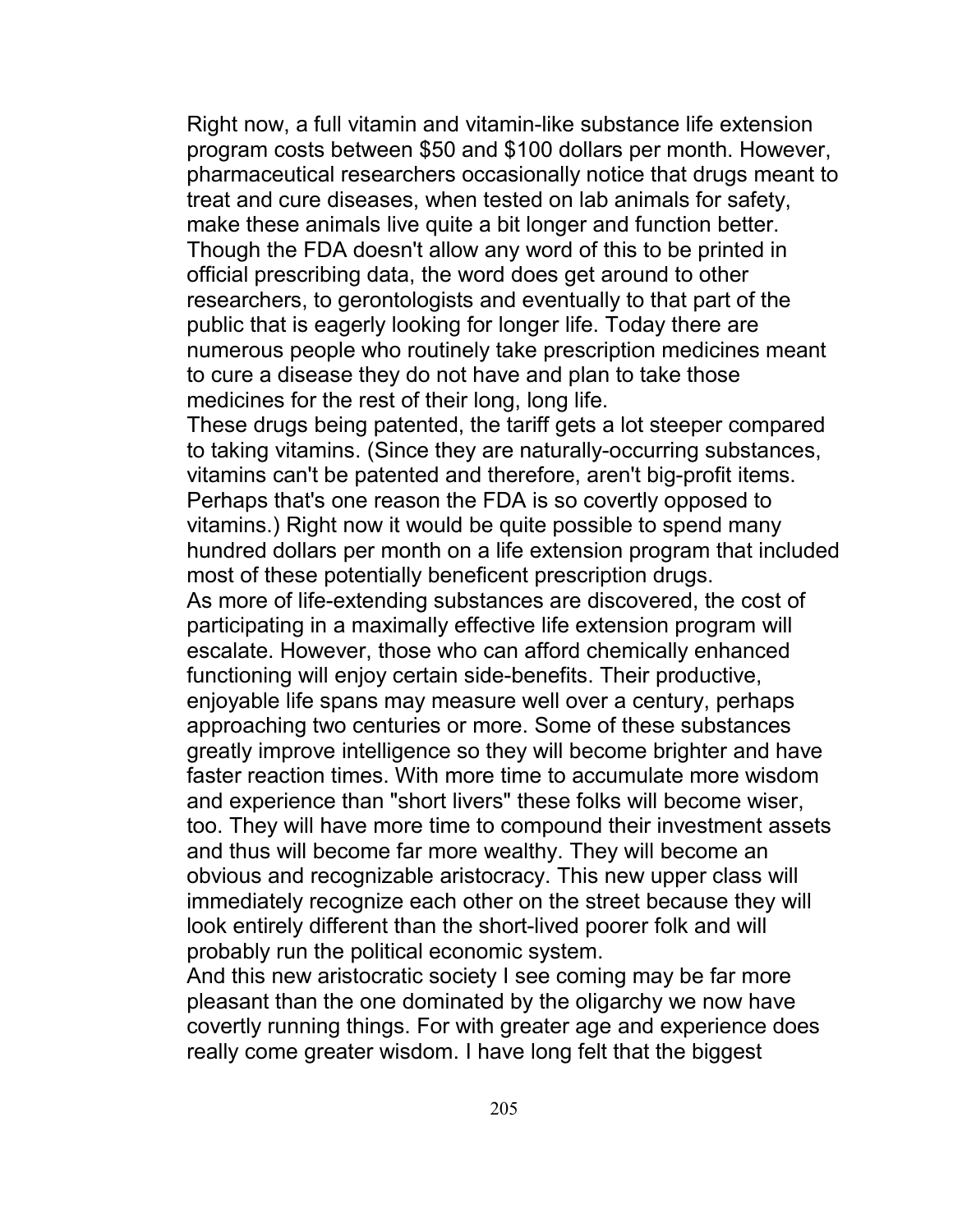problem with Earth is that we did not live long enough. As George Bernard Shaw quipped when he was 90 (he lived to 96), "here I am, 90 years old, just getting out of my adolescence and getting some sense, and my body is falling apart as fast as it can."

### **Vitamin Program For The Sick**

No matter which way you look at it or how well insured you may be against it, being sick is expensive (not to mention what it does to one's quality of life), and by far the best thing to do is to prevent it from happening in the first place. However, most people do not do anything about their health until forced to by some painful condition. If you are already sick there are a number of supplements you can take which have the potential to shorten the duration and severity of the illness, and hopefully prevent a recurrence.

The sicker you are, the more supplements you will require; as health is regained, the dosage and variety of substances can be reduced. In chronic illness, megadoses of many nutrients are usually beneficial. Any sick adult should begin a life extension vitamin program unless they are highly allergic to so many things already that they can not tolerate many kinds of vitamins as well. In addition to the life extension program, vitamin C should be taken by the chronically ill at a dose from 10 to 25 grams daily, depending on the severity of the condition.

Many people want to know whether or not they should take their regular food supplements during a fast. On a water fast most supplements in a hard tablet form will not be broken down at all, and often can be seen floating by in the colonic viewing tube looking exactly like it did when you swallowed it. This waste can be avoided by crushing or chewing (yuck) the tablets, before swallowing. Encapsulated vitamins usually are absorbed, but if you want to make sure, open the capsule and dump it in the back of your mouth before swallowing with water. Powdered vitamins are well absorbed.

On a water fast the body is much more sensitive to any substance introduced, so as a general rule it is not a good idea to take more than one half your regular dose of food supplements. Most fasters do fine without any supplements. Many people get an upset stomach from supplements on an empty stomach, and these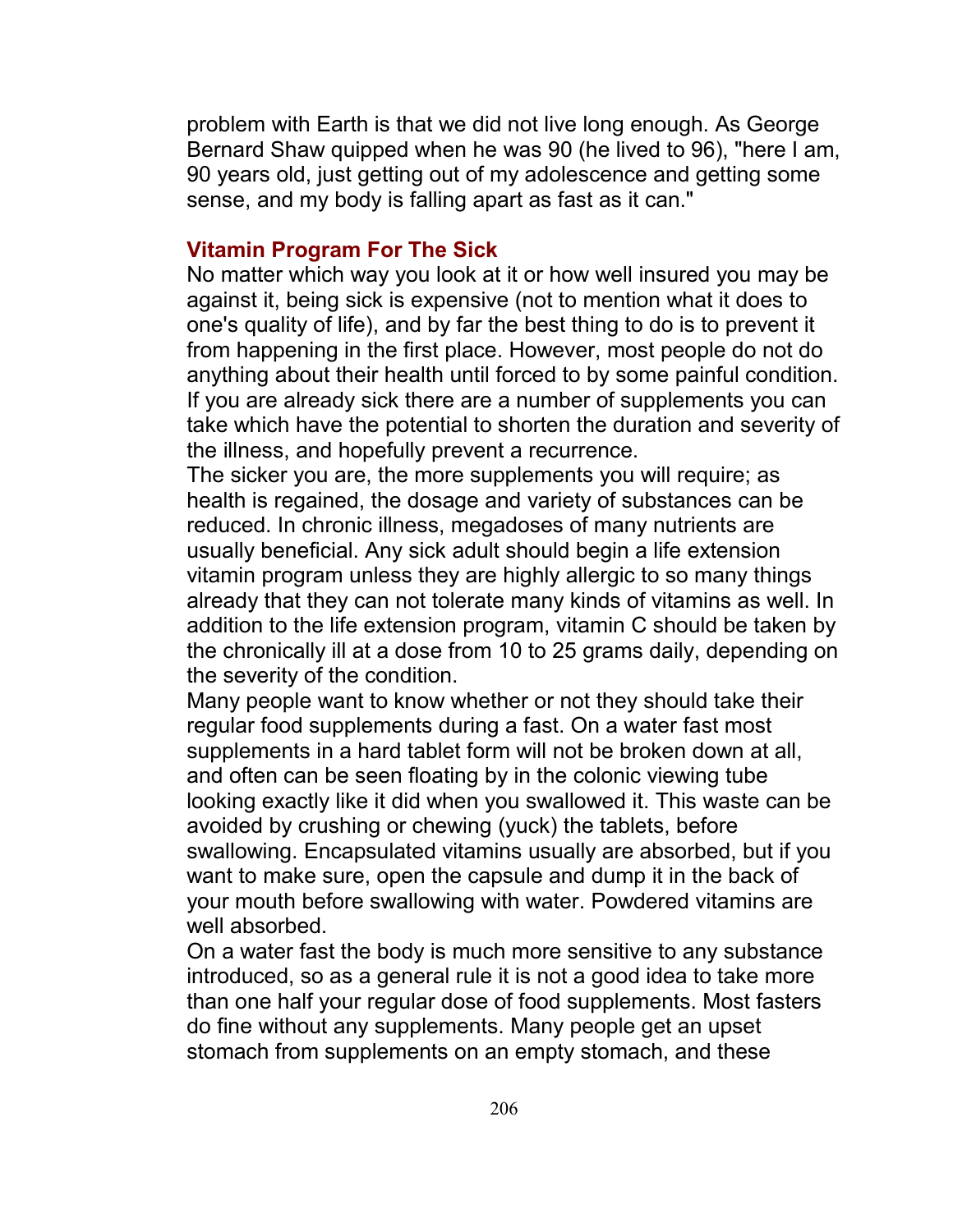people should not take any during a water fast unless they develop symptoms of mineral deficiencies (usually a pre-existing condition) such as leg cramps and tremors, these symptoms necessitate powdered or well-chewed-up mineral supplement. Minerals don't taste too bad to chew, just chalky.

The same suggestions regarding dosage of supplements for a water fast are also true for a juice fast or vegetable broth fast. On a raw food cleansing diet the full dose of supplements should be taken with meals.

There exists an enormous body of data about vitamins; books and magazine articles are always touting some new product or explaining the uses of an old one. If you want to know more about using ordinary vitamins you'll find leads in the bibliography to guide your reading. However, there is one "old" vitamin and a few newer and relatively unknown life extending substances that are so useful and important to handling illness that I would like to tell you more about them.

Vitamin C is not a newly discovered vitamin, but was one of the first ever identified. If you are one of those people that just hate taking vitamins, and you were for some reason willing to take only one, vitamin C would be your best choice. Vitamin C would be the clear winner because it helps enormously with any infection and in invaluable in tissue healing and rebuilding collagen. If I was going on a long trip and didn't want to pack a lot of weight, my first choice would be to insure three to six grams of vitamin C for daily use when I was healthy (I'd take the optimum dose–ten grams a day–if weight were no limitation). I'd also carry enough extra C to really beef up my intake when dealing with an unexpected acute illness or accident.

When traveling to far away places, exposed to a whole new batch of organisms, frequently having difficulty finding healthy foods, going through time zones, losing nights of sleep, it is easy to become enervated enough to catch a local cold or flu. If I have brought lots of extra vitamin C with me I know that my immune system will be able to conquer just about anything–as long as I also stop eating and can take an enema. I also like to have vitamin C as a part of my first aid kit because if I experience a laceration, a sprain, broken bone, or a burn, I can increase my internal intake as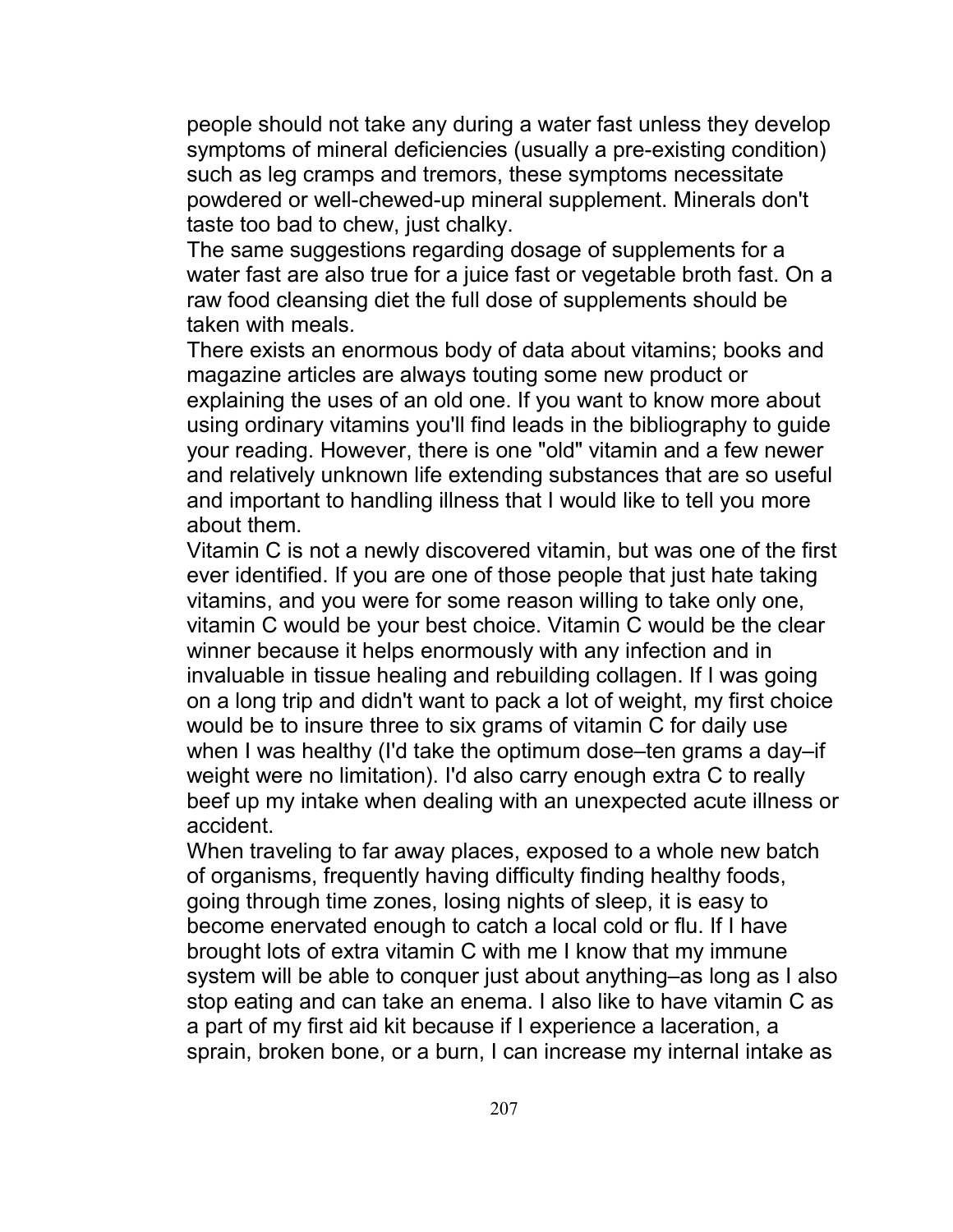well as apply it liberally directly on the damaged skin surface. Vitamin C can be put directly in the eye in a dilute solution with distilled water for infections and injuries, in the ear for ear infections, and in the nose for sinus infections. If you are using the acid form of C (ascorbic acid) and it smarts too much, make a more dilute solution, or switch to the alkaline form of C (calcium ascorbate) which can be used as a much more concentrated solution without a stinging sensation. Applied directly on the skin C in solution makes a very effective substitute for sun screen. It doesn't filter out ultraviolet, it beefs up the skin to better deal with the insult.

I believe vitamin C can deal with a raging infection such as pneumonia as well or better than antibiotics. But to do that, C is going to have to be administered at the maximum dose the body can process. This is easily discoverable by a 'bowel tolerance test' which basically means you keep taking two or three grams of C each hour, (preferably in the powdered, most rapidly assimilable form) until you get a runny stool (the trots). The loose stool happens when there is so much C entering the small intestine that it is not all absorbed, but is instead, passed through to the large intestine. At that point cut back just enough that the stool is only a little loose, not runny. At this dose, your blood stream will be as saturated by vitamin C as you can achieve by oral ingestion. It can make an important difference which type of vitamin C is taken because many people are unable to tolerate the acid form of C beyond 8 or 10 grams a day, but they can achieve a therapeutic dose without discomfort with the alkaline (buffered) vitamin C products such as calcium ascorbate, sodium ascorbate, or magnesium-potassium ascorbates.

Vitamin C also speeds up the healing of internal tissues and damaged connective tissue. Damaged internal tissues might include stomach ulcers (use the alkaline form of vitamin C only), bladder and kidney infections (acid form usually best), arthritic disorders with damage to joints and connective tissue (alkaline form usually best). Sports injuries heal up a lot faster with a therapeutic dose of vitamin C. As medicine, vitamin C should be taken at the rate of one or two grams every two hours (depending on the severity of the condition), spaced out to avoid unnecessary losses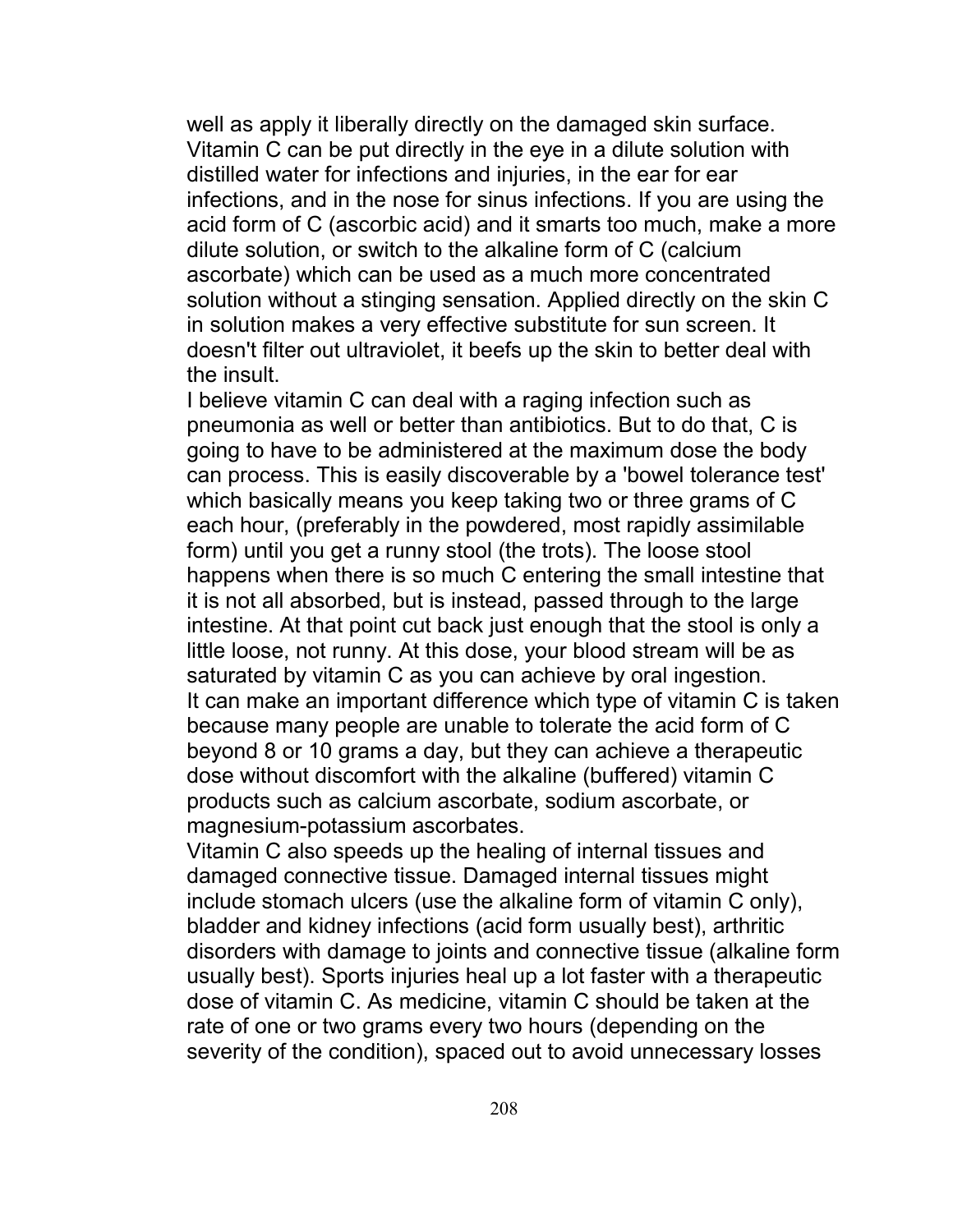in the urine which happens if it were taken ten grams at a time. If you regularly use the acid form of vitamin C powder, which is the cheapest, be sure to use a straw and dissolve it in water or juice so that the acid does not dissolve the enamel on your teeth over time. And this is as good a point as any to mention that just like broccoli is not broccoli, a vitamin is not necessarily a vitamin. Vitamins are made by chemical and pharmaceutical companies. To make this confusion even more interesting, the business names that appear on vitamin bottles are not the real manufacturers. Bronson's Pharmaceuticals is a distributor and marketer, not a manufacturer. The same is true of every vitamin company I know of. These companies buy bulk product by the barrel or sack; then encapsulate, blend and roll pills, bottle and label, advertise and make profit. The point of all this is that some actual vitamin manufacturers produce very high quality products and others shortcut. Vitamin distributors must make ethical (or unethical) choices about their suppliers.

It is beyond the scope of this book to be a manual for going into the vitamin business. However, there are big differences in how effective vitamins with the same chemical name are and the differences hinge on who actually brewed them up.

For example, there are at least two quality levels of vitamin C on the market right now. The pharmaceutical grade is made by Roche or BASF. Another form, it could be called "the bargain barrel brew," is made in China. Top quality vitamin C is quite a bit more costly; as I write this, the price differential is about 40 percent between the cheap stuff and the best. This can make a big difference in bottle price and profit. Most of the discount retail vitamin companies use the Chinese product.

There's more than a price difference. The vitamin C from China contains measurable levels of lead, cadmium, mercury, iron and other toxic metals. The FDA allows this slightly contaminated product to be sold in the US because the Recommended Daily Allowance for vitamin C is a mere 60 milligrams per day. Taken at that level, the toxic metals would, as the FDA sees it, do no harm. However, many users of vitamin C take 100 -200 times the RDA. The cheap form of C would expose them to potentially toxic levels of heavy metal poisons. The highly refined top-quality product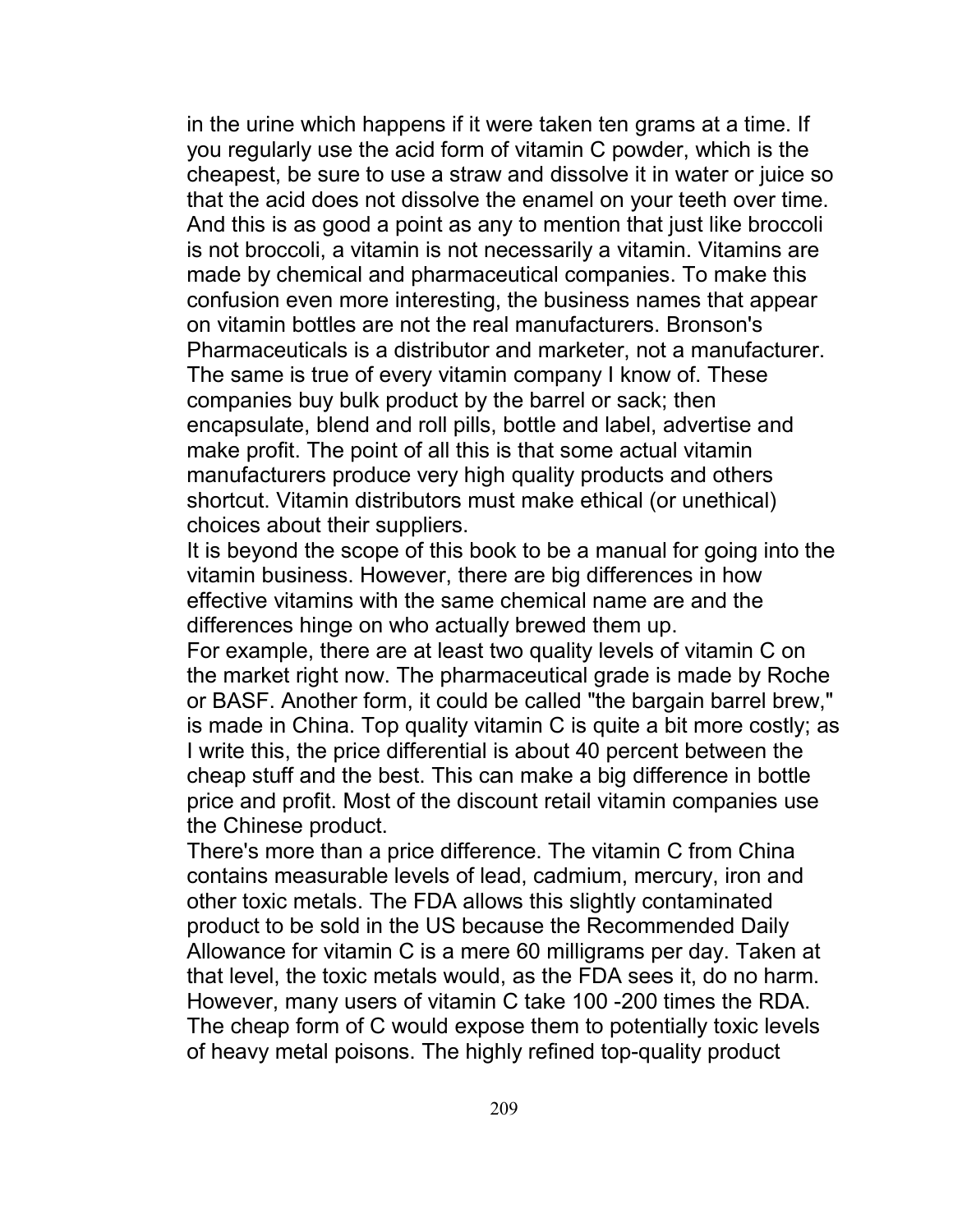removes impurities to a virtually undetectable level.

I buy my C from Bronson who ethically gives me the quality stuff. I know for a fact that the vitamin C sold by Prolongevity is also top quality. I've had clients who bought cheaper C than Bronson's and discovered it was not quite like Bronson's in appearance or taste. More importantly, it did not seem to have the same therapeutic effect.

The distributors I've mentioned so far, Bronson, NOW, Cooper, Prolongevity and Vitamin Research Products are all knowledgeable about differences between actual manufacturers and are ethical, buying and reselling only high quality products. Other distributors I believe to be reputable include Twin Labs, Schiff and Plus. I know there are many other distributors with high ethic levels but I can not evaluate all their product lines. And as I've mentioned earlier, businesses come and go rather quickly, but I hope my book will be read for decades. I do know that I would be very reluctant to buy my vitamins at a discount department store or supermarket; when experimenting with new suppliers I have at times been severely disappointed.

Co-enzyme Q-10. This substance is normally manufactured in the human body and is also found in minuscule amounts in almost every cell on Earth. For that reason it is also called "ubiquinone." But this vitamin has been only recently discovered, so as I write this book Co-enzyme Q-10 is not widely known.

Q-10 is essential to the functioning of the mitochondria, that part of the cell that produces energy. With less Q-10 in heart cells, for example, the heart has less energy and pumps less. The same is true of the immune system cells, the liver cells, every cell. As we age the body is able to make less and less Q-10, contributing to the loss of energy frequently experienced with age, as well as the diminished effectiveness of the immune system, and a shortened life span.

Q-10 was first used for its ability to revitalize heart cells. It was a prescription medicine in Japan. But unlike other drugs used to stimulate the heart, at any reasonable dose Q-10 has no harmful side effects. It also tends to give people the extra pick up they are trying to get out of a cup of coffee. But Q-10 does so by improving the function of every cell in the body, not by whipping exhausted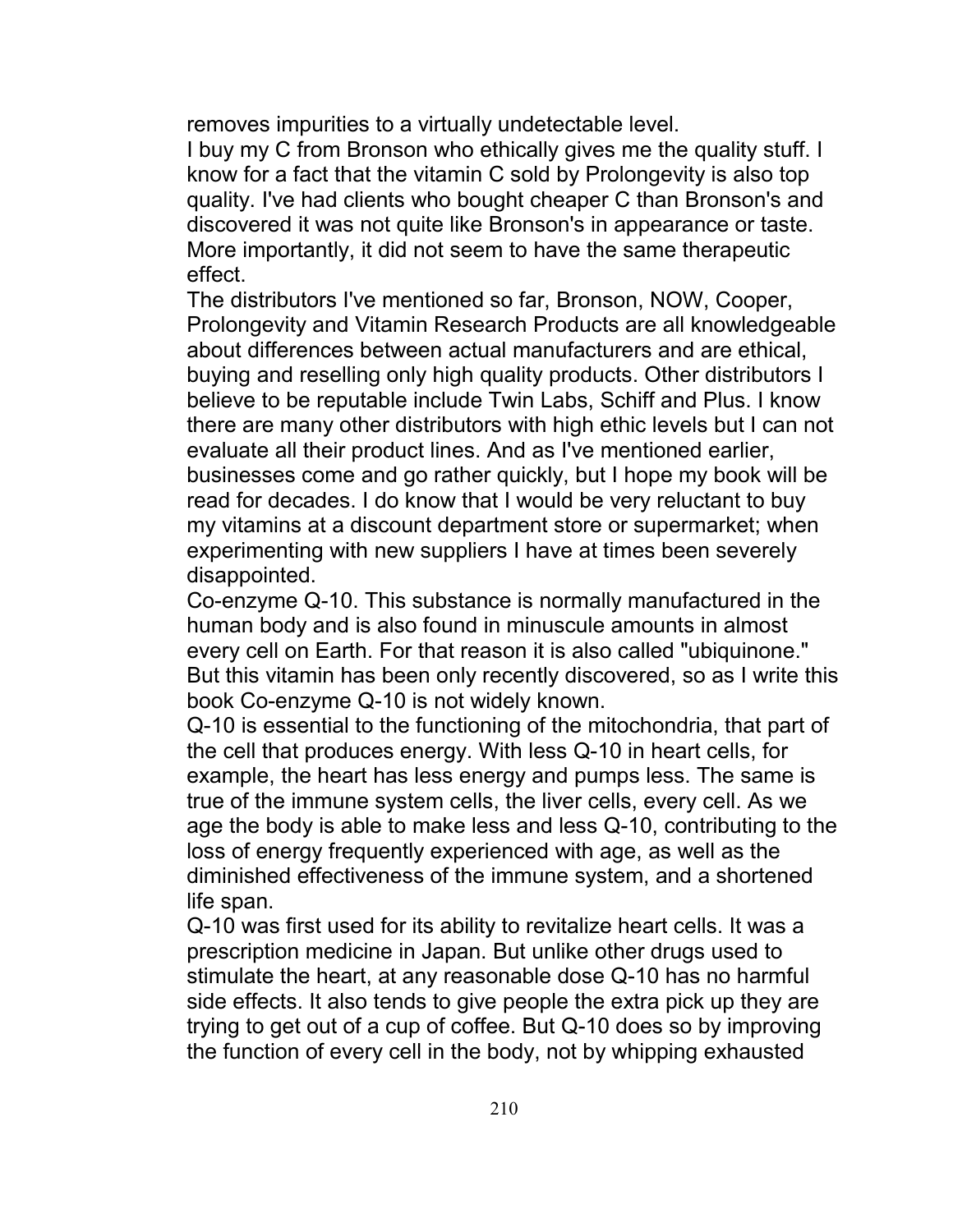adrenals like caffeine does. Q-10 is becoming very popular with athletes who measure their overall cellular output against known standards.

Besides acting as a general tonic, when fed to lab animals, Co-Enzyme Q-10 makes them live 33 to 45 percent longer! DMAE is another extremely valuable vitamin-like substance that is not widely known. It is a basic building material that the body uses to make acetylcholine, the most generalized neurotransmitter in the body. Small quantities of DMAE are found in fish, but the body usually makes it in a multi-stage synthesis that starts with the amino acid choline, arrives at DMAE at about step number three and ends up finally with acetylcholine.

The body's nerves are wrapped in fatty tissue that should be saturated with acetylcholine. Every time a nerve impulse is transmitted from one nerve cell to the next, a molecule of acetylcholine is consumed. Thus acetylcholine has to be constantly replaced. As the body ages, levels of acetylcholine surrounding the nerves drop and in consequence, the nerves begin to deteriorate. DMAE is rapidly and easily converted into acetylcholine and helps maintain acetylcholine levels in older people at a youthful level. When laboratory rats are fed DMAE they solve mazes more rapidly, remember better, live about 40 percent longer than rats not fed DMAE and most interestingly, when autopsied, their nervous systems resemble those of a young rat, without any evidence of the usual deterioration of aging. Human nervous systems also deteriorate with age, especially those of people suffering from senility. It is highly probable that DMAE will do the same thing to us. DMAE also smoothes out mood swings in humans and seems to help my husband, Steve, when he has a big writing project. He can keep working without getting 'writers block', fogged out, or rollercoastering.

DMAE is a little hard to find. Prolongevity and VRP sell it in powder form. Since the FDA doesn't know any MDR and since the product is not capped up, the bottle of powder sagely states that onequarter teaspoonful contains 333 milligrams. Get the hint? DMAE tastes a little like sour salt and one-quarter teaspoonful dissolves readily in water every morning before breakfast, or anytime for that matter. DMAE is also very inexpensive considering what it does. A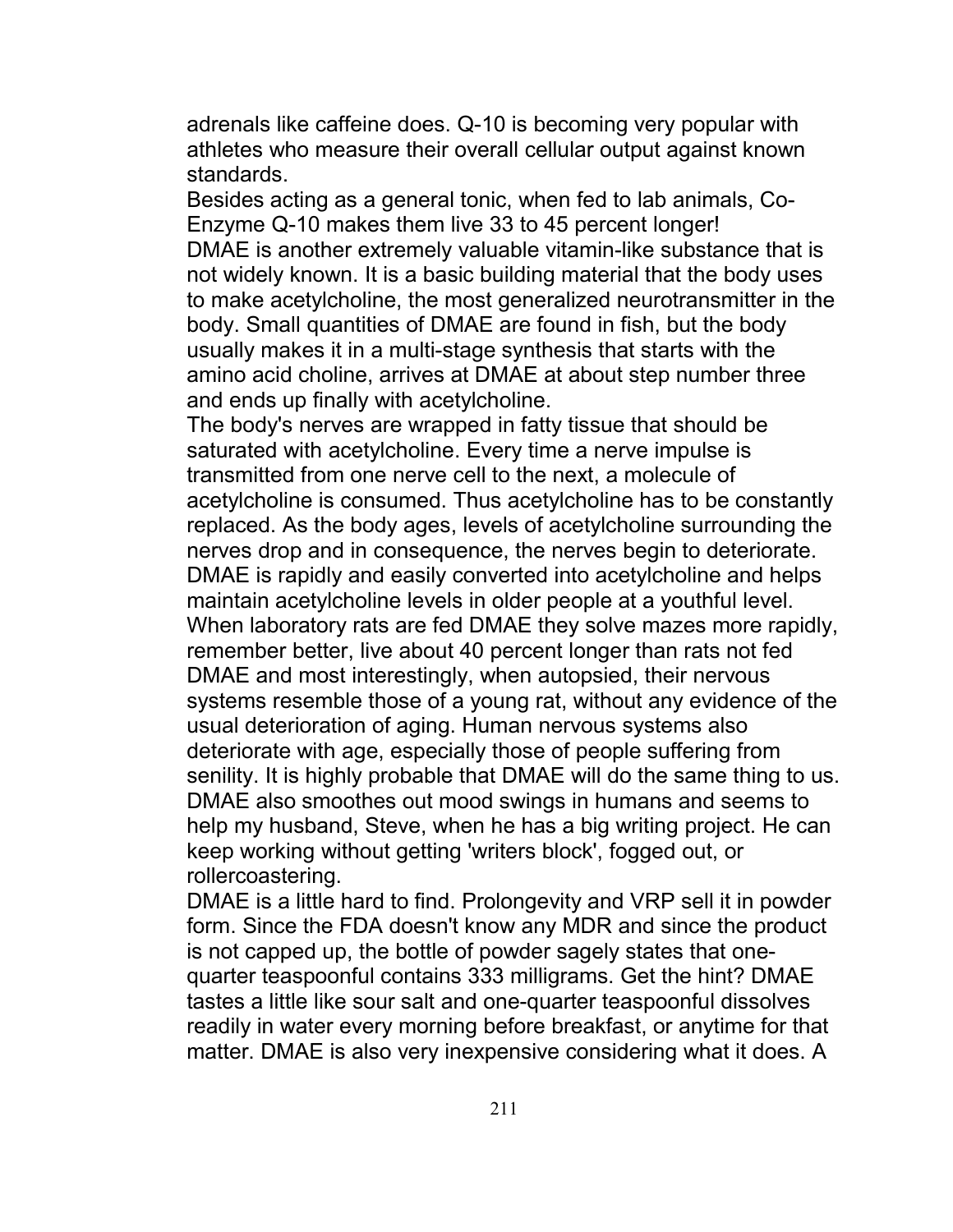year's supply costs about \$20.

Lecithin is a highly tonic and inexpensive food supplement that is underutilized by many people even though it is easily obtainable in healthfood stores. It is an emulsifier, breaking fats down into small separate particles, keeping blood cholesterol emulsified to prevent arterial deposits. Taken persistently, lecithin partially and slowly eliminates existing cholesterol deposits from the circulatory system. In our cholesterol-frightened society lecithin should be a far more popular supplement than it currently is. It is easy to take either as a food in the granular form or when encapsulated. Lecithin granules have very little flavor and can be added to a home-made vinegar and oil salad dressing, where they emulsify the oil and make it blend with the vinegar, thickening the mixture and causing it to stick to the salad better. Lecithin can also be put in a fruits smoothie. A scant tablespoon a day is sufficient. Try to buy the kind of lecithin that has the highest phosphatidyl choline content because this substance is the second benefit of taking lecithin. Phosphatidyl choline is another precursor used by the body to build acetylcholine and helps maintain the nervous system.

Algae. Spirulina or sun dried chlorella are also great food supplements. Both make many people feel energized, pepped-up. It is possible to fast on either product and still maintain sufficient energy levels to take of minimal work responsibilities. Algae reduces appetite and as a dietary supplement can assist in weight loss. It contains large amounts of highly-assimilable protein due to it's high chlorophyll content, as well as a large amount of beta carotene. It also assists in detoxification of the lymphatic system. It can be purchased as tablets or powder. Take a heaping teaspoon daily, or at least six tablets.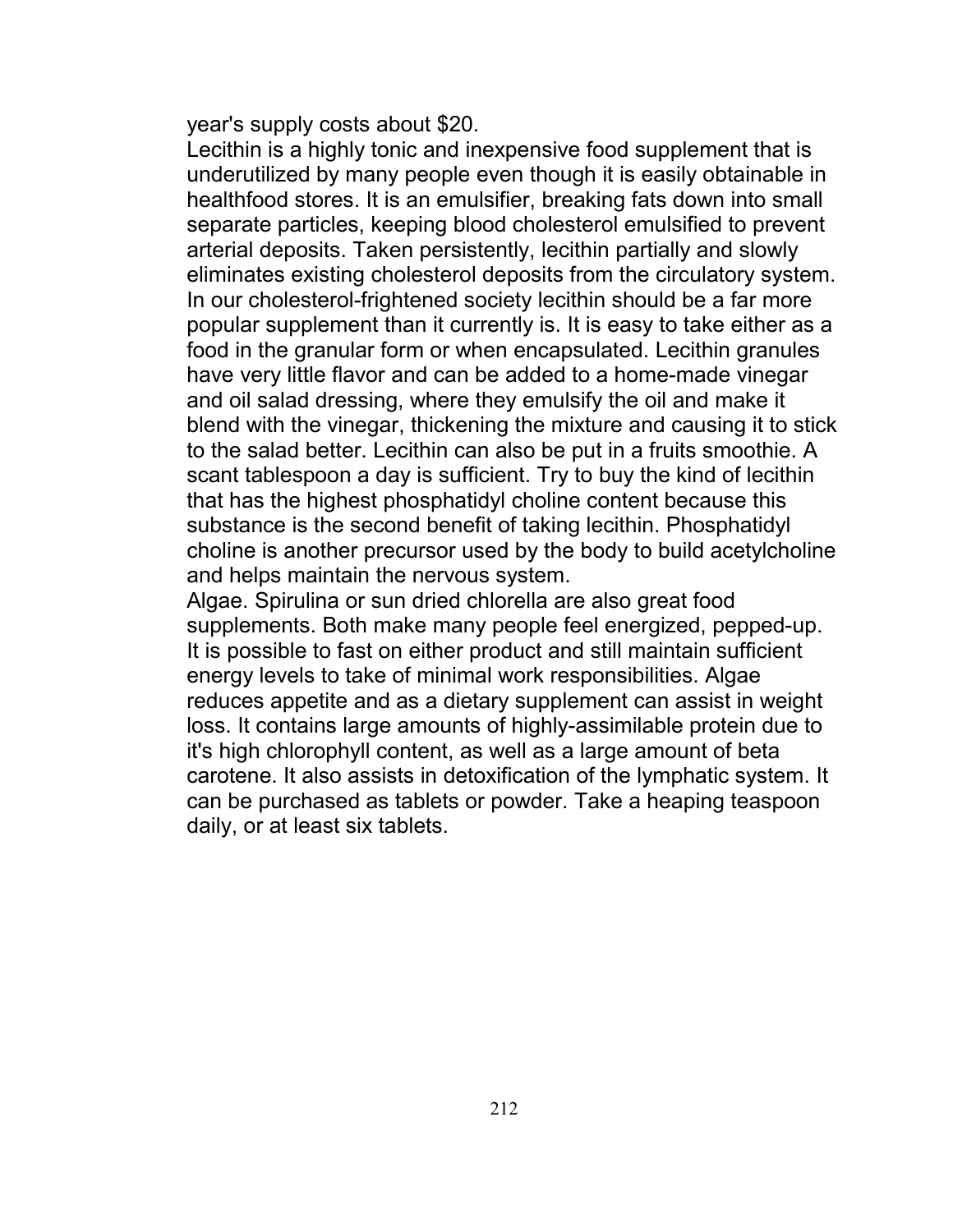# Chapter Seven **The Analysis of Disease States: Helping the Body Recover**

From the Hygienic Dictionary

Diagnosis. [1] In the United States, making a diagnosis implies that you are a doctor duly licensed to engage in diagnostic function. . . . The making of a diagnosis is reserved only for doctors. . . . The term "analysis" does not have such an explicit legal definition. Thus, it is the term of choice of iridologists and the one most often used by them. It is essential for the survival and promotion of iridology that those who choose to engage in its practice avoid naming any disease condition. As we have seen, to do so is to infringe on rights reserved exclusively for doctors and can land the iridologist, sooner or later, in a snarl of legal troubles.

It is better for the iridologist to refrain from suggesting to a person that he has any particular disease, letting such diagnostics remain the province of licensed doctors. In so doing, the iridologist will avoid transgressing the law and stepping on the toes of those who are legally qualified to diagnose.

It is indeed unfortunate that one of the greatest pitfalls awaiting the iridologist is the temptation to name diseases. The feelings of satisfaction and power resulting from conferring a name are deeply rooted in the human psyche. For example, the Bible tells us that man's first task on Earth was to name the animals, thus giving him power and dominion over them.

Strong is the temptation to name diseases because nearly everyone has come to expect that his malady has a name. Patients have come to expect, and doctors have been trained to make, a diagnosis. . . . "After all," the patient may reason, "how can you hope to deal with my condition if you aren't knowledgeable enough to call it by name?"

It is not necessary to name diseases in order to exercise dominion over them. *Dr. Bernard Jensen, Visions of Health.*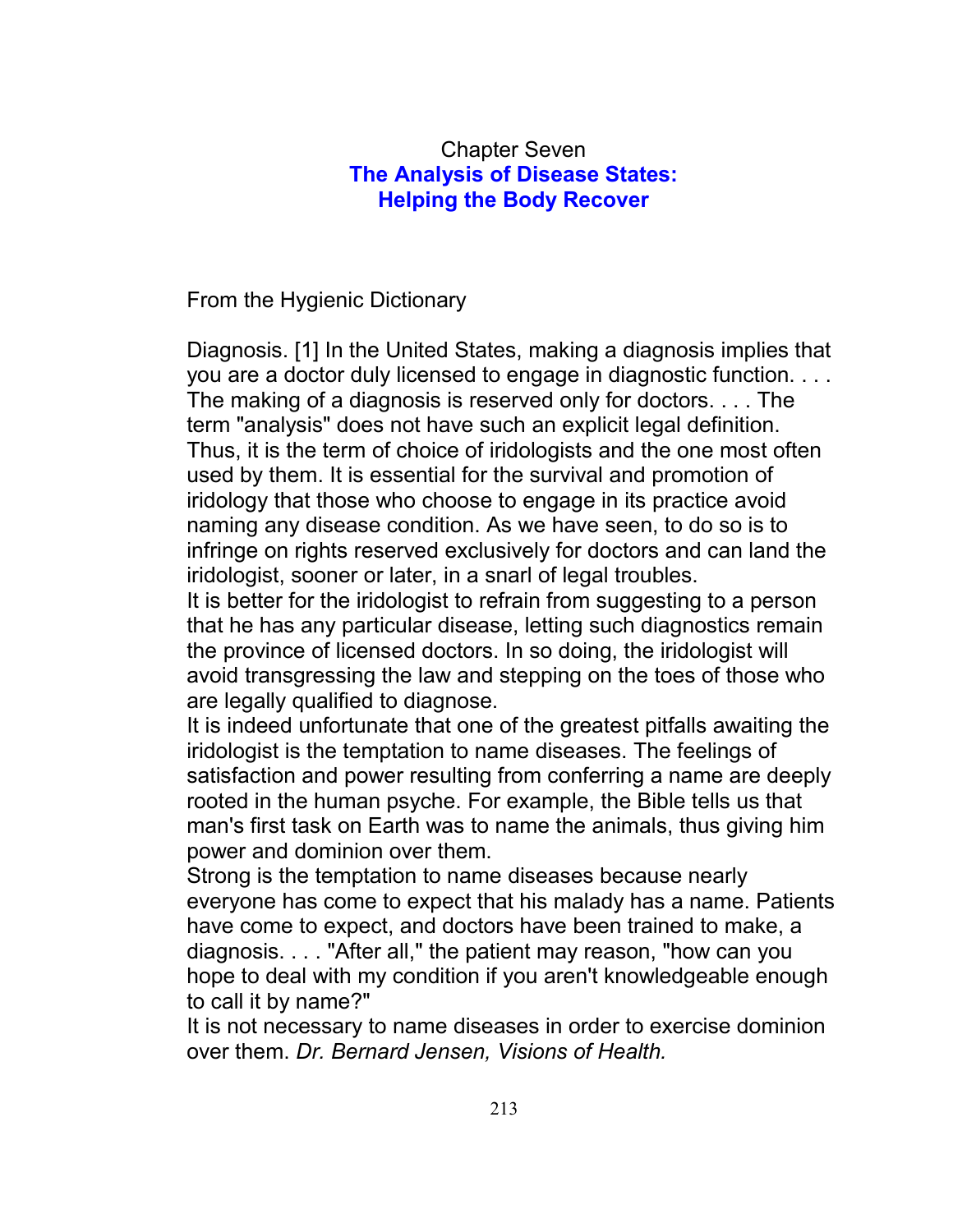In self defense, I must make it very clear from the first word that hygienists and most other naturopaths of various persuasions, and especially I myself, have never in the past, never!, and do not now, diagnose, treat or offer to cure, disease or illness. Diagnosis and curing are sole, exclusive privileges of certified, duly-licensed medical doctors and may only be done with a grant of Authority to do so from the State. Should an unlicensed person diagnose, offer to treat or attempt to cure disease or illness, they will have committed a felonious act. With big penalties. Therefore, I do not do it.

When one of my clients comes to me and says that a medical doctor says they have some disease or other, I agree that the medical doctor says they have some disease or other, and I never dare say that they don't. Or even confirm on my own authority that I think they do have some disease or other.

What I can legally do for a client is to analyze the state of their body and its organs, looking for weaknesses and apparent allergies. I can lawfully state that I think their liver tests weak, the pancreas appears not to be functioning well in terms of handling meat digestion, that the kidney is having a hard time of it. I can say I see a lump sticking out of their body when one is obviously sticking out of their body; I can not say that lump is cancerous but I can state that the cells in that lump test overly strong and that if I myself had a mass of growing cells testing overly strong and if I believed in the standard medical model, then I would be rushing my overly strong testing cells to an oncologist. But I don't dare say the person has a cancer. Or diabetes. Or is getting close to kidney failure. That is a diagnosis.

To me, diagnosis is a form of magic rite in which the physician discovers the secret name of the devil that is inhabiting one's body and then, knowing that secret name, performs the correct rite and ritual to cast that demon out. I don't know why people are made so happy knowing the name of their condition! Does it really matter? Either the body can heal the condition or it can't. If it can, you will recover (especially if you give the body a little help). If the body can't heal a condition you will die or live a long time being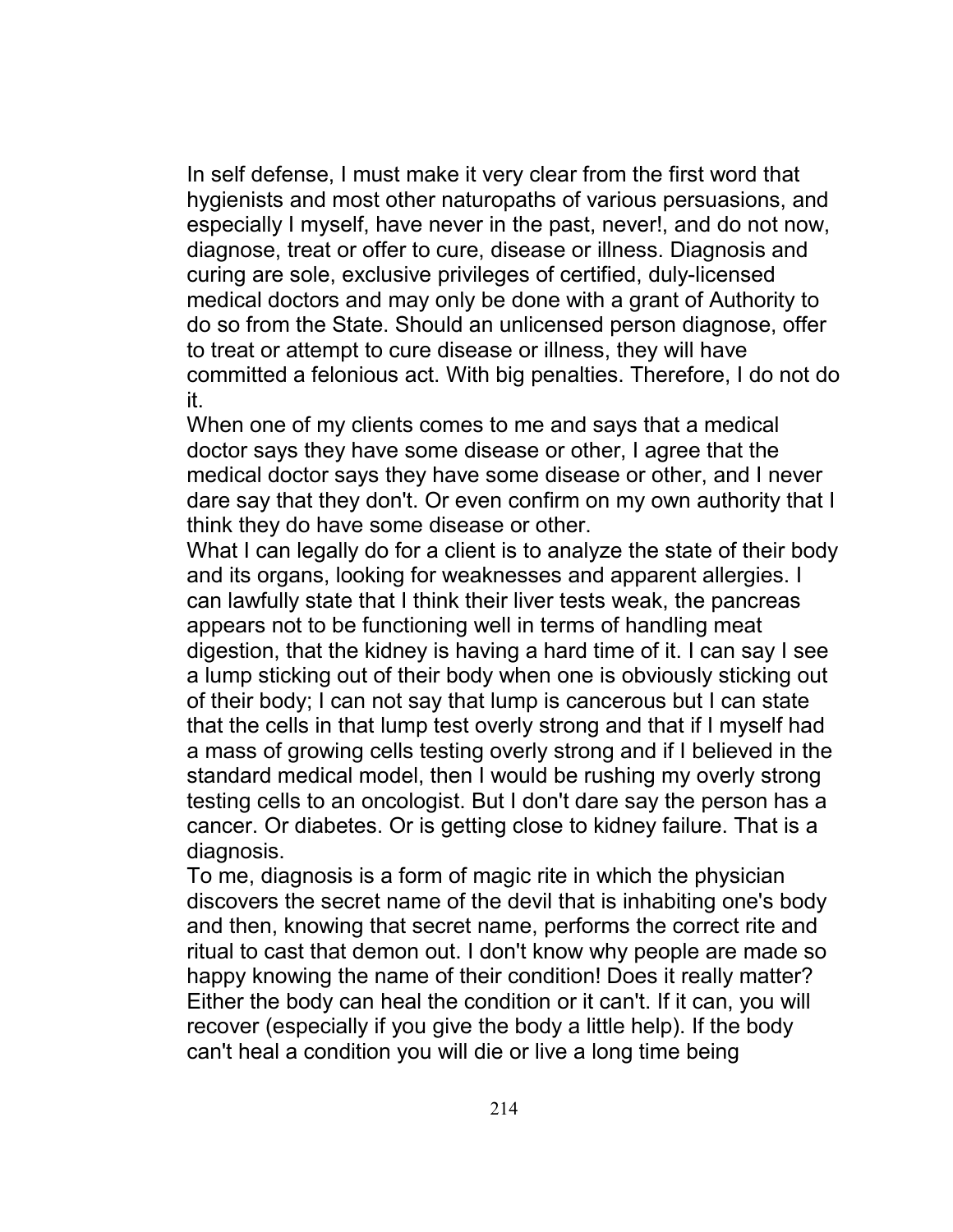miserable. No "scientific" medical magic can do better than that. By describing a disease in terms of its related organ weaknesses, instead of pinning a Latin name on it, I am able to assist the body to achieve recovery in a superior way that the physician rarely does. By discovering that the body with the lump of overly strong cells also has a weak spleen, liver and thymus gland, I can take actions to strengthen the spleen, liver and thymus. If the body can strengthen its spleen, liver and thymus, then the overly strong cells miraculously vanish. But of course I and what I did did not cure any disease. Any improvements that happen I assign (correctly) to the body's own healing power.

The way I analyze the organic integrity of the body is through a number of related methods, including the general appearance of the body, the patient's health history, various clues such as body and breath odor, skin color and tone, and especially, biokinesiology, the applied science of muscle testing. Biokinesiology can be used to test the strength or weakness of specific organs and their function. A weak latissimus dorsi muscle indicates a weak pancreas, for example. Specific acupuncture points can be tested in conjunction with muscle strength to indicate the condition of specific organs or glands. The strength of the arm's resistance to downward pressure could be calibrated with a spring scale and precisely gauged, but experienced practitioners have no need for this bother, because they are able to pick up subtle changes in the arms resistance that are not apparent to the testée. Thus muscle testing becomes an art form, and becomes as effective as the person using it is sensitive and aware. Biokinesiology works because every organ and gland in the body is interconnected with other parts of the body through nerve pathways and nerve transmissions, which are electrical and can be measured through muscle testing. This may seem too esoteric for the "scientific" among you, but acupuncture points and energy manifestations around and in the body–are now accepted phenomena, their reality demonstrated by special kinds of photography. Acupuncturists, who heal by manipulating the body's energy field with metal needles, are now widely accepted in the

western hemisphere. Kinesiology utilizes the same acupuncture points (and some others too) for analytic purposes so it is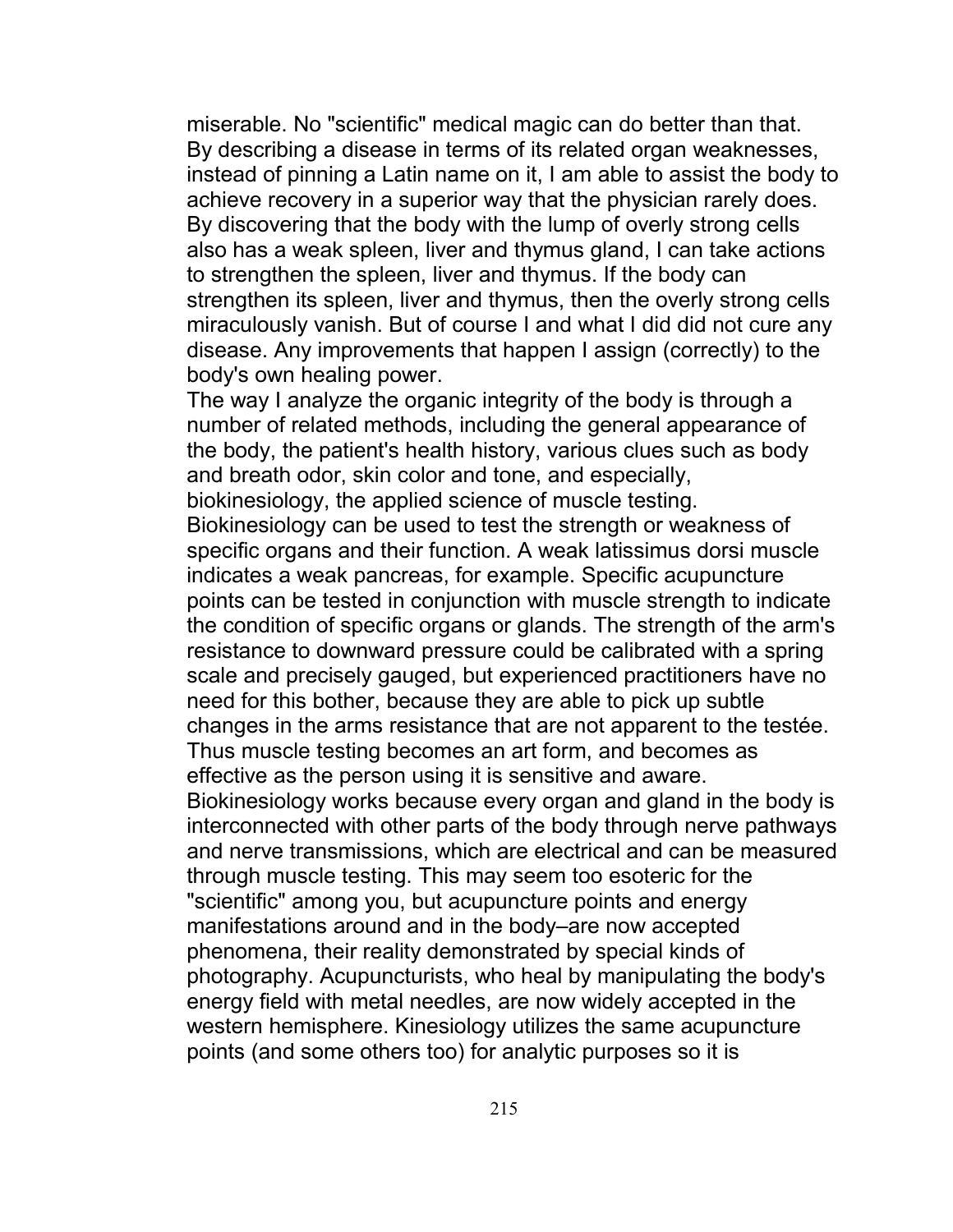sometimes called "contact reflex analysis."

I have studied and used Kinesiology for 25 years with the majority of my clients with very good success. There are some few people who are very difficult to test because they are either too debilitated, lack electrical conductivity, or their state of mind is so skeptical and negative about this type of approach that they put up an impenetrable mental barrier and/or hold their body so rigidly that I can hardly determine a response. A skilled can overcome the obstacle of a weak body that can barely respond, but the person who is mentally opposed and determined to prove you wrong should not be tested. If you proceed it is sure to have an unsatisfactory outcome for all concerned. For even if I manage to accurately analyze the condition of a skeptical client, they will never believe the analysis and will not follow suggestions.

The "scientific," open-minded, "reasonable" client can be better approached using an academic-like discussion based on published literature that demonstrates how people with similar symptoms and complaints do very well on a particular dietary regimen and supplements. This type of person will sometimes follow dietary recommendations to the last letter, because their scientific background has trained them to be obedient.

When a client comes to me, I like to take a real good look at who is sitting in front of me. I take my leisure to find out all about their history, their complaints, their motivation to change, their experience with natural healing, their level of personal responsibility, whether or not they have to work, whether or not they can take time out to heal, will they fast or take supplements, do they have sufficient finances to carry a program through to a successful completion, do they have people closely connected to them that are strongly opposed to alternative approaches, can they withstand some discomfort and self-denial, do they have toxic relationships with other people that are contributing to their condition, are they willing to read and educate themselves in greater depth about natural healing, etc. I need to know the answers to these questions in order to help them choose a program which is most likely to succeed.

Even though fasting is the most effective method I know of, it is not for people who are compelled to keep up a work schedule, nor is it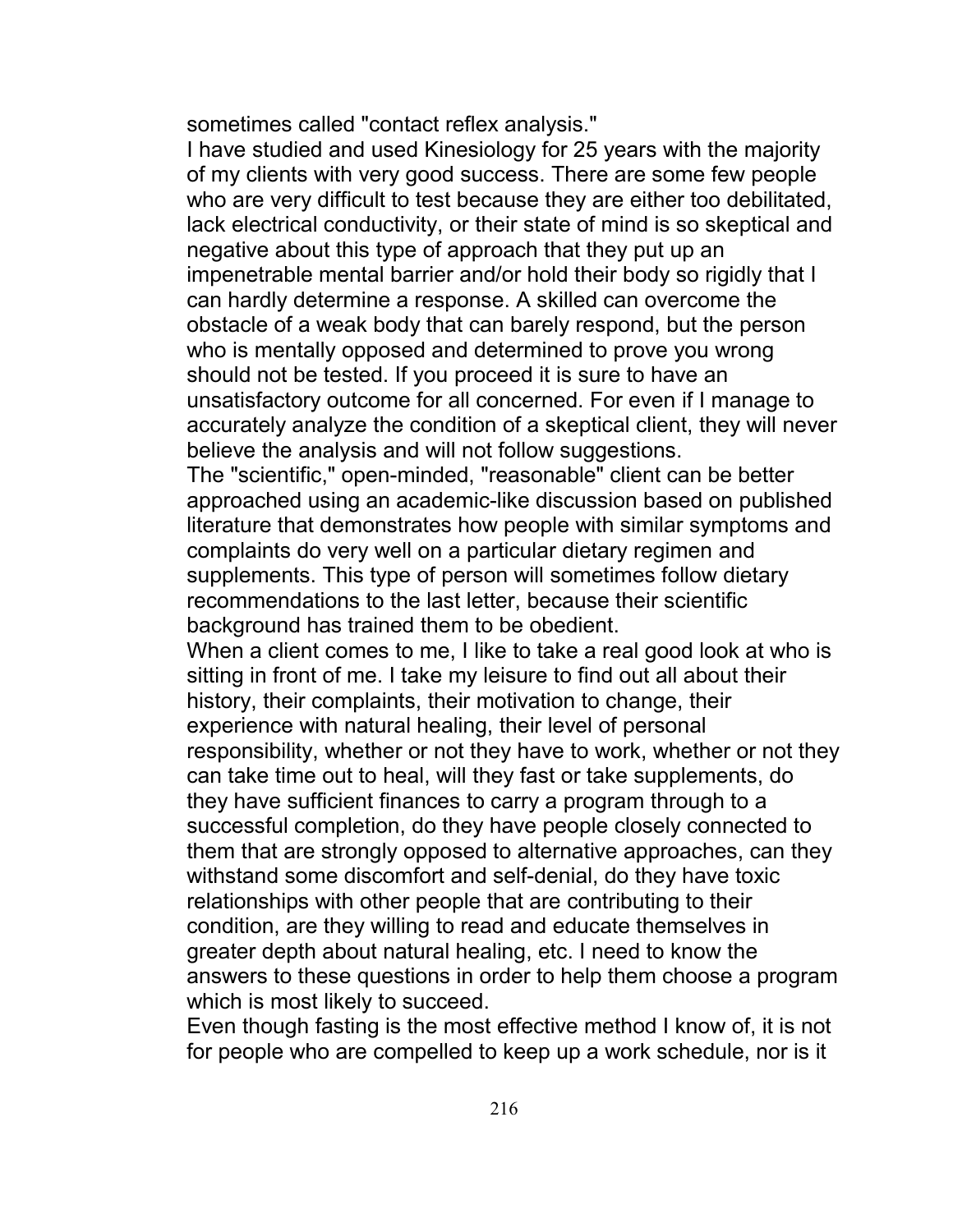for people who are very ill and do not have anyone to assist them and supervise them. Nor is it for people who do not understand fasting and are afraid of it. People who have associates that are opposed to it, and people who do not have a strongly-functioning liver or kidneys should not fast either. Seriously ill people that have been on a meat-heavy diet with lots of addicting substances need a long runway into a fast so as to not overwhelm their organs of elimination. Does the person in front of me have an eating disorder, or an otherwise suicidal approach to fasting, etc. Clearly fasting is not for everyone, and if I recommend it to the wrong person, the result will be a bad reputation for a marvelous tool.

Given that many clients can not fast without a lot of preparation, the majority of my clients start out with a gentle detox program that takes considerably more time, but works. These gradients have been outlined under the healing programs for the chronically ill, acutely ill, etc.

To help rebuild poorly functioning organs, I sometimes use a specialized group of food supplements called protomorphogens. These are not readily available to the general public and perhaps should not be casually purchasable like vitamins, because, as with many prescription drugs, supervision is usually necessary for their successful use. If the FDA ever succeeds at making protomorphogens unavailable to me, I could still have very good results. (At this time the Canadian authorities do not allow importation of protomorphogens for resale, though individuals can usually clear small shipments through Canada Customs if for their own personal use.) But protomorphogens do facilitate healing and sometimes permit healing to occur at a lower gradient of handling. Without them a body might have to fast to heal, with the aid of protomorphogens a person might be able to get better without fasting. And if protomorphogens are used (chewed up--ugh!) while fasting, healing is accelerated.

Protomorphogens are made from freeze-dried, organically-raised animal organ meats (usually calf or lamb) combined with very specific vitamins, herbs and other co-factors to potentiate the effect. I view protomorphogens as containing nutritional supplementation specific for the rebuilding of the damaged organ.

Doctor Royal Lee, a medical genius who developed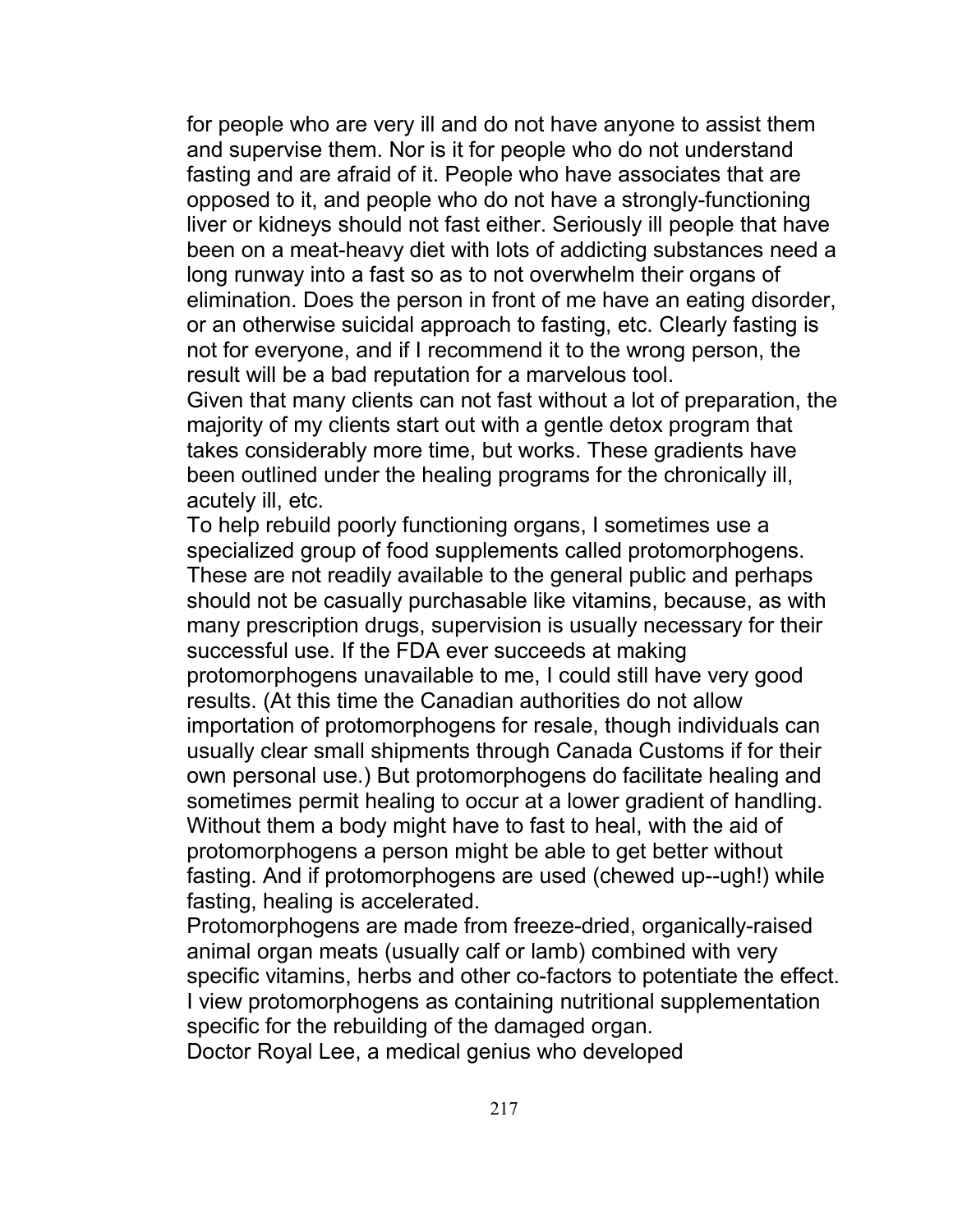protomorphogens therapy in the 50s and who spent several stints in prison in exchange for his benevolence and concern for human well-being, also founded the company that has supplied me with protomorphogens. After decades of official persecution and denial of the efficacy of protomorphogens by the power structure, it looks like they are about to finally have their day. As I write this book cutting-edge medical research companies are developing therapies using concentrated animal proteins (protomorphogens) to treat arthritis, multiple sclerosis, eye inflamations and juvenile diabetes. The researchers talk as though they are highly praiseworthy for "discovering" this approach.

Unfortunately, this development is likely to cut two ways. On one hand, it vindicates Dr. Lee; on the other, when these drug companies find a way to patent their materials, they may finally succeed at forcing protomorphogens (currently quite inexpensive) off the non-prescription market and into the restricted and profitable province of the MD.

I divide clients into two basic types: simple cases and complex ones. When I was treating mental illness, occasionally I had a client who had not been sick for too long. I could usually make this client well quite easily. But if the person had already become institutionalized, had been psychotic for many years, had received much prior treatment, then their case had been made much more difficult. This sort had a poor prognosis. A very similar situation exists with physical illnesses. Many people get sick only because they lack information about how to keep themselves healthy and about what made them sick. Once they find out the truth, they take my medicine without complaint and almost inevitably get better very rapidly. Some of these people can be quite ill when they first come to me but usually they have not been sick for very long. Their intention when coming into my office is very positive and have no counter intentions to getting better. There are no spiritual or psychological reasons that they deserve to be sick. If this person had not found me, they almost certainly would have found some other practitioner who would have made them well. This type of person honestly feels they are entitled to wellness. And they are. However, some of the sick are not sick for lack of life-style information; they suffer from a mental/spiritual malady as well, one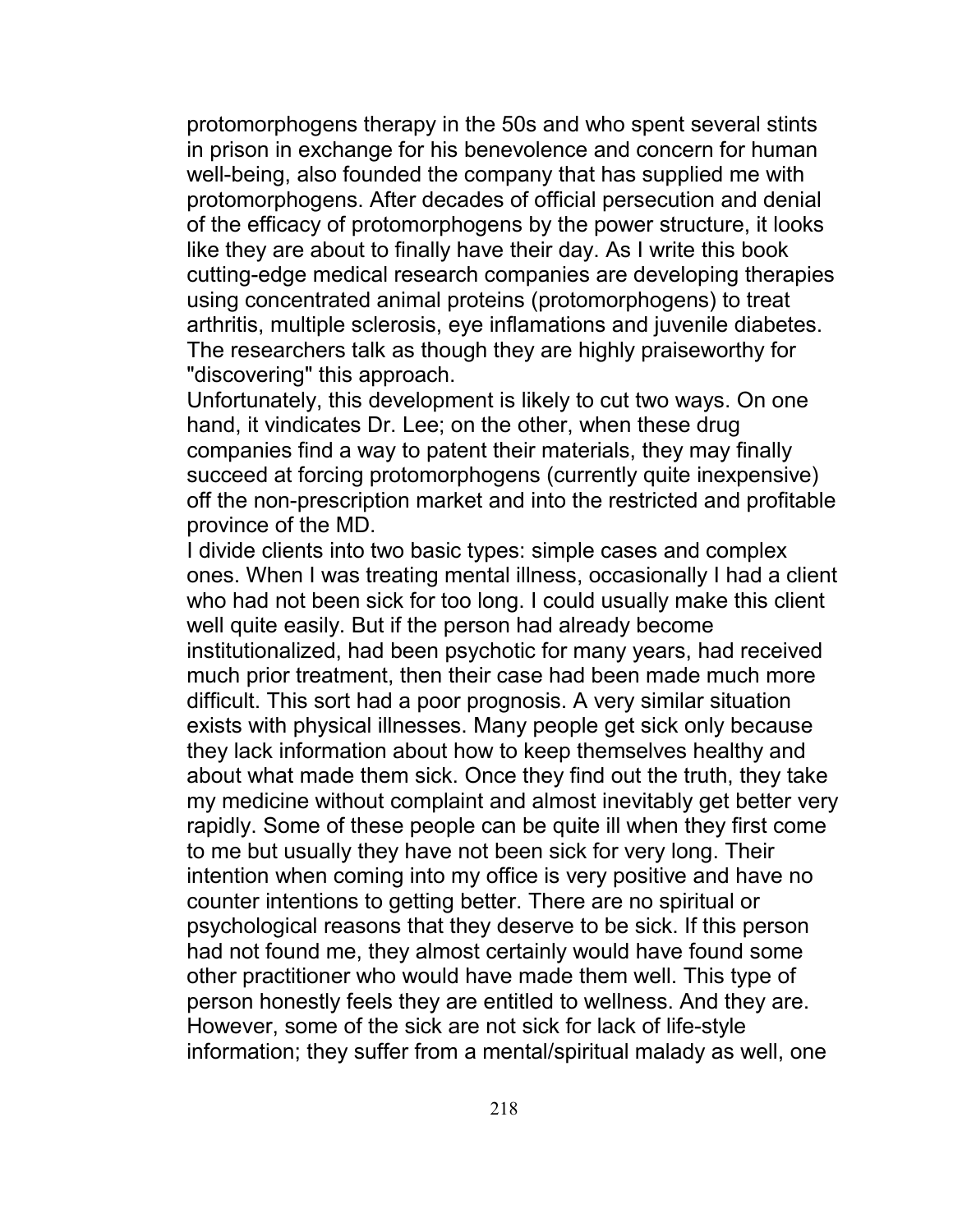that inevitably preceded their illness by many years. In fact, their physical ailments are merely reflections of underlying problems. This patient's life is usually a snarl of upsets, problems, and guilty secrets. Their key relationships are usually vicious or unhealthy. Their level of interpersonal honesty may be poor. There are usually many things about their lives they do not confront and so, can not change. With this type of case, all the physical healing in the world will not make them permanently better because the mental and emotional stresses they live under serve as a constant source of enervation.

Cases like this usually do not have only one thing wrong with them. They almost always have been sick for a long time; most have been what I call "doctor hoppers," confused by contrary diagnoses and conflicting MD opinions. When I get a case like this I know from the first that healing is going to be a long process, and a dubious one at that. On the physical level, their body will only repair one aspect of their multiple illnesses at a time. Simultaneously, they must be urged to confront their life on a gentle gradient. There is usually a lot of backsliding and rollercoastering. The detoxification process, physical and psychological, can take several years and must happen on all the levels of their life. This kind of case sees only gradual improvement interspersed with periods of worsening that indicate there remains yet another level of mental unawareness that has to be unraveled.

Few medical doctors or holistic therapists really understand or can help this kind of case. To do so, the doctor has to be in touch with their own reactive mind and their own negative, evil impulses (which virtually all humans have). Few people, including therapists, are willing to be aware of their own dark side. But when we deny it in ourselves, we must pretend it doesn't exist in others, and become its victim instead of conquering it. Anyone who denies that they have or are influenced by their own darker aspects who seem to be totally sweet and light, is lying; proof of this is that they still are here on Earth.

All this generalizing about diagnostic methods and clinical approaches could go on for chapters and more chapters, and writing them would be fine if I were teaching a group of health clinicians that were reading this book to become better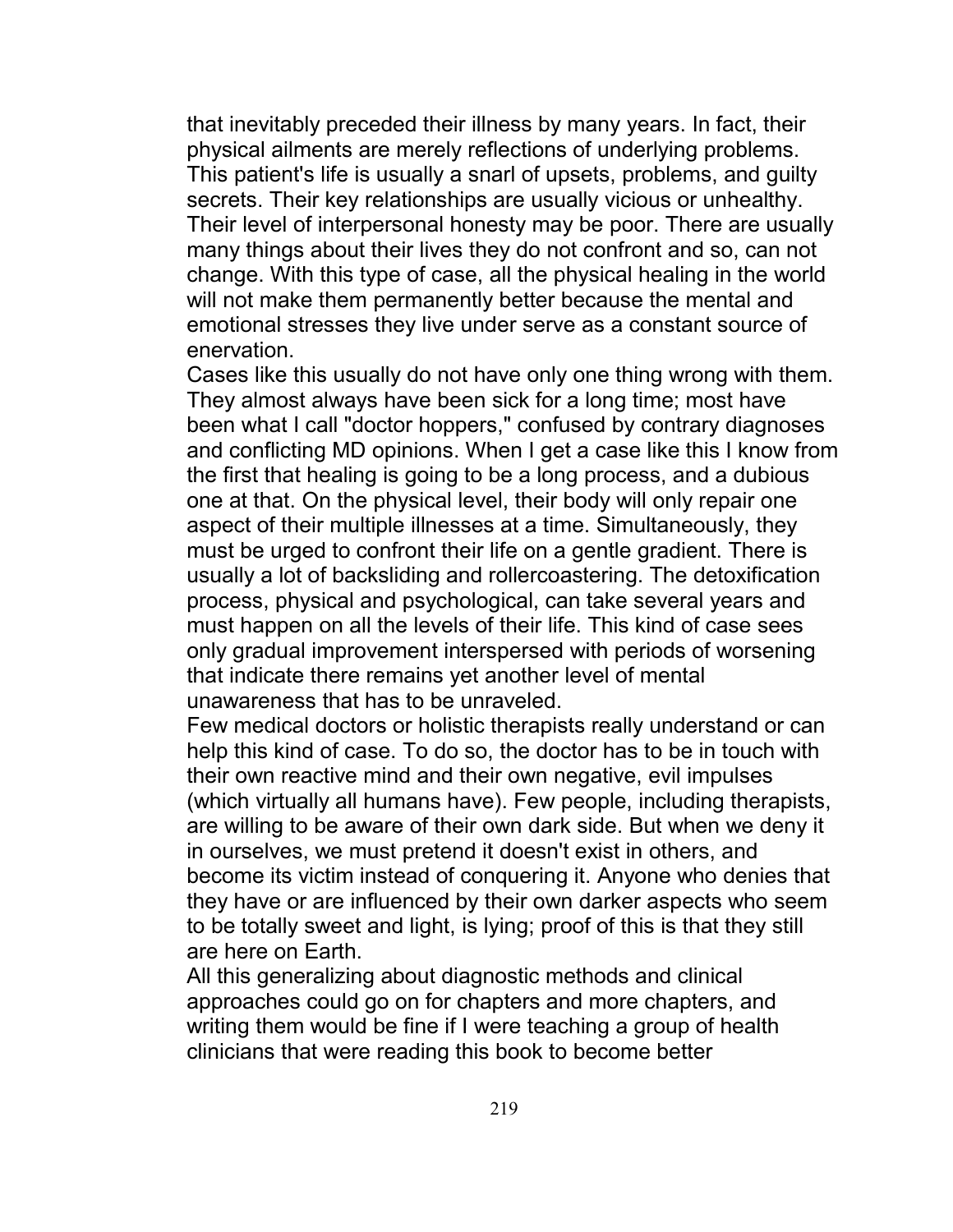practitioners. But I'm sure most of my readers are far more interested in some complaint of their own or in the health problem of a loved one, and are intensely interested in one might go about handling various conditions and complaints, what types of organ weaknesses are typically associated with them, and what approaches I usually recommend to encourage healing. And, most importantly, what kind of success or lack of it have I had over the past twenty five years, encouraging the healing of various conditions with hygienic methods.

In the case studies that follow I will mostly report the simpler, easier-to-fix problems because that is what most people have; still, many of these involve life-threatening or quality-of-life-destroying illnesses. I will tell the success story of one very complicated, longsuffering case that involved multiple levels of psychological and spiritual handling as well as considerable physical healing.

### **Arthritis**

Some years back my 70 years old mother came from the family homestead in the wilds of northern British Columbia to visit me at the Great Oaks School. She had gotten into pathetic physical condition. Fifteen years previously she had remarried. Tom, her new husband, had been a gold prospector and general mountain man, a wonderfully independent and cantankerous cuss, a great hunter and wood chopper and all around good-natured backwoods homestead handyman. Tom had tired of solitary log cabin life and to solve his problem had taken on the care and feeding of a needy widow, my mom. He began doing the cooking and menu planning. Tom, a little older than my mother, had no sense about eating but could still shoot game. Ever since their marriage she had been living on moose meat stews with potatoes and gravy, white flour bread with jam, black tea with canned milk, a ritual glass of brandy at bedtime, and almost no fresh fruit or vegetables. In her youth, my mother had been a concert pianist; now she had

such large arthritic knobs on all of her knuckles that her hands had become claws. Though there was still that very same fine upright in the cabin that I had learned to play as a child, she had long since given up the piano. Her knees also had large arthritic knobs; this proud woman with a straight back and long, flowing strides was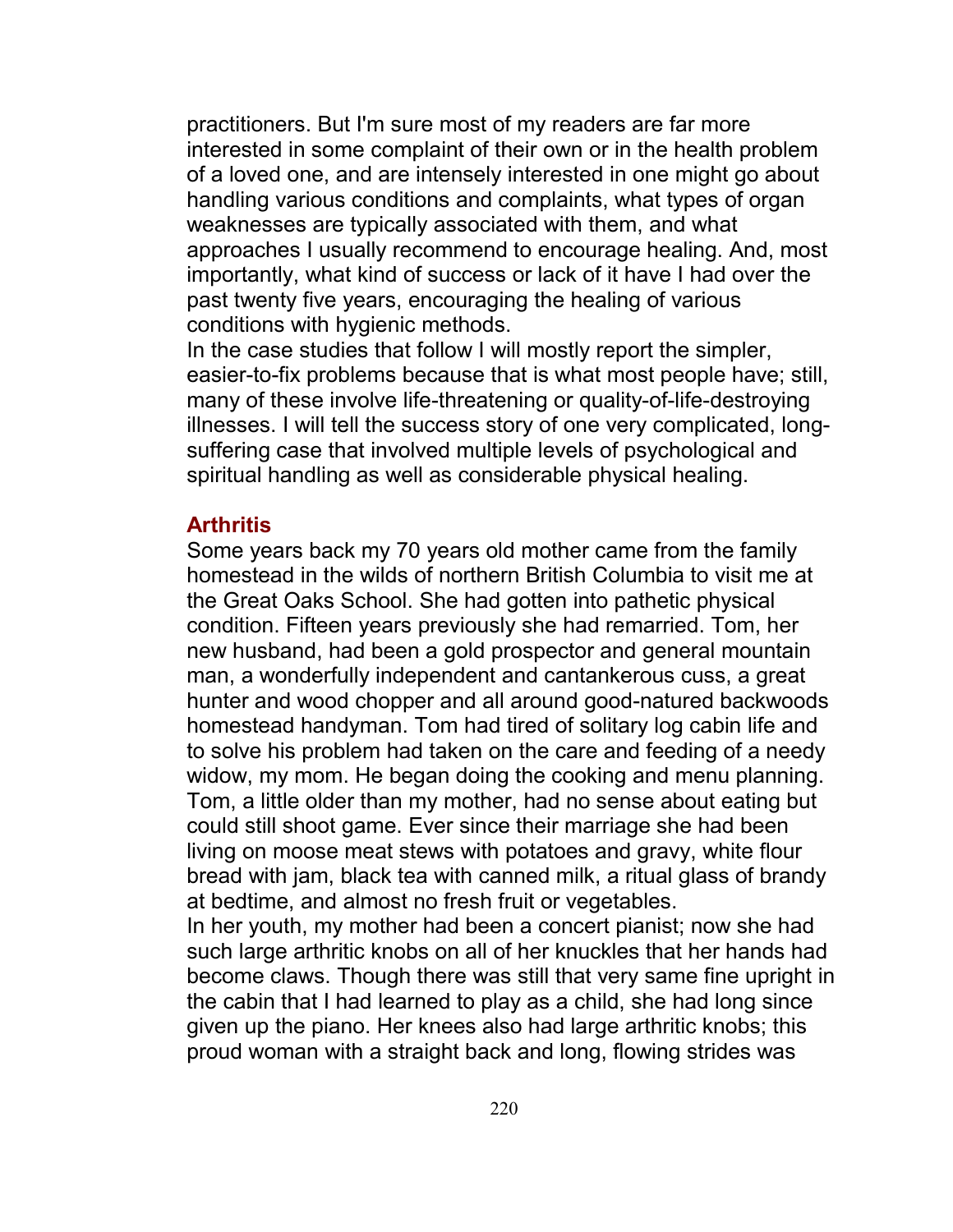bent over, limping along with a cane. She was also 30 pounds overweight and her blood pressure was a very dangerous 210 over 140, just asking for a stroke.

Instead of a welcoming feast, the usual greeting offered to a loved one who has not been seen for a few years, I immediately started her on a juice fast. I gave her freshly prepared carrot juice (one quart daily) mixed with wheat grass juice (three ounces daily) plus daily colonics. She had no previous experience with these techniques but she gamely accepted everything I threw her way because she knew I was doing it because I loved her and wanted to see her in better condition. She also received a daily full body massage with particular attention to the hand and knees,

stimulating the circulation to the area and speeding the removal of wastes. Every night her hands and knees were wrapped in warm castor oil compresses held in place with old sheeting.

I did not use any vitamins or food supplements in her case. I did give her flavorful herbal teas made of peppermint and chamomile because she needed the comfort of a hot cupa; but these teas were in no way medicinal except for her morale.

In three weeks on this program, Grannybelle, as I and my daughters called her, had no unsightly knobs remaining on either her knuckles or knees and she could walk and move her fingers without pain within a normal range of movement. The big payoff for me besides seeing her look so wonderful (20 years younger and 20 pounds lighter) was to hear her sit down and treat us to a Beethoven recital. And her blood pressure was 130 over 90.

#### **Breast Cancer**

I have worked with many young women with breast cancer; so many in fact, that their faces and cases tend to blur. But whenever I think about them, Kelly inevitably comes to mind because we became such good friends. Like me, Kelly was an independentminded back country Canuck. At the age 26, she received a medical diagnosis of breast cancer. Kelly had already permitted a lumpectomy and biopsy, but had studied the statistical outcomes and did not want to treat her illness with radical mastectomy, radiation and chemotherapy because she knew her odds of long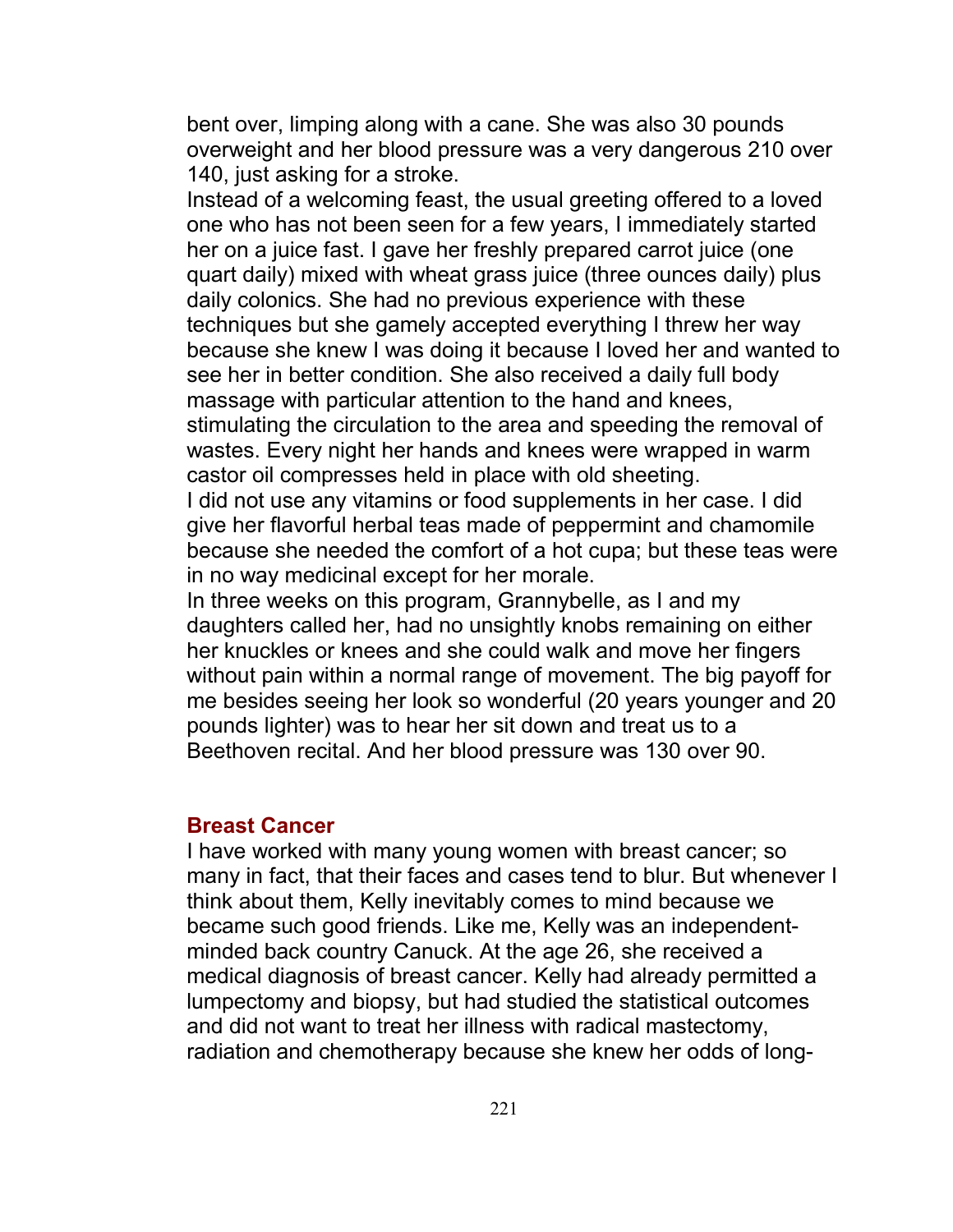term survival without radical medical treatment were equal to or better than allowing the doctors to do everything possible. Nor did she want to lose even one of her breasts. She knew how useful her breasts were because she had already suckled one child, not to mention their contribution to one's own self-image as a whole person. I admired Kelly's unusual independent-mindedness because she comes from a country where universal health coverage is in place; her insurance would have paid all the costs had she been willing to accept conventional medicine, but Canadian national health insurance does not cover alternative therapy.

Kelly stayed with me for nearly two months as a residential faster, because she needed to be far from the distractions of a troubled family life. With financial support from her parents and child-care from her friends she was able to take time out to give the recovery of health top priority in her life without worrying about whether her small son was being well cared for. This peace of mind was also very important to her recovery.

Analysis with biokinesiology showed a pervasively weak immune system, including a weak thymus gland, spleen, and an overloaded lymphatic system. Her liver was weak, but not as weak as it might have been, because she had become a vegetarian, and had been working on her health in a haphazard fashion for a few years. Kelly's body also showed weaknesses in pancreatic and adrenal function as well as a toxic colon. Most immediately worrisome to her, biokinesiology testing showed several over-strong testing lumpy areas in the breasts and over-strong testing lumpy lymph nodes in the armpits. Cancerous tumors always test overly strong Kelly's earlier life-style had contributed to her condition in several ways. She had worked for years in a forestry tree nursery handling seedling trees treated with highly toxic chemicals. She had worked as a cook in a logging camp for several seasons, eating too much meat and greasy food. And she had also spent the usual number of adolescent and young adult years deeply involved in recreational drug use and the bad diet that went with it.

Kelly started right in on a rigorous water fast that lasted for one entire month. She had a colonic every day, plus body work including reflexology, holding and massage of neurolymphatic and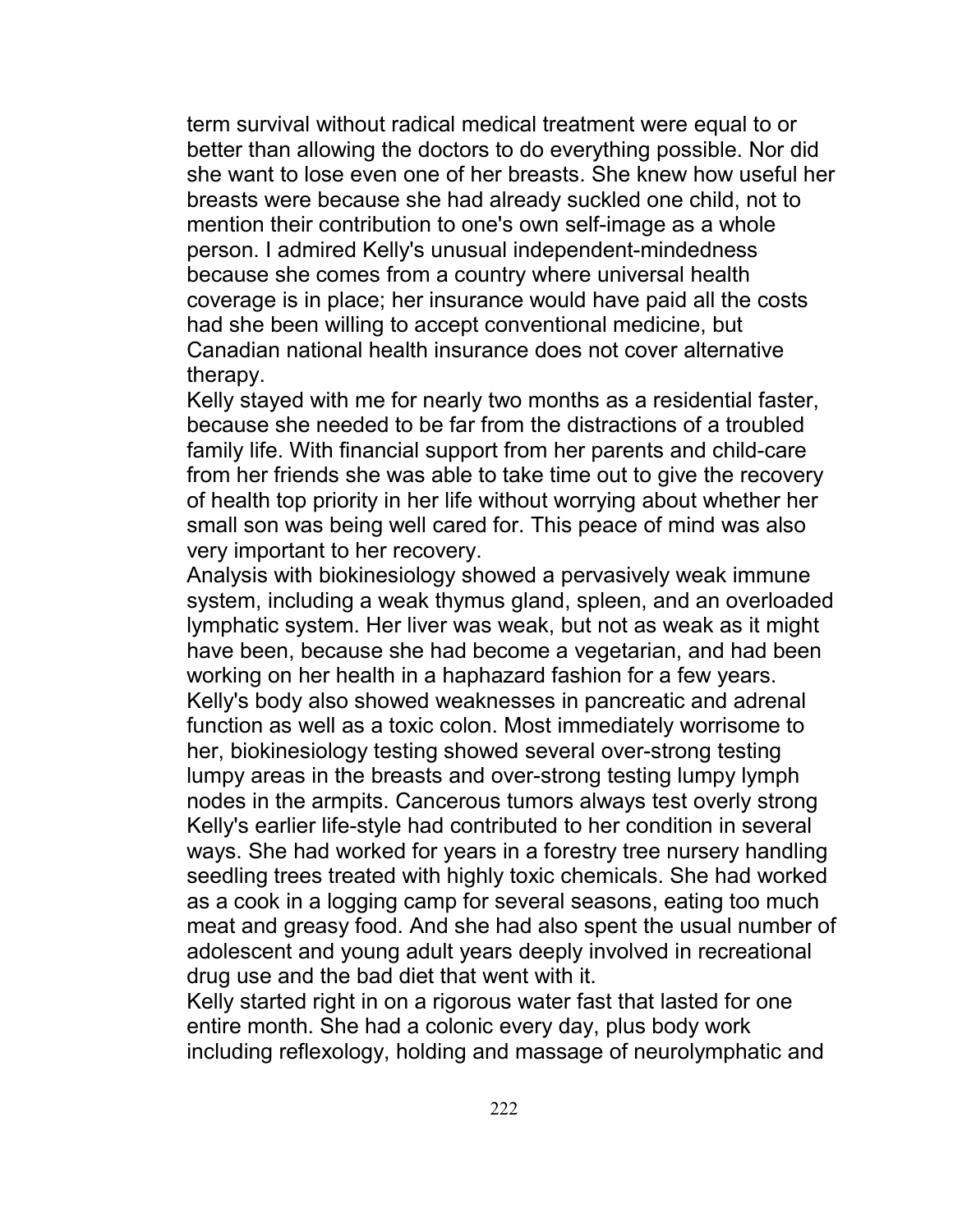neurovascular points, and stimulation of acupuncture points related to weak organ systems and general massage to stimulate overall circulation and lymphatic drainage. She took protomorphogens to help rebuild her weakened organs; she took ten grams of vitamin C every day and a half-dose of life extension vitamin mix in assimilable powdered form; she drank herbal teas of echinacea and fenugreek seeds and several ounces of freshly squeezed wheat grass juice every day. Twice each day she made poultices out of clay and the pulp left over from making her wheat grass juice, filled an old bra with this mixture and pressed it to her breast for several hours until the clay dried. Shortly, I will explain all the measures in some detail.

These physical therapies were accompanied by counseling sessions dealing with some severe and long-unresolved problems, response patterns and relationships that triggered her present illness. Her son's father (Kelly's ex) was suppressive and highly intimidating. Fearful of him, Kelly seemed unable to successfully extricate herself from the relationship due to the ongoing contact which revolved over visitation and care of their son. But Kelly had grit! While fasting, she confronted these tough issues in her life and unflinchingly made the necessary decisions. When she returned to Canada she absolutely decided, without any nagging doubts, reservations or qualifications, to make any changes necessary to ensure her survival. Only after having made these hard choices could she heal.

I one respect, Kelly was a highly unusual faster. Throughout the entire month on water, Kelly took daily long walks, frequently stopping to lie down and rest in the sun on the way. She would climb to or from the top of a very large and steep hill nearby. She never missed a day, rain or shine.

At the end of her month on water Kelly's remaining breast lumps had disappeared, the lymphatic system and immune system tested strong, as well as the liver, pancreas, adrenals, and large intestine. No areas tested overly strong.

She broke the fast with the same discipline she had conducted it, on carrot juice, a cup every two hours. After three days on juice she began a raw food diet with small servings of greens and sprouts well chewed, interspersed at two hour intervals with fresh juicy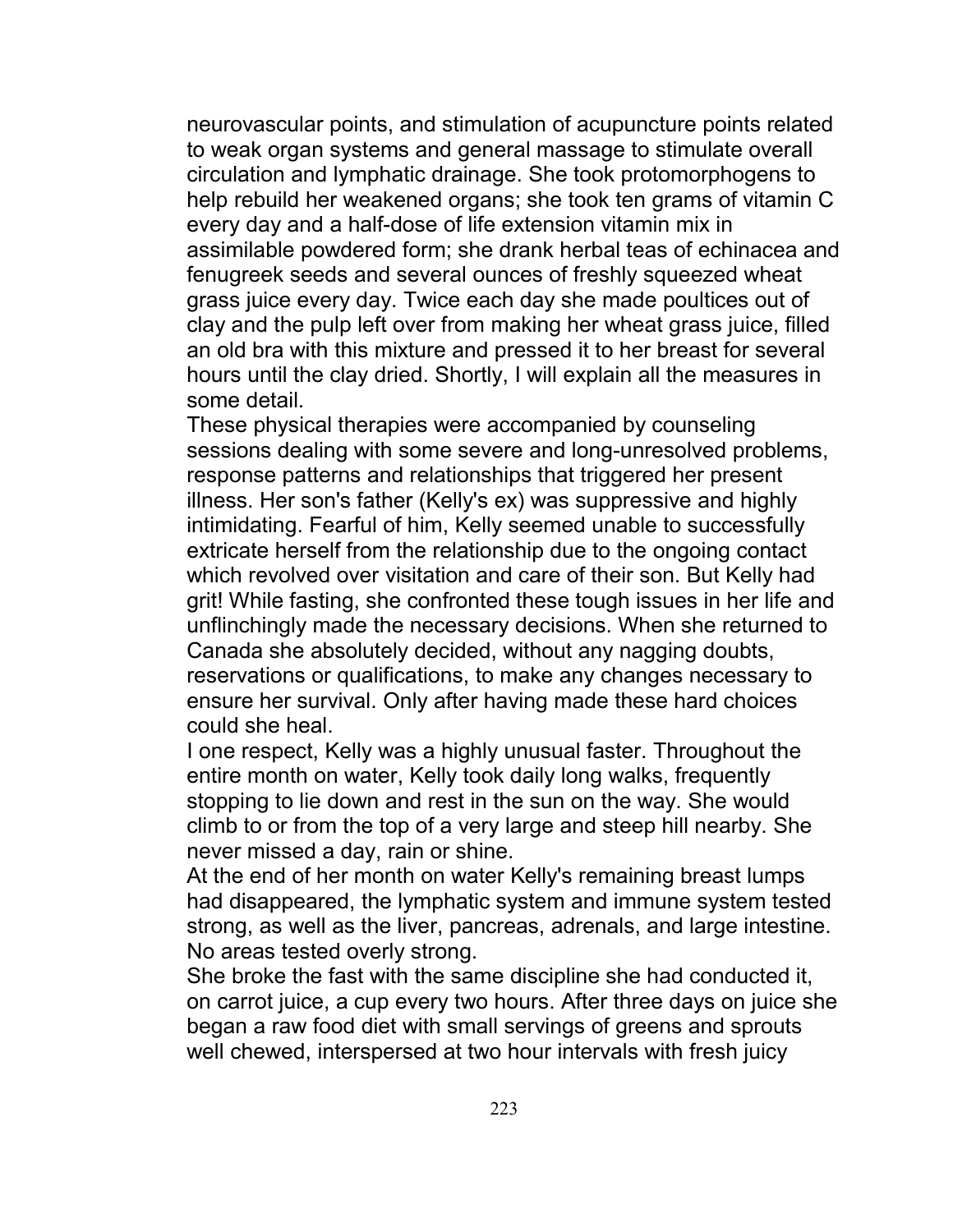fruits. After about ten days on "rabbit food," she eased into avocados, cooked vegetables, nuts, seeds, and whole grains and then went home.

As I write this, it is eight years since Kelly's long fast. She still comes to see me every few years to check out her diet and just say hello. She has had two more children by a new, and thoroughly wonderful husband and suckled them both for two years each; her peaceful rural life centers around this new, happy family and the big, Organic garden she grows. She religiously takes her life extension vitamins and keeps her dietary and life-style indiscretions small and infrequent. She is probably going to live a long, time. I consider Kelly's cluster of organ weaknesses very typical of all cancers regardless of type or location, as well as being typical of AIDS and other critical infections by organisms that usually reside in the human body without causing trouble (called "opportunistic"). All these diseases are varieties of immune system failure. All of these conditions present a similar pattern of immune system weaknesses. They all center around what I call the "deadly triangle," comprised of a weak thymus gland, weak spleen, and a weak liver. The thymus and spleen form the core of the body's immune system. The weak liver contributes to a highly toxic system that further weakens the immune system. To top it off, people with cancer invariably have a poor ability to digest cooked protein (animal or vegetable) (usually from a weak pancreas unable to make enough digestive enzymes) and eat too much of it, giving them a very toxic colon, and an overloaded lymphatic system. Whenever I analyze someone with this pattern, especially the entire deadly triangle, I let the person know that if I had those particular weaknesses I would consider my survival to be at immediate risk I'd consider it an emergency situation demanding vigorous attention. It does not matter if they don't yet have a tumor, or fibroid, or opportunistic infection; if they don't already have something of that nature they soon will.

Here's yet another example of why I disapprove of diagnosis. By giving the condition a name like "lymphoma" or "melanoma", "chronic fatigue syndrome" "Epstein-Barr syndrome" or "AIDS," "systemic yeast infection", "hepatitis" or what have, people think the doctor then understands their disease. But the doctor rarely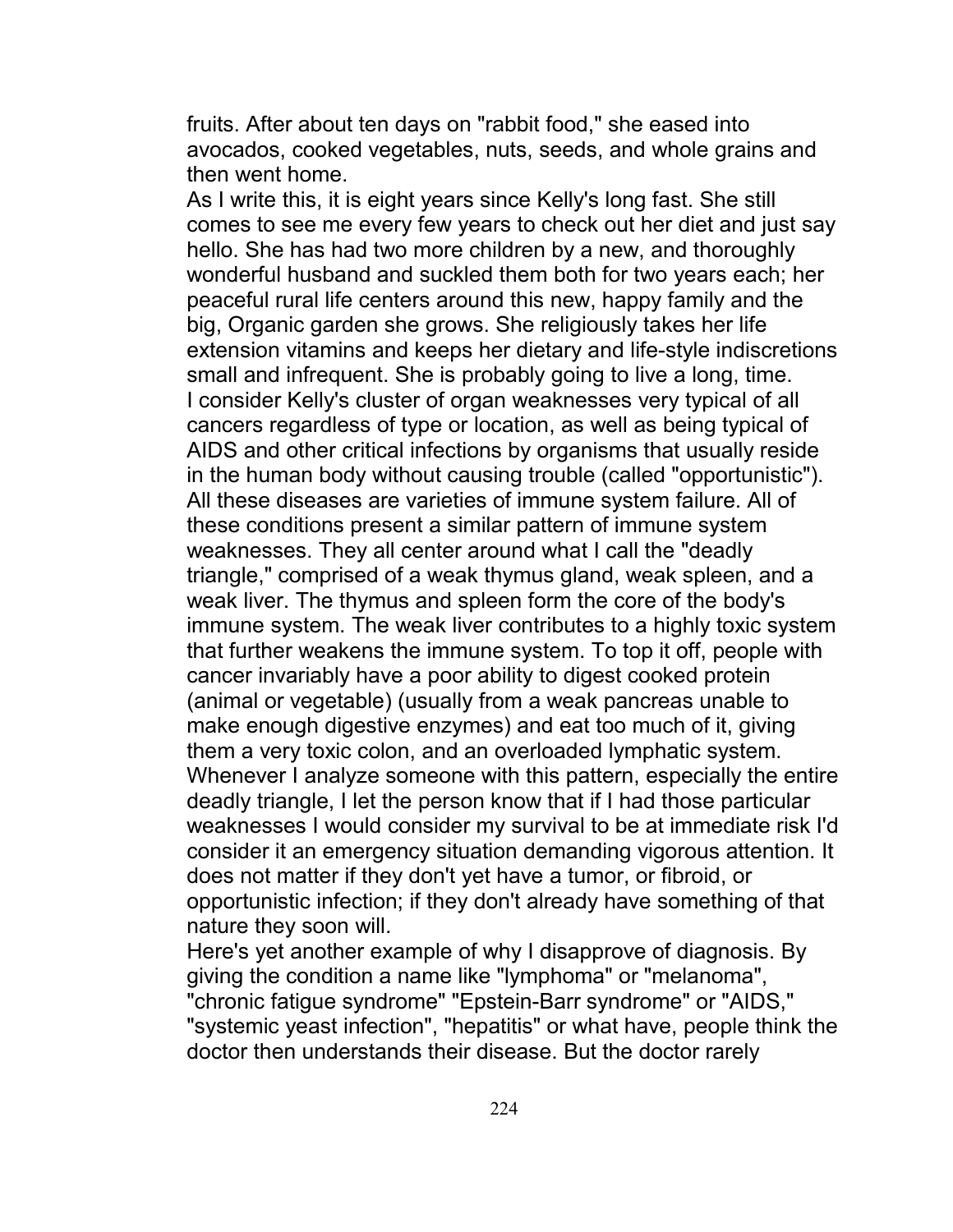understands that all these seemingly different diseases are essentially the same disease–a toxic body with a dysfunctional immune system. What is relevant is that a person with the deadly triangle must strengthen their immune system, and their pancreas, and their liver, and detoxify their body immediately. If these repairs are accomplished in time, the condition goes away, whatever its Latin name may have been.

Now, about some of the adjuncts to Kelly's healing. Let me stress here that had none of these substances or practices been used, she probably still would have recovered. Perhaps a bit more slowly. Perhaps a bit less comfortably. Conversely, had Kelly treated her cancer with every herb, poultice and vitamin known to man but had neglected fasting and colonics, she might well have died. It has been wisely said that intelligence may be defined as the ability to correctly determine differences, similarities, and importances. I want my readers to be intelligent about understanding the relative importances of different hygienic treatment and useful supporting practices.

Echinacea and chaparral leaves, red clover flowers, and fenugreek seeds are made into medicinal teas that I find very helpful in detoxification programs, because they all are aggressive blood or lymph cleansers and boost the immune response. These same teas can be used to help the body throw off a cold, flu, or other acute illness but they have a much more powerful effect on a fasting body than on one that is eating. Echinacea and chaparral are extraordinarily bitter and may be better accepted if ground up and encapsulated, or mixed with other teas with pleasant flavors such as peppermint or lemon grass. These teas should be simmered until they are at the strongest concentration palatable, drinking three or four cups of this concentrate a day. If you use echinacea, then chaparral probably isn't necessary and visa versa. Red clover is another blood cleanser, perhaps a little less effective but it has a pleasant, sweet taste and may be better accepted by the squeamish.

If there is lymphatic congestion I always include fenugreek seed tea brewed at the strength of approximately one tablespoon of seeds to a quart of water. Expect the tea to be brown, thick and mucilaginous, with a reasonably pleasant taste reminiscent of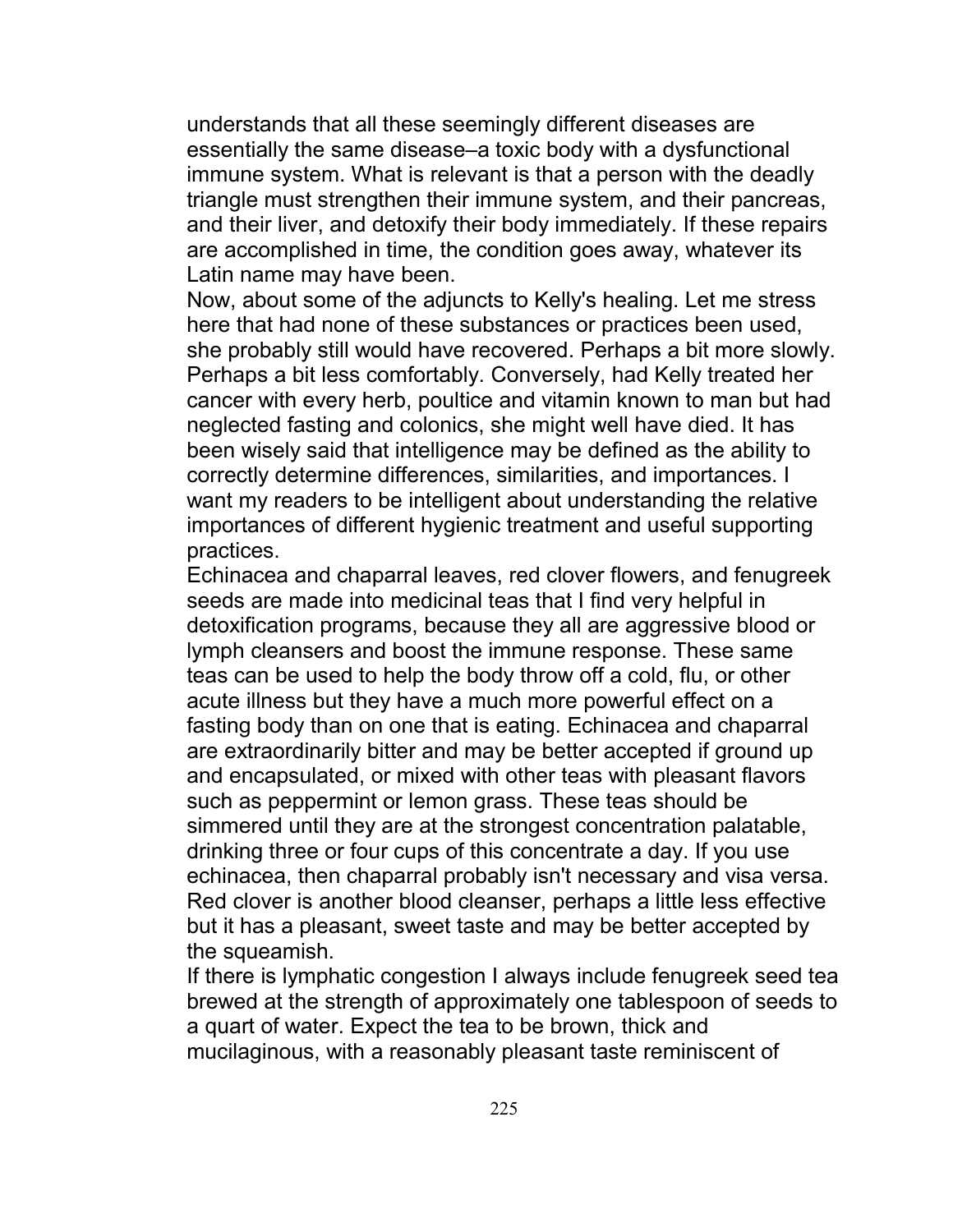maple syrup.

Kelly used poultices of clay and wheat grass pulp on her lumps, somewhat like the warm castor oil poultices I used on my mother's arthritic deposits. Poultices not only feel very comforting, but they have the effect of softening up deposits and tumors so that a detoxifying, fasting body is more able to re absorb them. Poultices draw, pulling toxins out through the skin, unburdening the liver. Clay (freshly-mixed potters clay I purchase from a potters' guild), mixed with finely chopped or blended young wheat grass (in emergencies I've even used lawn grasses) makes excellent drawing poultices. Without clay, I've also used vegetable poultices made of chopped or blended comfrey leaves, comfrey root, slightly cooked (barely wilted) cabbage leaves, slightly steamed onion or garlic (cooked just enough to soften it). These are very effective to soften tumors, abscesses and ulcers. Aloe poultices are good on burns. Poultices should be thought of as helpful adjuncts to other, more powerful healing techniques and not as remedies all by themselves, except for minor skin problems.

Poultices, to be effective, need to be troweled on half an inch thick, extending far beyond the effected area, covered with cheese cloth or rags torn from old cotton sheets so they don't dry out too fast. Fresh poultices needs to be applied several times daily. They also need to be left on the body until they do dry. Then poultices are thrown away, to be followed by another as often as patience will allow. Do not cover poultices tightly with plastic because if they don't dry out they won't draw much. The drawing is in the drying. Sometimes poultices cause a tumor or deposit to be expelled through the skin rather than being adsorbed, all with rather spectacular pus and gore. This phenomena is actually beneficial and should be welcomed because anytime the body can push toxins out through the skin, the burden on the organs of elimination are lessened.

Wheat grass juice has a powerful anti-tumor effect, is very perishable, is laborious to make, but is worth the effort because it contains powerful enzymes and nutrients that help detoxify and heal when taken internally or applied to the skin. As a last resort with dying patients who can no longer digest anything taken by mouth I've implanted wheat grass juice rectally (in a cleansed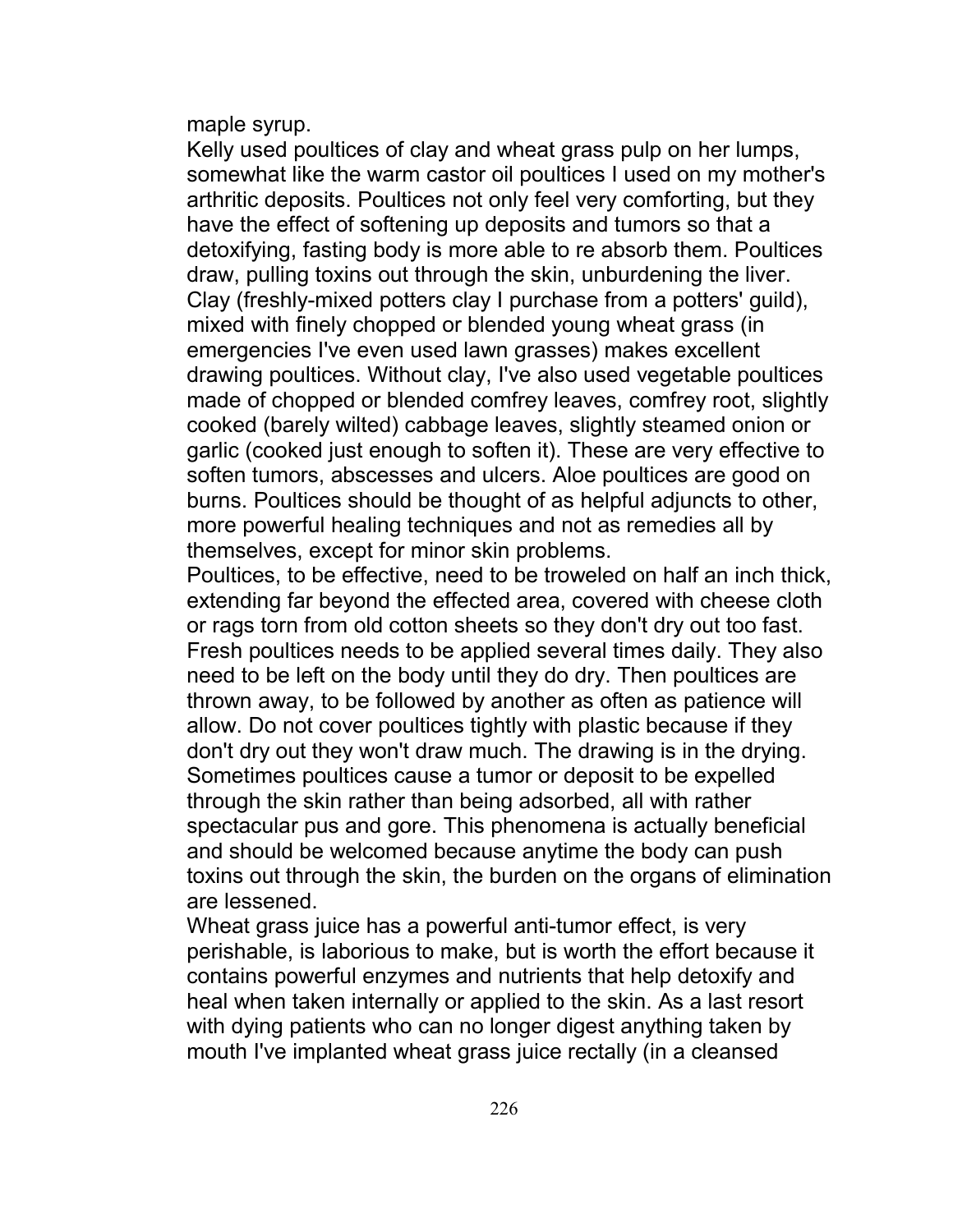colon). Some of them haven't died. You probably can't buy wheat grass juice that retains much medicinal effect because it needs to be very fresh and should be drunk within minutes of squeezing. Chilled sharply and immediately after squeezing it might maintain some potency for an hour or two. Extracting juice from grass takes a special press that resembles a meat grinder.

The wheat is grown in transplant or seedling trays in bright light. I know someone who uses old plastic cafeteria trays for this. The seed is soaked overnight, spread densely atop a tray, covered shallowly with fine soil, kept moist but not soggy. When the grass is about four inches high, begin harvesting by cutting off the leaves with a scissors and juicing them. If the tray contains several inches of soil you usually get a second cutting of leaves. You need to start a new tray every few days; one tray can be cut for three or four days. (Kulvinskas, 1975)

More wheat grass juice is not better than just enough; three ounces a day is plenty! It is a very powerful substance! The flavor of wheat grass juice is so intense that some people have to mix it with carrot juice to get it down. DO NOT OVERUSE. The energizing effects of wheat grass can be so powerful that some people make a regular practice of drinking it. However, I've seen many people who use wheat grass juice as a tonic become allergic to it much as antibiotic dependent people do to antibiotics. Better to save wheat grass for emergencies.

I also have treated my own breast cancers–twice. The first time I was only 23 years old. One night I noticed that it hurt to sleep the way I usually did on my left side because there was a hard lump in my left breast. It was quite large–about the size of a goose egg. Having just completed RN training two years prior, I had been well brain washed about my poor prognosis and knew exactly what requisite actions must taken.

I scheduled a biopsy under anesthetic, so that if the tumor was malignant they could proceed to full mastectomy without delay. I was ignorant of any alternative course of action at the time. I might add that before I grew my first tumor I had been consuming large amounts of red meat in a mistaken understanding gained in nursing school that a good diet contained large amounts of animal protein. In addition to the stress of being a full time psychology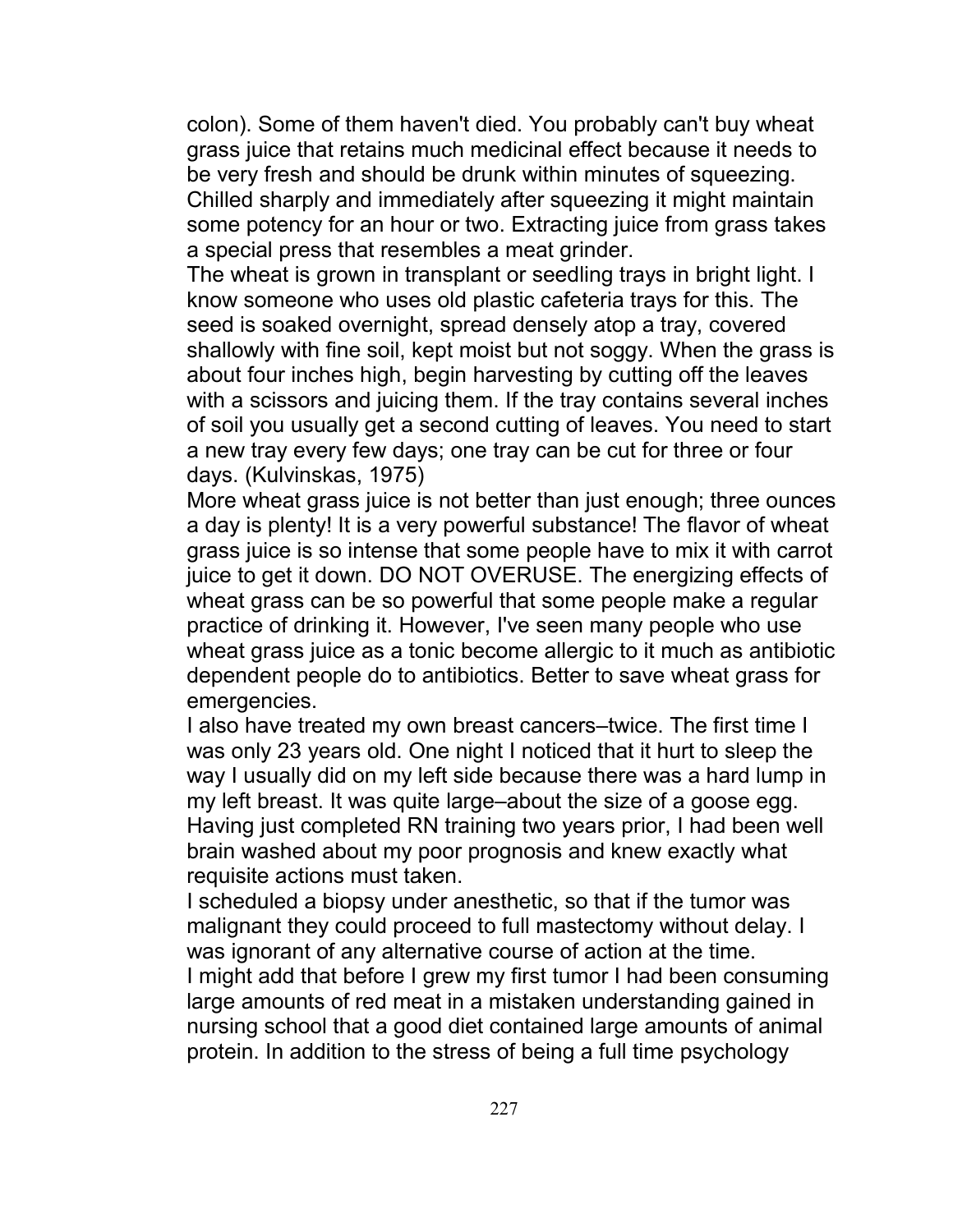graduate student existing on a very low budget, I was experiencing I very frustrating relationship with a young man that left me constantly off center and confused.

A biopsy was promptly performed. The university hospital's SOP required that three pathologists make an independent decision about the nature of a tumor before proceeding with radical surgery. Two of the pathologist agreed that my tumor was malignant, which represented the required majority vote. But the surgeon removed only the lump, which he said was well encapsulated and for some reason did not proceed with a radical mastectomy. These days many surgeons routinely limit themselves to lumpectomies. I never did find out why I awakened from general anesthetic with two breasts, but I have since supposed that due to my tender age the surgeon was reluctant to disfigure me without at least asking me for permission, or giving me some time to prepare psychologically. When I came out of anesthesia he told me that the lump was malignant, and that he had removed it, and that he needed to do a radical mastectomy to improve my prognosis over the next few years. He asked me to think it over, but he signed me up on his surgery list for the following Monday.

I did think it over and found I was profoundly annoyed at the idea of being treated like I was just a statistic, so I decided that I would be unique. I made a firm decision that I would be well and stay well– and I was for the next fifteen years. The decision healed me. When I was 37 I had a recurrence. At the time I had in residence Ethyl and Marge, the two far-gone breast cancer cases I already told you about. I also had in residence a young woman with a breast tumor who had not undergone any medical treatment, not even a lumpectomy. (I will relate her case in detail shortly.) I was too identified emotionally with helping these three, overlyempathetic due to my own history. I found myself taking on their symptoms and their pain. I went so far into sympathy as to grow back my tumor–just as it had the first time–a lump mushroomed from nothing to the size of a goose egg in only three weeks in exactly the same place as the first one. Just out of curiosity I went in for a needle biopsy. Once again it was judged to be malignant, and I got the same pressure from the surgeon for immediate surgery. This time, however, I had an alternative system of healing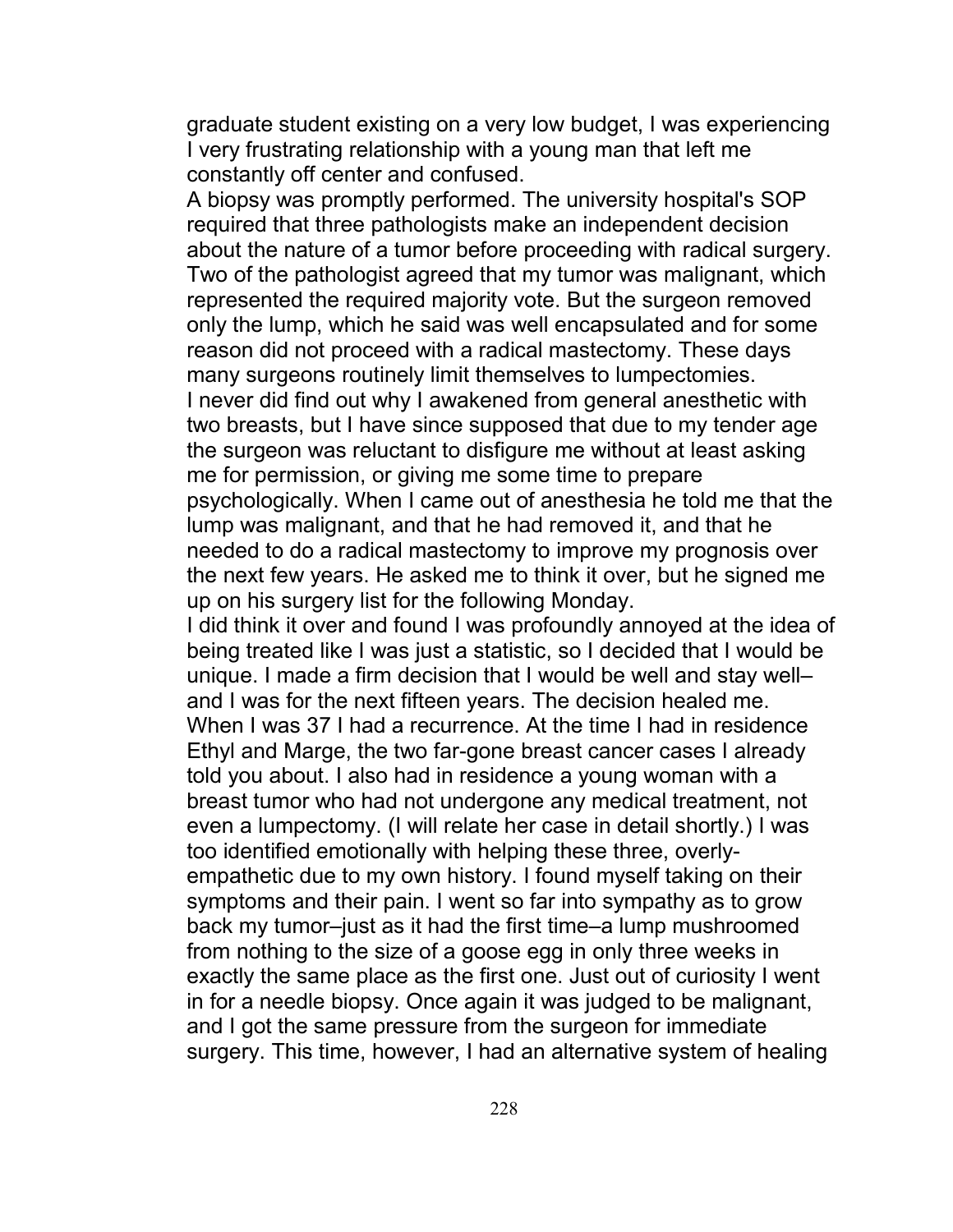that I believed in. So I went home, continued to care for my very sick residents, and began to work on myself.

The first thing I had to confront about myself was that I was being a compassionate fool. I needed to learn how to maintain my own personal boundaries, and clearly delineate what stuff in my mind and my body was really mine and what was another's. I needed to apply certain mental techniques of self-protection known to and practiced by many healers. I knew beyond doubt that I had developed sympathetic breast cancer because a similar phenomena had happened to me before. Once, when I had previously been working on a person with very severe back pain with hands-on techniques, I suddenly had the pain, and the client was totally free of it. So I protected myself when working with sick people. I would wash my hands and arms thoroughly with cold water, or with water and vinegar after contact. I would shake off their "energy," have a cold shower, walk bare foot on the grass, and visualize myself well with intact boundaries. These prophylaxes had been working for me, but I was particularly vulnerable to people with breast cancer.

I also began detoxification dieting, took more supplements, and used acupressure and reflexology as my main lines of attack. My healing diet consisted of raw food exclusively. I allowed myself fruits (not sweet fruits) and vegetables (including a lot of raw cabbage because vegetables in the cabbage family such as cauliflower and broccoli are known to have a healing effect on cancer), raw almonds, raw apricot kernels, and some sprouted grains and legumes. I drank diluted carrot juice, and a chlorophyll drink made up of wheat grass and barley green and aloe vera juice. I took echinaechia, red clover, and fenugreek seeds. I worked all the acupuncture points on my body that strengthen the immune system, including the thymus gland, lymph nodes, and spleen. I also worked the meridians, and reflex points for the liver, and large intestine. I massaged the breast along the natural lines of lymphatic drainage from the area.

Last, and of great importance, I knew that the treatment would work, and that the tumor would quickly disappear. It did vanish totally in three months. It would have gone away quicker if I had water fasted, but I was unable to do this because I needed physical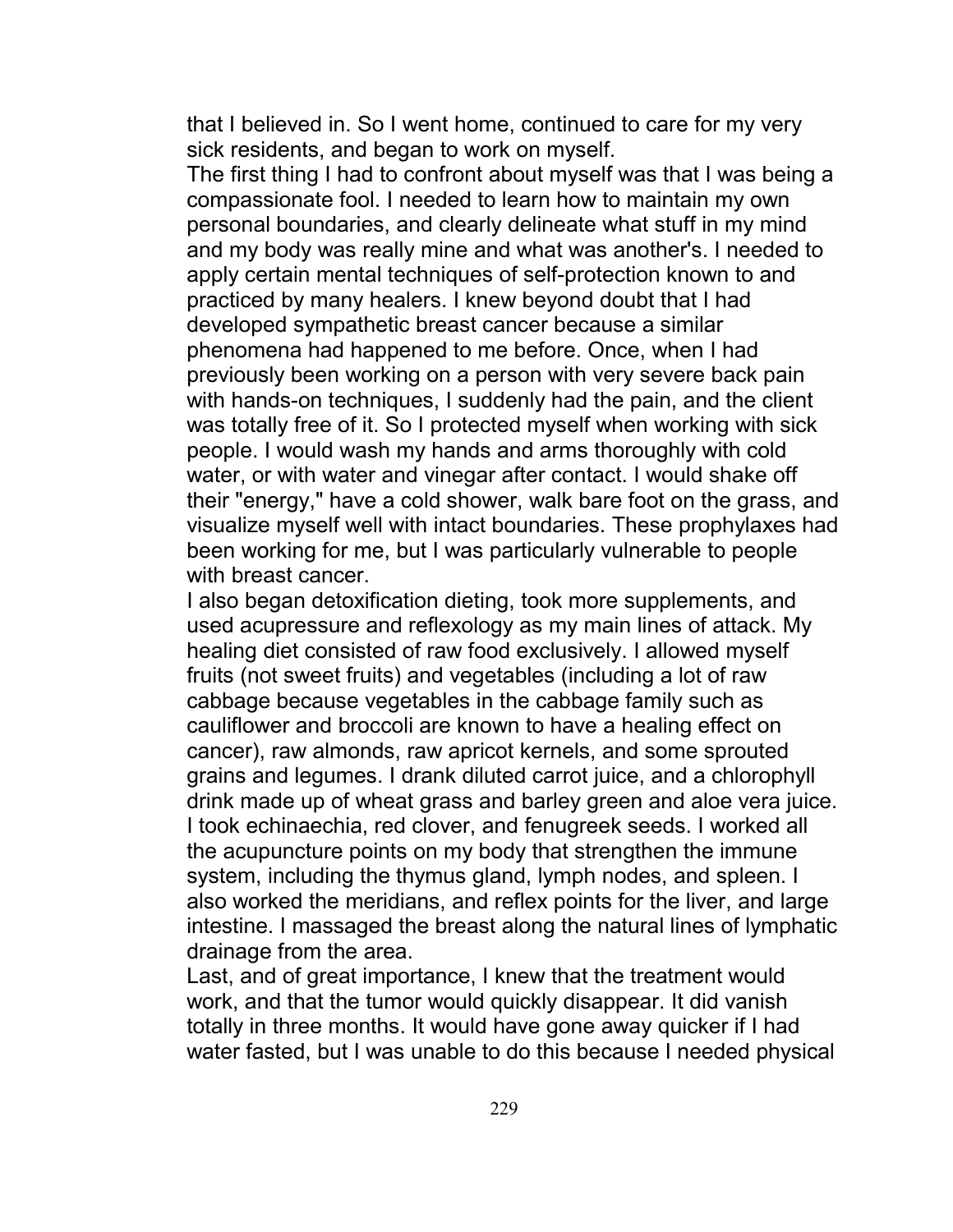strength to care for my resident patients and family.

Eighteen years have passed since that episode, and I have had no further reappearance of breast tumors. At age 55 I still have all my body parts, and have had no surgery except the original lumpectomy. Many, viewing my muscles and athletic performance, would say my health is exceptional but I know my own frailties and make sure I do not aggravate them. I still have exactly the same organ deficiencies as other cancer patients and must keep a very short leash on my lifestyle.

If for some reason I wanted to make my life very short, all I would have to do would be to abandon my diet, stop taking supplements, eat red meat and ice cream every day and be unhappy about something. Incidentally, I have had many residential clients with breast cancer since then, and have not taken on their symptoms, so I can assume that I have safely passed that hurdle.

I've helped dozens of cases of simple breast cancer where my treatment began before the cancer broadly spread. Kelly's case was not the easiest of this group, nor the hardest. Sometimes there was lymphatic involvement that the medical doctors had not yet treated in any way. All but one of my early-onset breast cancer cases recovered. I believe those are far better results than achieved by AMA treatment.

Before I crow too much, let me stress that every one of these women was a good candidate for recovery–under 40 years old, ambulatory and did not feel very sick. And most importantly, every one of them had received no other debilitating medical treatment except a needle biopsy or simple lumpectomy. None of these women had old tumors (known about for more than six months) and none of the tumors were enormous (nothing larger than a walnut). Clearly, this group is not representative of the average breast cancer case. Hygienic therapy for cancer is a radical idea these days and tends to attract younger people, or older, desperate people who have already been through the works. In every one of my simple cases the tumors were reabsorbed by the body during the thirty days of water fasting and the client left happy. Except one. I think I should describe this unsuccessful case, this "dirty case," so my readers get a more balanced idea of how fearsome cancer really isn't if the sick person can clearly resolve to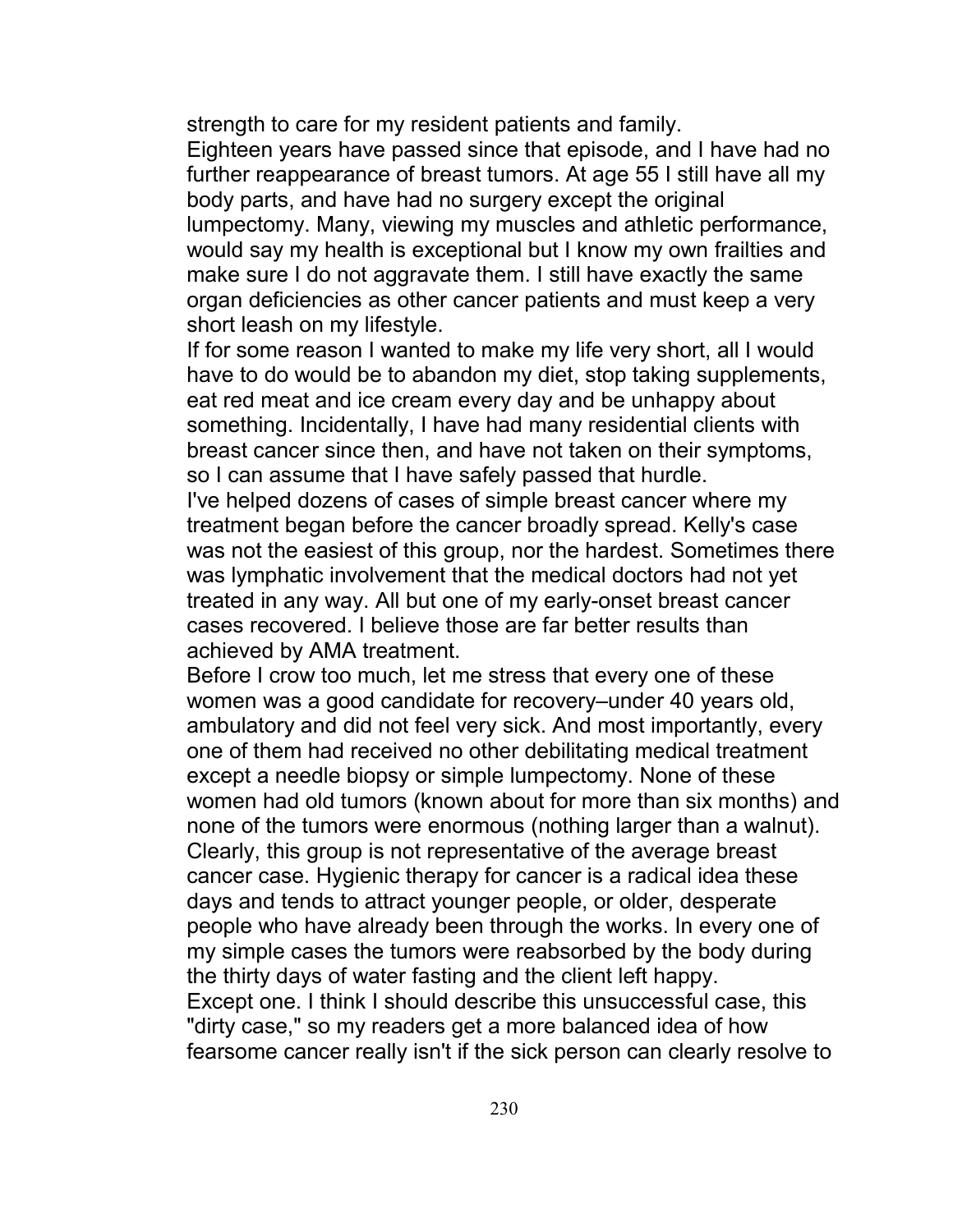get better and has no problem about achieving wellness. Marie was an artisan and musician from Seattle who grew up back East in an upper-middle class dysfunctional family. She was in her late twenties. She had been sexually abused by an older brother, was highly reactive, and had never been able to communicate honestly with anyone except her lesbian lover (maybe, about some things).

Three years prior to coming to see me Marie had been medically diagnosed as having breast cancer and had been advised to have immediate surgery. She ignored this advice; Marie never told her friends, said nothing to her family and tried to conceal it from her lover because she did not want to disrupt their life together. On her own, she did begin eating a Macrobiotic diet. In spite of this diet, the tumor grew, but grew very slowly. After two years the tumor was discovered by her lover, who after a year of exhausting and upsetting arguments, forced Marie to seek treatment. Since Marie adamantly refused to go the conventional medical route, she ended up on my doorstep as a compromise.

By this time the tumor was the size of a fist and had broken through the skin of the left breast. It was very ugly, very hard.

Biokinesiology showed the usual deadly triangle and other associated organ weakneses typical of cancer. Marie began fasting on water with colonics and poultices and bodywork and counseling and supplements. At the end of the water fast, Marie looked much healthier, with clear eyes and clear skin and had a sort of shine about her, but the tumor had only receded enough for the skin to close over it; it was still large, and very hard. To fully heal, Marie probably needed at least two more water fasts of equal length interspersed with a few months on a raw food diet. But she lacked the personal toughness to confront another fast in the near future. Nor was she emotionally up to what she regarded as the deprivation of a long-term raw foods healing diet.

So I advised her to seek other treatment. Still unwilling to accept standard medical management of her case, Marie chose to go to the Philippines to have "psychic surgery." She was excited and optimistic about this; I was interested myself because I was dubious about this magical procedure; if Marie went I would have a chance to see the results (if any) on a person I was very familiar with. Marie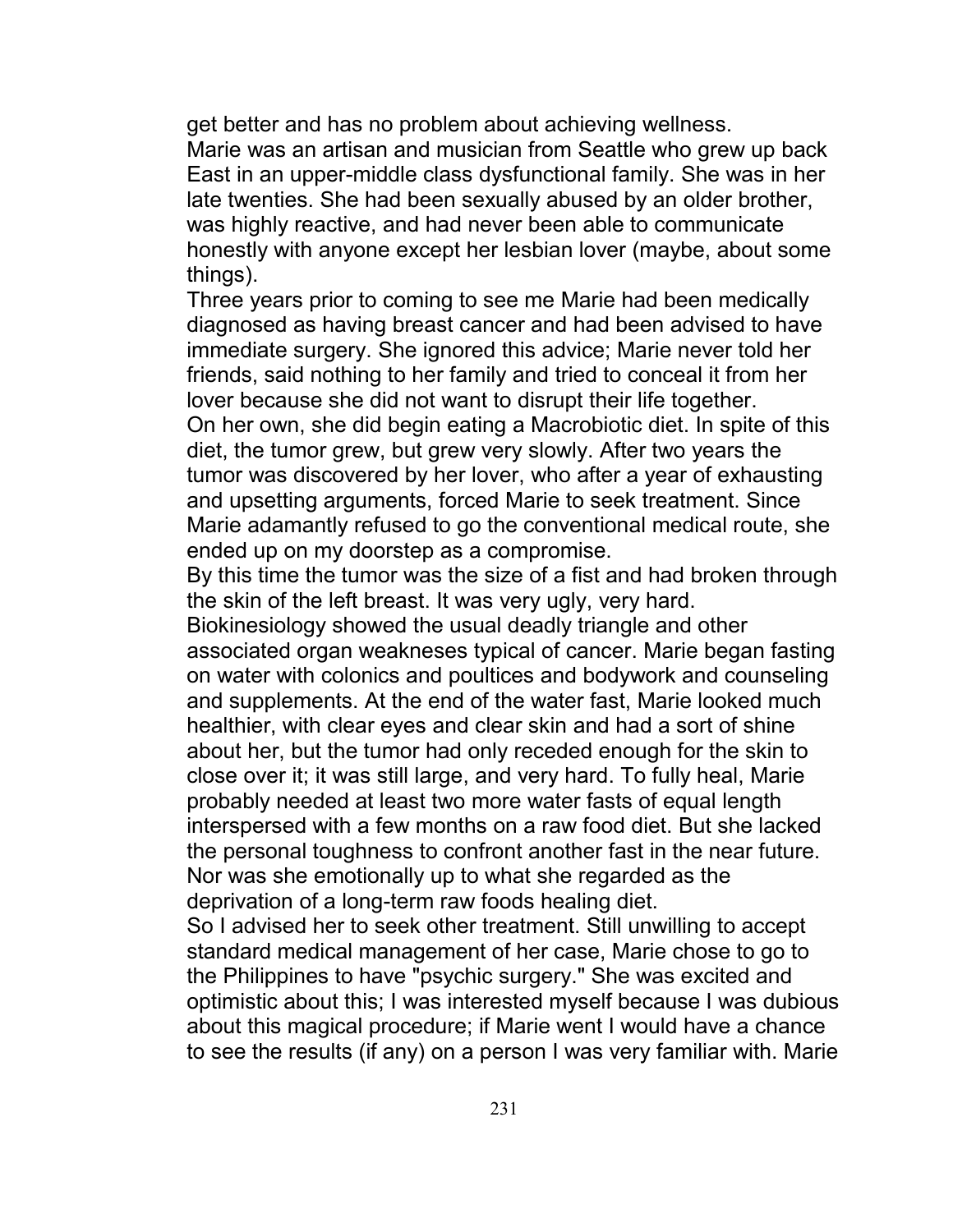had her tickets and was due to leave in days when her lover, against Marie's directly-stated wishes, called her parents and informed them of what was happening.

The parents had known nothing of Marie's cancer and were shocked, upset, outraged! They had not known Marie was a lesbian, much less that their daughter was flirting with (from their view) obvious quackery. Their daughter needed immediate saving and her parents and brother (the one who had abused her) flew to Oregon and surprisingly appeared the next day in a state of violent rage. They threatened lawsuits, police, incarceration, they threatened to have their daughter civilly committed as unable to take care of herself. They thought everything Marie had done for the last three years was my fault. I was lucky to stay out of jail. Of course, all of this was why Marie had not told them in the first place; she had wanted to avoid this kind of a scene.

Marie did not have enough personal integrity to withstand the domination of her immediate family. They put her in a hospital, where Marie had a radical mastectomy, chemotherapy and radiation. Assured that they had done everything that should have been done, the self-righteous parents went back home. Marie never recovered from chemotherapy and radiation. She died in the hospital surrounded by her lesbian friends who took dedicated, ever-so-sympathetic turns maintaining an emotional round-theclock vigil.

Marie's death was partly my fault. She was an early case of mine. At the time I did not yet understand the total effect of lack of ethics and irresponsibility on illness. Had Marie really wanted to live in the first place, she would have sought treatment three years earlier. In our counseling sessions she always evaded this question and I had not been wise enough to pin her down with my knee on her chest and make her answer up. Marie had too many secrets from everybody and was never fully honest in any of her relationships, including with me. I think she only came to Great Oaks at her lover's insistence and to the day she died was trying to pretend that nothing was wrong.

All Marie really wanted from her life was to be loved and have a lot of loving attention. In the end, her dramatic death scene gave her that, which is probably why she manifested cancer and kept it and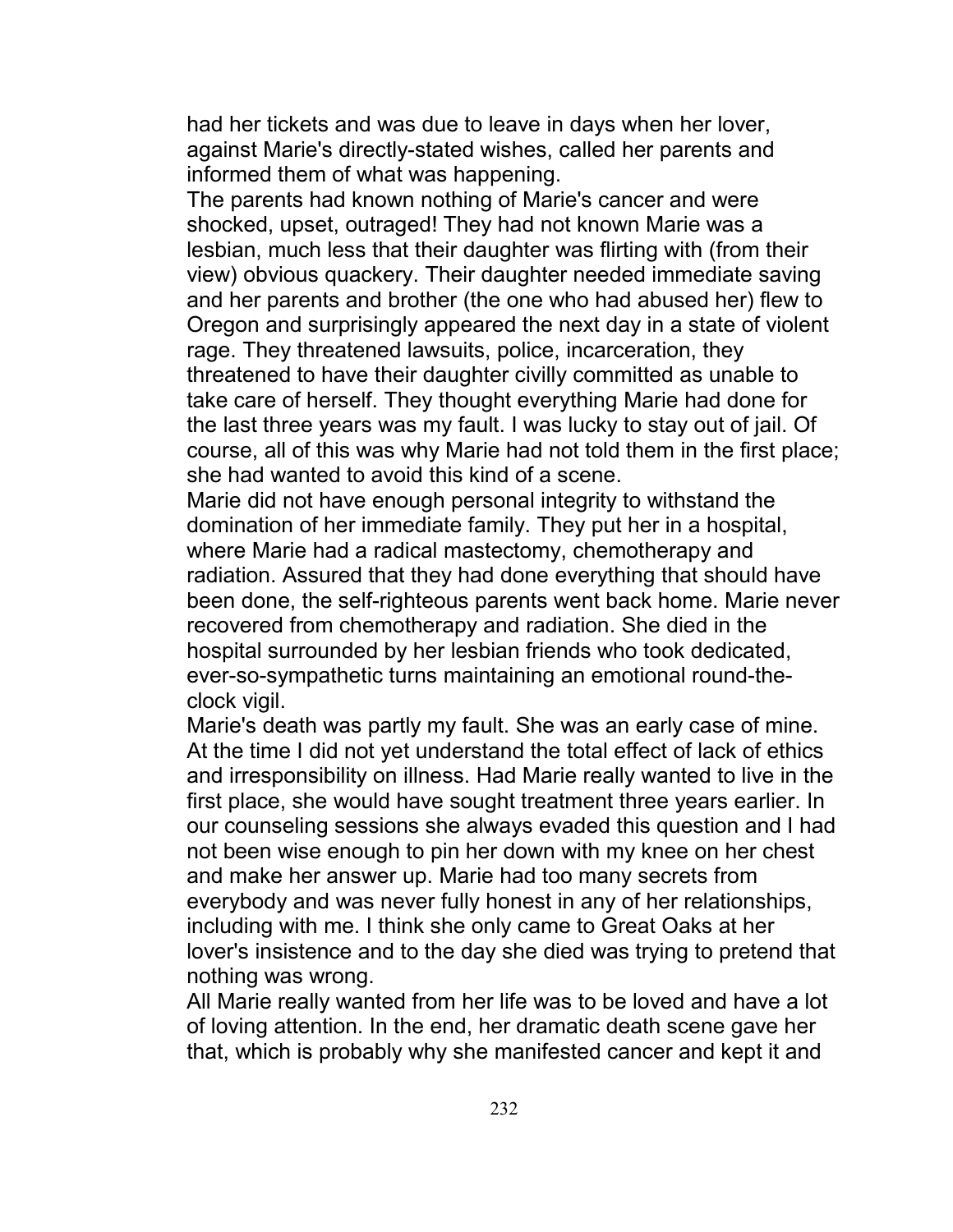eventually, died from it.

The name for this game is "secondary gain." A lot of sick people are playing it. Their illness lets them win their deepest desire; they get love, attention, revenge, sympathy, complete service, pampering, create guilt in others. When sick people receive too much secondary gain they never get well.

One of the hardest things about being a healer is that one accumulates an ever-enlarging series of dirty, failed cases like this one. It is depressing and makes a person want to quit doctoring. Whenever I get involved with a case I really want them to get better. My life is put entirely out of joint for several months dealing with a residential faster. My schedule is disrupted; my family life suffers; my personal health suffers. No amount of mere money could pay for this. And then some of these people go and waste all my help to accomplish some discreditable secret agenda that they have never really admitted to themselves or others.

#### **Constant Complaints**

Alice was a middle-aged woman who couldn't understand why she had always felt tired, even when she was young. Her life had been this way ever since she could remember. Most puzzling to her was why her life was so Job-like. She did everything the proper way. Doing things correctly was important to her, and fitted her Puritan background. Alice supported all the right causes, did good works, was active in a Unitarian church and bought all her food at the healthfood store–and made sure it was organically grown. But in spite of Alice's righteous living, her existence was a treadmill of constant, minor complaints. She was constantly exhausted, so much so she had difficulty getting up in the morning and feared she might have chronic fatigue syndrome (whatever that is). Alice suffered bouts of depression over thoughts like these, and had many acute illnesses like colds that hung on interminably and would not go away. She had a constant post-nasal drip. Though she enjoyed life, her body was a millstone around her neck. I've had a lot of clients exactly like Alice. Sometimes they complain of headaches; sometimes constant yeast or bladder infections. Whatever the complaints, the symptoms are rarely severe enough to classify themselves as someone who is seriously ill, but their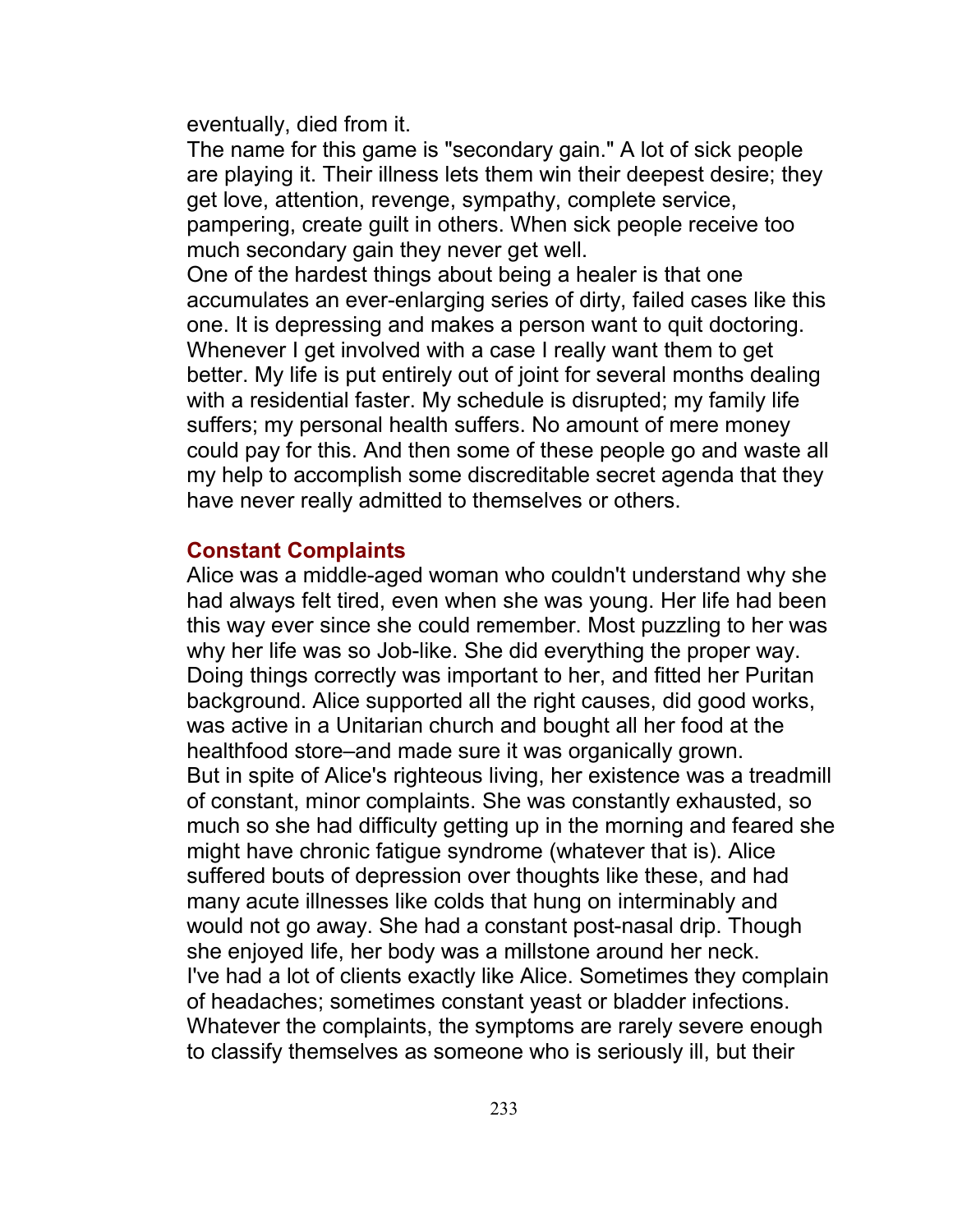symptoms rarely go away and they almost never feel good. Medical doctors rarely find anything wrong with them, though they will frequently prescribe an antibiotic to treat a somewhat constant infection, or an antihistamine for sinus symptoms. Getting a new prescription drug makes the complaint go away for a short time until their resistance is lowered again and the very same complaint returns. These people frequently depend on over the counter pills and are routinely prescribed sleeping remedies and antidepressants. If instead of this route they will but take my medicine they are usually easy to fix and afterwards are amazed that it was all that simple and that so much of their life has been less than it could have been.

Alice had been through the medical doctor route. She had become quite familiar with antibiotics for her colds and flu, and also took synthetic thyroid hormone–the doctor had diagnosed her fatigue as being caused by an underactive thyroid, which was partly correct– but the thyroid medication didn't give her much more energy. Alice had been supporting this medical doctor in grand style for over thirty years but never obtained the relief she sought.

I put Alice through my usual two hour first-time-visit thorough analysis. For two weeks before coming to see me she had saved tiny samples of everything she ate, wrapped them in plastic film, carefully labeled, and put them in the freezer. Along with these food samples and a typed list of all these foods, she brought a big box full of her condiments, herb teas, vitamins, spices, prescription medications, over the counter drugs, oils, grains, breads, crackers and small samples of her usual fresh vegetables and fruits. Even her water. Her entire kitchen! By biokinesiology we proceeded to test all of her foods for allergic reactions. I also tested the integrity of her organs and glands and in the process, got a detailed medical history and list of her complaints.

Alice had exhausted adrenals, and they probably had been that way for thirty years. Her pancreas was now too weak to digest the legumes that made up a large part of her vegetarian diet. She was allergic to wheat, soy, and dairy products and had especially been eating dairy in the mistaken notion that it was necessary to keep up her protein intake. Really very typical. So many health food store shoppers these days mistakenly believe that, because they are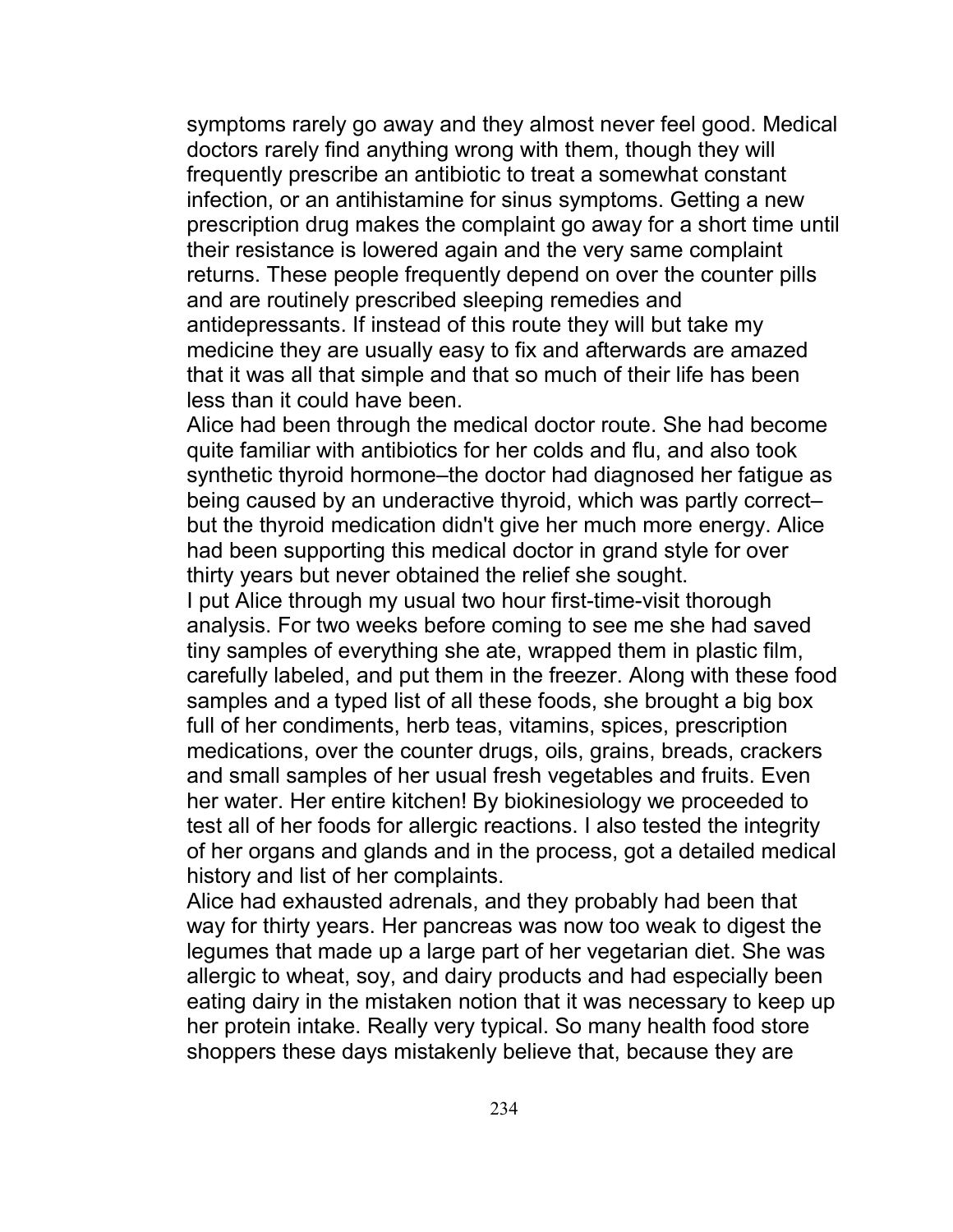vegetarian and do not eat meat, they especially need to boost their protein intake with dairy and soy. Unfortunately, so many North Americans are highly allergic to dairy and unfortunately, soy products are as hard or harder to digest than cooked meats. Alice was especially shocked to discover that she was allergic to such foods as cabbage family vegetables, alfalfa sprouts and citrus. Most people don't think that anyone could be allergic to something as healthy as alfalfa sprouts. The doctor was right about one thing; her thyroid was underperforming. He had not noticed that her heart was weak.

Medical doctors rarely discover an organ weakness until that organ actually begins to catastrophically fail. A busy honest doctor will usually tell the complaining patient there is nothing wrong with them: go home, take two aspirin, accept the fact that your body is not perfect and don't worry about it. A hungry doctor will be delighted to perform countless lab tests, seeking any possible reason for the complaint. This can go on as long as the patient has money or as long as the insurance company will pay. They rarely find anything "wrong" and the patient is far better off if the doctor doesn't discover something "serious" to treat because their treatment may carry with it consequences far more severe than the complaint. For example, I have seen dozens of people whose lives were virtually ruined after surgical treatment for chronic back pain. Biokinesiology is actually a far more sensitive system of analysis than lab tests. It picks up weaknesses at a very early stage so total organ failure can be prevented. Rarely will any of the organ weaknesses I discover be confirmed by a medical doctor. First I put Alice on a six week cleanse. She did one week on fresh, raw food; one week on dilute carrot juice with some green leafy vegetables juice too; one week on water fasting; and then she repeated the series. After six weeks of detoxification, I gave Alice a life extension megavitamin formula, discovered she could not handle the acid form of vitamin C (that she had already been taking) and had her start on protomorphogens to rebuild her weakened endocrine system, her exhausted adrenals and weak pancreas. She also began taking pancreatic enzymes when she ate vegetable protein. She was put on a maintenance diet that eliminated foods she was allergic to; the diet primarily consisted of whole grains, nuts, cooked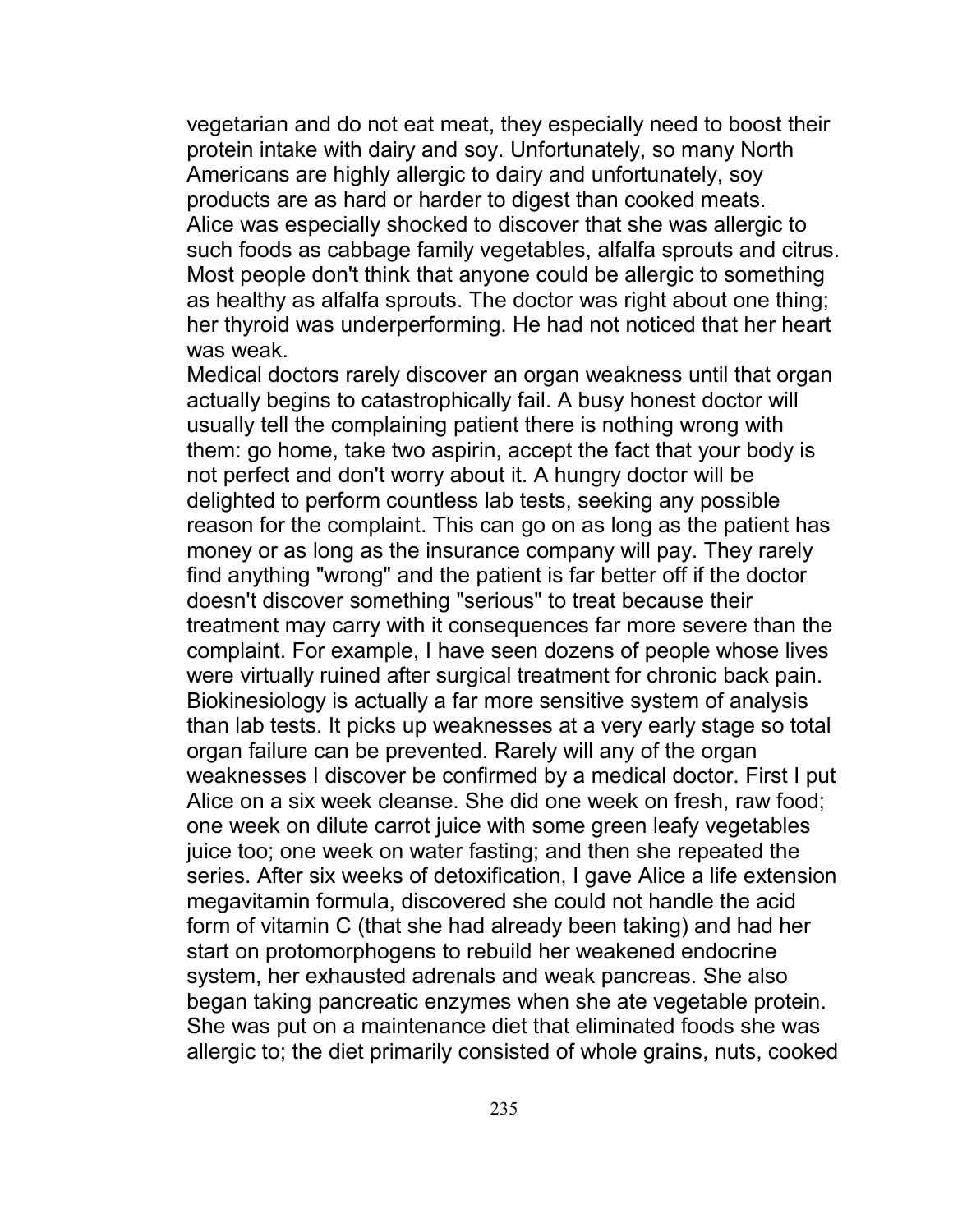and raw vegetables, and raw fruits. On her maintenance diet Alice had a profound resurgence of energy and rediscovered a sense of well-being she had not known for decades. She began to feel like she had when she was a child. Her constant sinus drip was gone. She was able to stop taking synthetic thyroid hormones and instead, supported her endocrine system with protomorphogens.

#### **A Rampaging Infection**

At the age of 40, John, an old bohemian client of mine, came into a moderate inheritance and went "native" in the Fiji Islands in the South Pacific. He spent about four months hanging out with the locals. Life there was so much fun that John completely forgot that his body was actually rather delicate, that many of his organs were weak, and that to feel good, he had to live a fairly simon-pure life. But the jovial, accepting, devil-may-care Fijians enjoyed a constant party, even more so because John's money allowed the Fijians to manifest powerful, tropical, home-grown strains of recreational herbs to smoke in abundance, beer and rum and worse, the Fijians (and John) constantly used a very toxic though only mildly-euphoric narcotic called kava, something Europeans usually have no genetic resistance to. The Fijians (and John) also ate a lot of freshly-caught fish fried in grease, well-salted, and huge, brain-numbing bowls of greasy starches, foods that they call i'coi, or "real food" as opposed to things like fruit and vegetables that aren't real food because they don't knock you to the floor for hours trying to digest them in a somnambulant doze.

John miraculously kept up with this party for a few months and then, while scuba diving, got some small coral scratches on his leg. These got infected. The infections got worse. Soon he had several huge, suppurating, ulcerous sores on his legs and worse, the infections became systemic and began spreading rapidly. He was running a fever and was in considerable pain. So John booked an emergency ticket home and fled to find Doctor Isabelle. When I met his plane he was rolled out in a wheelchair, unable to walk because of pain and swelling in his legs.

John was violently opposed to ordinary medical treatment; he especially would not have taken antibiotics even if he had died without them because previous courses of antibiotics had been the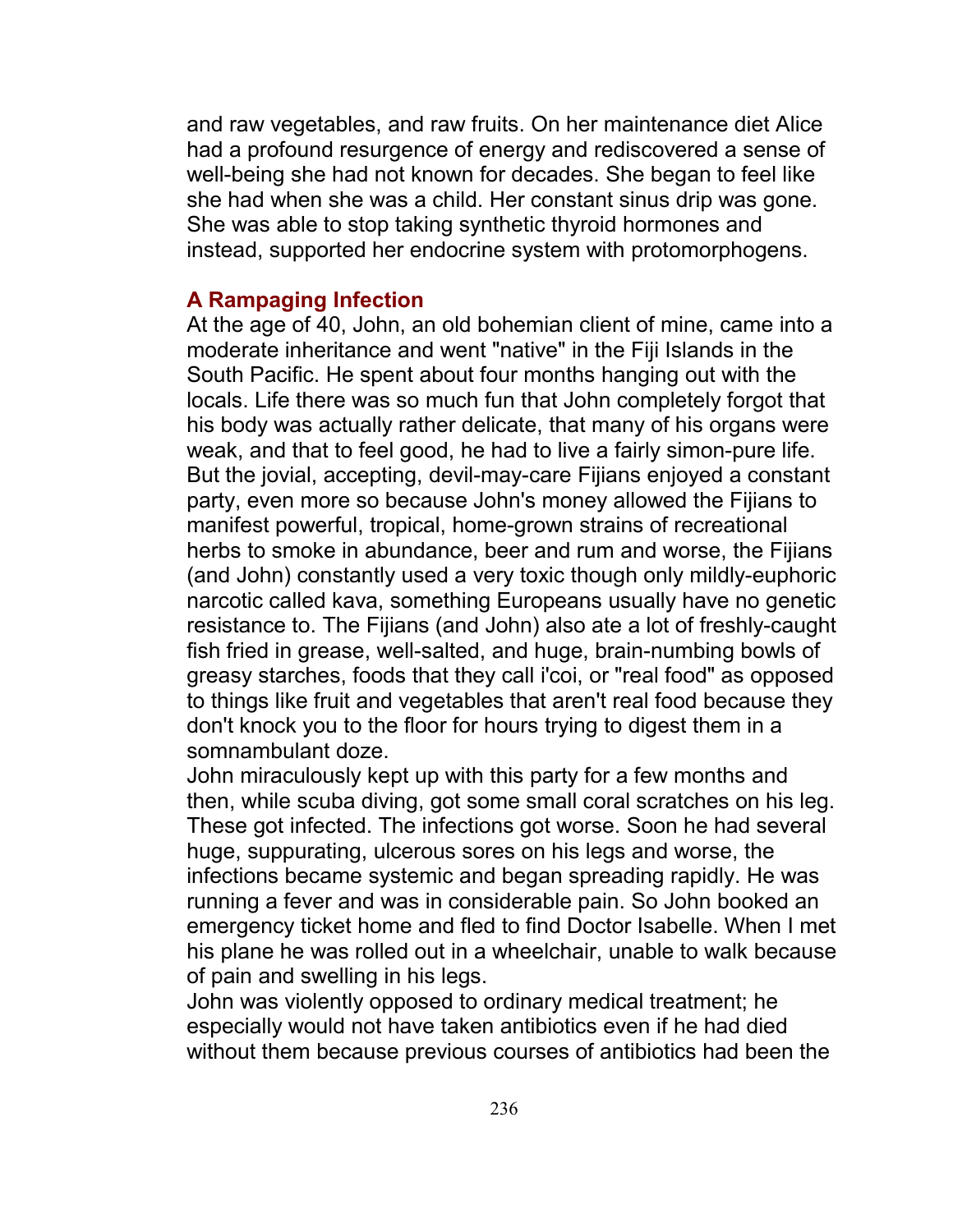precipitant of life-threatening conditions that first brought John to my care. John used his last strength to get to me because he knew that had a hospital gotten its clutches on him the medical doctors would have done exactly as they pleased.

I gave John a colonic, a gentle, mental spanking, and put him to bed without any supper. He started water fasting and did colonics every day. He began gobbling vitamin C (as calcium ascorbate) a few grams every hour. I put huge poultices on his sores made of clay and chopped lawn grass (we needed a week or so before a tray of wheat grass would be ready). John's sores were amazing. Every day a new one seemed to appear on a different part of the body. The old ones kept getting bigger and deeper. The largest original ones were about three inches in diameter, smelled horribly and had almost eaten the flesh down to the bone. His pain was severe; there was no position John could assume that didn't irritate one sore or another, and it was a good thing my house was remote because John frequently relieved his pain by screaming. John was never delirious, but he was always original. He did not have to scream, but enjoyed its relief and howled quite dramatically. I wore earplugs.

After about two weeks of water fasting, John counted up the total of his sores. There were forty three. Seven or eight of them were enormous, two or three inches in diameter and well into the flesh, but the last ones to appear were shallow, small and stayed small. After that point no more new ones showed up and the body began to make visible headway against the infection. Very slowly and then more and more rapidly, the sores began to close up and heal from the edges. John's fever began to drop. And he had less pain. I should mention that John brought an extremely virulent and aggressive pathogenic organism into our house to which we Americans had no resistance. Both my husband and I were attacked where the skin had been broken. However, unlike John, in our cases, our healthy bodies immediately walled-off the organism and the small, reddened pustules, though painful, did not grow and within a week, had been conquered by our immune systems. And after that we had an immunity.

After about three weeks of his fasting we were thoroughly tired of hearing John's cathartic howls, tired of nursing a sick person. We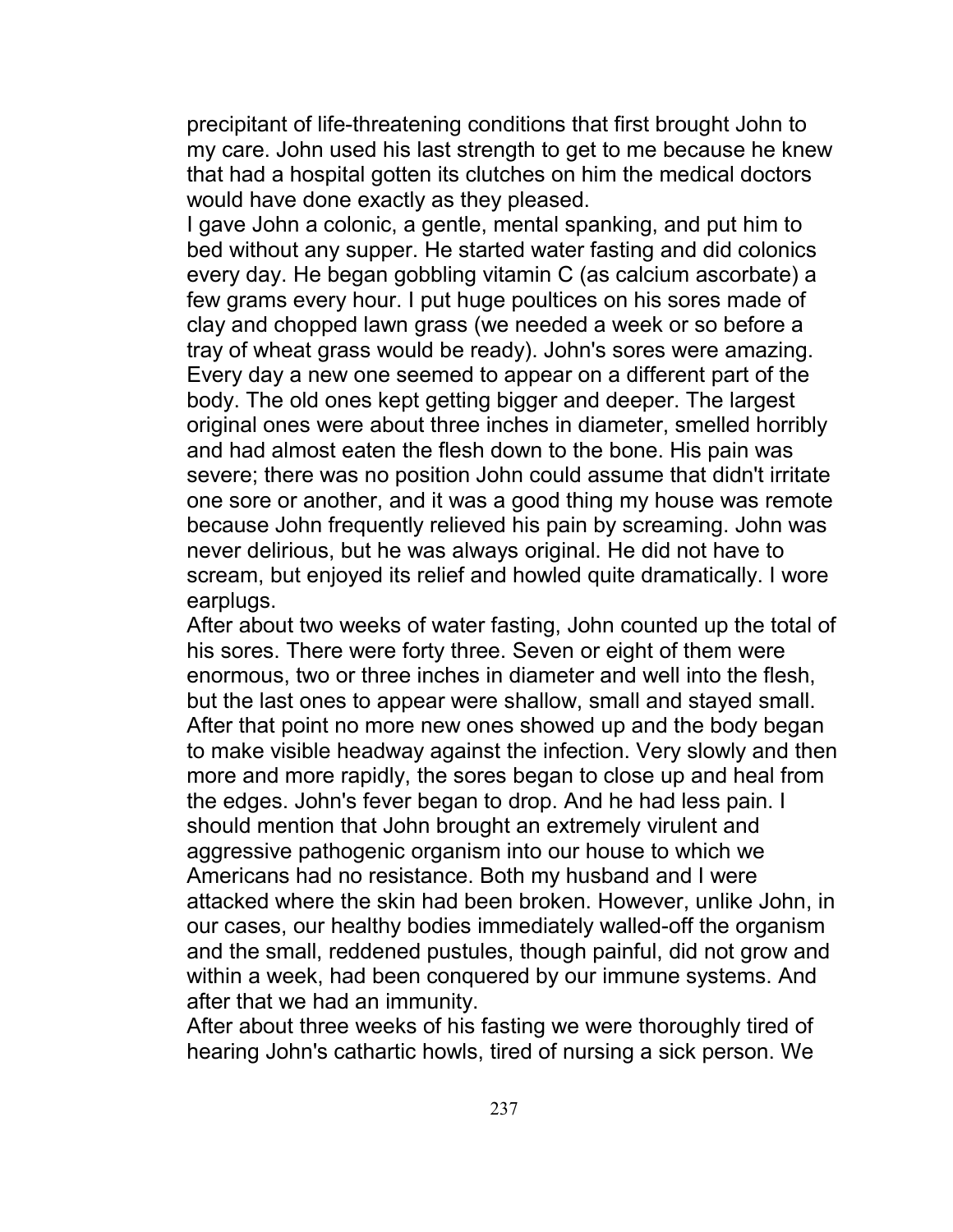needed a break. John at this point could walk a bit and was feeling a lot better. John had previously water fasted for 30 days and knew the drill very well. So we stocked up the vitamin C bottle by his bed and went to town for the weekend to stay in a motel and see a movie. As they say in the Canadian backwoods, we were bushed. John had promised to be good. But as soon as we left he decided that since he felt so very much better, he could break his fast. He knew how to do this and fortunately for him, (it was very much premature for John to eat) did it more or less correctly, only eating small quantities of raw fruits and vegetables. But by the time we got back home three days later, John had relapsed. The pain was rapidly getting much worse; the sores were growing again and a few small new ones appeared. Dr. Isabelle again took away his food and gave him another verbal spanking a little more severe than the one he'd had a few weeks earlier and put him to bed again without his supper.

After two more weeks on water, John had gained a great deal on the sores. They were filling in and weren't oozing pus, looked clean and the new forming meat looked a healthy pink instead of purpleblack. But John had been very slender to start with and by now he was getting near the end of his food reserves. He probably couldn't have fasted on water for more than one more week without starvation beginning. But this time, when he broke his fast, it was under close supervision. I gave him dilute juice only, introduced other sustenance very cautiously and made absolutely sure that reintroducing nourishment would not permit the organism to gain. This time it didn't. John's own immune system, beefed up by fasting, had conquered a virulent organism that could have easily killed him.

Before the era of antibiotics, before immunizations to the common childhood illnesses, people frequently died of infections as virulent as the one that attacked John. They usually died because they "ate to keep up their strength." Most of these deaths were unnecessary, caused by ignorance and poor nursing care. For example, standard medical treatment for typhoid fever used to consist of spoon-fed milk–sure to kill all but the strongest constitution. Even without the assistance of massive doses of vitamin C, if people would but fast away infections they could cure themselves of almost all of them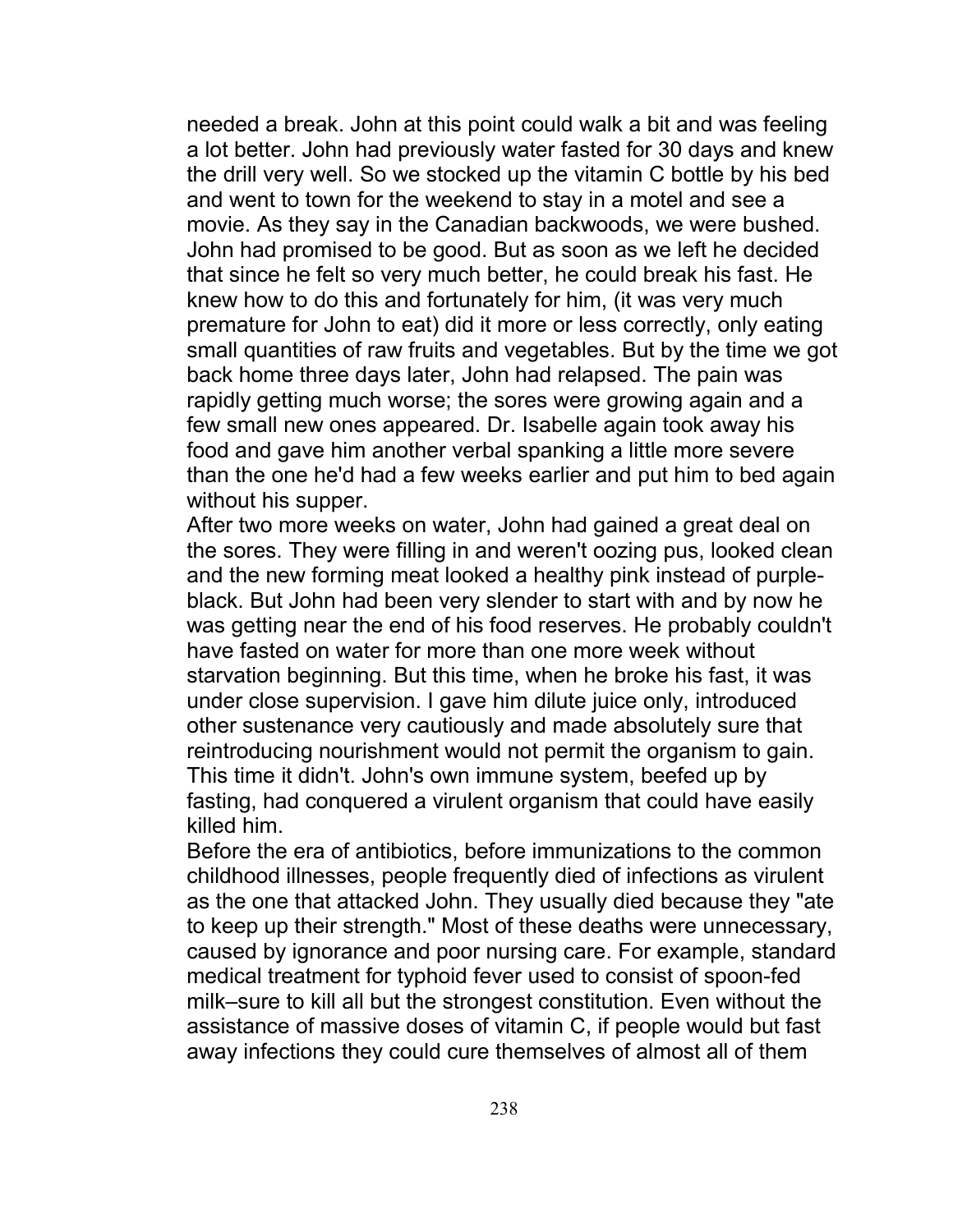with little danger, without the side effects of antibiotics or creating mutated antibiotic-resistant strains of bacteria.

Dr. John Tilden, a hygienist who practiced in the '20s, before the era of antibiotics, routinely fasted patients with infectious illnesses. Supporting the sick body with wise nursing, he routinely healed scarlet fever, whopping cough, typhoid, typhus, pneumonia, peritonitis, Rocky Mountain fever, tuberculosis, gonorrhea, syphilis, cholera, and rheumatic fever. The one common infection he could not cure was diphtheria involving the throat. (Tilden, Impaired Health, Vol. II).

Recently, medical gerontologists have discovered another reason that fasting heals infections. One body function that deteriorates during the aging process is the production of growth hormone so the effects of growth hormone have been studied. This hormone also stimulates the body to heal wounds and burns, repair broken bones, generally replace any tissues that have been destroyed and, growth hormone stimulates the immune response. Growth hormone also maintains muscle tone and its presence generally slows the aging process.

Growth hormone might make a wonderful life-extension supplement; on it a middle-aged person might readily maintain the muscle tone of youth while slowing aging in general. Unfortunately, growth hormone cannot at this time be inexpensively synthesized and is still far too costly to be used therapeutically except to prevent dwarfism. However, any technique that encourages a body to produce more of this hormone would be of great interest to life extensionists.

The body only produces growth hormone at certain times and only when certain nutrients are present in the blood. Gerontologists call these nutrients "precursors." The precursors are two essential amino acids, argenine and ornithine and certain vitamins such as C and B 6. But having the precursors present is not enough. Growth hormone is only manufactured under certain, specific circumstances: for about one hour immediately after going to sleep and then only if the blood supply is rich with argenine and ornithine but contains few other amino acids; it is also manufactured during heavy aerobic exercise that goes on for more than thirty minutes; and growth hormone is produced at an accelerated rate when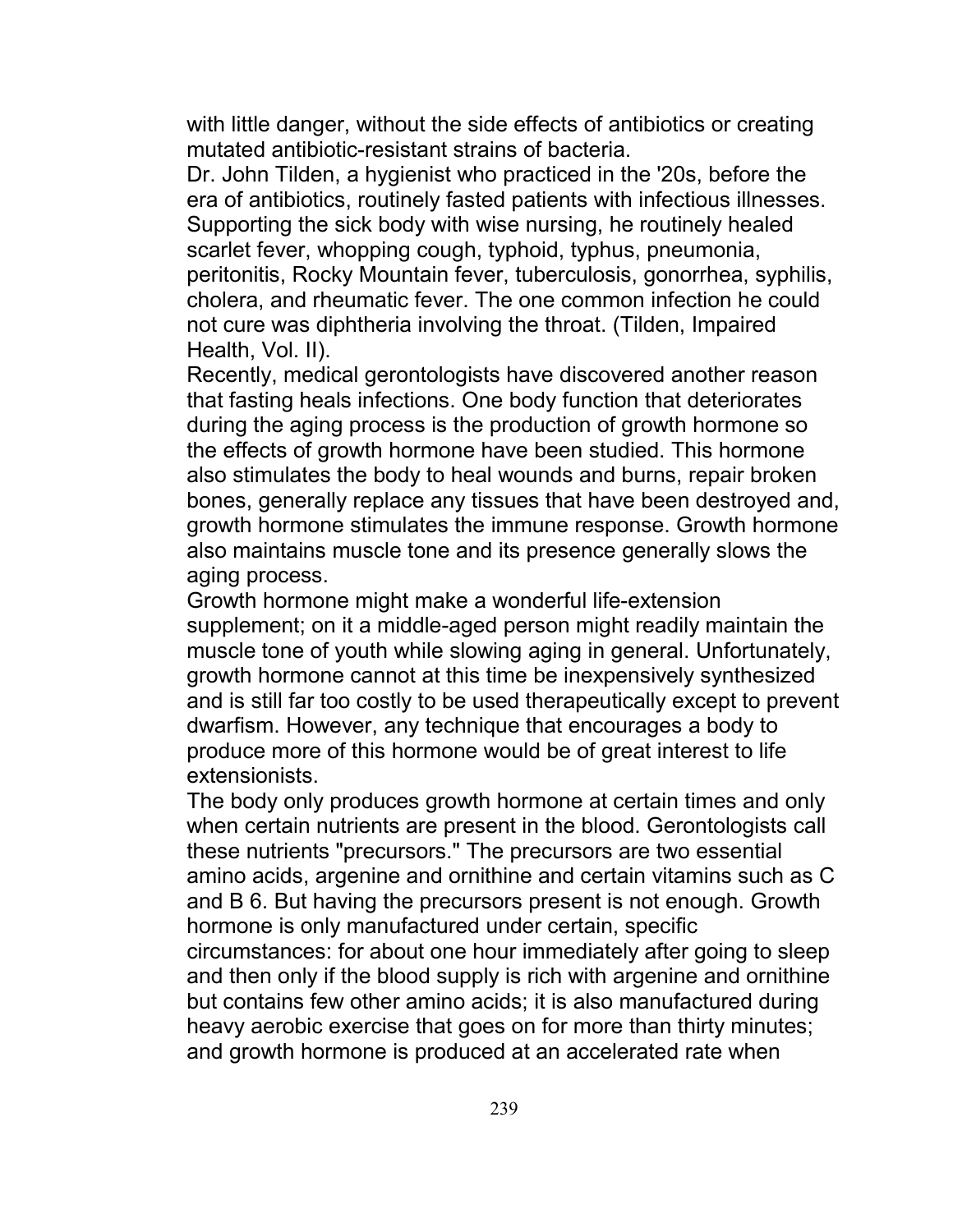fasting. (Pearson and Shaw, 1983). I did not know this when I was fasting John, but now, I would give argenine and ornithine to someone with a serious infection as well as massive quantities of vitamin C.

# **Chronic Back Pain**

Barry was a carpenter who couldn't afford to lose work because he was unable to bend or twist or lift. He frequently had bouts of severe back pain that made working almost impossible. Upon analysis by biokinesiology I found that he had a major problem with large intestine weakness and secondarily, adrenal weakness. Constipation frequently causes back pain. The muscles of the back have nerve pathway connections to the large intestines; weakness in the intestine causes weakness of the back and makes it prone to injury. But the problem is the intestine, not the back. And the only way to make the back stay better is to heal the intestine. Many athletes have very similar problems. For example, they get knee injuries and think there is something wrong with their knee. Or they get shoulder injuries and think their shoulder is weak. These people are only half right. Yes, their knee or their shoulder is weak. But it could become strong and almost uninjurable if the underlying cause of the weakness is corrected.

The knee for example, has nerve pathway connections to the adrenal glands and kidneys. The shoulder has similar connections to the thyroid. The foot is weakened by the bladder. The treatment should first be on the weakened gland or organ and secondarily, on the damaged muscle tissue. I have solved numerous sports-related knee problems with protomorphogens for the adrenals and elimination of food allergies that make the adrenals work overtime. I have fixed bad shoulders by rebuilding the thyroid.

In Barry's case, it was the intestine. I asked him about his bowel function and he said that he was never constipated, had "a daily bowel movement without a lot of straining." But having given some 6,000 colonics, I knew better. There should have been no straining; Barry was trying very hard to be regular–he should not have had to effort. Fortunately, it struck him as true that he needed to detoxify and I managed to convince him to water fast. He probably figured, why not since he couldn't work anyway. Barry was a tall, skinny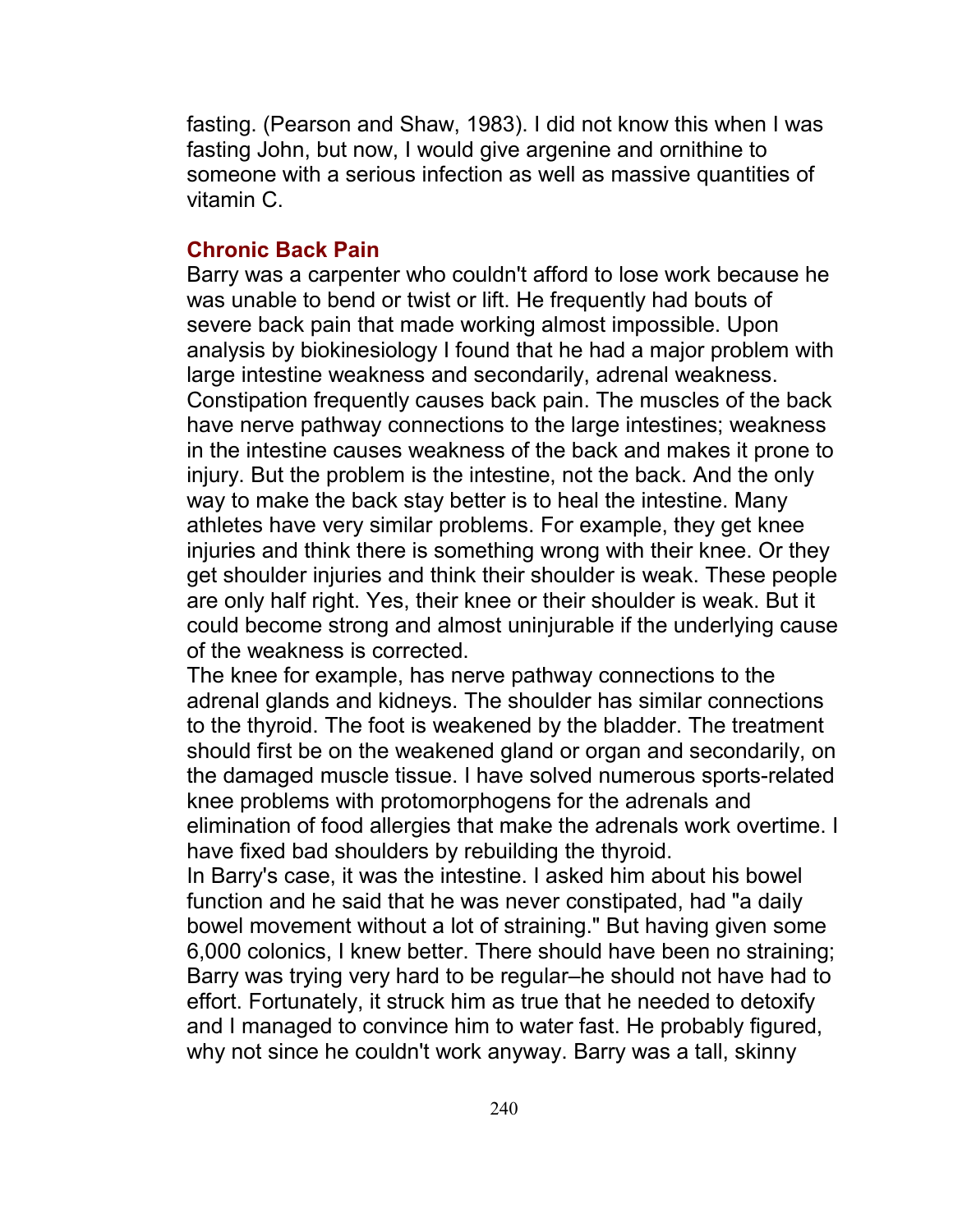man to start with and you would think he hardly carried any fat at all, but he fasted on water for 30 days, receiving a colonic every day, while I did bodywork on his damaged back. He sure was constipated and couldn't deny the evidence that floated by through the sight tube of the colonic machine. By the end of the fast his colon was fairly repaired and free of old fecal material. And Barry had become a tall, gaunt-looking guy who had lost about 20 pounds you wouldn't think he had to spare.

After a few weeks of careful weaning back on to food, Barry felt pretty good, terrific even. He had no back pain and found out for the first time what not being constipated meant. It no longer took "not very much effort" to move his bowels; they moved themselves. That was ten years ago. A few months ago, Barry looked me up, just to say thanks and to let me know that he had not had any more back problems and had generally felt good because he had more or less stayed on the improved diet I had instructed him about during his fast.

#### **Painful Menstruation**

Elsie was twenty. She came to see me because I had helped Elsie's mother overcome breast cancer many years earlier. Elsie began to have very painful periods with profuse bleeding and abdominal pain. Her nutrition had been generally good because her mother couldn't survive on the average American diet and had long ago converted her family to vegetarianism. And like her mother, Elsie had been taking vitamins for many years.

A medical doctor diagnosed Elsie as having endometriosis, meaning, the lining of her uterus had migrated to the fallopian tubes, where it continued to bleed regularly into the abdominal cavity, following the same hormonal cycle as the endometritial tissue that lines the uterus. The doctor offered to try hormonal manipulation and if this proved unsuccessful, offered a hysterectomy. That would certainly eliminate the symptoms! But Elsie did not wish to eliminate her ability to have children and preferred not to risk throwing her hormones off balance. So she came to me. My analysis showed that she had weak ovaries and weak uterus. These were secondary to a toxic colon, toxic because she had a weak gall bladder and weak pancreas that reduced her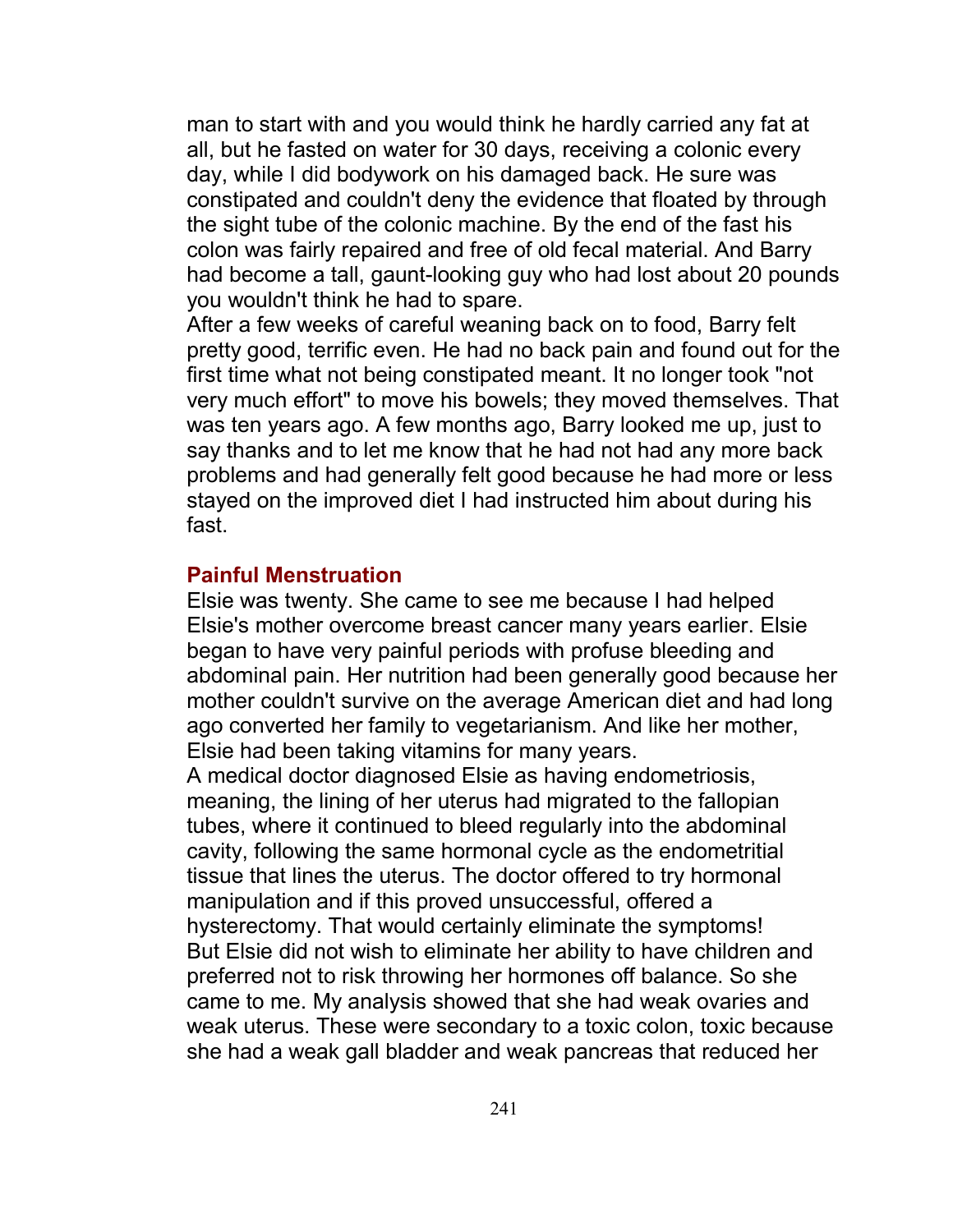digestive capacity and turned her improperly combined Organic, vegetarian legume-rich diet into toxemia. Checking her foods for allergies I discovered the normal pattern: Elsie was intolerant to dairy, wheat, eggs, corn, soy and concentrated sugars. Being no stranger to fasting (her mother had fasted at length ten years previously) Elsie undertook a 30 day cleanse on vegetable juice with daily enemas, taking vitamins in powdered form. After the fast I put her on protomorphogens for her reproductive organs and pancreas. The gall bladder had healed by itself during fasting–gall bladders usually heal easily. Her maintenance diet included using pancreatic enzyme supplements when eating vegetable proteins and Elsie eliminated most fats so her gall bladder would not be stressed. The fasting also overcame her allergic reactions to corn and wheat but she was still unable to handle soy products, eggs or dairy. After six months Elsie no longer needed protomorphogens, had no abdominal pain and her periods were normal.

You may well be wondering how or why detoxification of the bowels allowed the body to repair the uterus. The large intestine is a sort of nest that cradles the reproductive organs, including the ovaries, uterus, and in the case of the male, the prostate gland. A toxic colon is like having one rotten apple in a basket, it contaminates the whole batch. Many problems in the abdominal area are caused by a toxic colon, including chronic back pain, ovarian cysts, infertility, birth abnormalities, bladder infections and bladder cancer, painful menstruation, fibroids and other benign growths as well as malignant ones, and prostatitis or prostate cancer. Detoxing the body and cleaning out the colon should be a part of the healing of all of these conditions.

### **Irritable Bowels**

Some peoples' lives don't run smoothly. Jeanne's certainly didn't. She was abandoned to raise three little kids on welfare. Her college diploma turned out to be useless. Jeanne used to help me at Great Oaks in exchange for treatment. During those early years she had done a 30 day juice fast with colonics. Twenty years later at age 60, having survived three children's growing up, surviving the profound, enduring loss of one who died as an adult, after starting up and running a small business that for many years barely paid its way,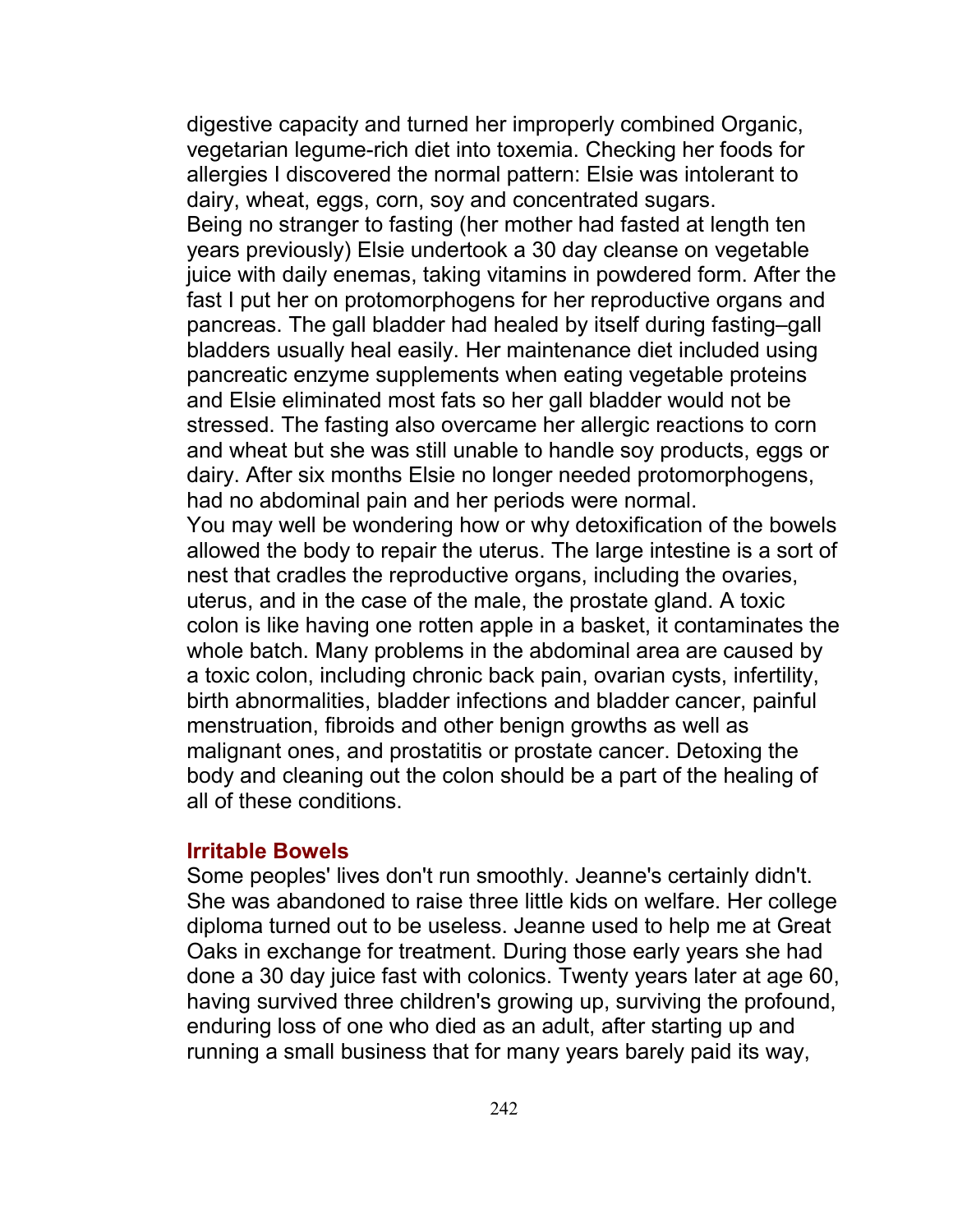and experiencing an uninsured fire that took her house, she began to develop abdominal pains the doctors named "irritable bowel syndrome" or "colitis." The MD offered antibiotics and antispasmodics but Jeanne had no insurance, the remedies were unaffordable. She also retained considerable affinity for natural medicine.

Prior to these symptoms her diet had been vegetarian, and had included large quantities of raw fruits and vegetables and whole grains. But the bran in bread was irritating to her bowels, she could no longer digest raw vegetables or most raw fruit.

Jeanne's vital force was low; her healing took time. She started on a long fast supported by powdered vitamins, vegetable broth and herb teas, but after three weeks was too weak to do her own enemas at home and could not shop for vegetables to cook into broth. So she had to add one small serving of cooked vegetable per day, usually broccoli or steamed kale. This lasted for one more week but Jeanne, having no financial reserves, had to return to work, and needed to regain energy quickly. Though not totally healed, she progressed to a maintenance diet of cooked grains and vegetables and food supplements, very much like a Macrobiotic diet. She felt better for awhile but wore down again after another stressful year.

Her abdominal pains gradually returned though this time she noticed they were closely associated with her stresses. About one year after ending her first fast, as soon as she could arrange to take time off, she began another. This time to avoid extreme weakness, she took vegetable broth from the outset, as well as small amounts of carrot juice and one small serving of cooked vegetable a day for three weeks. Again, this rest allowed the digestive tract to heal and the pain went away. She returned to her Macrobiotic diet with selected raw foods that she could now handle without irritating her bowel.

She was now healthier then she had been in many years. With improved energy and a more positive attitude, Jeanne returned to University at age 65 and obtained a teaching certificate. Now she is making good money, doing work she enjoys for the first time in 35 years. I hope she has a long and happy life. She is entitled to one!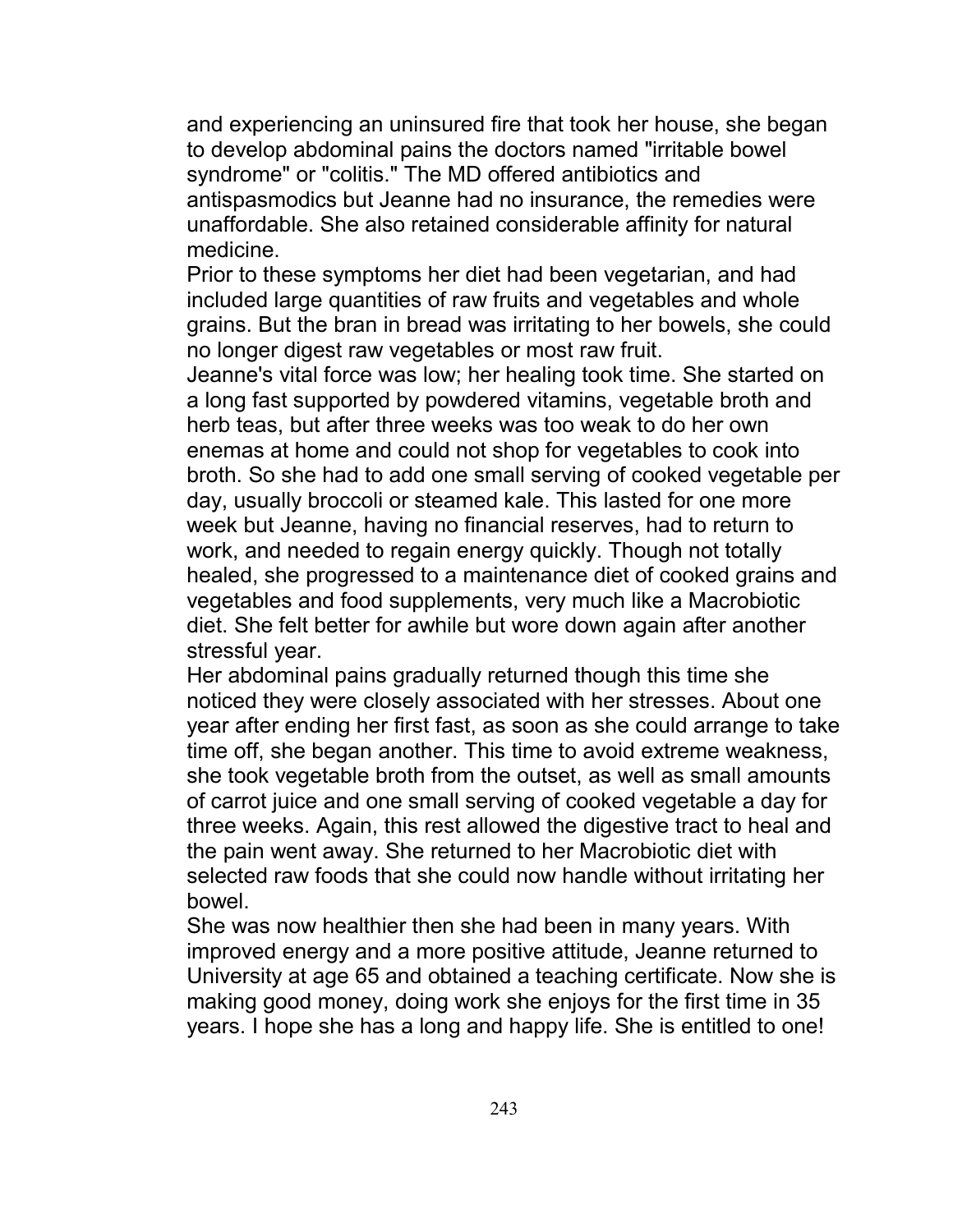### **A Collection of Gallbladders**

Gallbladder cases are rather ho-hum to me; they are quick to respond to hygienic treatment and easy to resolve. I've fixed lots of them. But an inflamed gallbladder is in no way ho-hum to the person afflicted with it. I've been frequently told that there are no worse pains a body can create than an inflamed gallbladder or the sensations accompanying the passing of a gall stone. I hear from kidney patients that passing a kidney stone is worse but I've never had a patient who experienced both kinds of stones to give me an honest comparative evaluation.

The only thing dangerous about simple gallbladder problems is ignoring them (between the bouts of severe pain they can cause) because then the inflamed gallbladder can involve the liver. I already told the story of how my own mother lost half her liver this way.

The condition is usually caused by a combination of hereditary tendency, general toxemia, and/or a high-fat diet, especially one high in animal fats. The liver makes bile that is stored in the gallbladder, to be released on demand into the small intestine to digest fat. A toxic, overloaded liver makes irritating sedimentcontaining bile that inflames the gallbladder and forms stones. A high-fat diet forces the liver to make even more of this irritant. A toxic, overloaded, inflamed, blocked gallbladder is capable of causing an enormous array of symptoms that can seem to have no connection at all to their cause. In part these same symptoms are caused by a toxic, constipated colon that, in part, got that way because of poor fat digestion over a long time. These symptoms include: severe back pain; headache; bloating; burping; nausea; insomnia; intestinal gas; generalized aches and pains. Medical doctors used to remove a troublesome gallbladder without hesitation; it was an organ they considered to be highly dispensable. Without one, the bile duct takes over as a bladder but its capacity is much smaller so the person's ability to digest fats has been permanently crippled, leading to increased toxemia and earlier aging if fats are not eliminated from the diet. These days the medicos have a new, less invasive procedure to eliminate stones; they are vibrated and broken-up by ultrasonics without major surgery. Inflamed gallbladders are usually removed because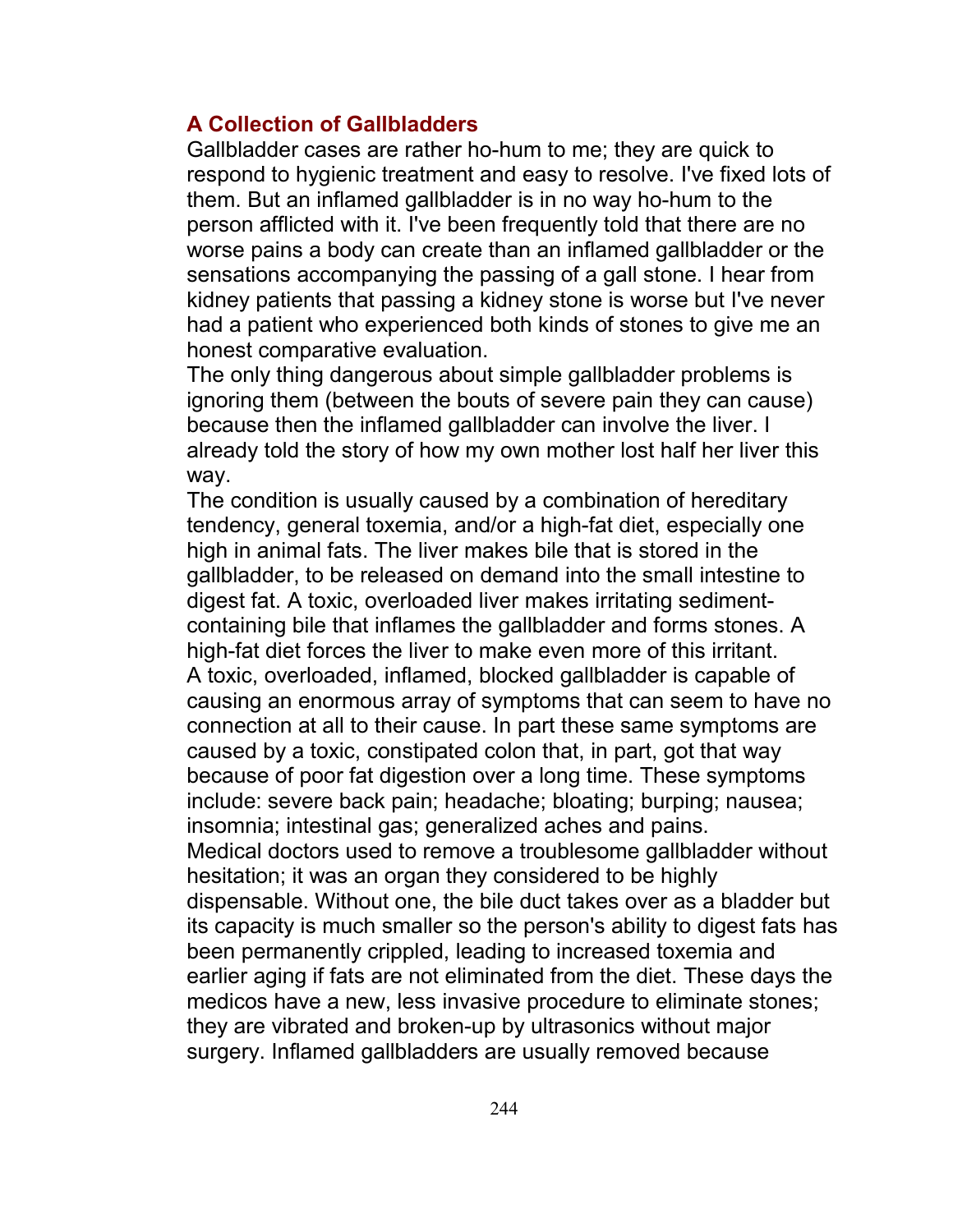gallbladder inflammations resist treatment by antibiotics. There are several very effective natural gallbladder remedies. The best is a three week fast, taking the juice of one or two lemons every day, along with colonics. The lemon juice tends to clear the bile duct. The fast allows the gallbladder to heal from inflammation. In cases that aren't too severe I have had very good results simply eliminating fats from the diet and using a food supplement derived from beet tops called AF Betafood. However, in all these cases, once the gallbladder is no longer "acting up," the person must stay on a low fat diet. Any fats they do eat must be vegetable and in small quantities.

By healing their gallbladders and cleansing their colons, several of my clients have resolved severe, debilitating back pain, pain so severe that the suffers were becoming bedridden. Medical doctors don't associate gallbladder disease with back pain.

### **The Frightening Heart**

Heart disease is one of the major causes of death among North Americans. It evokes images of resuscitation, of desperate races against time, trying to restart an arrested heart before the brain dies. It makes people think of horribly expensive surgery, last wills and testaments, terrible, paralyzing pain. Heart disease is a great profit center for the medical profession.

Most heart problems are very easy to fix by holistic approaches, even many hereditary weaknesses and malfunctions can be healed, if the work is done before too much organic damage occurs. But it rarely is easy to get the people to take the necessary medicine; everything in their lives must change–and fast. First of all, people with heart problems must rapidly reach and maintain normal weight. This can be done by fasting or by dietary change, usually by eliminating all fats, sugars and refined starches. Alcohol and tobacco must instantly and forever become only past memories. It is almost as essential to eliminate flesh protein foods and dairy. Should that prove entirely too painful, fish in small quantities and only one or two times a week is tolerable. For starters, a long fast, especially one involving lots of bed rest, is ideal. This gives the heart a chance to heal while the body weight is adjusted. A period of intense rest even without water fasting will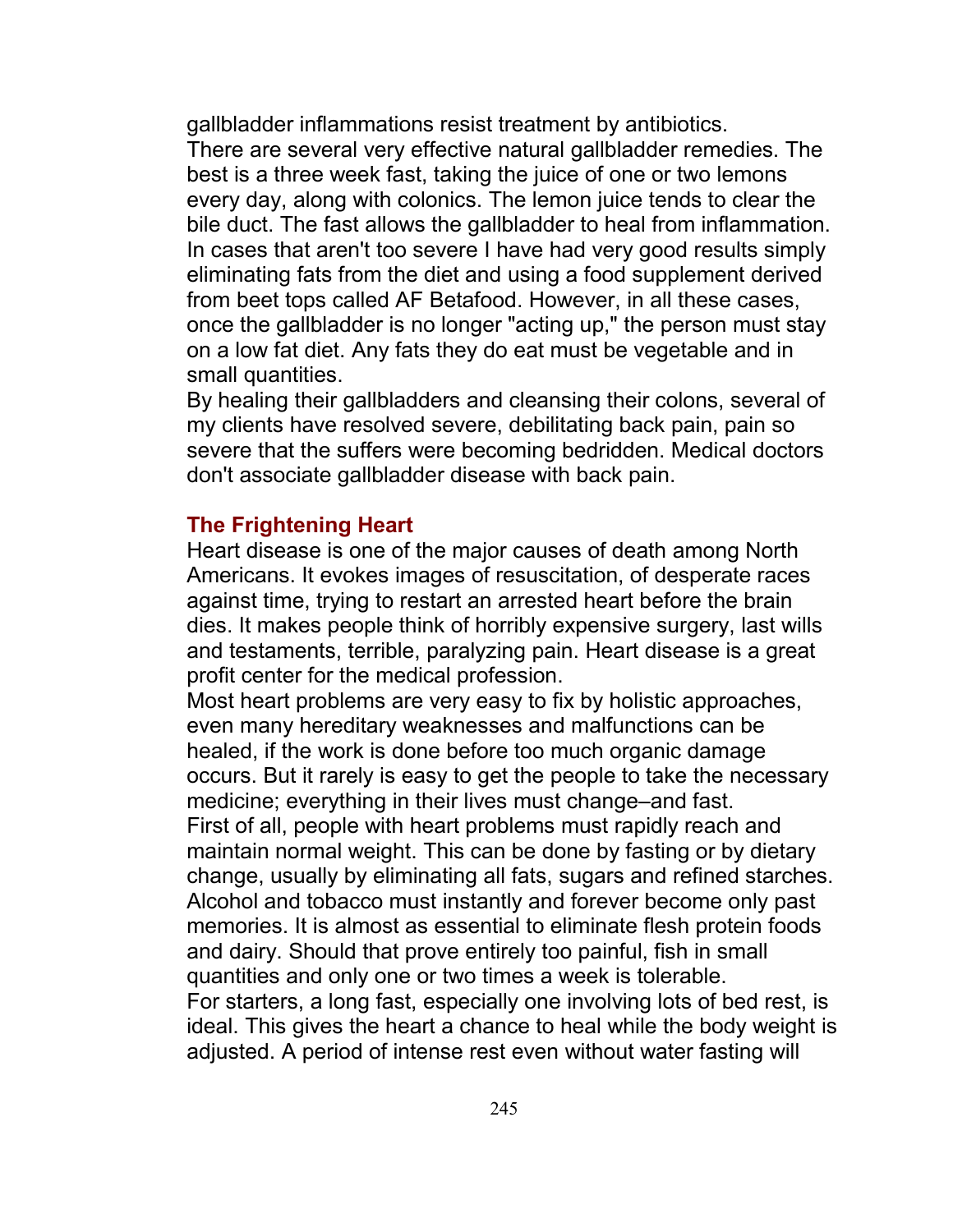accomplish almost as much. Even someone with the potential for heart disease who has not yet had a heart attack would be wellserved to spend a month in bed, losing weight on juice, or sitting in a rocker on the porch eating only raw foods. After the weight is down to normal or close to normal and the heart tests stronger, an exercise program should be started.

Exercise has to become a religion. A daily aerobic program must be started on a carefully managed gradient, using the pulse rate as an regulator, at first raising their maximum heart rate to a point just below 150 percent of its resting pulse and keeping it there for thirty minutes. One can walk, jog, ride a bicycle or use an exercise machine. Actually, everyone should do this, even those with no heart problems. My husband, who hates the boredom of exercise, enjoys a ski machine in front of the TV while the stock market program is on. He finds the TV interesting enough that he pays no attention to his workout. Daily aerobic exercise will strengthen the heart, gradually slowing the heart's resting pulse rate, indicating that the heart has become much stronger, pumping more blood with each pulse. As the resting pulse drops the exercising heartbeat can be increased to double the resting rate.

Highly aggressive, competitive, stress-oriented people have to give up being adrenaline junkies and learn to relax and assume a laidback approach to living. Or die soon. An adrenaline junkie is someone that enjoys the feeling they get when operating under stress. Stress and the adrenaline it releases produce a kind of a drug-high. Many stressaholics cannot give up their adrenaline addiction while maintaining their previous employment and lifestyle, even though their life is at stake. In this sense they are like alcoholics, who should not take employment tending bar. To survive for long these people may have to retire or change professions. Stockbrokers may have to become Organic farmers; journalists may have to operate a news stand or bookstore, or work part-time covering the society page and dog shows. Women frequently turn their family life into a stress-filled drama too. With heart problems a life extension megavitamin program is essential, even for twenty somethings if they have heart disease. The sixty milligrams of Co-Enzyme Q-10 I recommend for the average middle aged person will not be enough for heart cases;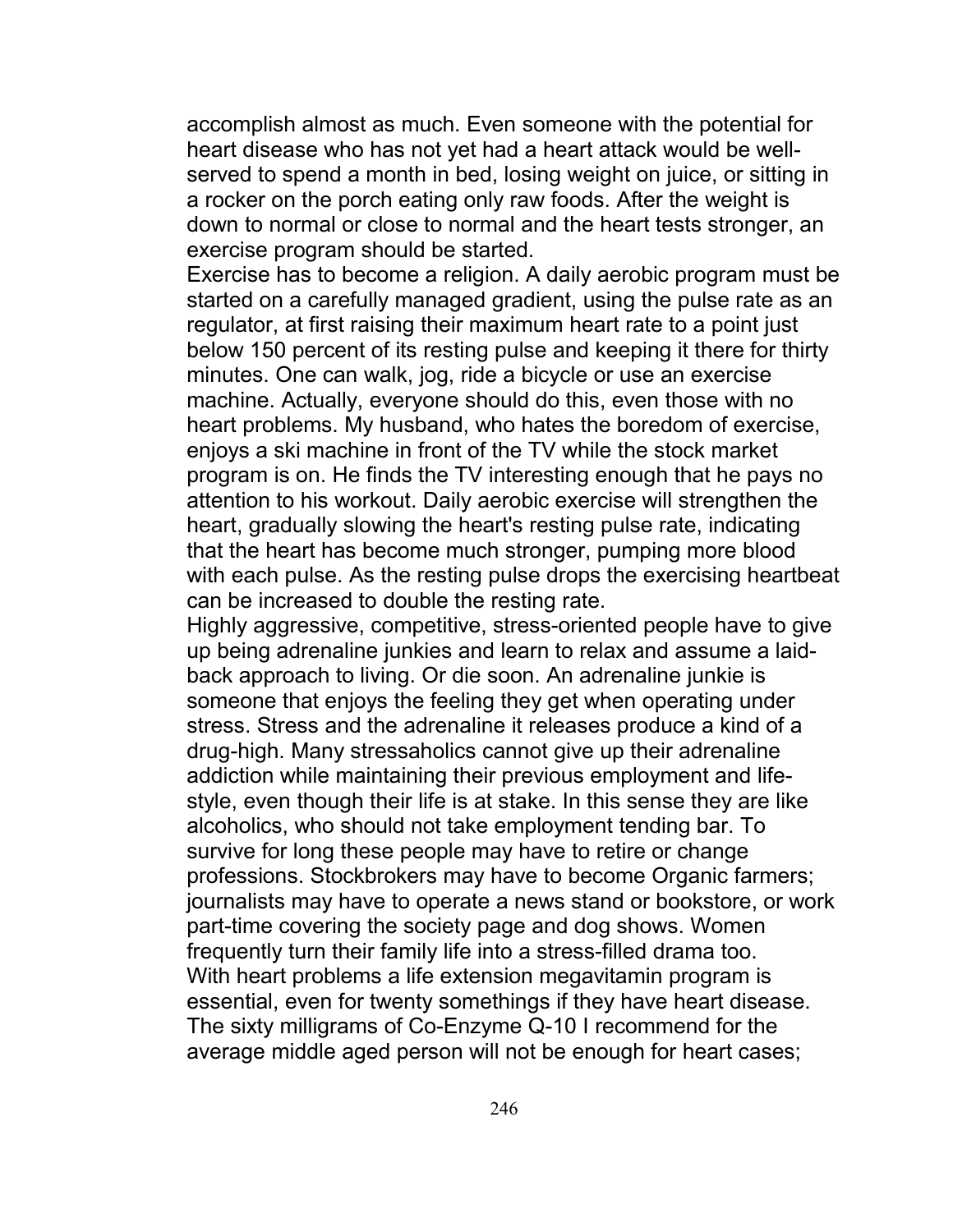they should take at least 120 milligrams daily and consider up to 250 mg. This much Q-10 greatly boosts the energy output of the heart on a cellular level. Vitamin E should also be increased, to between 600 and 2,000 iu daily. I also rebuild diseased hearts with protomorphogens; usually they must stay on protomorphogens for the rest of their lives. Niacin taken several times a day in doses, sufficient to dilate the capillaries and cause a skin flush (50 to 200 milligrams), increases the blood flow to nourish the heart. The amino acid L. Carnitine is also useful by increasing the energy output of the heart much like Co-Enzyme Q-10.

When I put people on this program, the supplements and other measures gradually take effect, and over months the patient begins to feel enormously better. Inevitably they come to dislike the sideeffects of the various medications their medical doctor has put them on and they begin to wean themselves off of heart-stimulating poisons like digitalis. Another benefit of my program is that inevitably, blood pressure also drops to a normal range so if they have been on blood pressure medication they quit that too. Their diuretics also become unnecessary. The money they save more than pays for their supplements and the sense of well-being they feel is beyond value.

### **Other Kinds Of Cancer**

There seem to be many other kinds of cancer, at least if you believe the medical doctors. They divide up cancers and their treatments by their location in the body and by the type of cancer cells present. I do not see it that way. To me, a cancer is a cancer is a cancer, and there is only one kind: it is an immune system collapse, consequence of the deadly triangle of weak spleen, thymus and liver, plus a toxic large intestine and weak pancreas. That organ profile is found in skin cancer, prostate cancer, leukemia, brain cancer, cancer of what have you. How fast or how slowly the cells multiply or spread, where they are located, what the cancer cells look like in a microscope, these are irrelevant factors compared to the body's ability to conquer the disease. Or die from it.

If the body's immune system can stop the growth of the cancers and begin to turn them back before the cancer cells impinge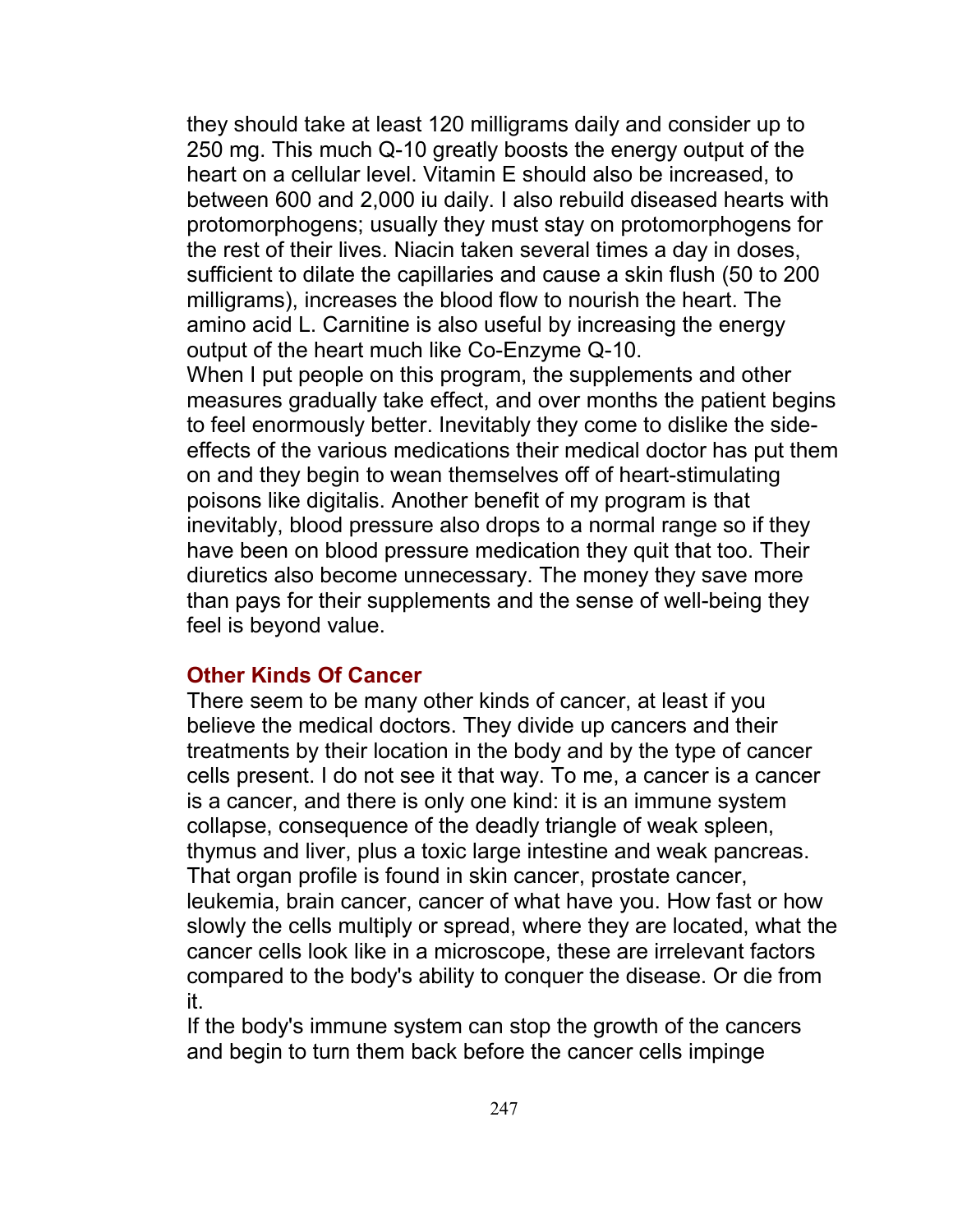catastrophically on some vital function, the person can usually survive. Even if the body cannot completely eliminate all the cancer cells, but regains enough immune function to keep the existing cancers in permanent check, a person can survive many years with an existing, stable cancer without undue pain or discomfort. Still having a non-growing tumor after a long fast indicates that a person is a lot better than they were before fasting.

I believe that virtually everyone has cancer cells in their body, just like viruses and bacteria. But most people do not develop cancer as a disease because their immune function is strong so these misbehaving cells are destroyed as fast as they appear. Mutated, freely-multiplying cells are caused by peroxidized fats, by free radicals in the body, by radiation (there has always been background radiation on Earth), by chance mutation. There are naturally occurring highly carcinogenic substances in ordinary foods that are unavoidable. In fact some of these naturally occurring substances are far more dangerous than the toxic residues of pesticides in our foods. The body is supposed to deal with all these things; they are all called insults. It is rarely the insult, but the failure of the body to eliminate cancerous cells promptly that causes the disease called cancer. So the treatment I recommend for cancer in general is the same as the one described for breast cancer cases. Restore the immune function.

However, as much as I lack respect for conventional medical cancer therapies, I do think surgery can have a useful place in cancer treatment along with hygienic methods. Some people just cannot confront the lump(s). Or they are so terrified of having a cancer in their body that their emotions suppresses their own immune function. Even though surgery prompts a cancer to spread more rapidly, without their lumps some cancer patients feel more positive. If surgery is done in conjunction with rebuilding the immune system, the body will prevent new cancers from forming. Removal of a large mass of cancer cells can also lighten the immune system's task. Not having to kill off and reabsorb all those cells one-by-one from a huge cancer mass, the body can better conquer smaller groups of cancer cells. And the die-off of large cancers produces a lot of toxins, burdening the organs of elimination. This is an argument for the potential benefit of a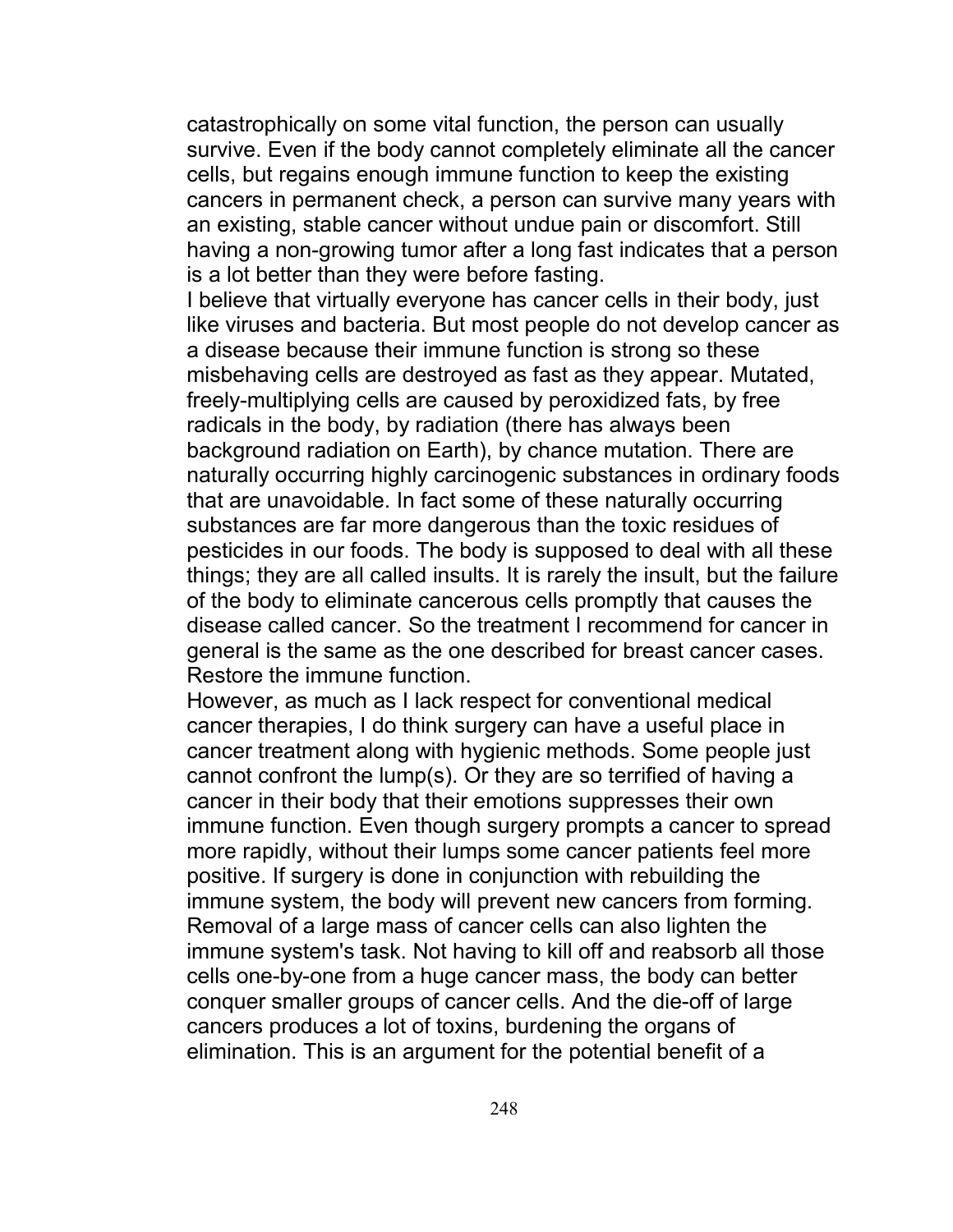lumpectomy. However, I do not support mastectomies, or the type of surgery that cause massive damage to the body in a foolish attempt to remove every last cancer cell, as though the cells themselves were the disease.

Sometimes cancer tumors are well-encapsulated, walled off and can be easily removed without prompting metastasis. This type of tumor may not be completely reabsorbed by the body in any case; though the immune system may have killed it, an empty shell remains, like a peanut shell. Sometimes the judgment calls about surgery can get dicey. When surgery involves removing an organ. I oppose the loss of useful body parts.

I have also known and helped people who believed they couldn't recover without radiation and chemotherapy. What people believe is, is. The emotions generated when a personal reality is suppressed, ignored or invalidated will overwhelm an immune system. I always tell those people who sincerely believe in it to go ahead with standard medical treatment (while I'm privately praying the doctors won't cause too much damage). However, when I am supporting a body with supplements and dietary reform, have put that body on a raw-food cleansing diet or even a raw food diet with nuts and grains that hardly detoxifies, and then the person has had chemotherapy and radiation, the medical doctors in attendance are inevitably amazed that the side effects are much milder than anticipated, or non-existent. And fewer courses of chemotherapy are needed than the doctors expected.

For example, I worked with a little boy with leukemia. His mother brought him to me while trying to resolve a conflict with her exhusband about the boy's treatment. The father demanded the standard medical route; the mother was for natural therapy. Eventually the father won in court, but I had the boy on my program for three months before the doctors got their hands on him. Even during chemotherapy and radiation the mother kept the boy on my program. Throughout the doctors' treatment he had so few bad side effects that he was able to continue in school and play with the other children; he did not lose his hair (which would have made him feel like a freak). He recovered. I don't mind that the medical doctors took credit, but to my thinking, he recovered despite their therapy.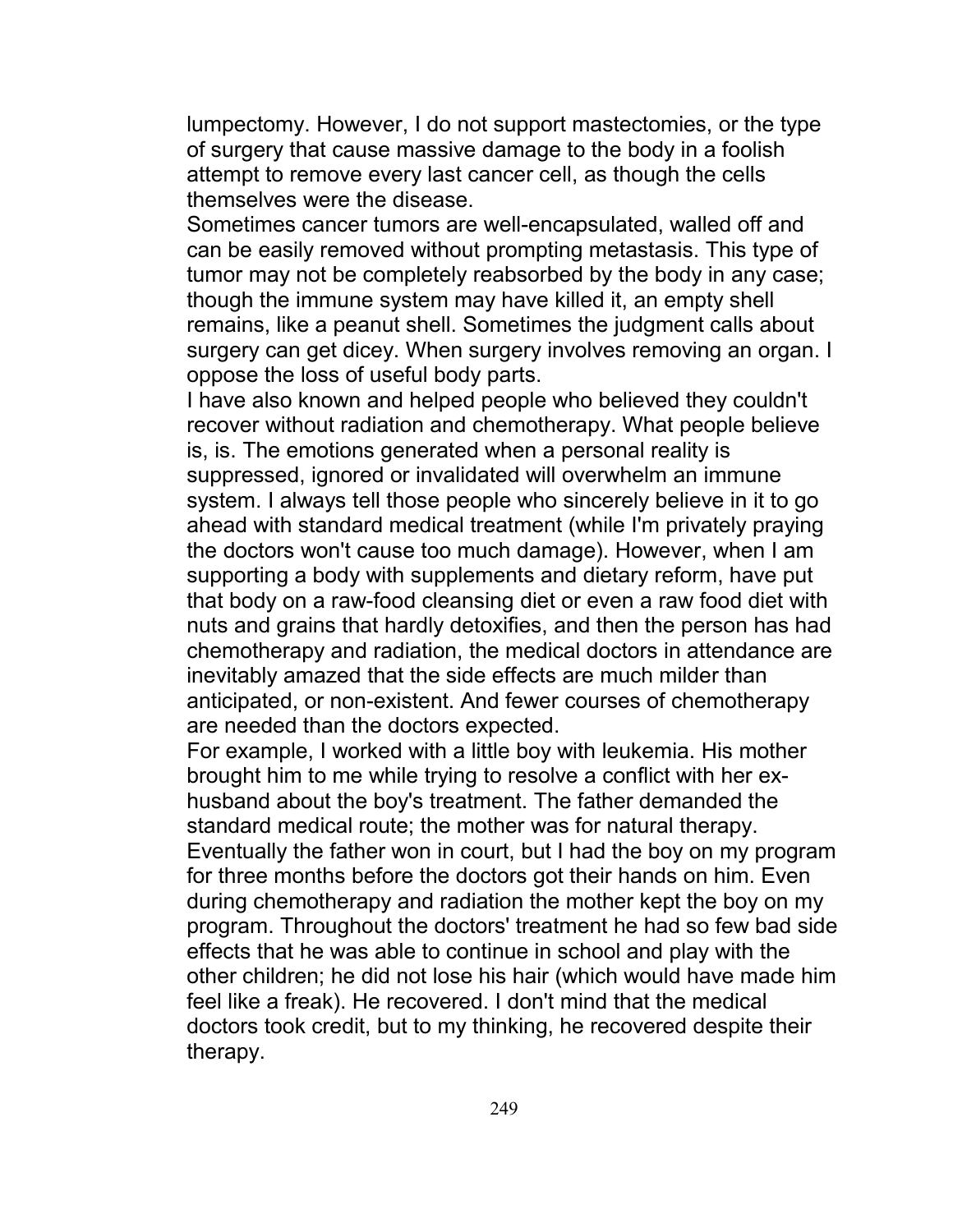## **Onion Cases**

All too many of my cases are what I privately refer to as onion cases. By this I mean the opposite of a simple case. There are multiple complaints. I call them onion cases because these people get better in layers, like pealing an onion. As each skin comes off, the next becomes visible. Sometimes when the patient overcomes an existing complaint, another appears that was not there in the beginning, probably this new one is a complaint that they had at an earlier point in their life, one that had gone away. Onion cases take a long time to completely heal, sometimes years. There frequently are psychological aspects to the case that surface with different physical problems. If I were not an effective psychologist I could not succeed with most of them. The average medical doctor probably considers onion cases to be hypochondriacs, but they usually are not.

Almost always the first symptoms that demand attention are the most life-threatening, like immune system failures, liver failures, pancreatic failures, nervous system failures and heart failures. With these eliminated, new complaints appear. Often these are endocrine system imbalances or weak endocrine glands, anemias, mild heart conditions. Then it gets down to eye or ear infections, muscular or skeletal weaknesses, mild skin problems, sinusitis, teeth problems; things that aren't serious but that do degrade the quality of life. Each one of these layers also carries with it a psychological component; each of these layers can take three to six months to resolve.

I had a pretty good idea from the first visit that Daniel, not yet 30, was going to take some time to get well. He already had a degenerative condition not usually seen until middle age–crippling gout and arthritis. He had badly distorted joints, walked with considerable pain, lacked a full range of movement, had enormous fatigue and consequently, a well-justified depression. Daniel was about to give up working as no longer possible, but he liked his job. And he certainly needed it.

Daniel's analysis showed massive allergies to foods, a systemic yeast and multiple virus infections and multiple organ weaknesses: a life-threateningly weak immune system, weak pancreas, weak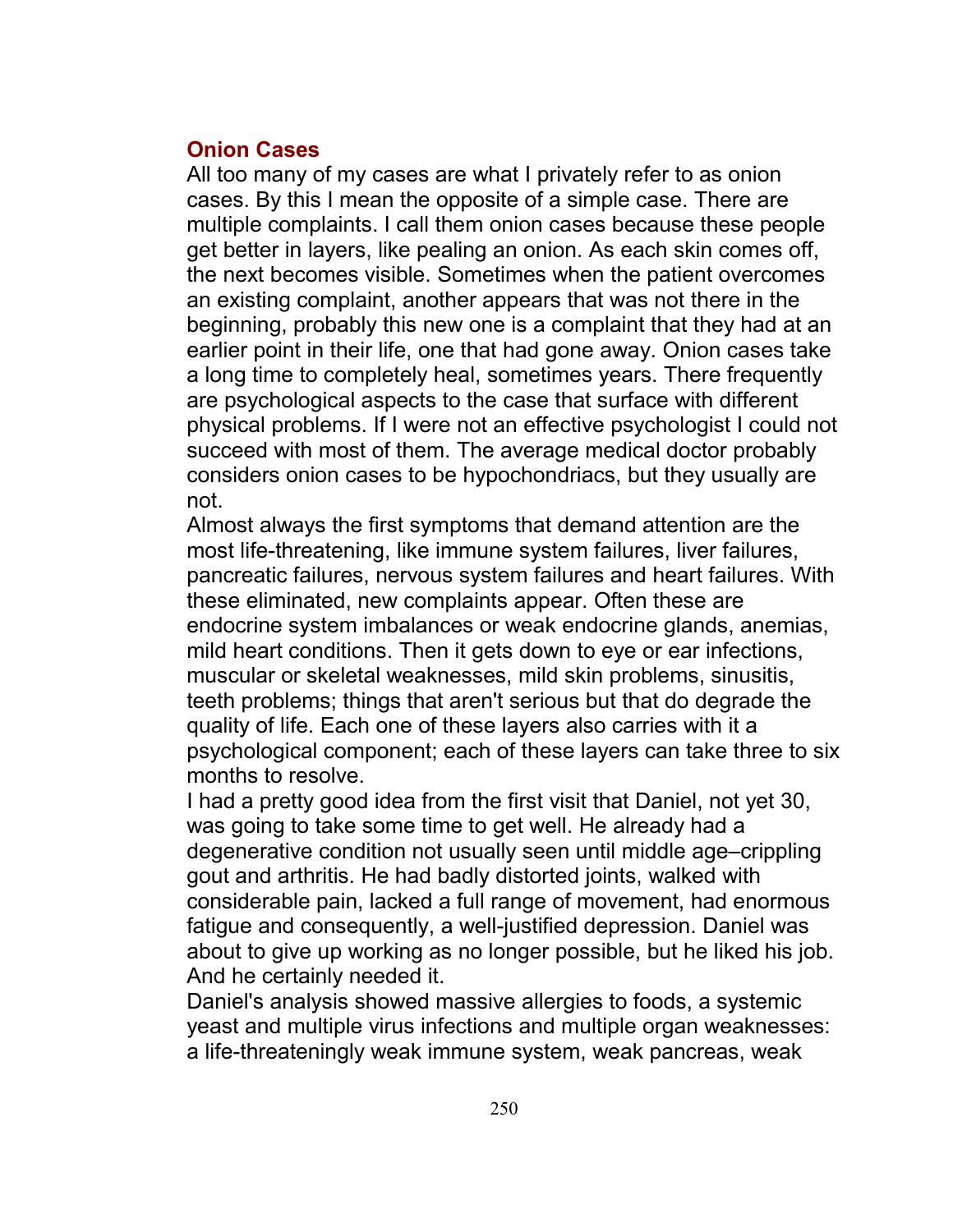adrenals, weak large intestine. Because he could hardly accept anything he wasn't allergic to and because he could not afford to quit working even for a few weeks (though he was about to be forced into complete disability) I put him on a Bieler fast. This is a monodiet of fairly substantial quantities of either well-cooked green beans or well-cooked zucchini, the choice between these two foods depending on the acid-base balance of the blood. (Henry Bieler, 1965) In Daniel's case my choice was zucchini, one pint of plain zucchini puree with a little kelp and garlic added (no salt, no butter, no nothing else) every few hours. I also put him on heavy vitamin support and protomorphogens for his desperate immune system. While on the Bieler fast he did daily enemas at home. Had colonics been available to him, Daniel couldn't have afforded them. Within three weeks he was far more comfortable, had less pain, more energy even though he was still eating nothing but zucchini, had less swelling in his joints. During the first month he lost about ten pounds and had been skinny to start with. I then added other cooked nonstarchy vegetables to his diet and we continued the same protomorphogen and supplement program for another month. Once each month Daniel came to see me. Each time he had slightly improved organ strength and was able to tolerate a few more foods. By the third month he stopped losing weight because we added small quantities of cooked rice and millet to his diet. However, to continue his detox, I had him water fast one day a week, staying in bed and resting all day. At the start and end of the fasting day he also took an enema. He continued a weekly one-day fast for many months. By the fourth month, his immune system testing stronger, a new problem appeared. Daniel had intestinal parasites. So I also put him on a six month program to eliminate those.

Daniel required monthly dietary adjustments because he quickly became allergic if he ate very much of anything very often–broccoli or rice for example. During this time he became aware of many negative emotions associated with childhood, of young adult frustrations and disappointments. He was really very angry about many things in his life, even though he had for many years maintained an invariably pleasant social veneer. But now he began expressing some of these feelings to me and to his associates.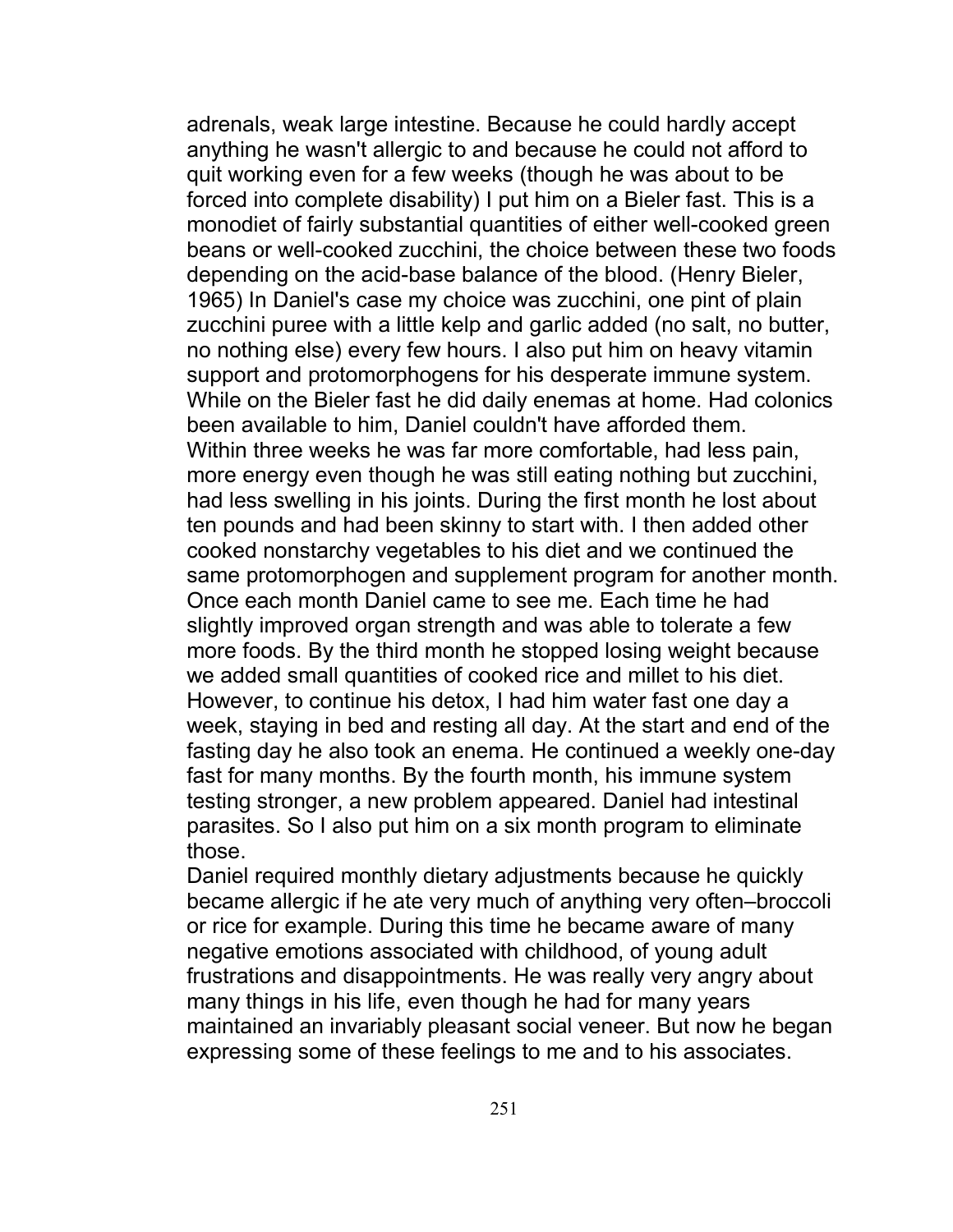Daniel had an abusive girlfriend, but as he improved this relationship became insufferable. So he broke off with this woman and found a new relationship that was much more positive, one based on mutual respect and admiration. There are frequently strong connections between repressed anger and depository diseases like arthritis and gout. Daniel could not permit himself to constantly be made angry and still get well.

His next layer of symptoms did not appear until nearly eighteen months after he had first come to see me. By this time he had good energy, had returned to hiking and skiing, camping and canoeing. He had worked as a printer but was now bootstrapping his own print shop on a shoestring, and became entirely self-employed. He had a good romantic relationship. The parasites were gone; his gout and arthritis was virtually gone; many of his food allergies were gone. Now his body was demanding that its acid/base balance be adjusted and he began to pay attention to the minor back problems he had all along. Daniel had also developed a new problem–inflammation of the eye. It was so severe that he went to an opthamologist seeking immediate relief because he could hardly see. I put him on massive doses of vitamin C and protomorphogens for the eye and we attacked the other problems.

Now I still see Daniel every three months for minor dietary and supplement adjustments. His emotional space is very positive. His business is doing well. His love life is doing well. He has developed no new problems and all the old ones are under control. His organ systems, though better, will never tolerate many insults, physical or mental, but if he lives within his limits, he has every chance of a long and happy life.

Daniel has become a friend of mine by now and I like to see him but I expect I won't see Daniel very much at all any more. He has learned what he needs to know to take care of himself. This is a typical onion case that resolved successfully. However this case might not have worked out so well had Daniel not possessed a high degree of personal integrity and bravery, had he not faced and resolved his emotional conflicts. Fortunately, Daniel had always conducted an ethical life, without dishonesty or a secret collection of disreputable acts. Bodies are easy to fix; they are carbon oxygen engines that work on chemistry and respond unfailingly to physical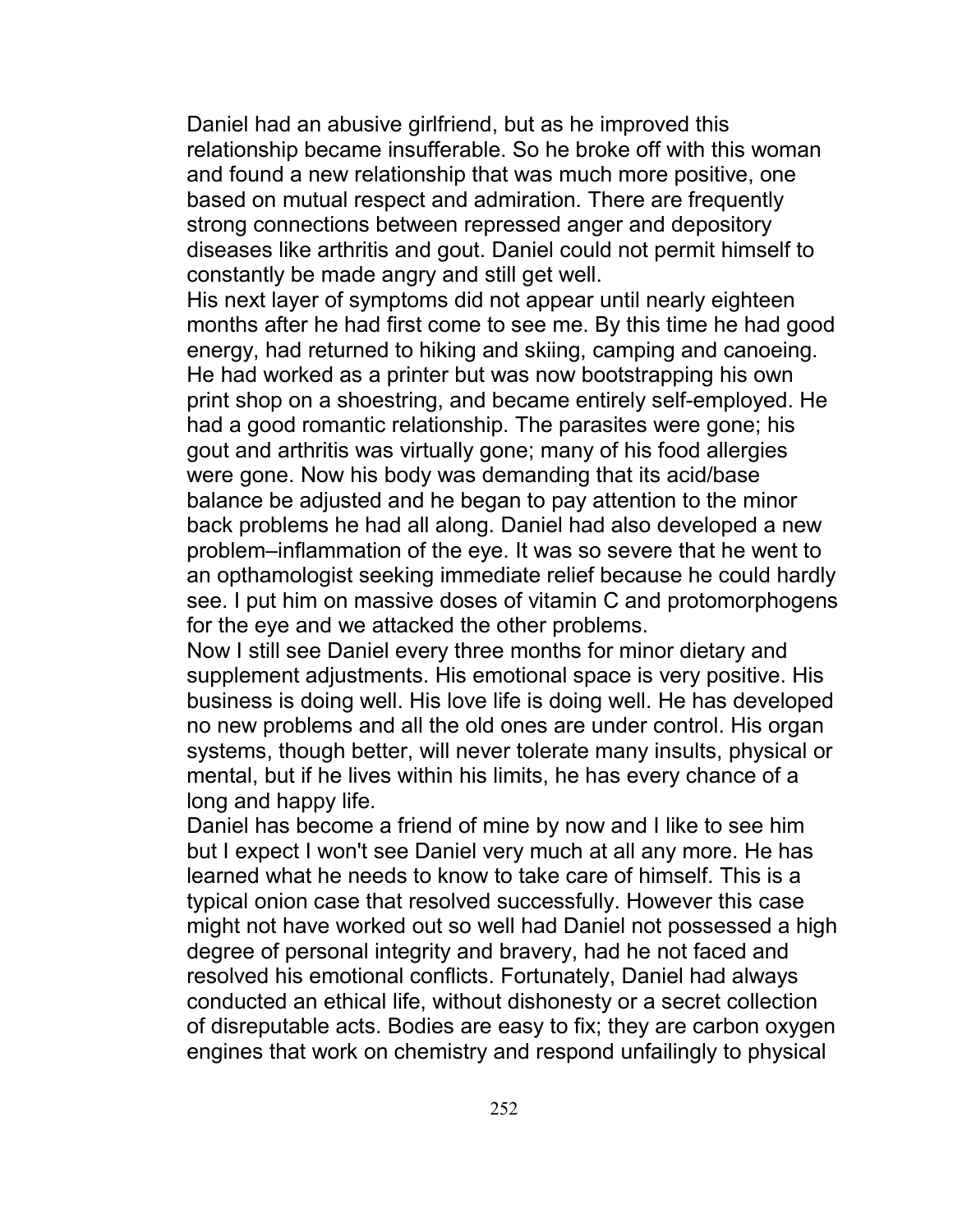measures. But the entity that runs the body is not so simple. The thoughts and emotions of the spirit impinge on a body as powerfully or more powerfully than all the vitamins, dietary reform or protomorphogens I can provide. The mind, and the spirit behind that mind, can make a body sick or can prevent it from getting well or staying well despite everything I do.

#### **Unethical Illness**

I see a lot of spiritually-induced physical illness in my practice. Maybe more than my share. Maybe its karmic; it tends to find me because I understand it. And it comes up my driveway because people who have it often become doctor shoppers, and seek out a naturopath as a last resort after exhausting everything that modern medical science has to offer. I have had large numbers of undiagnosable people that suffer greatly but who medical doctors can find nothing wrong with and label psychosomatic. I have also repaired people given specific medical diagnoses that standard physical remedies cannot make better.

In most of these cases, the physical illness is secondary to, is an overlay of a more fundamental spiritual cause. On this type of case there are inevitably severe problems connected with close friends, relatives and business associates. The sick person inevitably blames the friends, relatives and business associates and takes no responsibility. The problems seem unresolvable. When I probe deeply enough into these problems, I begin to discover the real infection below. The sick person, so fond of complaining about all the terrible things done to them by the people they have or have had problems with, or sometimes, so proud of not complaining about all the terrible things done to them. Actually, almost inevitably this person has committed a huge mass of secret crimes, viciousness and betrayals, rarely indictable felonious acts, but crimes none the less, disreputable deeds that must be kept secret. These deeds are always completely justified; the sick person always claims to have been right for having done them and it is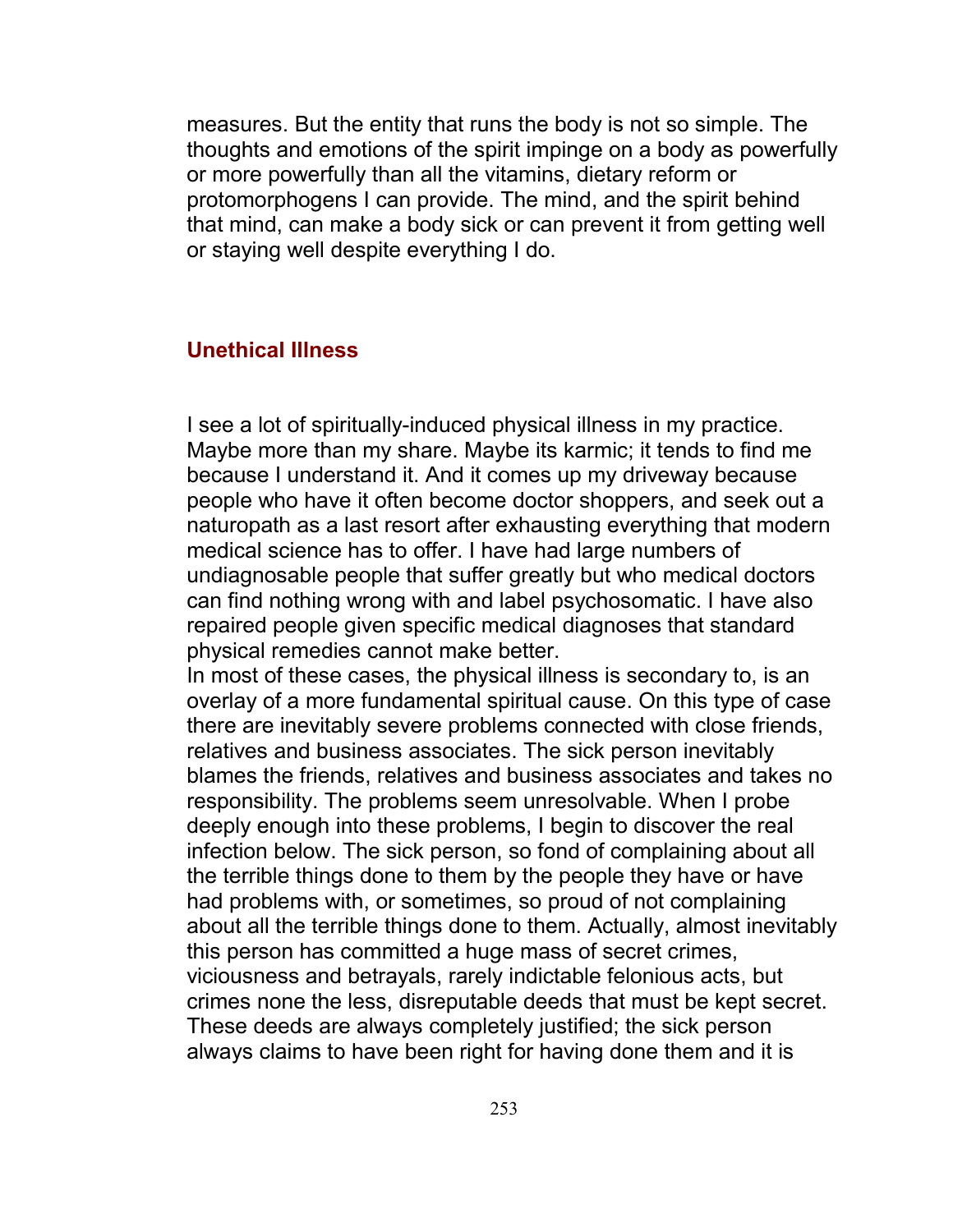next to impossible for me as a therapist to get them to take responsibility for their sins. But at the deep, center of almost all people is an honest, decent soul that knows what it has really done and feels guilty and judges itself. That is why it says in the Bible, 'judge not, lest you be judged'. It is not the judgment of the Deity we have so much to fear; we are own worst judge, jury, and executioner, and eventually extract from ourselves full payment with compound interest for all harmful acts.

People frequently punish themselves with severe, incapacitating illness or even death. A spiritual illness will not respond very well to physical treatment until the spiritual malaise's is resolved. This case has to find enough courage to become honest with themselves, to admit their deeds in all their disgusting detail and then to make amends, or if amends are not possible, to at least cease and desist. They have to take personal responsibly for what they really are being and what they have really done and most importantly, accept that they are responsible for creating their own illness. It is not a virus, a cancer cell or something that just fell out of the universe and struck them, innocent victims that they are. They have made their illness and only they can uncreate it.

Unfortunately, few people who have spent a lifetime indulging themselves in this degree of irresponsibility have the integrity to change. This is a tough case. Especially so because they think they are physically ill, they did not come to me to be defined as a "mental" case and tend to reject such approaches.

There is no shortage of additional degenerative conditions that I could describe. There are eating disorders, shingles, skin problems, kidney disease, Alzheimer's, senility, mental illness, addictions, chronic fatigue syndrome, aids. There's macular degeneration, carpal tunnel syndrome, chronic ear infections (especially in children), tonsillitis, bronchitis, pancreatitis, cystitis, urethritis, prostatitis, colitis, sinusitis, osteomyelitis and a dozen other itises, including appendicitis. There's algias (itises of the nerves): neuralgia, fibromyalgia. There's ism's (really itises of the muscles). There are 'onias like pneumonia; omas like carcinoma, melanoma and lymphoma.

I could (but won't) write a page or two on every one of these conditions and turn this book into an encyclopedia. After twenty five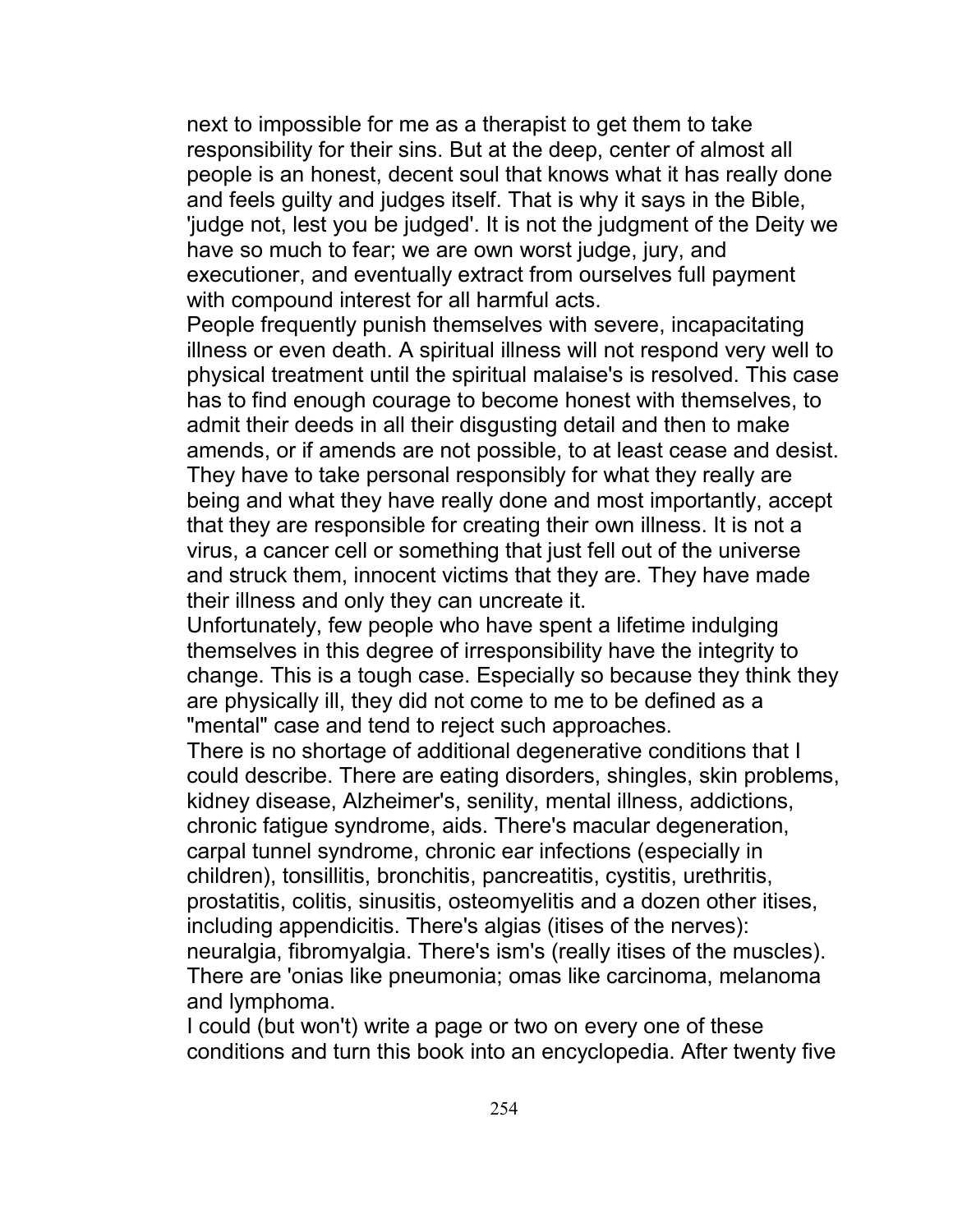years of practice, there is little I have not seen. Or helped a body repair. Generally, everyone of those following pages I'm not going to bother to write would repeat the same message. That the medical profession has little understanding of the real causes or cures of disease; that the world is full of unnecessary suffering; that there are simple, painless, effective, harmless approaches to eliminating most of the ailments of mankind except the ultimate ailment, old age, the thing that takes us all eventually; that essentially all the diseases resolve from the same approach. But I have already explained the theoretical basis of natural hygiene, the key role of toxemia, enervation, constipation, the essentials of good diet, fasting and colon cleansing, the importance of regular exercise, and the rational for vitamin supplementation. I have revealed a lot of the secrets in my bag of tricks, like my favorite herbs, poultices and wheat grass.

What concerns me most about medicine today is that there seems to be ever fewer hygienists practicing. The young holistic practitioner is overwhelmed with confusing data and approaches and is increasingly less able to discern what is really important and what is distraction, and is increasingly intimidated by the AMA, made fearful of accepting people with serious conditions. Too many young practitioners become ideologues, clinging to the rightness of a single rigid discipline, missing the truths that exist in other approaches and worse, missing the limitations that exist in their own personal healing methods.

The current concern about the cost of medical care and resorting to government-run insurance programs and regulations will do little or nothing to reverse the trend to more and more sickness that costs more and more to treat. The root causes of our current crisis are two fold. One, our food, just as it comes off the farm, is getting ever worse. This is not even recognized as a problem. After we process it for an industrial food distribution system, much nutrition is lost too. This is barely recognized as a problem. Until we are better nourished, we will be ever sicker and each generation will become a degeneration. Secondly, our society is suffering from all the evils of monopoly medicine. This is barely recognized. The AMA has a stranglehold on the sick. There is no effective competition for its methods. Alternatives are suppressed. In my version of a better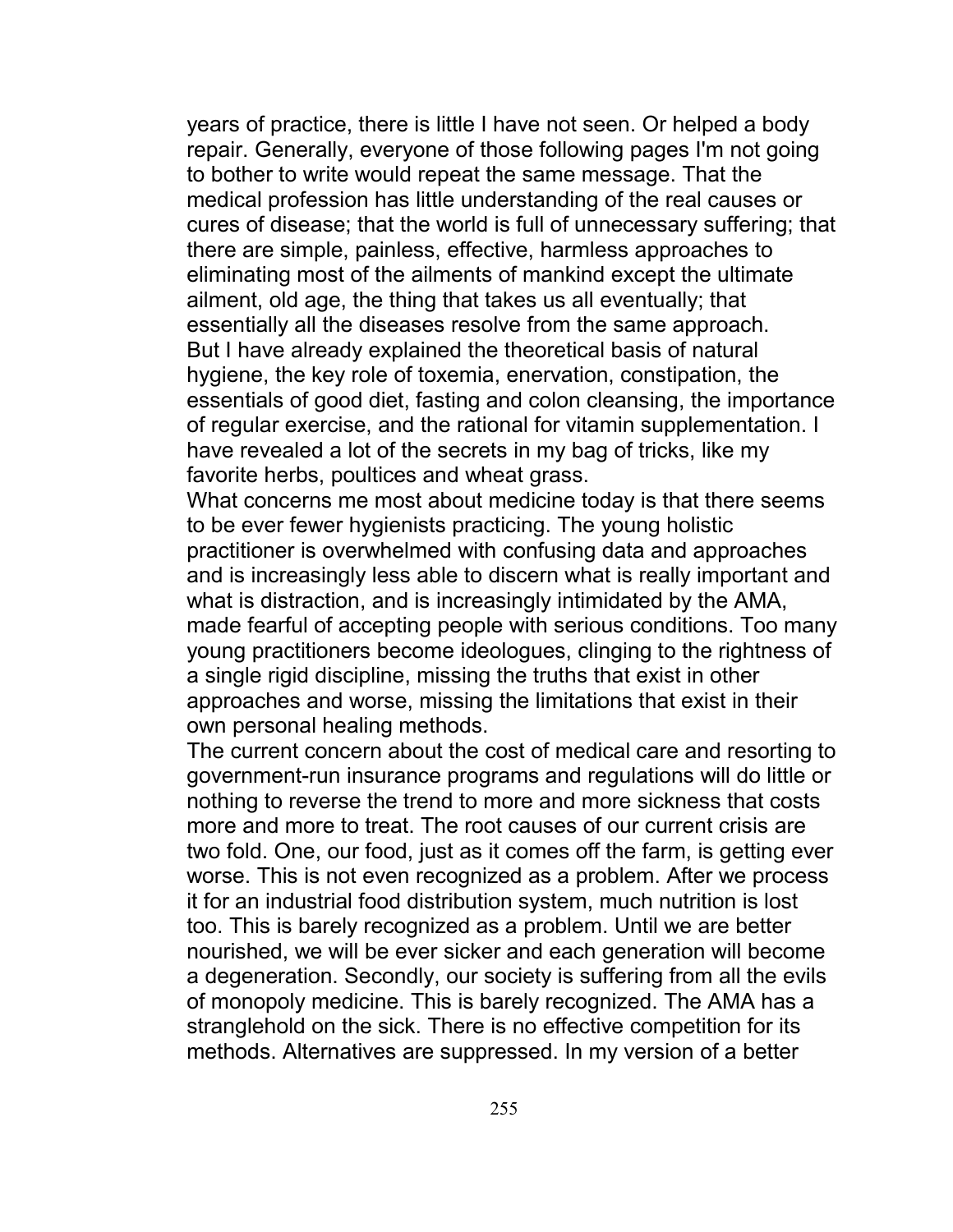world, if anyone that wanted to could hang out a shingle and offer to diagnose, treat and cure disease, a few quacks would really hurt a few people. But many genuine therapies would appear and the public would be exposed to workable alternatives. If anyone that wanted to market it could put a label on a bottle of pills, power or tincture that said its contents would heal or cure disease, yes, a few people would be poisoned. And a few would die needlessly by failing to get the right treatment. But on the positive side, all this liberty would result in countless new therapies being rediscovered and many new uses for existing substances would appear. Fundamentally, this is the issue of liberty. I believe it is better to allow choice and options, to permit the dangers that go with liberty to exist. And to allow unfortunate outcomes to occur without intervention into individual lack of intelligence and irresponsibilities. The opposite is our current path–an attempt to regulate and control away all dangers. But this overcontrol results in institutionalized violence and cruelty, inefficiency that is not checked or exposed by the bright light of a better way. As Churchill said, 'democracy is the worst form of government there is–except for all the others.' What he meant is that we must accept that this is an imperfect world. The best this planet can be is when it is at its freest, when restrictions are minimized and when people are allowed to make their own choices, be responsible for their own outcomes and experience the consequences of their own stupidities.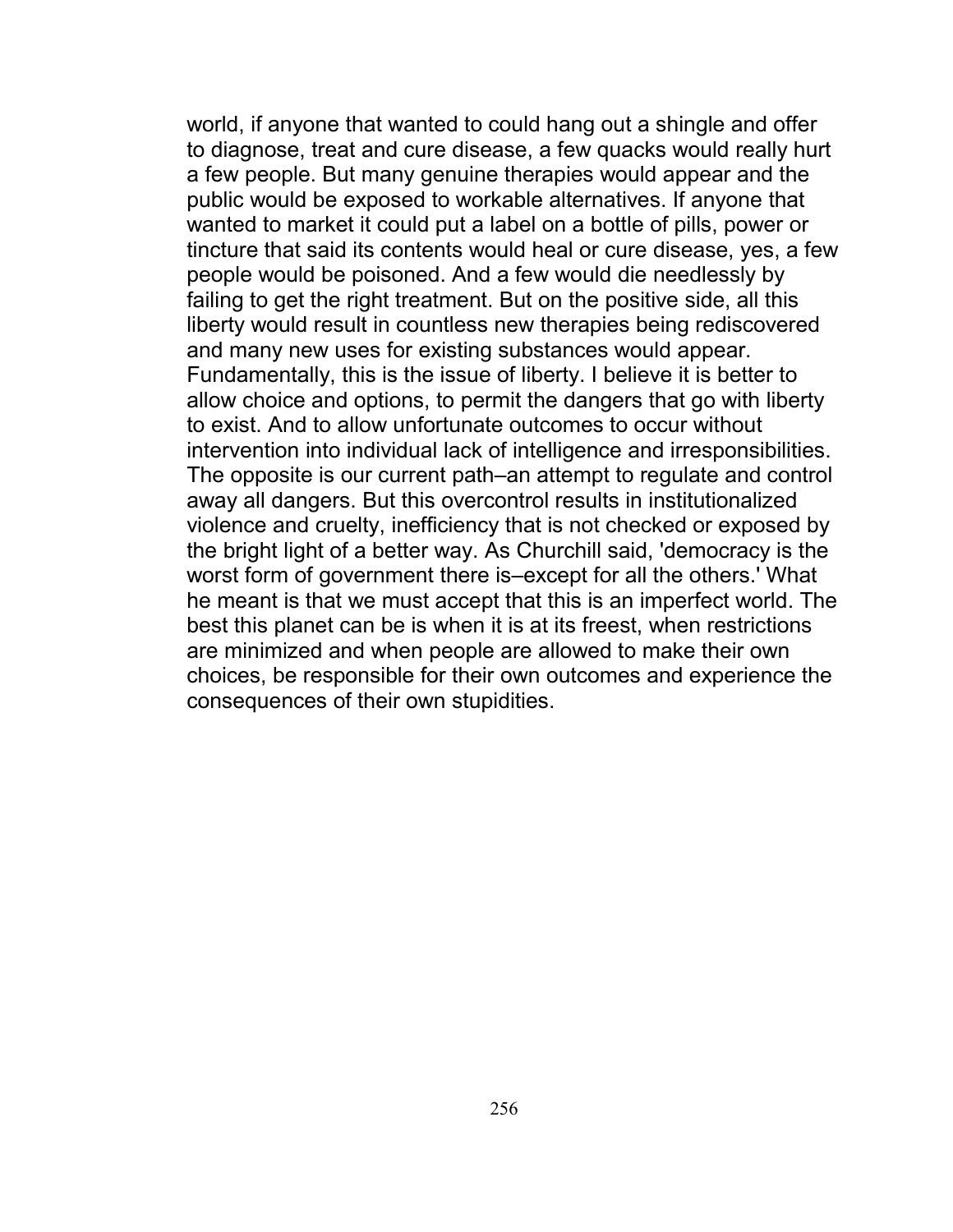## **Pulse Testing For Allergies**

Coca's Pulse Tests are extraordinarily useful and simple tools for at-home allergy detection. My clients have succeeded at using this approach without supervision. Coca's test works on this simple principle: pulse elevations are caused by any allergic reaction. If you know what your normal range of pulse rates are, you can isolate an offending food or substance and eliminate it. Success with Coca's Pulse Test requires only motivation and a little perseverance, because in order to test for food allergies, the diet must be restricted for a few days and your pulse must be accurately taken at specific intervals during the testing period.

The test is based on measurement of the resting pulse rate, something most people have no difficulty learning how to do. The resting rate is how fast the heart beats after a person has been sitting still, comfortably relaxing for three to five minutes. When a person is active the heart beats faster than the resting rate. One measure of aerobic fitness is how quickly the heart is able to return to its resting rate. Well-trained athletes' hearts can adjust from working very hard to a resting rate in only a minute or so; those who are deconditioned can take three to five minutes for their heart to slow from even mild exertion to its stable, resting pace. Those who cannot readily find their own pulse on their wrist or throat can inexpensively purchase a digital watch that gives a pulse reading; this kind of watch is used by athletes to make sure their training pulse is in an acceptable range.

Preparatory to doing Coca's Pulse Test it is necessary to as much as possible eliminate allergic food reactions. This requires the application of discipline for a few days before testing begins. Allergic reactions can go on for several days after a food has been eaten and if you are having a reaction to something eaten many hours or several days previously, it may obscure a reaction to a food just eaten.

1. Stop smoking entirely for at least five days before you do a cigarette test; allergies to cigarettes can take five days to clear. Besides, you shouldn't smoke, anyway!

2. For the first three days, count your resting pulse immediately after awakening in the morning (for one entire minute), and record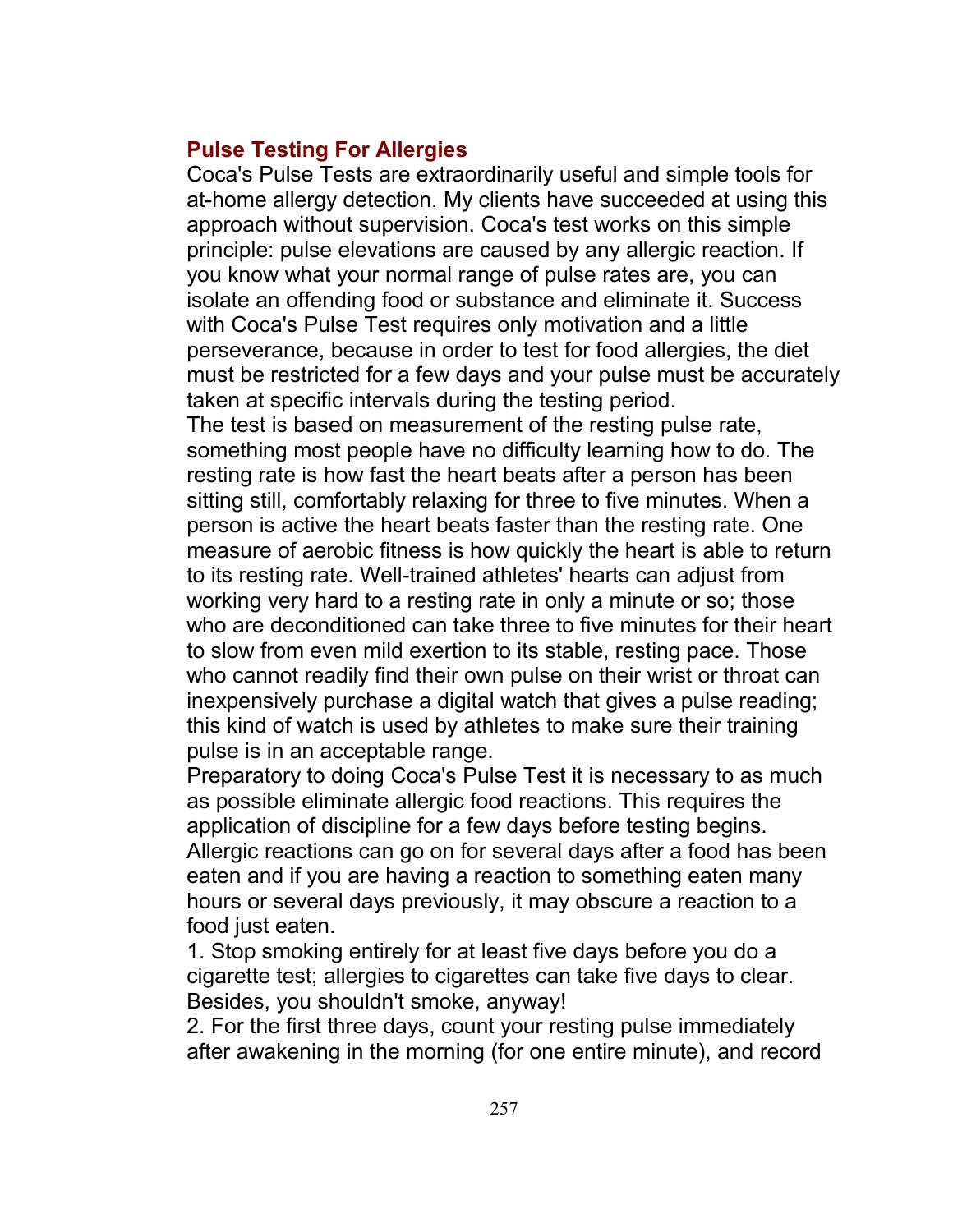the reading.

3. During the first three days, take your resting pulse half an hour and again one hour after each meal. It if has elevated more than 12 beats above the resting rate you found upon arising that morning, you may assume that some food at the meal you just ate was an allergen. Temporarily, eliminate from your diet all the foods eaten at the previous meal until you can check them one-by-one a few days later. At the end of these first three days you may not have many foods left that you can eat. That is okay and to be expected; it is time to begin adding foods back to the diet.

4. Most people who are allergic to foods are allergic to one or more of the following: corn, wheat, milk and cheese, yogurt, meat, alcohol, tobacco. It would be very wise to eliminate these foods too for the first three days, until they are tested.

After three days on this regimen, you can assume that many of your usual allergic food reactions have ceased or at least diminished significantly and that you probably can get reasonably accurate testing results on individual foods. A good indicator of having problems with food allergies in general can also show up during these initial days. If you have eliminated a large number of foods and your resting pulse upon awakening has slowed down by several beats, you can assume you are allergic to foods you were eating.

I would not be at all surprised that by the end of the third day you were only eating a very few fruits and vegetables and had eliminated everything else. A more effective variant of the testing procedure calls for a three or four day water fast to clear all allergies with absolute certainty, and then to introduce foods one at a time as described below.

On the fourth and subsequent few days, take your resting pulse upon arising and then eat a modest quantity of a single food: for example, eat a slice of bread, or a medium sized glass of milk, or an orange, or two tablespoons sugar in dissolved in water, or a few dried prunes, or a peach, or an egg, or a medium-sized potato, or a cup of black coffee without sweetener, or a few ounces of meat, or a stick of celery, or half a cup of raw cabbage, or an onion, or a date, or a few hazelnuts, etc. Count the pulse one half hour later and again one hour after eating the test item.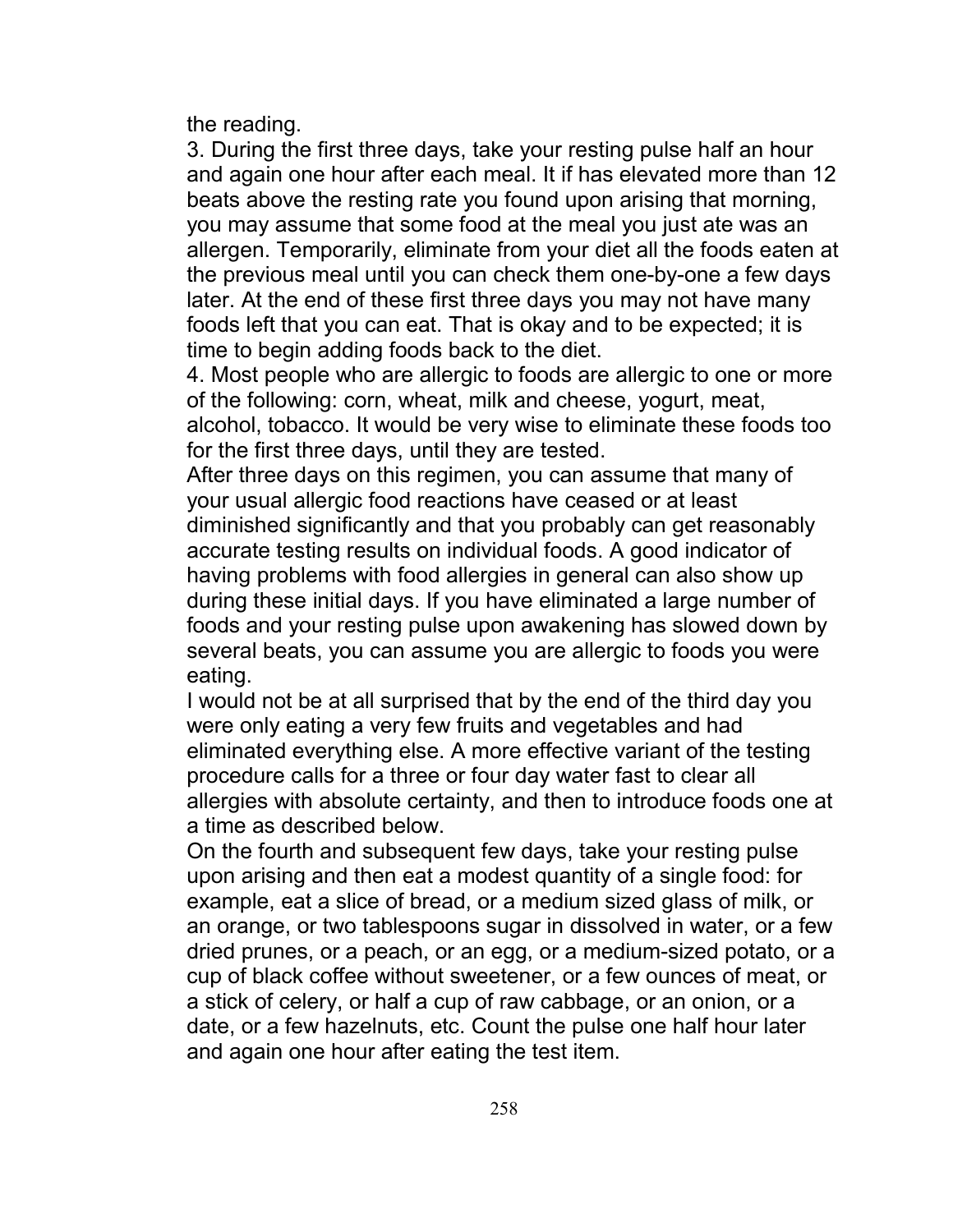If any food raises the resting pulse over 12 beats per minute above your morning resting pulse, that food should be eliminated; you are certainly allergic to it or can't digest that much of it. If your pulse has not returned to its morning resting rate one hour later, you are still having an allergic reaction to the food you ate previously and cannot get a decent result on another food until either your pulse slows again or until the next morning. You may, however, continue to eat other foods that you know do not provoke allergic reactions. Because reactions to a food may not clear for many hours, it is wise to eat only small quantities of individual foods if you wish to test many of them in a single day. If a food causes no acceleration of pulse (at least 6 beats above your estimated normal maximal) that food can be tentatively labeled non-allergenic.

After a few days of testing one food an hour, you will become weary of the routine and wish to eat more normally. It may also occur that you cannot test more than one or two foods a day from the very first day because allergic reactions do not clear quickly enough. No problem, the testing period can go on at a lower level of intensity for many weeks, trying one new food each morning upon arising. As you eliminate allergens from your diet one by one, your resting pulse should drop somewhat and it should be easier to discern allergic reactions. After you have worked through all the items in your normal dietary, it would be wise to retest the foods a second time, breaking your fast with one different test item each morning. This second testing round may reveal a few more allergic reactions that were obscured by other allergic reactions the first time through.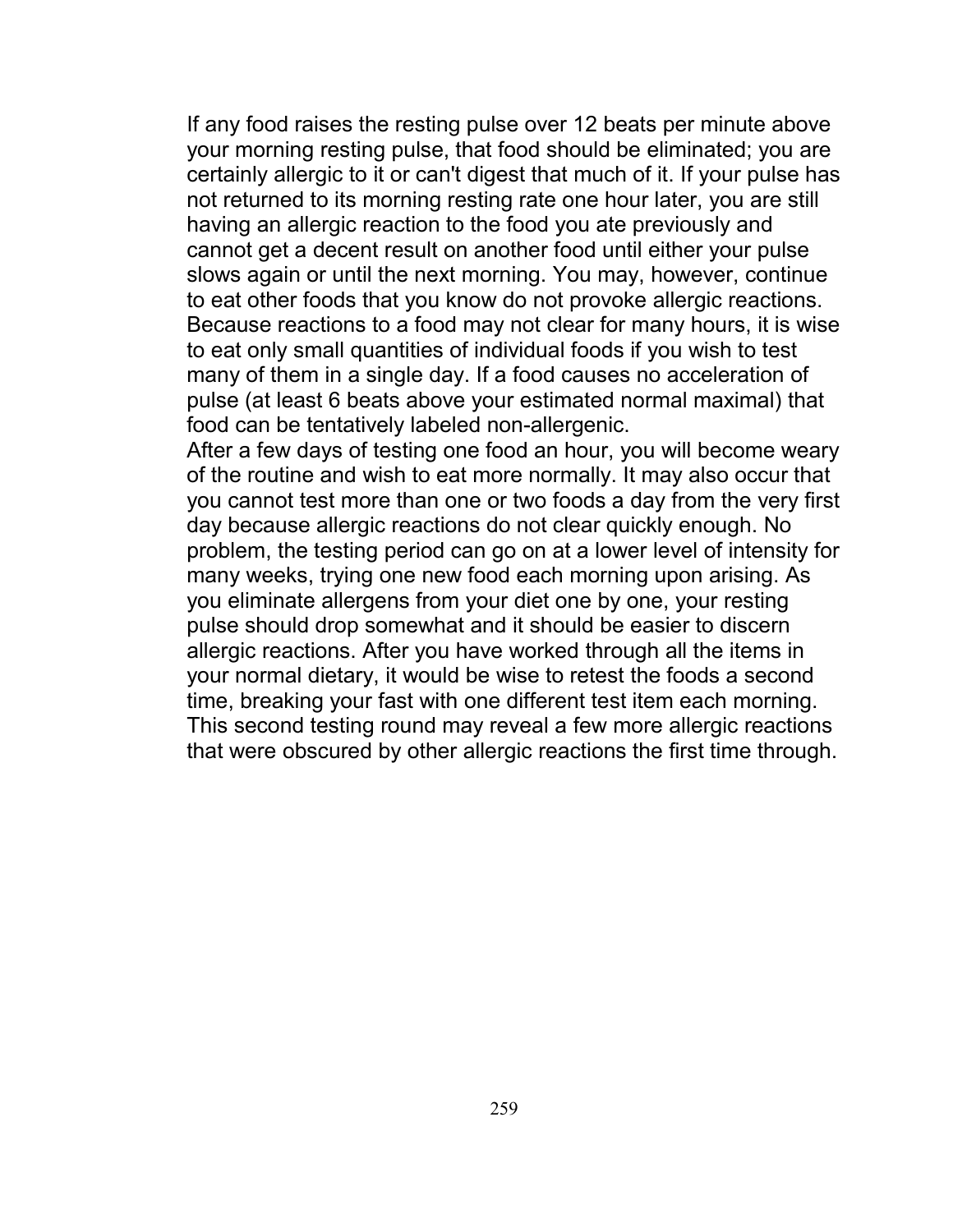### **Vitamin and Supplement Suppliers**

Bronson Pharmaceutical 1945 Craig Road P.O. Box 46903 St. Louis, MO 63146 [800] 525-8466

Douglas Cooper Products Box 65976 Los Angeles, CA 90065 [800] 234-8686

Prolongevity, Ltd. 10 Alden Road, Unit 6 Markham, Ontario L3R 2S1 Canada [800] 544-4440

Prolongevity, Inc. 1142 W. Indian School Road Phoenix, AZ 85013 [800] 544-4440

Vitamin Research Products 3579 Hwy. 50 E. Carson City, NV 89701 [800] 877-2447

## **Publishers Of Books Not Readily Findable**

Life Extension Foundation 2835 Hollywood Blvd. Hollywood, Florida 33020 [800] 544-0577 I strongly recommend joining and regularly studying their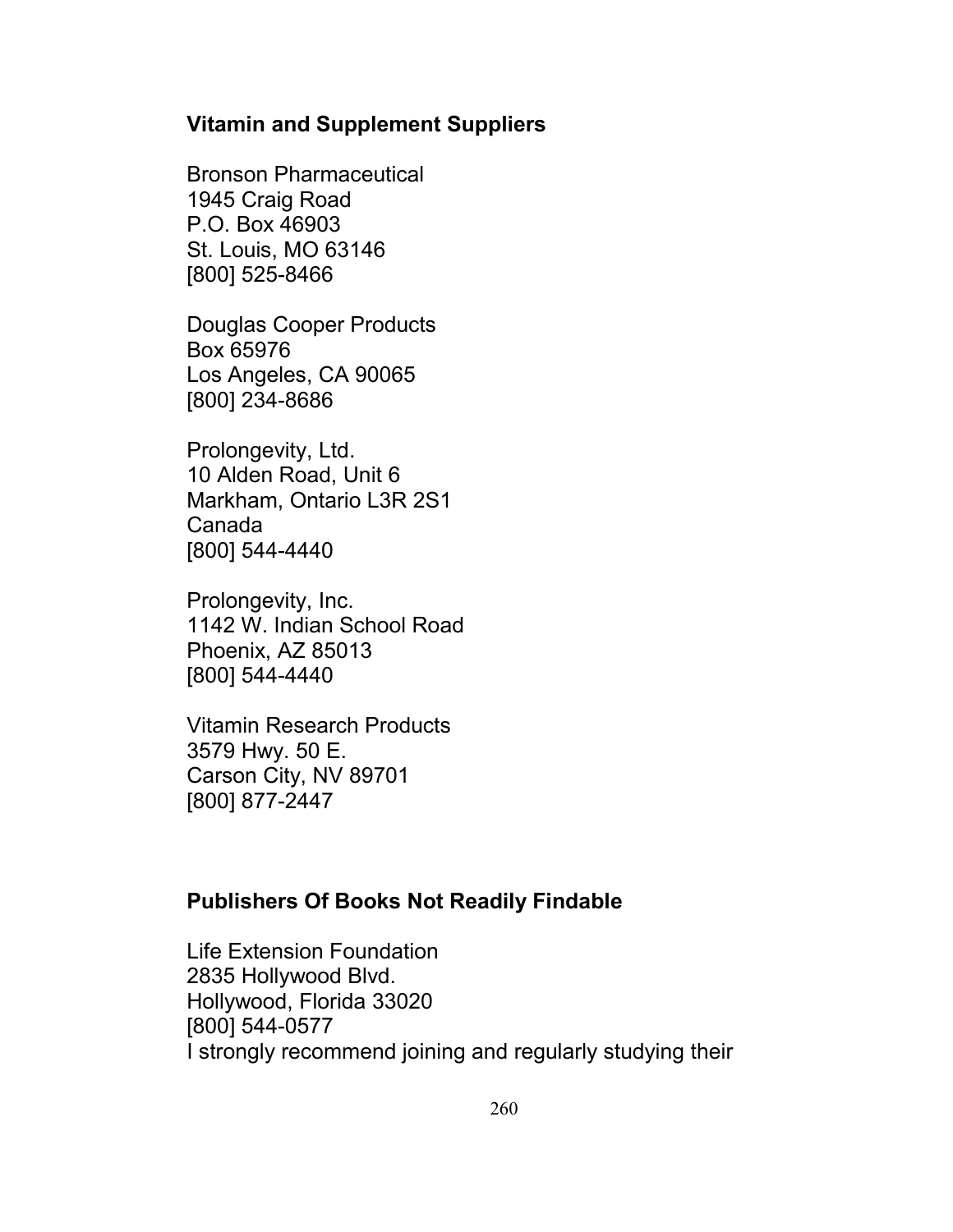newsletter. Besides, when you do, Prolongevity will give you a significant discount that amounts to far more than the cost of a membership if you use many food supplements.

Health Research Publishing P.O. Box 70 Mokelumne Hill, CA 95245 Find here reprints of all the old classics of natural hygiene.

American Natural Hygiene Society Herbert Shelton Library P.O. Box 30630 Tampa, Florida 33630 Find here all of Herbert Shelton's works.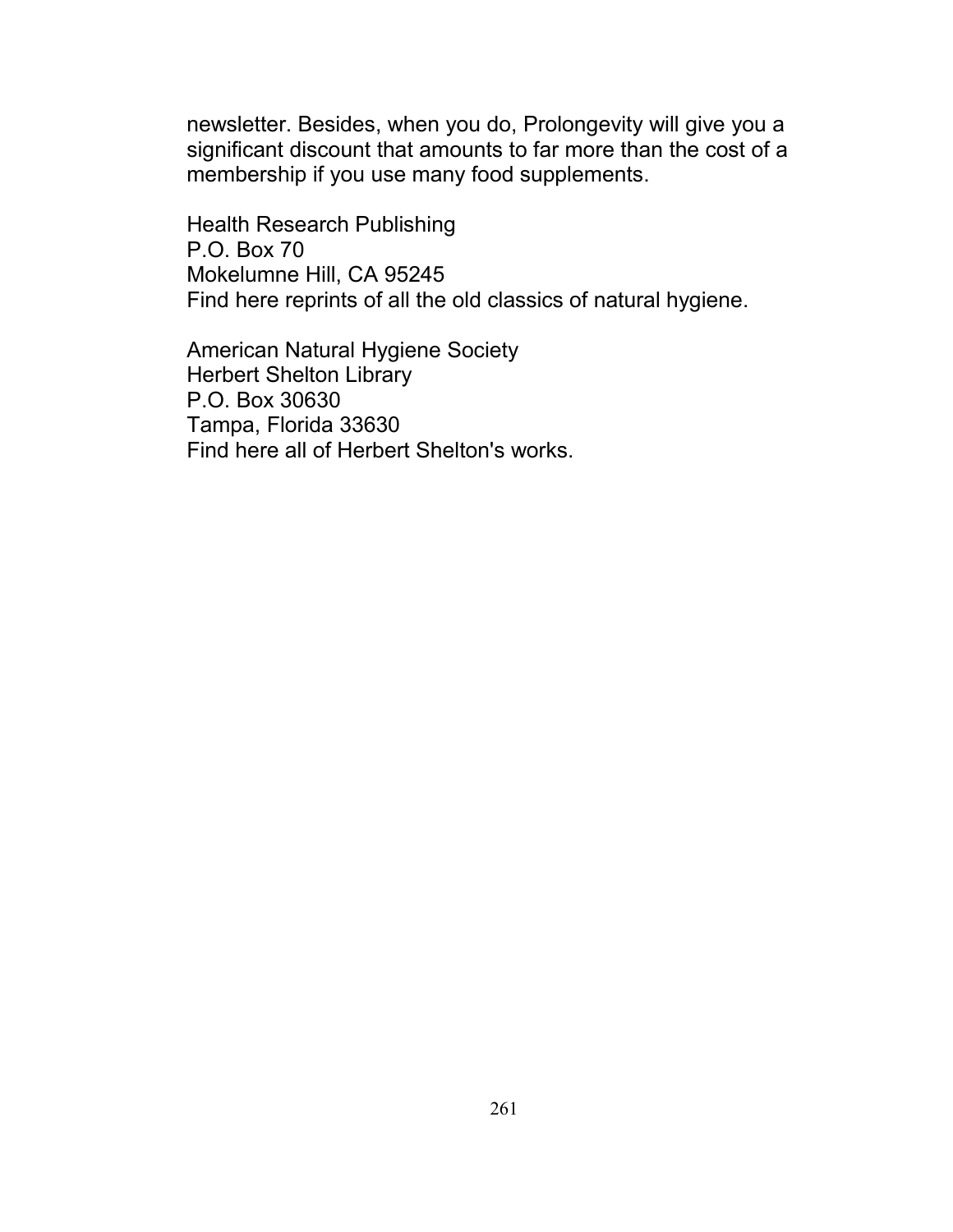# **Bibliography**

Airola, P. N. D., PhD (1974). *How to Get Well.* Phoenix: Health Plus Publishers.

Albrecht, W. A. (1975). *The Albrecht Papers*. Kansas City: Acres, USA.

Alexander, J. (1990). *Blatant Raw Foodist Propaganda!* Nevada City, California: Blue Dolphin Publishing, Inc.

Alsleben, Rudolph H. and Shute, Wilfred E. (1973). *How to Survive the New Health Catastrophes.* Anaheim, CA: Survival Publications. de Baïracli Levy, Juliette. (1953) *The Complete Herbal Handbook for The Dog and Cat.* London: Faber and Faber.

de Baïracli Levy, Juliette. (1954) *The Complete Herbal Handbook for Farm and Stable.* London: Faber and Faber.

Bieler, H. G., M.D. (1965). *Food Is Your Best Medicine*. New York: Random House. Also Bantam paperback.

Bliznakov, Emile G., M.D. and Hunt, Gerald L. (1987) *The Miracle Nutrient: Coenzyme Q-10.* New York: Bantam Books.

Carrel, A. (1939). *Man the Unknown.* London.

Carrington, H. (1963). *Vitality, Fasting and Nutrition* (reprint of original ca. 1900 edition). Mokelumne Hill, California: Health Research.

Clark, J. (1957). *Hunza: Lost Kingdom of the Himalayas.* London: Hutchinson.

Coca, Arthur F., M.D. (1956) *The Pulse Test: Easy Allergy Detection.* New York: Lyle Stuart, Inc. (Also 1978 paperback edition. New York: Arco Publishing Co.)

Cornaro, L. (1566). *Discourses on the Sober Life* (reprint: has been through many reprintings by various publishers). Mokelumne Hill, California: Health Research.

Densmore, E. M. D. (1892). *How Nature Cures* (Reprinted 1976 by Health Research, Mokelumne Hill, California). New York: Stillman & Co.

DeVries, A. (1963). *Therapeutic Fasting.* Greene, Iowa: Chandler Book Co.

Garten, M.O., D.C. (1958) *The Dynamics of Vibrant Health.* Dulzura, CA: Author.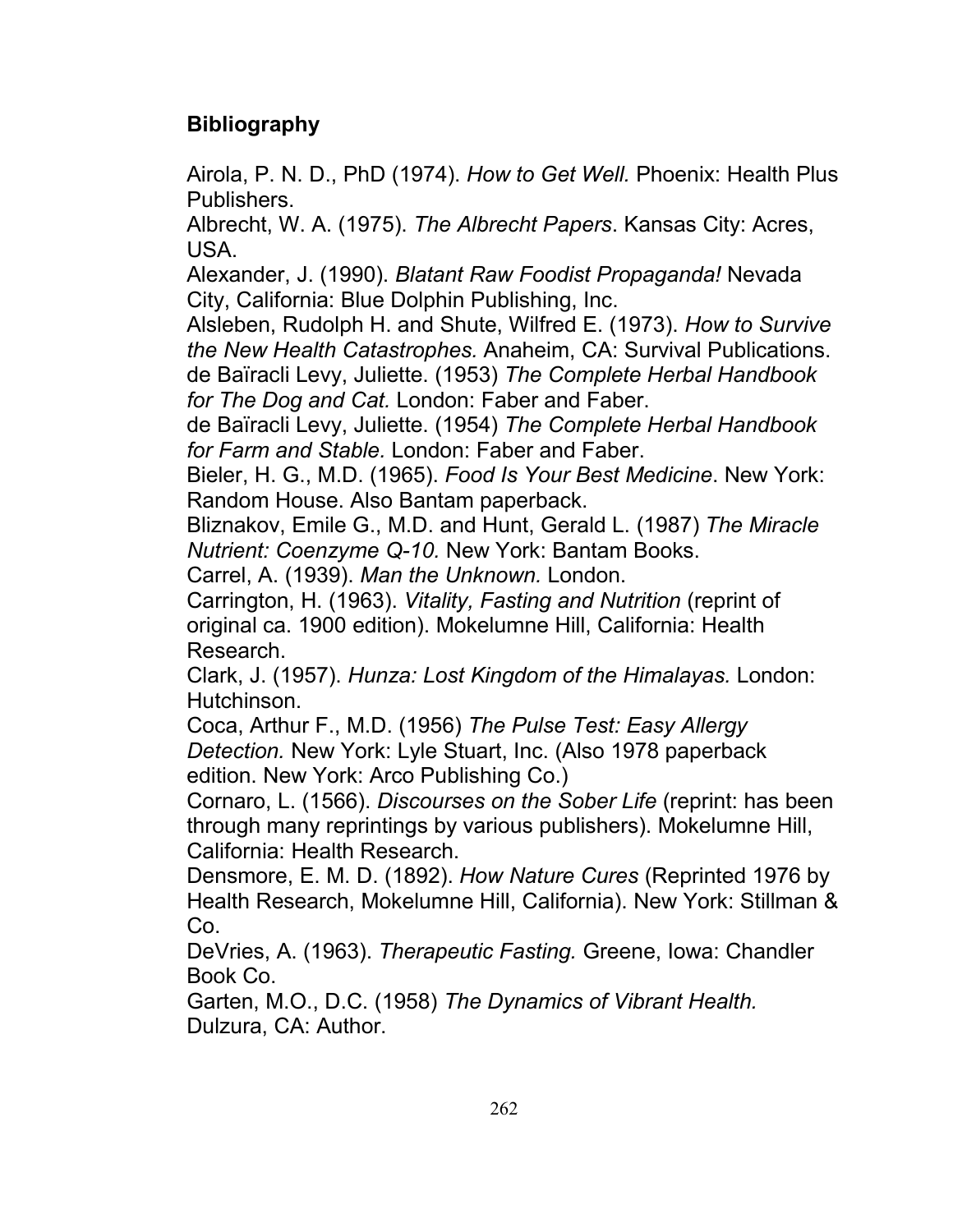Gerson, M., M.D. (1958). *A Cancer Therapy: Results of Fifty Cases.* DelMar, California: Totality Books.

Gray, R. (1980). *The Colon Health Handbook*. Oakland, California: Rockridge Publishing Company.

Hazzard, L. B. D. O. (1927). *Scientific Fasting: The Ancient and Modern Key to Health* (also Mokelume Hill reprint of original). New York: Grant Publications.

Hawking, David and Pauling, Linus, editors. (1973) *Orthomolecular Psychiatry: Treatment of Schizophrenia.* San Francisco: W. H. Freeman and Company.

Hoffer, Abram and Walker, Morton. (1978) *Orthomolecular Nutrition: New Lifestyle for Super Good Health.* New Cannan: Keats Publishing.

Hopkins, D. P. (1948). *Chemicals, Humus and the Soil.* Brooklyn, NY: Chemical Publishing Company.

Jensen, B. D. C., N.D. *You Can Master Disease.* Solana Beach, California: Bernard Jensen Publishing.

Jensen, B. D. C., & Bell, S. (1981) *Tissue Cleansing Through Bowel Management.* Escondido, California: Bernard Jensen. Jensen, D. B., D.C. (1976). *Doctor-Patient Handbook.* Provo, Utah: Bi-Worldl Publishers Inc.

Jensen, D. B.and Anderson, Mark (1990). *Empty Harvest: Understanding the link between our food, our immunity and our planet.* Garden City Park, NY: Avery Publishing Group.

Jensen, Bernard and Bodeen, Donald V. (1992) *Visions of Health: Understanding Iridology.* Garden City Park, NY: Avery Publishing Group.

Keys, Ancel, Josef Brozek, Austin Henchel, Olaf Mickelsen and Henry L. Taylor. (1950) *The Biology of Human Starvation.* Two Vols. Minneapolis: University of Minnesota Press.

Kulvinskas, Viktoras.(1972) *Love Your Body.* Wethersfield, Conn: OMango Press.

Kulvinskas, Viktoras. (1975) *Survival Into The 21st Century: Planetary Healers Manual.* Wethersfield, Conn: OMango Press. Lee, R. *Assorted Lectures: 1923-1963.* Palmyra, WI: Lee Foundation for Nutritional Research.

Lee, R. *Lectures on Malnutrition.* Selene River Press, Fort Collins, CO.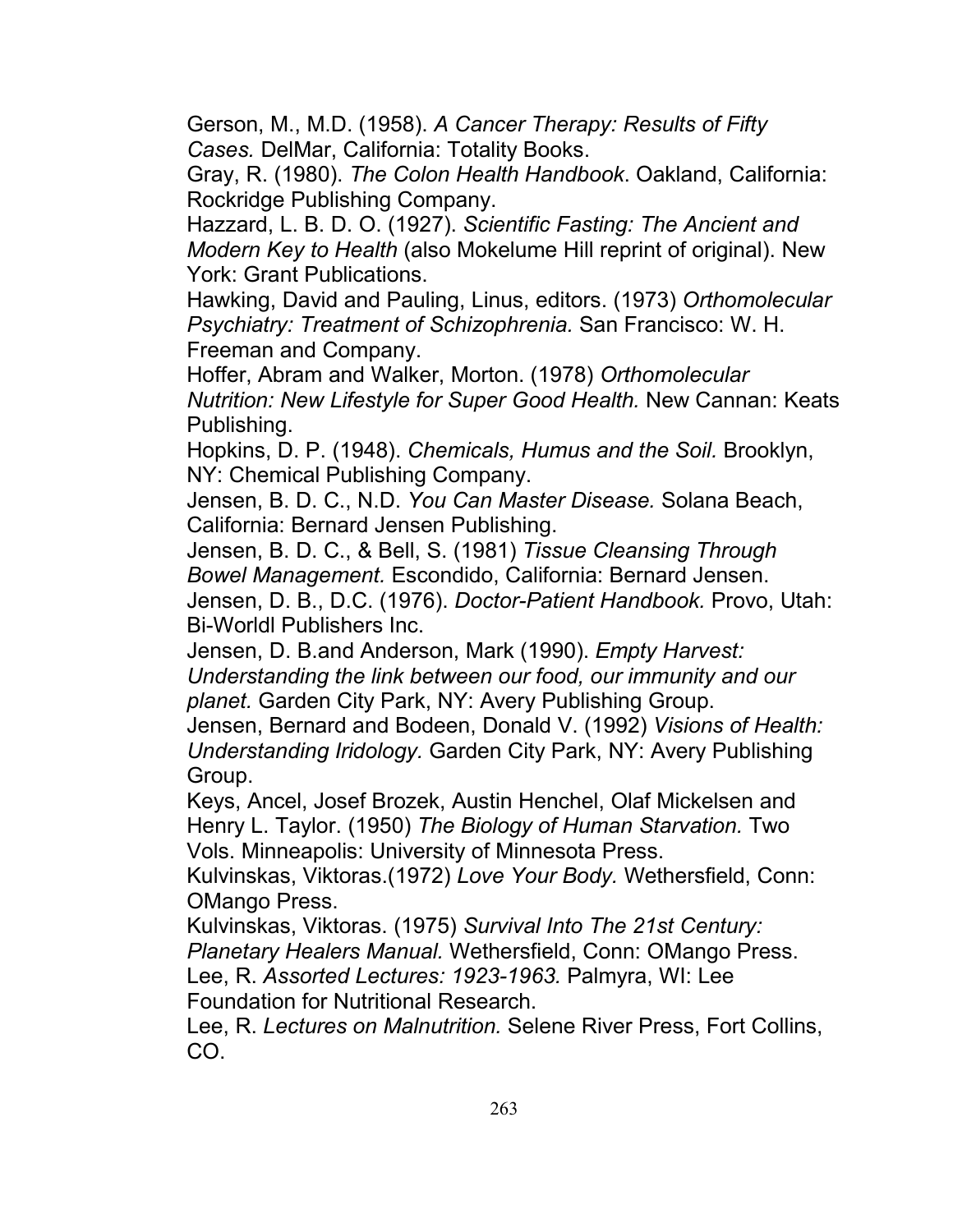McCarrison, S. R. (1921). *Studies in Deficiency Diseases.* London: Henry Frowde and Hodder & Stoughton. Also Oxford Medical Publications, 1921.

McCarrison, S. R. (1936). "Nutrition and National Health." *Journal of the Royal Society of Arts,* lxxxiv, 1047, 1067, 1087.

McCarrison, S. R. (1982). Nutrition and Health: being the Cantor Lectures delivered before The Royal Society of Arts 1936 together with two earlier essays. London: The McCarrison Society.

Natenberg, M. (1957). The Legacy of Doctor Wylie: and the Administration of His Food and Drug Act. Chicago: Regent House. Oswald, J. A. (1989). *Yours for Health: The Life and Times of*

*Herbert M. Shelton.* Franklin, Wisconsin: Franklin Books.

Page, Melvin E. D.D.S. and Abrams, Leon. *Your Body Is Your Best Doctor.* New Cannan: Keats Publishing.

Pearson, Durk and Shaw, Sandy. (1983) *Life Extension: A Practical Scientific Approach.* New York: Warner, 1983.

Pearson, R. B. (1921). *Fasting and Man's Correct Diet* (Reprint, Health Research, Mokelumne Hill, California): originally published by author.

Picton, D. L. J. (1949). *Nutrition and the Soil: Thoughts on Feeding.* New York: Devin-Adair.

Pottenger, F. M. J., M.D (1983). *Pottenger's Cats.* La Mesa, California: Price-Pottenger Nutritional Foundation.

Price, W. A. (1970). *Nutrition and Physical Degeneration.* La Mesa, California: Price-Pottenger Nutrition Foundation.

Quigley, D. T. (1943). *The National Malnutrition*. Palmyra, WI: Lee Foundation for Nutritional Research.

Rodale, J. I. (1949). *The Healthy Hunzas.* Emmaus, PA: Rodale Press.

Shaw, George B. *Back To Methusela*. A play available in many editions.

Schuphan, W. (1965). *Nutritional Values in Crops and Plants.* London: Faber and Faber.

Shelton, H. M. *Health for All* (reprint of original, original date unknown). Mokelumne Hill, California: Health Research.

Shelton, H. M. (1934). *Fasting and Sunbathing.* San Antonio: Dr. Shelton's Health School.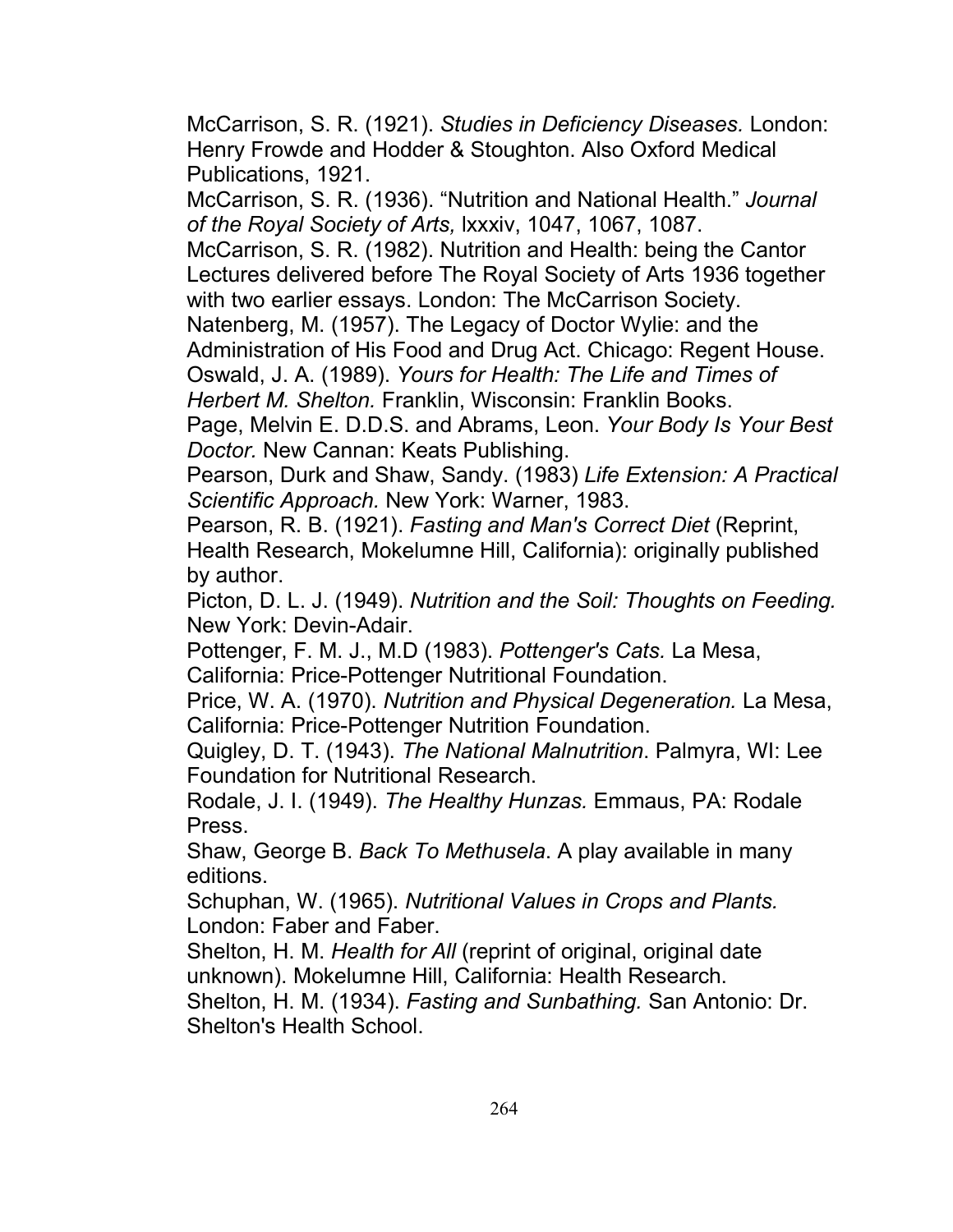Shelton, H. M. (1935). *Orthotrophy.* San Antonio, Texas: Dr. Shelton's Health School.

Shelton, H. M. (1946). *Getting Well.* San Antonio, Texas: Dr. Shelton's Health School.

Shelton, H. M. (1951). *Food Combining Made Easy.* San Antonio, Texas: Dr. Shelton's Health School.

Shelton, H. M. (1958). *Human Beauty: Its Culture and Hygiene.* San Antonio: Shelton's Health School.

Shelton, H. M. (1971). *Exercise!* Chicago: Natural Hygiene Press. Sherton, H. M. (1968). *Natural Hygiene: Man's Pristine Way of Life.* San Antonio, Texas: Shelton's Health School.

Sinclair, H. M. (Ed.). (1953). *The Work of Sir Robert McCarrison.* London: Faber and Faber.

Sinclair, Upton. (1921). *The Fasting Cure* (Health Research Reprint, Mokelumne Hill, California, 1955). Pasedena, California: Originally published by the author.

Taylor, R. (1964). Hunza Health Secrets for Long Life and Happiness. New York: Award Books.

Tilden, J. H., M.D. (1912). *Diseases of Women and Easy Childbirth* (Reprinted 1962 by Health Research, Mokelumne Hill, CA). Denver: Smith Books Press.

Tilden, J. H., M.D. (1921). *Appendicitis* (Reprinted by Health Research, Mokelumne Hill, CA, 1976). Denver: John Tilden. Tilden, J. H., M.D. (1921). *Impaired Health: Its Cause and Cure* (reprint of original ca. 1920). Mokelumne Hill, California: Health Research.

Tilden, J. H., M.D. (1939). *Constipation: A New Reading on the Subject* (Reprinted 1960 by Health Research, Mokelumne Hill, California). Denver, Colorado: John Tilden.

Tilden, J. H., M.D., & Trail, R. T., M.D. (1926). *Toxemia Explained & The True Healing Art* (reprint of two original articles; also available through Health Research). Yorktown, Texas: Life Science. Voisin, André. (1959). *Soil, Grass and Cancer.* New York: Philos. Library.

Voisin, A. (1963). *Grass Tetany.* London: Crosby Lockwood and Son Ltd.

Walford, Roy L. M.D. (1983) *Maximum Lifespan.* New York: Avon, 1983.